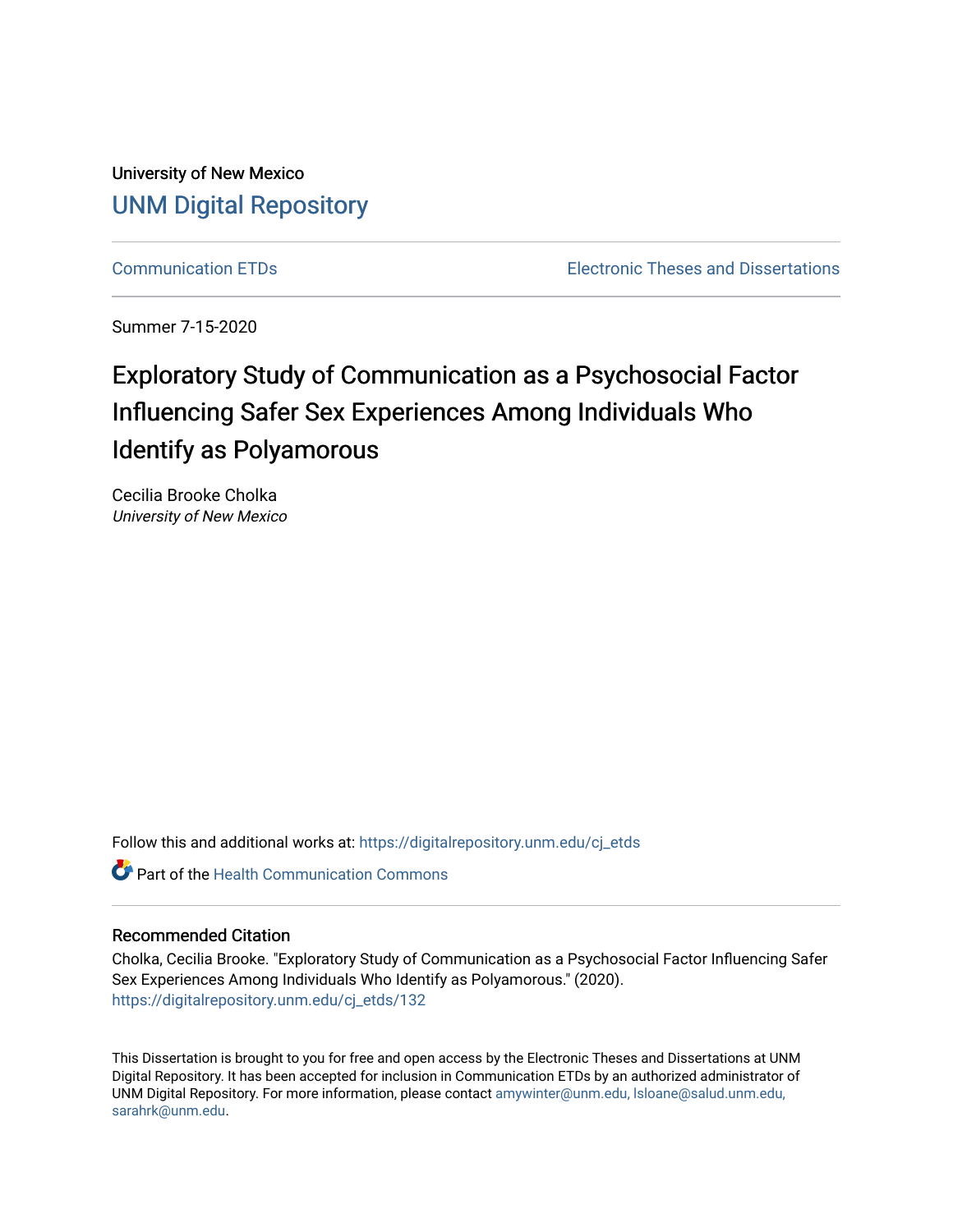Cecilia Brooke Cholka  *Candidate*

 Communication and Journalism *Department*

This dissertation is approved, and it is acceptable in quality and form for publication:

*Approved by the Dissertation Committee:*

Christina Perry, Ph.D., Chairperson

Ilia Rodríguez, Ph.D.

Kathy Isaacson, Ph.D.

Yangsun Hong, Ph.D.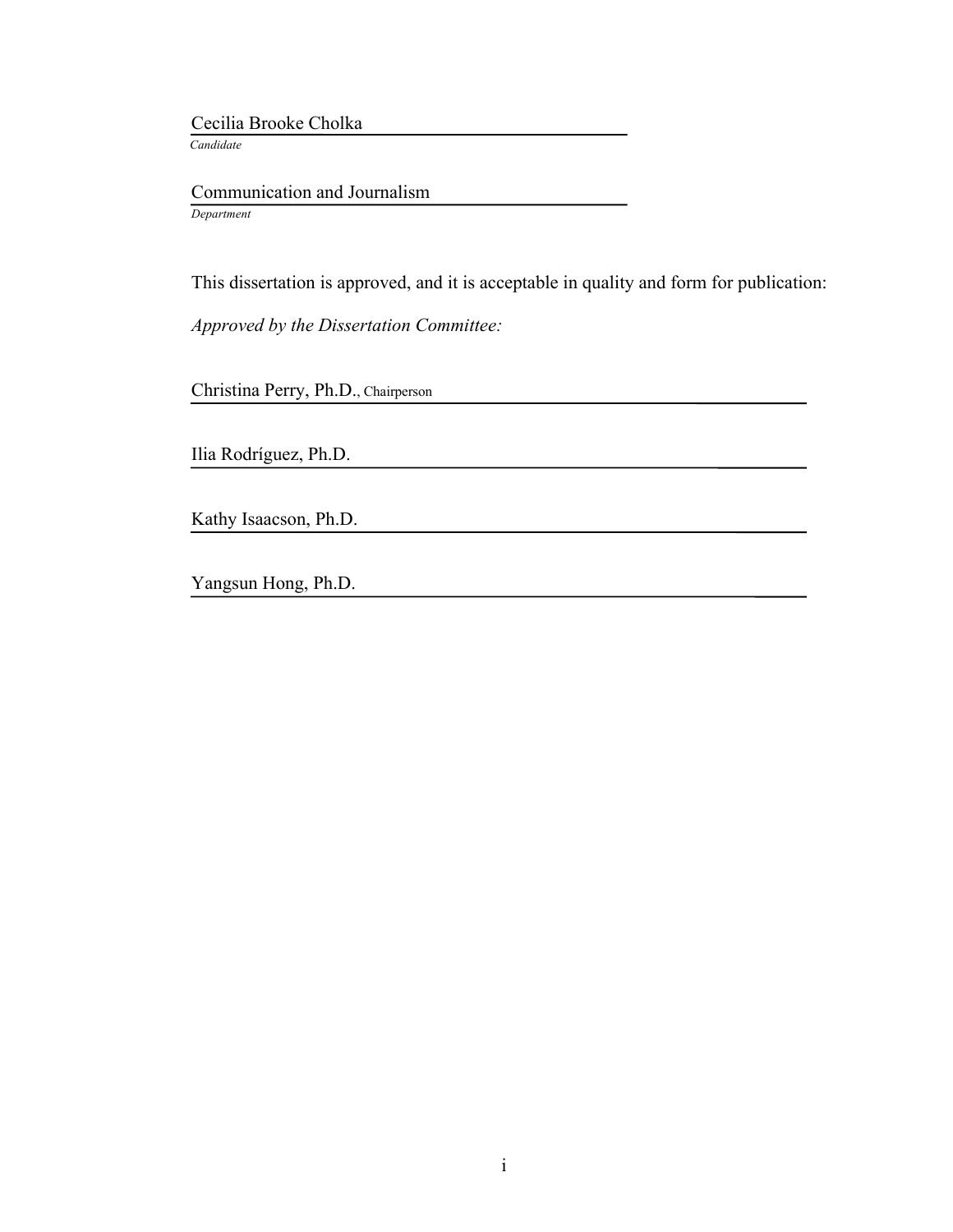# **EXPLORATORY STUDY OF COMMUNICATION AS A PSYCHOSOCIAL FACTOR INFLUENCING SAFER SEX EXPERIENCES AMONG INDIVIDUALS WHO IDENTIFY AS POLYAMOROUS**

**by**

# **CECILIA BROOKE CHOLKA**

B.A., Psychology, Trinity University, 2009 M.A., Clinical Psychology, University of Texas El Paso, 2012

DISSERTATION

Submitted in Partial Fulfillment of the Requirements for the Degree of

**Doctor of Philosophy**

**Communication**

The University of New Mexico Albuquerque, New Mexico

**July 2020**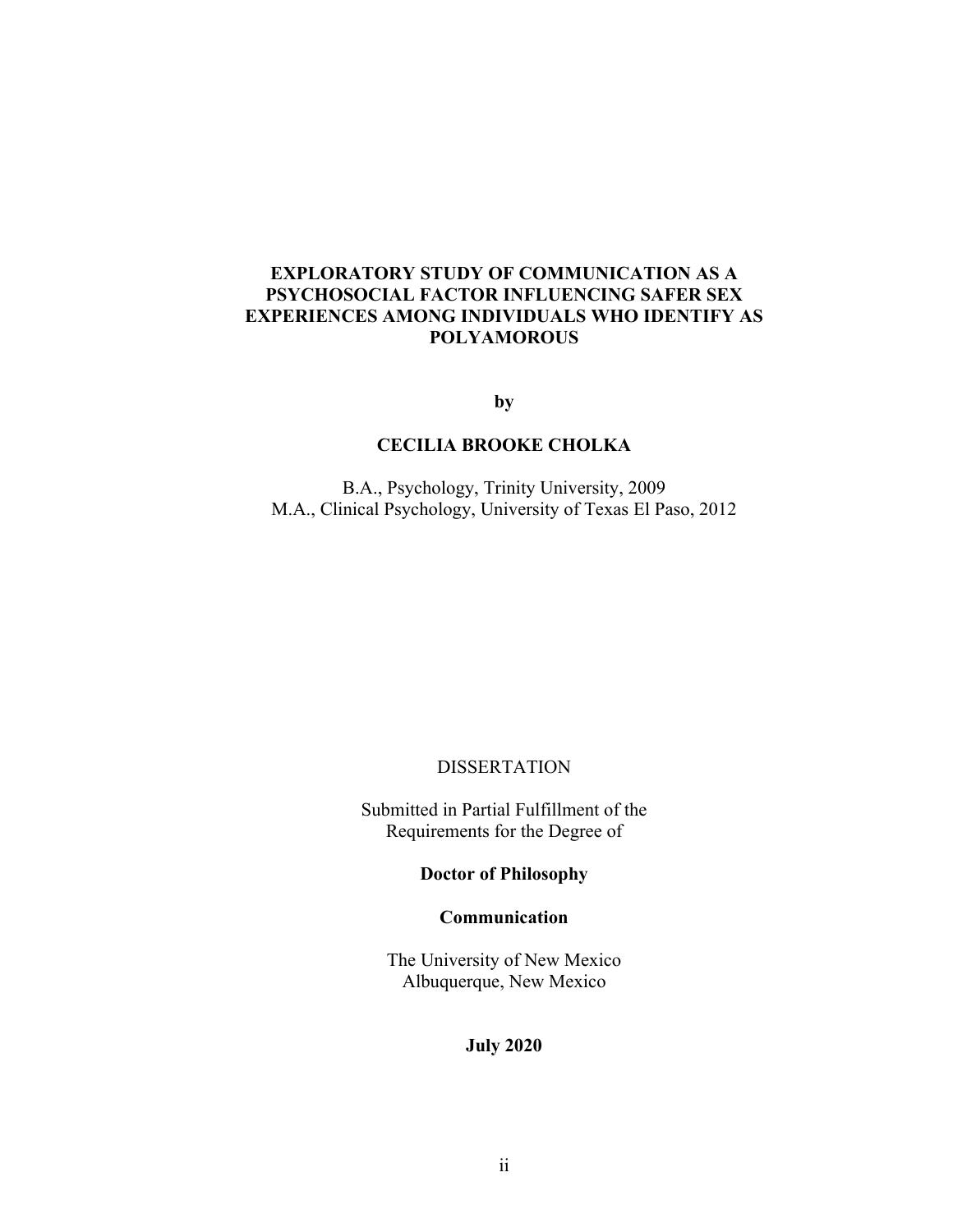# **EXPLORATORY STUDY OF COMMUNICATION AS A PSYCHOSOCIAL FACTOR INFLUENCING SAFER SEX EXPERIENCES AMONG INDIVIDUALS WHO IDENTIFY AS POLYAMOROUS**

**by**

#### **Cecilia Brooke Cholka**

B.A., Psychology and Theater, Trinity University, 2009 M.A., Clinical Psychology, University of El Paso Texas, 2012 Ph.D., Communication, University of New Mexico, 2020

#### **ABSTRACT**

Even with over three decades of research on and promotion of safer sex, the rates of sexually transmitted infections continue to rise in the United States (CDC, 2017). Although communication about risk and protective factors is key to the promotion of safer sex behaviors, the meaning and impact of such communication is contingent upon culturally grounded understandings of safer sex among individuals of diverse sexual subcultures. This dissertation focuses on individuals who self-identified as polyamorous, a style of non-monogamy, and their understandings and experiences with safer sex. Drawing on the application of the AIDS Risk Reduction Model and narrative inquiry methodology, this research explored sexual risk profiles; safer sex experience narratives; the importance of safer sex communication; and the relationship between safer sex communication and relationship negotiation among polyamorous partners. Based on a survey and thematic analysis of in-depth interviews with 13 polyamorous individuals, the research shows: 1) low rates of self-reported actual and perceived risk among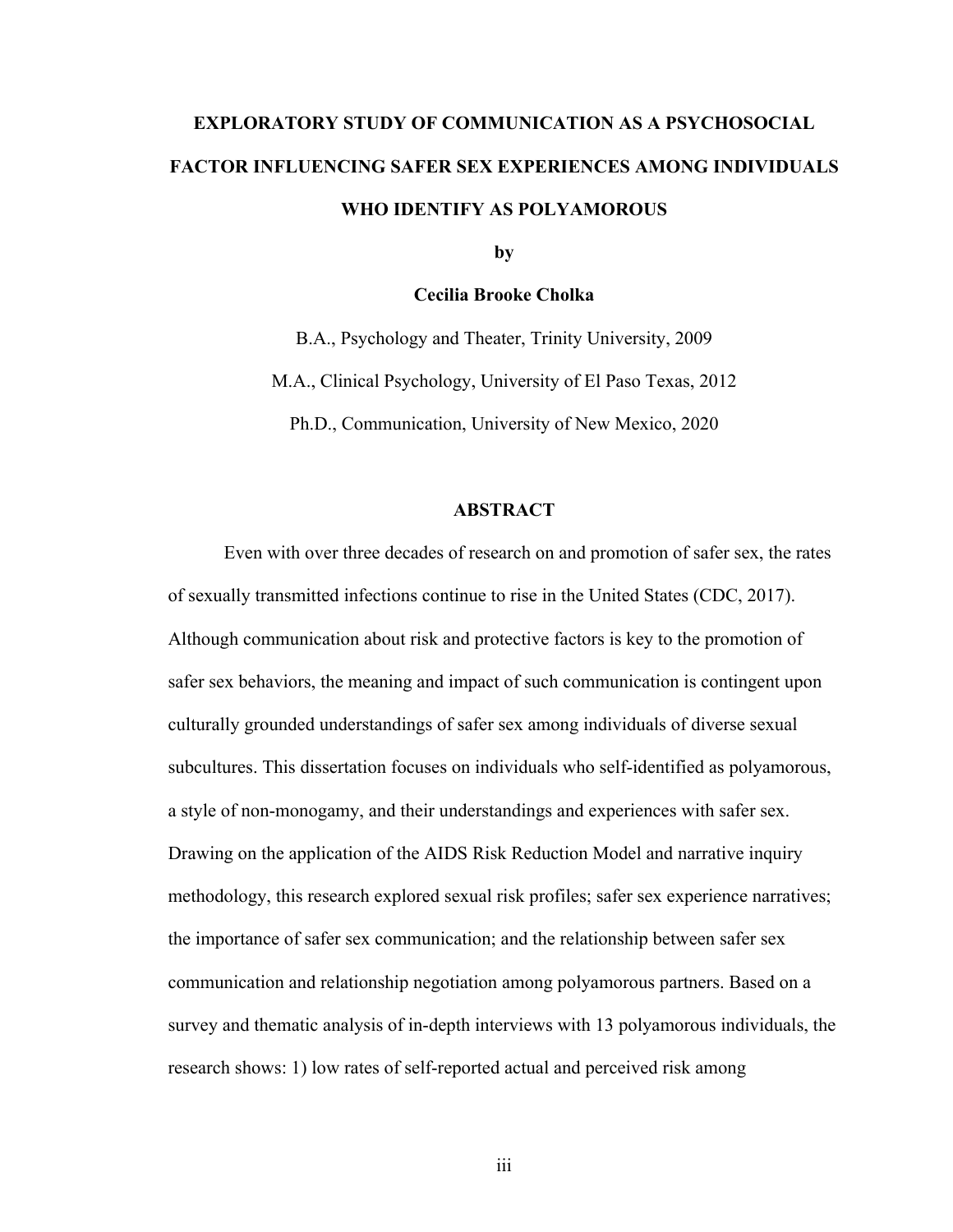participants; 2) narrative emphasis on the complexities involved in safer sex decisions; 3) the importance of using safer sex communication strategies to increase safer sex practices; and 4) the significance of relationship negotiation as a particular communication strategy used to sustain relationships and engage in safer sex conversations. The analysis of findings suggests implications for health communication research and intervention. There is an apparent need to look beyond biological factors to include psychosocial and emotional factors in safer sex decisions. Also, the consideration of relational challenges to safer sex behaviors (e.g. phase of the relationship, relationship dynamics, among others) are key to the understanding of contextual factors that ultimately influence individual behavior and decisions about safer sex.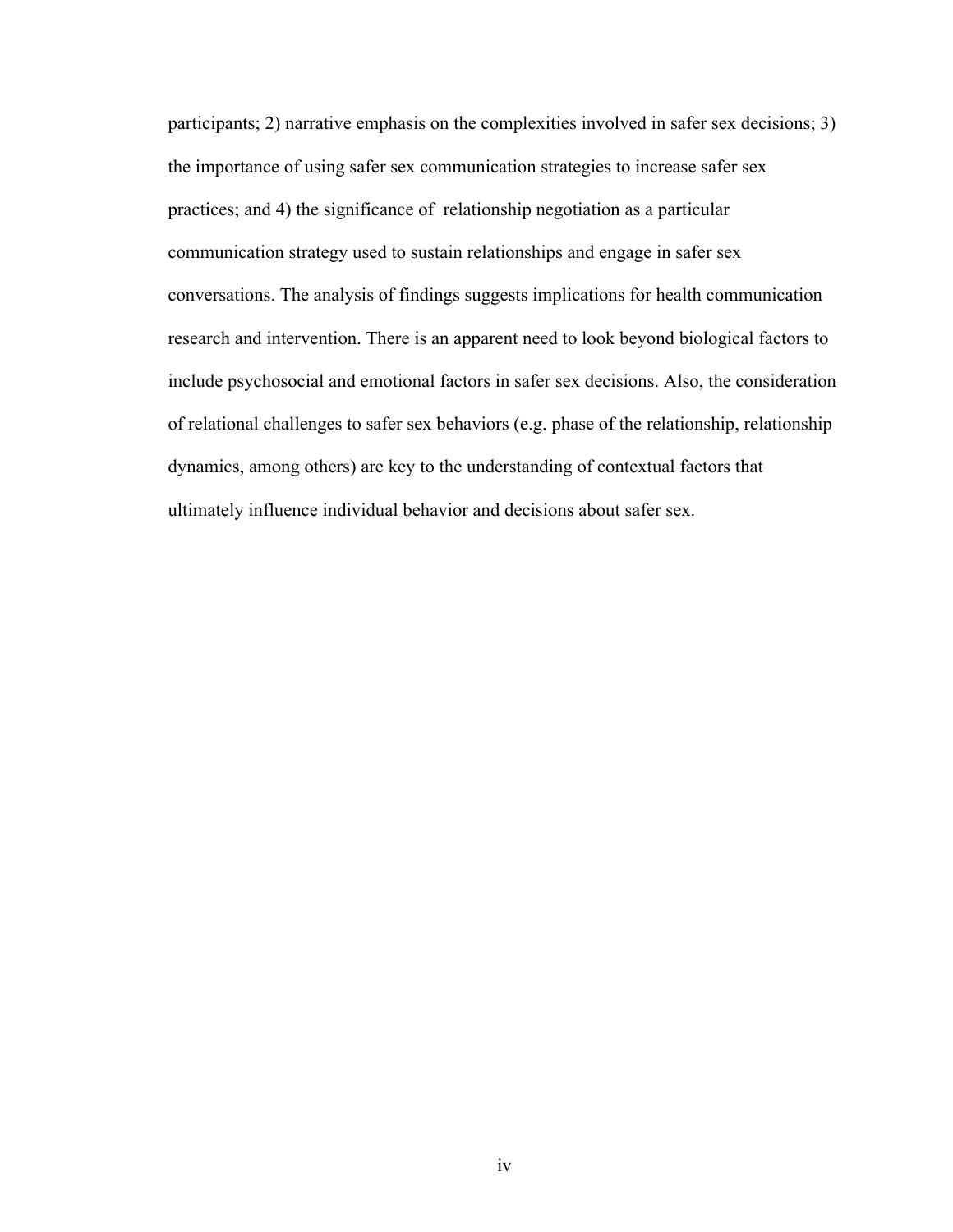# **TABLE OF CONTENTS**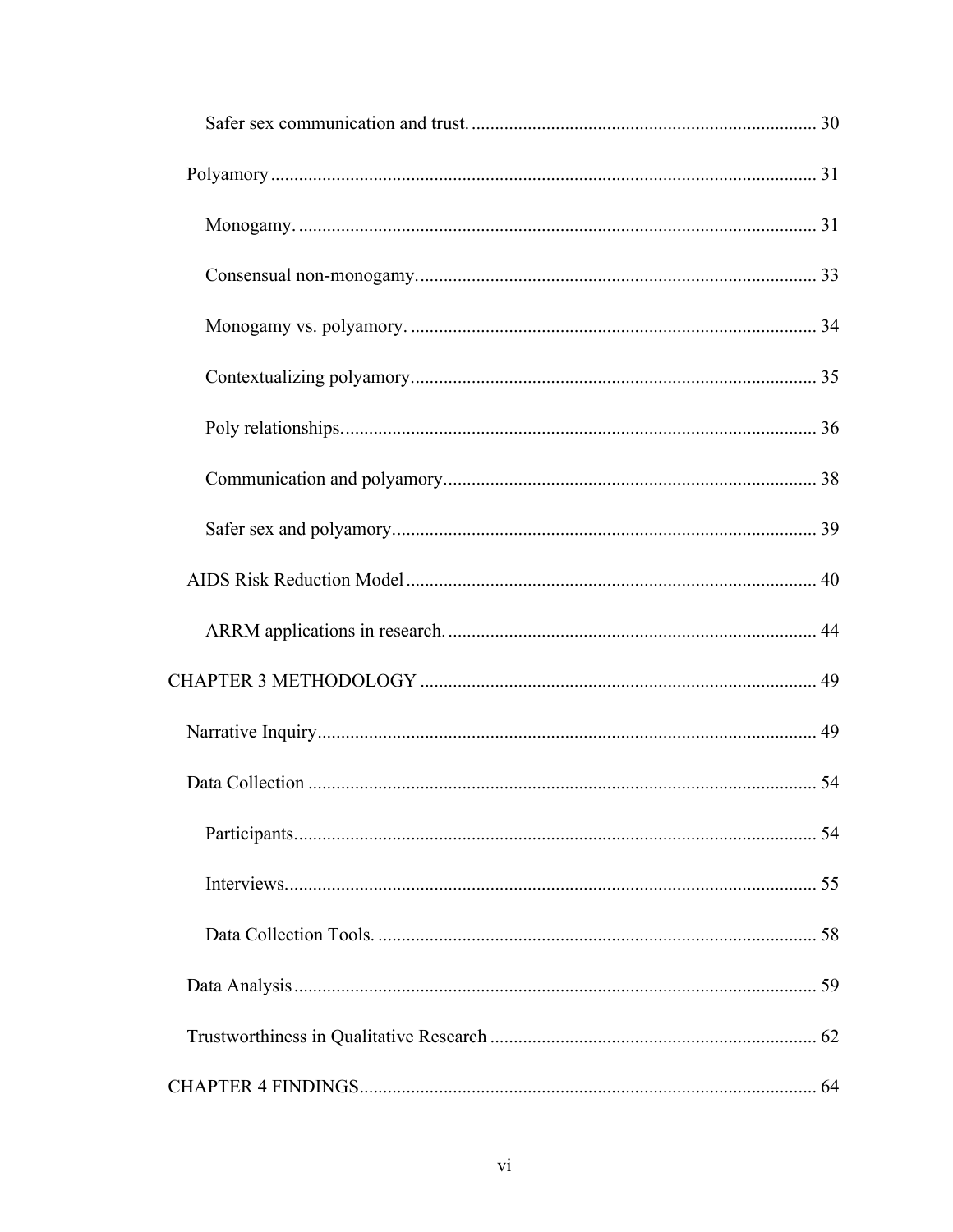| RQ1: What is the sexual risk profile of individuals who identify as polyamorous?  67  |  |
|---------------------------------------------------------------------------------------|--|
|                                                                                       |  |
|                                                                                       |  |
| RQ2: What are the most salient themes in the participants' narratives about safer sex |  |
|                                                                                       |  |
|                                                                                       |  |
|                                                                                       |  |
|                                                                                       |  |
| RQ3: How do participants describe the importance of safer sex communication in        |  |
|                                                                                       |  |
|                                                                                       |  |
|                                                                                       |  |
| RQ4: How do participants understand the relationship between safer sex                |  |
| communication and relationship negotiation in polyamorous relationships? 116          |  |
|                                                                                       |  |
| Manage multiple partnerships while maintaining relationship satisfaction 120          |  |
|                                                                                       |  |
|                                                                                       |  |
|                                                                                       |  |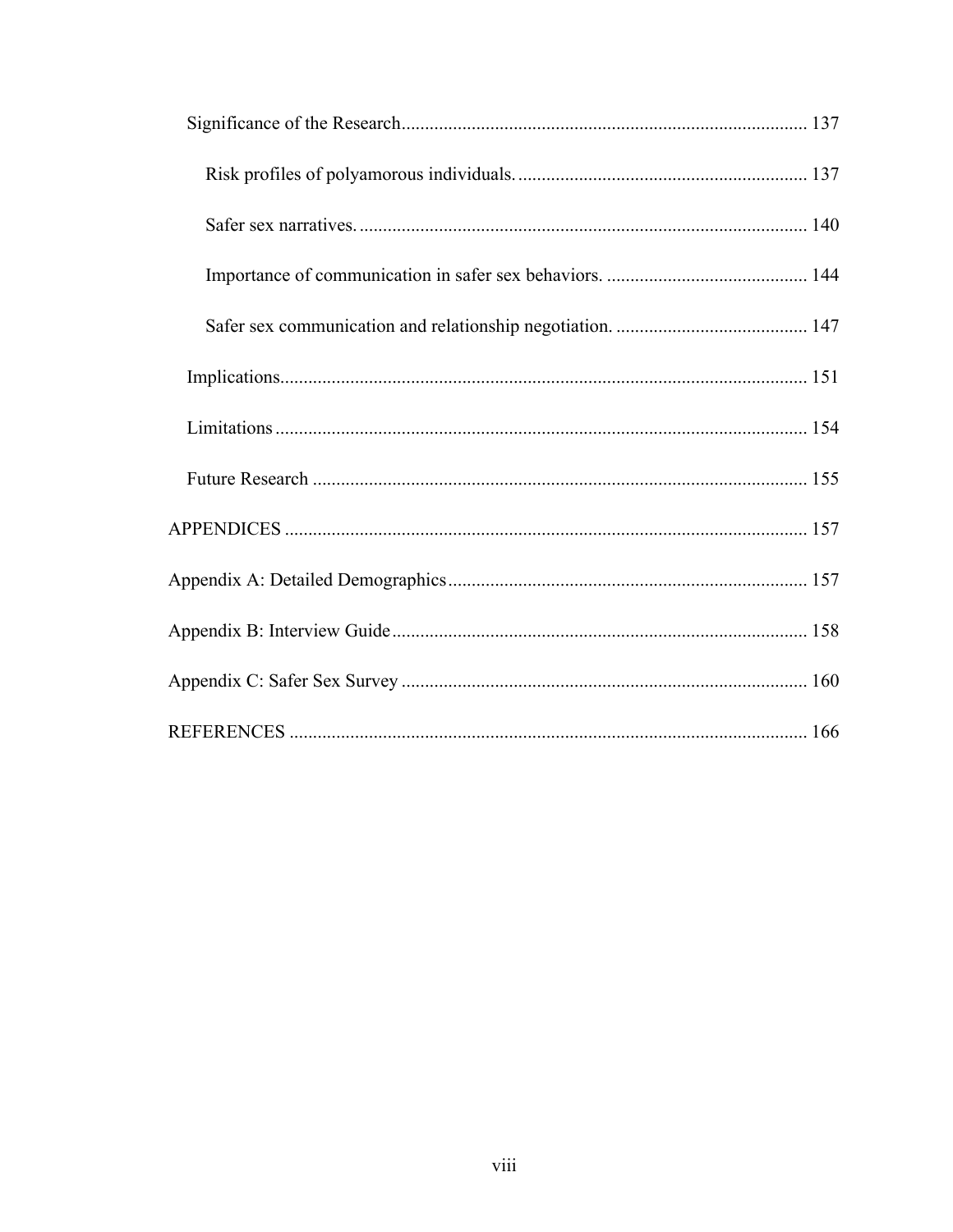# **LIST OF TABLES**

| Table 3 |  |
|---------|--|
|         |  |
|         |  |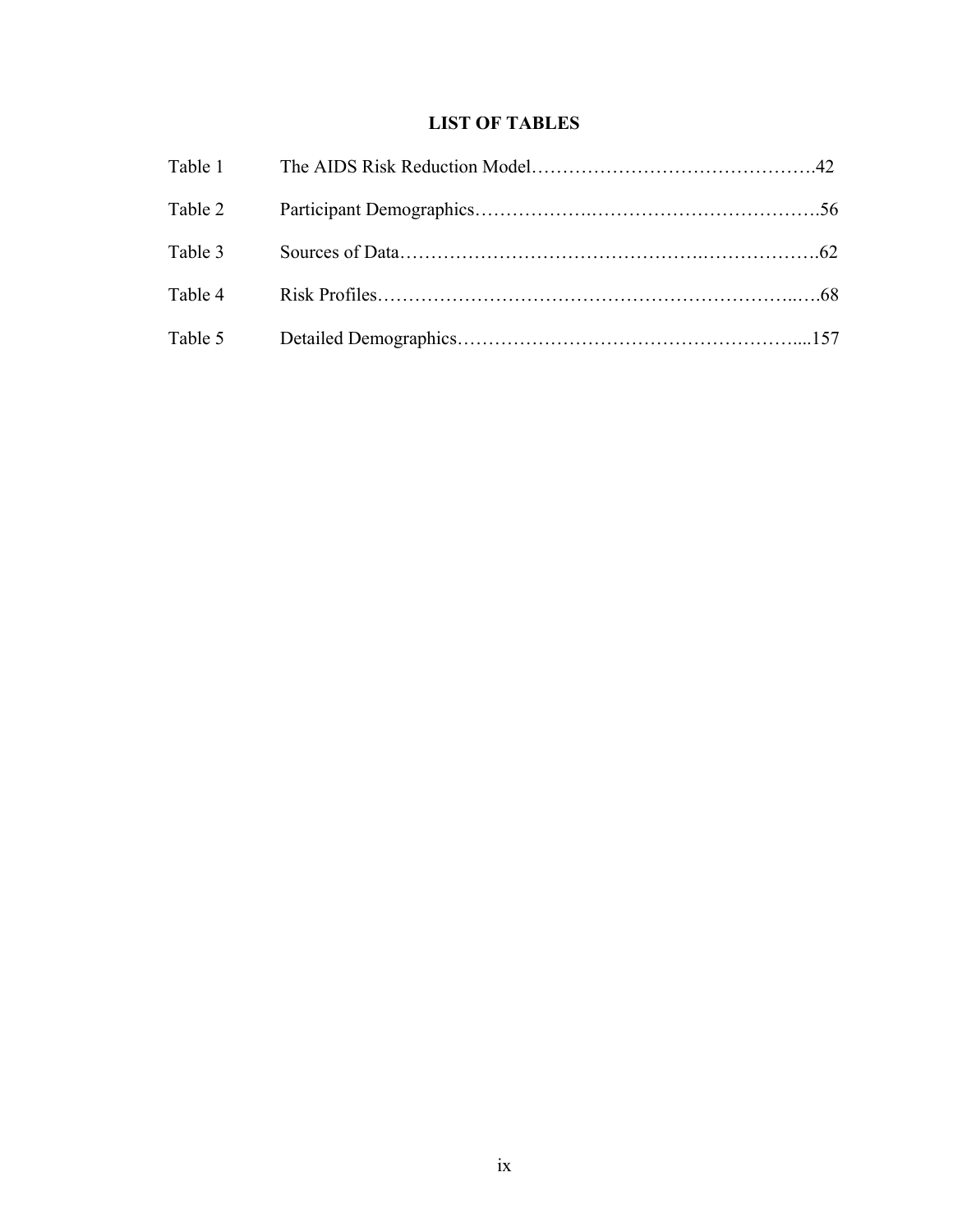# **Chapter 1**

# **Introduction**

This introduction establishes the significance of this dissertation project. It starts by highlighting the problem that inspired this research. Next, it outlines relevant literature on protective and risk factors for contracting sexually transmitted infections (STIs), safer sex communication, and polyamory. This chapter ends with the significance of the study, an explanation of key terms, and an outline of the remaining chapters in the dissertation. **Problem Statement**

There has been an increase in the rates of STI in the United States (Centers for Disease Control [CDC], 2017). The CDC (2017) reported that in 2016, STI rates showed a 4.7% increase in chlamydia, an 18.5% increase in gonorrhea, and a 17.6% increase in syphilis compared to 2015. The extensive spread of STIs is a concern for public health not only because of the number of people infected with STIs, but also because of the complications that can arise once a person is infected. These infections can lead to longterm health consequences, such as infertility, comorbid STI infection, and mental health issues (CDC, 2017; Machtinger, Wilson, Haberer, & Weiss, 2012).

In addressing this health crisis, it is important to consider risk and protective factors that impact people's health behaviors and decisions. Understanding these factors can advance health communication research and facilitate the design of interventions using safer sex communication campaigns for particular populations. For instance, in the effort to reduce the incidence of STIs, the majority of sexual risk reduction campaigns for adults have focused on three key messages: (a) use a latex condom, (b) reduce the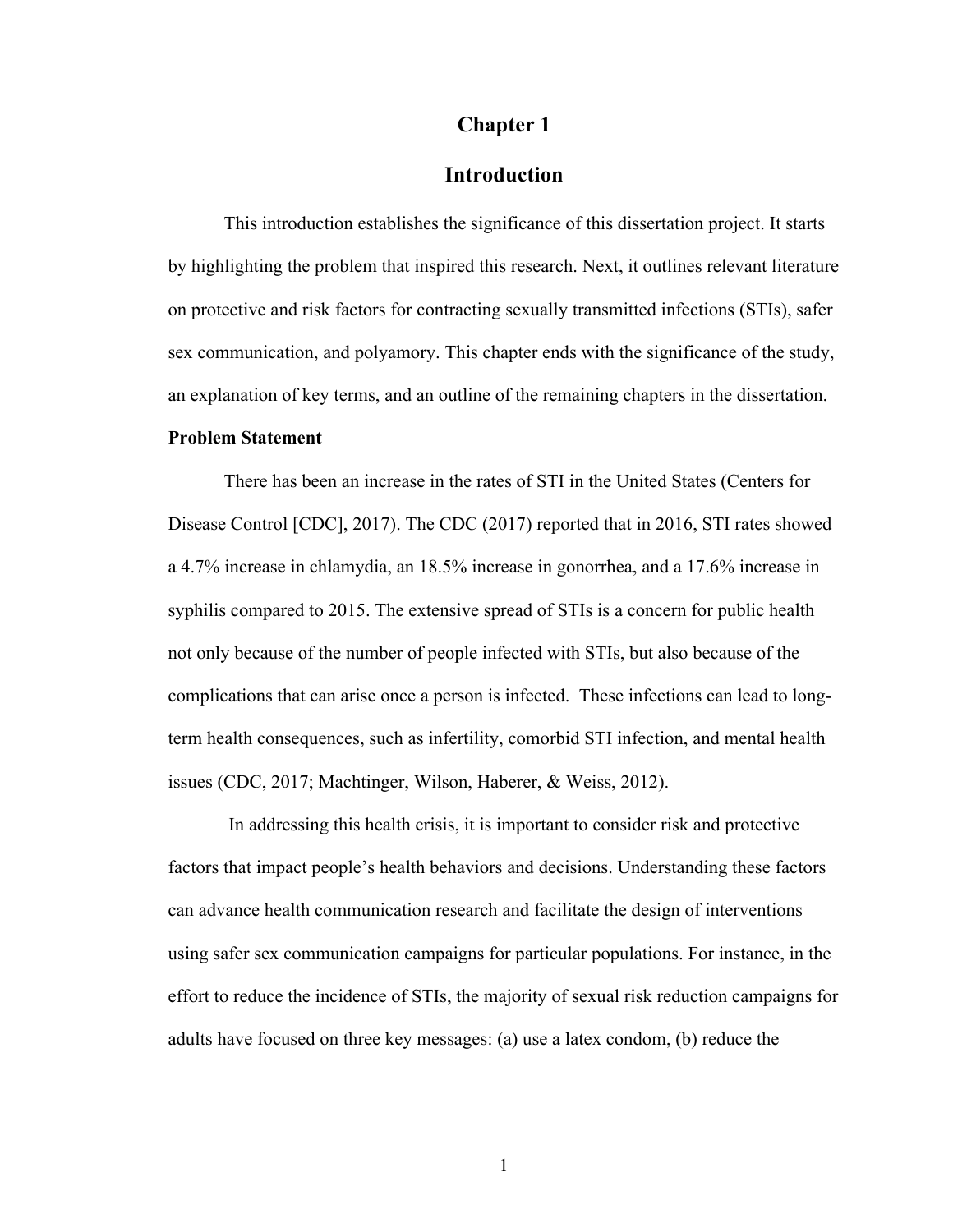number of sexual partners, and (c) have sexual intercourse only in monogamous relationships (Swan & Thompson, 2016).

However, Conley, Matsick, Moors, Ziegler, and Rubin (2015) have noted that research findings challenge the effectiveness of promoting monogamy as an STIprevention strategy for several reasons: the limitations of monogamy on safer sex due to people's inconsistent perceptions of what constitutes a monogamous relation; the tendency among individuals in monogamous relationships to be less likely to practice safer sex with their primary partners; and the fact that soon into relationships, individuals replace condoms with oral contraceptives, often without any STI testing or discussion of monogamy. Furthermore, because monogamy has different meanings to different people and many individuals choose to live in non-monogamous relationships - safer sex research should also consider non-monogamous relationships as a focus of investigation in the effort to address the STI health crisis.

This dissertation project focuses on individuals who identify as polyamorous and their understandings and experiences with safer sex. Their perceptions and practices may offer new insights on the lived experiences of safer sex that may be used to inform safer sex interventions. Polyamory is defined as "consensual, openly conducted, multiplepartner relationships in which both men and women have negotiated access to additional partners outside of the traditional committed couple" (Sheff, 2010, p. 1). Partners in polyamorous relationships constitute a complex and unique community in which to explore safer sex practices. The understandings and experiences of individuals who identify as polyamorous make them particularly attractive for an investigation on safer sex: on the one hand, they engage in high risk sexual behavior like having sexual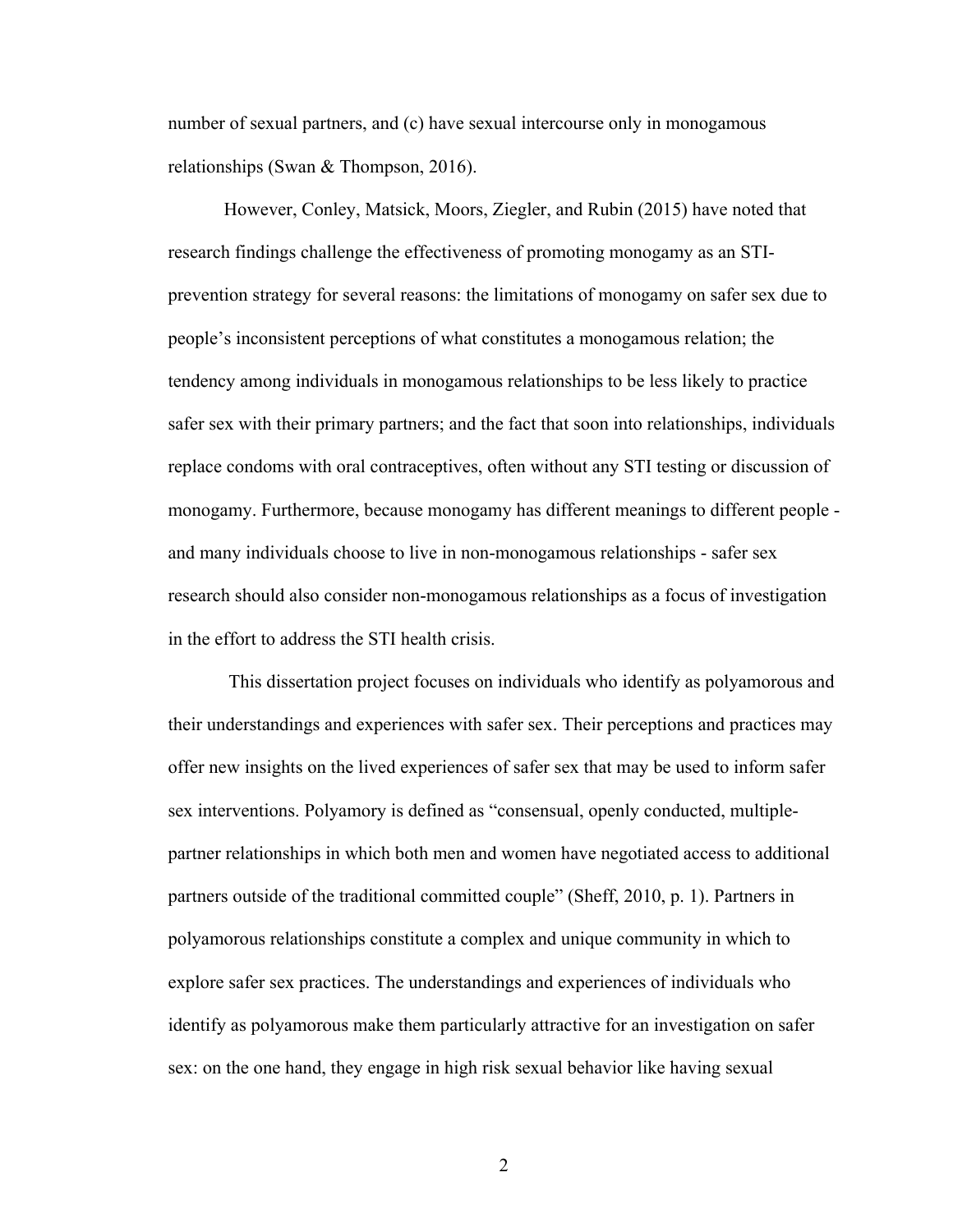interactions with multiple partners and, on the other hand, they engage in protective behaviors through an emphasis on communication with partners, which is a central value in poly communities.

Informed by the AIDS Risk Reduction Model (ARRM) and through the methodological lens of narrative inquiry, the goals of this dissertation research were to: ascertain the perceptions of risk among individuals who identified as polyamorous; provide insight into their safer sex experiences, and; explore the communication strategies and negotiations for safer sex reported by polyamorous participants. Thirteen participants were asked to engage in in-depth interviews on safer sex meanings and practices.

The findings of this study reveal that participants reported low actual risk as well as low perceived risk and offered a critique of the limitations and biases of standardized surveys on safer sex practices when administered to polyamorous individuals. The thematic analysis of their narratives about safer sex found that participants stressed the complexities involved in safer sex decisions, the importance of setting boundaries to ensure safer sex and the integral nature of trust to safer sex behaviors and decisions. Participants also emphasized the importance of safer sex communication strategies and the content of communication to increase safer sex practices as well as intimacy and trust. Relationship negotiation was a particular communication strategy used in poly relationships to sustain successful relationships as well as to engage in safer sex conversations. These findings indicate a need to expand the standard dimensions regarding safer sex behaviors beyond the biological nature to include the psychosocial and emotional components to safer sex decisions.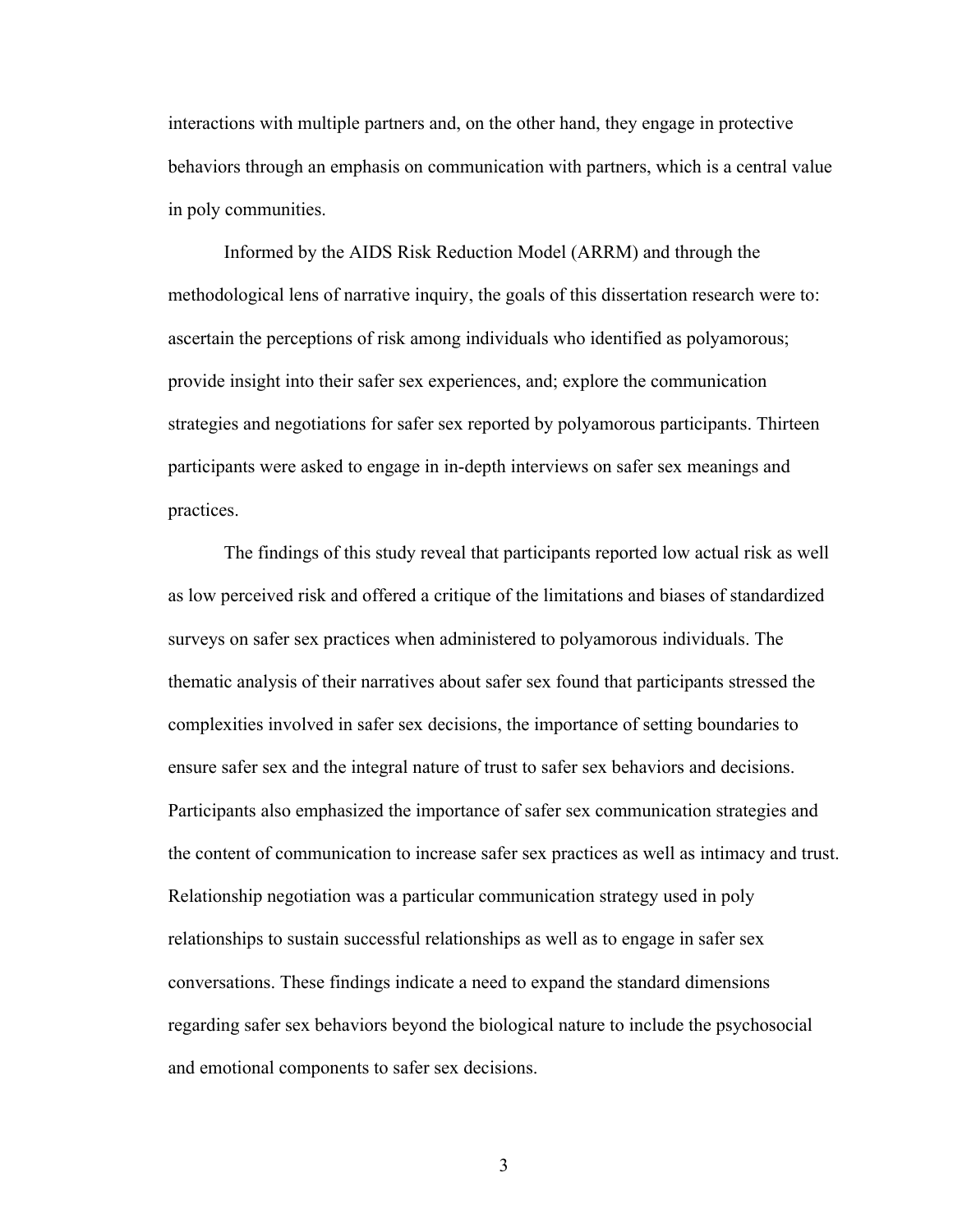#### **Identifying Risk and Protective Factors**

It has been well documented that risky sexual behaviors, like sex with multiple partners, contribute to the contraction of STIs. When trying to identify ways to reduce STI rates, it is essential to consider the risk and protective factors that may impact the likelihood of contracting an STI. Risk factors include unprotected sex, having sex with multiple individuals, having a partner who has sex with multiple partners, and sexual contact with someone who has an STI (The American College of Obstetricians and Gynecologists, 2017a; The American College of Obstetricians and Gynecologists, 2017b American Sexual Health Association, 2019; Mayo Clinic Staff, 2016). Additional risk factors include intimate partner violence, lack of knowledge of STIs, substance use, lack of awareness of a partner's status, or reluctance to engage in condom negotiations with a partner (Althoff, Grayson, Witt, Holden, Reid, & Kissinger, 2015; Baral, Poteat, Strömdahl, Wirtz, Guadamuz, & Beyrer, 2013). Cultural norms may disempower some people from having a condom use negotiation with a partner or getting tested (Althoff et al., 2015), as well as influence the number of partners and attitudes toward condom use (Zeglin, 2015).

Protective factors include getting vaccinated, using condoms, getting tested for STIs, being monogamous, limiting the number of sex partners, not abusing alcohol or drugs, and communicating with partners (The American College of Obstetricians and Gynecologists, 2017a; The American College of Obstetricians and Gynecologists, 2017b Mayo Clinic, 2016; Office of Women's Health, 2015). Cultural norms that facilitate protection include family influences (Crosby et al., 2002), mentorship relationships (Tevendale, Lightfoot, & Slocum, 2009), the modality of meeting potential partners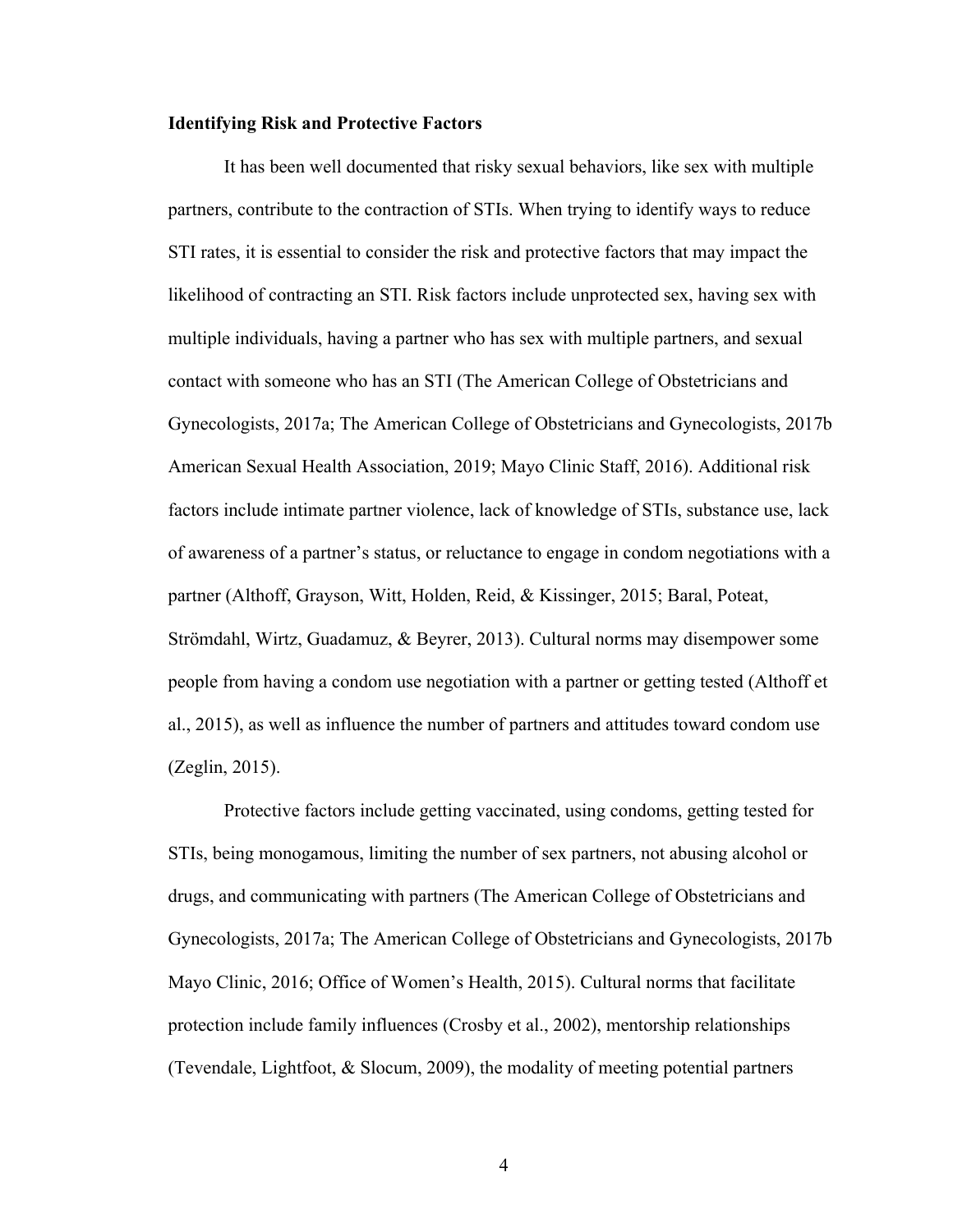(Sevelius, 2009), and the probability of encountering a potential partner who is HIV positive (Forney, Miller, & The City Project Study Team, 2012). The CDC has included mutual monogamy as an important factor in protecting against STIs (Division of STD Prevention, 2016).

#### **Safer Sex Communication**

Safer sex communication is an umbrella term that covers a variety of exchanges between people on the topic of sex, including discussions and information exchanges on condom use, sexual history, STI history, desires, sexual preferences, and others (Cobb, 1997; Noar, Carlyle, & Cole, 2006). Much of the research on safer sex communication focuses on condom use because of the belief that the only protective communication is communication leading to condom use behavior (Troth & Peterson, 2000). Other concepts or variables that have investigated in safer sex communication research include the length of a relationship (Soler et al., 2000), intimacy (Dennis, 2006), and types of relationships (Buysse & Ickes, 1999; Holmberg & Blair, 2009; Troth & Peterson, 2000). This research has consistently demonstrated that engaging in safer sex communication leads to safer sex (Noar et al. 2006).

However, under certain circumstances, safer sex communication can lead to less safer sex (Crepaz & Marks, 2003; Kosenko, 2011; Lucchetti, 1999). When people engage in safer sex communication, there is the potential that one or both people are lying about something risky or are not disclosing all relevant information. In these instances, having had a safer sex talk might make people feel more comfortable engaging in unprotected sex. When the talk may have been incomplete, it potentially leads to risky unprotected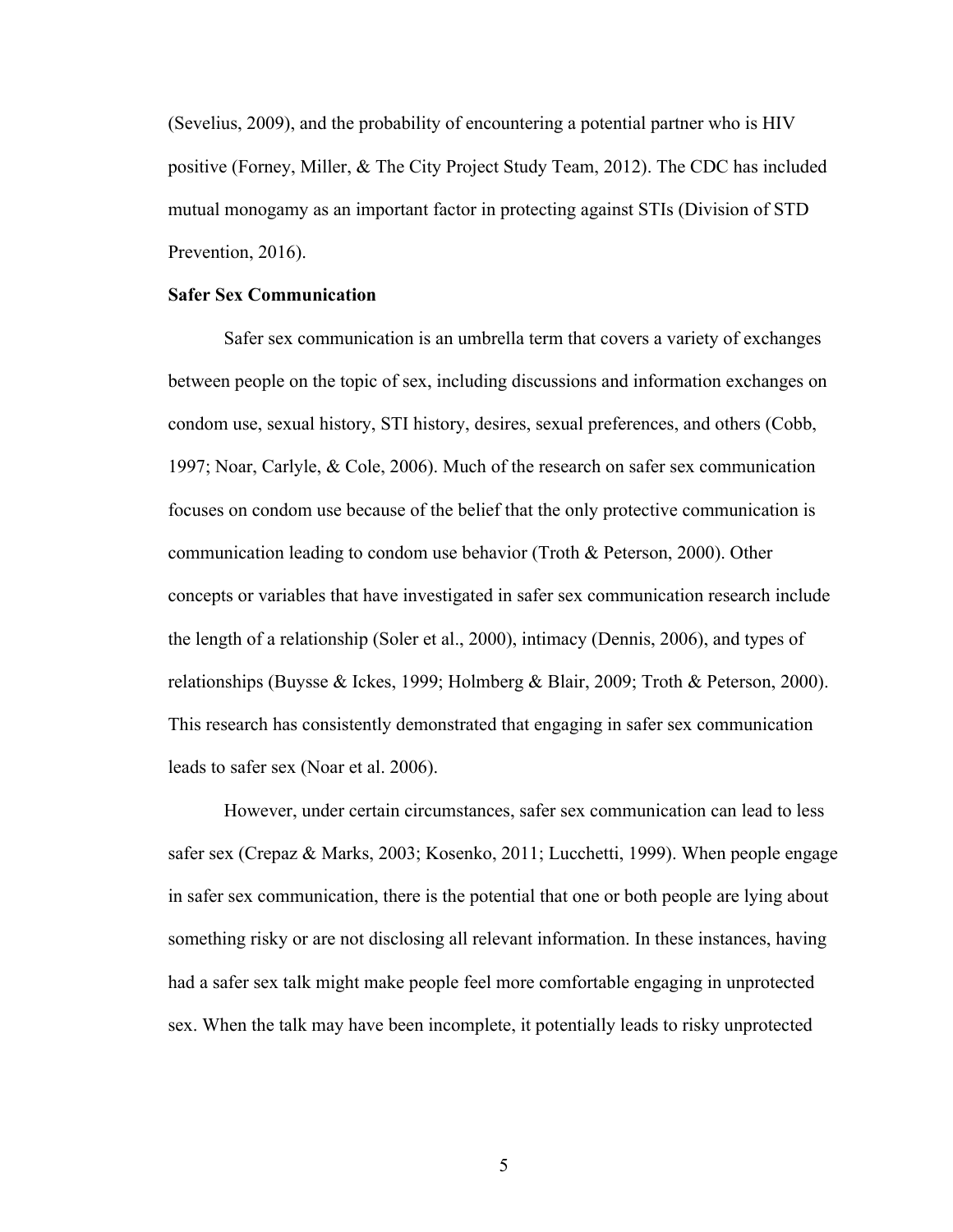sex. Safer sex communication plays an essential yet complicated role in people having safer sex and therefore is important to research and safer sex interventions and education.

#### **Research on Polyamory**

Polyamory, sometimes shortened to poly, is defined most simply as many loves. More specifically, polyamory is defined as "consensual, openly conducted, multiplepartner relationships in which both men and women have negotiated access to additional partners outside of the traditional committed couple" (Sheff, 2010, p. 1). Polyamory is a subgroup of consensual non-monogamy (CNM) (Anapol, 2010). Non-monogamy is not behaving according to or not having monogamous relationships; this would include having multiple partners with or without the partners' knowing about each other. CNM is a form of non-monogamy where all the people involved in the relationships are aware of and consent to being in a relationship model where there are multiple partners (Anapol, 2010). Anderlini-D'Onofrio (2004) offered a historical contextualization of polyamory and explained that modern polyamory also differs from other types of non-monogamy because individuals who practice polyamory tend to be more aware of gender and sexual orientation, specifically with a focus on loving in inclusive, polyamorous ways.

According to Ravenscroft (2004), polyamorous relationships are founded on shared values of openness, honesty, and consent, and place high importance on communication. In effect, one of the core values of poly relationships is communication. Sheff (2016) has argued that communication is vital to set relationship boundaries, express expectations and limitations, discuss feelings, as well as connecting with people. According to Ravenscroft (2004), communicating about relationships is not always easy in poly settings, and there are differences between talking (noise that may or may not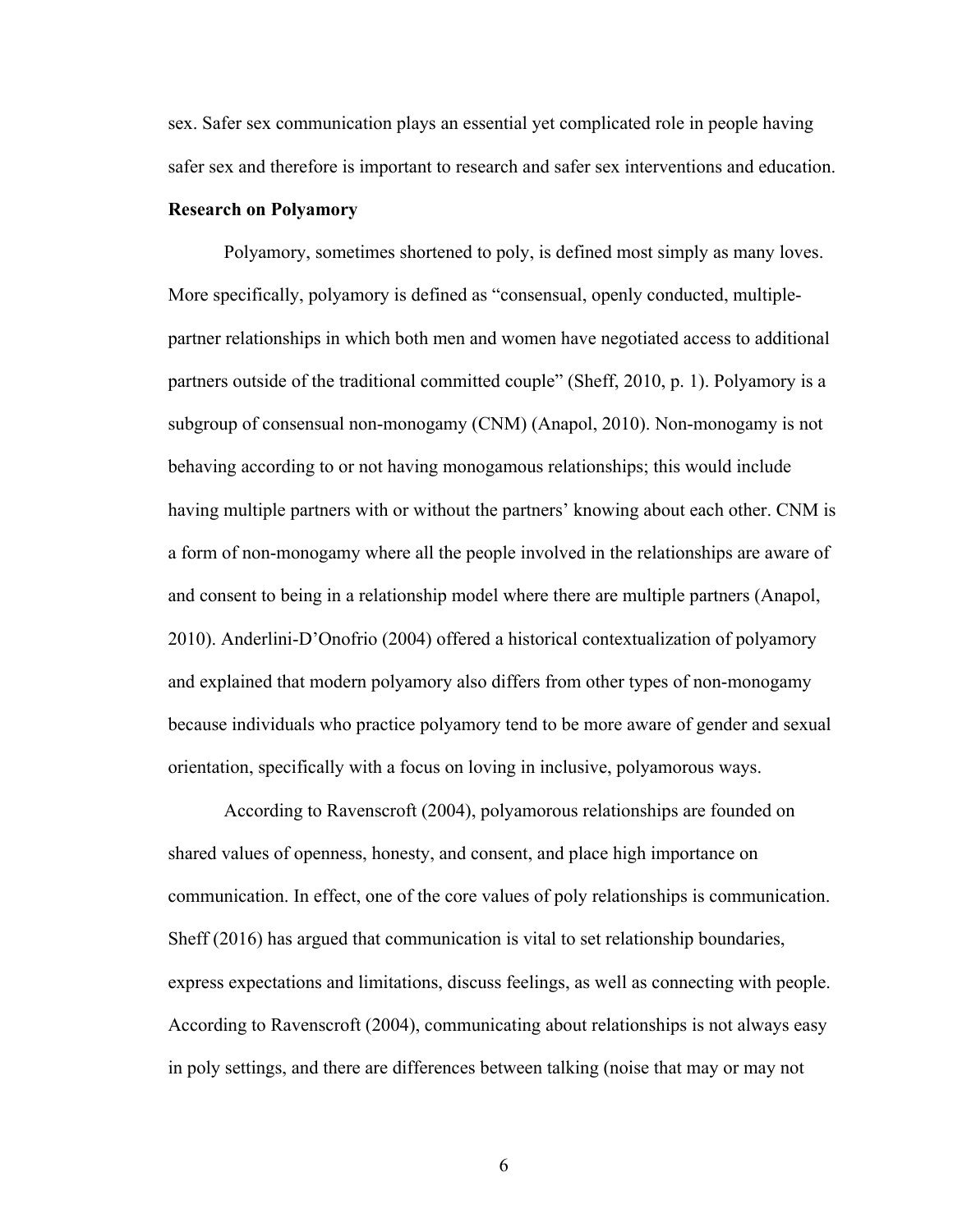possess meaning), communicating (expressing thoughts and emotions in an honest, loving, and non-attacking manner and having them received in a like manner), and discussion (a conversation that leaves one stimulated, a little tired, but with a sense of accomplishment). One communication strategy in poly relationships is relationship negotiation, where partners establish their wants, needs, and expectations and strive to reach mutual agreement on these (Sheff, 2016). Overall, polyamorous individuals report that communication between partners yields high levels of intimacy that may not be possible in other relationship styles (Sequin et al., 2017).

#### **Significance of the Study**

This research focused on polyamorous relationships to explore: the sexual risk profile of individuals who identify as polyamorous (actual and perceived risk); the narratives of safer sex experiences of individuals in polyamorous relationships; the role of safer sex communication in polyamorous relationships; and the relationship between safer sex communication and relationship negotiation among those in polyamorous relationships.

Even with over three decades of research on safer sex, there is an increased rate of STIs across people of various demographics (CDC, 2017). In order to address the health crisis, interventions are needed to reduce the rates of STIs. Research on STI interventions has focused on the risk and protective factors that people face and the safer sex behaviors people can engage in to protect themselves and their partners. The impact of those interventions is limited, however, as STI rates are increasing. Therefore, there is a need to explore ways to expand current safer sex research to inform interventions and education targeting safer sex practices. For example, a *New York Times* article from May 2019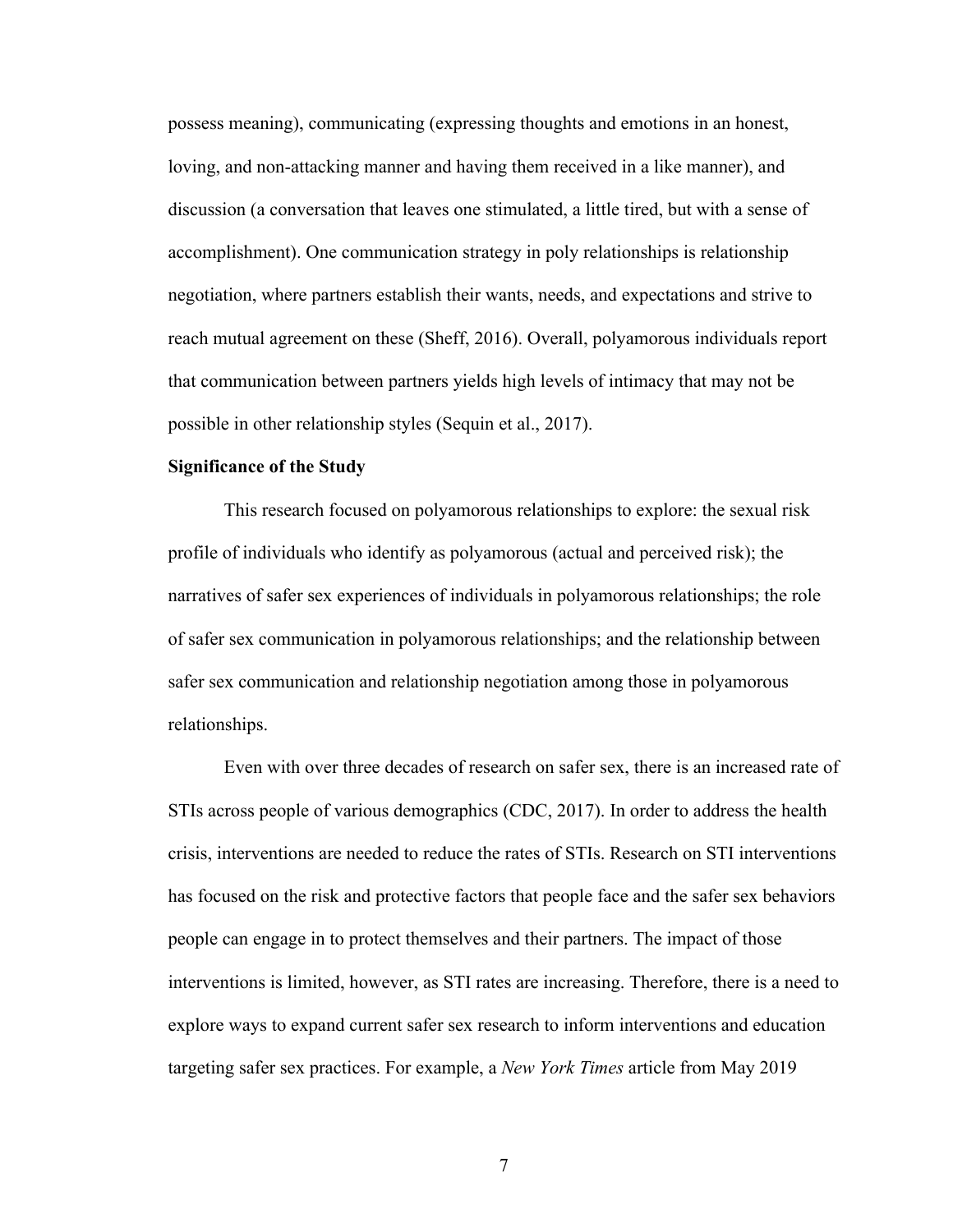highlighted that a large percentage of HIV-positive patients are women, but much of the research on HIV focuses on gay men (Mandavilli, 2019). Safer sex research may benefit from explorations into groups of people with different demographics, including age, relationship length, ethnicity, gender, identity, and sex subgroups. Examining these groups' attitudes and experiences with safer sex may offer new insights that can be used to build on the successes of previous research and interventions.

Research with individuals in polyamorous relationships offers an opportunity to push the boundaries of safer sex research for several reasons. First, there is limited research on polyamory in general and minimal research on safer sex in polyamory; hence, examining safer sex meanings and practices in people who identify as polyamorous presents a new path for exploring safer sex. Secondly, polyamorous partners present an opportunity to understand the complexities of safer sex in everyday lives because they arguably engage in both risky and protective behaviors that might impact the possibility of contracting STIs. The risk behaviors include engaging in sexual contact with multiple people at the same time (non-monogamy), and one protective factor is the emphasis that individuals in the polyamory subculture place on communication in relationships (including safer sex communication). Exploring their particular understandings and practices of safer sex may help identify areas of expansion for safer sex research in general.

### **Definition of Key Concepts**

There are some key concepts that are discussed throughout this dissertation that have ambiguous meanings, are used inconsistently in the literature, or may overlap with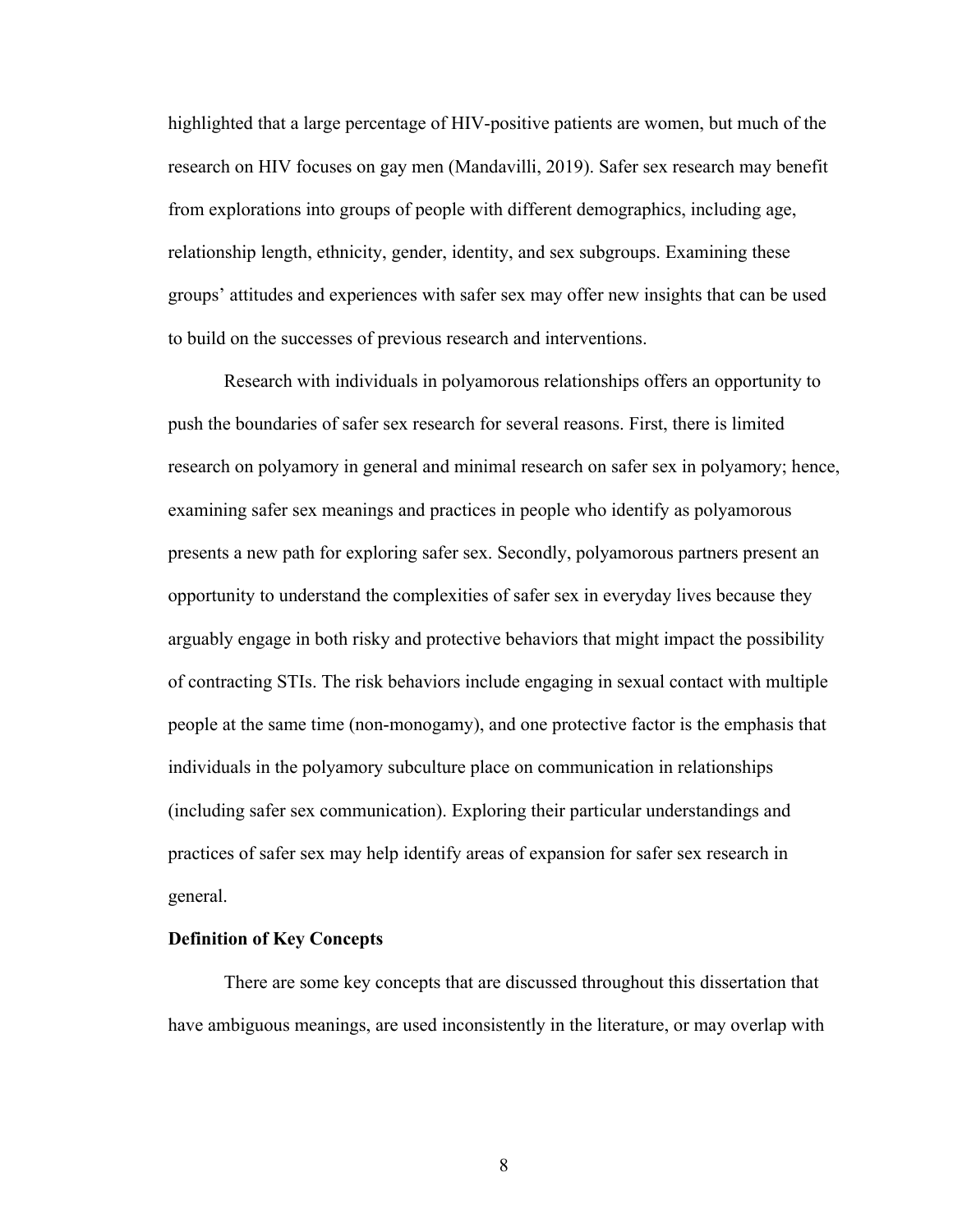other concepts. For clarity and consistency, the definitions and explications of these concepts for the purpose of this research are presented in this section.

*Sexually transmitted infection* (STI) is often used in safer sex literature synonymously with sexually transmitted disease (STD), but they have different meanings. The American Sexual Health Association (2019) explained the difference between infection and disease in these terms: a sexually transmitted virus or bacteria can be described as creating an "infection" (no or few symptoms in the majority of persons infected), which may or may not result in a "disease" (defined as a clear medical problem with obvious symptoms). In this study, the term STI is used to be consistent with the current preferences of researchers and practitioners inclusive of the types of infections people may contract through sexual interactions.

*Safer Sex* is a term that has evolved from safe sex. Safer sex is conceptualized as protecting oneself and partners from STIs; this definition recognizes that most sexual contact carries some risk of infection (Planned Parenthood, 2019).

*Safer sex communication* is a concept that encompasses a variety of exchanges between people on the topic of sex, including discussions and information exchanges on condom use, sexual history, STI history, desires, sexual preferences, and others (Cobb, 1997; Noar et al., 2006). A dimension of safer sex communication is condom negotiation, which involves the exchange of information between partners and navigating partner responses to requests (Dako-Gyeke, 2013). Communication and negotiation are closely related concepts and sometimes are used interchangeably in the literature. This research adopts the conceptualization of safer sex communication set forth by Cobb (1997) and Noar et al. (2006) which places communication as an umbrella term for a variety of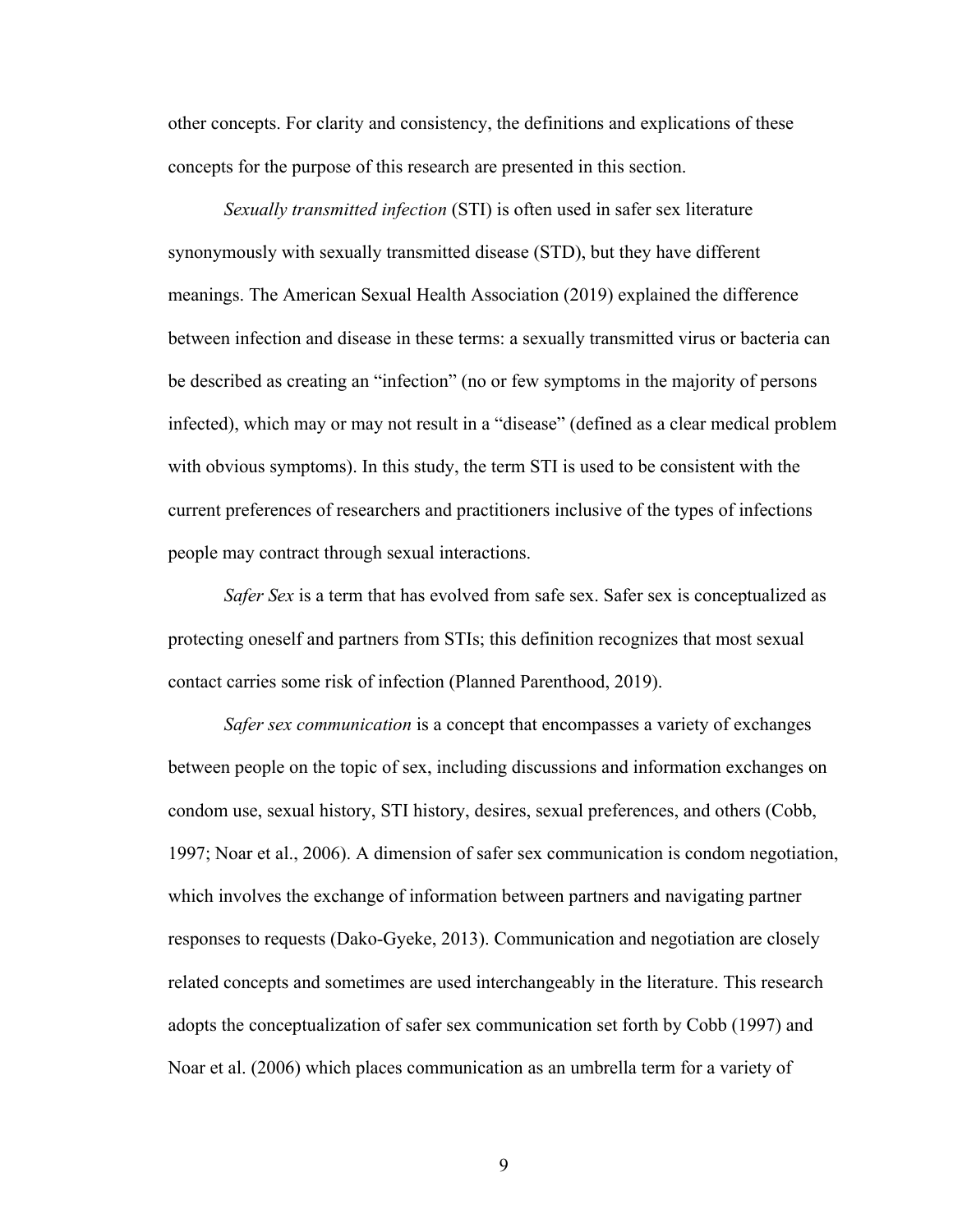communication strategies. Negotiation is under the communication umbrella and refers to communication that features a request and a compromise exchange between partners (Dako-Gyeke, 2013).

*Relationship negotiation* is a specific communication occurrence in poly relationships where people establish their personal wants, needs, and expectations in their romantic and sexual relationships (Sheff, 2016).

*Consensual non-monogamy* is defined as non-monogamy where all the people involved in the relationships are aware of, and consent to being in a relationship model where there are multiple partners and often involves three distinct styles: swinging, open relationships, and polyamory (Anapol, 2010).

*Polyamory*, a sexual subculture (such as a subculture of men who have sex with men, LGBT, non-monogamous, among others), is defined as a set of beliefs, values, and practices that lay outside heterosexual monogamy, which is the dominant relationship style in the US. Specifically, polyamory is defined as "consensual, openly conducted, multiple-partner relationships in which both men and women have negotiated access to additional partners outside of the traditional committed couple" (Sheff, 2010, p. 1). Polyamory is often shortened by insiders to "poly" in phrases such as "poly people" or "poly relationship," and this abbreviation will be used in this dissertation.

#### **Chapter Outline**

With the aim to understand potential influences in the increase of STI rates, the next chapter, Chapter 2, provides an overview of the literature on STI risk and protective factors, safer sex and safer sex communication, and polyamory. Chapter 2 will also provide the theoretical groundings for this study, specifically AIDS Risk Reduction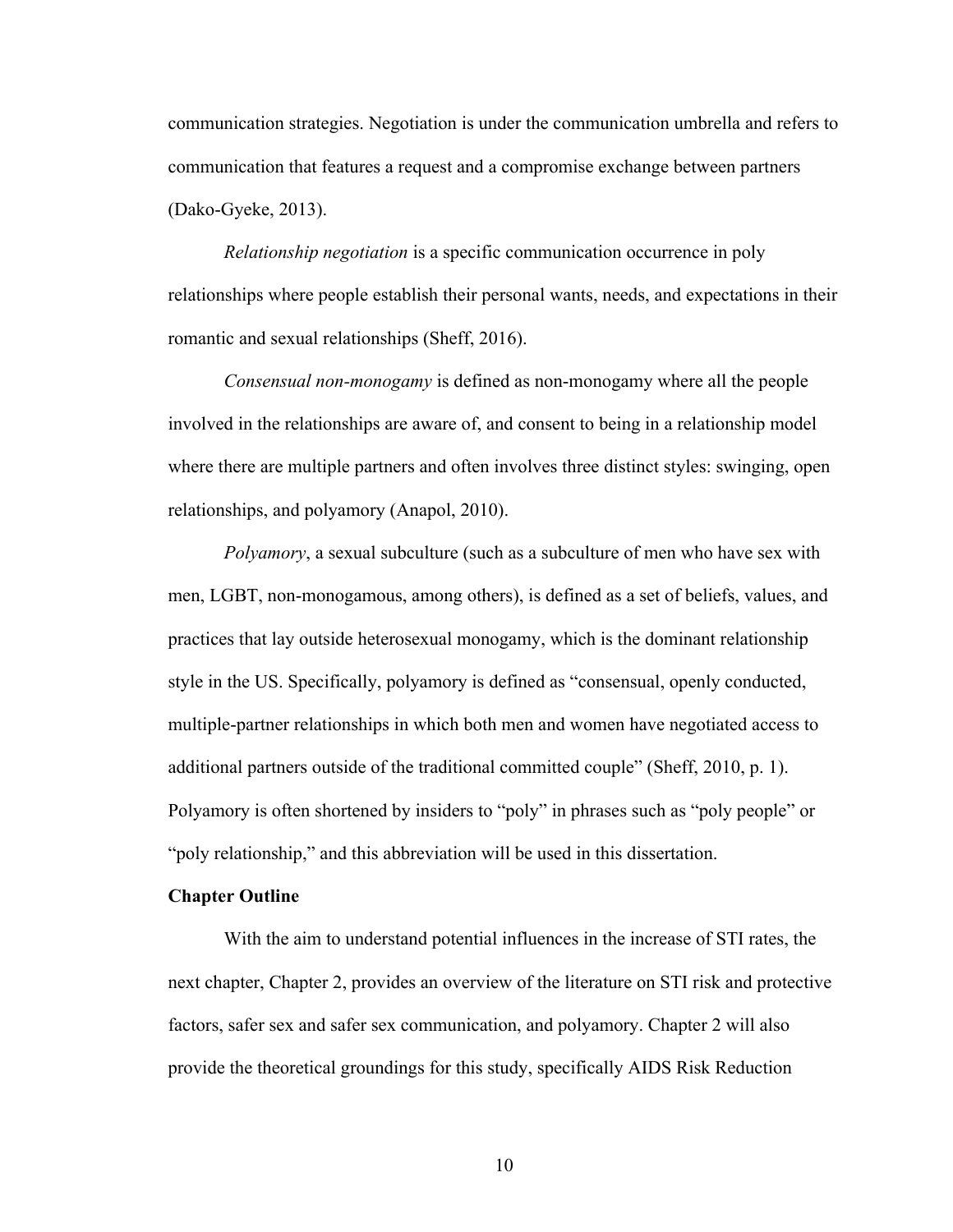Model, as a framework to understand safer sex understandings and practices in individuals who identify as polyamorous. The second section of Chapter 2 provides an overview of the literature on the geographical and sociocultural conceptualizations of borders, discusses the literature on framing borders in the news, and addresses research on multimodality as an approach to the news research, and participatory journalism. Chapter 3 addresses the methodology applied to frame this study, specifically narrative inquiry, including research design and analytical strategies. Chapter 4 offers a nuanced analysis of the narratives given by participants focused on safer sex understandings and experiences, safer sex communication, and relationship negotiation. Chapter 5 summarizes the findings, situates the narratives from participants into the larger research discourse, and provides suggestions for future research.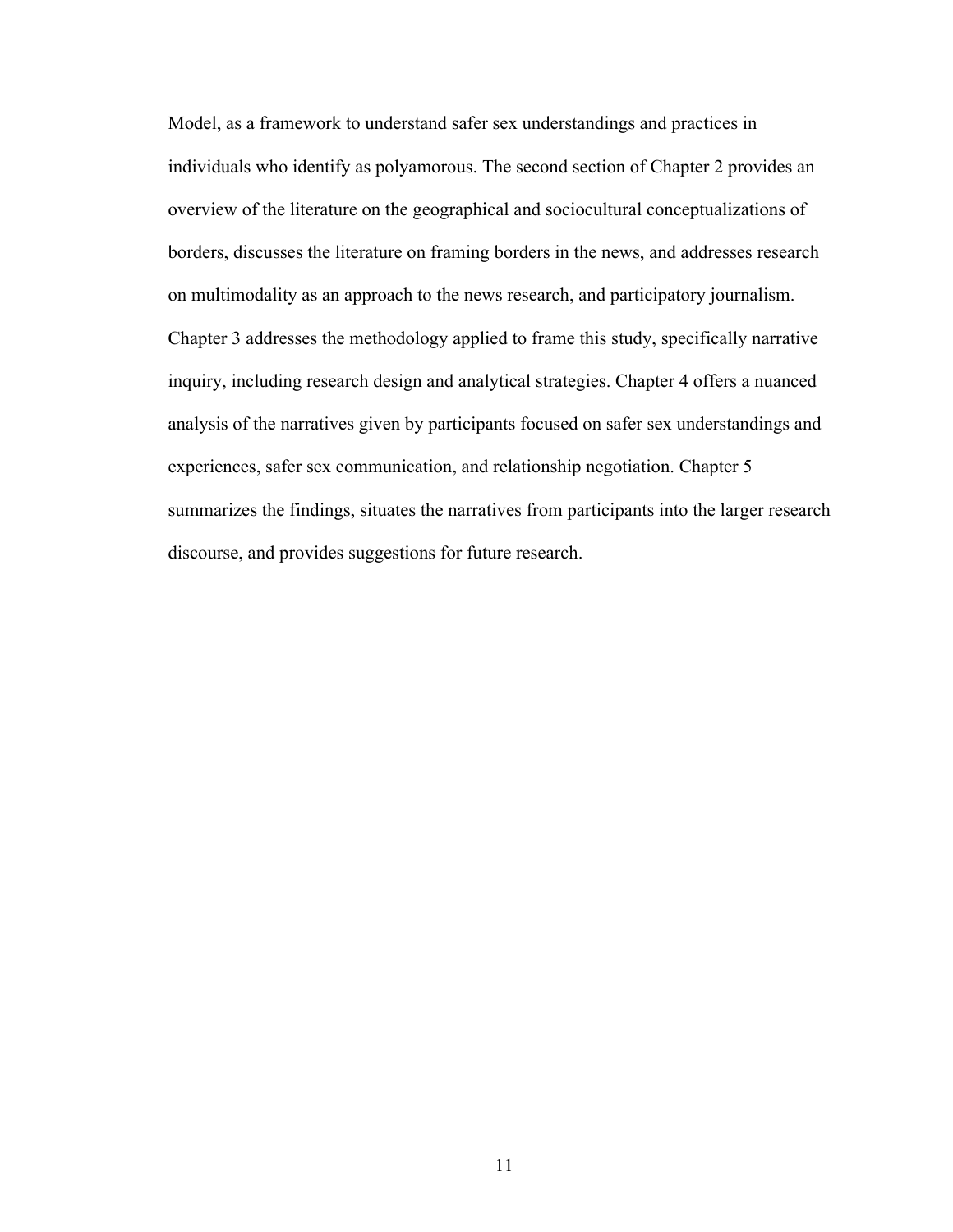# **Chapter 2**

# **Literature Review**

The first section of this chapter discusses the STI health crisis and the prevalence of STIs in the US. The risk and protective factors that influence safer sex are explored for what behaviors individuals should engage in to protect themselves when engaging in sexual activity. Next, safer sex communication, a protective factor, is investigated more in-depth. After reviewing the safer sex literature, then polyamory is contextualized for this research. This section closes with an explanation of the AIDS Risk Reduction Model, the theoretical framework for this research.

# **STI Health Crisis**

In the United States (US), the rates of STIs are increasing at alarming rates (CDC, 2017). In addressing this health crisis, it is important to consider risk and protective factors that impact people's health behaviors and decisions to identify areas that may be useful for interventions. In this dissertation, I posit that perspectives on safer sex may be expanded when considering the safer sex practices and beliefs of people who identify as polyamorous. Individuals in polyamorous relationships constitute a unique population to examine safer sex practices because poly people engage in both risky (e.g., multiple partners) and protective factors (cultural value emphasis on communication) (Ravenscroft, 2004; Sheff, 2016).

**Prevalence of the STI health crisis.** The CDC produces annual reports that include surveillance information about STIs in the US. The CDC (2017) reported a 4.7% increase in chlamydia, an 18.5% increase in gonorrhea, and a 17.6% increase in syphilis from 2015 to 2016. The number of reported syphilis cases is growing after being largely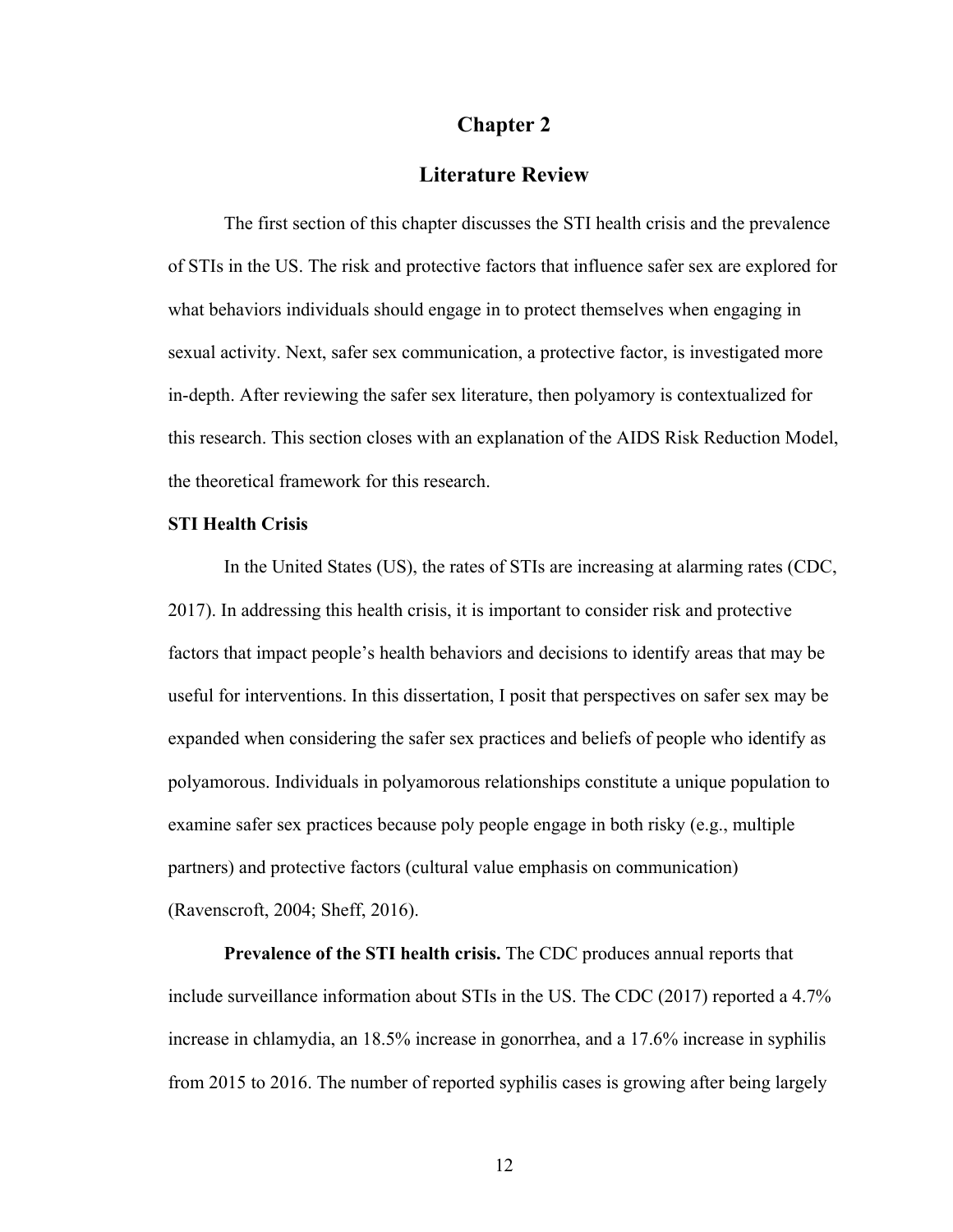on the decline since 1941, and gonorrhea rates are now increasing (Abara, Hess, Fanfair, Bernstein, & Paz-Bailey, 2016; CDC, 2017). From 2010 through 2014, the annual number and the estimated rate of diagnoses of HIV infection, infections classified as stage 3, and death of persons with diagnosed HIV in the United States decreased (from 14.2 to 12.6, 8.9 to 6.1, and 10.1 to 8.6 respectively) (CDC, 2016). From examining different segments of the US population, it is evident that different ethnic groups, genders, and sexual cultures experience STI infections differently.

African Americans were consistently listed as having the highest rates of STIs. In 2016, the rate of all reported cases of gonorrhea was highest among African Americans (1125.9 cases per 100,000) and American Indian/Alaskan Natives (AIAN) (749.8 cases per 100,000) populations which is 5.6 and 3.8 respectively times the rate among whites (199.8 cases per 100,000) (CDC, 2017). The rates of primary and secondary syphilis were highest among African Americans (23.1 cases per 100,000 population) and Native Hawaiian/other Pacific Islanders (12.9 cases per 100,000 population) (CDC, 2017). African American and Latinx<sup>1</sup> heterosexuals are more likely to be HIV infected compared to White heterosexuals (Lansky et al., 2015). In 2015, the highest rate of HIV infection was 44.3 for African Americans, followed by 16.4 for Latinxs, 14.1 for Native Hawaiians/other Pacific Islanders, and 5.3 for Whites (CDC, 2016).

This situation becomes more complex when viewing the intersection of ethnicity and sexual culture. There was a significant increase in syphilis case rates among African

<sup>&</sup>lt;sup>1</sup> Reflecting contemporary use among scholars, I use Latinx as a non-gendered term for Latinos and Latinas when referring to this ethnic group as a collective. This term challenges the history of colonization and other racial and sociocultural problems associated with the term Hispanic (Garcia, 2017).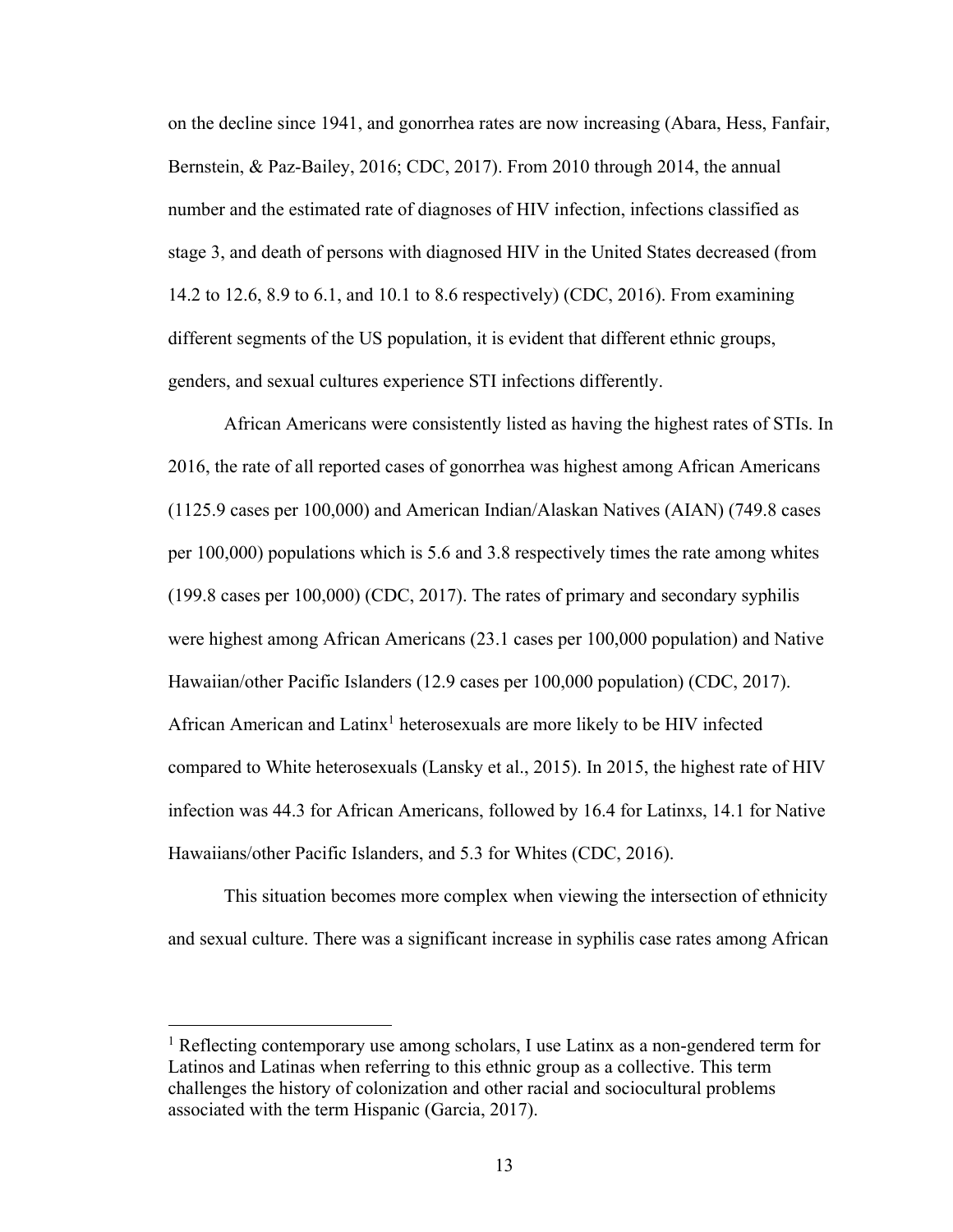American (8 times the increase in White) and White men who have sex with men (MSM), and between Hispanic (2.4 times the increase in White) and White MSM from 2005 to 2008 (Abrar et al., 2016). African American MSM represent the largest portion of people infected with HIV in the US (Herbst, Painter, Tonlinson, & Alvarez, 2014).

The reported chlamydia cases in women were twice as high as men in 2016 and both genders had increased rates (CDC, 2017). Gonorrhea rates had greater increases in men than women, but syphilis rates had greater increases in women than men (CDC, 2017). With regard to HIV infections, males accounted for 81% of all diagnoses with a rate of 24.4 compared to a rate of 5.4 for females in 2015 (CDC, 2016). Again, this situation becomes more complex when examining gender and sexual culture. For example, the increase in gonorrhea rates may be related to increased transmission and/or screening among MSM (CDC, 2017).

MSM are often a focus of STI research because unprotected anal sex is considered a high-risk sexual behavior compared to other sexual behaviors, this is also why MSM are considered to be more likely to engage in risky sexual behaviors. As described above, rates of some STIs increased in men, and these rates were primarily attributable to MSM (CDC, 2017). Additionally, there are comorbidities between some STIs and HIV, particularly among MSM (CDC, 2017), such as the co-occurrence between syphilis and HIV; rates of syphilis increased more in HIV-positive MSM compared to HIV-negative MSM, although both groups reported an increase (Abrar et al., 2016). On a positive note, the number of men, including MSM, diagnosed with HIV decreased from 2010-2014 and the rate of infection from male-to-male sexual contact remained stable (CDC, 2016). In 2015, the diagnosed infections attributed to male-to-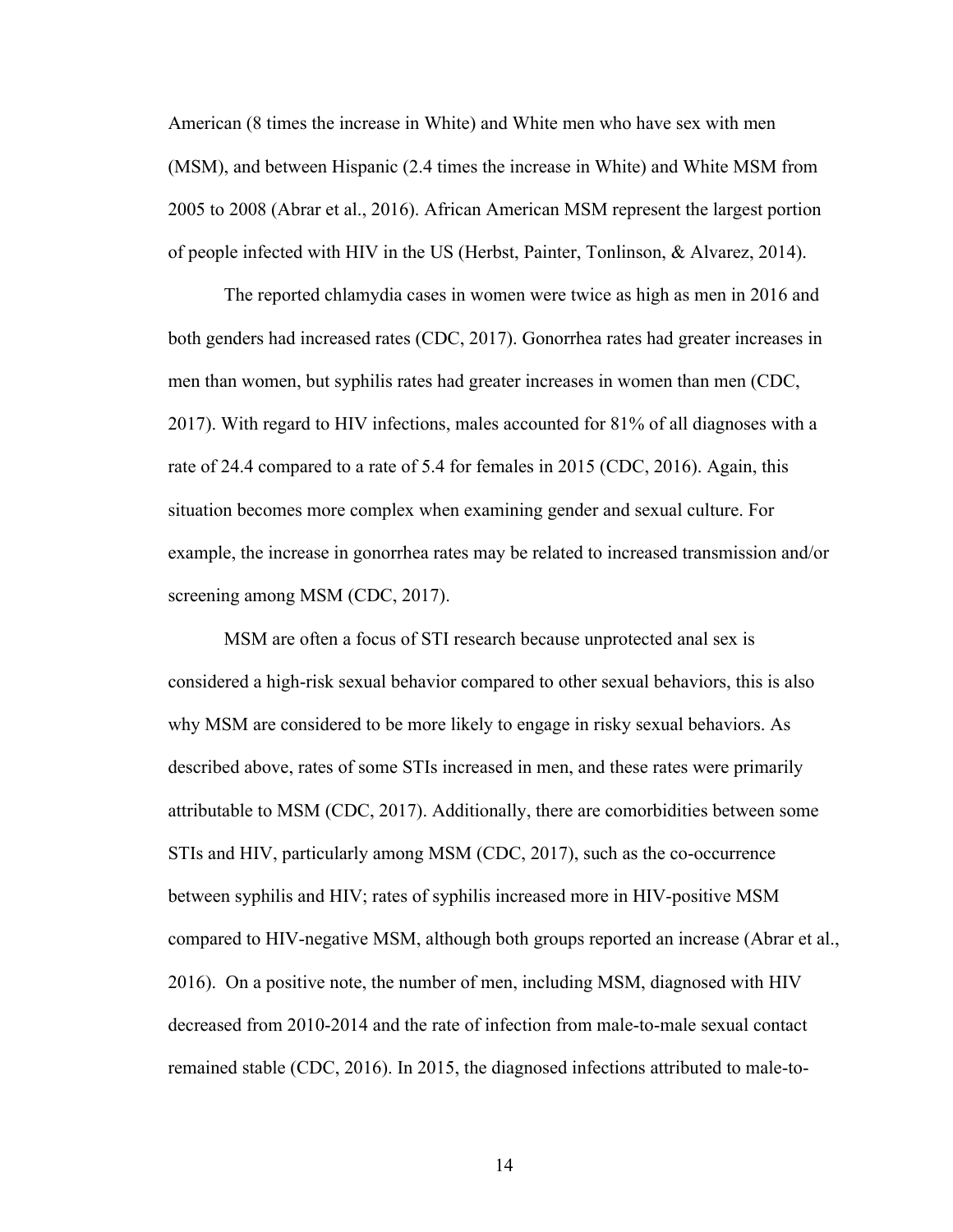male sexual contact and heterosexual contact accounted for approximately 94% of diagnosed HIV infections in the United States (CDC, 2016).

The complexity that comes with the intersectionality of group membership can become even more complicated when looking at men who have sex with men only (MSM), men who have sex with men and women (MSMW), and men who have sex with women only (MSW). Friedman et al. (2014) conducted a meta-analysis to examine the idea that women in the US become infected by male partners that sleep with men. The reason for this is because MSMW potentially pose secondary HIV transmission risks and increase the breadth and density of socio-sexual networks, potentiating the spread of HIV across communities. The authors found, however, that there were no significant differences in STI rates between MSMW and MSM and MSW (Friedman et al., 2014).

**Risk factors.** Risk factors that people encounter are a critical component to consider when addressing a public health issue. Risk factors can involve individual decisions and behaviors that place a person at risk, which is the anecdotal view of risk factors most people think of when investigating STIs. However, risk factors include cultural/community components as well as health care policies/behaviors. Research on each of these areas that relate to different subgroups that are contracting STIs will be examined.

Among Latinas in the US, individual risk factors can include intimate partner violence, lack of knowledge of STIs, substance use, lack of awareness of a partner's status, or reluctance to engage in condom negotiations with a partner (Althoff et al., 2015). A similar lack of knowledge of STIs, including knowing their status, can be found in other groups like transgender women (Baral et al., 2013) or MSM (Friedman et al.,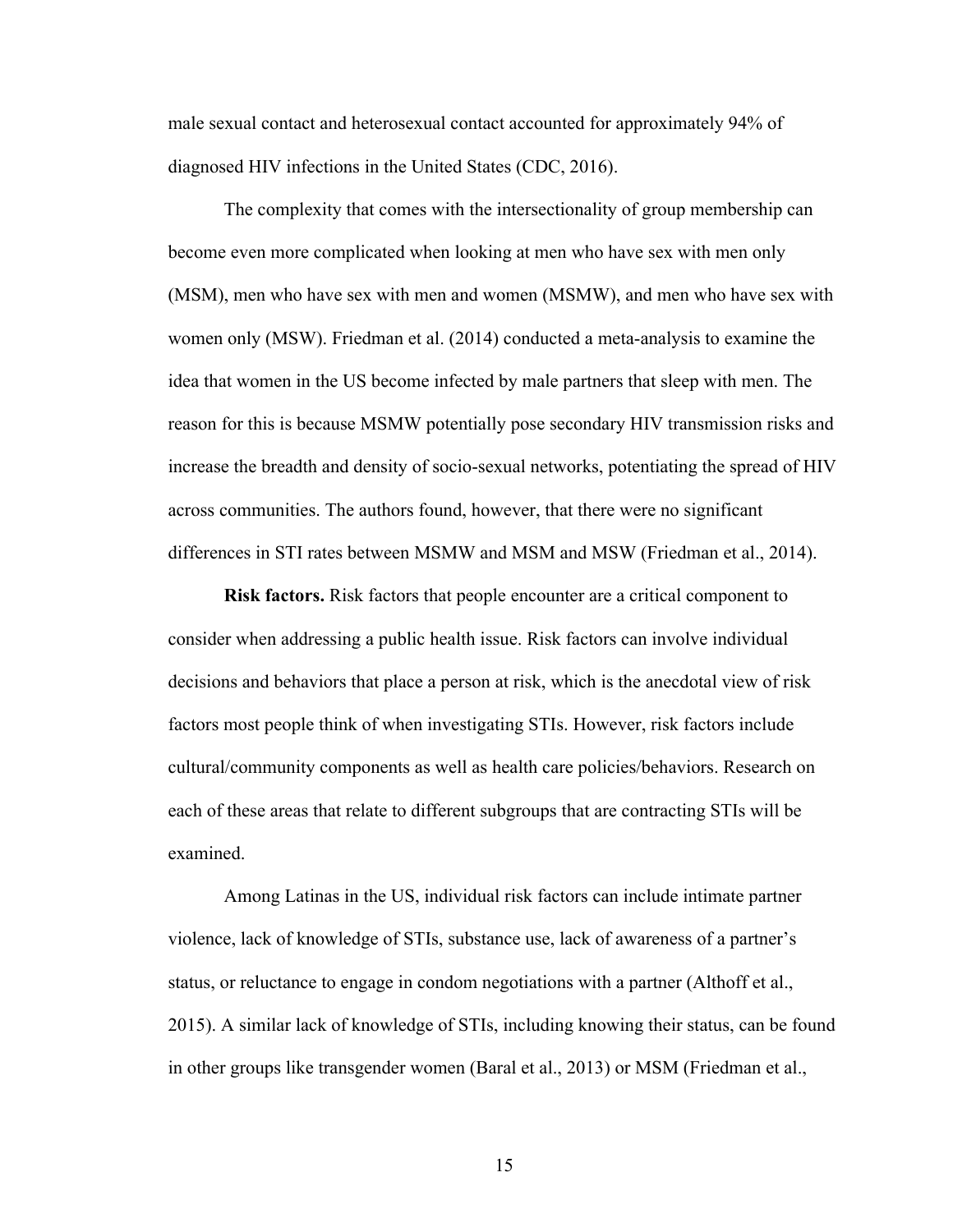2014). An additional individual risk factor is the type of sexual activity that a person chooses to engage in. For example, people that have unprotected receptive anal sex are at a higher risk than protective anal sex or vaginal sex (Baral et al., 2013; Friedman et al., 2014). Other individual-level risks for transgender women include high rates of depression and contraction through illicit hormone and silicone injections (Baral et al., 2013). In MSM, being a "top" (the person who is penetrating the other partner) is a protective factor from contracting HIV (Zeglin, 2015).

Beyond individual factors, different cultural and group norms can increase a person's risk of contracting an STI. Among Latinas, cultural norms may disempower them to engage in condom use negotiation with a male partner or to get tested (Althoff et al., 2015). In communities with a higher prevalence of HIV, network-level risks put members of the network at greater risk (Baral et al., 2013). Transgender women's experiences with targeted physical and social violence might influence their likelihood of contracting HIV (Baral et al., 2013). Additionally, transgender women often engage in substance use behaviors and sex work that results in stigma and discrimination, which places them at higher risk (Baral et al., 2013). Episodic substance use and polysubstance use is common among MSM, due to effects like increasing libido, sexual confidence, among others, but this cultural norm situates people at increased risk of STI infection due to impaired judgment (Knight et al., 2014). Additional masculinity norms impact community level risk factors for MSM, including number of partners, attitudes towards condoms, condom decision-making, attitudes towards testing, and treatment compliance (Zeglin, 2015).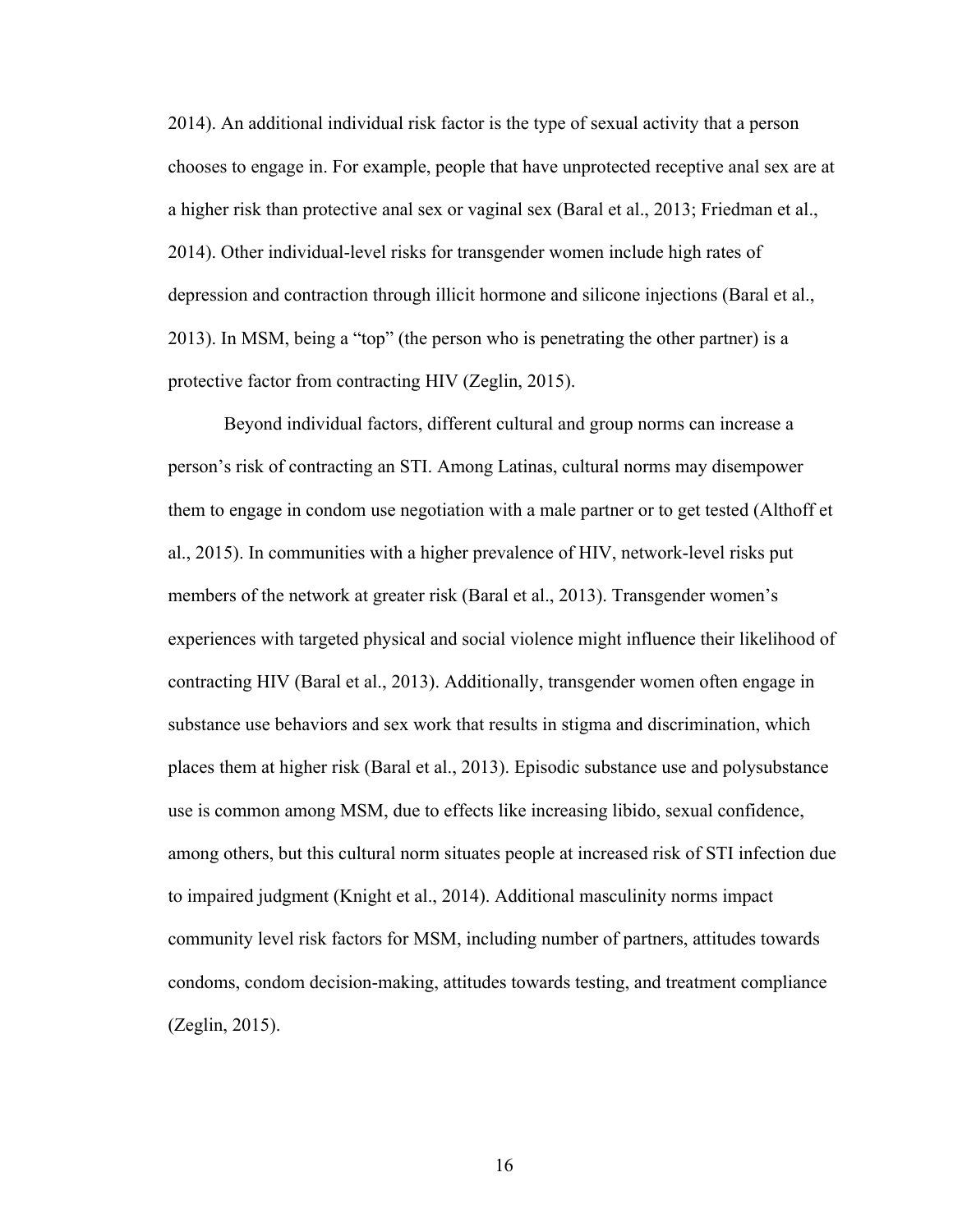As indicated above, people are placed at increased risk of contracting STIs because of systemic risk factors. These factors can include social exclusion, economic marginalization, limited access to healthcare, stigma, social discrimination, and discrimination in health-care settings (Althoff et al., 2015; Baral et al., 2013; Friedman et al., 2014; Herbst et al., 2014; Zeglin, 2015). For example, few healthcare workers have received training on addressing the needs of transgender women, which leads to limited access to testing and treatment (Baral et al., 2013). Similarly, differential treatment at a clinic may inform why men report lower cases of chlamydia as women are more likely to be tested (CDC, 2017).

**Protective factors.** In order to develop interventions with the goal of reducing STIs, it is important to consider not only what behaviors people should not engage in, but also what behaviors they should engage in. Behaviors that reduce the risk of contracting an STI are called protective factors. Protective factors include getting vaccinated, using condoms, getting tested for STIs, being monogamous, limiting number of sex partners, not abusing alcohol or drugs, and communication (The American College of Obstetricians and Gynecologists, 2017a; The American College of Obstetricians and Gynecologists, 2017b; Mayo Clinic Staff, 2016; Office of Women's Health, 2015).

In a study of homeless youth and risky sexual behavior, Tevendale et al. (2009) found that positive expectations for the future significantly predicted fewer sex partners for both males and females; that goal setting and decision making skills predicted a higher percentage of condom use in males, and; that global self-esteem is a protective factor for risky sexual behavior for females. In developing a preventative intervention for Mexican youths, Pick, Givaudan, Sirkin, and Ortega (2007) emphasized the importance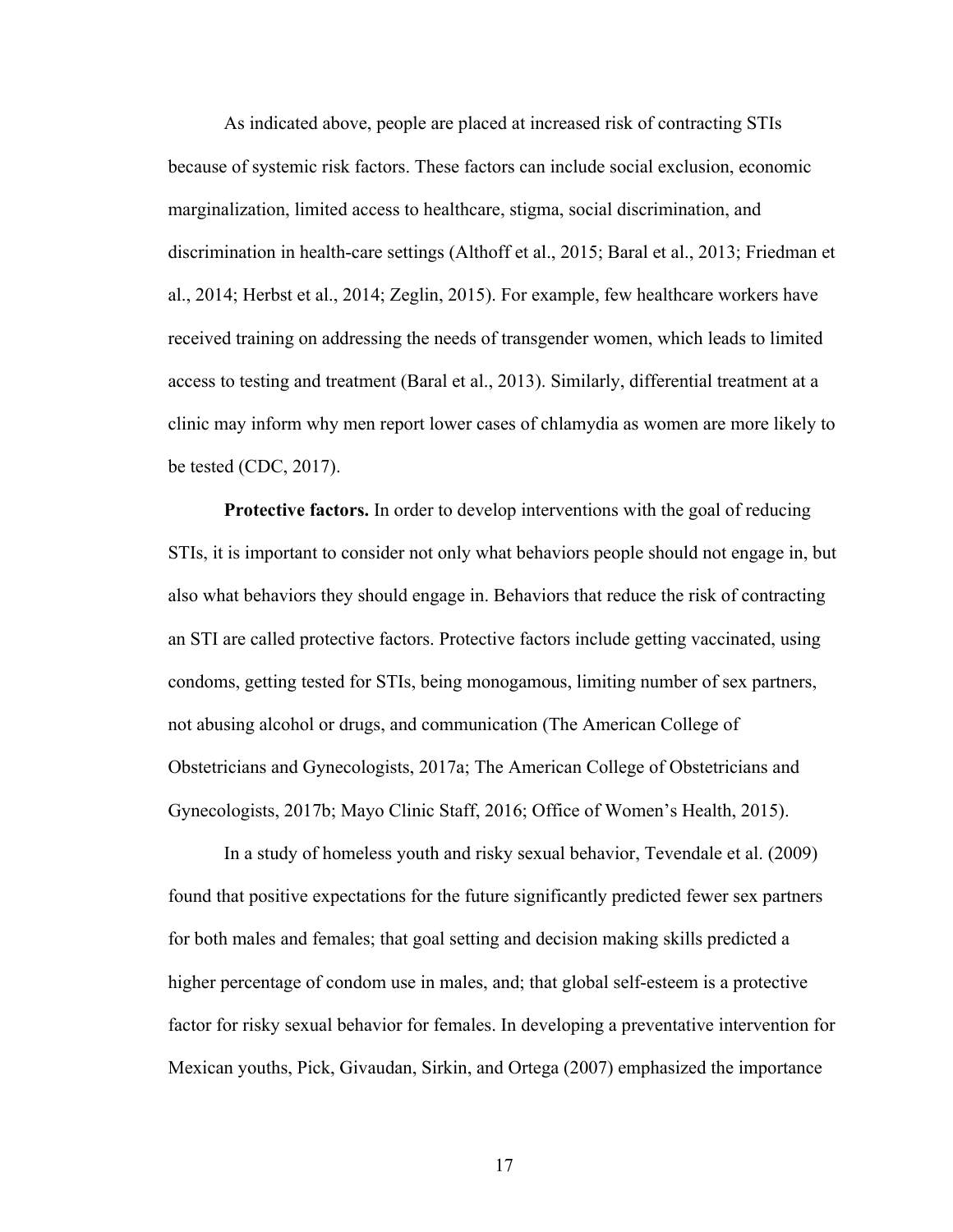of communication as a protective factor and parent-child communication as an effective means of encouraging adolescents to adopt responsible sexual behaviors. Communication is a protective factor that reduces the risk of contracting STIs by increasing condom use, but it also correlates with closer and more intimate sexual relationships (Cobb, 1997; Sevelius, 2009).

Different cultural and group norms need to be considered in determining protective factors. Forney et al. (2012) investigated factors that influence risky sexual behavior in HIV-positive and negative MSM and found that this population had unique needs such as the practical realities of serosorting, the practice of choosing sexual partners based on their HIV status, in a population where there was a mix of HIV-positive and HIV-negative men, as well as the susceptibility of this group to peer social norms. Trans men have been found to have a cultural norm of meeting and negotiating with potential partners online that provides a protective component to their sexual relationships (Sevelius, 2009). Additional cultural and group level protective factors included: family influences and mother-daughter relationships (Crosby et al., 2001), and mentorship relationships (Tevendale et al., 2009).

In sum, almost entirely across the board, there have been increased rates of STIs while increases are occurring across groups, some groups are experiencing greater rate increases than others. Additionally, these subgroups experience different individual, cultural, and systemic risk and protective factors that impact their likelihood of contracting STIs. Consequently, it is important to examine the interventions addressing this public health issue to identify potential ways to intervene in different sexual subgroups.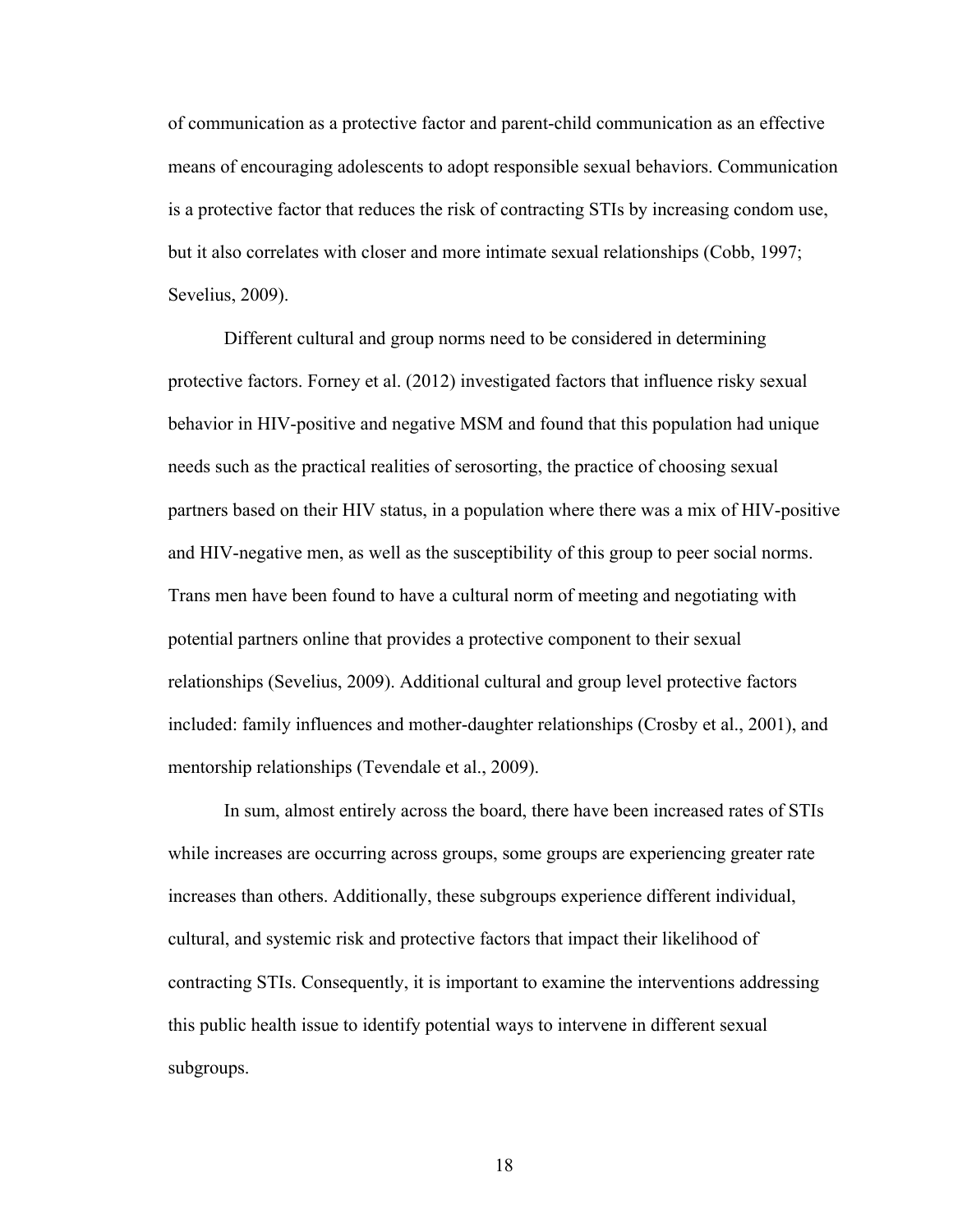**Interventions.** Researchers designing interventions to increase safer sex behaviors approach the issue from many sides. Interventions include activities targeting female sex workers (Abad et al., 2015), partner notification and services (Hogben, Collins, Hoots, & O'Connor, 2016; Meites et al., 2015), post-exposure prophylaxis (CDC, 2016; Seidman et al., 2016), partner communication about safer sex (Luft & Larson, 2017), condom distribution (Malekinejad et al., 2017), linking patients to care (Norton, 2012), theater-based interventions (Taboada et al., 2016), as well as risk reduction and health education interventions (Collins & Sapiano, 2016; Forbes, 2011).

Some of these interventions have targeted high-risk populations. For example, interventions targeting female sex workers included HIV prevention information, access to HIV services, substance abuse prevention information, and skills-building techniques (Abad et al., 2015). Abad et al. (2015) determined in a systematic review that of the interventions analyzed, few rigorously implemented or evaluated the effects of the interventions. Other interventions focus on people infected with STIs, such as the identification, location, and notification of sex partners (and drug-using partners for HIV and some hepatitis infections) of infected persons, and the referral of those partners to evaluation, treatment, and care (Hogben et al., 2016). Through a systematic review, Hogben et al. (2016) found that effectiveness of interventions were mixed, for example, there was support for interactive therapy, but not for purely didactic instruction. Another example is offering post-exposure prophylaxis to people at increased risk of contracting HIV due to exposure like having condomless sex with someone infected with an STI (CDC, 2016; Seidman et al., 2016).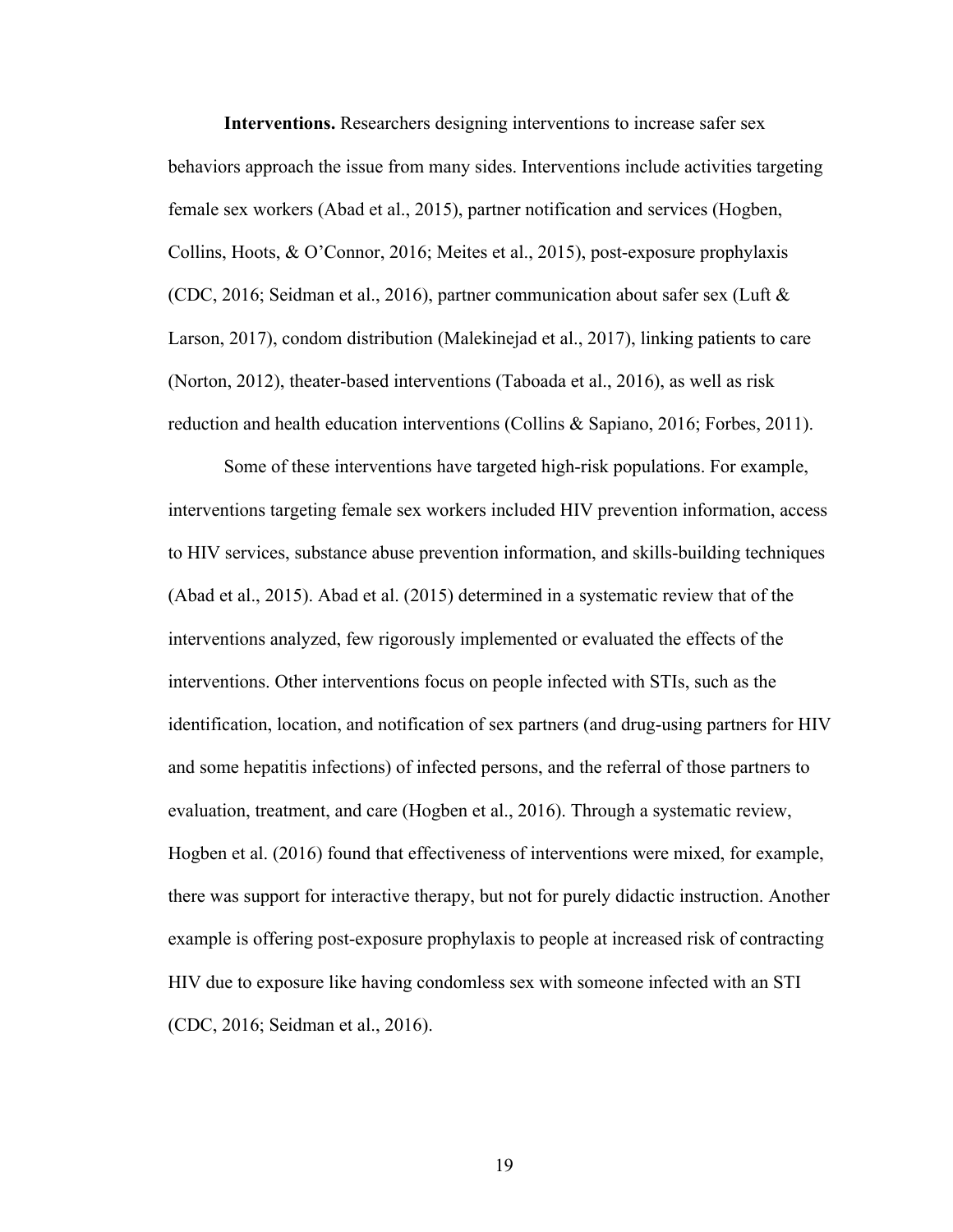While many interventions have demonstrated some level of success, some researchers have pointed out that many have low-quality evidence to support them (Abad et al., 2015; Hogben et al., 2016). A systematic review of condom distribution found that community-based interventions in the US may reduce risky sexual behaviors such as condomless sex and multiple sexual partnerships, but the quality of evidence was very low (Malekinejad et al., 2017). Similarly, Abad et al. (2015) found that few rigorously implemented or evaluated HIV/STI behavioral prevention interventions exist that address the needs of female sex workers in the US.

In examining partner services to prevent or stop the spread of STIS, Hogben et al. (2016) stated that conclusions are limited because of missing unpublished data, research not using equivalent standards and practices, and that research focused on intervention efficacy with limited information on implementation and translation. Similar issues were discussed in a review of theater interventions to prevent HIV, where evidence supporting the efficacy of this style of interventions is limited and there is a need for interventions to be grounded in a specific theatrical approach as well as research and evaluation approaches to improve replicability and ability to assess whether change is occurring (Taboada et al., 2016). Factors that influence the quality of evidence of safer sex communication practices of Latina women include inadequate reporting of the relationship between the researcher and the participants, data analysis methods, and inadequate description and reporting of psychometrics, particularly the validity, of the exposure and outcome measures (Luft & Larson, 2017). These issues indicate a strong need to improve evaluation techniques for safer sex interventions.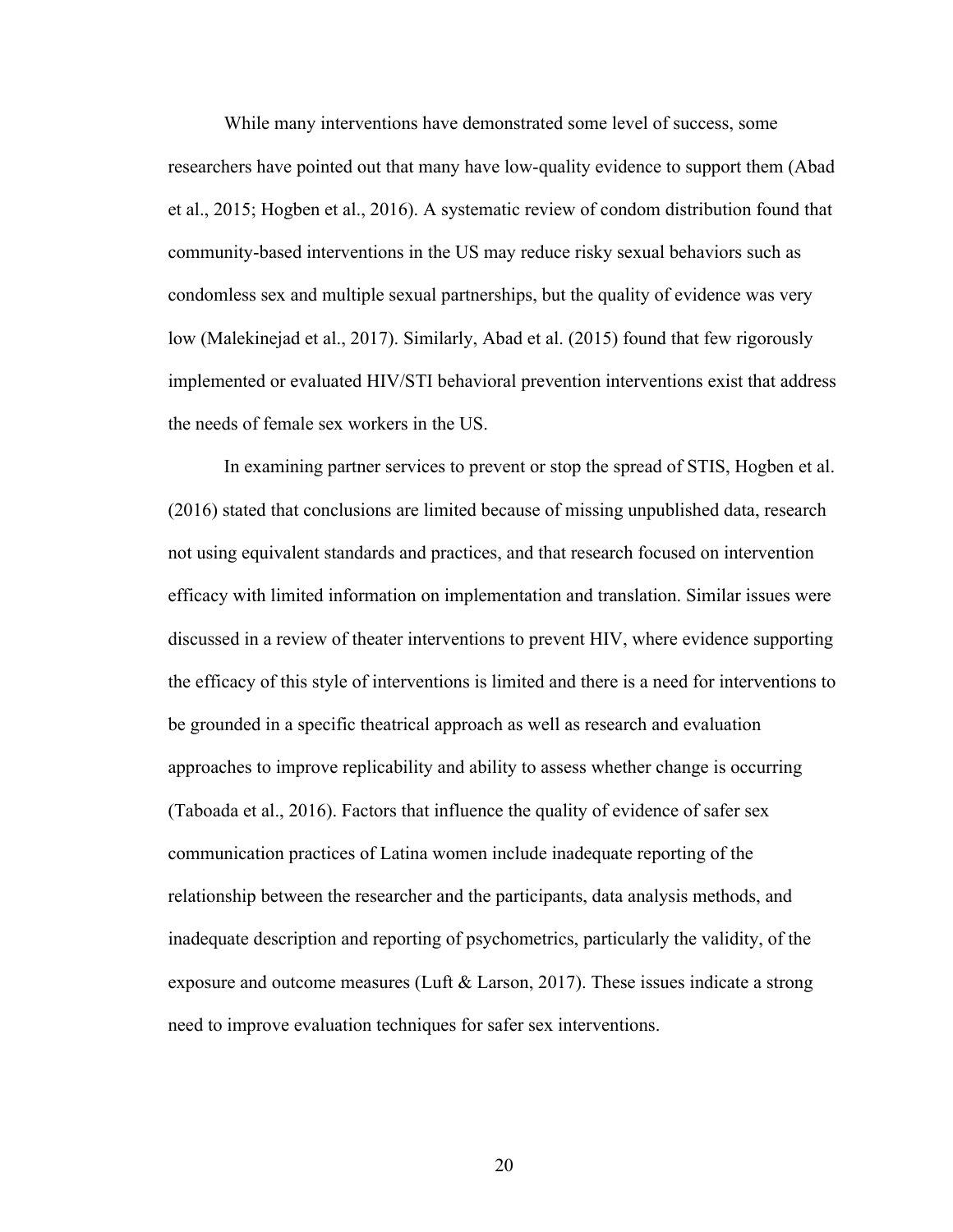Other than MSM and female sex workers, no other sexual subgroups have been discussed in the intervention literature examined. This indicates a strong need for research that implements and evaluates interventions in other subgroups, as these are unique groups that are likely experiencing increases in STI rates, as discussed above. For practitioners and researchers interested in addressing STI infections in these groups, recommendations for successful interventions like funding, content, implementation, and evaluation issues have been made by previous researchers (Chinman, Acosta, Ebener, Malone, & Slaughter, 2016; Collins & Sapiano, 2016; Forbes, 2011). Drawing on a project implementing an HIV prevention program for US women and girls, Forbes (2011) made several recommendations for intervening in sexual subgroups: develop a clearer understanding of how to shape appropriate interventions for sexual subgroup populations; invest in targeted and culturally competent outreach to build trust and increase uptake of HIV prevention and treatment services among people in minority populations; address related issues like housing, substance use, partner violence, among others. These interventions may also be strengthened through increasing the capacity of interventionists to run programs successfully, such as goal setting, planning, process and outcome evaluation, and using data to improve and sustain programs (Chinman et al., 2016).

#### **Safer Sex Communication**

Safer sex is conceptualized as protecting oneself and partners from STIs (Planned Parenthood, 2019). A primary focus of safer sex research and prevention is on using condoms during sexual interactions. Researchers have also conceptualized safer sex to include concepts like "know your partner" where a person asks someone they are considering sleeping with questions about their sexual past (Crosby, et al., 2002;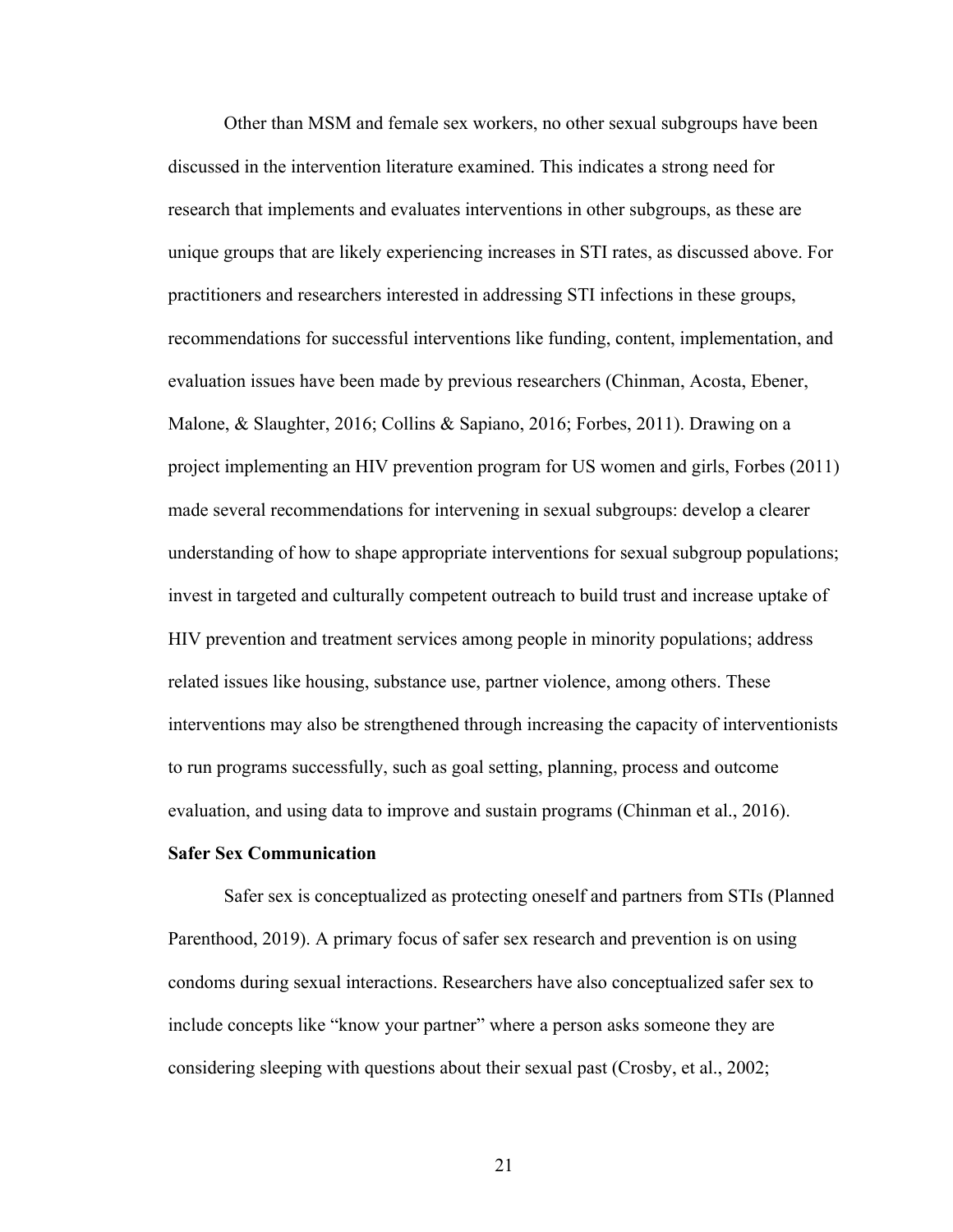Lucchetti, 1999). Lucchetti (1999) noted how some people do not know that disclosing sexual histories would be a way to engage in safer sex. Rather than asking about sexual pasts, another way to consider safer sex is to ask a potential partner about STI testing results or HIV status (Kosenko, 2011; Lear, 1995). Researchers are also examining the intention of individuals to engage in safer sex (e.g., wear condoms during sexual acts; Noar et al., 2006) and self-efficacy (both in terms of condom use as well as communication) (French & Holland, 2013).

Safer sex communication is a term that encompasses a variety of exchanges between people on the topic of sex, including discussions and information exchanges on condom use, sexual history, STI history, desires, sexual preferences, and others (Cobb, 1997; Noar et al., 2006). Much of the research on safer sex communication focuses on condom use because of the belief that the only protective communication is communication leading to condom use behavior (Troth & Peterson, 2000). Other concepts or situations that have been used in safer sex communication research include length of relationship (Soler et al., 2000), intimacy (Dennis, 2006), and types of relationships (Buysse, & Ickes, 1999; Holmberg, & Blair, 2009; Troth, & Peterson, 2000). Sprecher, Harris, & Meyers (2008) examined who people communicate about sex with and found that peers are the most common group. Other than peers, mothers, more so than fathers, were also a resource for individuals to communicate to about sex (Sprecher et al., 2008).

Engaging in safer sex communication can be difficult because of the sensitive and potentially self-conscious nature of the communication situation. Dako-Gyeke (2013) studied the strategies that women used to get men to wear condoms, and found that they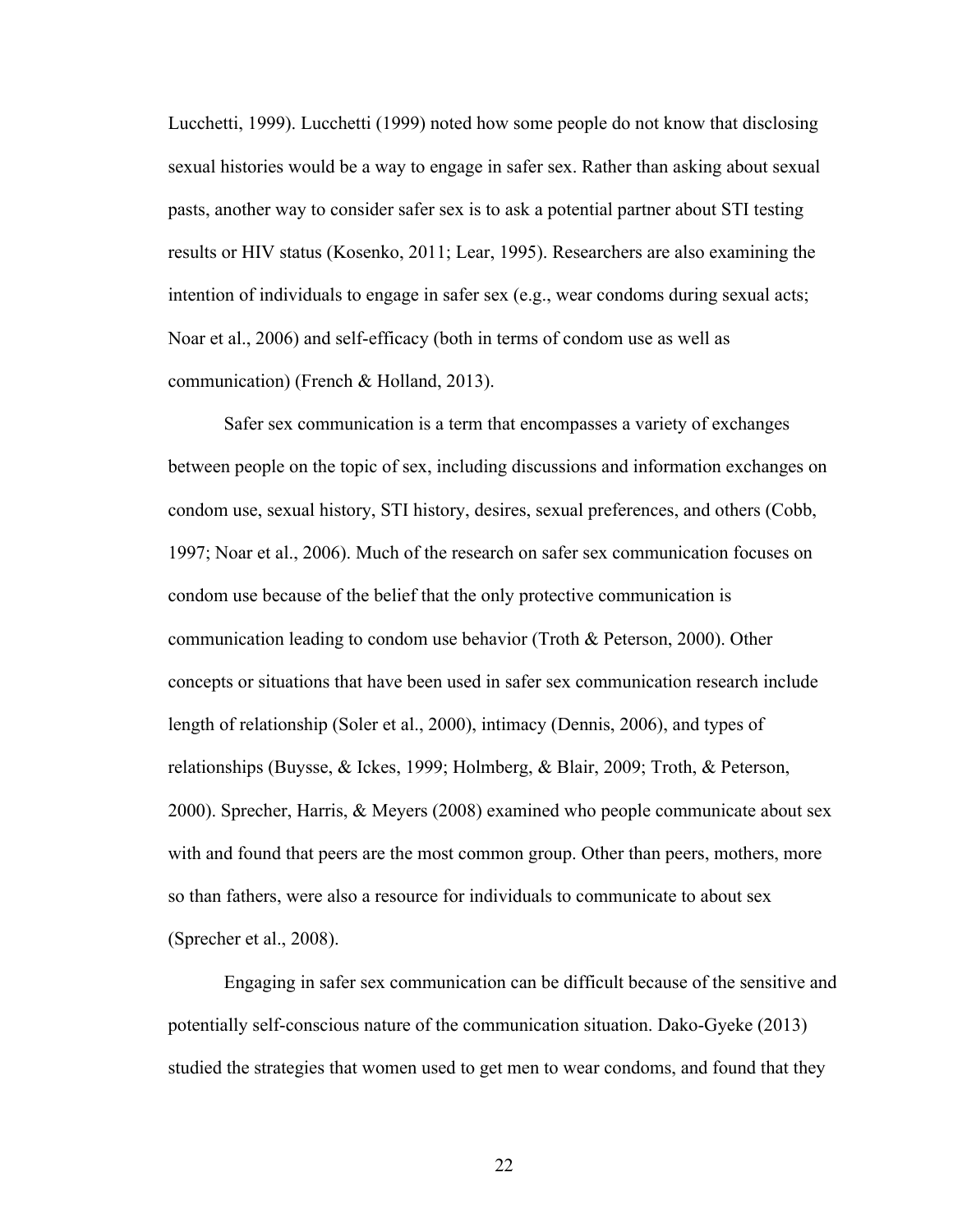ranged from withholding sex, discussing menstruation, fearing unintended pregnancy, and found that these had different levels of effectiveness. Reynolds-Tylus, Rinaldi-Miles, and Quick (2015) and Rinaldi-Miles, Quick, and LaVoie (2014) used the principles of influence and examined how these principles played out in safer sex communication. They discovered that different principles are used in different situations (e.g. casual versus committed relationship) and that some principles were used more than others.

Other researchers have analyzed the styles of communication when people address safer sex with their partners. For example, Lam, Mak, Lindsay, & Russell (2004) classified safer sex communication into direct/verbal communication (telling a partner to wear a condom), indirect/verbal communication (discussing the fear of an unwanted pregnancy), direct/non-verbal communication (putting on a condom) or indirect/nonverbal (having condoms out in a visible place). A similar categorization of communication styles has been developed in research with men who have sex with men (MSM). Crepaz and Marks (2003) examined serostatus (whether a person is HIV positive or negative) disclosure and safer sex communication using the following categories of communication: disclose and communicate, disclose and no communication, no disclose and communicate, and no disclose and no communication. Both Lam et al. (2004) and Crepaz and Marks (2003) found that engaging in safer sex communication was related to more condom use.

A particular area of interest in the study of safer sex communication is safer sex negotiation, which involves the exchange of information between partners and navigating partner responses to requests (Dako-Gyeke, 2013). In a study that explored cultural norms and safer sex talk, researchers found that safer sex negotiations are impacted by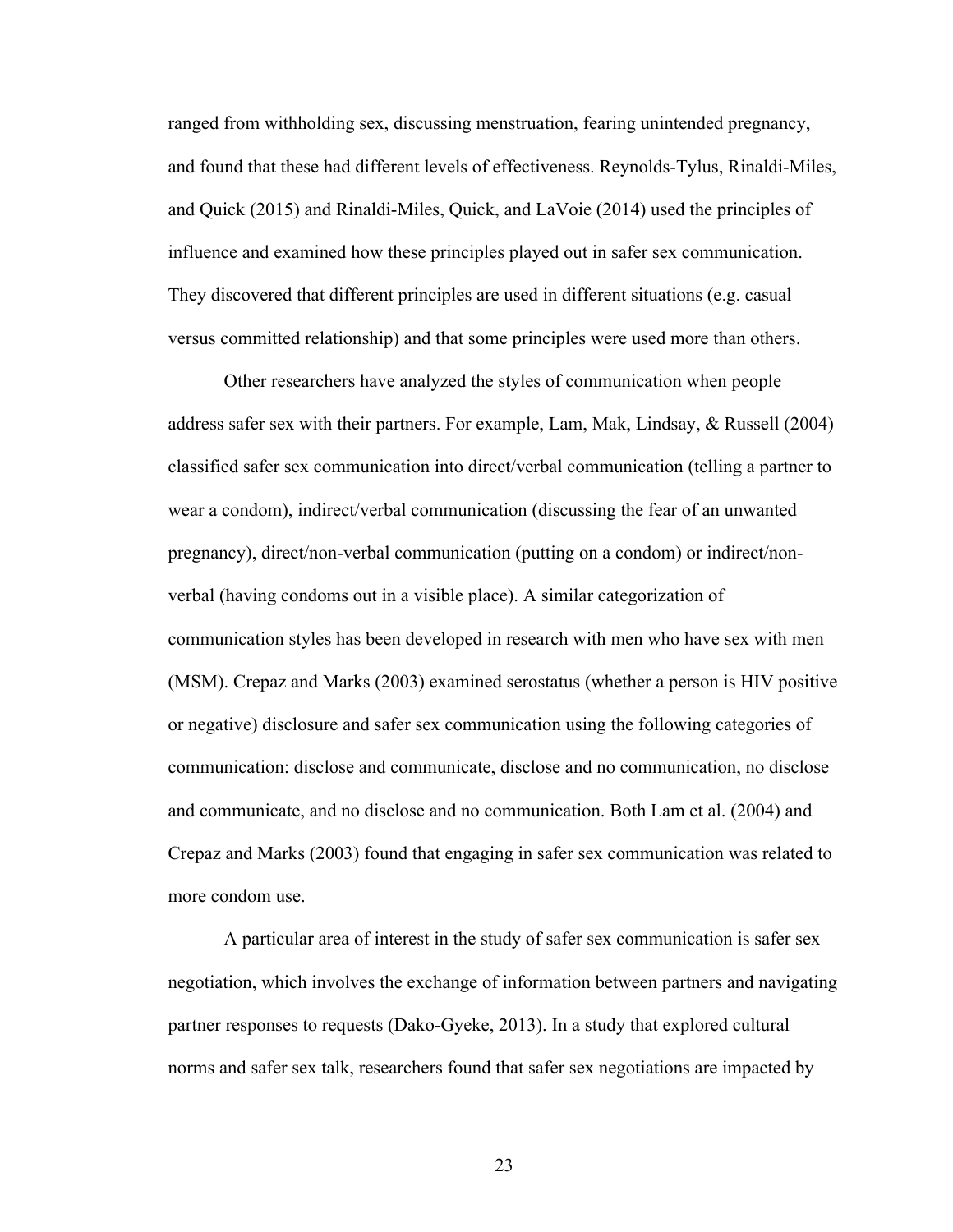gendered behaviors where men are dominant, and women are passive, and both exert pressure on the negotiation process (Dako-Gyeke, 2013). Safer sex negotiation may also involve persuasion or convincing a partner to wear a condom (Reynolds-Tylus et al., 2015; Rinaldi-Miles et al., 2014). The safer sex negotiations that occur between partners depend on the relationship status, casual or committed, where there is limited planning and opportunity for negotiations in casual relationships and therefore casual relationships may be more likely to be sexually risky (Reynolds-Tylus et al., 2015).

**Counterpoint.** Several researchers have noted that the conceptualization of safer sex and safer sex communication, as described above, is missing much nuances related to how people actually live sex. The missing concepts are passion (Kyle, 1990), love (Rosenthal, Gifford, & Moore, 1998), and romance (Warr, 2001). In an essay published in the Journal of Sex Research, Kyle (1990) observed that there used to be a place in society for spontaneous emotional sexual interactions, but that the AIDS epidemic and the Reagan administration's culture wars have turned passion into the same type of behavior as smoking, alcohol use, or drug use. He argued that the fact that passion is losing a place in society has negative consequences like passionless relationships, which are a new type of relationship that places work and social status over passion and emotional intimacy.

Concepts of love and romance are similarly at odds the current approaches to safer sex promotion. Warr (2001) highlighted the role of women in relationships and sexual interactions. She explained that women are socialized to be responsible for preserving the relationship and that too many women, sex is a means to intense emotions and intimacy. Along these lines, Rosenthal et al. (1998) discussed how for many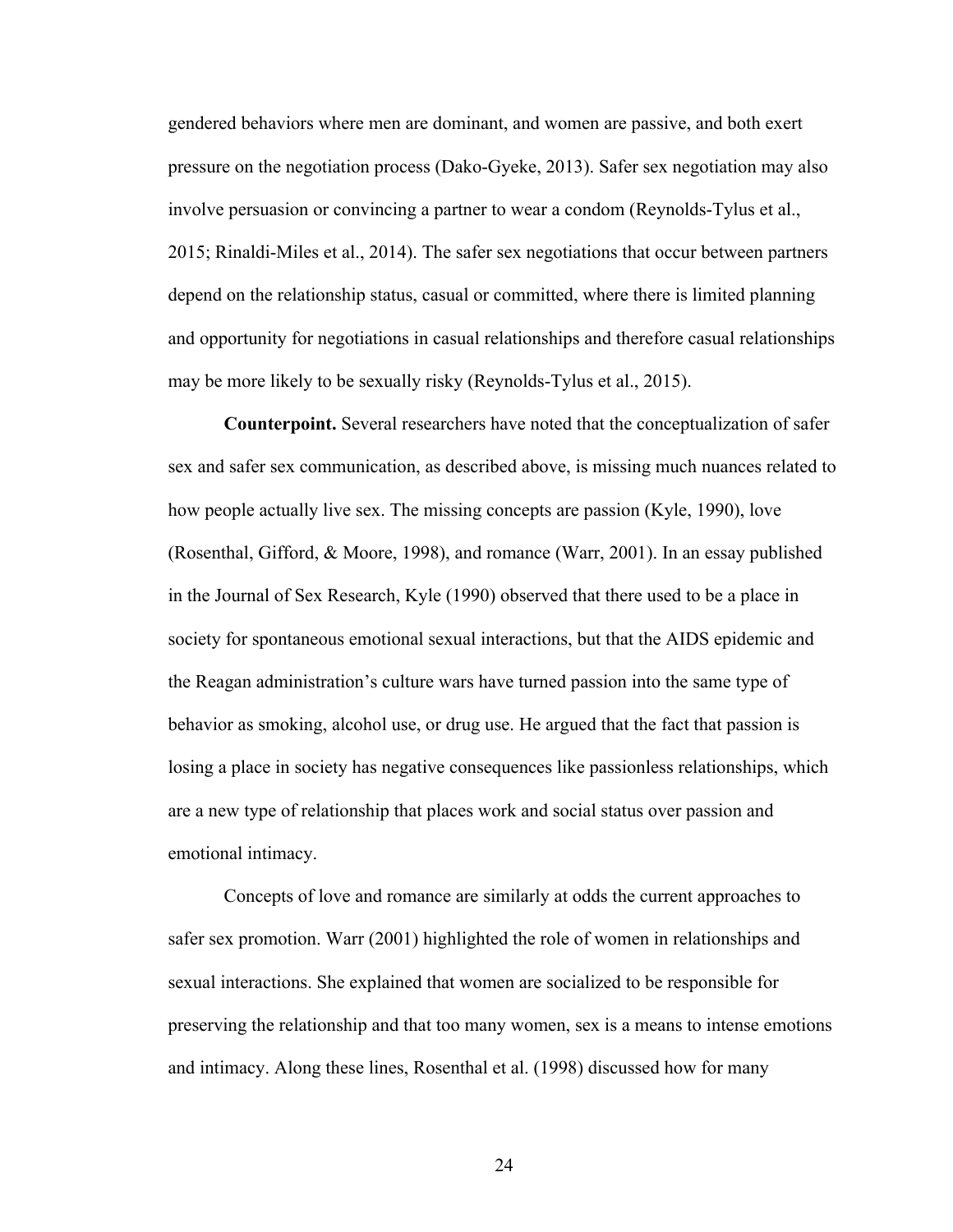individuals, the meaning of love is associated with stable, monogamous relationships and how the concept of condom use is not consistent with love as monogamy. Suggesting condom use can be perceived as challenging the stable and monogamous status of the relationship.

These variables of the emotional aspects of sexual relationships, like passion, love, and romance, challenge safer sex researchers and practitioners to problematize the "ideal" safer sex conceptualization and explore how these emotions complicate the reality of safer sex interactions and thus impact people's health decisions and safer sex behaviors. Furthermore, the need to consider these affective factors also suggests the value of qualitative, narrative approaches to people's sexual experiences.

**Communication leads to condom use.** As discussed in the protective factors section, communication is a safer sex practice. Noar et al. (2006) conducted a metaanalysis that specifically examined the relationship between communication and condom use. In the meta-analysis, the authors found a consistent relationship between engaging in safer sex communication leading to safer sex. The relationship between communication and condom use had an effect size of .22. which is a small magnitude relationship. Even though the effect size was relatively small, Noar et al. (2006) referenced two other metaanalyses that found a relationship between communication and condom use, so this is a consistent finding. Direct communication is more effective than indirect when wanting a partner to wear a condom (Lam et al., 2004; Tschann, Flores, de Groat, Deardorff, & Wibbelsman, 2010). Also, any amount of communication is better than no communication when trying to have safer sex with the use of condoms (Reel & Thompson, 2004). The most effective way to communicate safer sex is through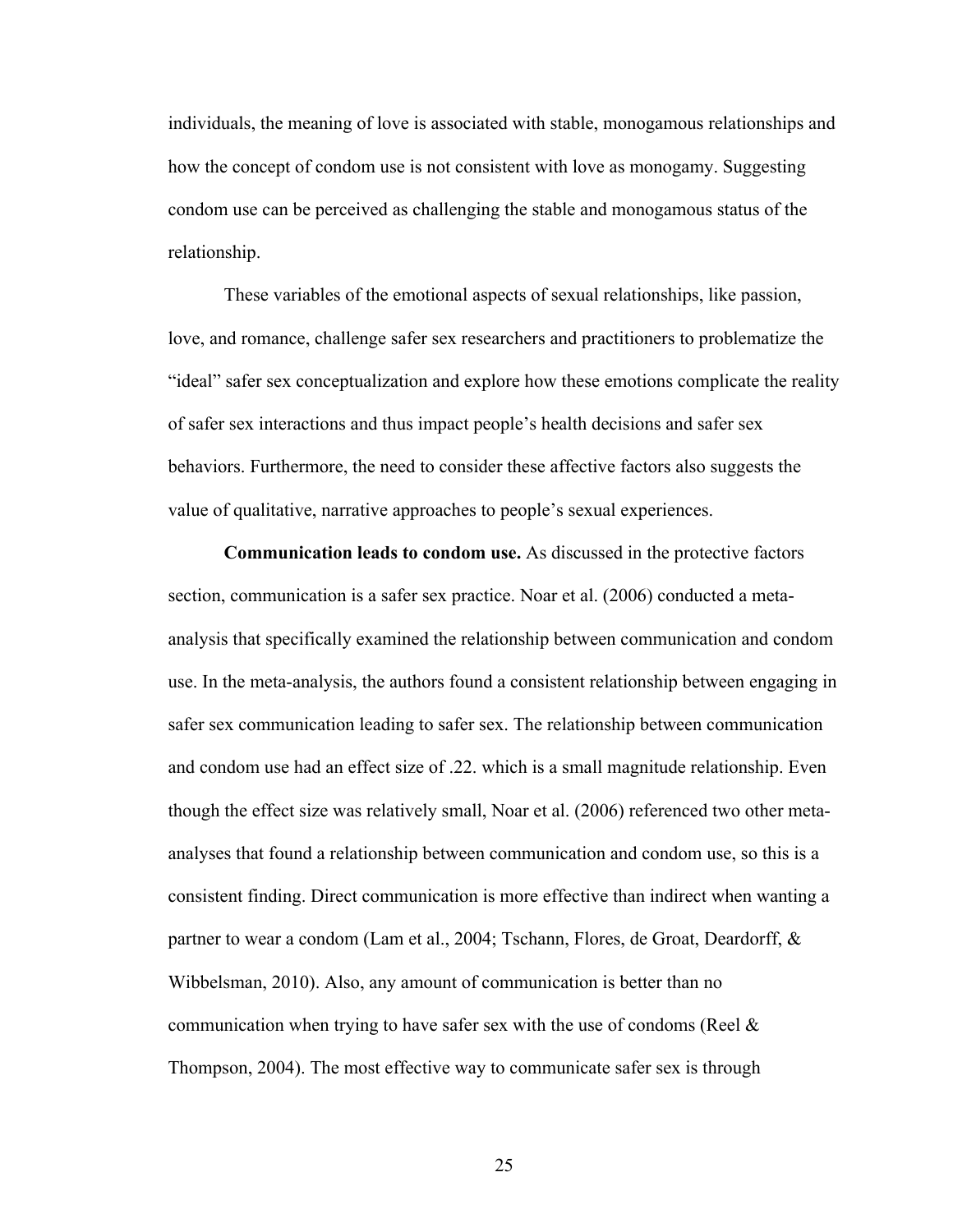consistent, stable, direct requests (Hall, 2016). While the research supports the idea that having safer sex communication leads to condom use, Noar et al. (2006) discusses that the studies in the meta-analysis all conceptualized and or measured safer sex differently, which means that it is important for future research to define the concepts and measure those concepts consistently and accurately to be able to examine the effects safer sex communication. Lastly, in some instances, safer sex communication can lead to less safer sex (Crepaz, & Marks, 2003; Kosenko, 2011; Lucchetti, 1999). When people engage in safer sex communication, there is the potential that one or both people are lying about something risky or are not disclosing all relevant information. In these instances, having had discussed safer sex might make people feel more comfortable engaging in unprotected sex, but, potentially that discussion was incomplete and therefore can lead to risky unprotected sex.

**Differences between groups in safer sex communication.** There are differences in how people engage in safer sex communication, depending on the ethnicity of the person, which means that safer sex interventions should be developed in culturally conscious ways. For example, Tschann et al. (2010) found that Latinas are not comfortable discussing sex or condom use, which means that interventionists in those communities need to tailor safer sex trainings to include that cultural norm. Crosby et al. (2002) found that African Americans who did not consistently participate in condom use negotiations were also not consistently having safer sex. Soler et al. (2000) found that African American women were the most comfortable compared to other ethnicities discussing safer sex. Synthesizing these findings mean that interventions for Latinas should consider comfort or other barriers to engaging in these conversations, while in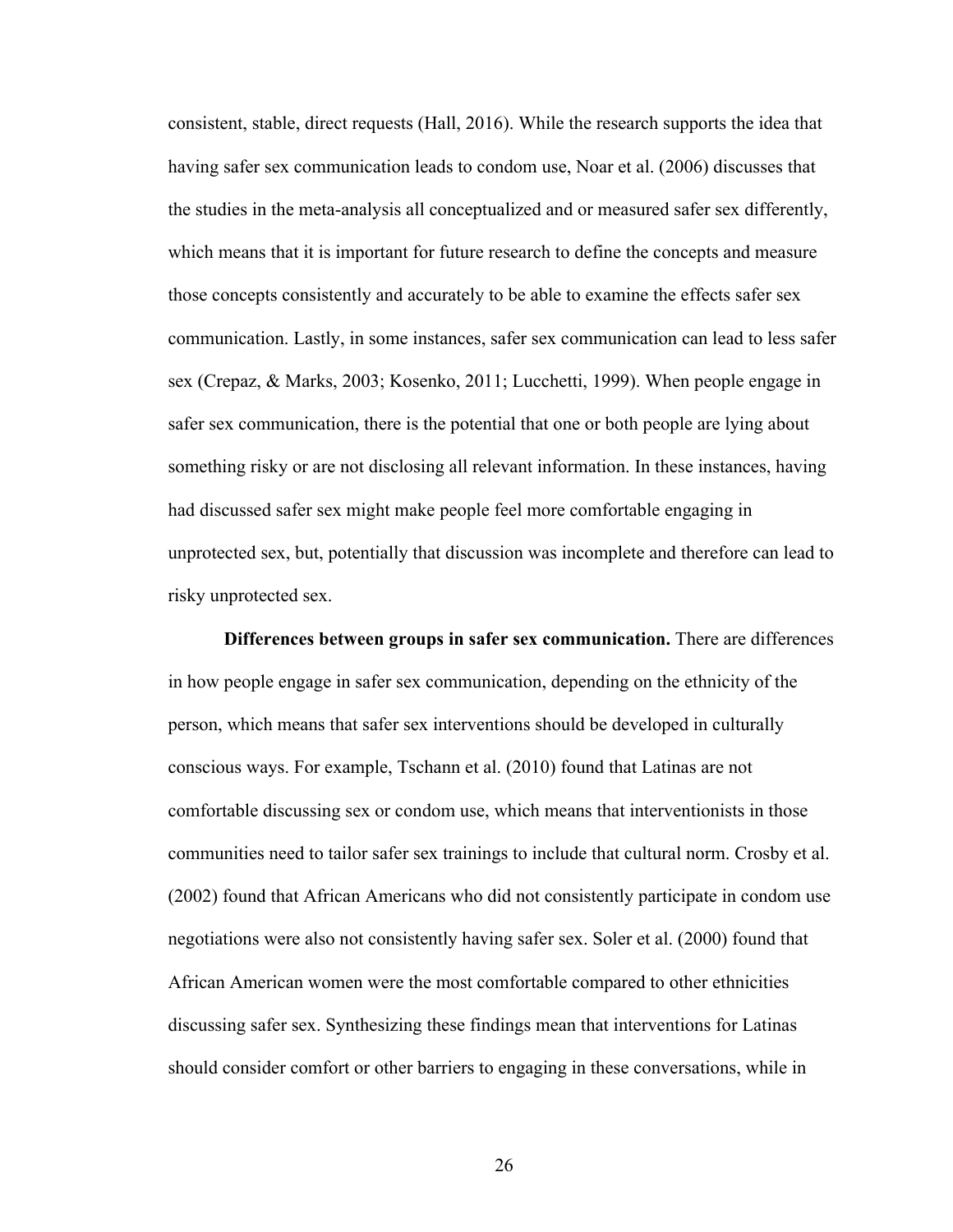African American communities, they already have a strong comfort level, but are doing so inconsistently, so interventions should endeavor to increase consistency of safer sex conversations. Lam et al. (2004) found that Asian Americans reported engaging in indirect communication styles in safer sex communications rather than direct as opposed to White Americans who reported more direct styles of communication. Tschann et al. (2010) also found that Latinas tend to communicate about safer sex through indirect styles. Interventions in Asian and Latinx communities should be examining communication styles and ways to increase effectiveness (meaning more condom use) using these indirect styles of communication.

Several researchers examined the way men and women engage in safer sex communication differently and with different outcomes (Allen, 2003; Bowleg, Lucas, & Tschann, 2004; Carter, McNair, Corbin, & Williams, 1999; Dako-Gyeke, 2013; Pulerwitz, Amaro, De Jong, Gortmaker, & Rudd, 2002; Soler et al., 2000; Tschann et al., 2010). Some of the salient points from this research are as follows: women are expected to maintain relationships (Allen, 2003); men are allowed to be unfaithful and to enjoy sex just for the pleasure of it (Bowleg et al., 2004); and while women take a role in negotiating condom use, men have the ultimate control over wearing a condom because they have to do the physical act of wearing it (Tschann et al., 2010). Another important aspect discussed in safer sex communication differences based on gender was issues of power (Allen, 2003; Pulerwitz et al., 2002). These articles explained how in heterosexual relationships, there is an unequal power dynamic that places women lower in the hierarchy. This power status tied with societal expectations - such as the idea that women are the ones that need to maintain the relationship - means that safer sex communications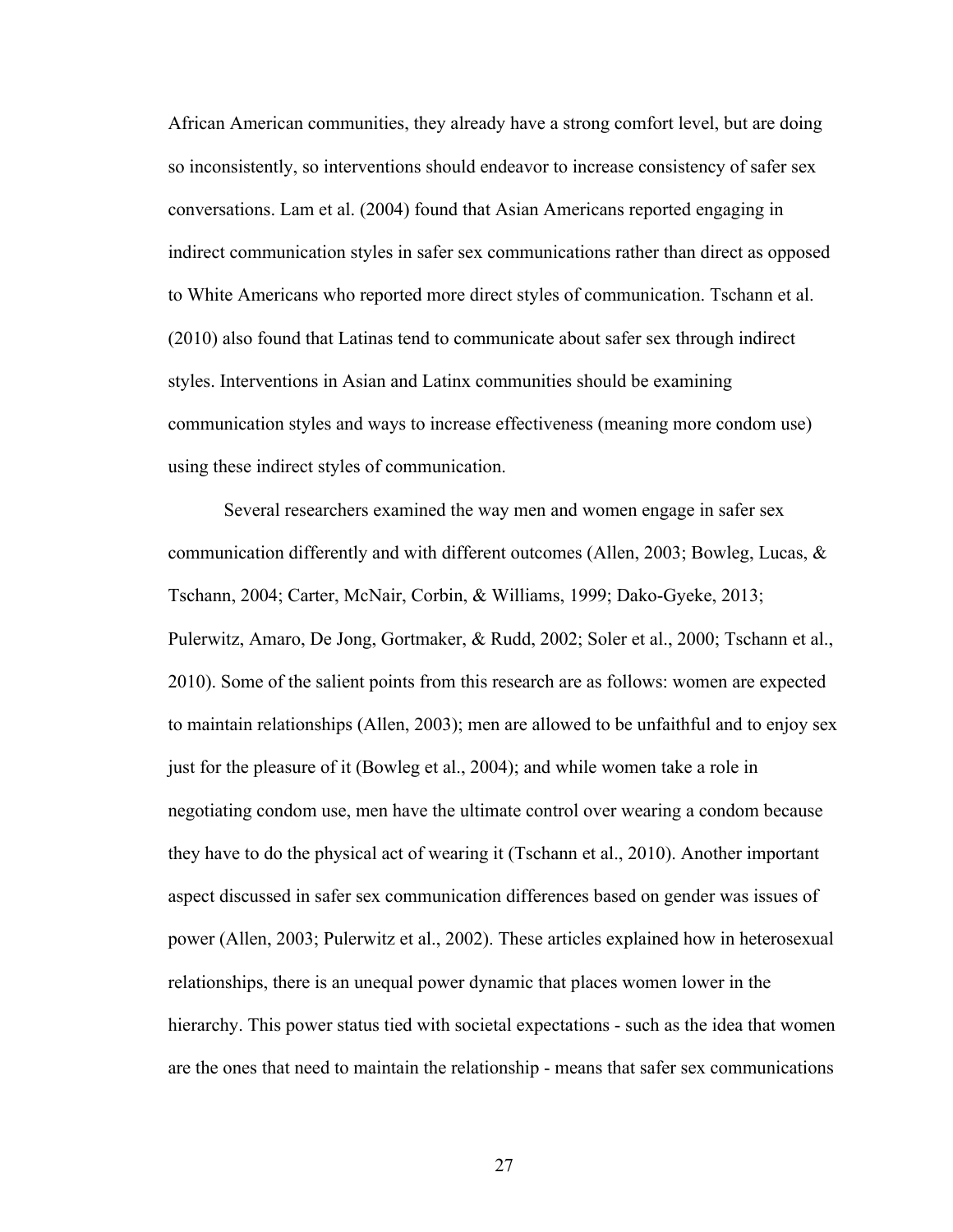are inherently different for the man and woman engaging in that conversation.

Additionally, Warr (2001) discussed how women view sex as a means to demonstrate and feel intimacy and love and, therefore, experience sex differently than men. Safer sex interventionists should consider societal expectations, power structures, and the potential that men and women ascribe meaning to sex differently. These are key factors when trying to get people to engage in safer sex and in determining whether messaging regarding safer sex communication may be at odds with these gendered realities.

While it is important to understand the unique experiences of various sexual subgroups regarding risk and protective factors (as discussed above), it is also imperative to understand the unique experiences of safer sex communication in sexual subgroups. Konsenko (2011) demonstrated that safer sex communication should not be considered as a stand-alone interaction. He explained that people who are transgender see sex as a way to feel love and intimacy and, as a stigmatized population, there are limited ways for them to feel love and intimacy. Additionally, transgender individuals experience a unique risk related to additional disclosures made outside of safer sex conversations that may out them as transgender to others. As such, the decisions about what is included in safer sex conversations and at what point these conversations happen are more complex because the risks of those conversations are not limited to less safer sex, but could have potential risks ripple through other parts of life, including violence. Konsenko (2011) described how transgender people handle these challenges using three strategies. First, they disclose early to prevent "surprises;" second, they do disclose but instead using non-verbal observations to determine that someone is a safe partner (e.g. how they interact with the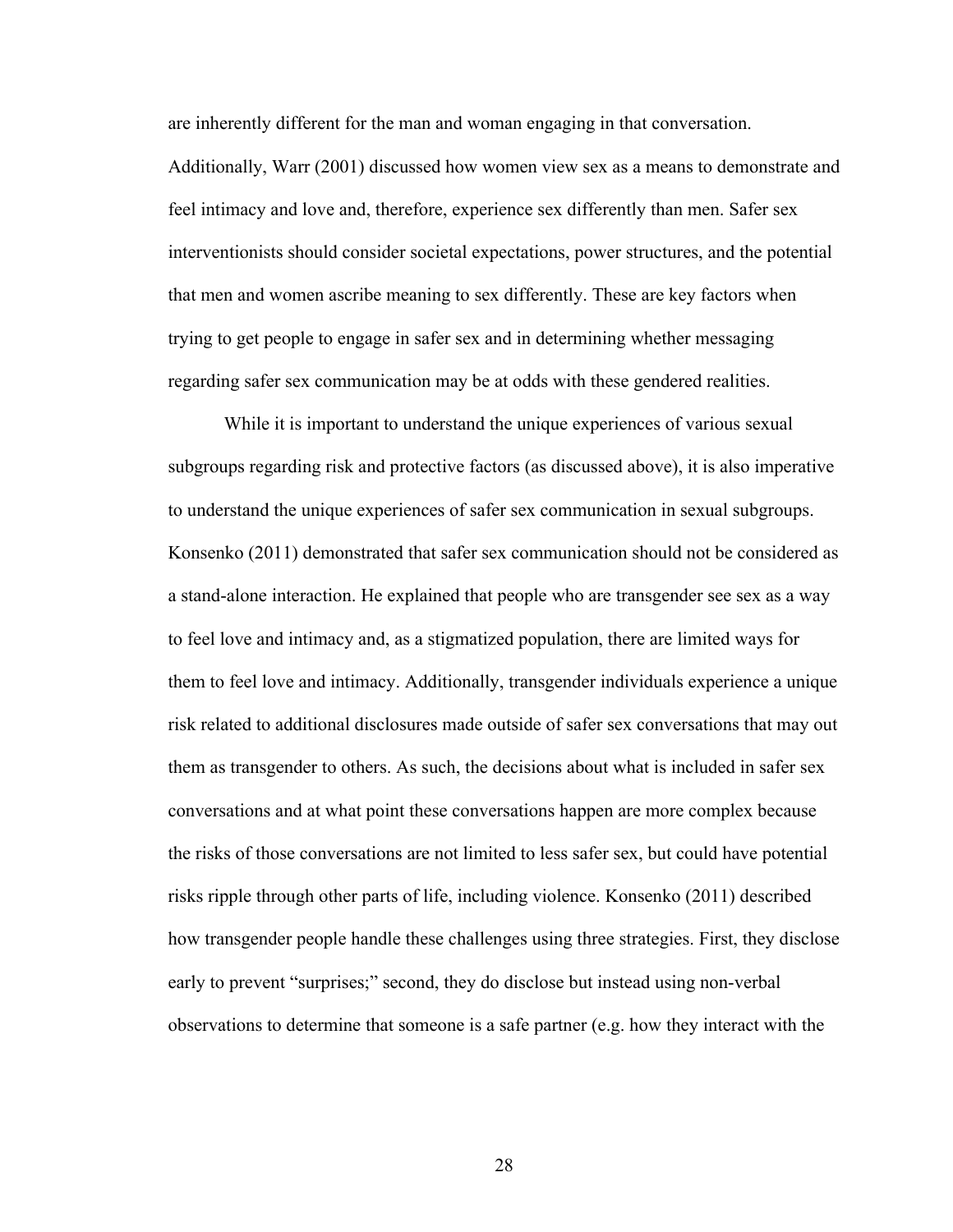trans community); or third, in the case of transgender sex workers, using condoms at work, but not at home to demonstrate the intimacy of the act with the chosen partner.

MSM also have complexities when it comes to communicating about safer sex. Suarez and Miller (2001) discussed four groups of MSM with different risks. One group involves partners that match regarding serostatus, meaning that either both men are HIV positive or both are negative. With this information, which requires conversations and disclosures, they are able to engage in lower risk unprotected sex because they know that status of their partners. Another group, which Suarez and Miller (2001) considered to be a low risk group, is men who use condoms regardless of whether a partner discloses STI/HIV status or they have disclosed and are positive. The third group, the high-risk group, engages in unprotected sex regardless of whether a partner discloses STI/HIV status or does disclose as being HIV positive. Suarez and Miller (2001) explained that there are instances of misinformation informing this group, meaning they may need more health information; while at the same time, some men report a fatalistic attitude in the belief that if they are going to get infected, then it was meant to be. The fatalistic person may know the activity is risky but may not feel the need or the power to protect himself. Interventionists need to approach both of those perspectives differently to create change effectively. The fourth group that Suarez and Miller (2001) described are young MSM, which includes men that were not around during the worst years of the AIDS epidemic, have seen the recent medical advances regarding HIV and, therefore, think that contracting AIDS is not a big deal. This group also includes young men that are under the perception that having gay sex means that one will eventually become infected with HIV; therefore they are going to be active and have control over being infected and specifically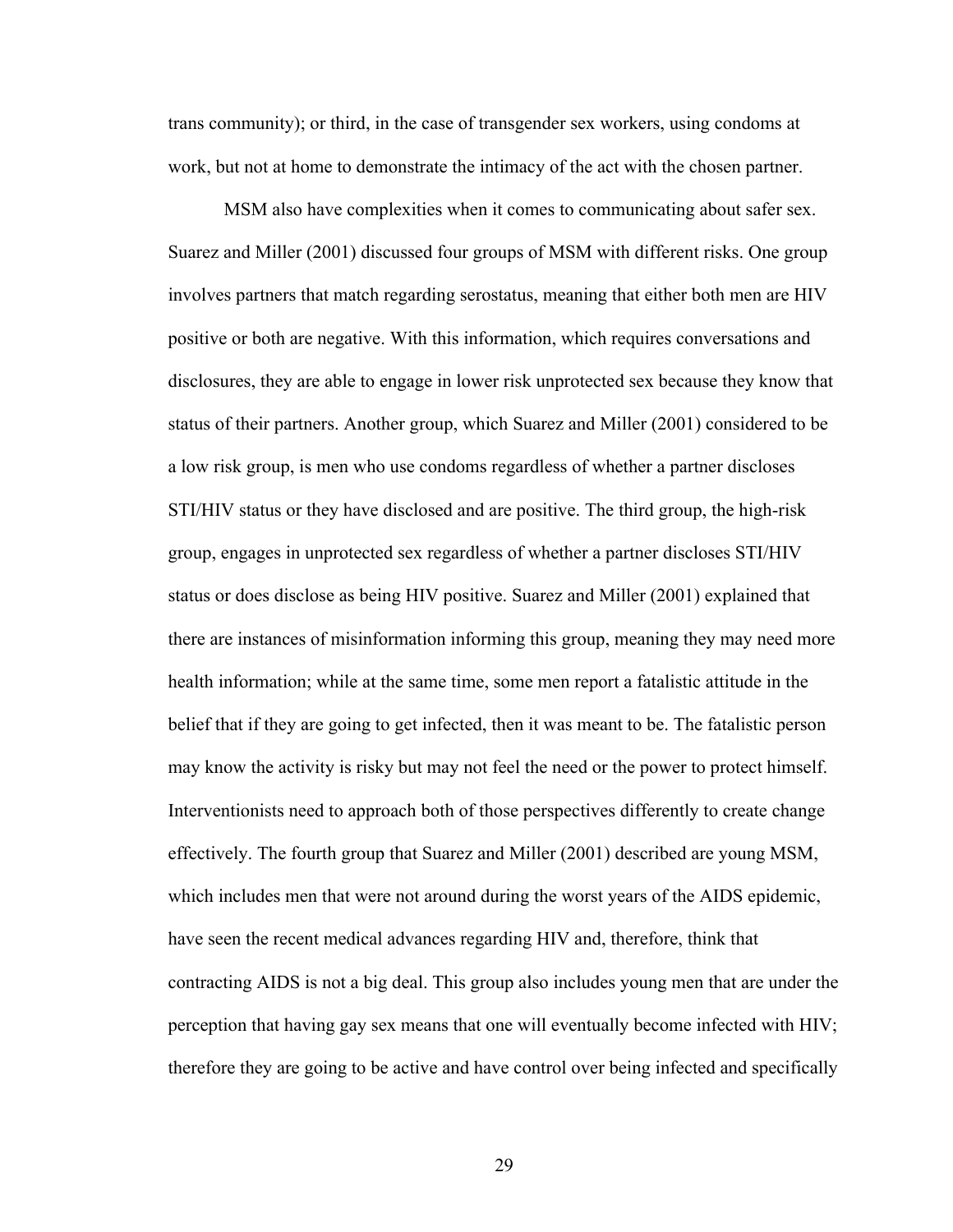choose the person that will give them HIV (Suarez & Miller, 2001). In sum, these authors described the variety of complex realities that influence safer sex conversations and behaviors - including misinformation, the societal stereotypes that negatively influence people's health choices, and how any safer sex communication could involve different perspectives that are complicated to navigate.

**Safer sex communication and trust.** An important consideration in sexual relationships is trust between partners. Goldenberg, Finneran, Andes, and Stephenson (2015) described trust in intimate relationships as a dynamic concept: trust is built over time and trust as simply being there (or not). Additionally, trust can be equated with the belief that partners would never intentionally do anything to harm their partners, such as transmitting an STI or HIV (Goldenberg et al., 2015). Trusting a partner has many meanings, for example: trusting a partner to not have sex outside the relationship (Duncan, Prestage, & Grierson, 2015; Hillier, Harrison, & Warr, 1998), growing intimacy (Bowleg, Heckert, Brown, & Massie, 2015), and defining the meaning of sexual involvements (Flood, 2003). Some people interpret trusting a partner to mean that they are having safer sex (Hillier et al., 1998), which may make them engage in less safe behaviors like stopping condom use (Flood, 2003) or rejecting health messages about the need for safer sex behavior (Bourne & Robson, 2009; Pilkington, Kern, & Indest, 1994). The interplay between safer sex communication and trust is complicated in that when people trust their intimate partner, they report less embarrassment discussing and using condoms (Pilkington et al., 1994), but they also feel that engaging in safer sex communication (like sexual history or asking for condom use) is a breach of trust and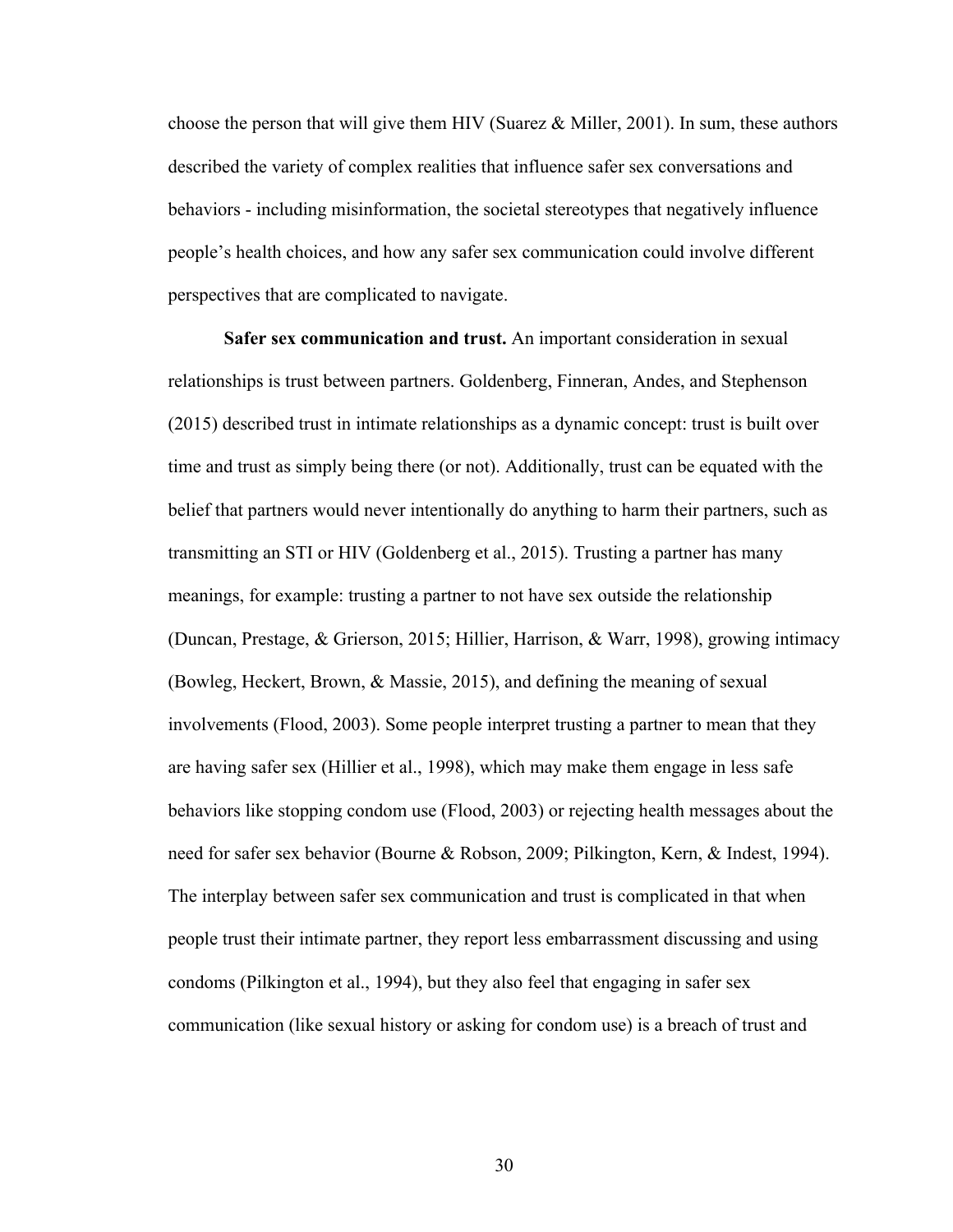could damage an intimate relationship (Gavin, 2000; Madiba & Ngwenya, 2017; Reddy, 2004).

#### **Polyamory**

Individuals in polyamorous relationships constitute a unique population to examine safer sex practices because poly people engage in both risky (e.g., multiple partners) and protective factors (cultural value emphasis on communication) (Ravenscroft, 2004; Sheff, 2016). This section contextualizes polyamory, including the relationship between polyamory and other relationship models.

**Monogamy.** Polyamory is considered a way to counter monogamy, so before discussing polyamory, it is important to discuss monogamy. Monogamy has been traditionally defined as sexually exclusive, pair-bonding romantic relationships (Ferrer, 2018). Additional variations on the definition of monogamy include mutual monogamy, serial monogamy, and compulsory monogamy. Mutual monogamy means that a person agrees to be sexually active with only one person, who has agreed to be sexually active only with that person as well (Conley et al., 2015; Conley, Matsick, Moors, & Ziegler, 2017). Serial monogamy is when a person goes from one monogamous relationship to the next, meaning "monogamy" that a person will be having sexual contact with only one person at a time not for their lifetime (Conley et al., 2015, Swan & Thompson, 2016). The practice of serial monogamy is a far more common sexual trajectory for an individual than consensual non-monogamy or lifetime mutual monogamy (Conley et al., 2015). Compulsory monogamy is the deeply normalized status of coupling, especially for women (Willey, 2015).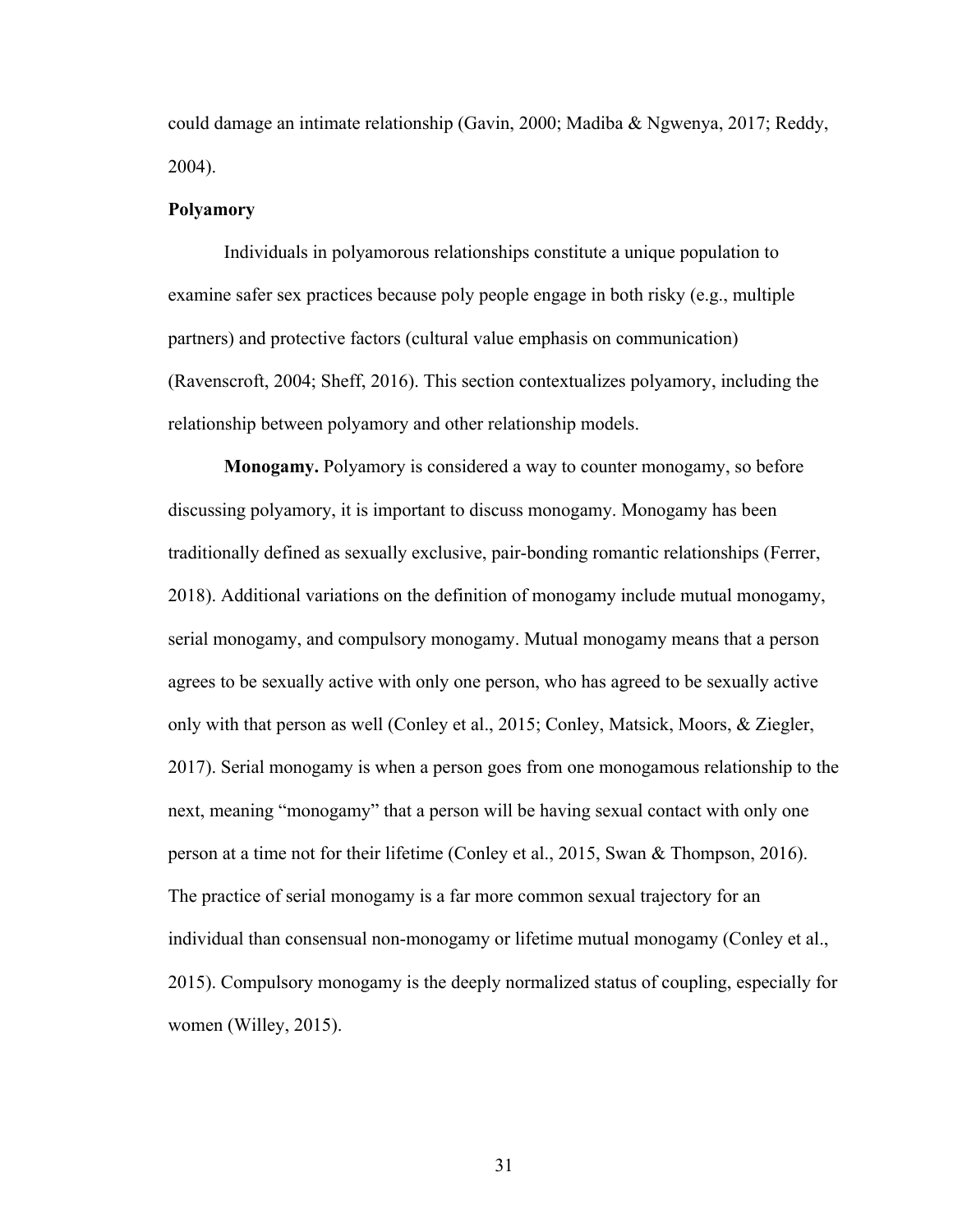Monogamy places unequal expectations on women and men, often with the purpose of enforcing paternalistic power structures in society (Willey, 2015). Additionally, the concept of a "couple" is a cornerstone of the legal system and contemporary culture in the United States (Willey, 2015). In society, the terms significant, serious, and monogamous are often thought to be synonymous and the importance of a relationship is primarily based on its exclusivity (Kean, 2017). Monogamy and non-monogamy are often considered as binary opposites, but this is a false structure that maintains the social institution of monogamy (Ferrer, 2018) and patriarchy (Willey, 2015). Additionally, these societal norms can become biases that researchers and practitioners subconsciously force others to adhere to (Kean, 2017). Because compulsory monogamy is normalized in US society, it is rarely questioned (Willey, 2015).

The CDC has listed mutual monogamy as an important factor in protecting against STIs (Division of STD Prevention, 2016). The majority of sexual risk reduction campaigns for adults have focused on three facets: (a) use a latex condom, (b) reduce the number of sexual partners, and (c) have sexual intercourse only in monogamous relationships (Swan & Thompson, 2016). Due to unclear definitions of monogamy (Conley et al., 2015), the complication of behavior, emotion, and meaning attached to the concept of monogamy (Kean, 2017), and the interconnectedness of monogamy as a personal behavior as well as a social behavior (Swan & Thompson, 2016), more research is necessary to understand the practical reality of monogamy and broader considerations for the relationship styles on safer sex that purposefully challenge social norms and biases.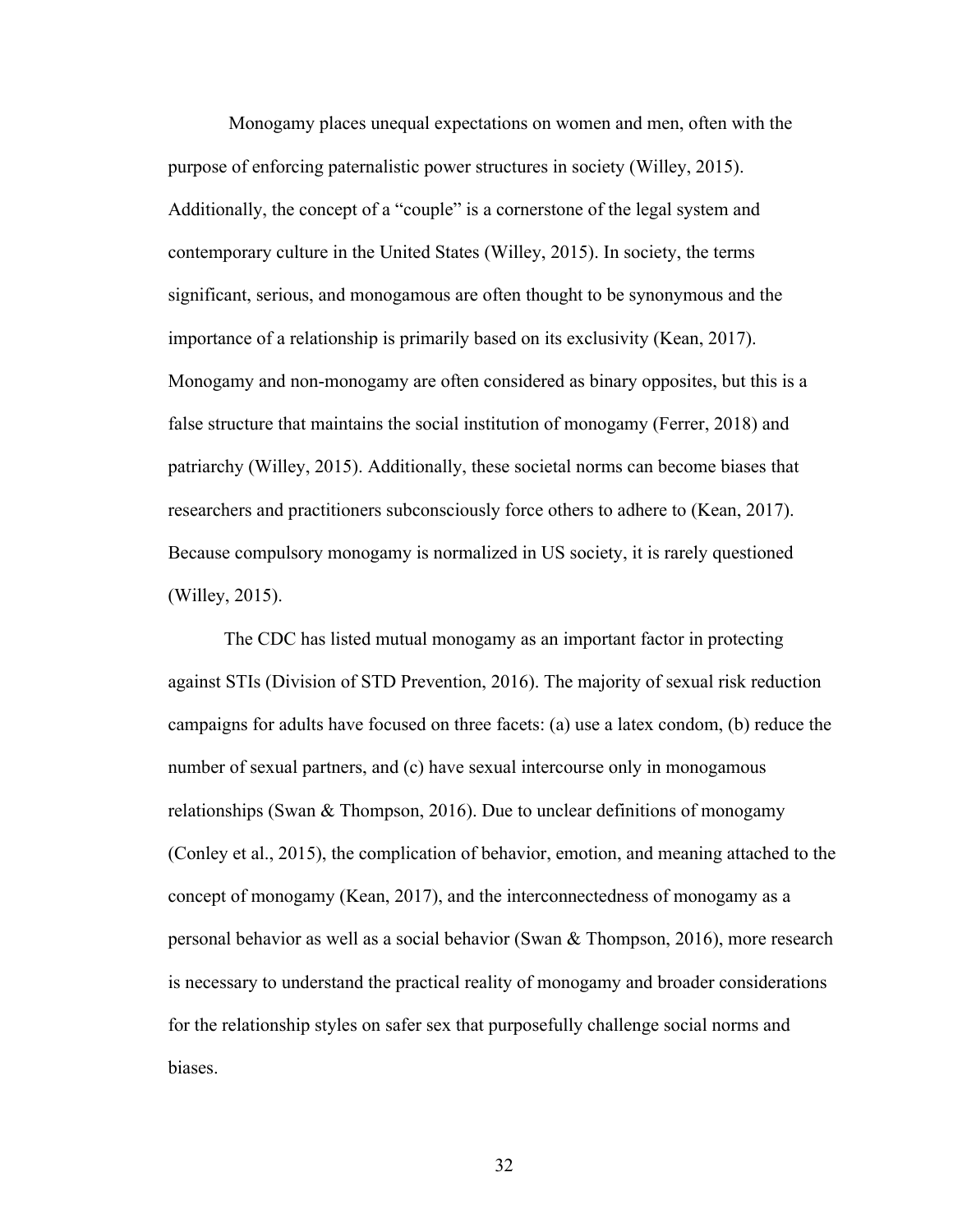**Consensual non-monogamy.** Polyamory is a subgroup of consensual nonmonogamous practices (Anapol, 2010). Non-monogamy is not behaving according to or not having monogamous relationships; this would include multiple partners with or without the partners knowing about each other. Consensual non-monogamy (CNM) is non-monogamy, where all the people involved in the relationships are aware of and consent to being in a relationship model where there are multiple partners (Anapol, 2010). CNM is generally associated with three practices: swinging, open relationships, and polyamory. Swinging typically involves a married heterosexual couple has sex with another person or people and is usually limited to sexual interactions. Open relationships are similar to swinging in that it is usually limited to sexual interactions. However, the difference is that instead of the couple being involved, one partner or the other keeps separate partners outside the marriage or relationship. Polyamory is different from both of these in that multiple people are involved in intimate relationships with each other, and the intimacy is not limited to sex interactions. Poly people engage in and accept a variety of relationship constellations (Klesse, 2006). Polyamorous relationships typically involve foundational values like transparency, communication, consent, sexual intimacy, and emotional intimacy (Anapol, 2010; Klesse, 2006; Pitagora, 2016). In addition to relationship styles, there are other experiences of sexuality that relate to CNM; for example, kink communities or BDSM<sup>2</sup> communities intersect with CNM communities and share cultural values such as transparency, communication, consent (Pitagora, 2016).

<sup>&</sup>lt;sup>2</sup> BDSM is label for a variety of sexual subcultures including bondage and discipline, dominance and submission, sadism and masochism, as well as cross-dressers, fetishists, and other.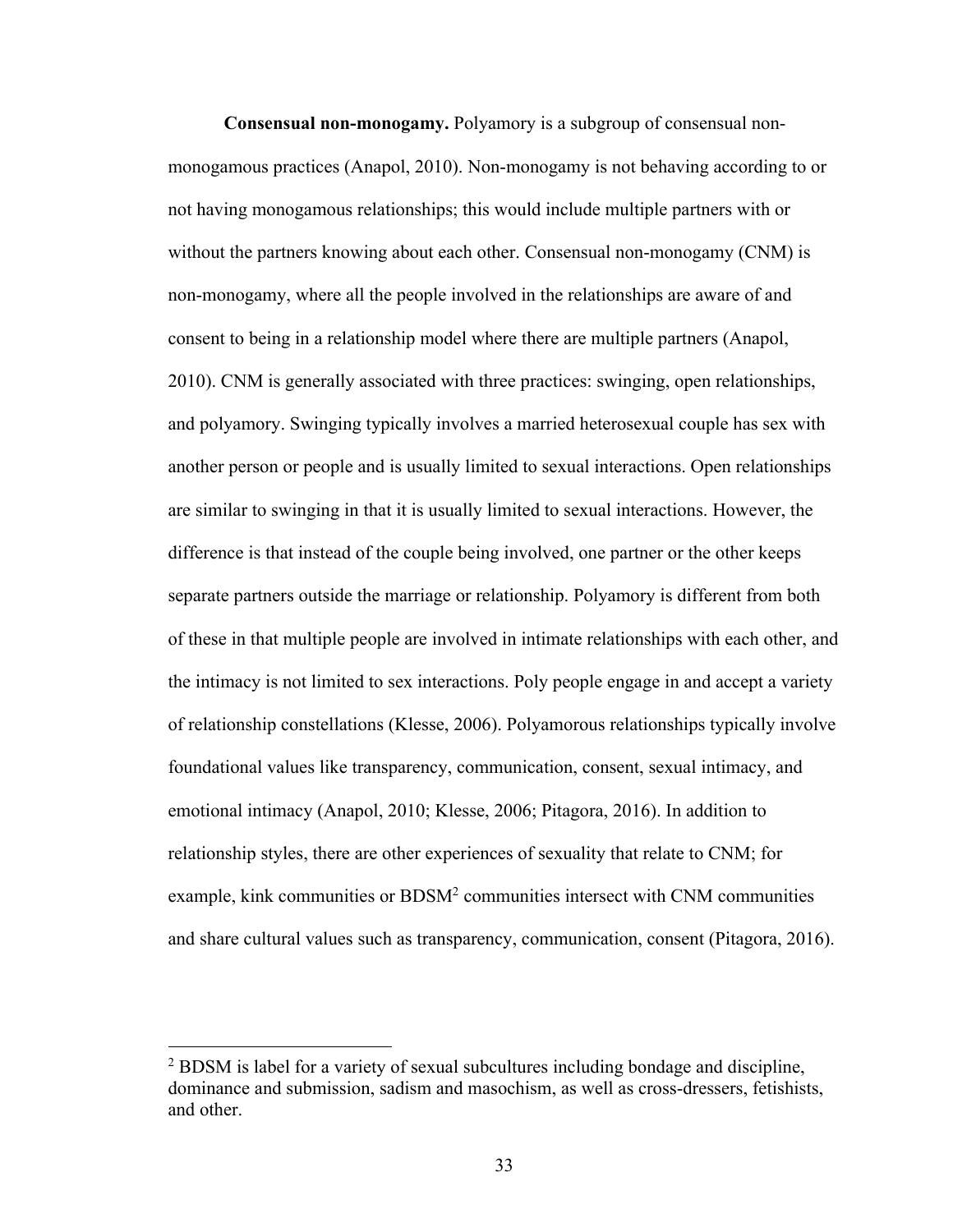**Monogamy vs. polyamory.** Several researchers have approached polyamory through the comparison to monogamy. These authors have identified the benefits of both styles of relationship (Moors, Matsick, & Schechinger, 2017), psychological well-being and relationship quality (Rubel & Bogaert, 2015; Seguin et al., 2017), and popular assumptions about both types of relationships (Conley, Ziegler, Moors, Matsick, & Valentine, 2013). When asked about their perceptions regarding the quality of monogamous versus CNM relationships, participants expected that people in monogamous relationships were happier, more satisfied, and better people than people in CNM relationships, but each study found no difference between groups and, in some instances, it even found that CNM reported better outcomes compared to monogamy (Conley et al., 2013; Moors et al., 2017; Rubel & Bogaert, 2015; Seguin et al., 2017). Moors et al. (2017) expected that people in monogamous relationships would report more fulfilled relationships, but the analysis found that people in both types of relationships reported high levels of fulfillment. A similar pattern was found in Rubel's and Bogaert's (2015) project, where participants indicated that they expected people in CNM relationships to be psychologically deviant and CNM relationships to be poorer quality. Rubel and Bogaert (2015) found that people in both types of relationships reported being in the normal range on the Minnesota Multiphasic Personality Inventory, indicating no deviance, and no difference in relationship quality, with people in both styles of relationships reporting high satisfaction. Sequin et al. (2017) found a similar pattern, but, in addition, they found that people in CNM relationships reported more trust, intimacy, and satisfaction with their partners compared to people in monogamous relationships.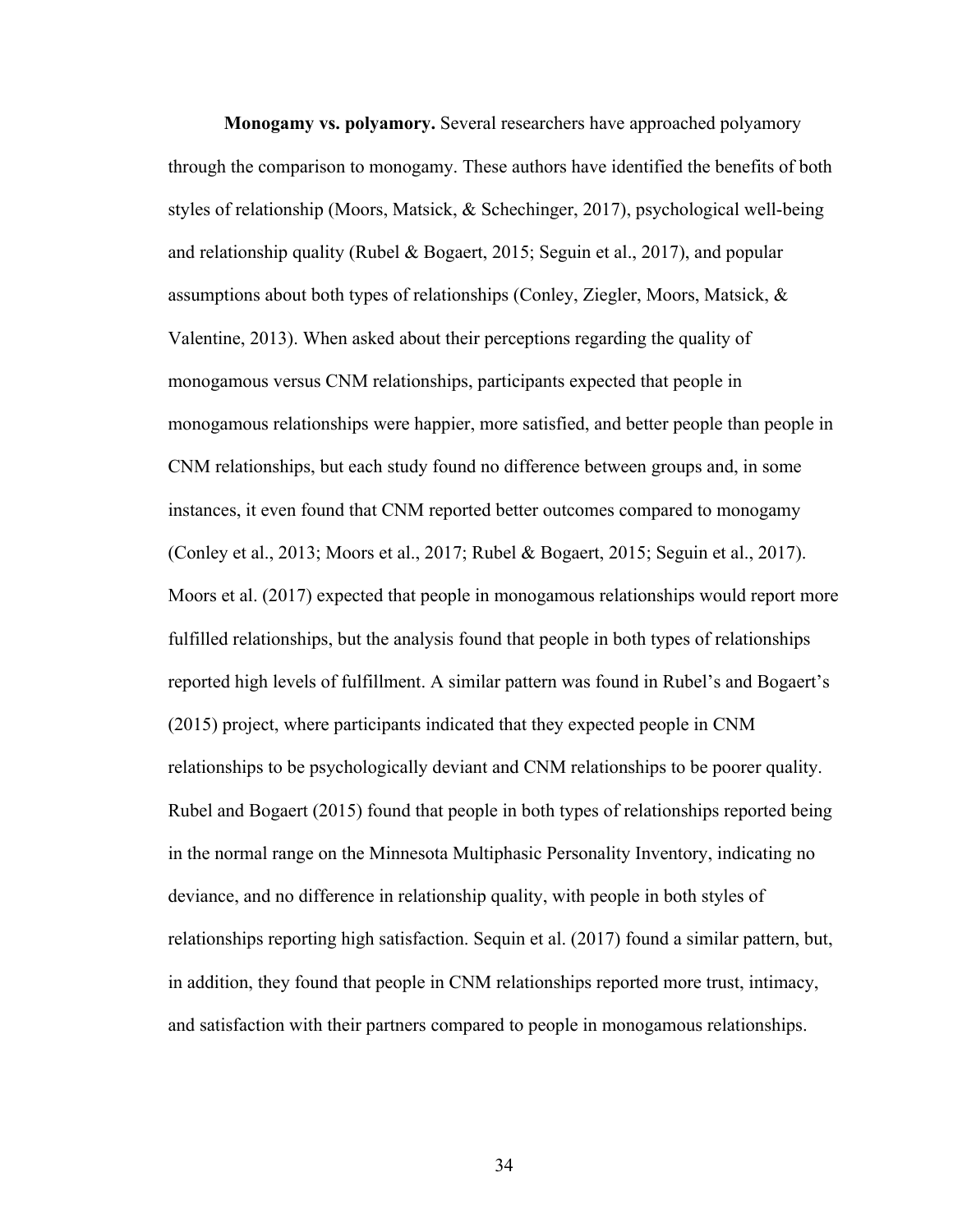**Contextualizing polyamory.** Polyamory is defined most simply as many loves. Specifically, polyamory is defined as "consensual, openly conducted, multiple-partner relationships in which both men and women have negotiated access to additional partners outside of the traditional committed couple" (Sheff, 2010, p. 1). This term first began to appear in the early 1990s (Sheff, 2010). The choice to emphasize the word "amorous" or love is deliberate as people in polyamorous relationships may or may not have a sexual component; rather, polyamorous relationships are defined as a level of intimacy, and the boundaries of that intimacy are negotiated between those in the relationship (Ravenscroft, 2004).

Anderlini-D'Onofrio (2004) offered a historical contextualization of polyamory and explained that modern polyamory differs from other types of non-monogamy because individuals who practice polyamory tend to be more aware of gender and sexual orientation, specifically with a focus on loving in inclusive, polyamorous ways. Based on a fifteen-year ethnographic study, Sheff (2010) identified another distinct value in polyamory, that women are allowed multiple partners and individuals who identify as polyamorous place emphasis on gender equality (Sheff, 2010).

When people indicate that they are polyamorous, they often work from different definitions or understandings of the term. Klesse (2006; 2014) discussed ways in which the term polyamory is contested. For instance, people who identify as polyamorous may use the word to describe behaviors that they engage in, a sense of identity - even if they do not have multiple partners or a sexual orientation. Many poly people differentiate polyamory from other types of CNM by emphasizing love over sex, however, Klesse (2006) cautioned against that differentiation because it ignores some behaviors (like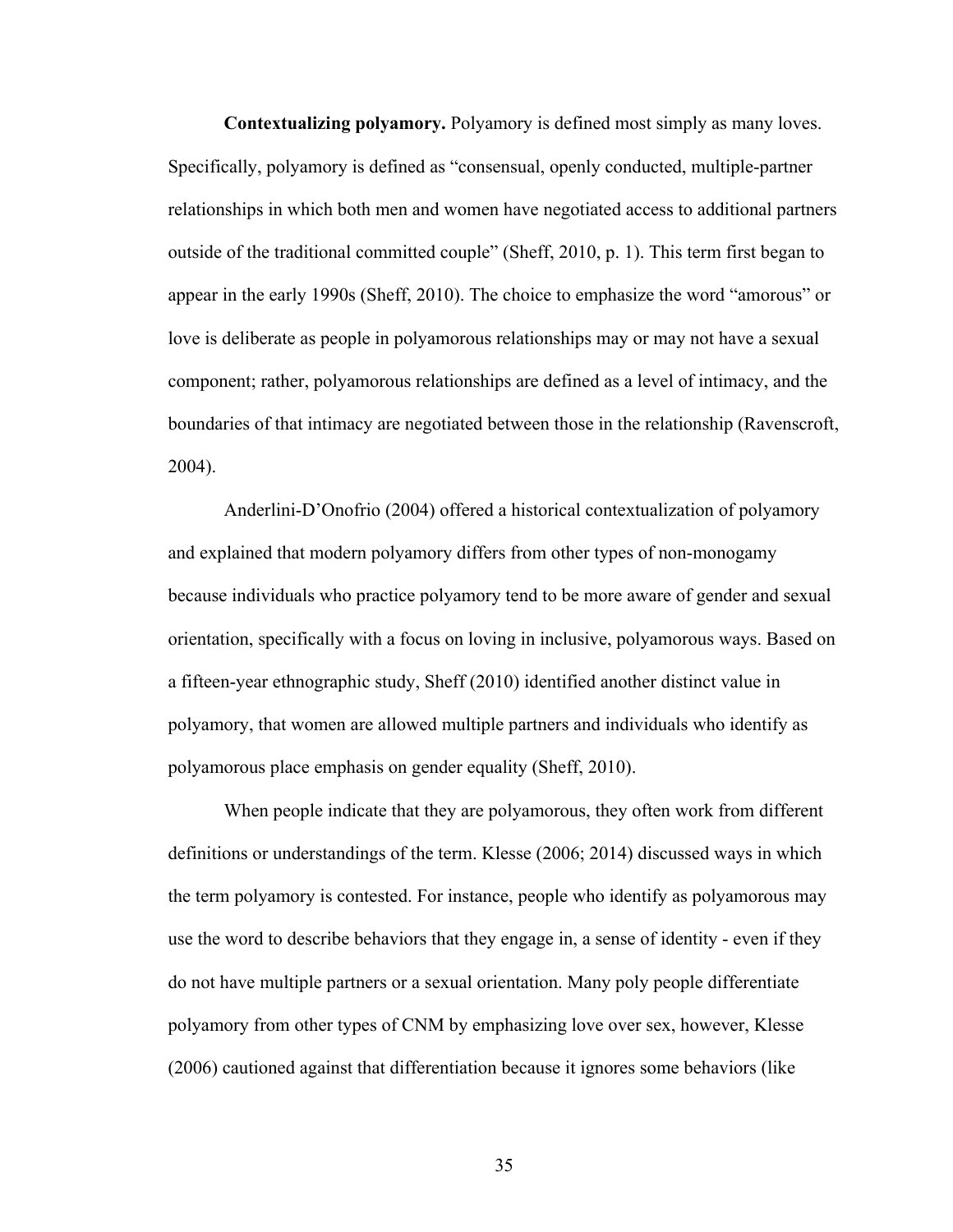spontaneous sexual encounters) and can exclude people who are not in these relations primarily for emotional reasons. Klesse (2014) also warned against considering polyamory as a sexual orientation for several reasons. Although there are potential legal benefits of considering poly a sexual orientation, like protections against discrimination in the workplace, conceptualizing poly as an orientation leaves it vulnerable to essentialist thinking and being coopted by normative beliefs and hegemonic forces (Klesse, 2014).

**Poly relationships.** Polyamorous relationships take on a myriad of combinations and connections between people. For example, a committed couple may have one or both partners involved with other people outside of the couple. These other people may or may not be involved with the other half of the couple. It may not be a couple at all but may be a group of three or more people that are committed to the group only and are not involved with people outside of the group. Someone may be involved in a group but also involved with people outside of the group. Someone may be currently in a monogamous relationship and wanting to engage in a poly relationship or someone may be in poly relationships and wanting to become monogamous. Someone may currently be single and still identify as poly. Thus, there are infinite combinations and connections that fit under the umbrella of poly relationships. Polyamorous relationships are distinctly separate from other non-monogamous relationships that people might be familiar with, like polygamy or polygyny, because central to polyamory is the idea of flexibility to have the types and combinations of relationships that people need/want (Ravenscroft, 2004).

Within this subculture, there are common terms for some of the various relationship combinations that are seen in poly relationships. For instance, a dyad is a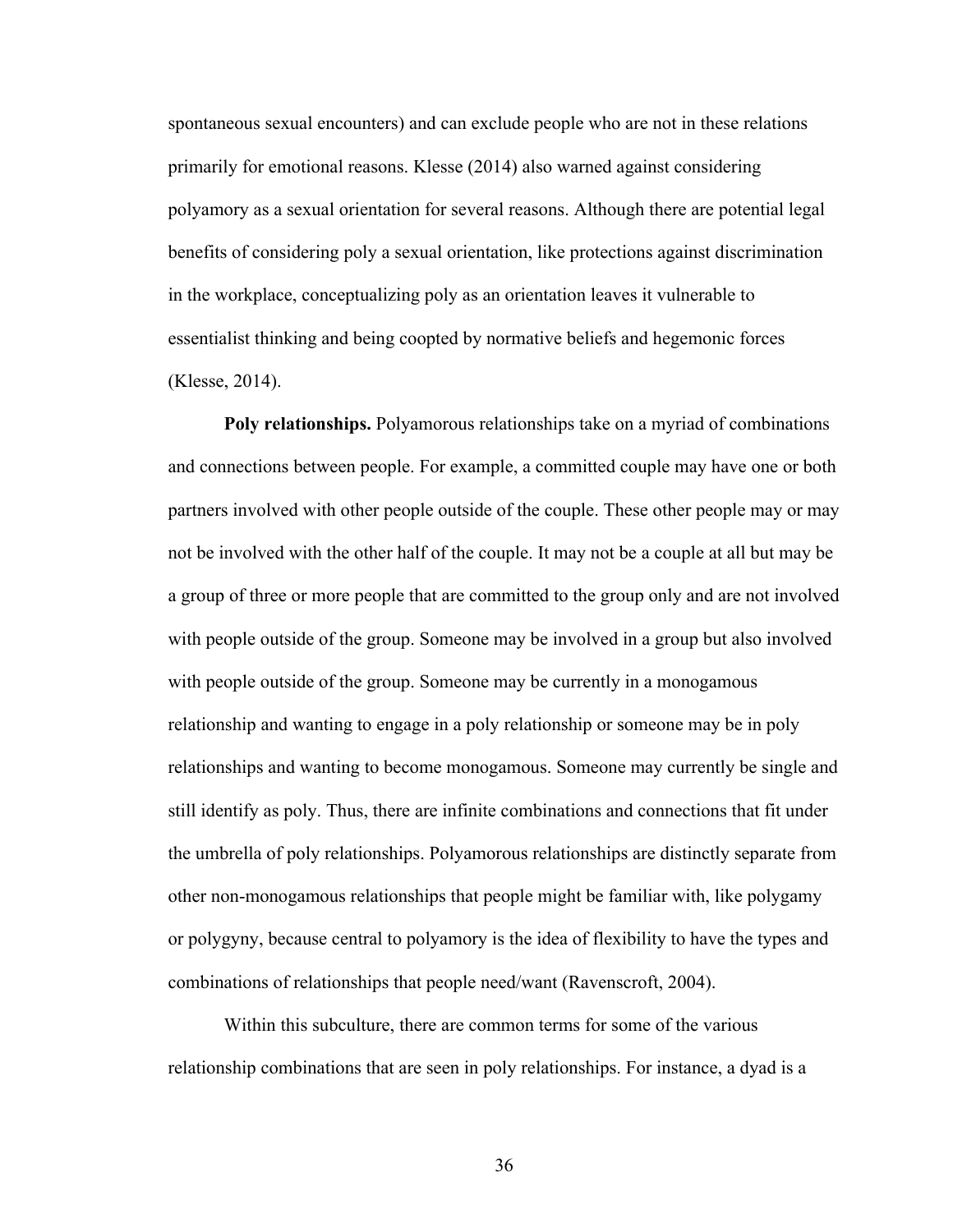relationship unit that consists of two people, a triad consists of three people, a quad has four people, often two couples, and a moresome consists of five or more people. A vee is a relationship where there is a core couple and one of them has a lover, but the lover and the other member of the core couple aren't intimate themselves.

Terminology and word choice are important because words have meaning and when navigating the unique contexts of polyamory, the words that are used convey important ideas. Similarly, choosing not to use certain words is also important. Ravenscroft (2004), for example, recommended that people who are considering polyamory cut the words *faithful*, *loyal*, *fidelity*, and *fooling around* from their vocabularies. While these words are often used when discussing relationships, in poly contexts, they enforce binary and hegemonic perspectives of relationship. However, Ritchie and Barker (2006) argued the reality that language does not exist that accurately expresses the experience, identity, relationships, and emotions experienced in polyamory. Because of this, poly communities have developed some of their own language, like *metamour*, *wibble*, *compersion*, and *frubbly*. Metamour is a married partner's partner. Wibble is an emotion word indicating insecurity, it is similar to the concept of jealous, but is more accurate for the poly community. Compersion and frubbly are also emotion words that mean the pleasure that someone feels when someone they love is loved by other people.

A few researchers have examined the differences between primary and secondary relationships within polyamory. Balzarini et al. (2017) examined relationship and sexual satisfaction in primary and secondary relationships and found that people reported higher levels of satisfaction in primary relationships in all areas, except for sex. Sexual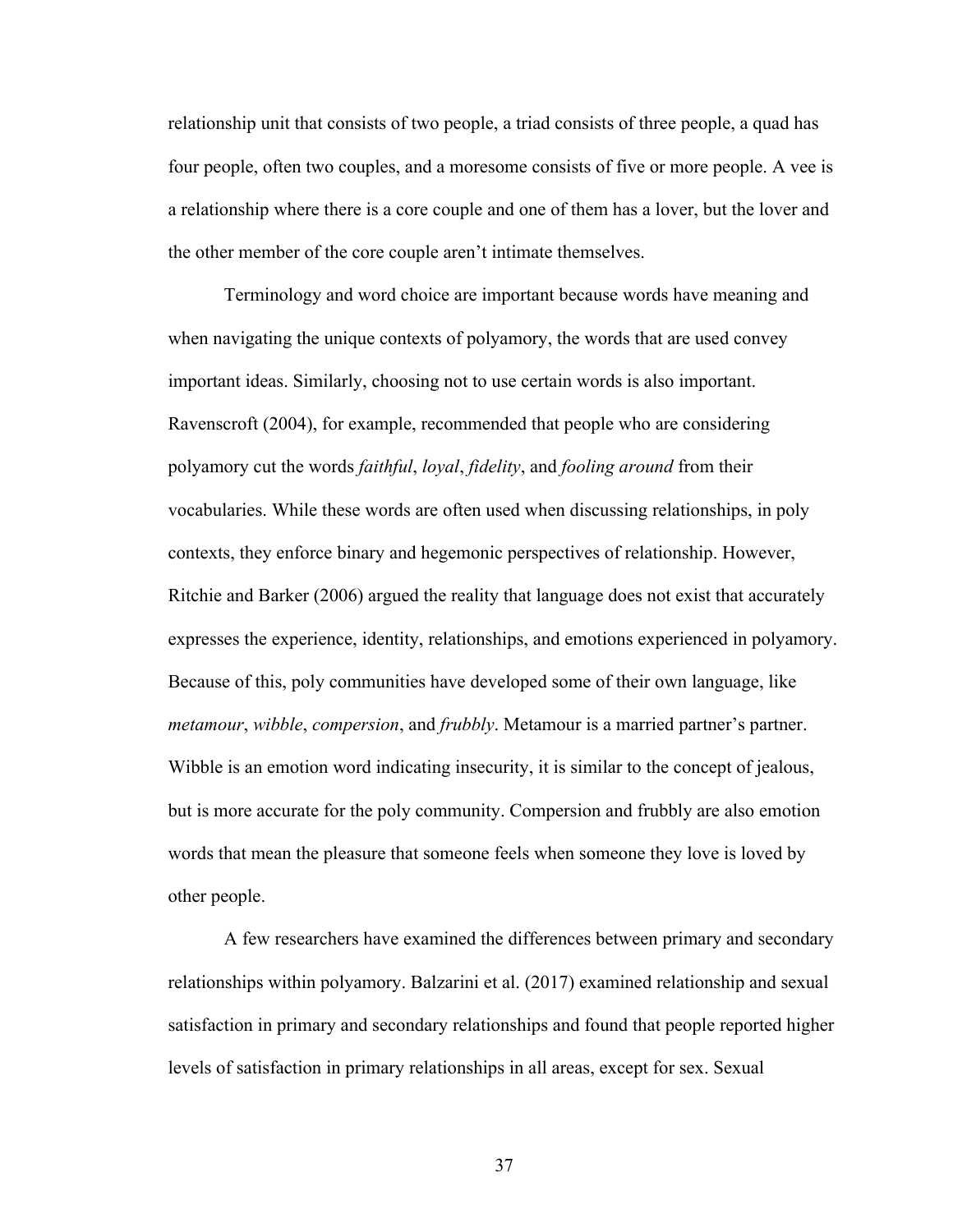satisfaction was higher in the secondary relationship compared to primary relationship. The authors noted that this could indicate that primary relationships can benefit from secondary relationships, and that people aren't necessarily looking for a secondary relationship because the primary relationship is lacking.

Mitchell, Bartholomew, and Cobb (2014) investigated primary and secondary relationships through the idea of need fulfillment. They used three potential models: an additive model (having more partners just adds to existing experience), a contrast model (one partner is compared to the other, with one being selected as better), and a compensation model (the things lacking in one partner are made-up for by another partner). Mitchell et al. (2014) found that there was no support for the additive or compensation models and that there was some small evidence for a contrast model, which lead to more reported dissatisfaction with relationships. Overall, the authors found that primary and secondary partners were rated highly on the need fulfillment scales, which they interpret to mean that primary and secondary relationships tend to function independently from each other. These studies support the notion that relationships and sexuality with multiple people can be healthy and normal experiences. They challenge the idea that non-monogamous relations are inherently the result of individuals trying to find an alternative to a detrimental relationship.

**Communication and polyamory.** Communication is a central value to poly individuals and in poly relations, especially in establishing relationship boundaries, expressing expectations and limitations, discussing feelings, and connecting with people (Sheff, 2016). Polyamory is a unique community without established norms, people decide for themselves what poly means and how they will participate in polyamorous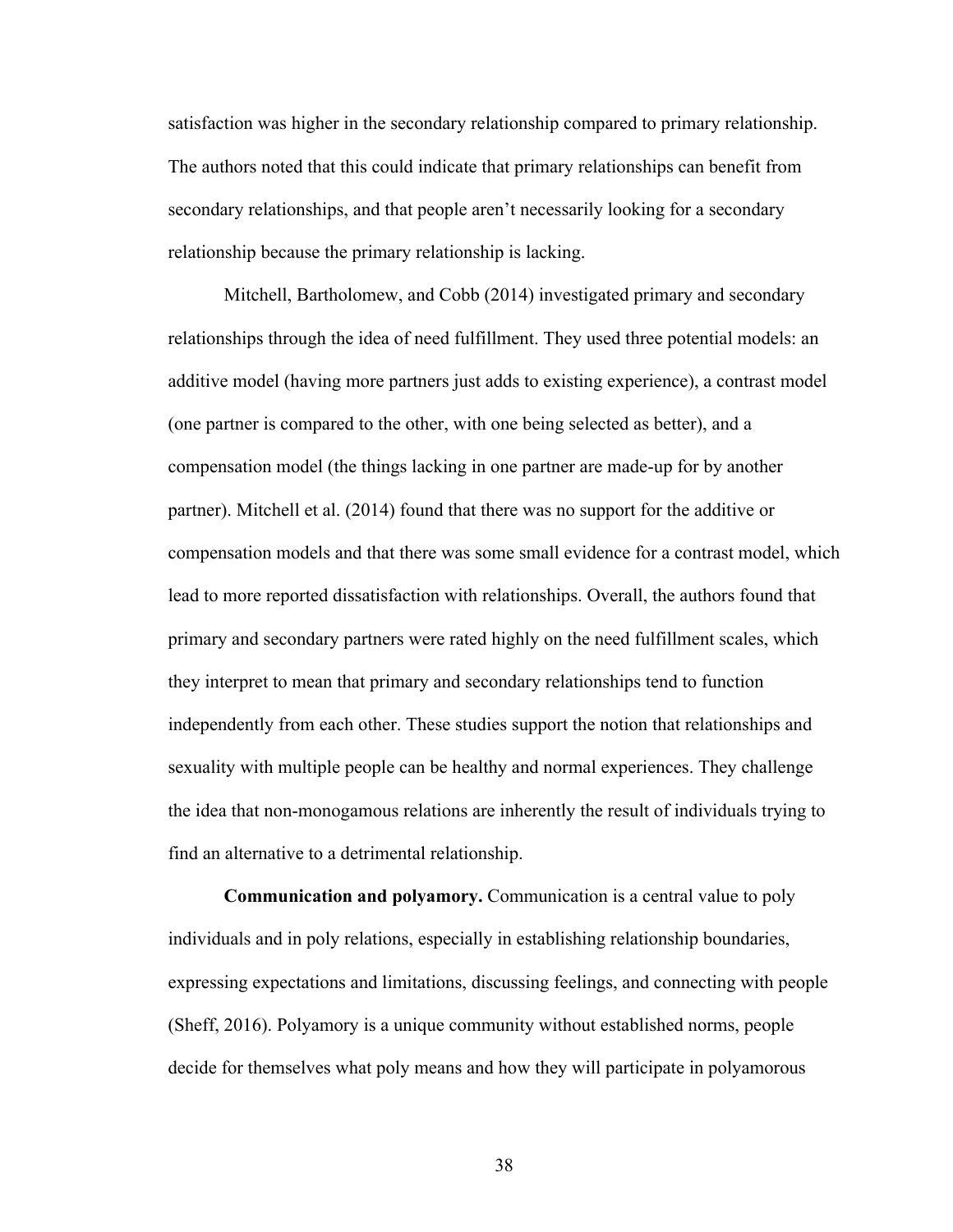relationships; consequently, communication is key. Communicating about relationships is not always easy in poly settings. Ravenscroft (2004) discussed some of the nuances of communication in poly relationships, specifically that there are differences between talking, communicating, and discussing:

You can't get anywhere unless you start out by having both the ability and the willingness to talk – and I mean talk freely and constantly and spontaneously and

with great emotion and no fear of being made to look or feel stupid. (p. 243) In this passage, Ravenscroft (2004) articulated the ultimate goal in communicating when in poly relationships. While communicating in this way may seem more difficult, it can also yield high levels of intimacy that may not be possible in other relationships, as Block (2009) stated:

we communicate in ways I never dreamed of, staying up late at night talking about the nature of monogamy, of sexuality, of marriage, and of life in general. I suppose open marriage works for us for precisely that reason: because we talk about it, because it has opened us up to each other. (p. 7)

Block (2009) explained that after she and her husband decided to become polyamorous, they began to communicate in ways that had not happened in their marriage prior to polyamory. Taking the time to communicate at this level can yield benefits such as increase intimacy with partners.

**Safer sex and polyamory.** Safer sex literature often situates monogamy as the safest relationship style when it comes to STI transmission. Munson (1999) challenged this by giving some examples and explaining that if a person has sex with one other person, but that person is HIV positive, they were at risk of contracting HIV 100 times,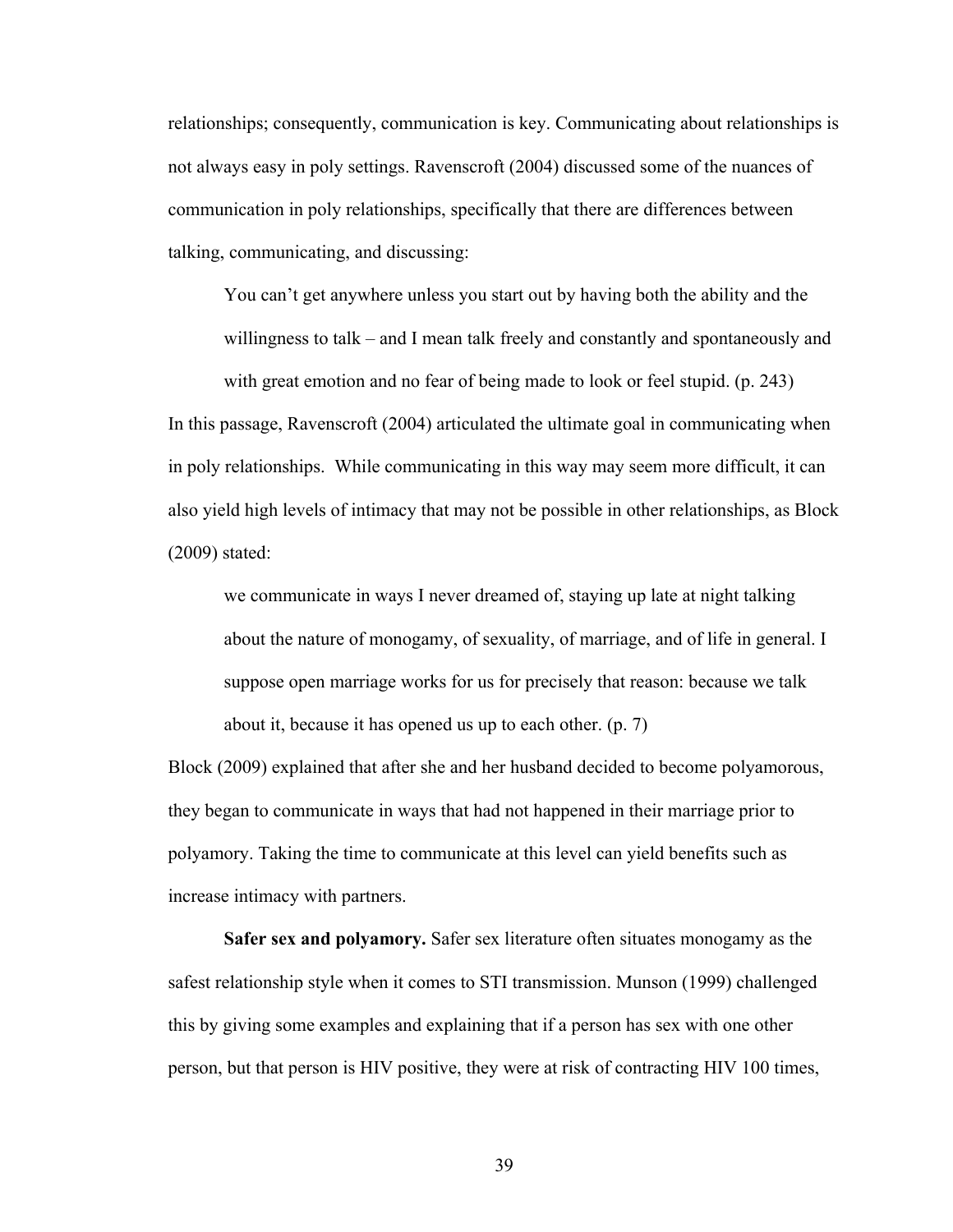even though it is only one partner that they had sex with. Munson compared that someone sleeping once with each of 100 people, and even though it would be risky, statistically they were at risk of contracting HIV a few times. Additionally, Munson (1999) challenged the assumption of monogamy as being overly focused on penis-vaginal and penis-anal sex, making it very male-centered, even though there are many ways beyond that to engage in sexual activity.

Focusing specifically on safer sex behaviors, Lehmiller (2015) examined behaviors like condom use, STI testing, and cheating behaviors and found that people who considered themselves as CNM reported safer behaviors than people that considered themselves monogamous, and found that there was no difference in self-reported instances of STI infections, even though people conceptualize CNM as riskier. Southern (2017) contextualized CNM and sexual health more broadly than just the transmission of STIs. He explained that CNM styles of relationships and sex are often pathologized by clinical psychologists/psychiatrists and the DSM specifically because they don't adhere to the normative socially preferred relationship style of monogamy. Southern (2017) argued that definitions and considerations for sexual health should be expanded to include considerations for autonomy, respect, and choice; ultimately, sexuality should be viewed as a human right.

## **AIDS Risk Reduction Model**

The AIDS Risk Reduction Model (ARRM) is a theory that identifies important areas that influence behavior that will ultimately lead to a reduction is high-risk sexual behaviors with the goal to prevent the transmission of HIV (Catania, Kegeles, & Coates, 1990; Catania, Coates, & Kegeles, 1994). It was designed to provide a framework to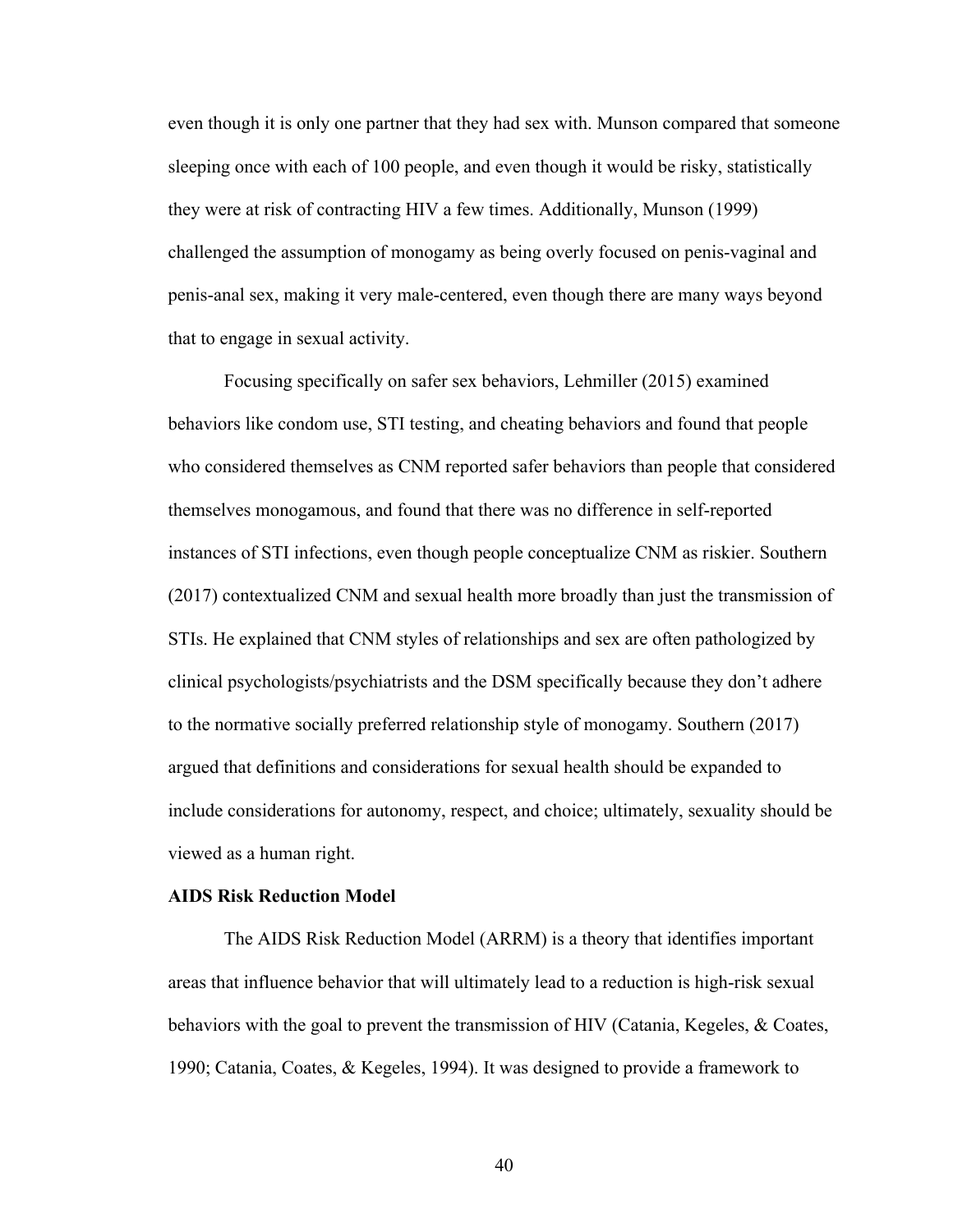explain and predict decision-making for safer sex behavior. The ARRM integrates components from other health behaviors change models, like the Health Belief Model, to conceptualize this decision making process (Catania et al., 1990). The ARRM identifies three stages: Labeling, Commitment to Change, and Taking Action (See Table 1). Each stage features psychosocial components that influence an individual's ability to achieve the goal of each stage. Catania et al. (1990) clarified that the label *stage* does not mean that progression through the stages is invariant, unidirectional, and irreversible. Instead, Catania et al. (1990) recognized that people may be at different levels within each stage simultaneously and that the level of one stage may not directly impact another stage or actual behavior decisions. From an intervention development perspective, ARRM explores why people fail to practice safer sex behaviors in order to identify and tailor strategies to increase the efficacy of interventions to increase safer sex behaviors (Catania et al., 1990; Catania et al., 1994).

Stage one is *Labeling* and three factors influence how individuals label their sexual behaviors as problematic: (1) knowledge of sexual activities associated with HIV transmission, (2) belief that one is personally susceptible to contracting HIV, and (3) belief that having AIDS is undesirable (Catania et al., 1990). Knowledge of the health outcomes of AIDS and the behaviors that transmit HIV are important for determining personal risk. Additionally, perceived susceptibility is needed because knowledge alone does not necessarily indicate that people understand that they are personally at risk. A lack of perceived susceptibility means that people are not likely to reduce risky sexual behaviors. A person's social networks and social norms influence the lack of desirability of having AIDS so it is important to consider how other people impact an individual's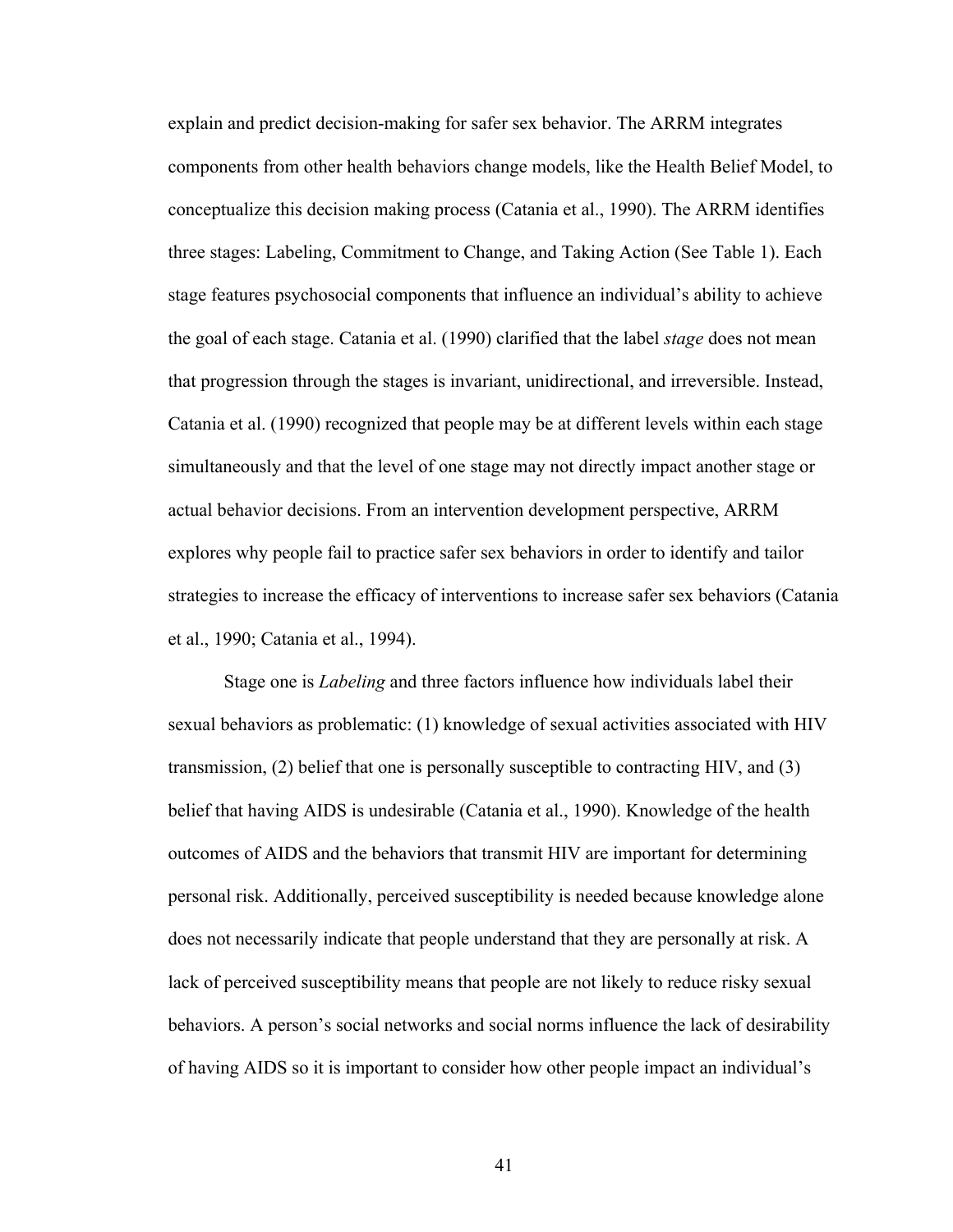# Table 1

| Component               | Stage 1                                                                            | Stage 2                                                                                                          | Stage 3                                                                                                   |
|-------------------------|------------------------------------------------------------------------------------|------------------------------------------------------------------------------------------------------------------|-----------------------------------------------------------------------------------------------------------|
| Description             | Labeling<br>(awareness,<br>recognition of<br>sexual risk<br>behavior)              | Commitment<br>(intention to<br>change, decision to<br>alter sexual risk<br>behavior)                             | Action<br>(overcoming)<br>barriers to<br>implementing<br>decision to engage<br>in safer sex<br>practices) |
| Psychosocial<br>Factors | Knowledge<br>Perceived<br>Susceptibility<br>Concern of Risk<br><b>Social Norms</b> | Cost-benefit<br>Self-efficacy<br>Sexual<br>communication<br>abilities<br>Perceived<br>Susceptibility<br>Labeling | Labeling<br>High/Strong<br>Intention<br>Sexual<br>communication<br>abilities<br>Social Support            |
| Potential<br>Outcome    | Recognizing safer<br>sex practices as a<br>positive solution                       | Committed to<br>engaging in safer<br>sex practices                                                               | Uses safer sex<br>practices                                                                               |

*The AIDS Risk Reduction Model* 

problem perceptions in larger social networks and more intimate personal interactions. These constructs are not directly related to behavioral change, so being more knowledgeable about the risk of HIV/AIDS does not necessarily mean that a person is always practicing safer sex (Catania et al., 1990; Catania et al., 1994). However, these constructs are important influences on people's behavior decisions (Catania et al., 1990; Catania et al., 1994). This means that if a person lacks knowledge about the disease or its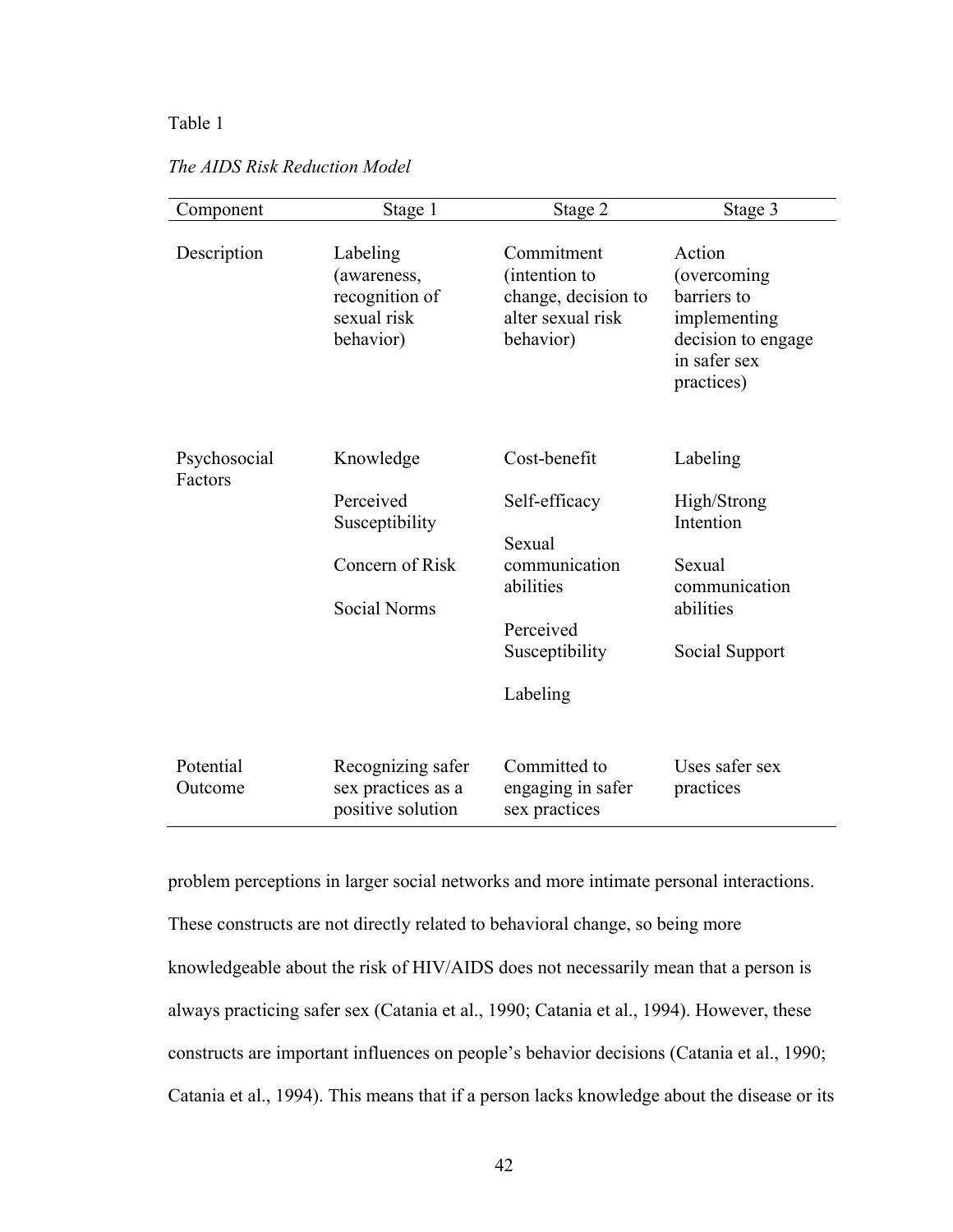implications, they are less able to make decisions to engage in healthy behaviors. Additionally, these constructions and behaviors have a reciprocal relationship in that perceptions influence behavior and behaviors also influence perceptions (Catania et al., 1990; Catania et al., 1994).

Stage two is *Commitment to Change*, which is committing to making healthier behavior changes. Several factors influence how an individual commits to improving their behavior: (1) cost-benefit assessment, which includes components of response efficacy and enjoyment, (2) self-efficacy, and (3) knowledge and social influences on commitment (Catania et al., 1990). People weigh the costs and benefits of engaging in a behavior to determine whether it is worth doing and consider how effective the behavior is to getting the desired result (response efficacy) and how enjoyable the behavior is. It would be easier for a person to commit to a behavior if it was effective and pleasurable, rather than ineffective or unpleasant. Self-efficacy is how people perceive their capability to perform a behavior, the more one feels able to perform a behavior, the more likely they would be to perform that behavior. Knowledge and social norms influence behavior decisions because the more knowledgeable a person is about a behavior and the more socially acceptable that behavior is, the better they can make the cost-benefit assessment. Similar to Problem Perception, Commitment to Change is one influence in behavior decisions, but an individual with a high commitment to change does not necessarily translate to always engaging in safer sex behaviors (Catania et al., 1990; Catania et al., 1994).

Stage three is *Taking Action*, which involves taking steps to change behavior. Three factors contribute to taking action: (1) information-seeking, (2) obtaining remedies,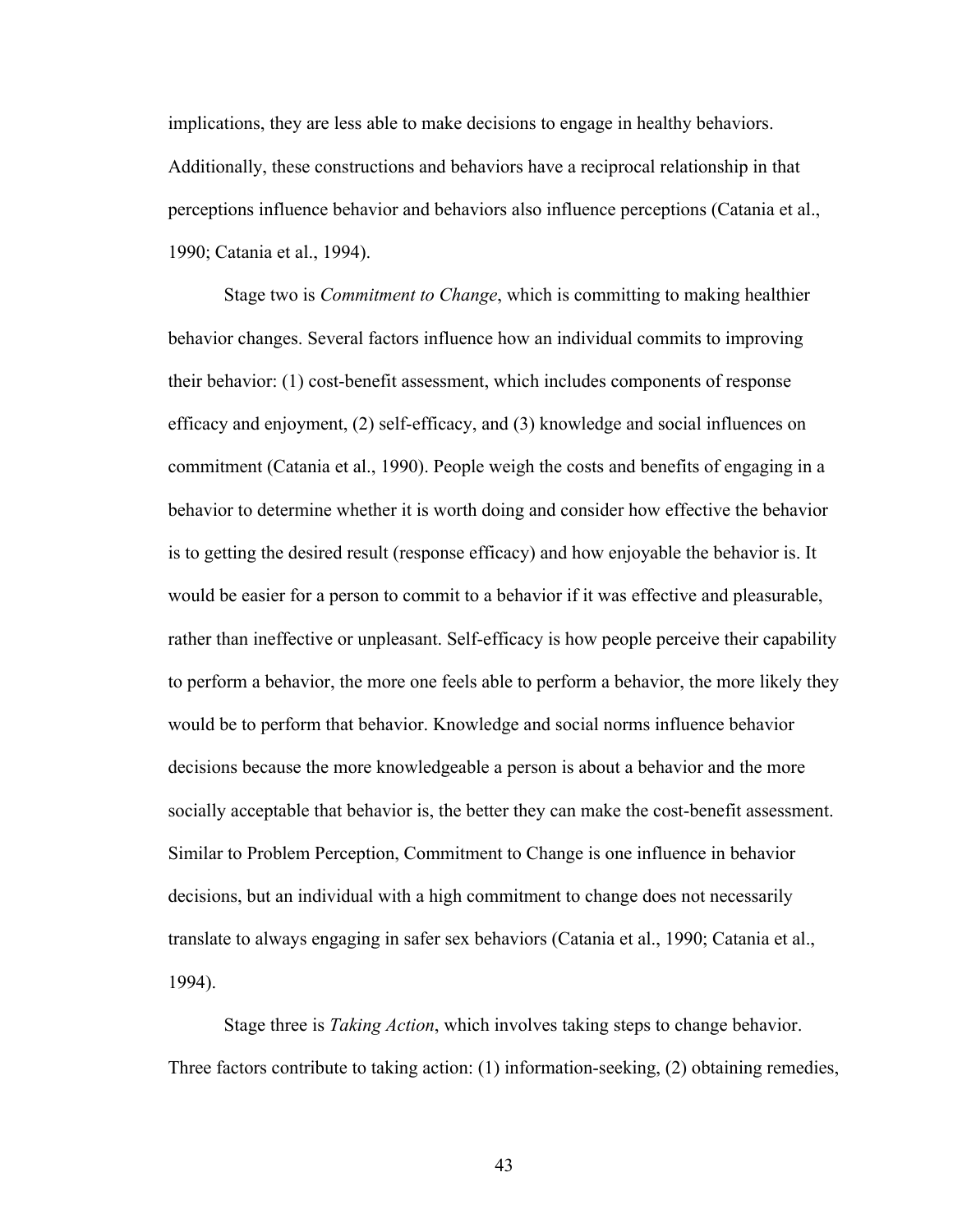and (3) enacting solutions (Catania et al., 1990). Information-seeking has an individual component of a person gathering information, and a social component of seeking help from others and being aware of partner expectations. Obtaining remedies is influenced by self-esteem and experience with proposed remedies; additionally, the support of social networks increases the likelihood that an individual would use the remedy. People face a variety of challenges when enacting solutions and the primary tool for successful enactment is communication (Catania et al., 1990; Catania et al., 1994).

**ARRM applications in research.** The components of ARRM have been tested by Catania et al. (1994) as well as Lanier and Gates (1996). Catania et al. (1994) tested the ARRM in a sample of unmarried heterosexual adults and found support for several aspects of the ARRM. First, personal susceptibility was particularly important for Problem Perception (stage one). Second, partner types caused variation in Commitment to Change (stage two). Third, perceived norms were situationally impactful for Taking Action (stage three; Catania et al., 1994). While overall, there was support for the ARRM, Catania and authors (1994) found important differences when the model was applied to new partners versus existing/primary partners. The model was consistent in predicting condom use in new/secondary partners, but was less consistent in predicting condom use in existing/primary partners (Catania et al., 1994). Lanier and Gates (1996) also tested the ARRM using a sample of high-risk youths. Overall, each stage of the ARRM was effective for understanding AIDS risk avoidance behaviors for high-risk youths, but Lanier and Gates (1996) recommended that previous life experiences be formally integrated into the model.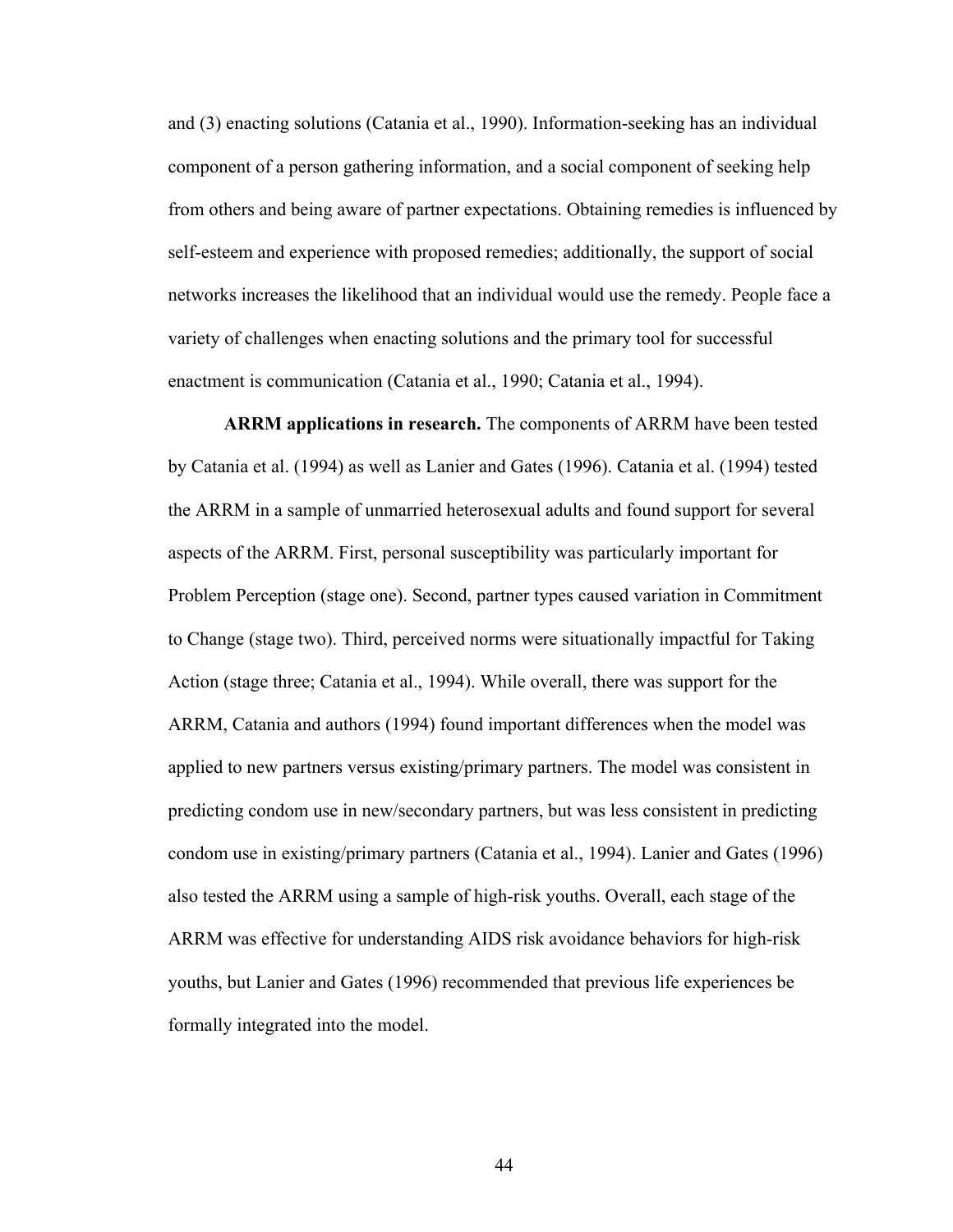Using a systematic review of experimental studies predicting sexual behavior, Huebner and Perry (2015) found little support for most theoretical predictors of sexual behavior (one of the theoretical predictors included the ARRM). Huebner and Gates promoted the need for more rigorous research designs to test theoretical assumptions presented in health behavior theories.

The ARRM has been empirically examined in a variety of contexts, including in the development of interventions (Harper, Dolcini, Benhorin, Watson, & Boyer, 2014; Suarnianti, Martiana, & Haskas, 2019), different ethnic groups (Champion, & Collins, 2012; Salud, Marshak, Natto, & Montgomery, 2014), gay and bisexual men (Gillis, Meyer-Bahlburg, Exner, & Ehrhardt, 1998; Moeller, Halkitis, Pollock, Siconolfi, & Barton, 2013), and with intravenous drug users (Brecht, Stein, Evans, Murphy,  $\&$ Longshore, 2009; Longshore, Anglin, & Hsieh, 1997). Suarnianti et al. (2019) utilized the ARRM to identify areas of influence on nurses' actions to reduce the transmission of diseases. Nurses face a high risk of contracting the disease as part of their jobs, so the authors explored organizational factors on reducing the risk of contracting various diseases in hospitals. Results indicated that organizational factors directly impact the actions of nurses and the commitment of nurses to take action to reduce the risk of transmission (Suarnianti et al., 2019). Salud et al. (2014) applied aspects of the ARRM to explore the HIV-testing intention among Asian/Pacific Islander female college students. Aspects of the ARRM that influenced the participants' intentions included sexually active individuals who had low risk perception, lacked knowledge, and feared HIV testing (Salud et al., 2014). The authors recommended that any outreach to Asian/Pacific Islander female college students should attend to a context of the strong cultural taboos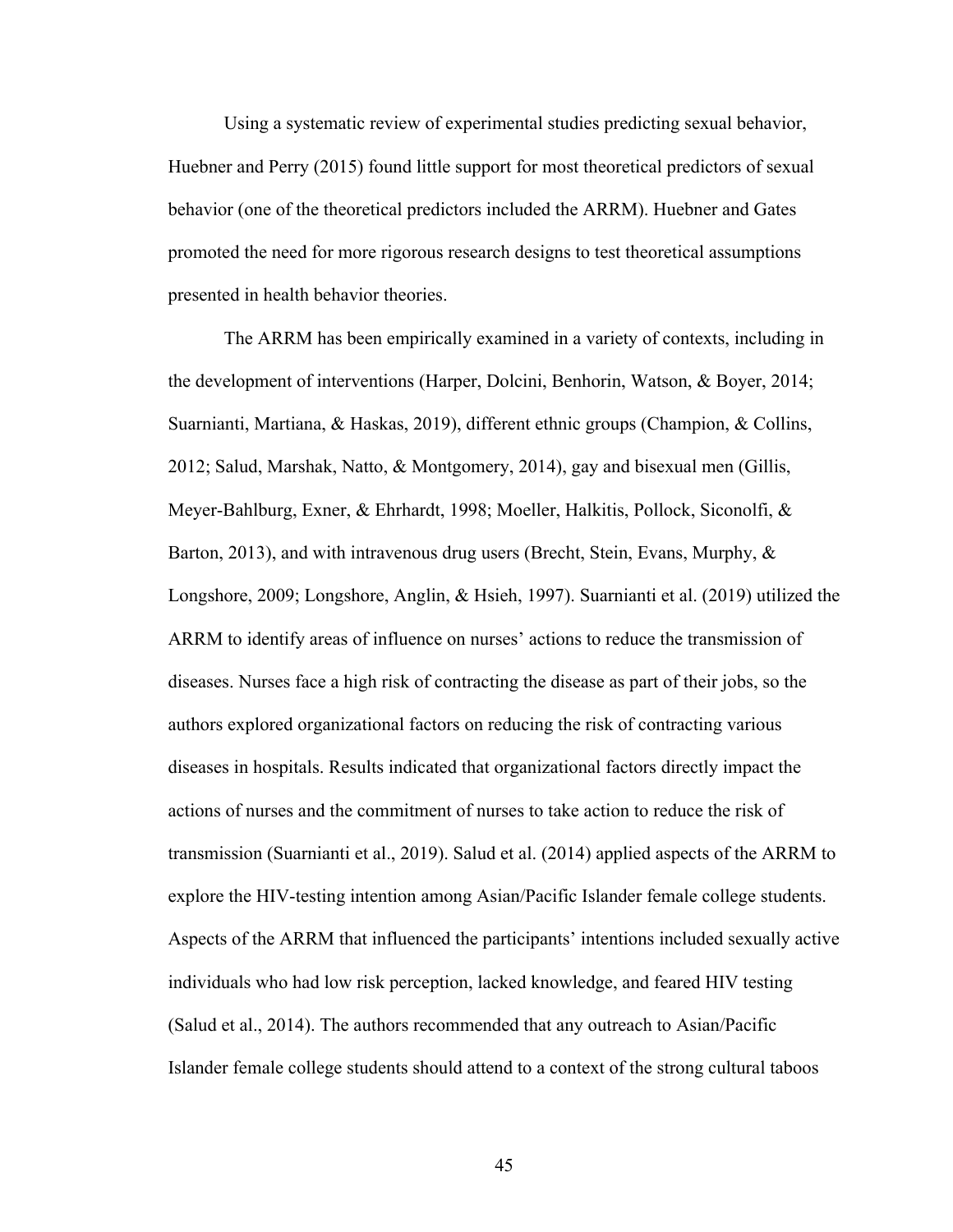around sexual issues, while addressing ARRM aspects like correcting knowledge about HIV/AIDS and encouraging self-protection strategies.

Moeller et al. (2013) interviewed 10 young gay and bisexual men about sexual behavior decision-making. Themes that arose from the interviews aligned with aspects of the ARRM, like knowledge and perceptions (Moeller et al., 2013). The authors (2013) detailed the disconnect between knowledge of the risks of HIV and intentions to remain HIV-negative when it comes to actual behaviors and recommended that the frameworks guiding HIV prevention include greater emphasis on the role of emotion and gender dynamics in the sexual decision making of young gay and bisexual men. In injection drug users, Longshore et al. (1997) studied how aspects of ARRM, particularly at stages one and two, related to a sample of HIV-negative injection drug users who reported having sex with more than one partner and their intentions to reduce HIV transmission risk behaviors. The authors reported that perceived self-efficacy for sexual risk reduction may be a crucial factor leading to the formation of intentions to change sex-related HIV risk behavior.

In this dissertation, the ARRM is a theoretical framework applied to the exploration of the importance of communication about sex in the process of decision making about safer sex behaviors. As discussed earlier, according to the ARRM, sex communication is one of several psychosocial factors that influence the stages of decision making about safer sex behaviors. Communicative practices, whether in the form of perceptions, interpretations, labeling, and communication abilities are salient for the understanding of how people negotiate and practice safer sex. The ARRM recognizes the importance of communication in influencing safer sex behaviors (Catania et al., 1990).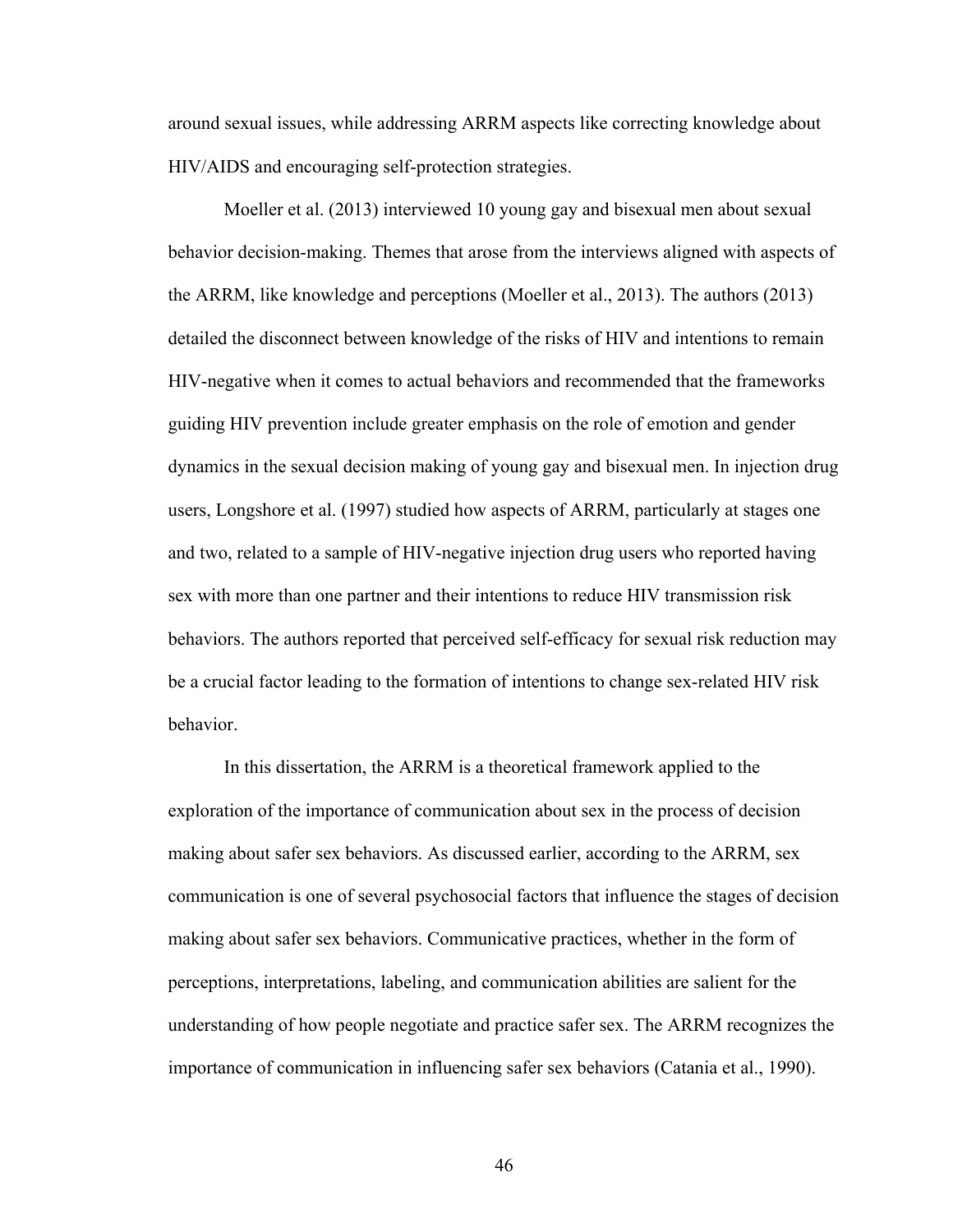Communication is conceptualized in the ARRM as discussions of sexual matters between partners to increase safer sex practices, mindful that people have varying degrees of ability and comfort in participating in these discussions (Catania et al., 1990).

For instance, in stage one of the decision-making process - involving labeling and awareness of risk behavior - the ARRM proposes that perceptions and recognition of an individual's risky behaviors are an important component. Perceived susceptibility is described in the ARRM as the degree to which an individual believes they are vulnerable to contracting HIV (Catania et al., 1990). This study explores perceptions through survey and interview questions about whether participants perceive themselves to be risky and how participants rationalize their perceptions of their own risk level in their narratives.

The second stage of the ARRM is the commitment to change, and this commitment is influenced by factors such as sex communication abilities, cost-benefit analysis of engaging in safer sex behaviors, perceived susceptibility, labeling, and self efficacy. Self-efficacy is conceptualized in the ARRM as people's perceptions of their ability to perform safer sex behaviors (Catania et al., 1990). This study explores notions of communication abilities and self-efficacy through interview questions that elicit narratives about how easy and difficult the participants find it to communicate about and practice safer sex.

In the third stage of the ARRM, taking action, the importance of communication in recognized as influencing safer sex behaviors (Catania et al., 1990). Communication is conceptualized in the ARRM as discussions of sexual matters between partners to increase safer sex practices, mindful that people have varying degrees of ability and comfort in participating in these discussions (Catania et al., 1990). This study applies this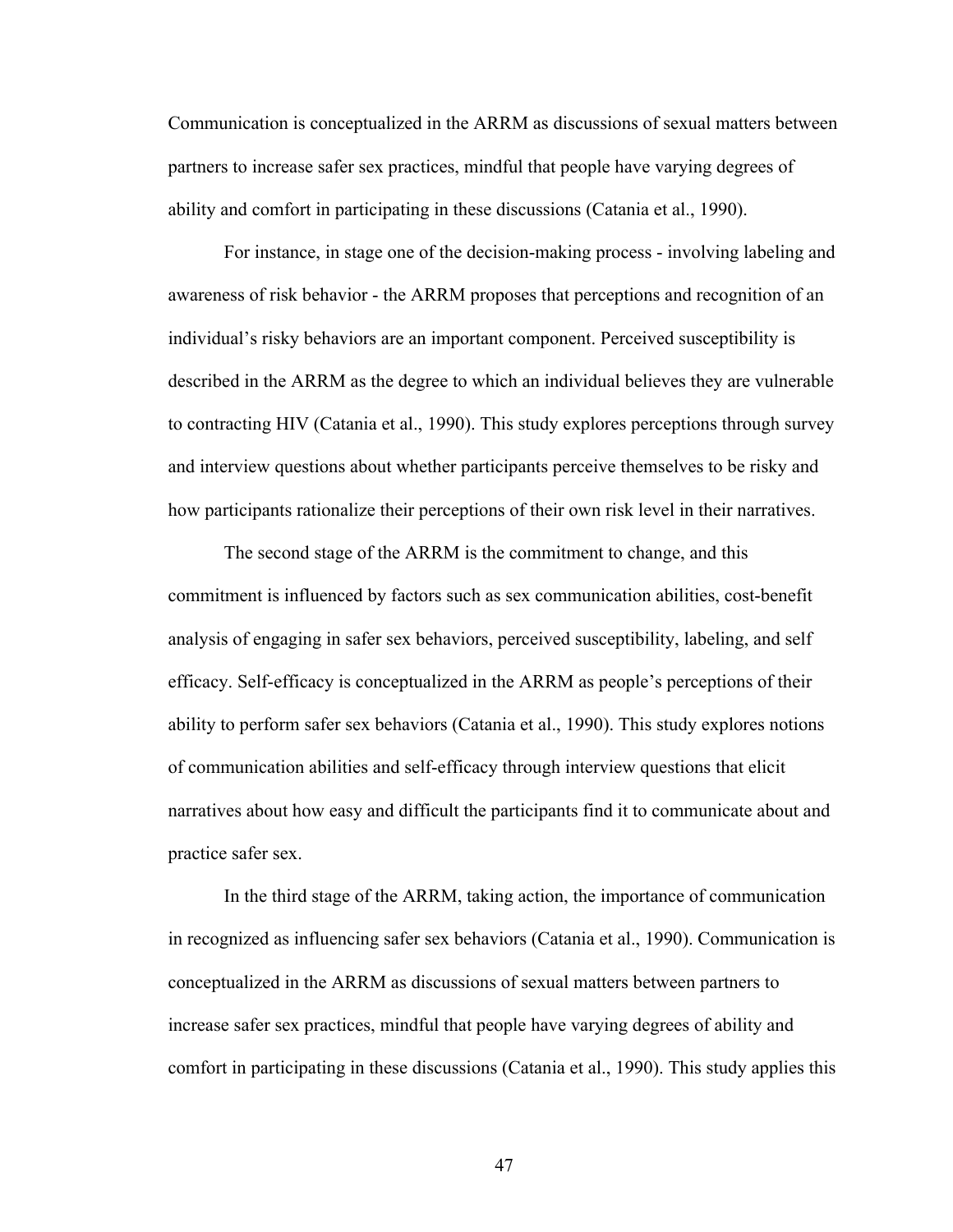concept of communication in the interview questions about how participants talk about safer sex and how safer sex is part of relationship negotiations.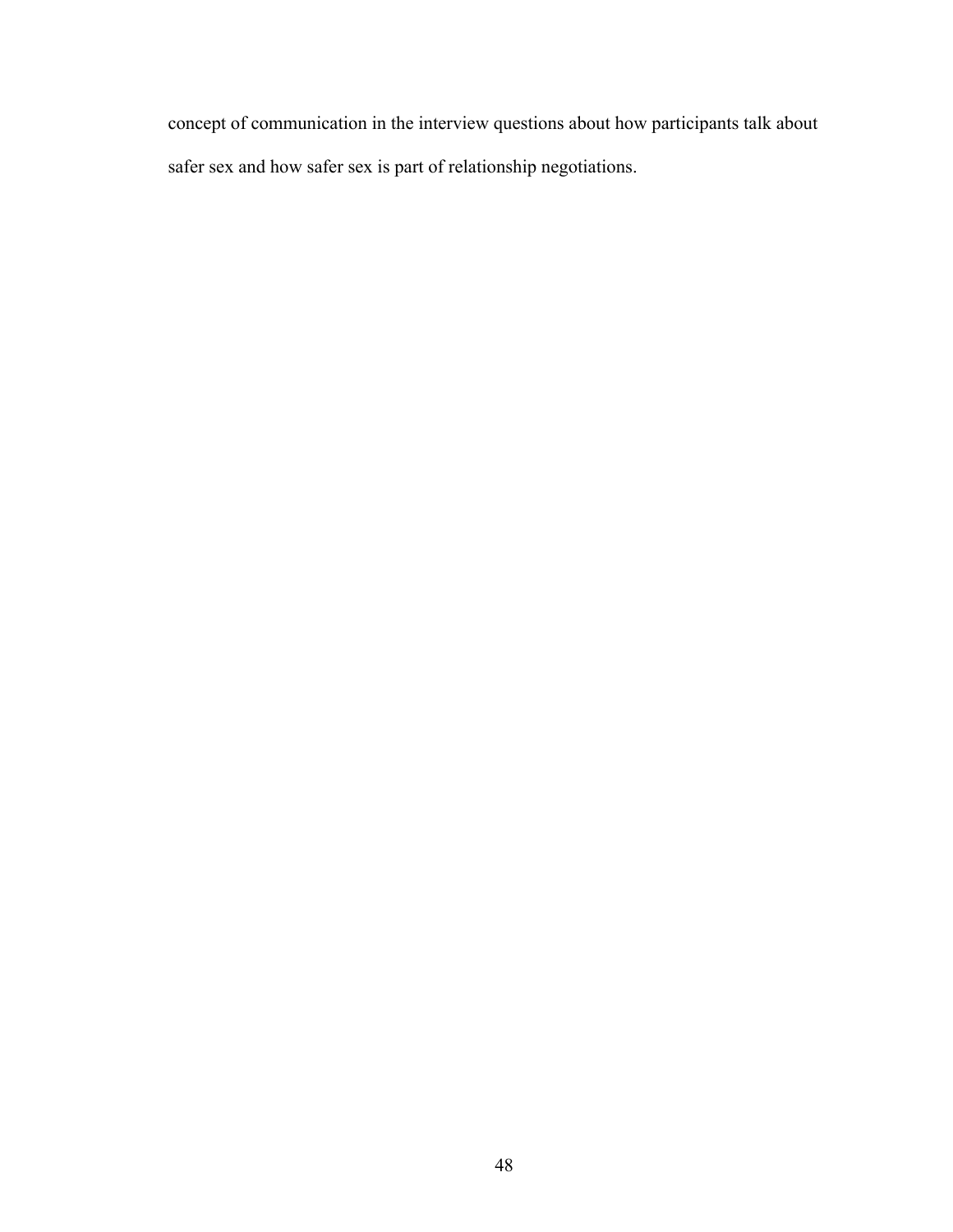## **Chapter 3**

# **Methodology**

This chapter focuses on the methodological framework used in this research project. I describe the data collection tools and procedures, participants, and interview design, and data collection tools. The chapter ends with a discussion of the approach to data analysis and considerations about trustworthiness in qualitative research.

Informed by narrative inquiry methodology, this study aims to explore individual narratives of safer sex practices and safer sex communication among polyamorous individuals. Exploring poly people's safer sex practices may help to identify areas of expansion for safer sex research and health interventions. In order to accomplish these goals, this project explored four research questions:

RQ1: What is the sexual risk profile of individuals who identify as polyamorous? RQ2: What are the most salient themes in the participants' narratives about safer sex experiences among polyamorous partners?

RQ3: How do participants describe the importance of safer sex communication in polyamorous relationships?

RQ4: How do participants understand the relationship between safer sex communication and relationship negotiation in polyamorous relationships?

## **Narrative Inquiry**

This project was guided by narrative inquiry, an approach to research that is used across multiple disciplines, including education, anthropology, psychology, and healthrelated fields (Lal, Suto, & Ungar, 2012; Webster & Mertova, 2007). Narrative is pervasive in everyday life and is the closest we can come to understanding experience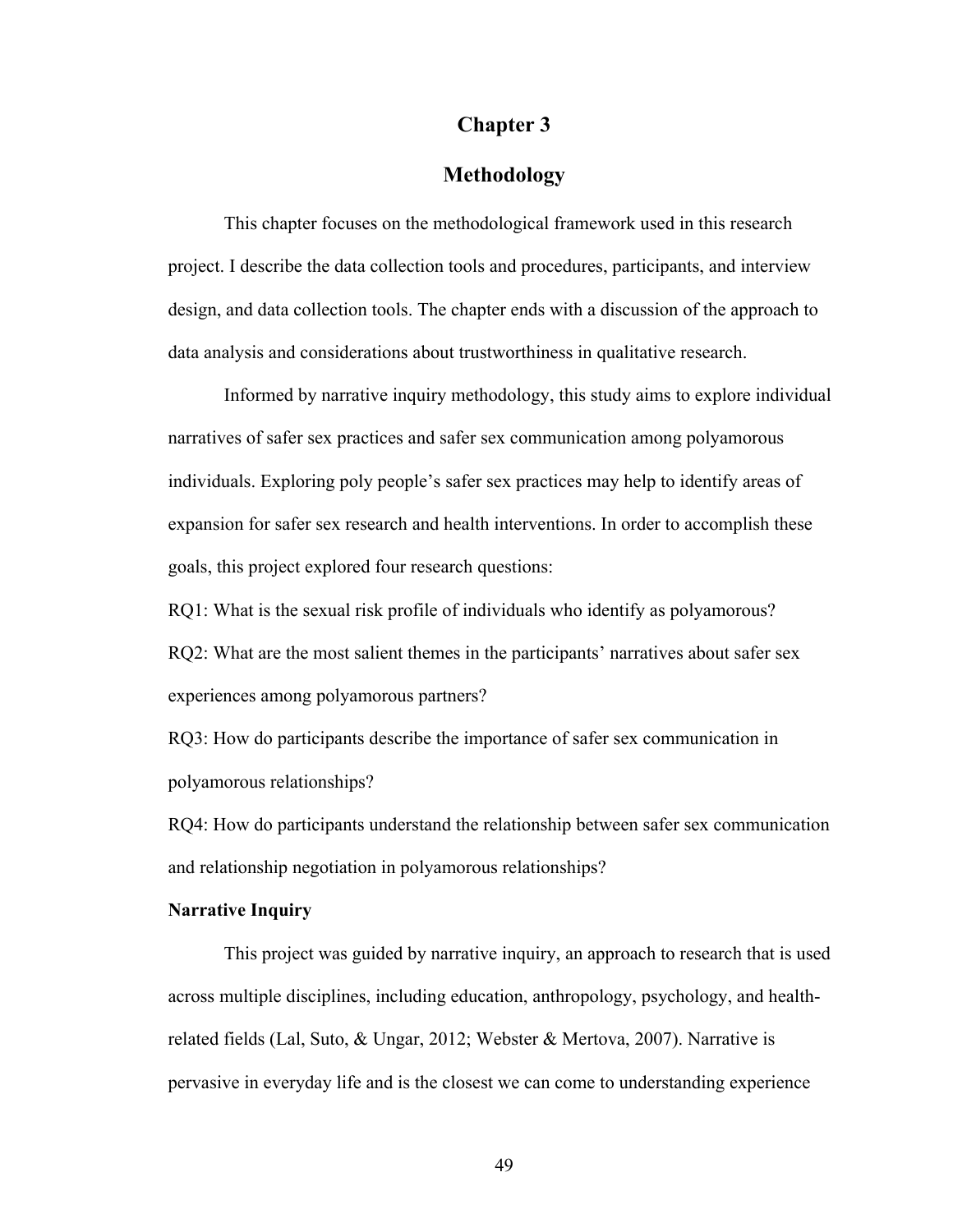(Atkinson & Delamont, 2006; Clandinin & Connelly, 2000). Narrative inquiry emerged in the 1960s as some researchers' ontological and epistemological positions shifted from a positivist perspective to the view of reality as socially constructed. This raised the value of the use of narratives in social science research (Lal et al., 2012). The development of narrative inquiry thus came from a critique of some of the dominant assumptions that guide research: a change in the relationship between the researcher and the participant, a move from numbers to words and stories as data, a change from a focus on general patterns to a focus on the specific experience, and a growing acceptance of alternative epistemologies (Pinnegar & Daynes, 2012).

Lal et al. (2012) identified several researchers and the ideas that advanced narrative inquiry further in the 1980s: Ricoeur explored narrative as a form of human consciousness; Bruner depicted narrative as a way of knowing; and Polkinghorne framed narrative as the way people give meaning to their experiences. These conceptualizations contributed to this current study because approaching narratives as a way to access people's consciousness and experiences potentially allows for identifying important aspects of sexual behaviors that health practitioners might be able to use to promote safer sex behaviors.

Narrative inquiry considers the temporality, sociality, and place of experiences (Clandinin & Rosiek, 2012; Riessman, 1995). Temporality is informed by Dewey's understanding of continuity in experience, where experience is informed by the past, crafted in the present, and colors the future (Clandinn & Connelly, 2000; Clandinin & Rosiek, 2012). Temporality is important in health behavior research because people's behaviors also occur on this past, present, and future timeline; thus, communication and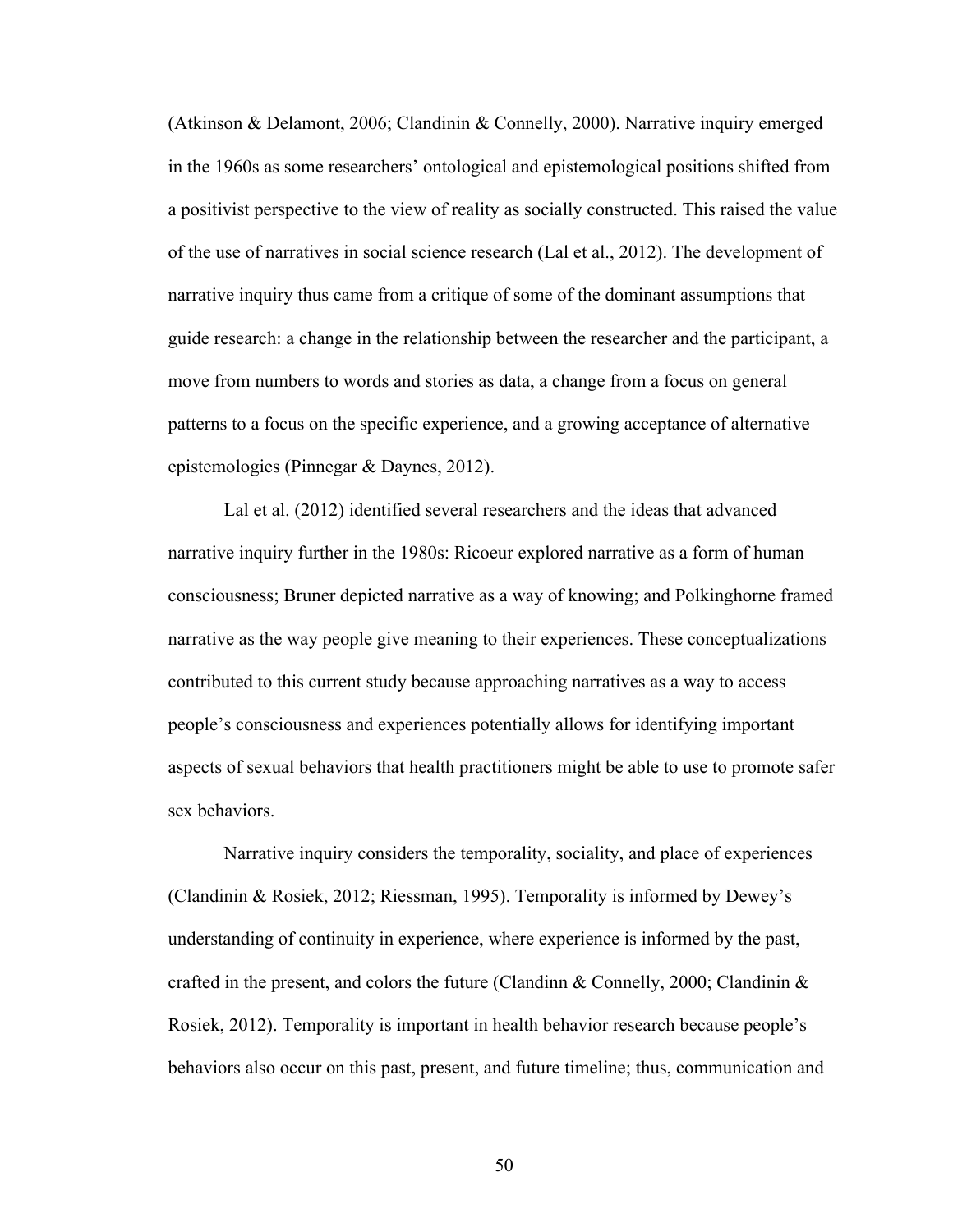other interventions for health education can influence positive reflection and change in decision making processes over time. Sociality includes the personal (feelings, desires, morals) and social (environment, forces, other people) conditions of experiences—part of this is the relationship between the participant and the researcher (Clandinin & Rosiek, 2012; Pinnegar & Daynes 2012). In safer sex research, sociality is an important consideration because sexual acts are personal and relational social acts influenced by human interactions. Place incorporates the specific concrete and physical boundaries where the inquiry and events take place (Clandinin  $\&$  Rosiek, 2012). Additionally, place is important in understanding potential influences in people's safer sex behavior decisions. In research using narrative inquiry, questions include the how, for whom, and why stories are told, as well as how interviewers influence what stories are told and how they are told (Lal et al., 2012). This project considered these aspects during the analysis of the narratives by considering potential reasoning behind the stories shared by the participants.

Critics of narrative inquiry have argued that the blurred distinctions between the researcher and the participant can decrease the possibility for objectivity in data collection; they have also argued that the analysis process in narrative inquiry is weak, describing rather than analyzing (Riley & Hawe 2005). Riley and Hawe (2005), proponents of narrative inquiry, acknowledged that researchers using narrative inquiry can fuel these criticisms when their interpretive frameworks lack definition and are inappropriately applied to the data. To address these concerns, Riley and Hawe (2005) recommended that researchers follow a guiding set of analytical principles and employ reflexivity in order to interrogate the dynamic between the researcher and the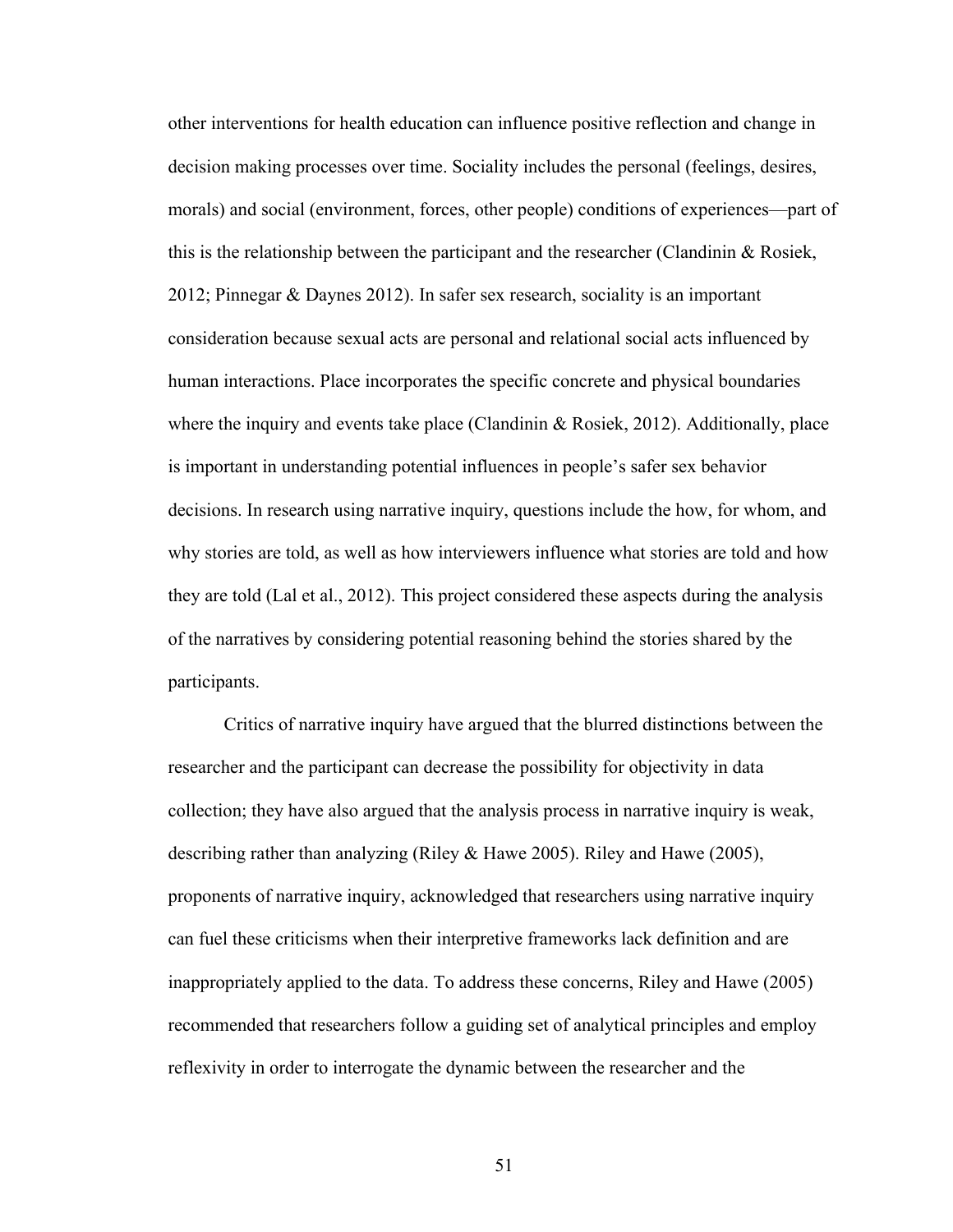participants. In addition, to ensure the rigor of narrative inquiry, it is important to justify the research personally, practically, and socially (Clandinin & Huber, 2010).

Reflexivity was exercised throughout the design of this research via discussions of researcher bias with mentors as well as the checking of assumptions throughout the interviews with participants. The dynamic between the researcher and the participants is best described as the authoritative voice, which involves reporting long stretches from narrators' stories or long excerpts of naturally occurring conversation followed by the researcher's interpretations (Chase, 2005). During analysis, I ensured that participant voices are centered in the findings through the use of longer quotes, and then my voice appears in the synthesis of stories across participants. Chase (2005) highlighted that a benefit of the authoritative voice is that analytical interpretation can make visible takenfor-granted practices and structural forces of social experiences. The use of the authoritative voice means that the researcher speaks differently from, but not disrespectfully of, the participants' voices (Chase, 2005).

The justifications for narrative research operate at different levels here. The research is personally justified because exploring safer sex practices that may challenge the focus on condom usage aligns with my personal commitment to health communication research and the experiences and the experiences of my friends and family, for whom safer sex decisions are more nuanced than just using condoms. The research is justified practically because identifying interesting aspects of safer sex might inform communication strategies and campaigns for safer sex promotion. This research is also socially justified socially because it is important to address the STI health epidemic in the contemporary social context.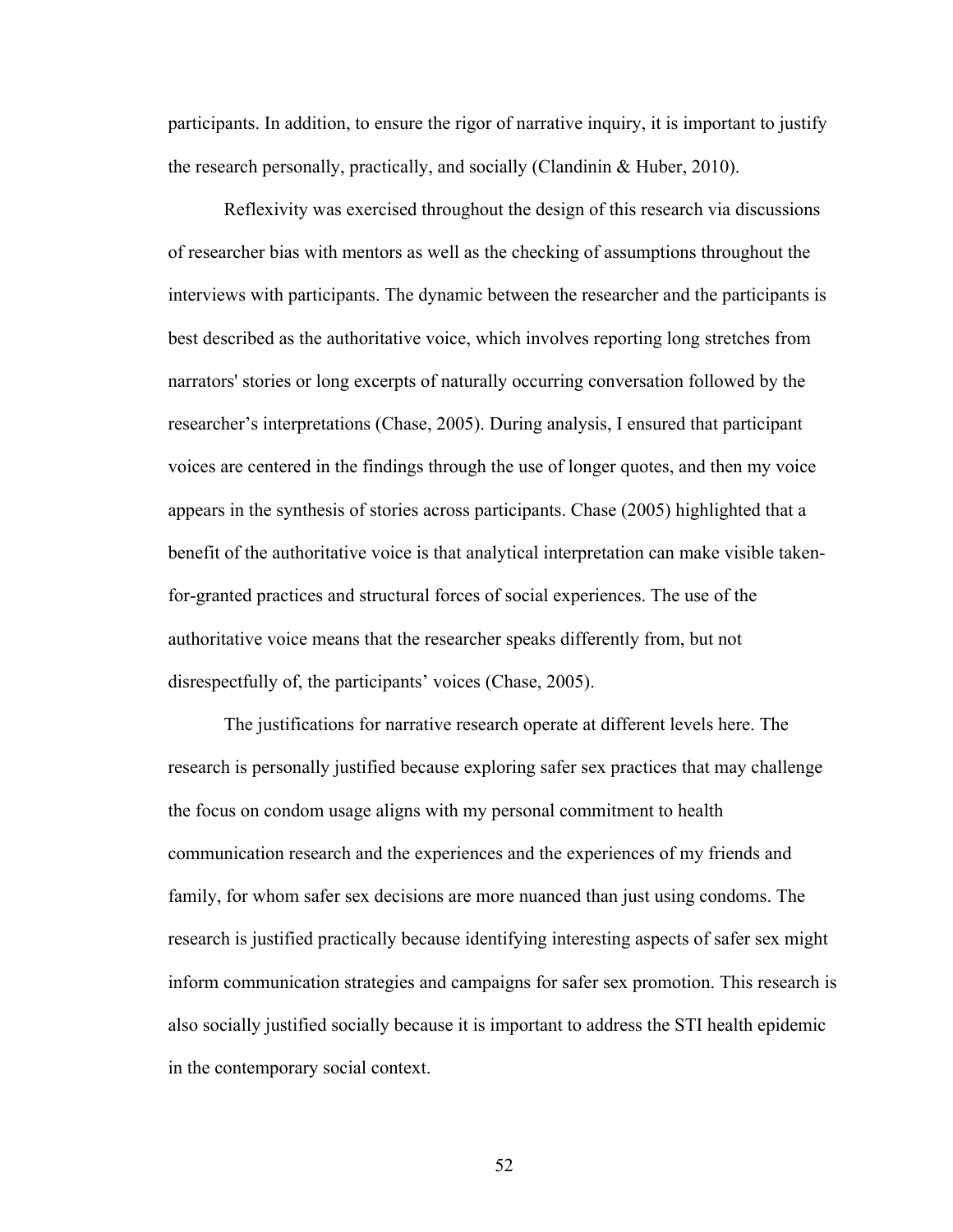In this dissertation, narrative inquiry is approached through the larger philosophical lens of constructivism. Constructivism was first formally discussed in the early 20th century by Vygotsky and Dewey (Lohmeier, 2018). Both constructivism and narrative inquiry are grounded in the philosophy of Dewey (Lohmeier, 2018). The epistemological perspective of constructivists holds that knowledge is constructed socially by linking new information to experience, rather than by people being passive recipients of knowledge (Creswell, 2014; Lohmeier, 2018). The ontological position of this paradigm is relativist, meaning that realities are socially and experientially based, and dependent on the individuals and groups holding the constructions (Guba & Lincoln,1994; Labonte & Robertson, 1996). Even though these realities are localized, they are also often shared across individuals and groups (Guba & Lincoln, 1994).

The aim of inquiry under constructivism is to understand and reconstruct the constructions that people hold, exploring consensus while still being open to new interpretations as information evolves (Guba & Lincoln,1994; Labonte & Robertson, 1996). Thus, constructivist methodology is interpretive and dialectic and involves a constant comparison of differing interpretations through a process of iteration, analysis, critique, reiteration, reanalysis, and synthesis (Guba & Lincoln, 1994; Labonte & Robertson, 1996). Advocacy and activism are also key concepts in constructivism (Guba & Lincoln, 1994). In constructivist methodology, the investigator is an integral part of the inquiry (Creswell, 2014; Labonte & Robertson, 1996). The researcher is part of the reality that is being researched, such that the investigator and the participants are assumed to be interactively linked, and where the "findings" are a creation of the inquiry process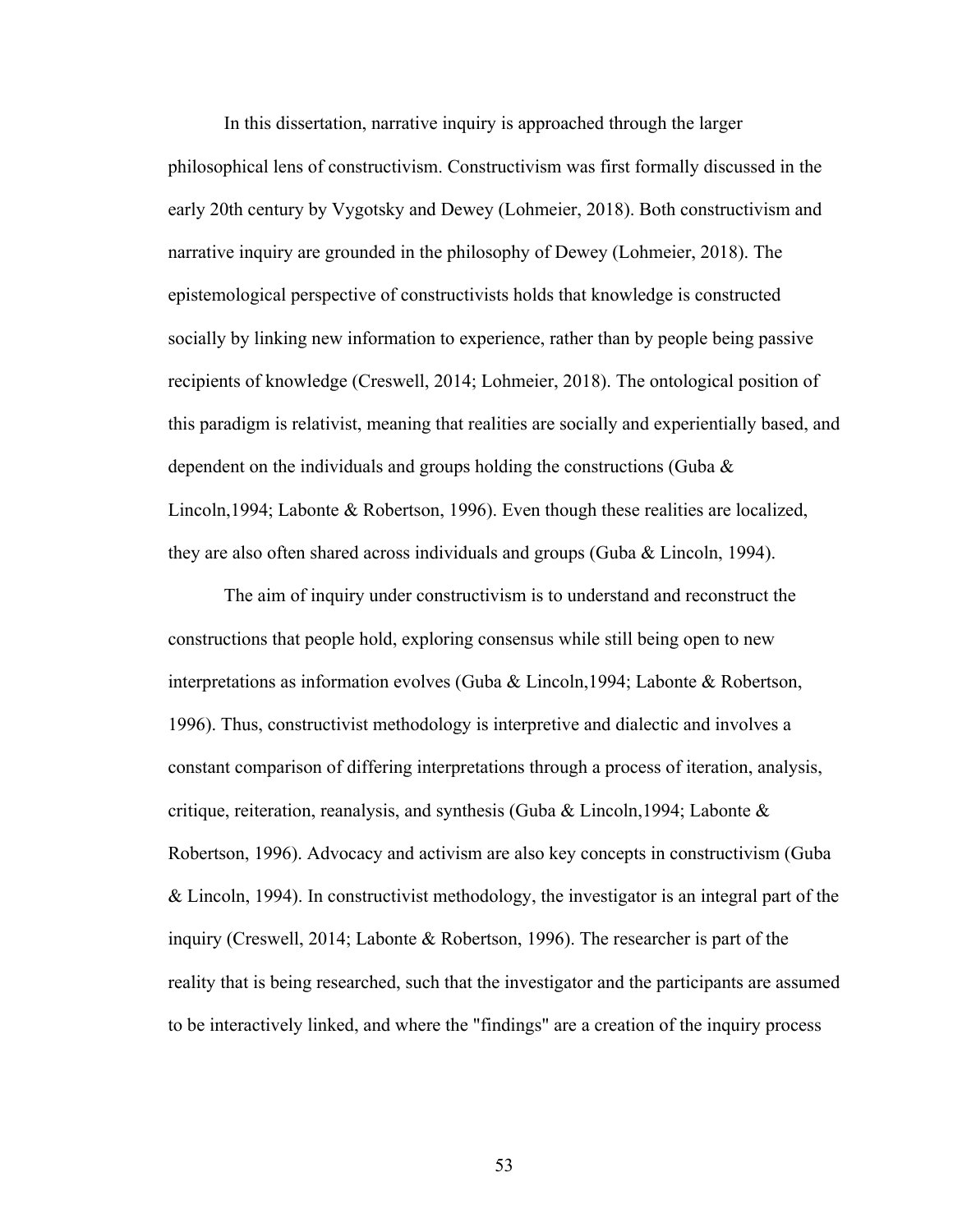itself rather than a collection of external facts (Guba & Lincoln,1994; Labonte & Robertson, 1996).

Constructivism is a philosophical lens suitable for health promotion research because health promotion is often framed in socio-environmental terms and quality of life concerns. Quality of life is a concept that refers to personal experiences and, therefore, often involves people's multiple interpretations rooted in diverse cultural understandings that are also dependent on the influence of communities. (Labonte & Roberston, 1996).

Some critiques of constructivism point out that the role of the researcher is expanded beyond reasonable expectations of expertise and competence (Guba & Lincoln, 1994); and that constructivism leads to radical relativism because reality is simply people's constructs (Labonte & Robertson 1996). However, Labonte and Roberston (1996) argued that regardless of whether one true reality exists, any individual's personal understanding of reality is a social construct, and whether these personal understandings are considered scientific is a hegemonic determination.

From this paradigmatic focus on personal and social constructions of experience, the AIDS Risk Reduction Model (ARRM) was used as a theoretical framework for this project. It was used to explore the diverse understandings and constructions of safer sex behaviors among individuals who identify as poly, and how these constructions may influence the decision-making process to engage in safer sex behaviors.

#### **Data Collection**

**Participants.** The participants in this study are individuals 18 years old or older who identify as polyamorous. To select participants, I used snowball sampling - a nonprobability sampling technique where existing participants recruit or refer additional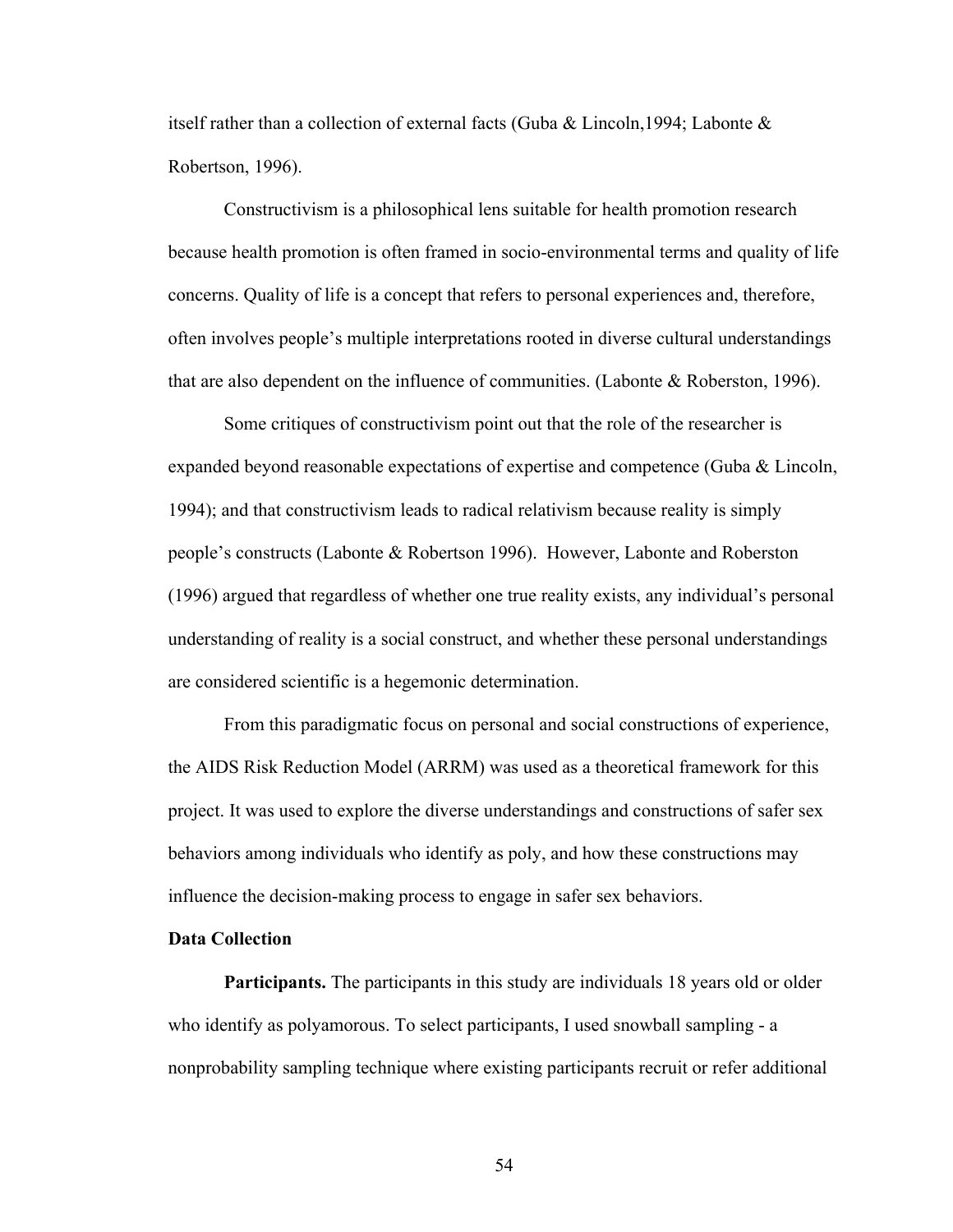participants from among their acquaintances. Given the personal and sensitive topic of research, snowball sampling facilitated the identification of participants via individuals who were familiar and had a level of trust with the new participants recruited. This technique was used, however, mindful of the goal to include individuals with diverse demographic characteristics and from different polyamorous relationships and communities.

Recruiting from different relationships and multiple communities allowed for the opportunity to explore social group dynamics and norms that may be unique to specific poly communities and differ from other poly communities. Individuals were invited to participate in interviews via online communications, including email and social media posts. Recruitment materials included a statement of the purpose of the research and invited people to participate in an individual interview. The rights and welfare of participants in this project were protected following all University of New Mexico Institutional Review Board (IRB) policies. IRB approval was obtained prior to beginning any recruitment or data collection. Participants consented prior to participating in the interview, including consent to be audio recorded. I interviewed 13 participants who were predominantly white and female with an average age of 34 - see demographic information in Table 2 below and for detailed demographic information, see Appendix A.

**Interviews.** Individual interviews offer the opportunity for an in-depth understanding of a social phenomenon (Mason, 2002). In-depth interviewing can be used for achieving a deep level of knowledge and to learn the meanings of participants' actions (Johnson, 2001). Interviews are a particularly useful tool for exploring conceptualizations and experiences of safe sex and relationship negotiation in polyamory because this is an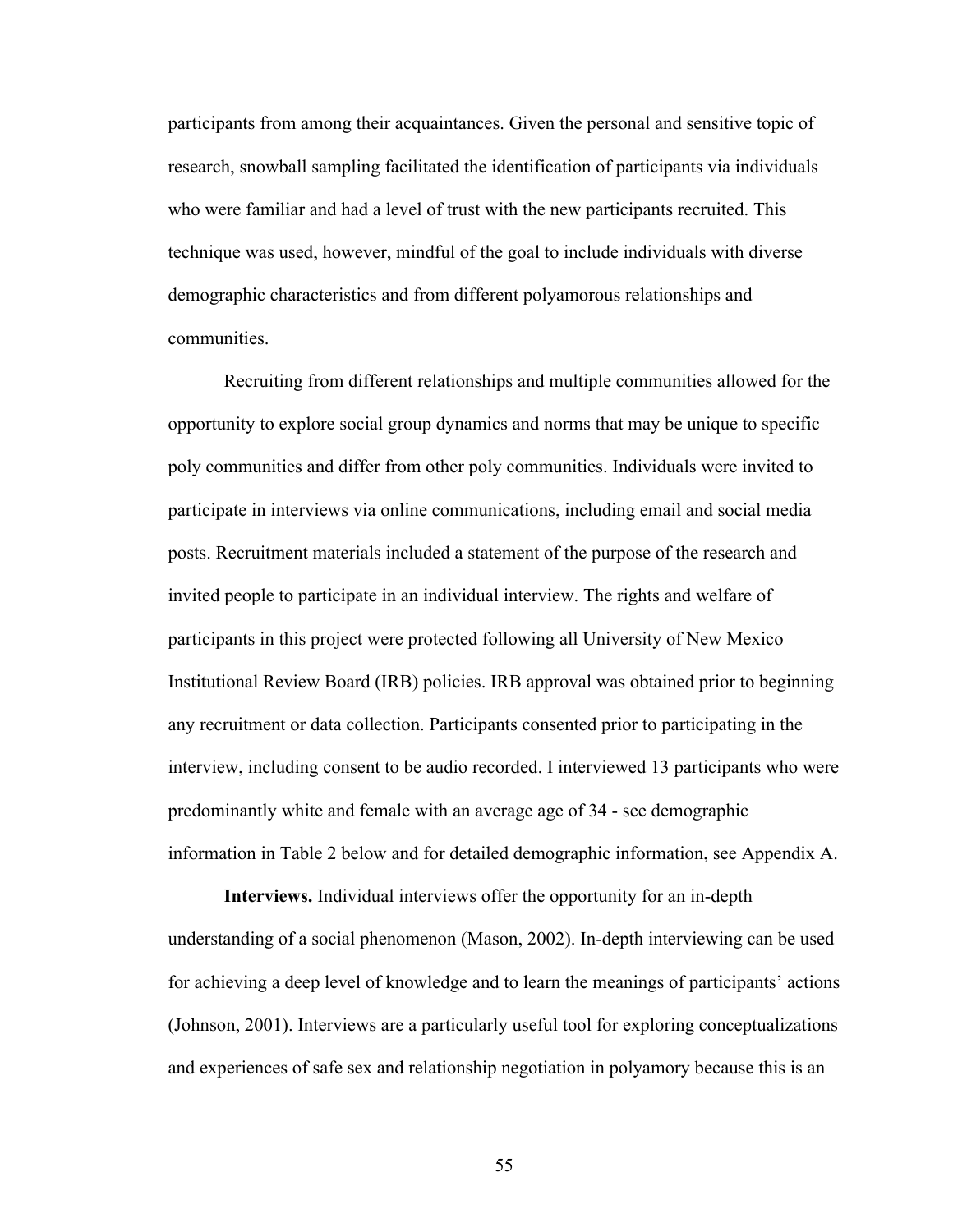## Table 2

*Participant Demographics*

| Category  | Frequency |  |
|-----------|-----------|--|
| Gender    |           |  |
| Female    | 8         |  |
| Woman     | 1         |  |
| Male      | 4         |  |
| Ethnicity |           |  |
| White     | 10        |  |
| Asian     | 2         |  |
| Latino    | 1         |  |

unexplored phenomenon and the fluid and flexible structure of interviews allows for the participant to drive the narratives. Additionally, interviewing allows for learning about situations that cannot be observed (Lindlof & Taylor, 2002), which is particularly salient in this research on safer sex practices. Utilizing methods that privilege the subjective experience is important particularly when examining experiences that are outside of the normative standard. Interviews also enable the construction of situated knowledge by focusing on the contexts of lived experiences (Mason, 2002). Interviews create an environment that facilitates the gathering of information about social experiences that is contextualized and offers the opportunity to examine the complexity and nuance of social interactions (Mason, 2002). Interviews also allow the researcher to explain phenomena in a way that highlights an understanding of complexity in peoples' situated experiences (Mason, 2002).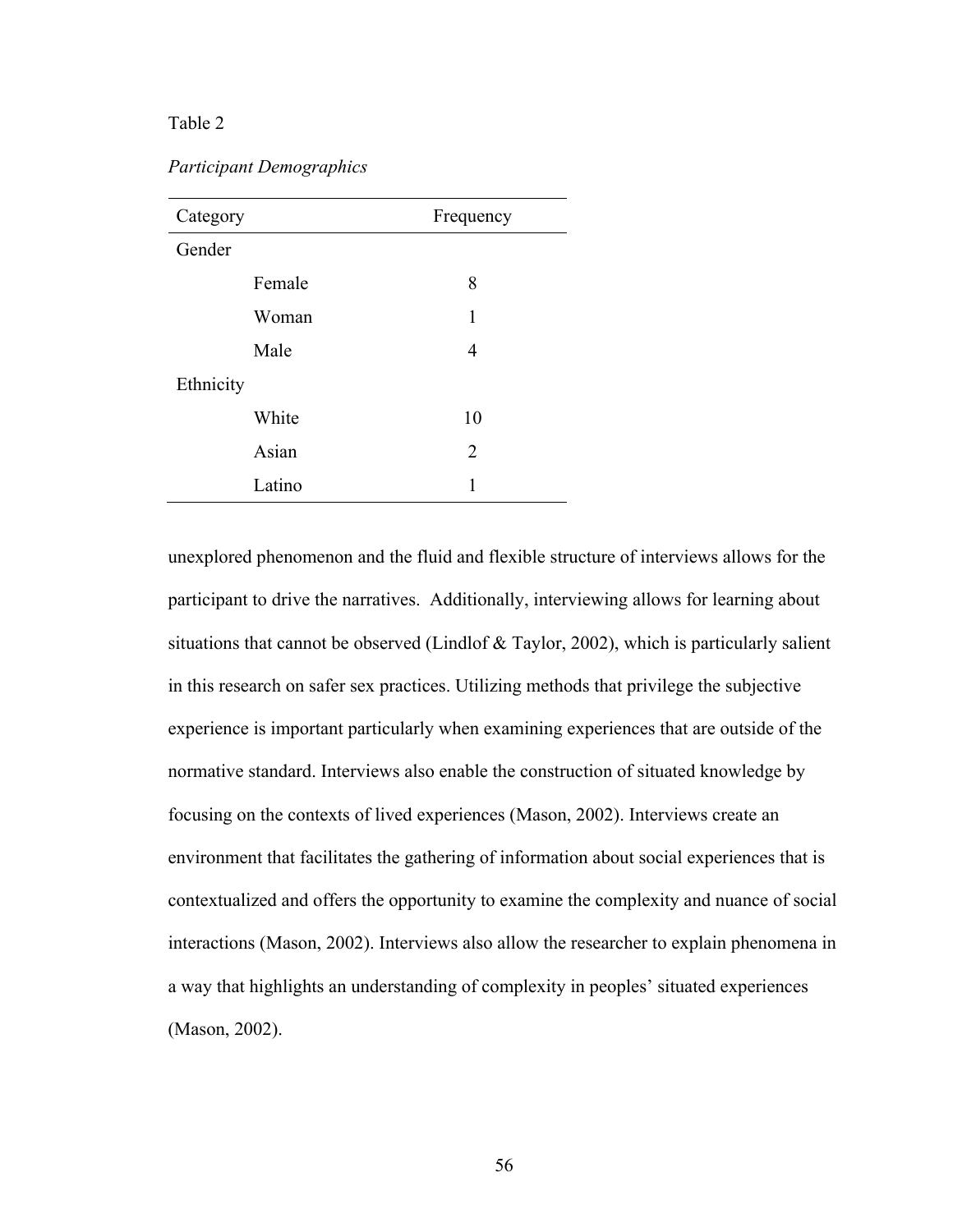An in-depth interview protocol guided the discussion with participants about their safer sex practices and communication practices (Appendix B). Charmaz (2014) emphasized the importance of learning about the situation before beginning to develop questions, which includes reviewing literature as well as understanding the situation from a non-academic perspective. I read literature on the risk and protective factors to prevent STIs. I have become familiar with polyamory over approximately 10 years through conversations with people that participate in the lifestyle as well as reading books written for and by the poly community. Additionally, in preparation for the research I discussed interview topics and questions with poly people whom I know personally to ensure that the interview protocol was culturally appropriate. The interview guide was developed to be a flexible tool that allows for both focusing on safer sex practices and communication about safer sex as informed by previous research as well as pursuing new areas that are important to the participants that arise during the interview session (Charmaz, 2014; Johnson, 2001).

Practice interviews are recommended for emotionally sensitive topics (Charmaz, 2014). In this case, I have extensive experience conducting emotionally sensitive interviews with my training in clinical psychology, and this background gave me the skills needed to participate in an interview about safer sex. The interviews were conducted over the telephone or via the online video conferencing service Zoom; all were recorded. Recording the interviews allowed me to capture all information while building rapport with interviewees during conversation and focusing on the discussion. This also helped to put the participants at ease and create a safe space for the conversation to take place. I built rapport through actively listening to participants and engaging in the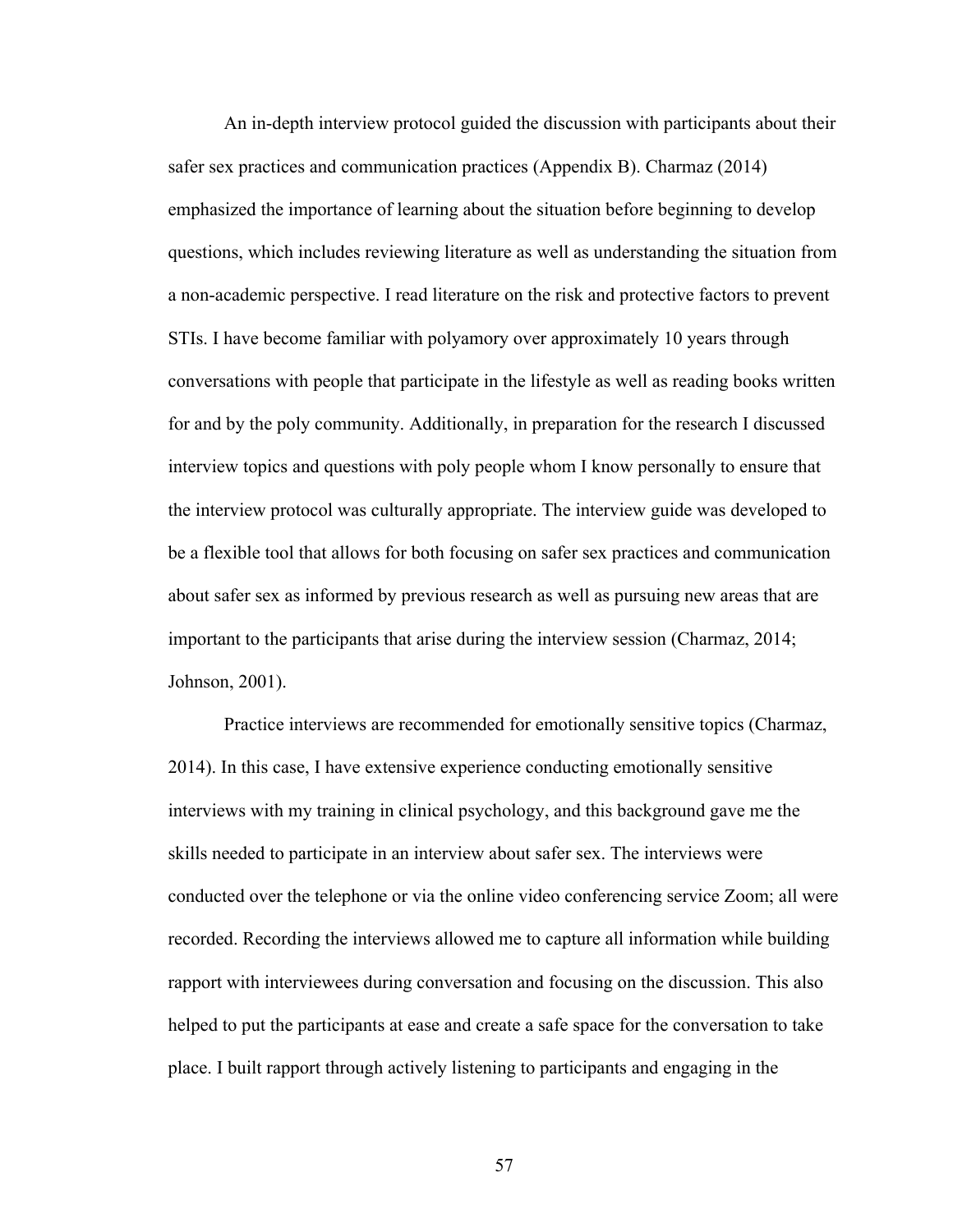conversation is such a way that I encouraged the participant to delve deeper into the topic (Johnson, 2001). I endeavored to be sensitive to the participants, making sure that I was conscious of their needs and rights.

**Data Collection Tools.** As part of the interview, participants were asked to complete a survey. The survey was used to help describe the participant population and enable participants to articulate their position within the larger quantitative conceptualization of safe sex and condom use in the literature, but not used for any statistical hypothesis testing. Rather, and more important for the purpose of this qualitative study, having participants complete this scale provided the opportunity to discuss specific behaviors and communication practices. It also helped expand the conversation about safer sex to explore potential areas of critique on how researchers and practitioners conceptualize safer sex as understood through the questionnaires. The primary objective for data collection was to explore the subjective viewpoint of poly people who shared their experiences and perceptions of safer sex. The survey consisted of a demographic questionnaire, the Klein Sexual Orientation Grid, and the Sexual Risk subscale of the HIV Risk-Taking Behavioral Scale (See Appendix C).

A demographic questionnaire was used to collect personal information about age, sex/gender, level of education, marital status, ethnicity, living arrangements, relationship status and history, and past sexual experiences.

The Klein Sexual Orientation Grid was modified and used to assess a participant's sexual orientation and sexual identity (Weinrich & Klein, 2002). Participants were asked to whom they are sexually attracted and how they think of themselves and responded on a 1 (other sex/heterosexual only) to 7 (same sex/gay-lesbian only) scale. Responses helped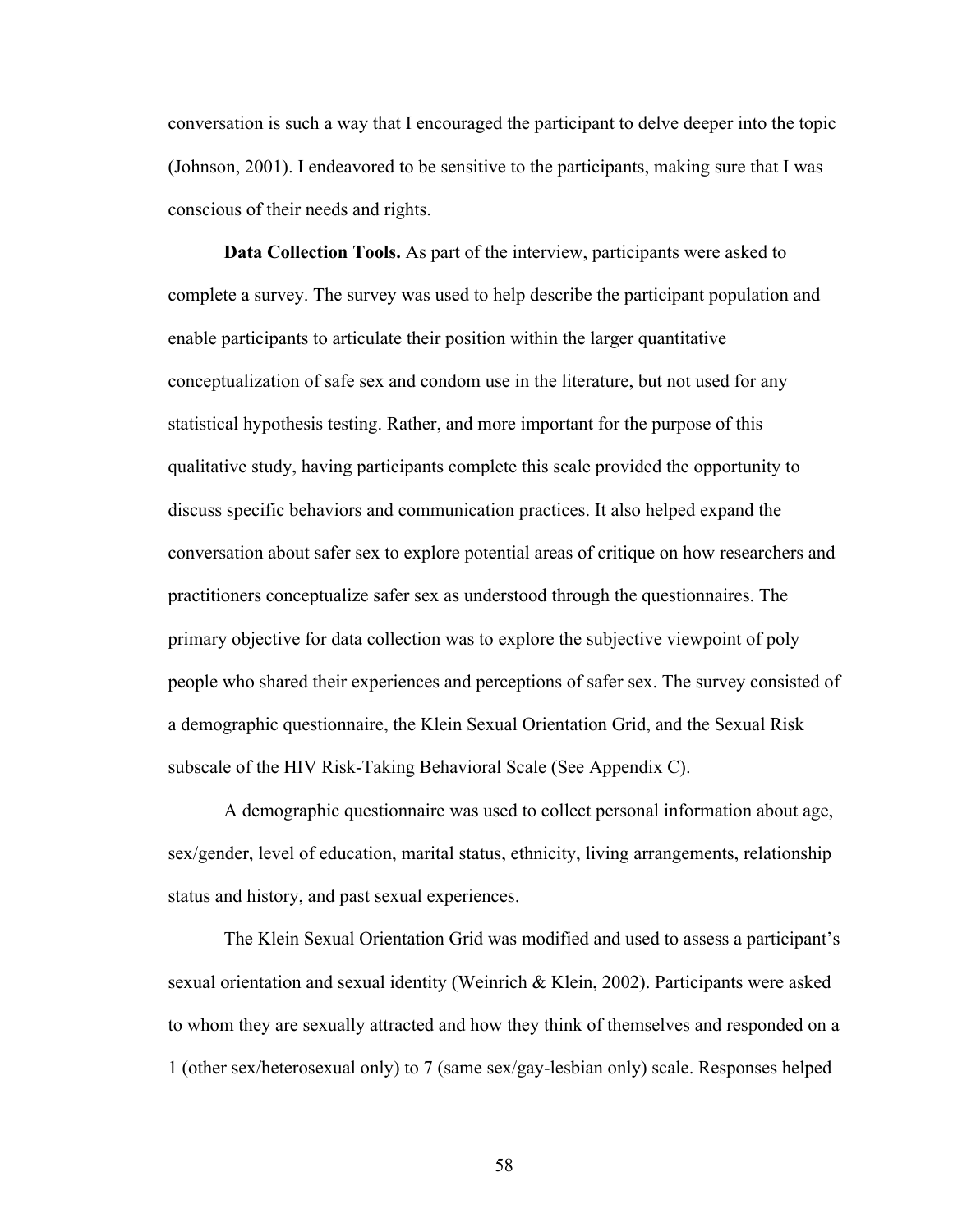categorize participants into one of five categories: Heterosexual, Bi-Heterosexual, Bi-Bisexual, Bi-Homosexual, and Homosexual. Participants consistently reported that this scale did not reflect their orientation, therefore, it was not used in the analysis for this study.

The Sexual Risk subscale of the HIV Risk-Taking Behavior Scale was used to assess behaviors that have been linked to contraction of the HIV virus (Darke, Hall, Heather, Ward, & Wodak, 1991). This is a standardized survey that is often used in general populations as well as substance users. Frequencies of behaviors are reported for the past month. Participants responded to nine items on a scale from 0 - safest sexual behavior to 5 - most risky sexual behavior. Item scores are summed, and total scores can range from 0 to 45, with higher scores indicating more sexual risk. Internal reliability for this scale has been reported at .70. Sample items include: "How many people have you had sex with during the month?" "How often have you used condoms when having sex with your regular partner over the past month?" and "How many times have you had anal sex in the past month?"

#### **Data Analysis**

Participants' stories were analyzed using a combination of coding procedures drawn from grounded theory methodology and thematic analysis. This was important for this research because it integrates systematic and rigorous coding that is sensitive to emerging concepts and to the understanding of participants' experiences as they expressed them in their own voices (Charmaz, 2014). Thematic analysis is a search for clusters of meaningful ideas that emerge as being important to the description of a phenomenon, and it involves the identification of themes through reading and re-reading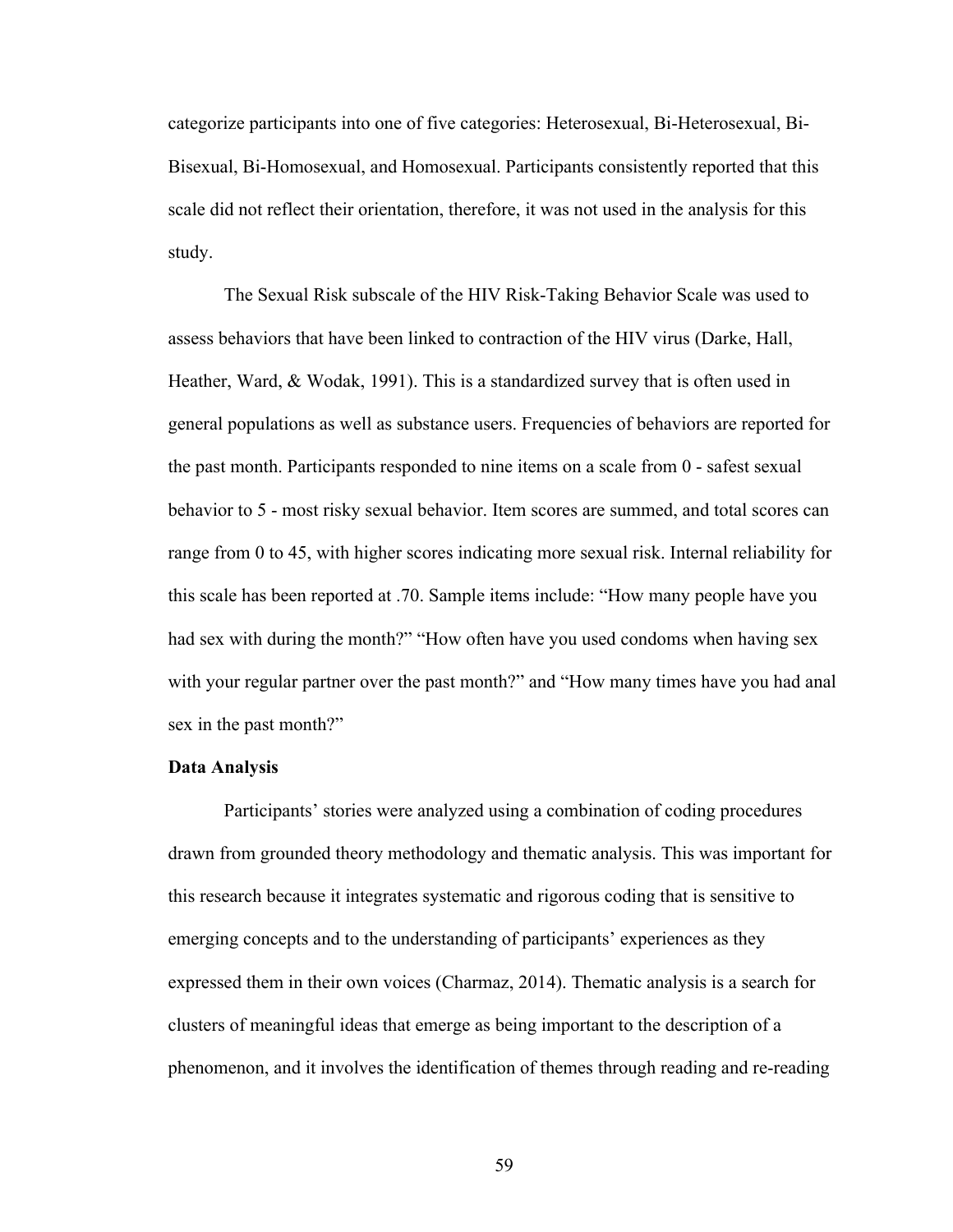of the data (Fereday & Muir-Cochrane, 2006). The identification of emerging codes provide the basis for the identification of salient themes. Thematic analysis is important for this research because it provides a flexible approach that can be modified for the needs the research, providing a rich and detailed account of data (Nowell, Norris, White, & Moules, 2017). Thematic analysis is an iterative and reflexive process (Fereday  $\&$ Muir-Cochrane, 2006). Because of this iterative process, I believe that combining coding techniques associated with grounded theory with thematic analysis from a narrative inquiry lens creates possibilities for developing a richer understanding of the phenomenon under study (Lal et al., 2012).

Recorded interviews were transcribed and generated 146 single-spaced pages of transcripts. The transcription process utilized Rev.com, an online transcription service, followed by transcript verification to ensure accuracy and to ensure no participant identities were unintentionally recorded during the interview. This verification process was an important initial step, as I did not do the transcribing of the interviews myself. It gave me the opportunity to absorb the data through listening as well as reading as I began to engage in the analytical process. After verification, the transcripts were imported to the open source TAMS Analyzer for the coding process.

Coding was a multiphasic process that started with line-by-line coding that identified several in vivo codes. At this phase of the coding process, I remained open to direction that data dictated as well as the scenes and sentiments from the participants' perspective (Charmaz, 2014). Line-by-line coding allowed for seeing otherwise undetected patterns in the data (Charmaz, 2014). Using in vivo codes allowed me to preserve participants' meanings and perspectives (Charmaz, 2014). The next phase in the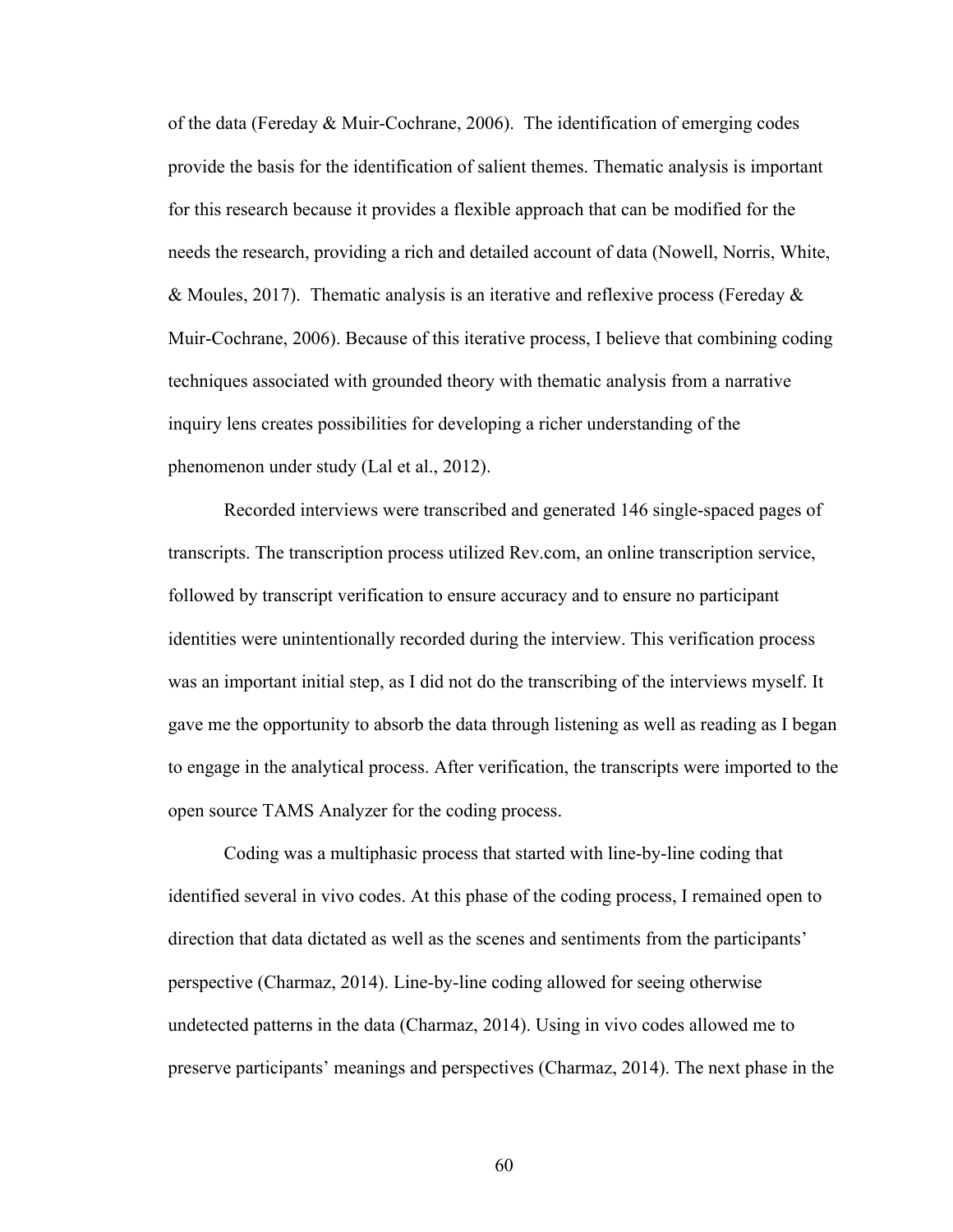coding process involved focused coding. This iterative process is an important part of thematic analysis (Fereday & Muir-Cochrane, 2006). The focused coding was used to sift, sort, synthesize, and analyze the codes building toward larger categories (Charmaz, 2014). I compared the initial codes to organize them into patterns. The third step in the coding process was axial coding to relate the categories in order to identify the themes in the data. Axial coding makes the coding process more systematic with the goal of bringing the data back together after breaking it apart in the initial coding phase (Charmaz, 2014). At this step, the previous phases of the analysis process were scrutinized to ensure that the clustered themes were representative of the initial data analysis and assigned codes. Throughout the analysis, I accounted for similarities as well as differences between the narratives of the participants (Willig, 2013).

During the interviewing, after each interview, while verifying transcripts, and throughout the coding process, I wrote memos. These memos included my reflections on the key aspects of the data, the concepts that appear to have the deepest meaning and that have the most importance as expressed by the participant (Charmaz, 2014). The memos were referenced and revised throughout the coding process. These memos were used to start the code list, and those codes were further refined throughout the remainder of the analysis process. Additionally, in the final stages of analysis, the memos included clustering to organize the data. Clustering was a visible, flexible way to organize the stories shared by the participants (Charmaz, 2014).

In addition to the transcripts, responses to surveys were used to answer the research questions. Table 3 lists the sources of the data for each research question. To determine the actual risk profile of participants, a risk score was calculated from adding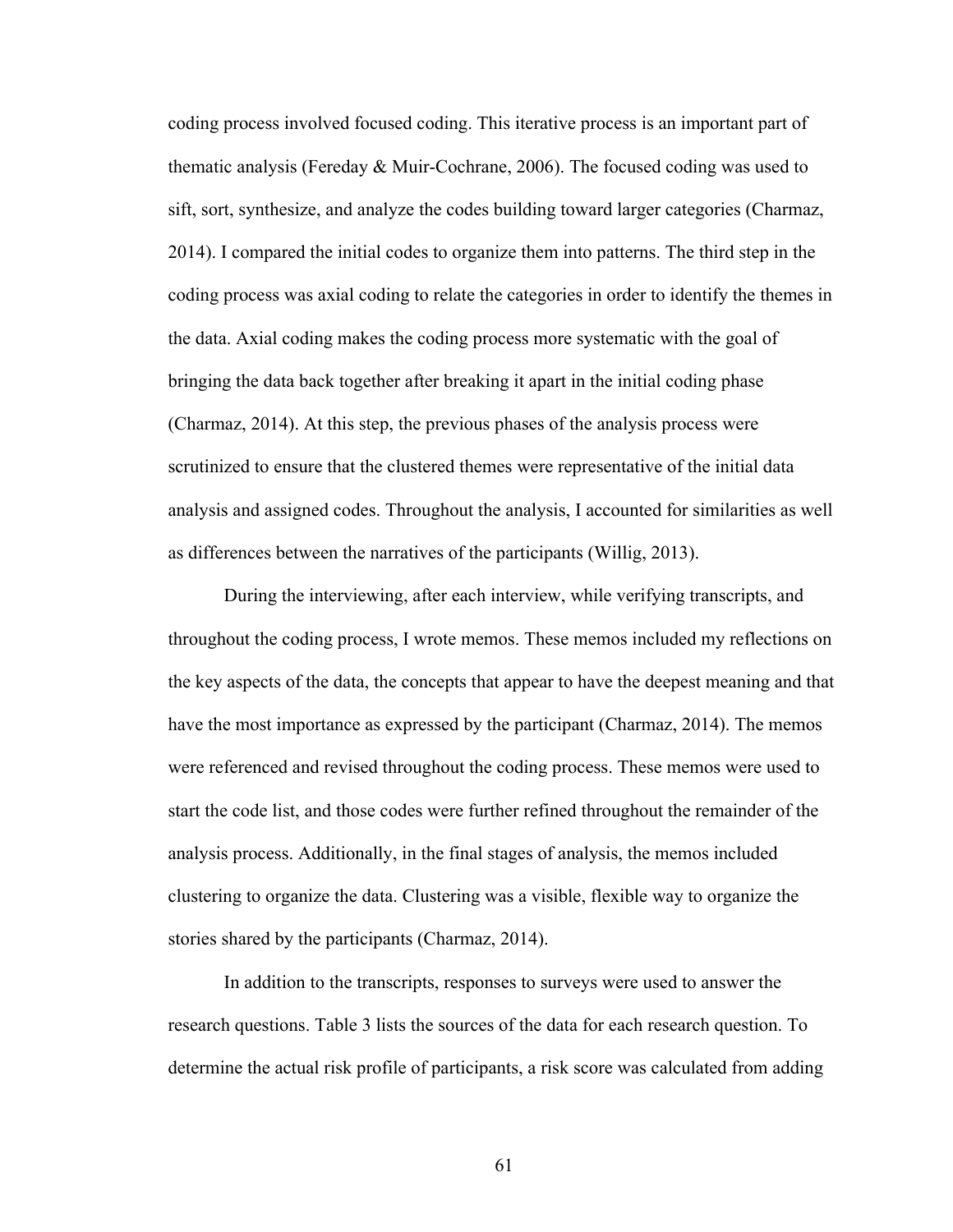## Table 3

## *Sources of Data*

| Source of Data                                                                   |  |
|----------------------------------------------------------------------------------|--|
| Actual Risk: Survey Question 8, 12, 13,<br>and HIV Questionnaire composite score |  |
| Perceived Risk: Survey Question 9 and<br>Interview question 3e                   |  |
| Survey Question 13 Interview guide<br>questions 3a and 4                         |  |
| Interview guide questions 3b, 4, 5, 6                                            |  |
| Interview guide questions $6, 7, 8$                                              |  |
|                                                                                  |  |

the risk related questions together. These questions were scored with a zero for low risk or 1 for high risk (e.g. are you currently sexually active?  $Yes = 1, No = 0$ ). These scores were added to the score from the HIV Risk-Taking Behavior Scale (Darke et al., 1991). Risk scores range from zero to 48, with 48 being the most risky.

#### **Trustworthiness in Qualitative Research**

Trustworthiness in qualitative research ensures rigor as well as research findings that are worthy of attention (Nowell et al., 2017; Shenton, 2004). Trustworthiness is achieved through the criteria of credibility, transferability, dependability, and confirmability—values that are parallel to the conventional quantitative criteria of validity and reliability (Nowell et al., 2017). Credibility refers to how accurately the researcher recorded or represented the phenomena under scrutiny (Nowell et al., 2017;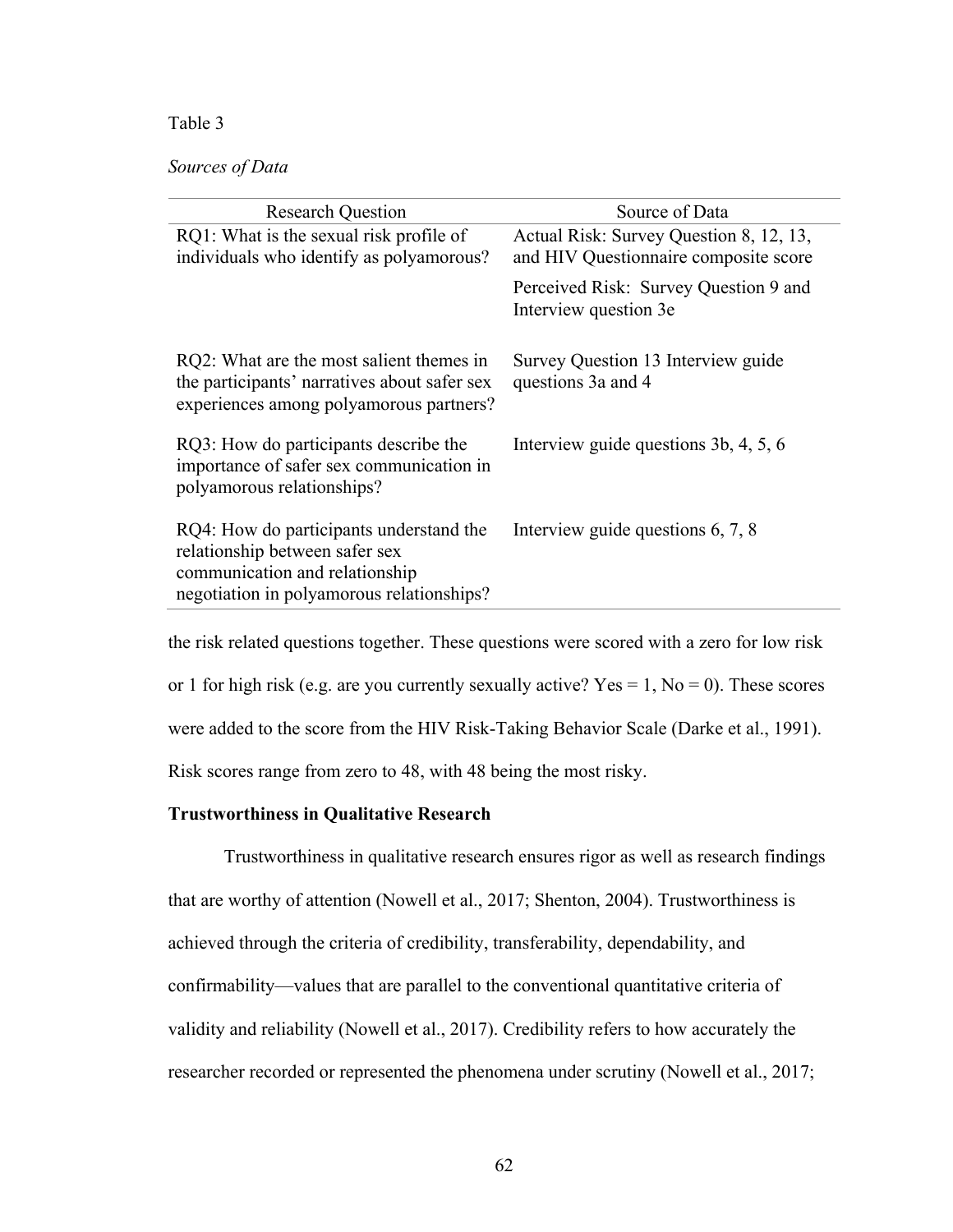Shenton, 2004). Shenton (2004) recommended several techniques to ensure credibility, including using a rigorous methodology, researcher familiarity with the culture for participants, and examination of previous research findings. This study followed a rigorous methodology in developing the interviews as well as throughout the analysis as discussed in this chapter. Additionally, this project was grounded in my familiarity with the poly culture, as I have had familiarity with polyamory for over 10 years, including discussions with poly people and reading books regarding engaging in poly relationships. Lastly, the research questions and interview protocol were developed after examining the previous research on both safer sex and poly topics.

Transferability addresses how generalizable the inquiry is to other situations. To support transferability, findings are presented with thick descriptions (Creswell, 2014; Nowell et al., 2017). However, as this research covers a nearly unexplored topic, the goal of transferability is limited. Dependability includes ensuring that the research process is logical and clearly documented (Nowell et al., 2017). Shenton (2004) noted that in qualitative research, replicability of research procedures are limited due to interviews occurring in a specific moment and that interviews conducted in a different will inherently consist of a different subjective reality. To address dependability, the research process was presented in a detailed manner in this chapter. Confirmability focuses on presenting findings that are the result of the participants' experiences and not the characteristics and preferences of the researcher (Shenton, 2004). To achieve confirmability, research must include the beliefs that influence the data collection (Nowell et al., 2017; Shenton, 2004).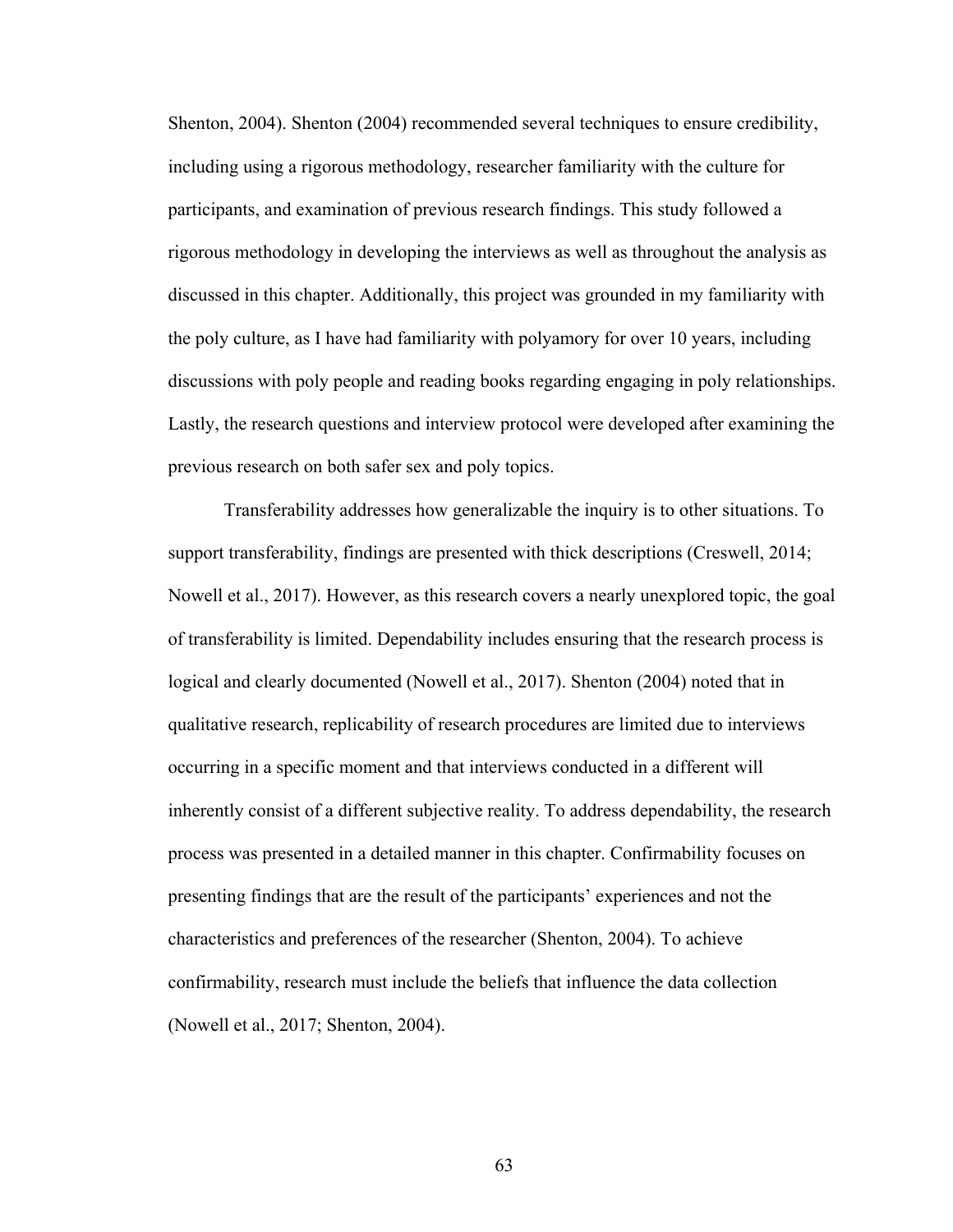## **Chapter 4**

## **Findings**

This chapter presents the findings of this investigation and addresses the answers to each of the research questions. As it will be discussed below, participants in this study shared narratives about their safer sex experiences and practices that offer insights into the complexities of safer sex communication. Their narratives also enable the identification of potential new ways in which researches and practitioners might promote decision making about safer sex.

#### **Narrative Profiles of Participants**

The following section presents short narrative profiles of the participants in this study to highlight the diversity of experiences that constitute polyamorous relationships and how individuals described their experiences with this style of relationship. The names have been changed to protect the confidentiality and privacy of the 13 interviewees who generated data for this project. These profiles were created from information that emerged from the interviews as well as information from the demographic survey. Words and phrases in quotations are the participant's own words.

Emma is a 42-year-old white woman from Texas. She currently has two boyfriends, one of which lives with her. She said she has always been poly, but never really knew it. She attributed the delay in her self-identification as poly to her Catholic upbringing.

Olivia is a 33-year-old white woman from Georgia. She has relationships with three individuals: she has a husband, one "serious" partner, and a "causal" boyfriend. She is also part of a "polycule," a group of poly individuals who are linked together through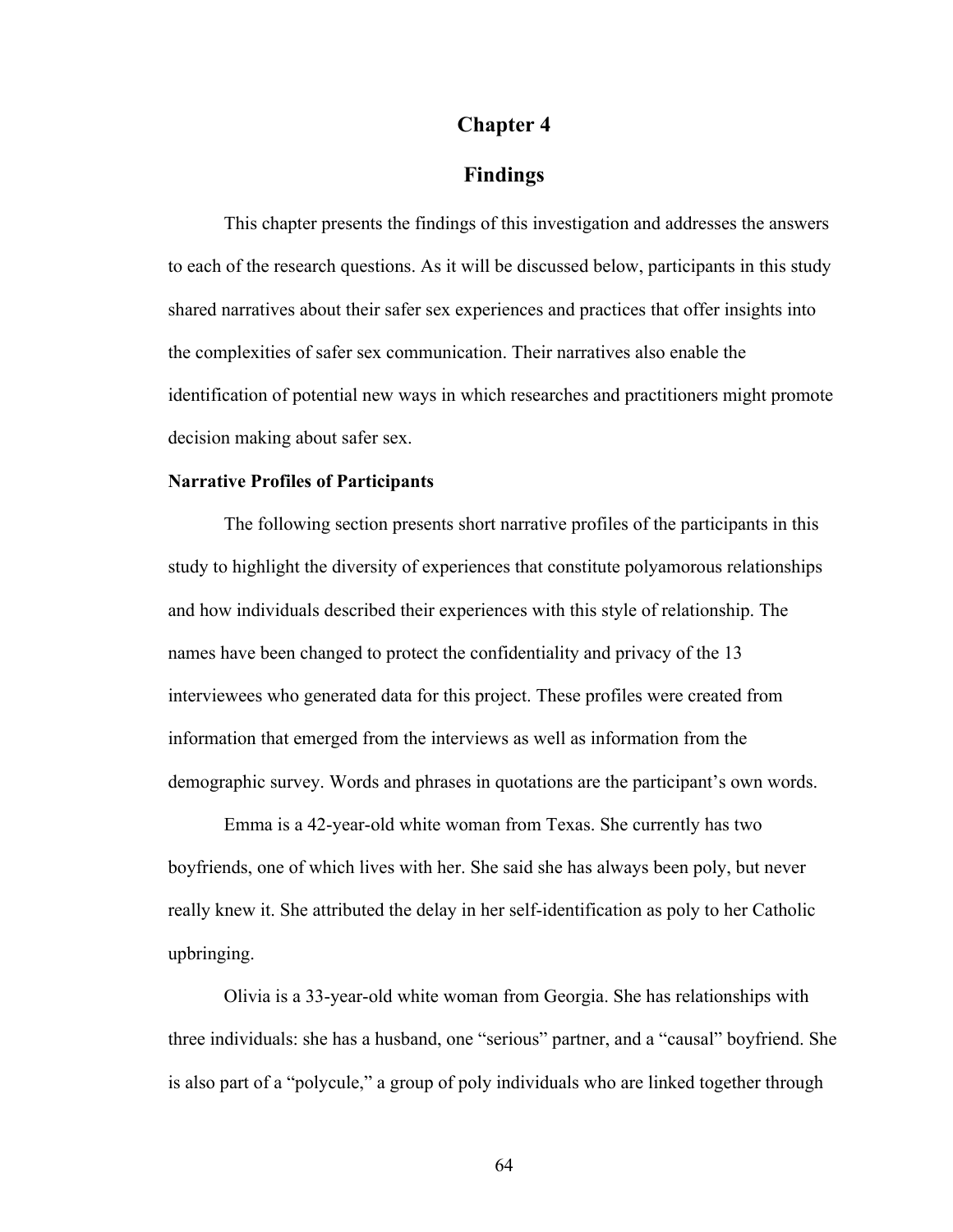their relationships. For Olivia, poly is different from other relationship types because of the ability to love more than one person, rather than just having sex with more than one person.

Liam is a 43-year-old Latino male from Texas. He is currently single but has participated in a poly relationship in the past and wants that style of relationship. He said he unintentionally fell into a poly relationship, but that feeling so much love from two people was one of the happiest and most fulfilling relationships in his life. He said that after having poly relationships, monogamous relationships feel incomplete.

Noah is a 41-year-old white male from Georgia. He has relationships with three individuals: he has a wife, one "serious" partner, and a "casual" partner. For Noah, his marriage comes first, but poly relationships help him get all of his emotional needs met. He said he and his wife have had experiences with cheating in the past and hated the dishonesty. For them, polyamory helps all of the partners get their needs met with honesty.

Ava is a 26-year-old white female from New Mexico. She is in a relationship with two people. While she identifies as poly and is currently in poly relationships, she said she feels that most of the important things that make poly relationships successful are needed for any relationship, including monogamous relationships, to be successful.

Logan is a 37-year-old white male who travels the world. He is currently single. His said poly identity is not contingent on being in poly relationships; it is a constant regardless of his relationship status. He has been poly since a young age. He said he never understood why humans started "pair bonding" and questioned why would people want to limit themselves.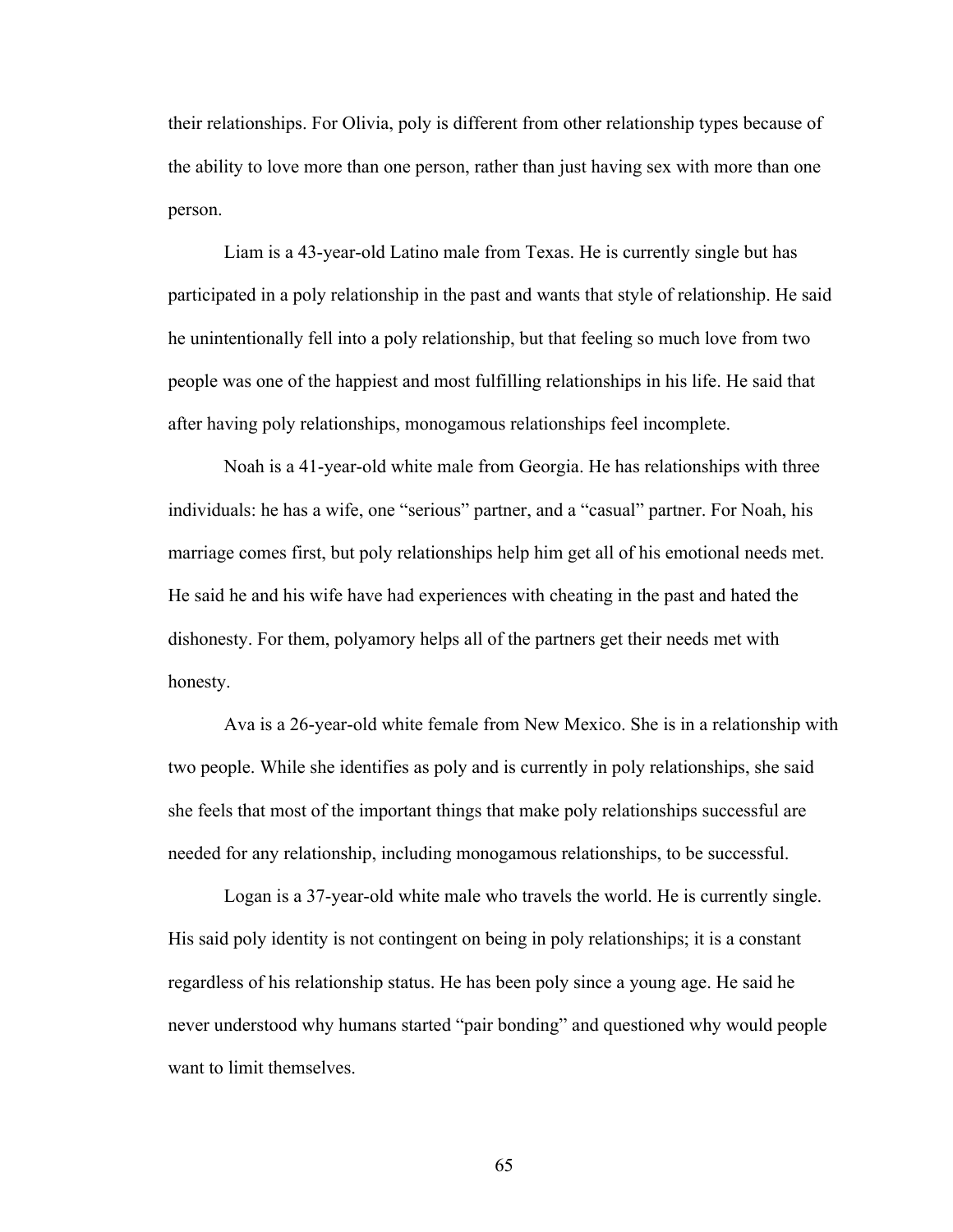Isabelle is a 29-year-old Asian woman from Arizona. She currently has several partners in relationships with various levels of emotional intensity. She said she had been living poly, but never had a label to use to understand the relationships. Then, a partner said: "I think you are poly," and that was enough to make her affirm her identity position.

Charlotte is a 26-year-old white female from Ohio. She is married and has one other "serious" partner. She said she grew into polyamory, having started in a monogamous relationship with her husband that turned into an open relationship, and then developed into polyamory after she found a partner that she grew to love in addition to her husband.

Amelia is a 36-year-old white woman from California. She is married to a woman and has a "casual" girlfriend and an "on-and-off" boyfriend. She has experience with open relationships, but they never worked because of the lack of communication and hiding. To Amelia, polyamory is better because it comes with the expectation of full communication and knowledge for all partners and partners' partners.

Evelyn is a 36-year-old Asian woman from California. She is married to a woman and has a girlfriend. She prefers polyamory because all partners are protected and everyone is consenting. She likes having multiple relationships in a safe way.

Silas is a 34-year-old white male from Texas. He has a "primary" partner and several "one-time sexual partners." He described a tension between polyamory, with an emphasis on all aspects of love, and other types of open relationships where it is just about sexual relations.

Abigail is a 27-year-old white woman from Georgia. She has a "primary" girlfriend and a "secondary" girlfriend. She said she had a friendship that developed into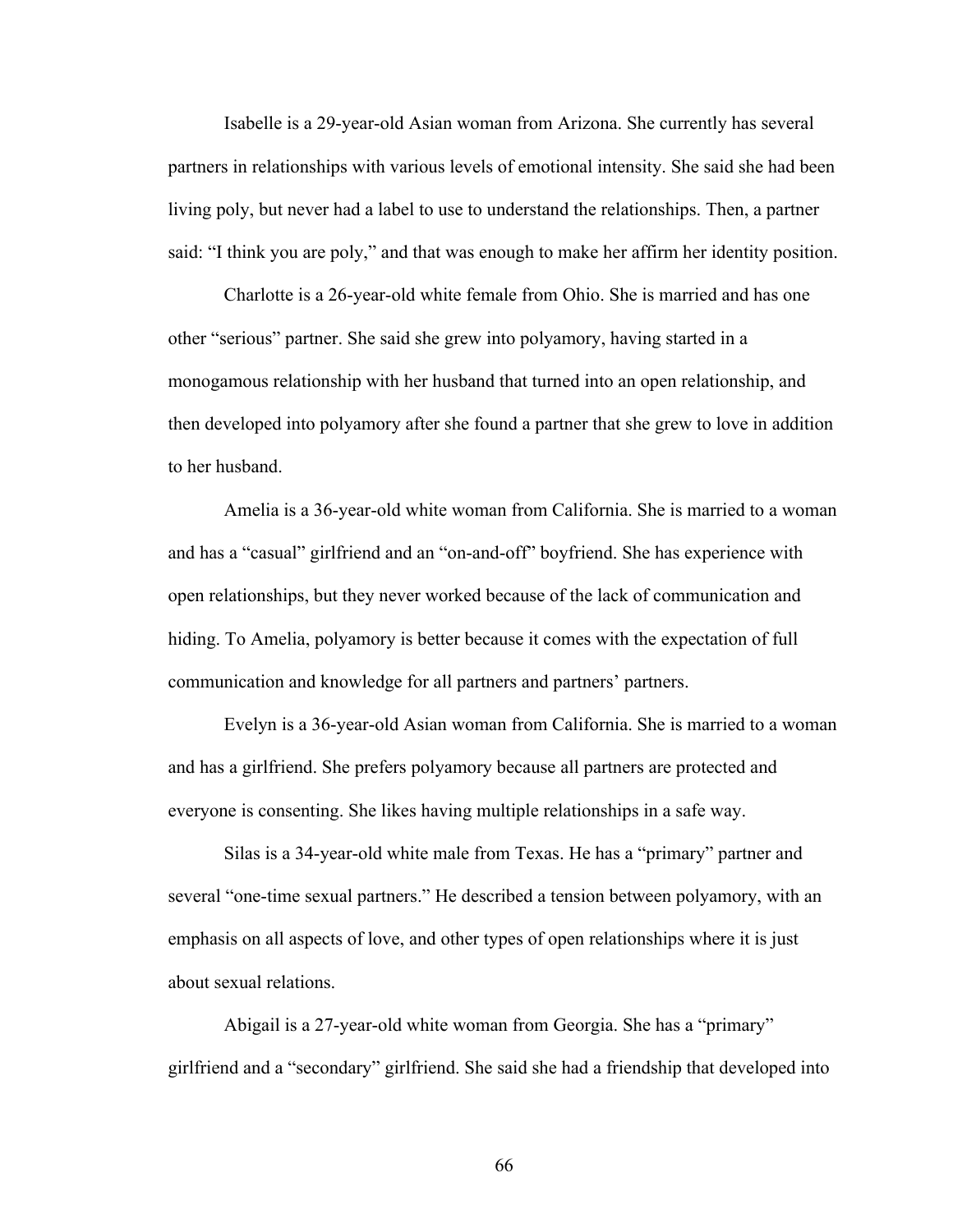a poly relationship when they began to develop romantic feelings for each other, and her friend was already married. Through lots of discussion, they worked out a poly relationship.

Avery is a 27-year-old white woman from Virginia. She has a "primary" partner, with various "casual" partners. She said she only recently became poly after the end of a long-term monogamous relationship. After the end of that relationship and "dating around," she began dating someone who brought her into "the world of polyamory."

These profiles of the participants in this study offer the opportunity to explore similarities and differences between their unique positions and provide some context to the following sections. The remaining sections of the chapter will address the research questions.

#### **RQ1: What is the sexual risk profile of individuals who identify as polyamorous?**

There are two dimensions when considering the risk profile of the participants. First, is actual risk, or how much people engage in risky sexual behaviors, which was based on self-reported behaviors. Second is the perceived risk, or how much people perceive themselves to be at risk. In this research, the discussion of these dimensions is based on self-reported behaviors in the survey as well as on reactions to the survey shared in interviews. Each of these dimensions will be discussed below separately.

**Actual Risk.** The actual risk profile was a composite score of participants' selfreported behaviors (the composite score is explained in Chapter 3). Table 4 shows the risk score for each participant. Among the participants interviewed, seven were in the lowest risk quartile, five in the second quartile, and one person in the just above the 50% mark in the third quartile. This suggests that participants are protecting themselves while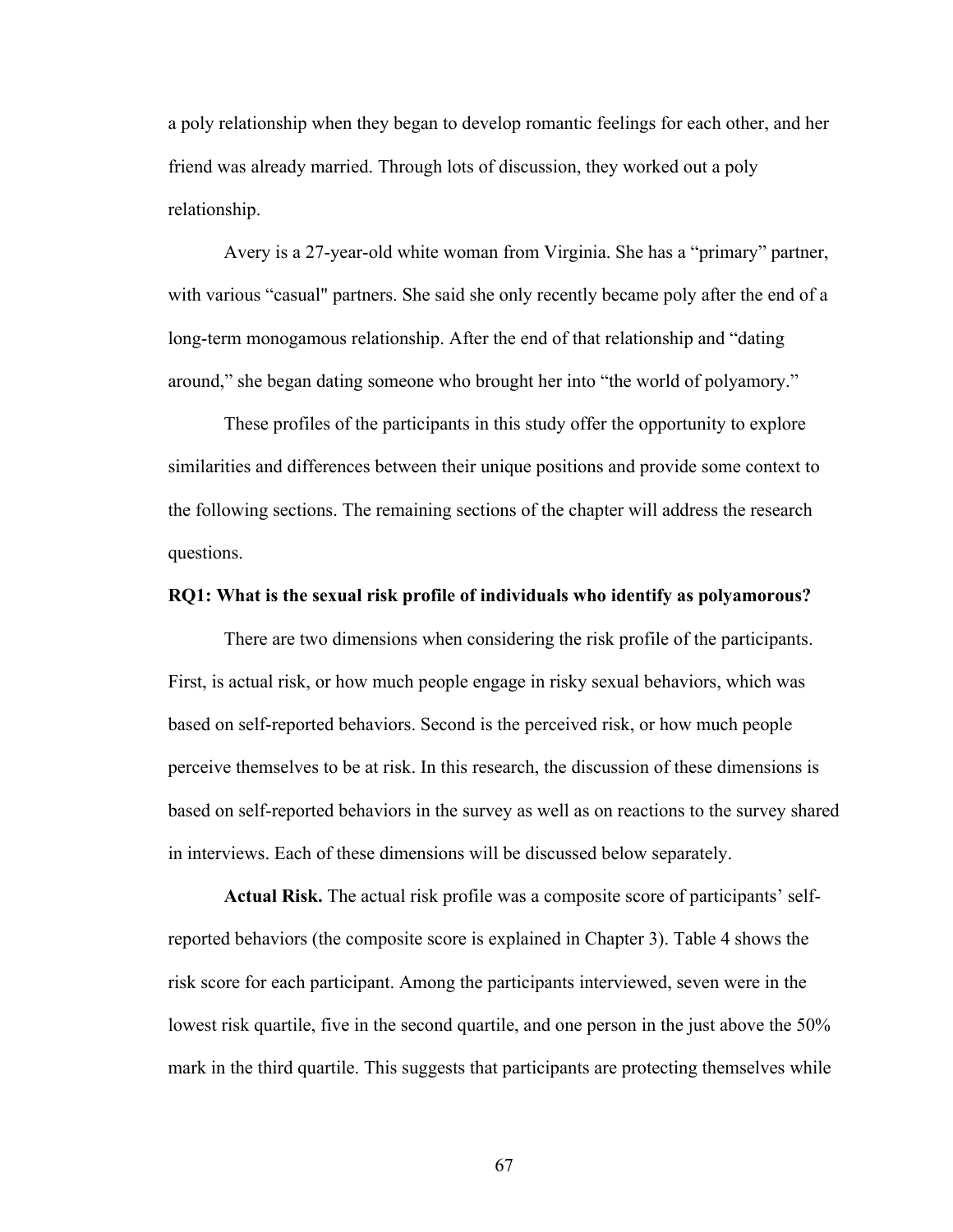## Table 4

## *Risk Profile*

| Pseudonym | <b>Composite Risk Score</b> |
|-----------|-----------------------------|
|           | (Possible range $0 - 48$ )  |
| Emma      | 20                          |
| Olivia    | 1                           |
| Liam      | 23                          |
| Noah      | 17                          |
| Ava       | 26                          |
| Logan     | 22                          |
| Isabelle  | 9                           |
| Charlotte | 13                          |
| Amelia    | $\overline{2}$              |
| Evelyn    | 3                           |
| Silas     | 12                          |
| Abigail   | $\overline{7}$              |
| Avery     | $\overline{2}$              |

engaging in sexual activity. However, the questionnaire asks participants to report based amount of sexual activity in the past month may have a different risk profile if they were to reflect on a wider time period.

After completing the survey, participants were asked to reflect on whether the survey questions accurately represented the range of safer sex practices they engaged in, and if anything was missing. The majority of the participants indicated that the survey met their expectations of what they thought would be asked in a safer sex survey. However, participants reported some concerns with the questionnaires. They mentioned limitations and considerations that seemed to be ignored in the design of the survey,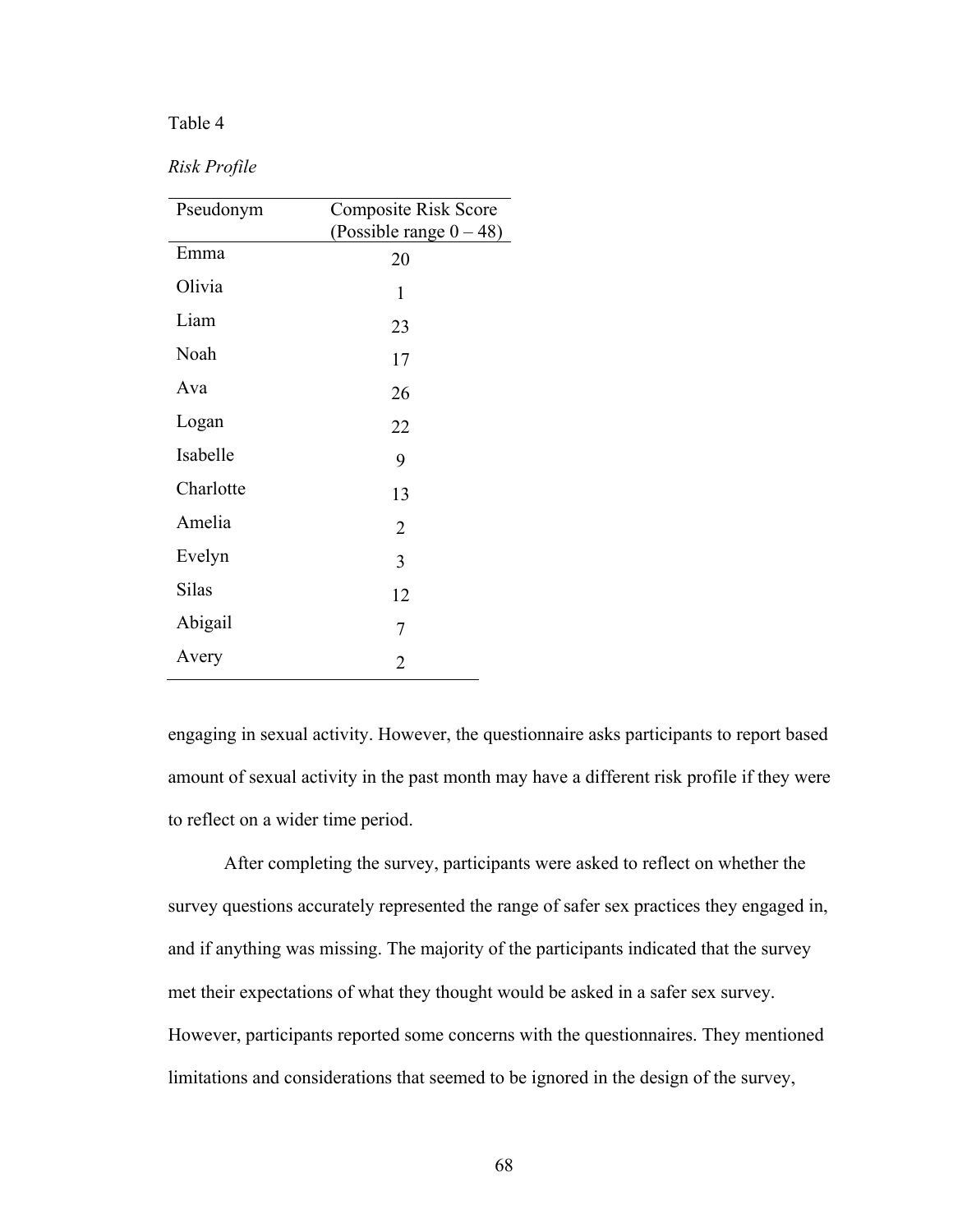including: time frame to determine sexual activity, the limited scope of the safer sex practices mentioned in the survey and the omission of practices like testing or use of other forms of contraception, the male-centered bias by focusing on male condoms, and, particularly relevant to poly relationships, the weak conceptualization of a partner. The questionnaire asks participants to report based on their sexual activity in the most recent month. Therefore, respondents with a limited amount of sexual activity in the past month noted that they may have a different risk profile if they were to report on a longer wider time period.

When evaluating the safer sex practices represented in the survey, some participants offered the following assessments. Olivia said: "So I guess it is for the nilla [non-kink] side of the house, yeah, that's what I expect... The kink side of the house would also include things…that can be … unsafe situations." Thus, while she found the survey representative, she also highlighted sexual situations that are missing in a broader safer sex context. The further that sexual actions deviate from the stereotypical penilevaginal sex, the more complicated the safer sex concepts become. Olivia highlighted the distinction between kink and non-kink; however, the safer sex questionnaires used by researchers and practitioners do not address sexual acts that include kink and, therefore, are inaccurate for individuals who engage in kinky sex. Similarly, Ava added mutual consent as a practice not included in the survey: "Yeah. I would say that I would want more questions about the idea of consent in sexual situations, because I consider that a part of safe sex; but in terms of disease prevention, yeah."

In her assessment of the survey, Charlotte felt it had a male and penis centered focus and thus reported that: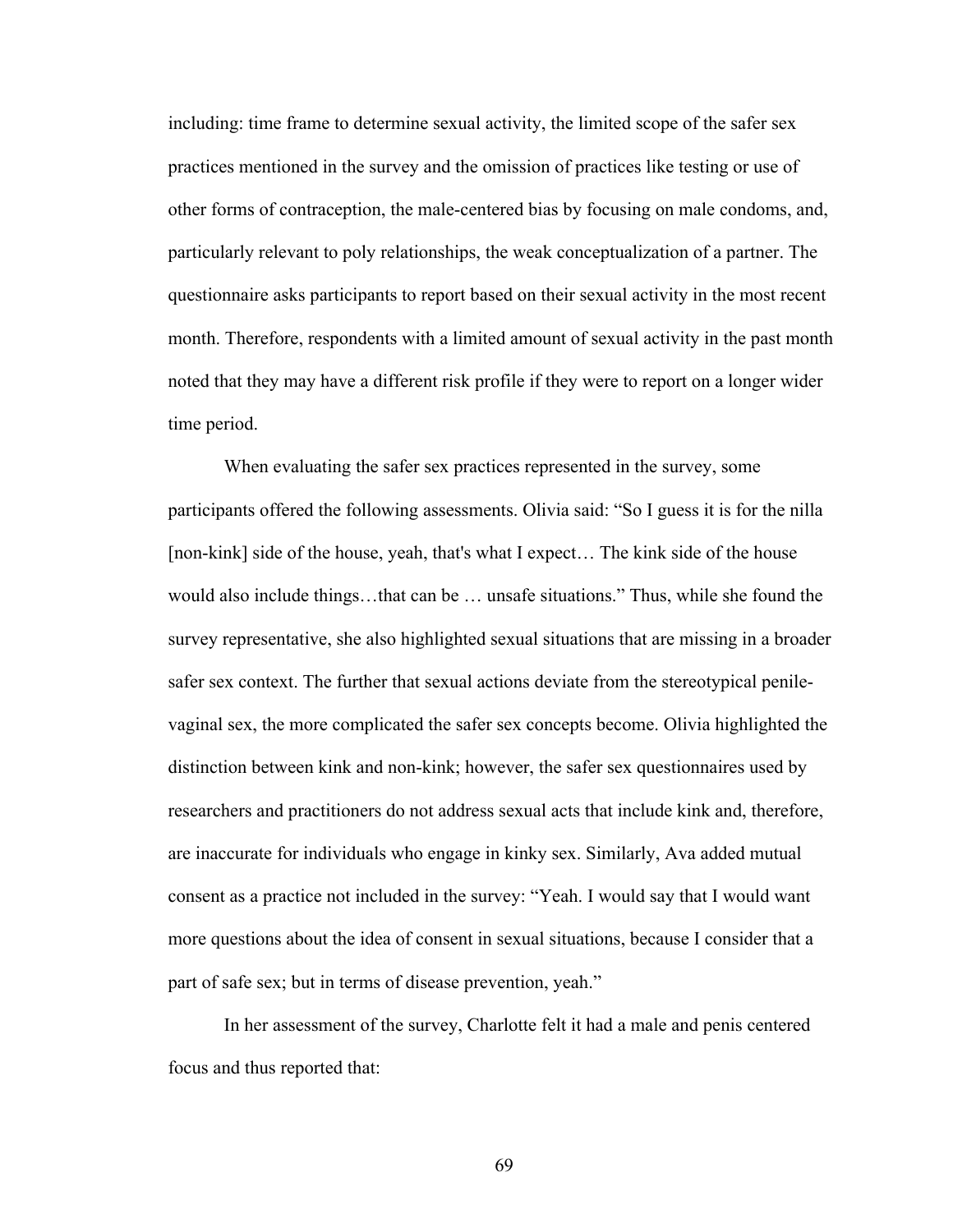I think it was good. I think it should've specifically mentioned dental dams as well in the oral sex section, because…it's the same basic principle, but it is a different thing to think about, because the whole thing felt very male oriented.

Participants also reported that the survey was limited in terms of the measurement over time and frequency of sexual activity. In addition, they noted that the conceptualization of partners implied in the survey was weak from the perspective of the polyamorous experience. Logan explained:

I guess to me, it sounds like something that researchers would come up with that doesn't really seem to relate much to my personal life. I think mainly because … there are times when, maybe one to two years, when I'm not in any relationship at all, and this happens to be one of those times; so answering these questions for this time, there would be one answer. If I was in a relationship, a lot of the answers would be different. I'm not continuously in a relationship of some kind or another, and it changes a lot based on that. It would take more dimensions to answer on that level, I guess. Because the average frequency, it's totally different than the frequency in a situation. If you average the frequency now versus the frequency in a relationship. It would come out over the past 12 years I've had sex once a month. But it's not really representative of what's going on and some of the questions, since I'm not currently having sex, I can't answer them accurately…There's those kinda dynamics that I think are overlooked a lot of the times.

Amelia also described the limitations of the survey: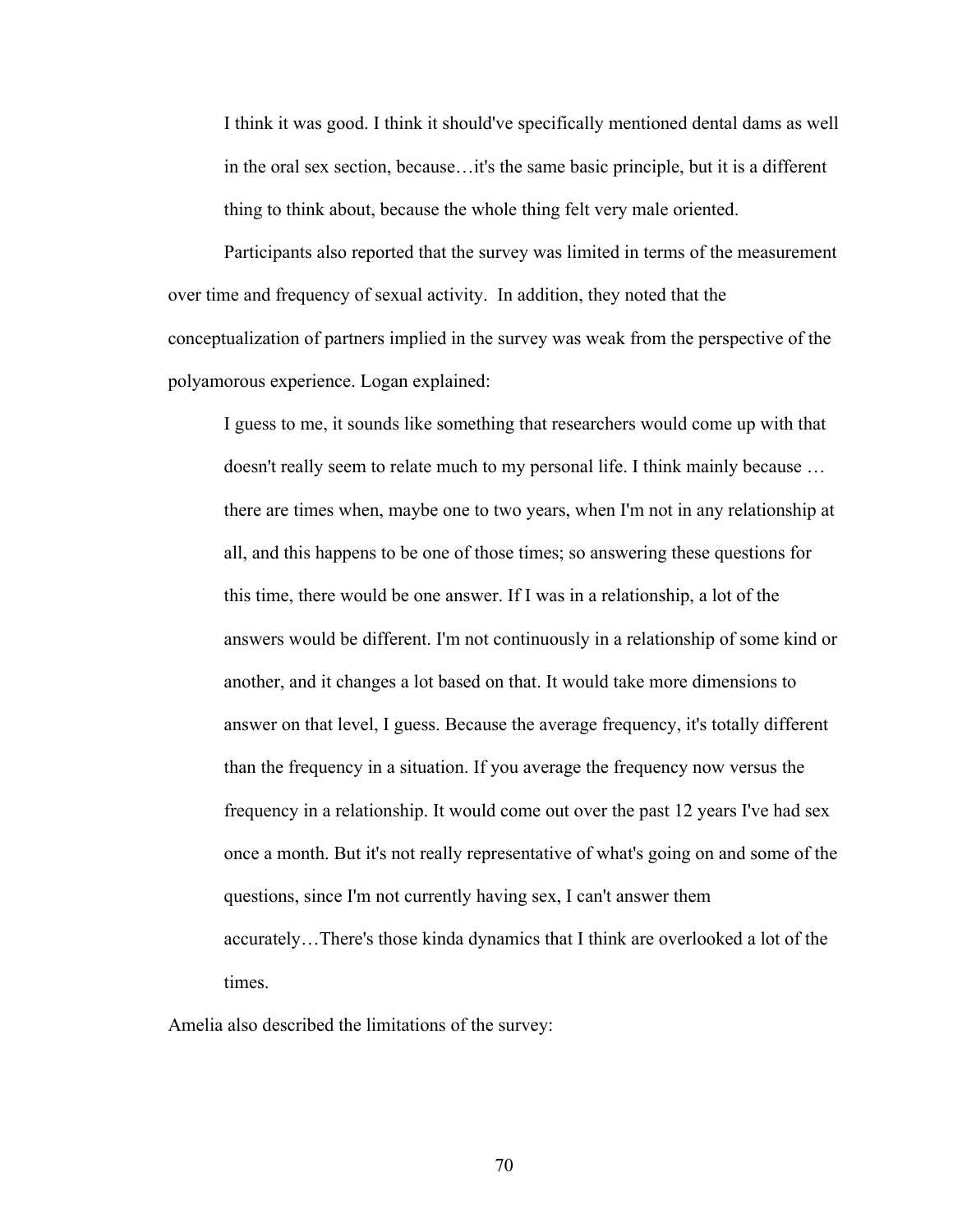Do I feel like it aligns with my views of safe sex? To just say, "Here's a safe sex survey," it was not comprehensive enough, by any means. Depending on what kind of information you were trying to get, that is. It was very surface stuff. I know that the most recent activity would be most relatable and most...relevant, but for someone like me, I just said, "No, no, no, no, no, no, no, never, never, never, never," because everything was in the last month. Nope, nothing in the last month, so you don't get any data on what my actual practices would be if I had

been active in the last month because I haven't been active in the last month. The temporality of the questions in the survey, with a focus on activities in the past month, was deemed problematic because the limited timeframe may not accurately reflect participants' safer sex practices at other times. Framing the survey offered a concrete period of life to reference, but resulted in an incomplete picture of risk.

Emma felt that while she accurately answered the questions, the information was lacking because she felt that survey assumed a focus on new partners. She stated:

I answered them all correctly, but it wasn't very enlightening of my situation. 'Cause we don't practice safe sex anymore. I mean, if you're going by with that terms, we don't. But we did. We did through the first, probably the first six months of our relationship. We had safe sex… I can tell you that if there was a new partner, we would use protection every time. But part of that is that I have an established relationship with, and it wouldn't matter which partner had a new partner, as soon as a new partner would be introduced, we would be back to using safe sex. As a group.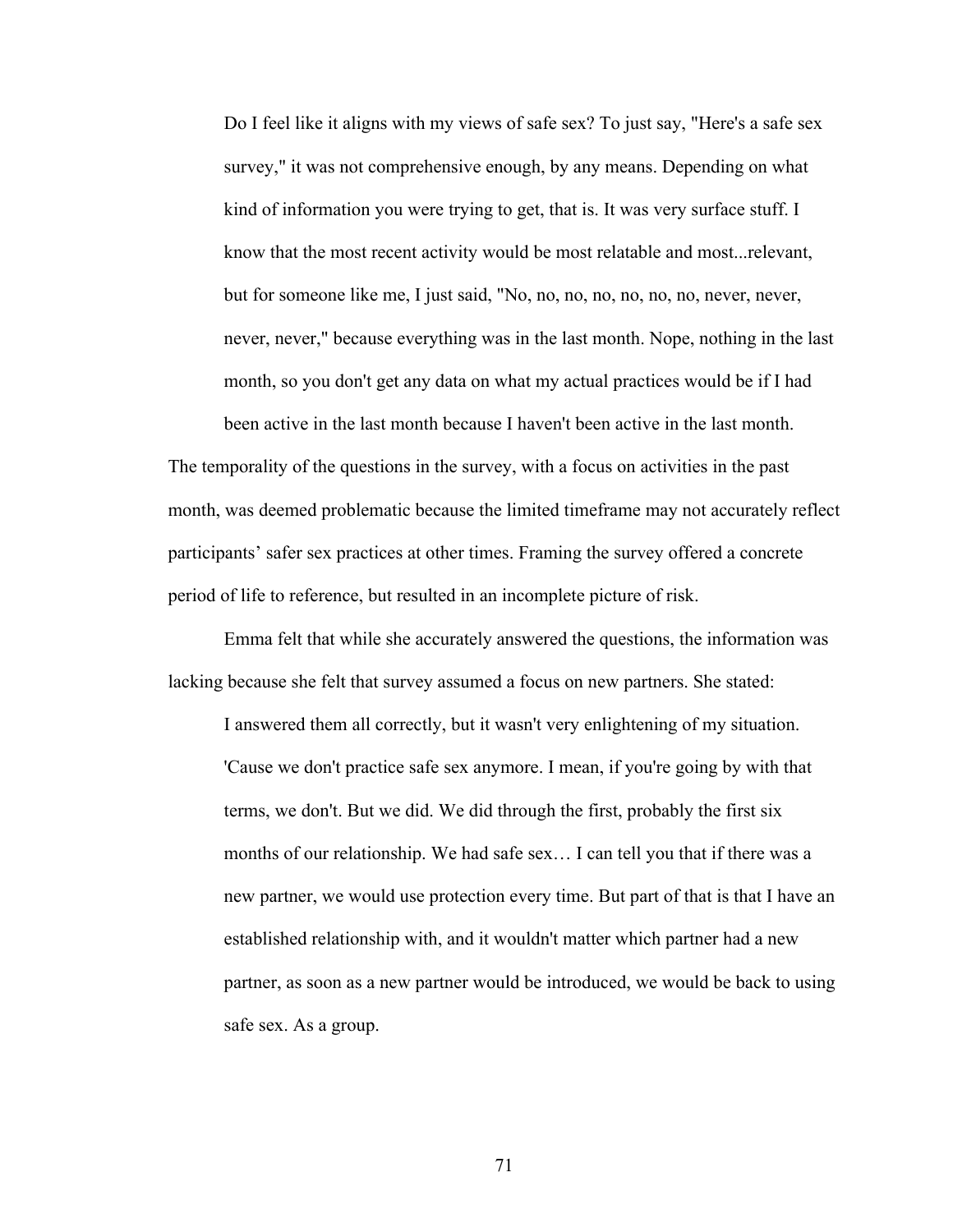Noah also thought that it lacked the layers in relationships. He explained his difficulty responding to the questionnaire:

Like in my case, my primary partner, we just do what we've always done. She had her hysterectomy, so we have no issues about pregnancy. I trust her. She's only had one partner other than me in years, so. She only recently had a partner. And from what I know, they were safe, so I'm not too worried about that. So yeah, I guess, maybe it'd be easier to explain if it was more towards are you doing this with your primary partner as opposed to your secondary partner. Other than that, I think that's about it, I guess.

Isabelle had the same experience with not knowing how to respond when there were multiple sex partners in the same timeframe and different safer sex practices with each partner:

I got tripped up on it because I'm like, well, I did with one and I didn't with another. Is that rarely? Is that mostly? Is that never? I don't know. It's easier to answer if it's just with one person. But because I'm with several, and the degrees of safe sex vary amongst all of them, I don't know. So, I was kind of like. When it comes to, like, the frequency of usage of things, it gets very dicey if you have a lot of different people. But that's just a product of our situation.

In sum, participants seemed to evaluate the survey based on the assumption that it intends to target a specific interpretation of sexual activity. The assumed sexual activity is male centered, vanilla sex. Their comments suggest that they recognize the conceptualizations of safer sex that are conventional while calling attention the fact that their lived experiences of safer sex can encompass a broader range of practices. In their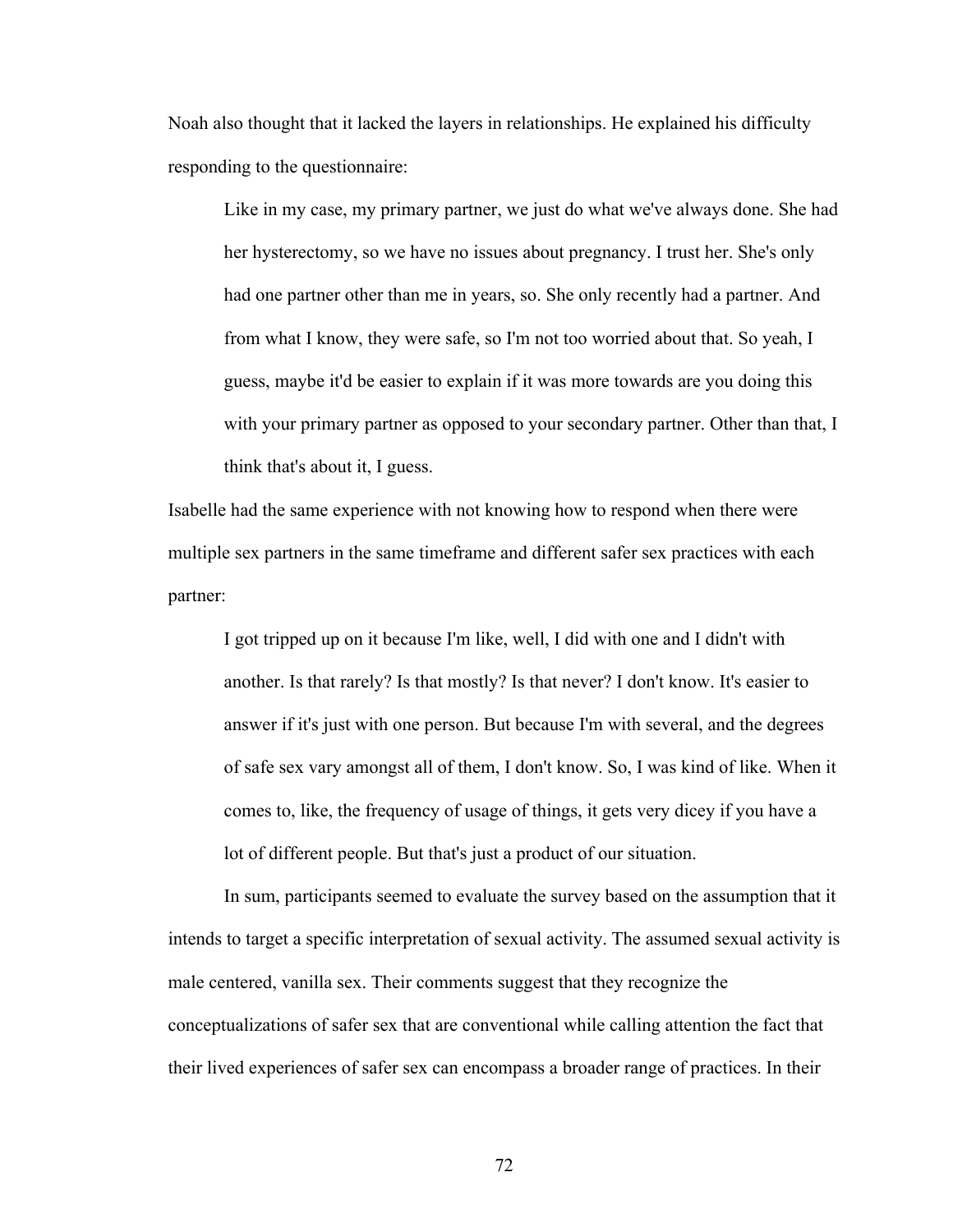view, the survey offered a glimpse into the risk behaviors of the participants but was limiting because it was an incomplete snapshot of practices. Participants identified a variety of risk behaviors that they engaged in (e.g. kinky sex, different sexual behaviors with different people, safer sex practices other than condom use) but that were not captured in the survey and, therefore, found that the survey offer an incomplete risk assessment.

**Perceived Risk.** Perceived risk is how risky the participants consider themselves to be. In response to the survey question regarding how risky they are sexually, seven participants reported that they considered themselves to be not at all risky, four said a little risky, and two said somewhat risky. However, in the interview, all participants responded that they did not consider themselves to be risky sexually. To justify this perception, two themes were repeated: 1) they were not sexually risky because they follow a safer sex plan and 2) they don't consider themselves to be risky - even when their narratives reveal contradictory statements - but think that external entities think they are risky.

Throughout the interviews, participants discussed various safer sex practices and plans, and these plans were referenced when justifying their statements that they are not risky. For instance, Olivia based her assessment of her risk level on the safer sex standard that her partner circle adheres to:

No…[a safer sex] standard is the only thing that [was required for having multiple relationships]... when my husband said, "Fine, I'm cool with open but we're always going to be safe," and … that's like the core of it. … I don't think myself at risk. We had a mild scare because of a partner of a partner situation and the whole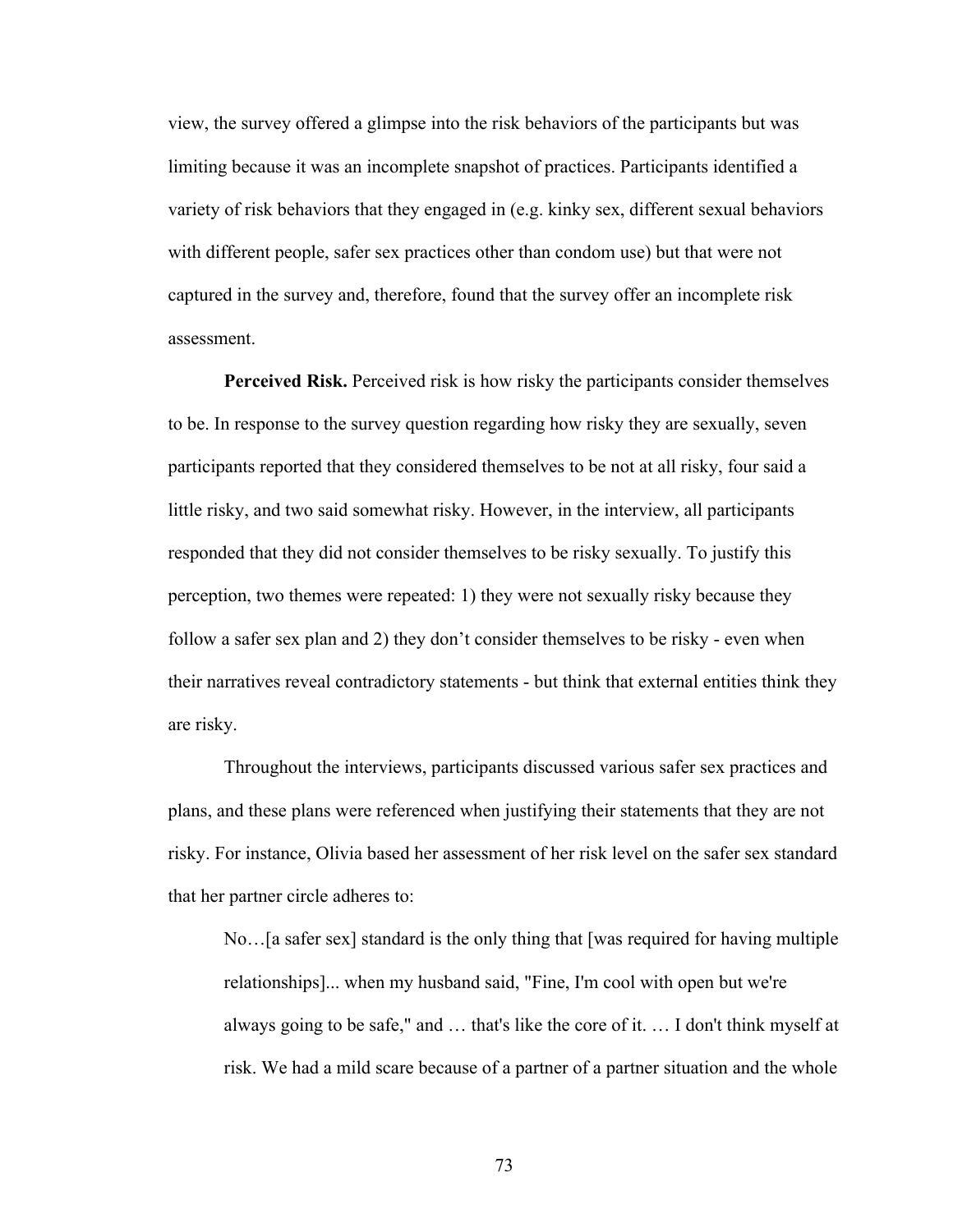crew got tested like it went from once every six months to well, let's just do it now and suddenly like all 12 people in my circle who weren't even related to this [got tested] … Let's just make sure. But we haven't had any scares since or any concerns since.

It is worth noting that even with the group following this safety standard, they still had a STI scare. This suggests that the relationship between following the standard and actual safety outcomes is unclear.

Noah shared a similar justification, "No, no, because I don't like sleeping with just random people or anything. I am keeping my circle fairly closed." Rather than looking holistically at the various safer sex practices that impact their sexual risk, the primary consideration he used to determine his sexual risk was that he is part of a closed circle. Evelyn also mentioned having a safety plan as a justification for her risk determination. In this case, it's about the commitment to communicate amongst the partners about sexual boundaries:

I do not consider myself to be risky, sexually. Because again, my two established relationships, we discuss it, we talk about it, and we also have rules. If we are going to get involved outside of our current relationship, obviously communication should happen before, because we've learned the hard way that communication after is not … good. We are lucky that no one came out with anything. We kind of learned a hard way, but not the harder way. Yes, we do have rules. We do have rules, basic rules that we talk about those constantly.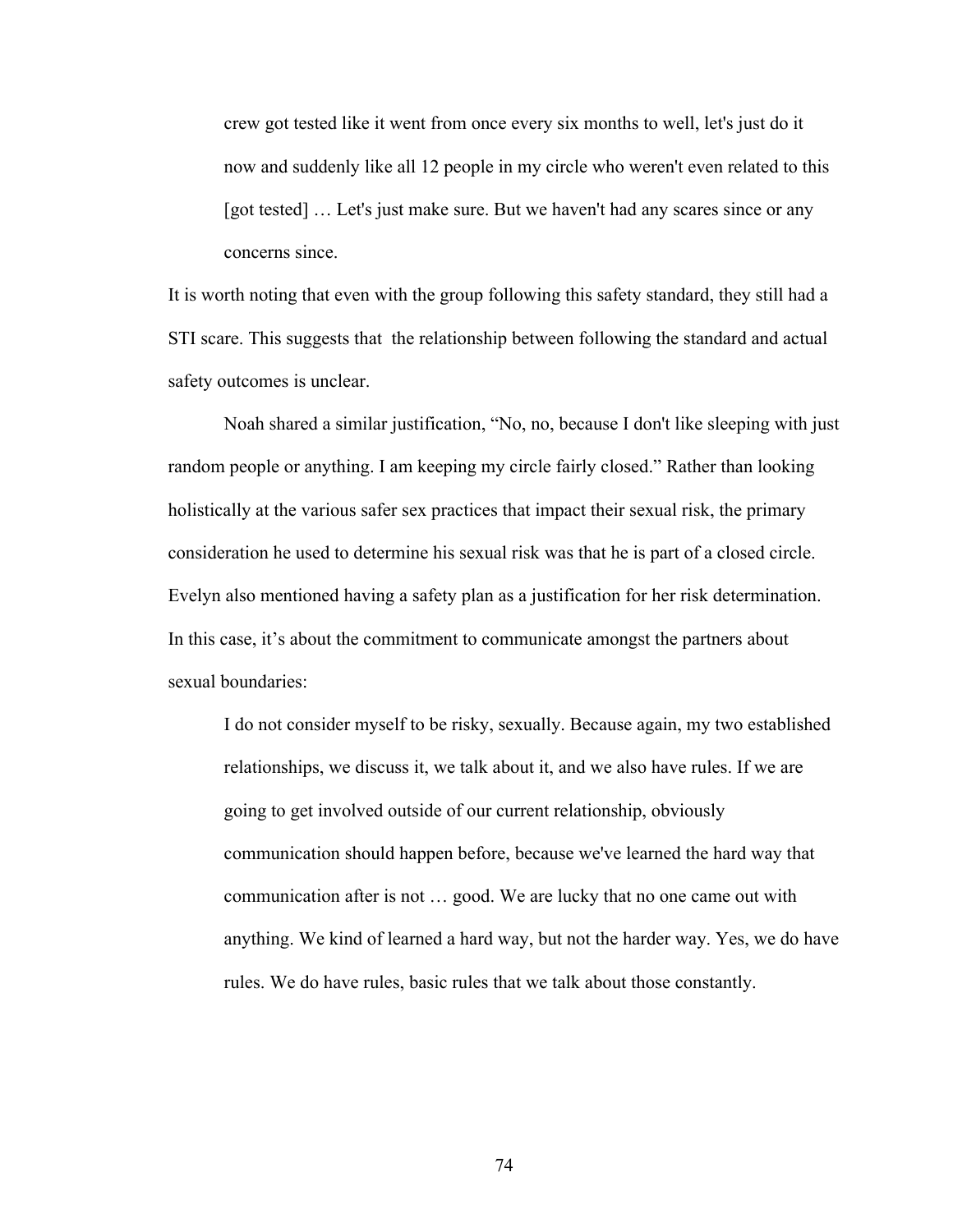Evelyn had a similar pattern in the justification as Olivia where, even with the safety plan in place, there were historic examples of failures that led to them revise their safety plans. Even with those past breaches, they consider themselves not to be sexually risky.

In some instances, participants gave their personal view of not being risky and then commented on how they might be risky. Silas admitted to having risky oral sex, but still stated with confidence that they are not sexually risky:

No. I guess largely for the reasons that I'm stating. Always condom use, for the most part. I mean, I guess the riskiest activity would be oral sex, which ... [I] don't use dental dams and that sort of things. So, that would be the riskiest behavior.

Avery also offered a contradictory justification for determining herself to not be risky:

I don't in particular. I think I have sex with people that I would consider are sexually risky, but I wouldn't say myself. It's something that I've considered, in terms of the more I get involved in the poly community and the kink communities that I'm involved in, where it's like, "Oh, I could see myself having riskier sex down the road, or having more and more sexual partners." But I'm also somebody who was a serial monogamist up until a year ago or so, where I didn't have a lot of sexual partners. And that's part of what I like about polyamory, there's a lot more freedom, but it also means there's a lot more sexual freedom and a lot more sexual partners. So I think my practices, for the most part, stay pretty safe, but I do have concerns about the people I'm having sex with and how risky their sexual behaviors are.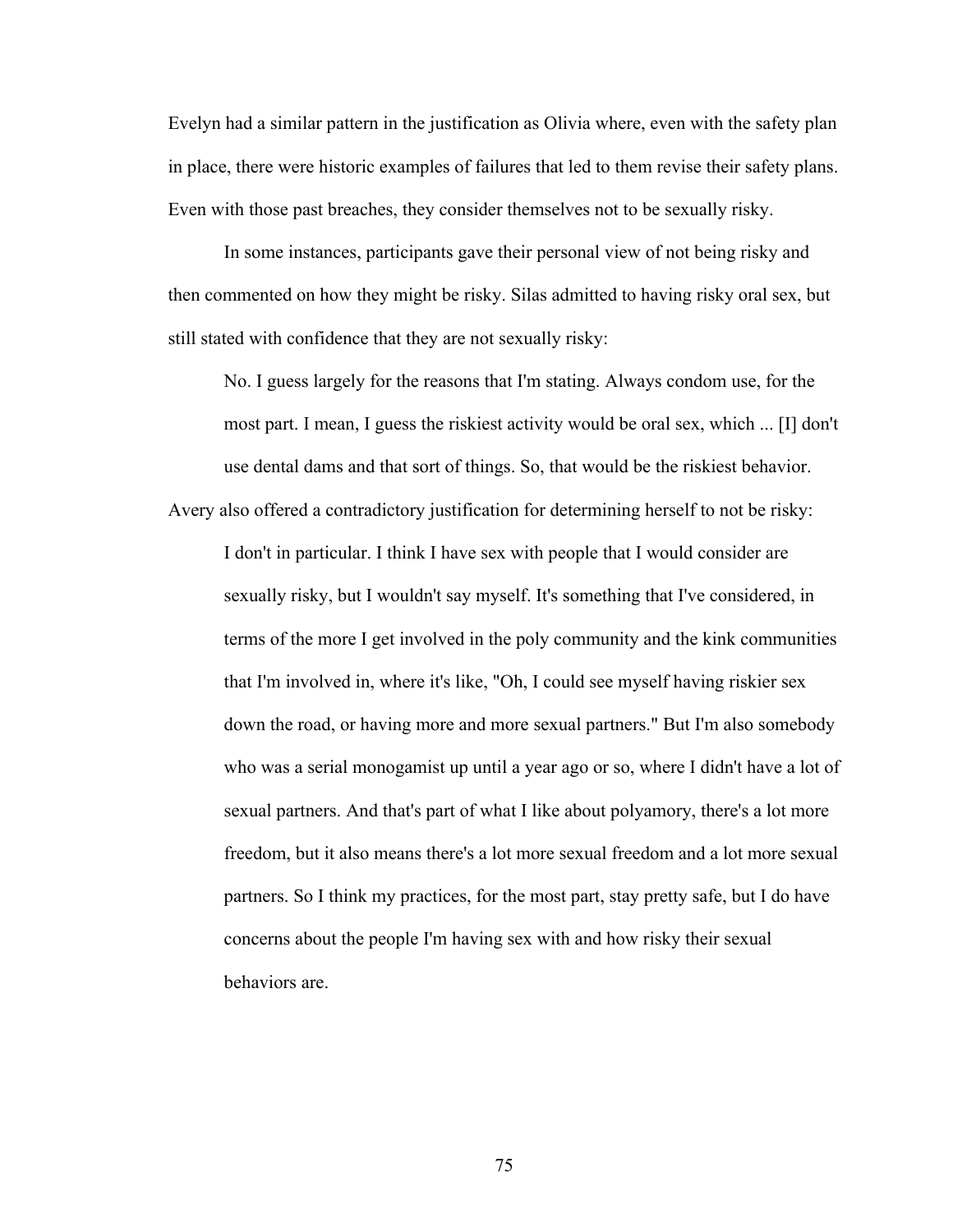So while she doesn't view herself as risky, she does state that she has sexual interactions with people who are risky. Similarly, Amelia stated that she is not risky, but contextualized that in the framework of not being sexually active at the moment:

Generally speaking? No. Have I had risky sex? Yes. But overall, no, because I'm not really having sex that way. I'm not really sexually active. I haven't had sex, like when we defined it earlier, I haven't done any of those things in quite some time.

In the moment, she considered herself to be not risky because she is not active, but also states that she has been risky in the past and does not address what might happen if she were active in the future.

In addition to personal contradictions, there was some recognition that society would consider them too risky even when they don't view themselves as risky. Liam recognized that a medical doctor would consider him and his partners to be risky, even when they don't consider themselves to be:

I feel like all three of us would consider ourselves not risky, which is, I guess, hard to explain to a doctor who just sees three sexually active partners, with one of them having a husband who's sexually active with them. But still.

Liam expressed the tension between his personal view and the view of a doctor about having sex with multiple people who also have sex with others people. Isabelle highlighted this tension between personal view and society at large:

I personally don't. I don't think I'm risky at all. Society would say I am. But I am not. Society would think I am because I have multiple sexual partners. And, when it comes to risky sexual behaviors, it's people who stick around with a whole lot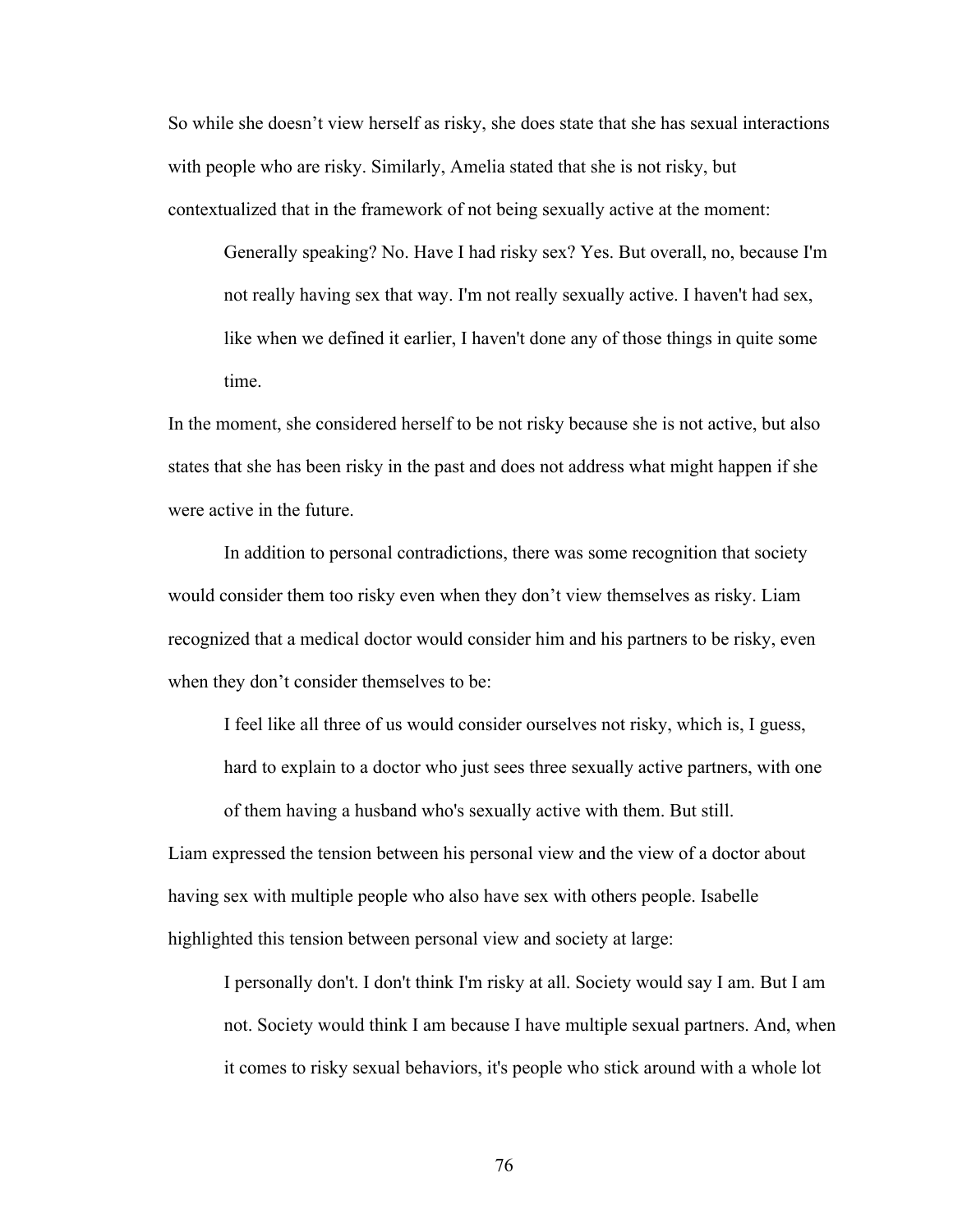of different people. And they're not committed to just one person. Because that's what our fucking society tells us. So, by their standards, I am risky because I have sex with a lot of different people. But I don't think I am because I'm tested regularly, I'm very openly communicative to my partners. Like, we've had times where there were STI scares. There's been a couple of times in my life where there were STI scares, and it was handled like, it was handled like adults. We talked where it's like, okay, thank you for letting me know. We should probably refrain from having sex until I get tested to make sure I didn't get anything and then we go from there. So, I don't think I am. Society thinks I am.

She stated the conflict between the personal and the social, while also highlighting the complexity of safer sex protections and how those behaviors are overshadowed by the simple fact that she sleeps with multiple people and this society determines her to be sexually risky.

The ARRM proposes that perceived susceptibility to contracting an STI is an important factor in labeling their sexual behaviors as problematic. The participants' narratives demonstrated that participants were able to recognize that there is risk associated with poly relationships, particularly related to the number of people involved in sexual relationships and the spiderweb of connections between partners. Because of this recognition, participants explained that they implemented safer sex plans. However, because participants implemented safer sex plans, they perceived themselves to be at low risk of contracting a STI. The effectiveness of some of the safer sex plans described by participants is unclear, therefore the participants' perceptions of their risk level may not be accurate.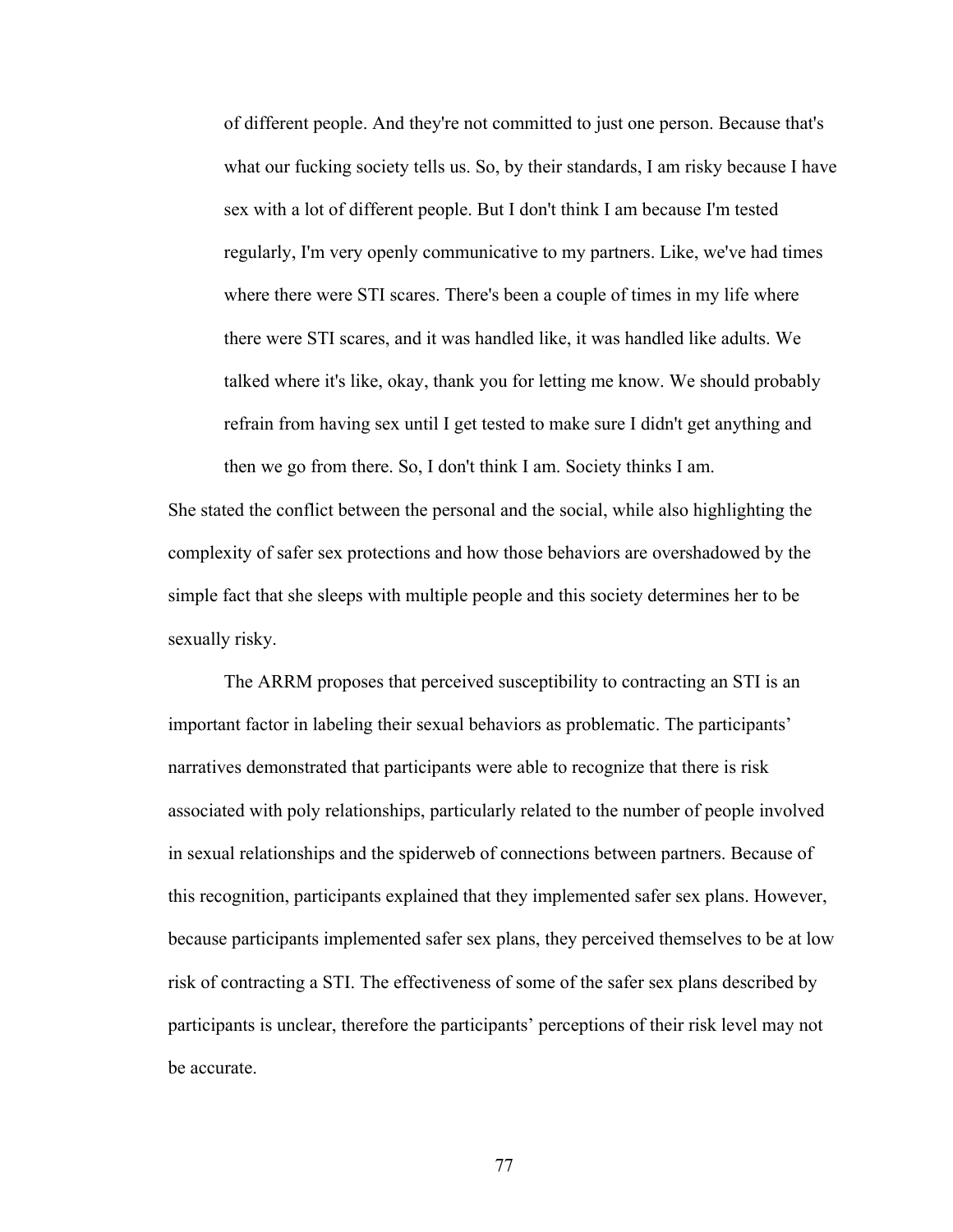Participants reported low actual risk as well as low perceived risk. The result from the scales used to determine actual may not fully encompass all of the sexual situations where risky behaviors might occur, so the low risk determination should be examined further. Additionally, while participants did not consider themselves to be risky sexually, there were some contradictions in the narratives as well as contractions between personal views and societal views.

# **RQ2: What are the most salient themes in the participants' narratives about safer sex experiences among polyamorous partners?**

Safer sex practices appeared in the participants' narratives of their experiences in polyamorous relationships. Three dominant themes appeared in the safer sex narratives: 1) the complexities of safer sex practices, 2) setting boundaries as a way to implement safer sex practices, and 3) the importance of trust as the litmus test for what safer sex practices to use. While this section presents these three themes separately, they intersect in various ways in the narratives to reflect the multilayered realities of actual safer sex experiences, starting with condom use and then branching into other important aspects of protecting themselves.

**The complexities of practicing safer sex.** When asked about how they practice safer sex, participants shared many examples of the complexities of safer sex practices. These practices included: physical safety, knowledge of safer sex issues, consent, and communication and transparency. Safer sex practices are complex because of the interrelation between physical, emotional, and communicative aspects to safer sex that cannot be isolated from each other. Participants referenced basic practices of safer sex,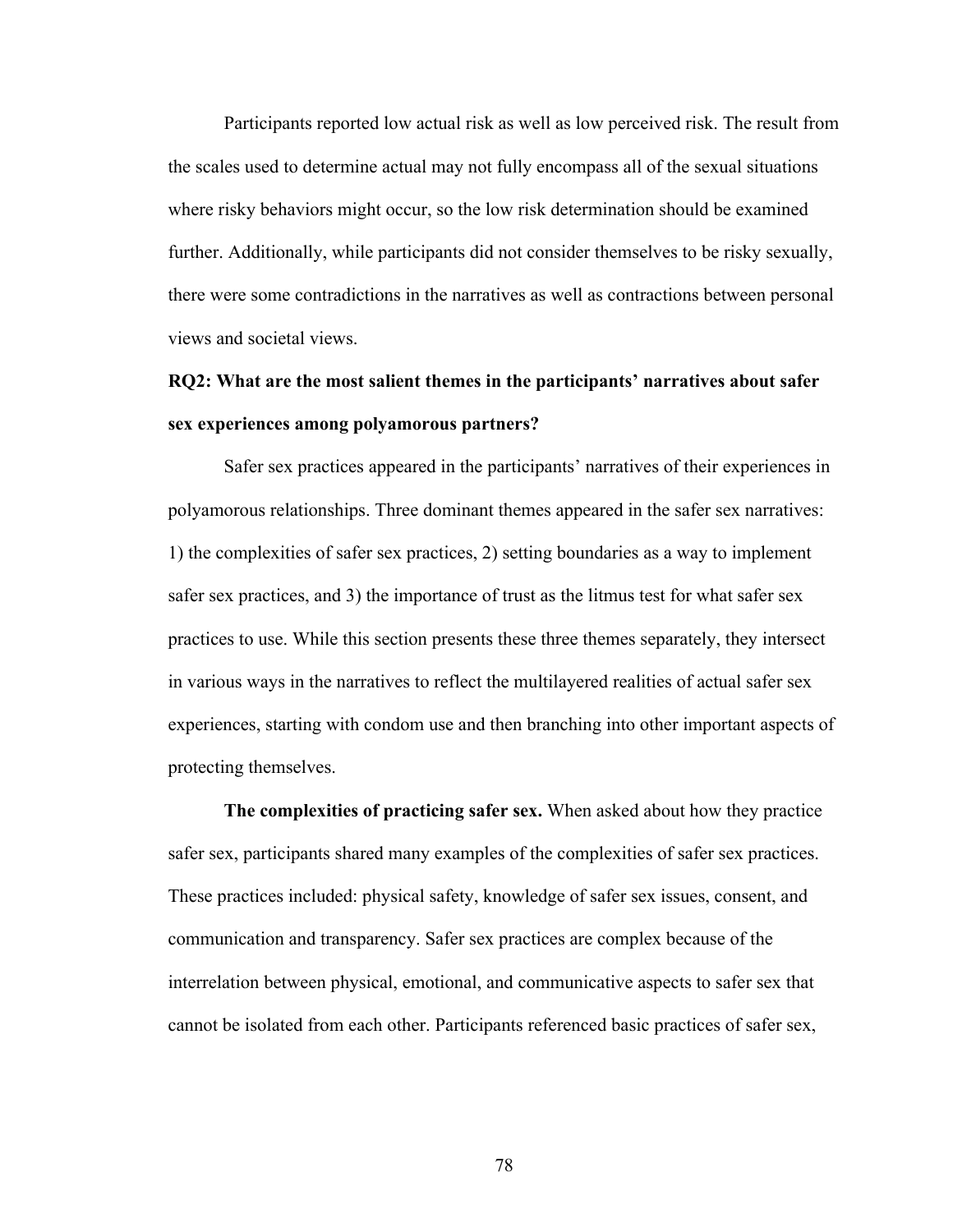such as using condoms and testing, but then expanded beyond that to include physical and emotional safety as well as the challenges of safer sex.

For instance, Isabelle connected safer sex to communication to ensure consent and physical safety and described that safer sex is influenced by what each person unique circumstances:

You know, if there was any colloquial, if there was any other random person off the street, they'd probably just say, using condoms. But there's more to just using condoms. Oh gosh. Thinking about anything that's safe sex. I guess any sort of either communication or physical method to make sure that each other's bodies are safe, that they're fully consenting to what is going to be going on, and what is going to be, you know, I guess inserted or brought into their bodies.

She explained that in order to practice safer sex, individuals have to understand that different people have different levels of knowledge about safer sex and that while people may think it is limited to condoms, it involves ensuring bodies are safe.

Ava also connected consent, physical safety, and safer sex:

Condoms first, obviously. And then I think about regular testing, and I think about consent, and checking in during to make sure that everything is feeling okay. Especially if there's any pain or not, and talking about how we want things to happen before we do them. Well, it's important for safe sex because you want to make sure that everybody involved is okay with that's happening, otherwise that makes it into an unsafe situation.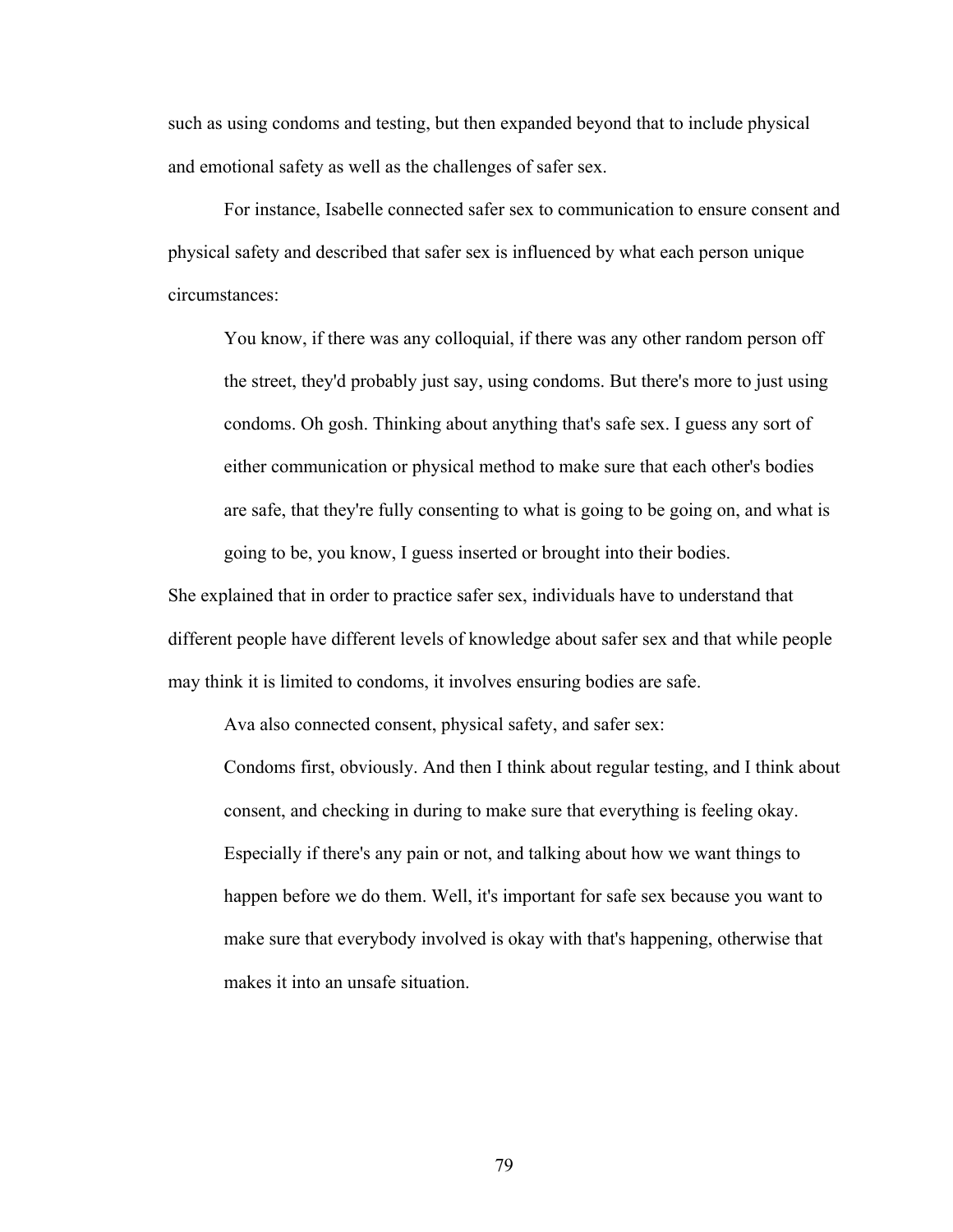Ensuring physical safety is particularly important in her sexual experiences because those sexual experiences include physical pain. For her, safer sex that involved pain required the use of condoms, but also protecting other people's bodies.

Evelyn expands safety to include not only physical safety but also emotional safety:

For me safer sex … in the most general term would be preventing the spread or transmission of sexually transmitted infections, preventing any unwanted side effects of sexual activity (e.g., pregnancy from penile and vaginal intercourse), safety also just the physical and emotional safety... like rape is not safer sex to me because someone has not consented and there is no negotiation of that... For me, if someone doesn't feel safe in an emotional and physical sense then sex should not be happening. [Safer sex also includes] the prevention of transmitting other diseases using barrier methods like condoms, contraceptives, [and] birth control... [Safer sex also involves] just a clear communication amongst people to say "hey I have been exposed to this or may have or am HIV positive." … I don't think they should have it tattooed on their forehead, but say before they engage in sexual activity "hey disclaimer, I have syphilis or … I am HIV positive; we can still engage in sex but how can I not spread this disease to your body?"

Embedded in her explanation of physical and emotional safety around sex was the need for partners to understand the specific context of that sexual encounter. Noah also articulated the connection between emotional safety and safer sex, explaining that safer sex includes choosing partners that are safe: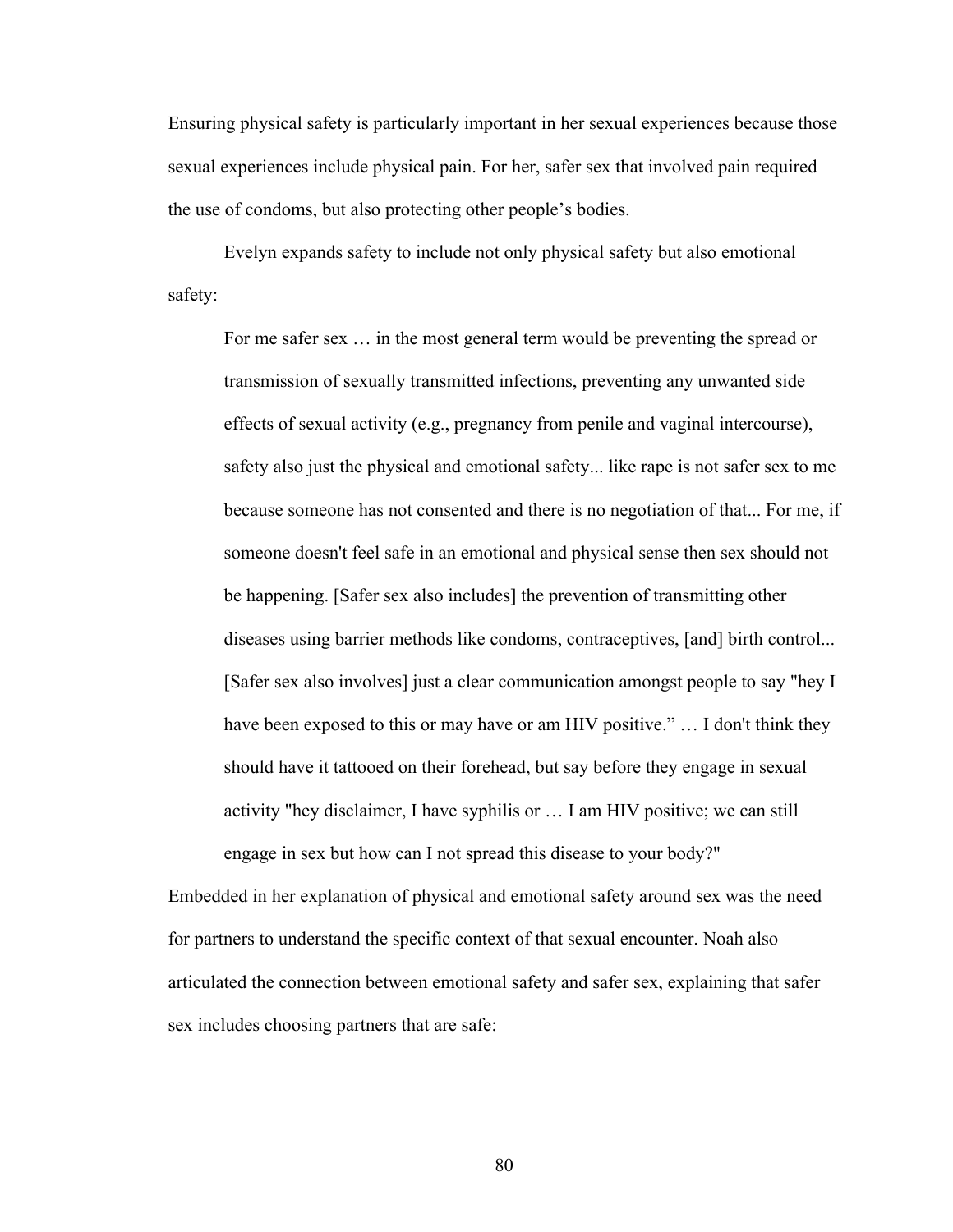Not just health-wise but emotionally, as well. It's all a package to me. This may sound crude, but there's a saying, "Don't stick your dick in crazy." I don't want to, particularly, get involved with somebody who's unstable…I don't want to include anybody that will cause drama. We've done that, and that didn't work out well for us.

Logan listed and ranked practices that he associates with safer sex:

I would say in order of relevance. Number one, communication, transparency. Number two, testing. Number three ... Well, I'll say number two would be testing and behavior. Number three would be barrier protection and it's a very far-off number three. I'd probably say 90% communication, maybe 9% testing and behavior, and maybe 1% barrier protection.

He placed significant emphasis on communication and transparency and almost no significance on using condoms. His conceptualization of safer sex is difficult to understand because using condoms is a rather straight forward behavior that a variety of people can understand and implement, but communication is a more vague idea that can mean different things to different people and therefore is likely more difficult to implement.

Similarly, Liam discussed the basics of safer sex and expanded it to emphasize the importance of communication:

I think that a larger view of that would include being tested regularly, and having some communication and trust between the partners, where if some of those traditional methods aren't used, it's because there's defined boundaries that have been created among that dynamic in the relationship.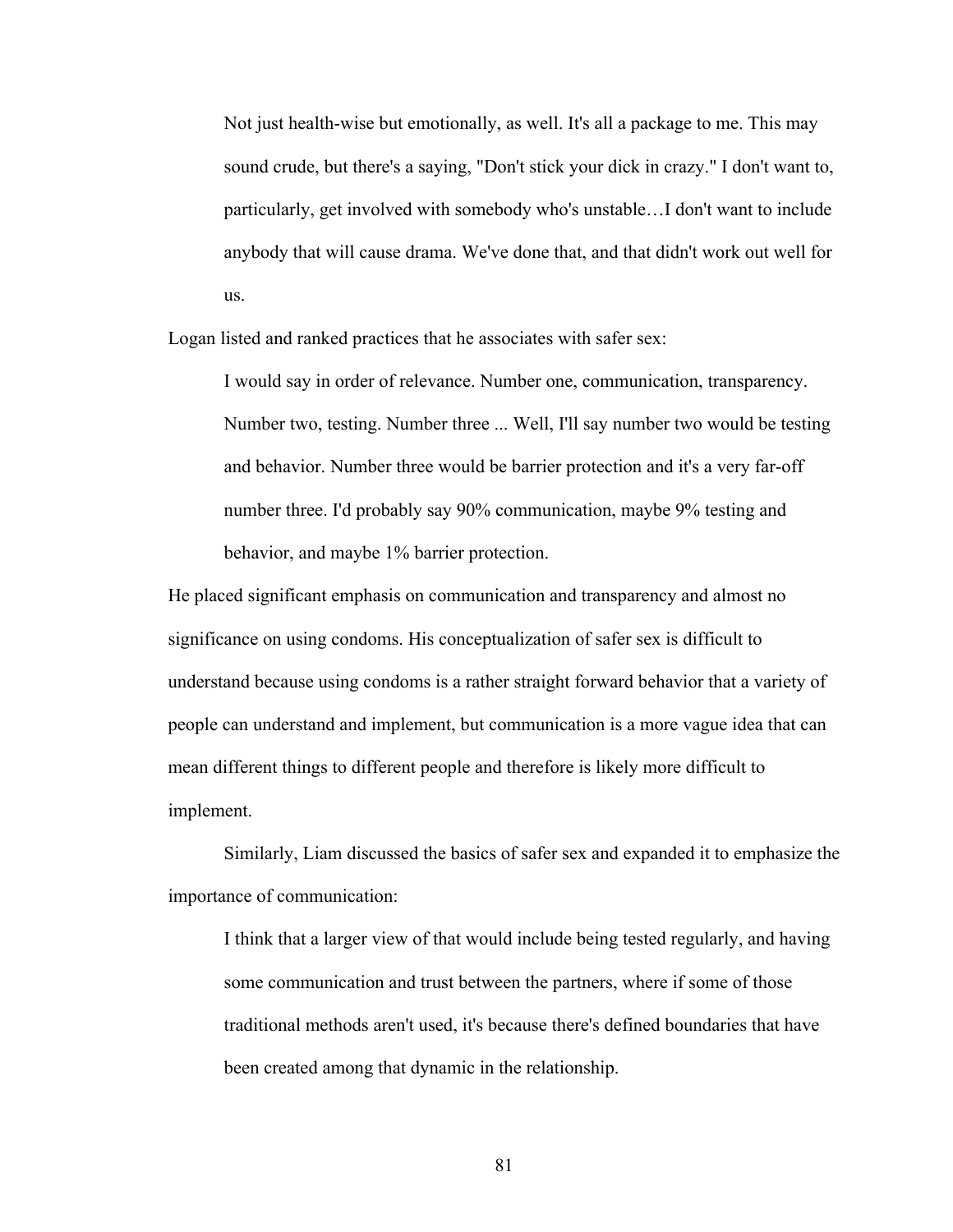He includes defining boundaries and trust as important aspects of safer sex in addition to communication, condoms, and testing. He gave a personal example to explain what safer sex looked like in a specific relationship:

I have had a vasectomy, so I do not need condoms for birth prevention. My two female partners have, for their own reasons, their own birth control prevention methods, primarily not for sexual activity, but for other health reasons, like migraines … because it helps reduce that severely… So for our relationship, birth control wasn't an issue…What remained was any kind of STI concerns. And entering that relationship, we had established that all three of us were free of any kind of STI or STD. And so, from the beginning, we did not use condoms, or anything . . . I guess, in my experience, it escalated pretty quickly, in terms of from just meeting to a relationship. But it was at some point where just we all decided on our own to … get tested and share our results. I think that was an underlying concern for everybody, and we just addressed it on our own, and one person shared their results, and then, "You know what? That's a good idea. Let me get tested, I'll share mine."

His narrative illustrated how safer sex behaviors are complex because women may be using birth control for medical reasons and communication about birth control and testing status ultimately lead to the decision to not use condoms. Even though he was not using condoms, he still considered it to be safer sex.

In addition to the actual safer sex practices used during sexual activity, Isabelle also shared about the emotional safety that is involved: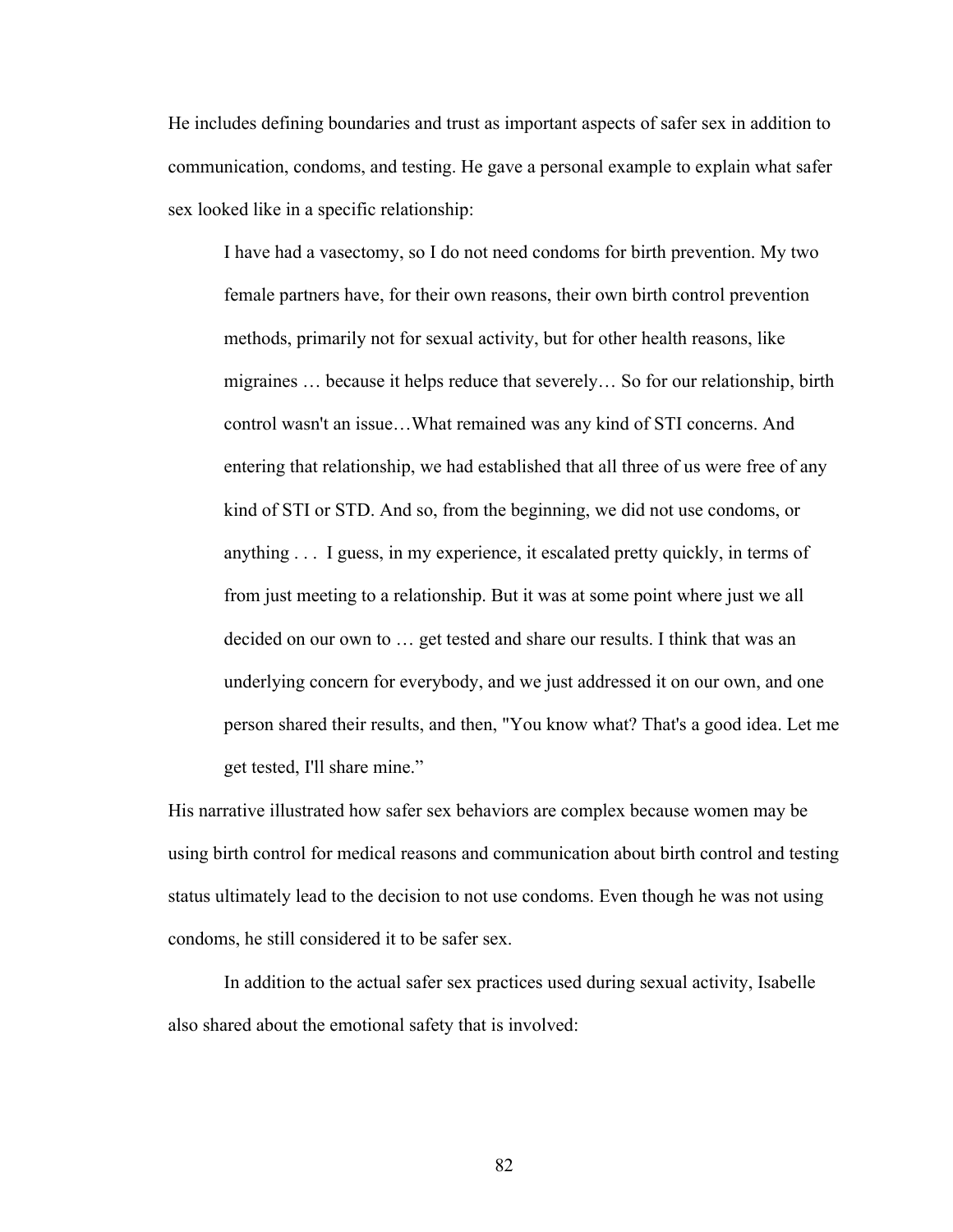I have two rules in my polyamorous relationships in terms of what I want to know. Everything else, you don't have to tell me shit. If you don't want to tell me anything else about your relationships, I'm happy. That's fine. There's two things I need to know. One of them is if the relationship is going to go something more than casual. If it's going to go into like, a partnership or like a romantic relationship. And the reason I want to know that is because of time. Like, if, like resources…there will be some emotional and sometimes resources that will be taken from one relationship to another one… And the second thing is I need to know if you're going to be fluid bonded with somebody else. Because that's a safety thing. Cause, I'm consenting to this person, to this person in front of me, my partner. I am consenting to them entering my body. I'm not consenting to other person entering my body. So, I need to know who else is going to be involved in, you know, coming, no pun intended, coming into my body… Not everyone has the same expectations.

Her rules included the more traditional sense of safer sex of what infection risks might be involved in sexual interactions, but she also discussed it from the perspective of consent. Her other rule really centered on emotional and relationship expectations more broadly and on the need for disclosure about the investment of people in the relationship.

In addition to explaining a broader understanding of safer sex beyond what they considered the traditional safer sex behavior of using condoms, participants also identified challenges of safer sex that were specific to their lifestyles. Some of the challenges mentioned by participants included specific types of sexual acts as well as safer sex practices limiting the pleasure of sexual acts.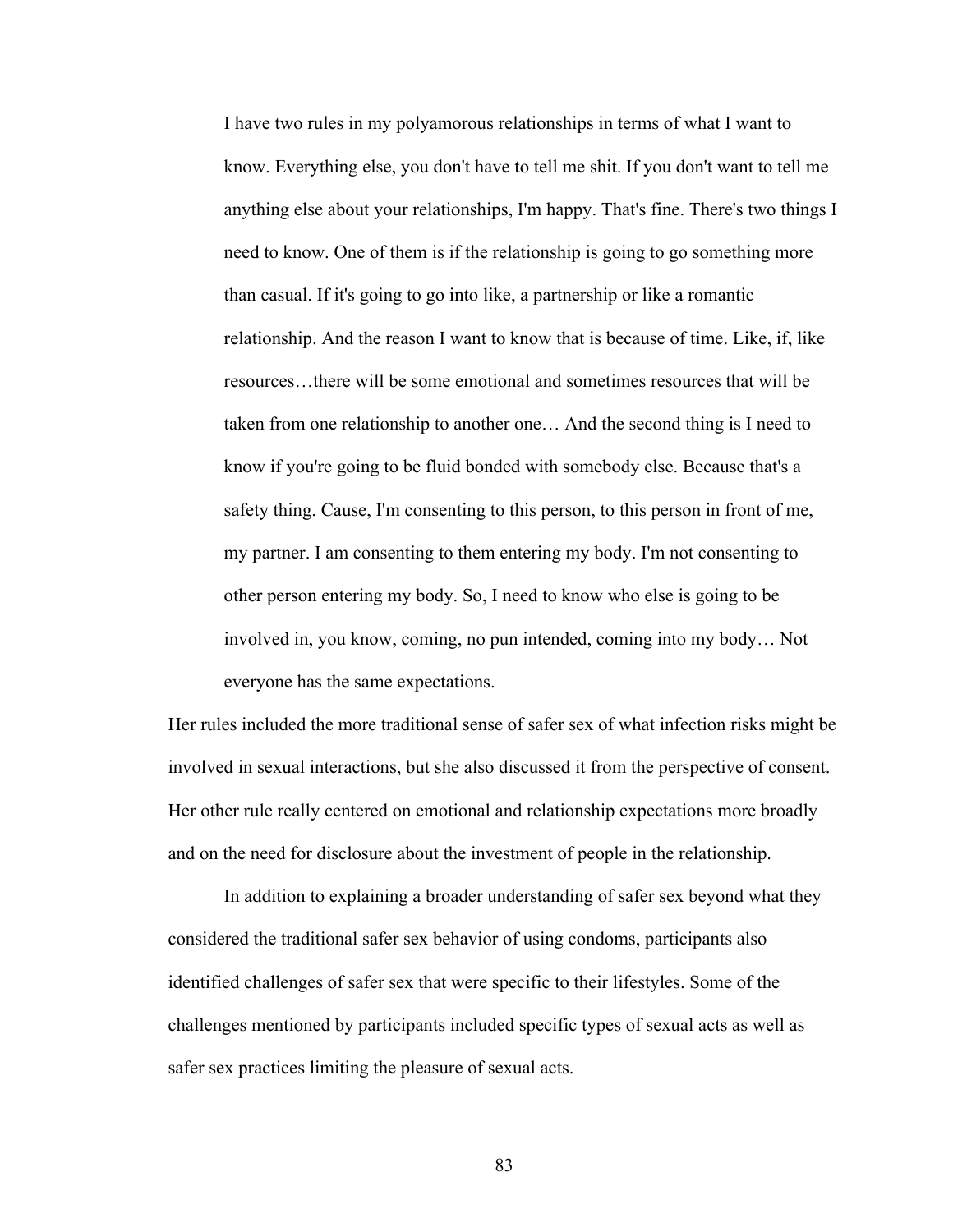For example, Olivia described that safer sex included practicing safer kinky sex: Bodily fluids in general ... We don't do blood play. We keep things extremely clean. It's pretty easy… So, yeah, there's definitely a lot of negotiations because of the kink level side of it too. Like, well, how do you want to be represented, how do you want to represent, do you want to, do you want to keep this in the bedroom, do you want to go public, do you want to go with me to the conventions, like how far do you want to go?

She felt that safer sex included specific acts involved in sexual activity and then extended beyond the bedroom to how they would represent their relationship to other people. Charlotte also explained that conceptualizations of safer sex tend toward emphasizing penises and therefore leave out sex that does not involve penises:

I mean, it's the same basic principle, but it is a different thing to think about, because the whole thing felt very male oriented, like penis oriented; and .. what about when I'm having sex with someone without a penis? We're using different techniques and stuff.

As Avery discussed safer sex, she commented on how safer sex practices can reduce the pleasure of sex almost to the point of not making it worth doing:

The disadvantage, though, is kind of the organic nature of it. Like it is a pain in the fucking ass to unwrap a dental dam and put it in place correctly; and they don't stay in place, and you usually need at least a decent quality one, it's usually really hard to get off… So it's like it's absolutely less pleasurable, which is a kind of shitty thing to say, where ... We got in a big fight like two months ago, where Luke was like, "I don't know why it's so hard for you to use oral sex barriers with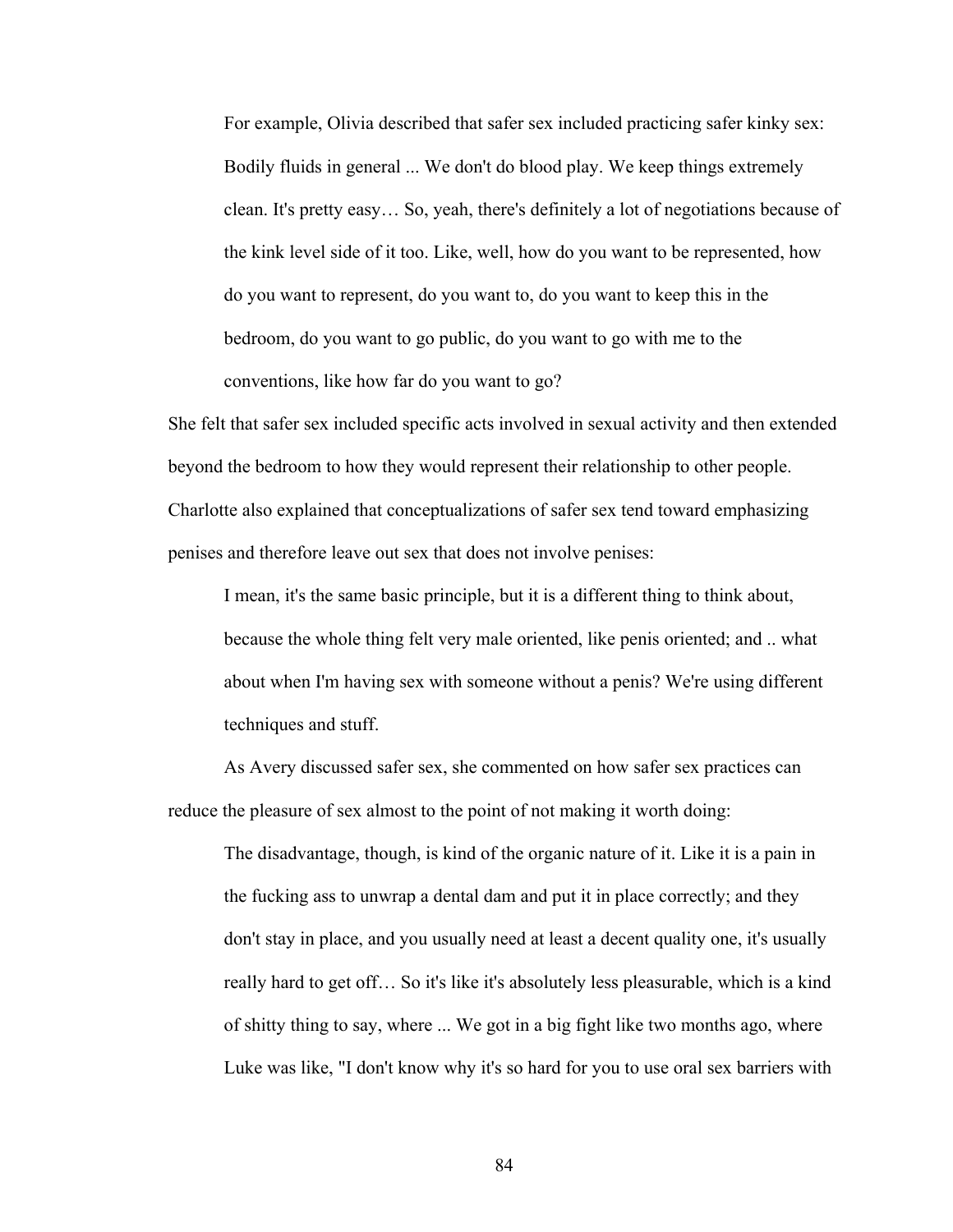other people." And I was like, "Because it's just not as fun. It's literally not as pleasurable." And they were like, "Well, that's kind of shitty." And I was like, "Well, what's the point in having sex with other people if it's not enjoyable?" like that's also kind of what I'm feeling there.

Avery explained the disconnect between using safer sex tools like condoms, dental dams, and gloves being used for safety and how those tools can interfere with having a pleasurable experience. The lack of pleasure put her in the position to decide between safer sex that is less pleasurable or sex considered less safe by some but more pleasurable. When engaging in safer sex, participants navigated a variety of sexual situations and safer sex preferences that demonstrate the complex nature of safer sex behaviors.

**Setting boundaries to ensure safer sex.** When participants discussed practicing safer sex, several of them emphasized having a set of safer sex boundaries. These boundaries appeared in two primary ways: personal boundaries that they wanted a partner to adhere to and boundaries that a partner had that they had to adhere to. Participants also discussed the need to navigate the conflicts that emerged when their personal boundaries and the partner's boundaries did not align.

For example, Olivia explained the personal boundaries that she has for engaging in safer sex, "Condoms, regular testing, and 100% honesty with all your partners." Those were her boundaries, but she then went on to describe the safer sex boundaries that other partners have:

Well, not during oral, but I do have one partner that requires [condoms and dental dams] during oral, he's just like that... [at] minimum, my husband and I get tested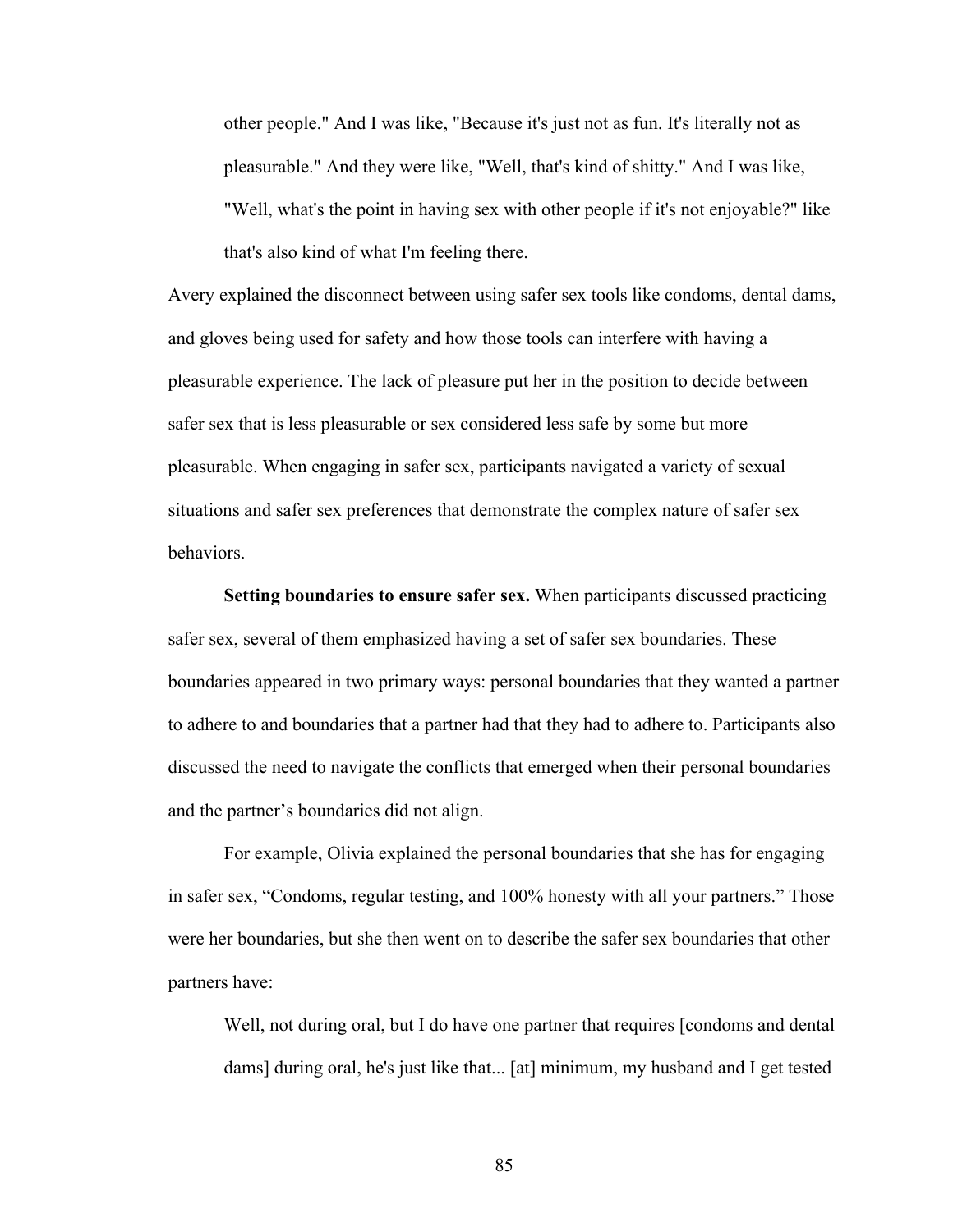every six months, and we have a couple of our partners that test at every three months. They're OCD, which I'm totally onboard for the amount of times the chlamydia's traveled around Georgia, we are totally cool with just…And obviously those who are willing to be on birth control totally do it in our circle. I just can't. So everybody else has to be extra cautious because of me… I mean except for the real nasty diseases, most of them are pretty curable these days; but children…That's not curable. That's not so curable. That's not a curable situation.

Olivia alluded to partners having to navigate each other's boundaries; she had to use condoms during oral sex to meet one partner's rules, while other partners had to adhere to certain rules because she is unable to use birth control.

In her narrative, Charlotte discussed very strict safer sex boundaries: For me that is asking partners to provide some sort of proof that they've been tested, especially because when you're in a relationship that's open, I mean, my other partners can see other people as well, who may not be as careful, so we all have to make sure to be careful with each other... So just asking for those results, and then refusing to continue the encounter if they're not willing to put on a condom or whatever, or I've had people who we had a pretty good thing going… they started [out] being totally cool with wearing a condom, and then they started asking over and over like, "Hey, can we do it without?" And were not listening to me when I was like, "No, I'm not willing to do this without protection." And that pressure was what ended things.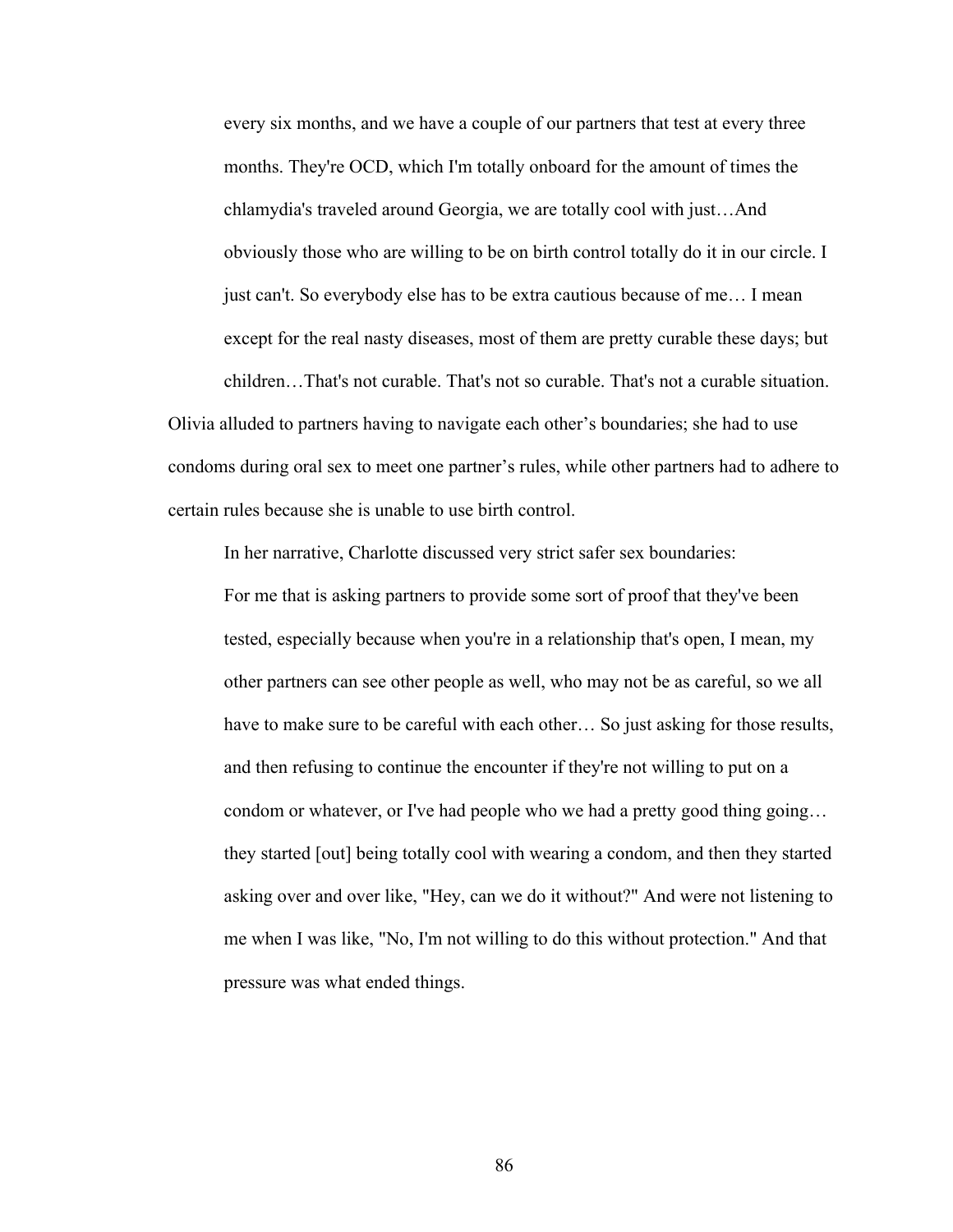She was willing to stop sexual activity if a partner was not adhering to her strict safer sex boundaries. She felt that it was her responsibility to be this strict because of the expectations that she and her husband established:

We'd been dating for a while, we'd been married for a bit, and then we decided to open things up. So, now all of a sudden we're having to negotiate safer sex both with each other, but also what I do with other people. So, we were having discussions around that, because he's like, "Oh yeah, I'm totally fine with you going out. That doesn't bother me at all, but I need to know that you're doing these things to protect both of us." So we had talks around that, which was interesting, because I'd never [talked] about … safer sex practices, but not with you, like with other people, so that's kind of an interesting conversation.

Her husband had expectations for how she behaved with other partners and those expectations informed the boundaries that she employed before engaging in sexual activity with the other partners.

While several participants discussed maintaining and enforcing boundaries, one participant, however, described the process he went through when he reconsidered his boundaries from being hard "rules" to being "principles":

One progression over time is from rules to principles, and this is a big part of my personal philosophy in general with everything I teach in the realm of martial arts, and tai chi, and mind-body mastery, and everything that I do. It's not about rules, it's about principles. Understand these principles and how things work. It's not about these rules that you have to follow or break. These are the principles by which things operate and by having consciousness or the principles by which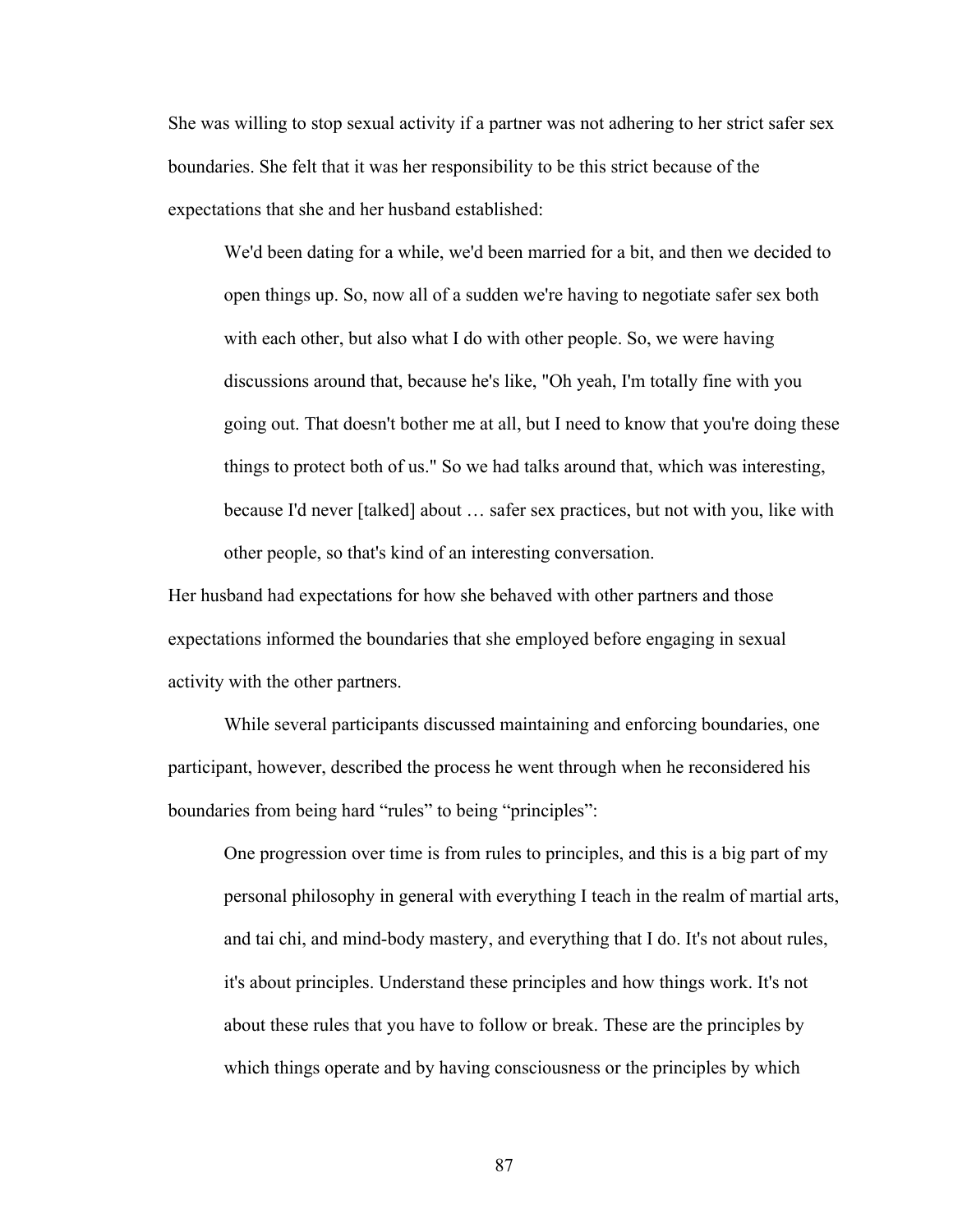things operate, one can make conscious decisions and choices and take conscious inspired action. That would be a part of it to whatever degree it was evident that it needed to be a part of it, and if it's not spoken of, it's not because it's taboo to be spoken of. It's because it just doesn't need to be spoken of, but if there was a need to speak of it, it would be spoken of.

For Logan, it was more ideal for his boundaries to be set by principles that would emerge in the moment with a specific person rather than have a set of rules that apply across most or all sexual interactions, and having these principles constituted sufficient considerations for engaging in safer sex.

Participants said that once they know their own boundaries, they need to establish these boundaries with partners. Avery, for instance, lamented the difficulty of negotiating boundaries with partners that did not have their own boundaries or had only minimal boundaries:

But for example, in the past months, I started seeing another side partner ... Rob identifies as a cisgender, bisexual man, super uncomfortable using any of the safe sex practices except for condoms, because they're male-identified, so they're like, "Condoms are fine." But I was like, "If you're going to give me oral sex, that means you use a dental dam," and they were super weird about it…And so it's so much harder for me to set up those boundaries with other people that aren't setting them up for themselves. And so anytime that I have sex at kink parties or with people who are in the kink community, it's super easy, because we're all on the same page and we all have that same value system that's informing why we're using safer sex practices. But when I have sex with people who are not, and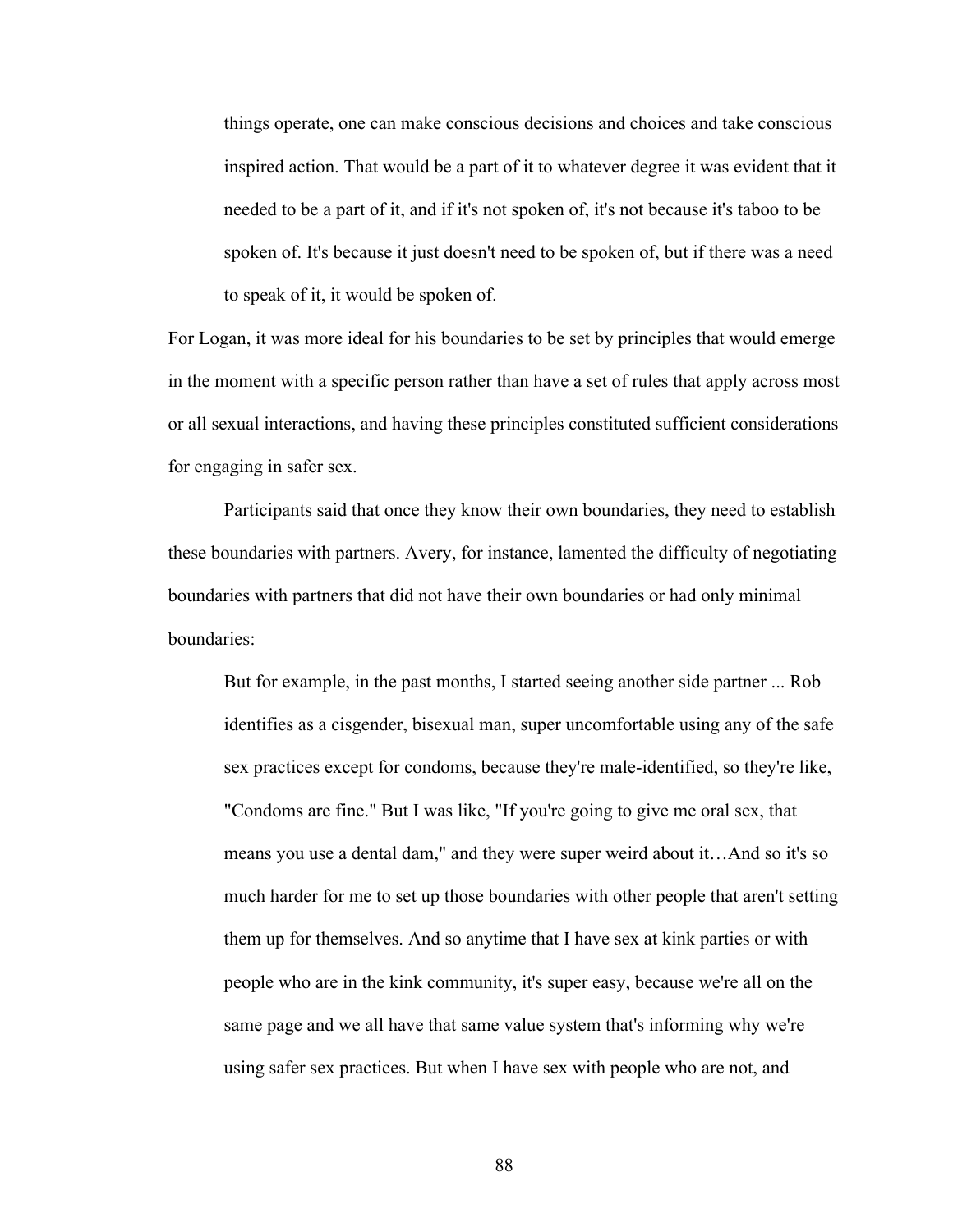maybe they're just poly or they don't have a problem with the fact that I'm poly, it is much more difficult because of the stigma, or just feeling uncomfortable using those kinds of barriers.

She said that when she had partners from communities where the cultural expectation was to have personal safer sex boundaries, it was easier for her to enforce her safer sex boundaries. When a partner had limited boundaries, it was harder for her to enforce her personal safer sex boundaries. Noah, however, did not experience the same level of difficulty:

I guess, it's just ground rules. When you're in this kind of situation of poly or nonmonogamous, you include that information. "Hey, this is what I'm doing. I don't wanna bring anything home. Don't bring anything home to me." So it's pretty straightforward... I don't think it's a complex process. I think, if you're just open with your partner about what's going on, that kind of stuff just works its way in, and you deal with it.

For him, the boundaries were just established and adhered to without much complexity to the situation.

In several instances, rules were presented as understandings that are already established and that stayed constant. Evelyn agreed with that, but also mentioned the need to check-in with partners over time to determine whether the boundaries needed to change:

We do have rules, basic rules that we talk about ... constantly ... When there is someone else that my girlfriend has been having her eye on, and funny enough, so have I. But we, the two of us, we talk, and I say "oh if you're going to have sex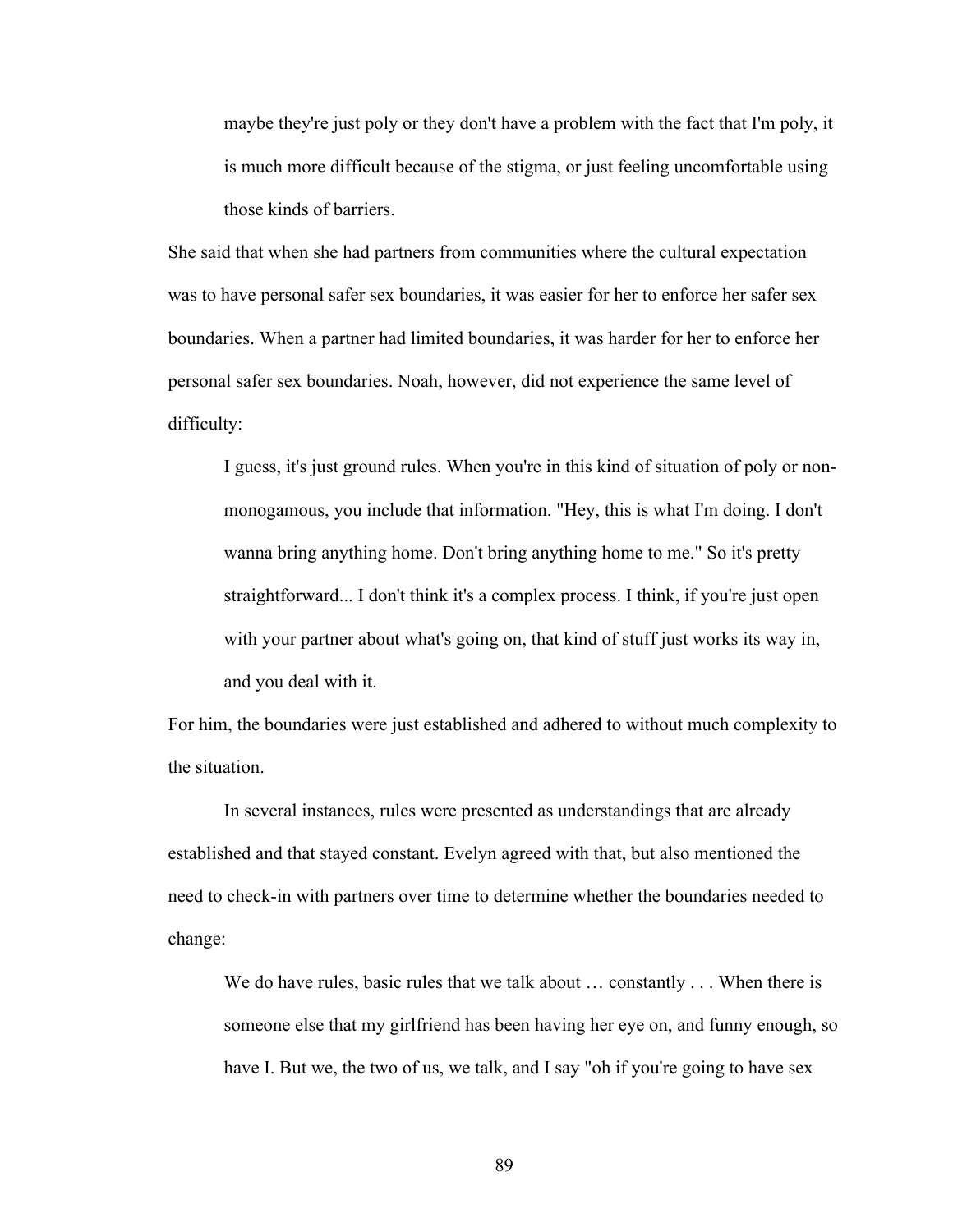with this other person, it's okay because I know you've been wanting to have sex with another person, and hell so would I." But my girlfriend says: "okay, yeah, that's great." But we would still need to sit down and actually talk about it, if I was going to have sex with her for real. I appreciate that, that even though we have some understanding of the rules, we really should be sitting down and talking about it. We always make sure to at least verbally renegotiate or we talk about verbally renegotiating, should we cross these certain bridges.

Participants described baseline boundaries and then boundaries that were situationally considered. The relevancy of boundaries to different moments were dependent to situations and the individuals impacted. Also, when new partners might be introduced, boundaries needed to be reviewed to ensure all partners are satisfied with the relationships.

**Trust influences engagement in safer sex practices.** Trust emerged as a theme in every participant's narrative when asked about safer sex. Participants indicated that trust is an important part in deciding what safer sex practices they engage in with partners during sexual interactions. Trust was understood to build over time and is an important consideration in relationships as well as sexual activity. For polyamorous participants, trusting is complex because it involves dealing with multiple partners with their own history, experience, and trust expectations.

Trust was discussed as something that builds over time. For example, Liam explained that it can be difficult for him to establish trust:

Well, that's a great question. The trust, for me, doesn't come easily, and ... I don't know if I have a good answer for that. I think, like most things that are safety-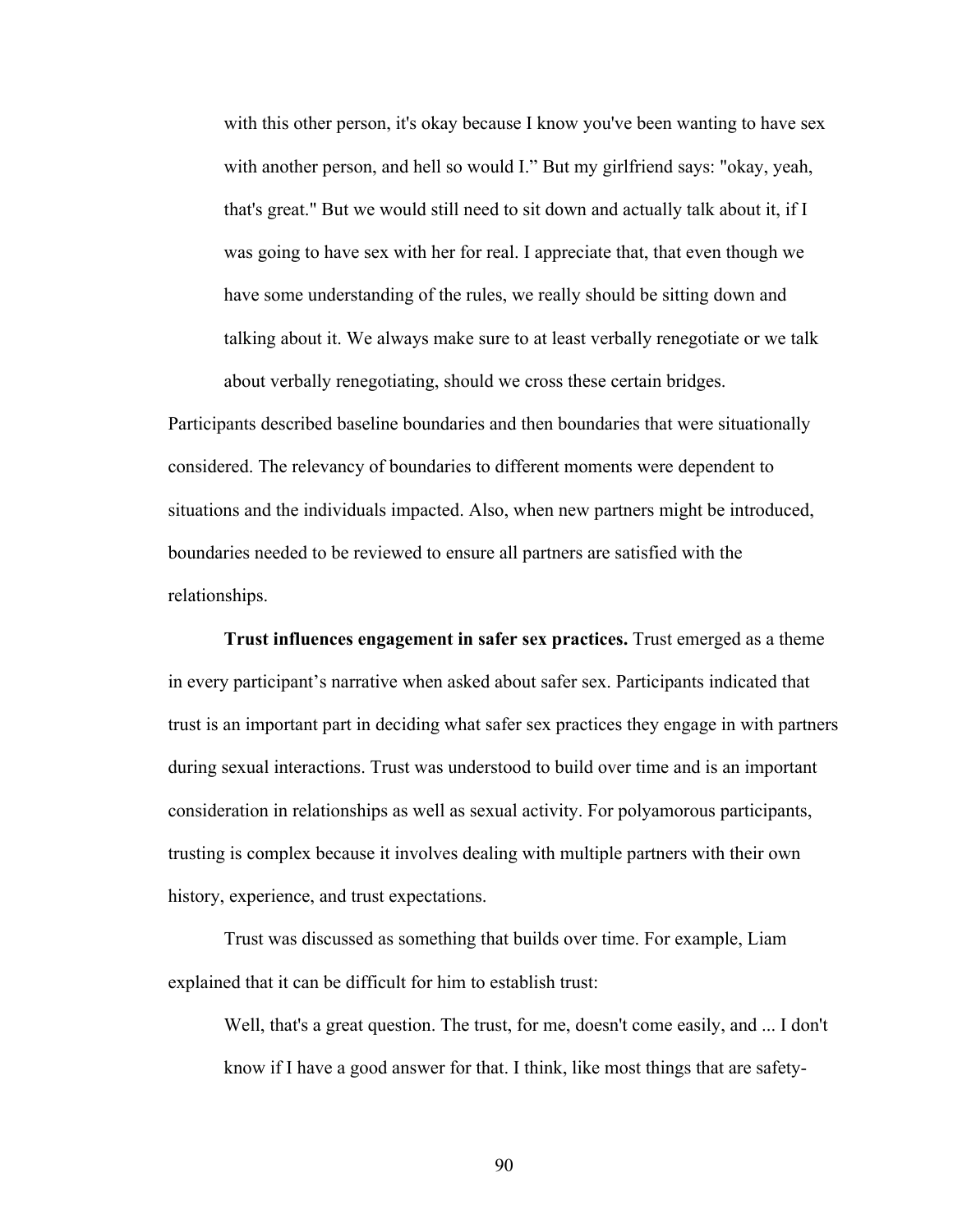based, there's an element of an understanding that there's a risk that you could be wrong, but it moves forward in a hope that you're not, and a willingness, I guess, to accept the consequences if you are wrong. But I believe that trust is earned through a building of a relationship, then that can be successful.

Charlotte agreed that trust builds over time: "A lot of it's just time together, and the trust that builds up with that." Additionally, Logan also explained how trust builds over time: It could very well be that the level of trust in a relationship increases over time. I think that's a natural and healthy progression, and it's probably something like a sharp increase towards the beginning and then it somewhat leveling off over time like a logistic curve kind of a thing, so that's in terms of relationships.

When asked how trust builds over time, Avery gave some indicators:

Just self-disclosing, and sharing, and having clear understandings of what we want from each other, because to some extent you just got to trust people; because if you need every single check mark, you need to know where they are all the time, and what's happening all the time, then it almost becomes like paranoia, and it's so fixated on rules. And there has to be blind trust at some point, like people need to prove themselves, but you also just need to trust that when people are saying something they mean it. And it's really hard to do that, because there's always going to be [untrustworthy people] in the world, but you can't guarantee everything with human behavior.

She considered sharing and disclosing as the way to build trust, but she also indicated that at some point, you have to make a leap of faith. She recognized that the leap of faith can be risky because a partner may be lying.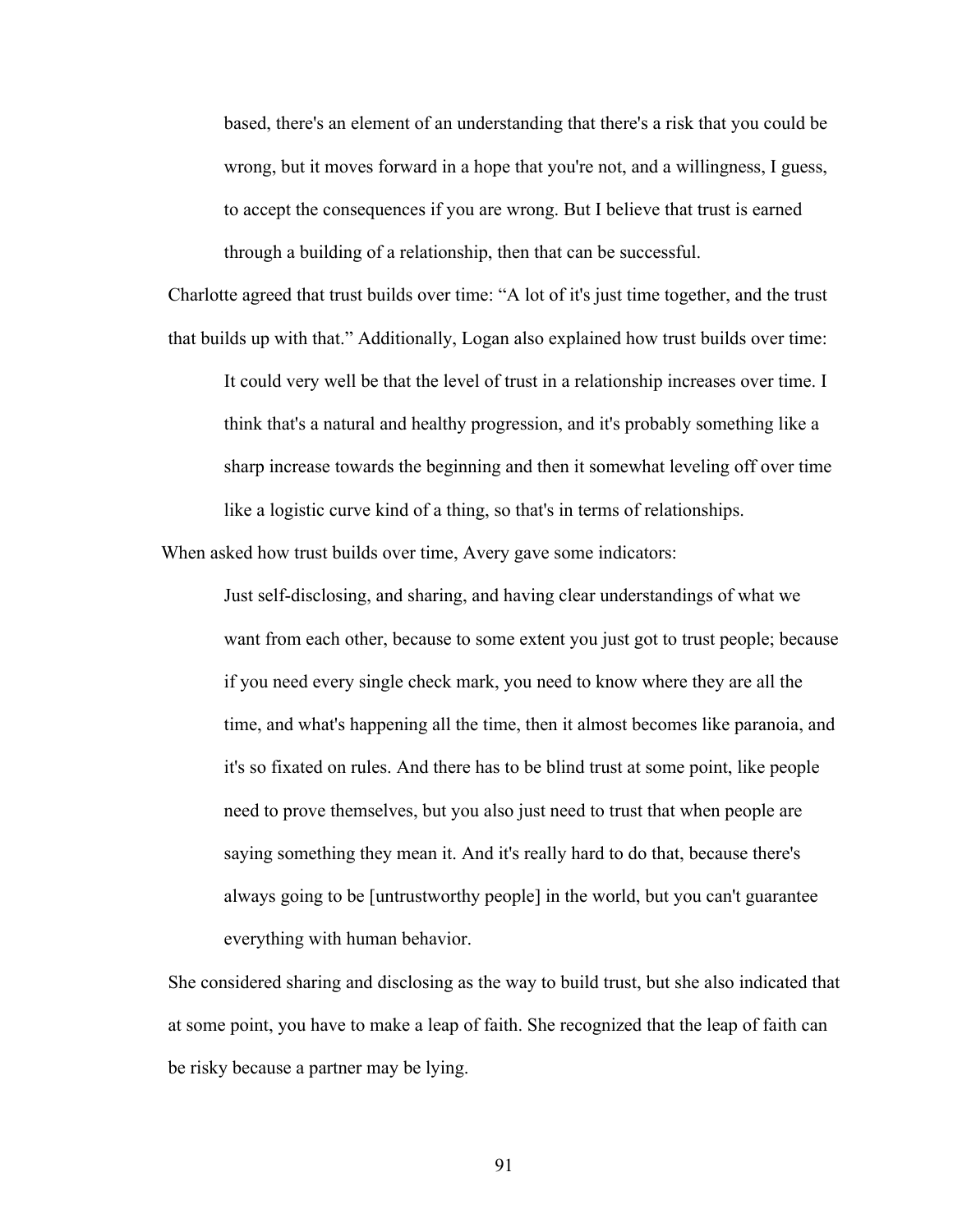As Abigail explained, trust is also built through regular communication:

It looks like talking about potentially having sex with someone before you have sex with them. So through my girlfriend and I, like our relationship and how we talked about it. It was that … if we were going to have sex with somebody else, [we] needed to talk to the other person first and then make sure that it was okay, that the other person was comfortable and then you could have sex with that person. And then we talk about it afterwards... this also counts for emotional intimacy too, like if you have feelings for someone, let's talk about it instead of a person being worried that the other people are going to be upset, which hasn't happened yet, but yeah, lots of communication.

For Abigail, in her relationships trust was built through frequent communication around emotional and sexual interest in new partners; not only did that build trust, it also built emotional intimacy.

Olivia discussed some ways to identify whether people were trustworthy: I have my minimum requirements for safety. Other people may have additional requirements for safety. If they during the negotiation process try to bypass my minimum requirements and try to say, "But what if we were in this situation," at that point I know there's a possibility that they could betray my trust and I won't go further.

She makes a judgment call regarding her feelings of trust and safety based on interactions she has with a potential partner. If a partner passes the initial trust test, Olivia explained that trust is something that must be maintained throughout the relationship: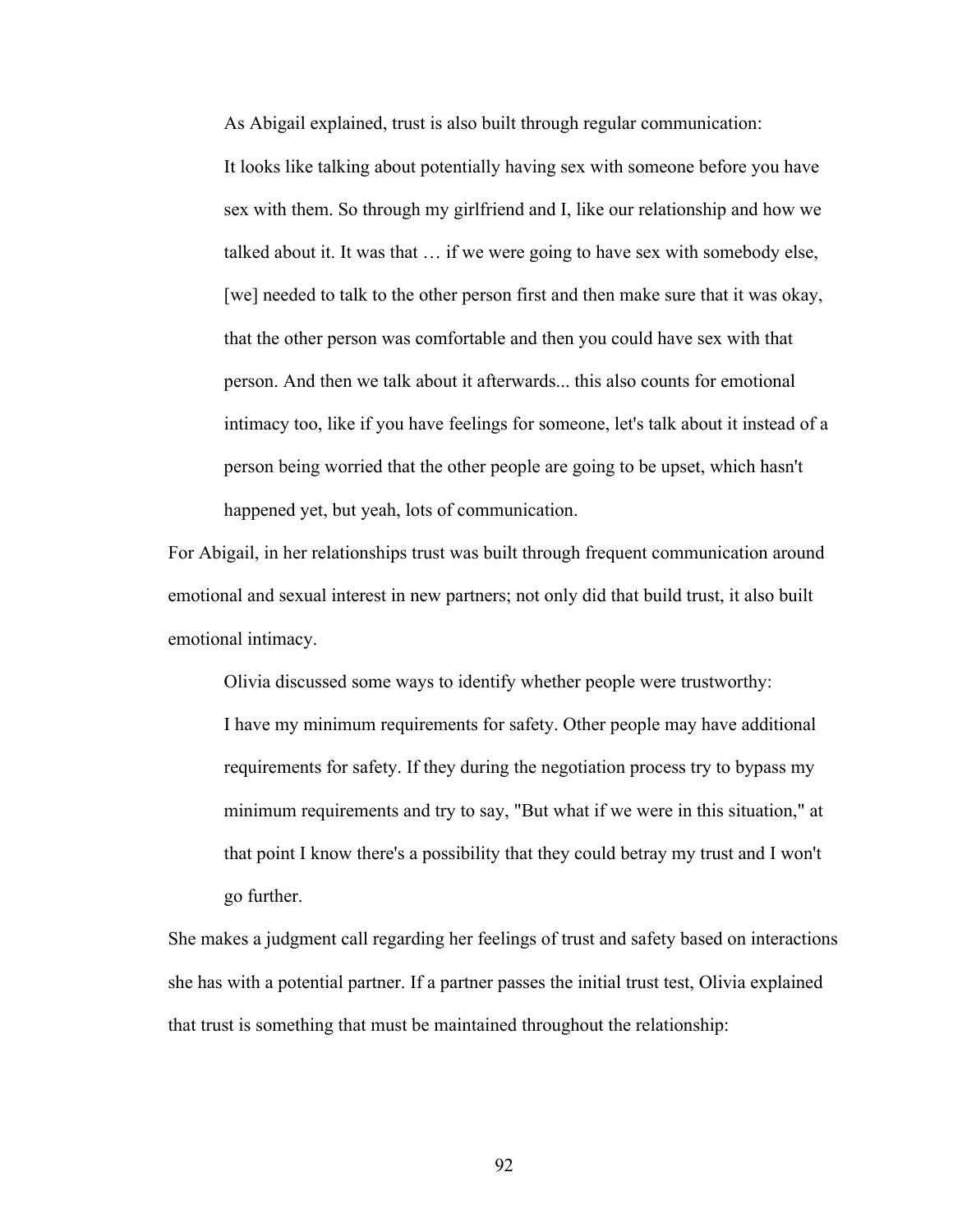That's part of the trust factor. If you trust them enough to engage in anything that might expose you, then you trust them to be honest with you. And so, yeah, the honesty factor is, you know, once that's breached it's really hard to get that back. But, yeah, you know, if the condoms are involved then safe practices are there even if they're not honest you at least are still, you know, protected yourself. But, yeah, with us it's ... primarily it's about being completely honest.

For Olivia, even though trust was important when considering even engaging in sexual activity with someone, she felt that safer sex practices like condom usage was still important in case a partner is dishonest. That way, you protect yourself in that case that the trust is broken. Amelia shared that not practicing safer sex can also damage trust:

But, actually, there's also the emotional and trust component. Even if you feel confident [that the other person does not have an STI], like I did, and even though it wasn't intentional, it hurts the trust in our relationship to not be practicing safer sex when we're supposed to have been. It hurt my relationship with my wife, and it affected her relationship and my relationship with her girlfriend and my metamour.

From this view, not behaving the expected way in sexual activity with other partners damaged trust between partners.

The explanations of trust primarily shared by participants were generally between two people. Avery, however, gave an elaborate explanation of the complicated ways trust looks when multiple people are involved. She shared a long story involving multiple people that illustrated the complexities of trust in safer sex as well as in polyamory. First,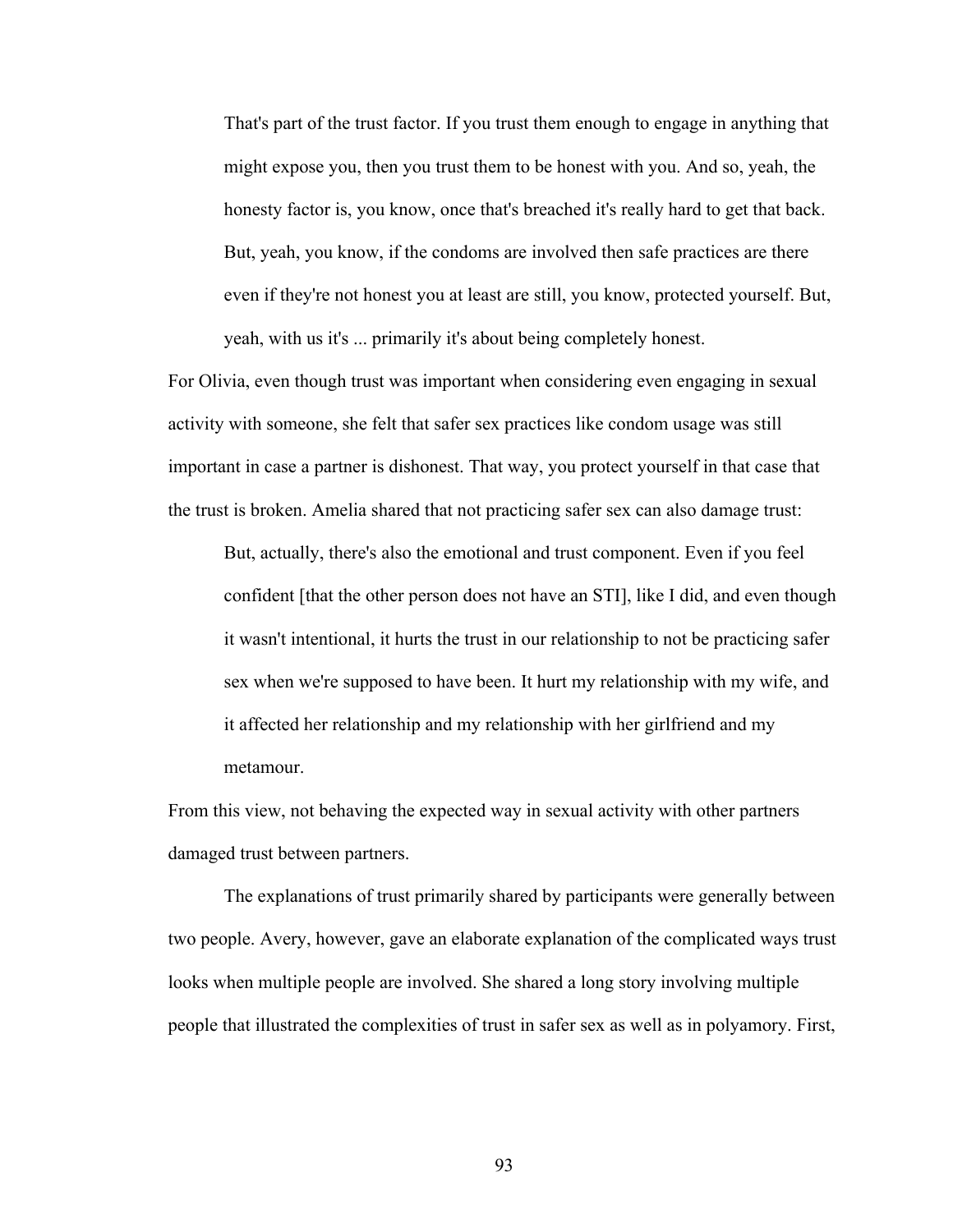she talked about asking partners whether they have an STI or not, and then taking them at their word:

I do usually try to have conversations with people about their sexual health status, usually in the sense that I'll say, "Hey, I got tested last month and I don't have any STIs currently," so that way it's less of asking in this kind of presumptive way, of like, "Oh, are you good?", because I really hate using that clean dichotomy of like, "Are you clean?" versus dirty. But at least I try to assert it, so then the other person can. But granted, it's not like I've ever had anybody be like, "Oh yeah. No. I do have an STI." I think a lot of people are just like, "Oh yeah. No. I'm good," even if it's been like two years since they've been tested, just because they're in the moment and they want to have sex, and so they're just going to say things. So even that is not the most foolproof system.

The interaction is initiated with her disclosing her STI status as a way to build trust and to low stakes initiate what can be a difficult conversation. Then, she reflected that everyone just said that they don't have an STI, and so she even recognizes that trusting people at their word is somewhat problematic because it is not a "foolproof" system.

Avery went on to discuss what happened when trust is broken:

Like we had a huge relationship negotiation, and safe sex negotiation, conversation a month or two ago, when I had unprotected sex with somebody, and I had to be honest about it. And I very easily could not have told the truth and just kind of kept it to myself, but that's not really what this relationship is for, and there has to be the trust that I have to own up to doing something that falls outside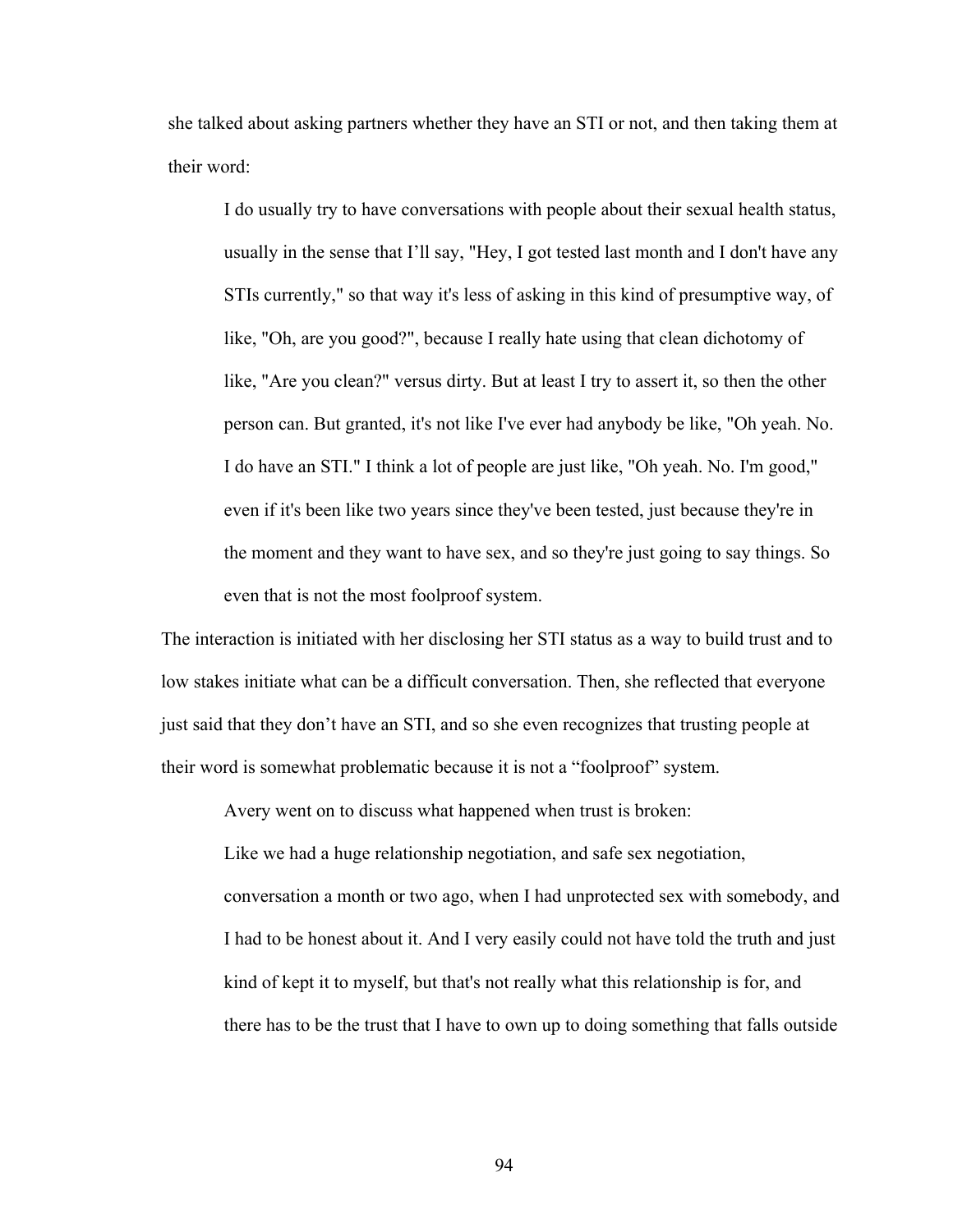of the boundaries that we've set up and negotiated, in order to trust that Luke would do the same, or my other partners would do the same.

She explained the importance of disclosure as a way to maintain or repair trust. So, even though she did not follow the agreed upon rules for having sexual activity with other partners, she told her partner so that they would know about it and work to renegotiate their relationship; in this case, the act of disclosure was a place to repair trust. To further contrast the importance of disclosure and the consequences of broken trust, Avery gave an example of when someone was having unprotected sex with multiple people but did not disclose and how that deepened the sense of betrayal:

But it's funny, because I even asked Luke at one point, where I was like, "Would you have felt differently if Jacob had been honest about it?" Because I guess they had been told by a friend, like Jacob did not admit it, they had to confront him. And it was interesting, Luke was like, "Oh yeah. I think I could've forgiven Jacob at that point," which I was really surprised by. Because I was like, "Oh, I'm surprised you would forgive them." And they were like, "Well, it's not about safer sex. I mean, it is about safer sex, but it's about trust. Like if I can trust that you'll at least come clean, then we can work with that. If it continues to happen, that's going to question my general boundaries and safety around you, but at least I can work with you owning up to a mistake you made. If you don't own up to it, I can't do anything to navigate our romantic relationship."… Luke was like, "You had unprotected sex and then immediately told me. You weren't doing it to be dishonest. You broke rules in our negotiation and the boundaries we set, but you're not doing it to be dishonest."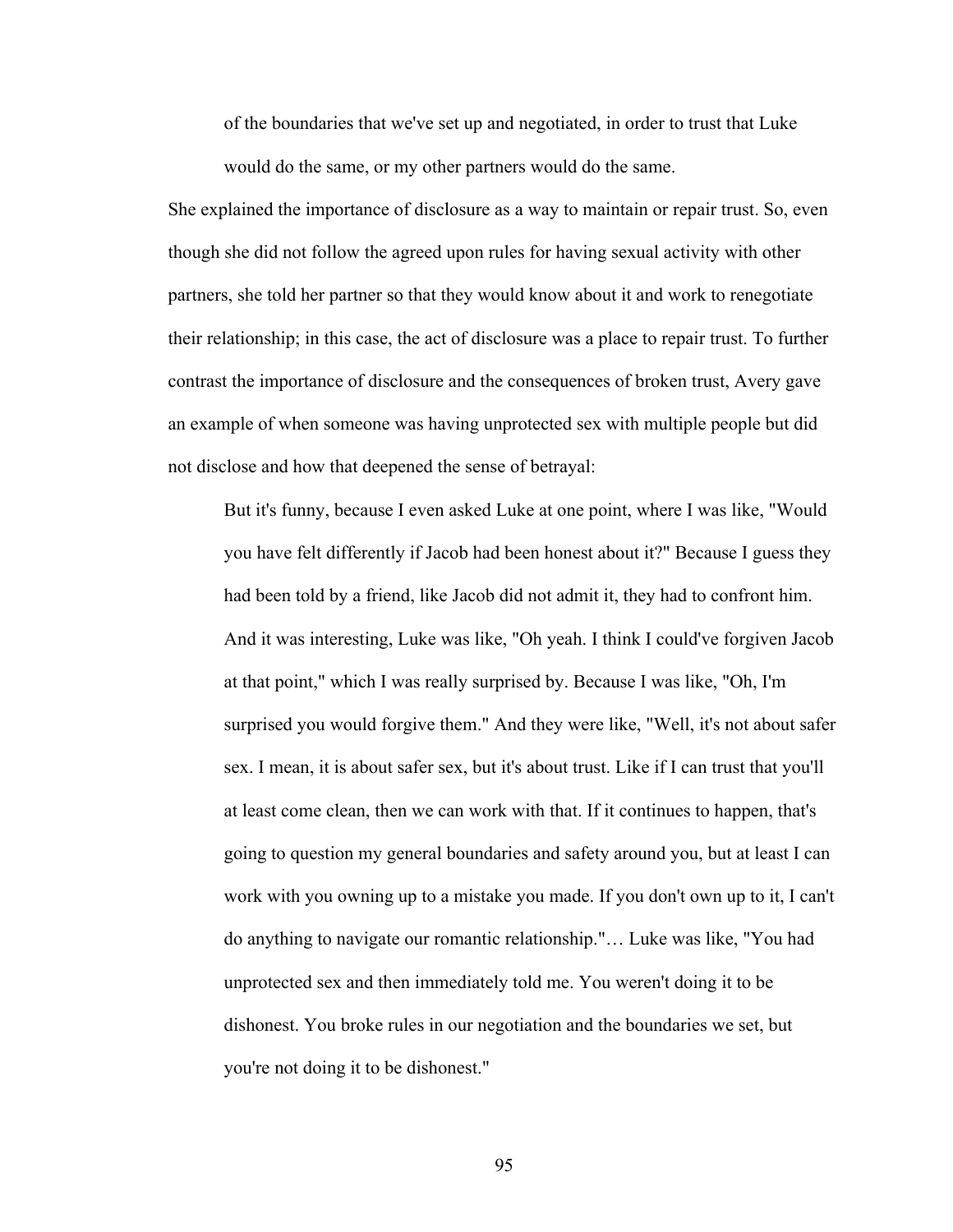In this example of someone who was not having safer sex, it was an additional strike against them because they did not disclose it and that lack of disclosure made the trust system fall apart and ultimately damaged the relationship beyond repair. Because Avery did disclose the lapse in safer sex, they were able to continue to be together in the romantic relationship because of the honesty involved in that disclosure.

That history of broken trust for one partner given in that example was used as justification for very strict safer sex standards in other relationships. Even though Avery did not act egregiously, her partner expected that she behave very strictly because a previous partner acted carelessly and lied about it:

Like I remember Luke was telling me about… Jacob, who was having unprotected sex with several people…for like six months and didn't tell…I mean, I think it was really interesting, because I've seen the way it trickles down into the relationship, because kind of when Luke and I got in the argument a month or two ago, I was just like, "I don't know why you're so intense about this," and they were just like, "Because Jacob really fucked things up, and it really messed with our trust dynamic, and I haven't had someone in a poly dynamic with us that has actively done something in a dishonest way," And I've noticed it influences the

way in which they navigate safer sex. I think that's why they're so intense about it. The expectations that Avery had to perform to were set not because of anything that she did or did not do, but those expectations were set because of the history that her partner had with someone who broke trust. The trust was not just between the two partners but was complicated because of past partners as well as the knowledge that there are current and future other partners.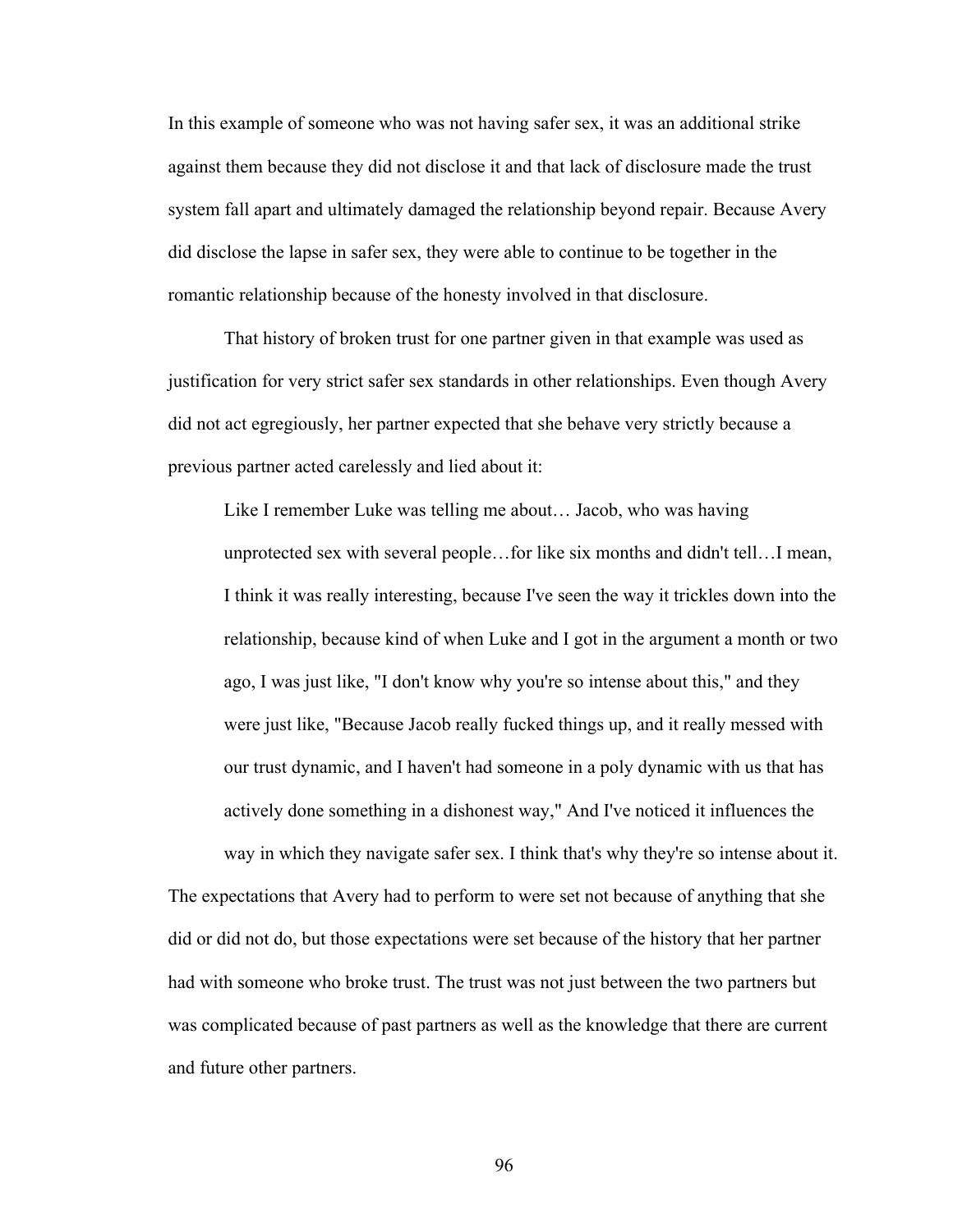Avery went on to describe the broader impact of that dishonesty and how the damage went beyond just the sexual relationship:

And it's interesting to think, too, within the poly context, how much of that holds weight, because I know Luke doesn't speak to Jacob anymore ... because it was kind of a triad situation with Luke, Jacob, and Becca a little bit, and Luke does not speak to Jacob at all anymore, but Becca still does. And even the other weekend, we were texting, and Luke was like, "I'm just so bothered that Becca is still texting Jacob, and friendly with them, when they fucked us over." And I was like, "Yeah. I mean, but you can't tell her who she can and cannot be friends with." And Luke's like, "Well, yeah, but I just don't understand why she would want to even be friends with them to begin with." So even that, like the trust in how people navigate the non-sexual parts of kind of a breakup within that poly dynamic is really odd. But I think there has to be some level of trust that I ... I mean, it is on trust, and if someone breaks that, it really makes you question the kind of larger system, where it's like, "Well, if I trusted this person, then how do I know that everyone else is doing as they say they are?"

Here, Avery reflected on how her poly community functions based on a reliance on this trust system and that even one person breaking that trust can have ramifications into the whole community.

Avery continued reflecting on trust and safer sex and compared it to trust issues in past monogamous relationships:

But I think just because we talk about it in this way, that it feels supernatural, and it's not taboo, and it's not secretive, makes me trust them. I mean, there's always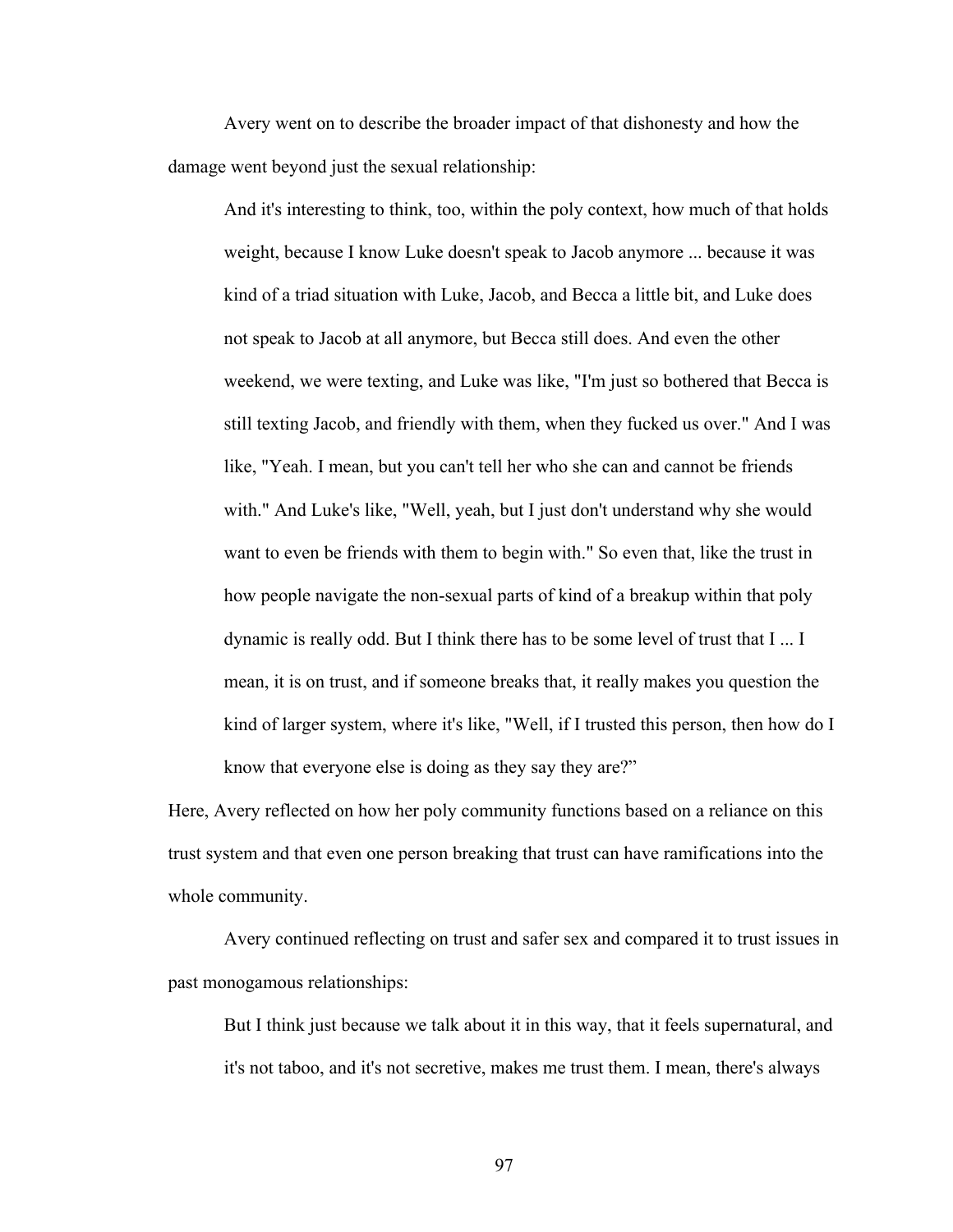some level of concern in the back of my mind, because I've dated people who were dishonest and cheated, in monogamous relationships, but there is some level of that kind of freaked me out. I think I've talked a lot about my concerns with that, with Luke, over time. And I think because I've been vulnerable and honest with them about the ways in which other people were unfaithful to me, it makes me feel more likely that they're not going to be unfaithful.

She explained that she still experienced cheating and lying when in monogamous relationships, but that in the poly relationship, the trust built through communication and disclosure created a stronger sense that a partner would not be unfaithful.

In addition to the complexities of trust involved in past experiences with multiple partners, Amelia shared an example of how current partners have different levels of trust amongst each other:

With a new partner, especially if they're unknown, yeah. There was unprotected, although brief, penetration with him not too long ago. We knew better, and we didn't intend to. We were supposed to use condoms and all that good stuff. But because I know him intimately, not just like sexually, but I know him very well, I know his sexual history and trust it. But because my wife doesn't really trust him ... there's issues with him ... and because my metamour doesn't know him from anyone else in the world, after that I got a full panel of testing before I would do anything with my wife and, therefore, my wife wouldn't be passing anything onto her girlfriend. So before any sexual activity could happen, for their sake, even though I was confident ... the only worry I had is risk of pregnancy, but I did get a full panel.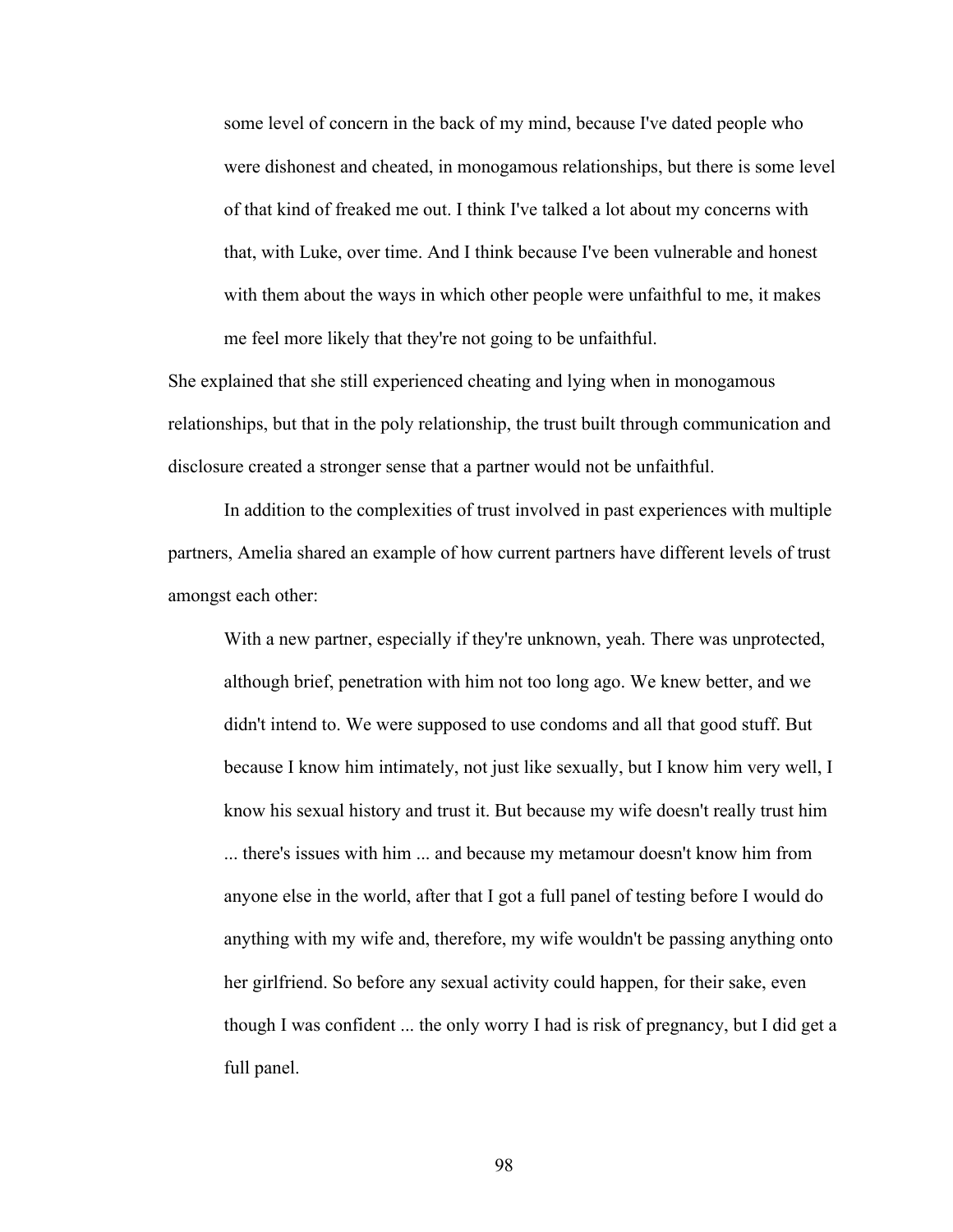In this example, there are several people involved in sexual activity separately, and because there were varying levels of trust amongst all of the individuals, Amelia had to get tested so as to maintain trust in the other relationships.

The ARRM highlights self-efficacy and a cost-benefit analysis as important influences for people to commit to engaging is safer sex. Several participants described practicing safer sex and discussing safer sex as easy to accomplish, indicating that they have higher levels of self-efficacy and thereby a commitment to engage in safer sex. Participants also described a cost-benefit analysis process that they conduct to assist them with engaging in safer sex. Participants clearly explained the benefits of safer sex were related to protection of themselves and their partners. The costs were related to various sex acts that are not easily conceptualized with the standard safer sex practices or the loss of pleasure in various sexual activities cause by dental dams or other protective behaviors.

# **RQ3: How do participants describe the importance of safer sex communication in polyamorous relationships?**

Participants described communication as an important component of polyamorous relationships generally and of safer sex specifically. When they discussed safer sex communication to maximize safety, two themes arose: 1) communication strategies and 2) communication content.

**Communication strategies that maximize safety.** The participants discussed three main effective communication strategies for safer sex discussions to maximize safety: (1) early and frequent safer sex communication, both at the beginning of a relationship and throughout the relationship, (2) safer sex communication when changes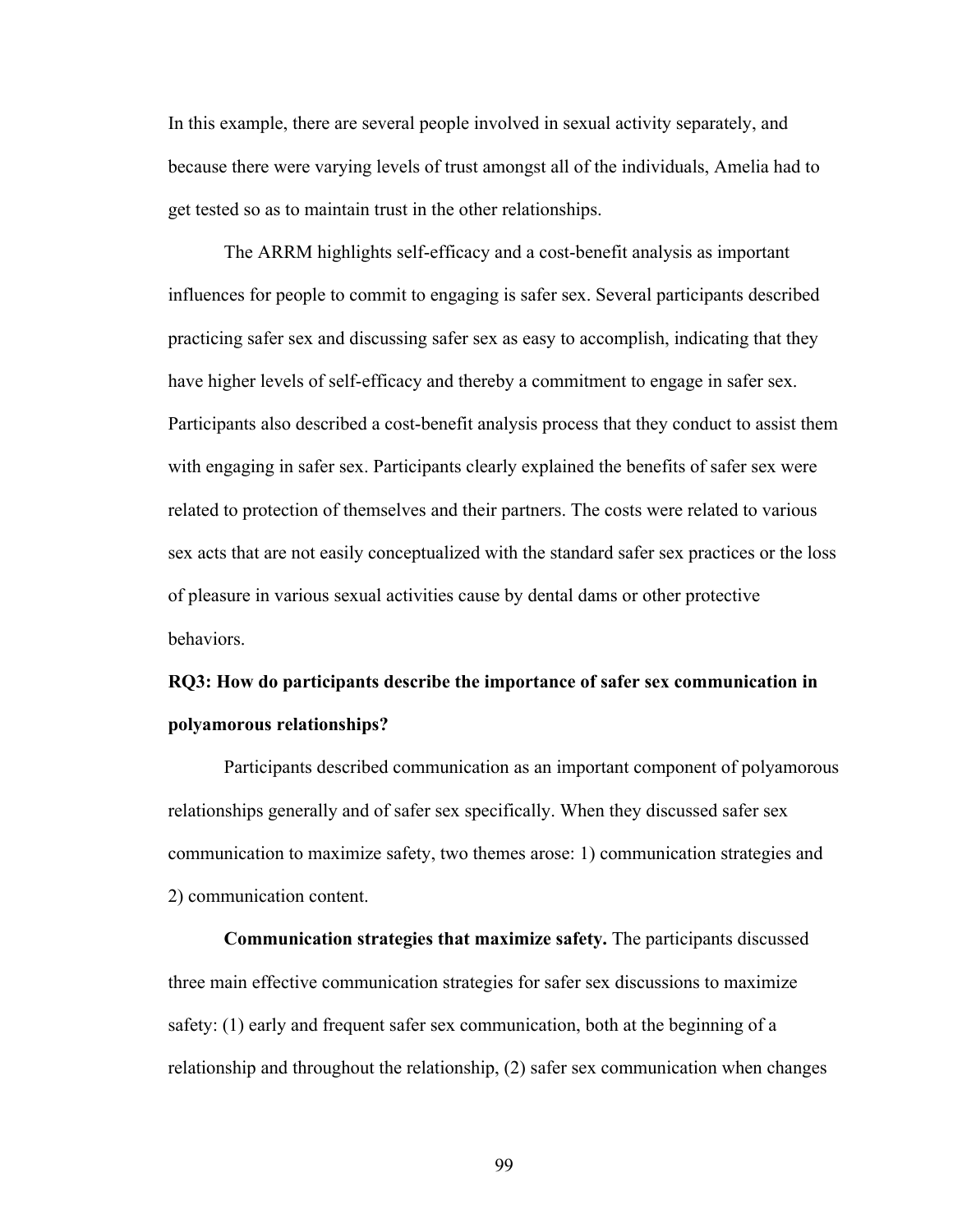occur or issues arise to check-in with partners, (3) direct communication as the best approach to safer sex communication, and (4) communicating "like and adult" with honestly and with emotional maturity. All participants comments referred to these categories of communication strategies.

Avery discussed the need to be sensitive to the timing of safer sex communications, noting that the best time is before engaging in sexual activity, especially when engaging in kinky sex:

I try to do it before we're having sex, because I find it so uncomfortable when I'm having sex with somebody. I really started to model this after my DC partner [who is involved the kink scene]. I remember we were making out and whatnot, we were in a hotel room, and I was like, "Do you want to just not go to the bar and just stay here?", and they were like, "Well, I still want to go to the bar and then we can have a boundaries conversation," and I was like, "Ooh, okay," and had really good boundary conversations…So having that conversation in a nonsexual context is so much more freeing, because there's no sense of anticipation, or, "Let's just rush through it, so we can do this thing." And it feels more of a shared conversation of interest, and trust, and boundary setting, than any conversations that I've had previously with people, as you're starting to make out, and foreplay, and all of that. And usually those conversations just get kind of limited to, "Oh, do you have protection or barriers, and have you been tested recently?", and those are not really conversations as much as answering questions. So I like trying to have a conversation about it. I think a lot of that is influenced by the fact that a lot of my poly community intersects heavily with the kink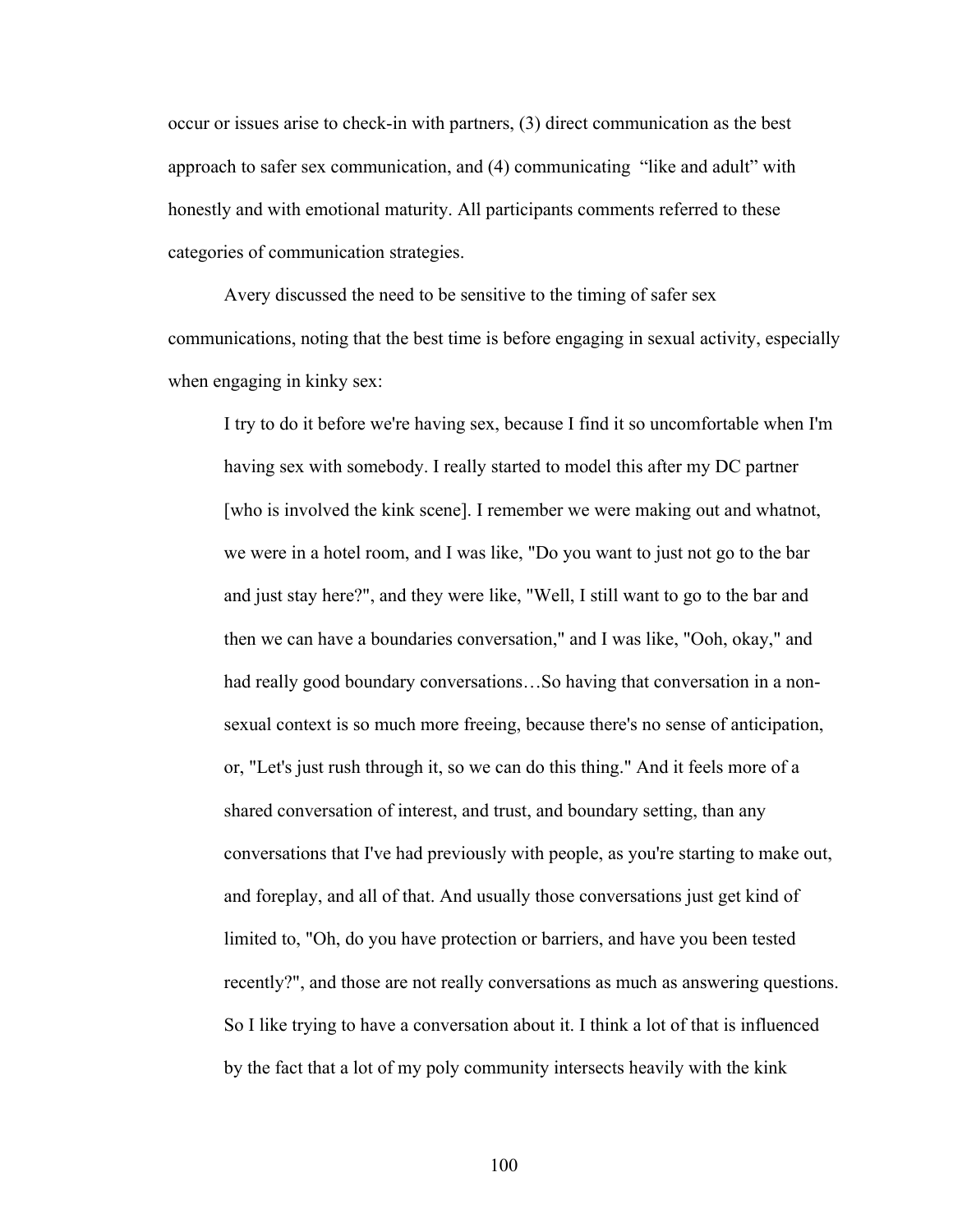community, and there's a lot more negotiation that comes into play there. So I try to have safe sex conversations outside of the sexual realm, and try to navigate where people are comfortable and what works for them.

In the story Avery offered as an example of effective safer sex communication strategies with a partner, she highlighted not only the need for these conversations to happen before sexual activity, but also outside of sexual interaction. For her, these conversations built trust and safety in the relationship.

Silas also discussed how safer sex conversations happened at the beginning of the relationship with her primary partner, but also before sexual interactions with new partners:

For my primary partner, we were just very open about it when we first met. For the other partners, since most of them are developing through existing relationships, it's very, for the most part, no strings attached. And/or because we're meeting primarily for the explicit purpose of it, I really don't have a problem with being like, drug disease free? Even though I know that that's ... little questionable as an implication, but it's just very point blank. Again, it's very transactional… It's like, this is what's gonna happen, or this isn't what's going to happen. Even  $\ldots$  in the rare occasions that something develops into a sexual relationship, I've just always been like, pause, depending on whatever is going on, and just been like, this is the situation, and take it from there.

Early conversations allowed Silas to establish expectations and ensure all people are on the same page. It also allowed them to set the groundwork on which to move forward in the sexual interactions.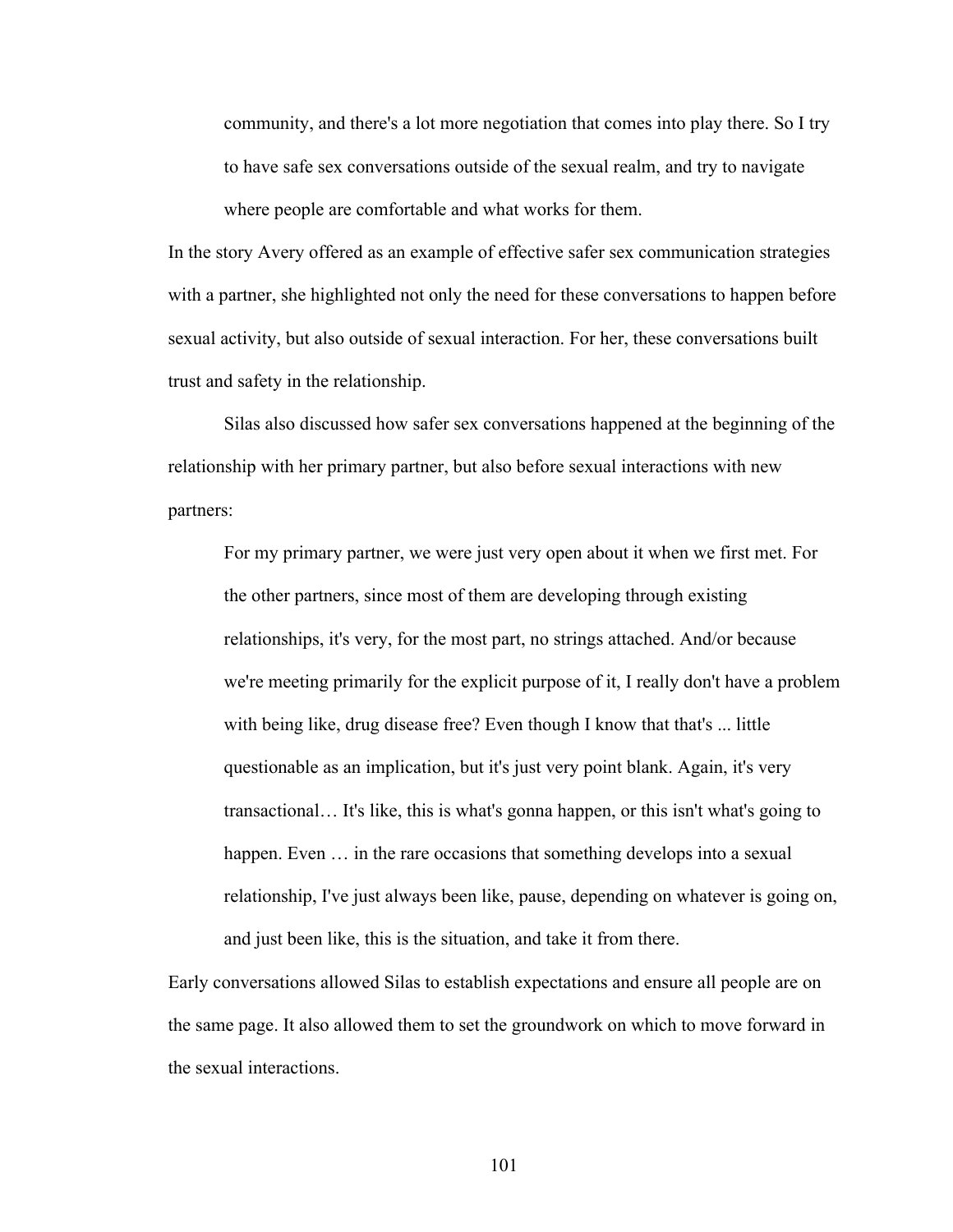The fluid and organic nature of safer sex communication is important to ensuring that people know what to expect during sexual interactions throughout a relationship. Evelyn offered some examples in her description of safer sex communication strategies:

I just talk about safe sex with a partner when it comes up. For example, talking about, "hey if you talk about sexual activity, you know what to do together." "Hey this sounds really great!" Oh what will it look like? What do you think of that flavored lube? Whenever it comes to mind, just talk about it because it's more conversational, and the conversation becomes more organic by then. Hopefully you can say to your partners, "hey this is important, let's talk about it." "Okay let's talk about it."

For this participant, the recurrent and organic nature of the safer sex communication worked to ensure an ongoing sense of safety and pleasure throughout the relationship.

Participants also described the importance of initiating safer sex conversations when changes occur or when issues arise that partners need to be aware of. For Isabelle, these conversations occurred at the beginning and throughout the relationship:

It usually happens at the very beginning. And it's a very easy conversation. You know? … My most recent partner that I would have to had that conversation with, my most recent partner is a woman. And, I don't know if we've really talked about safe sex. We talked about it throughout our relationship. So, I'll just come up with the other story of the one previous to her. It was very simple. It was very much, and it happened with a lot. I wouldn't necessarily say it's with partners. I think it's actually just who I am as a person when it comes to talking about sex, and like safe sex.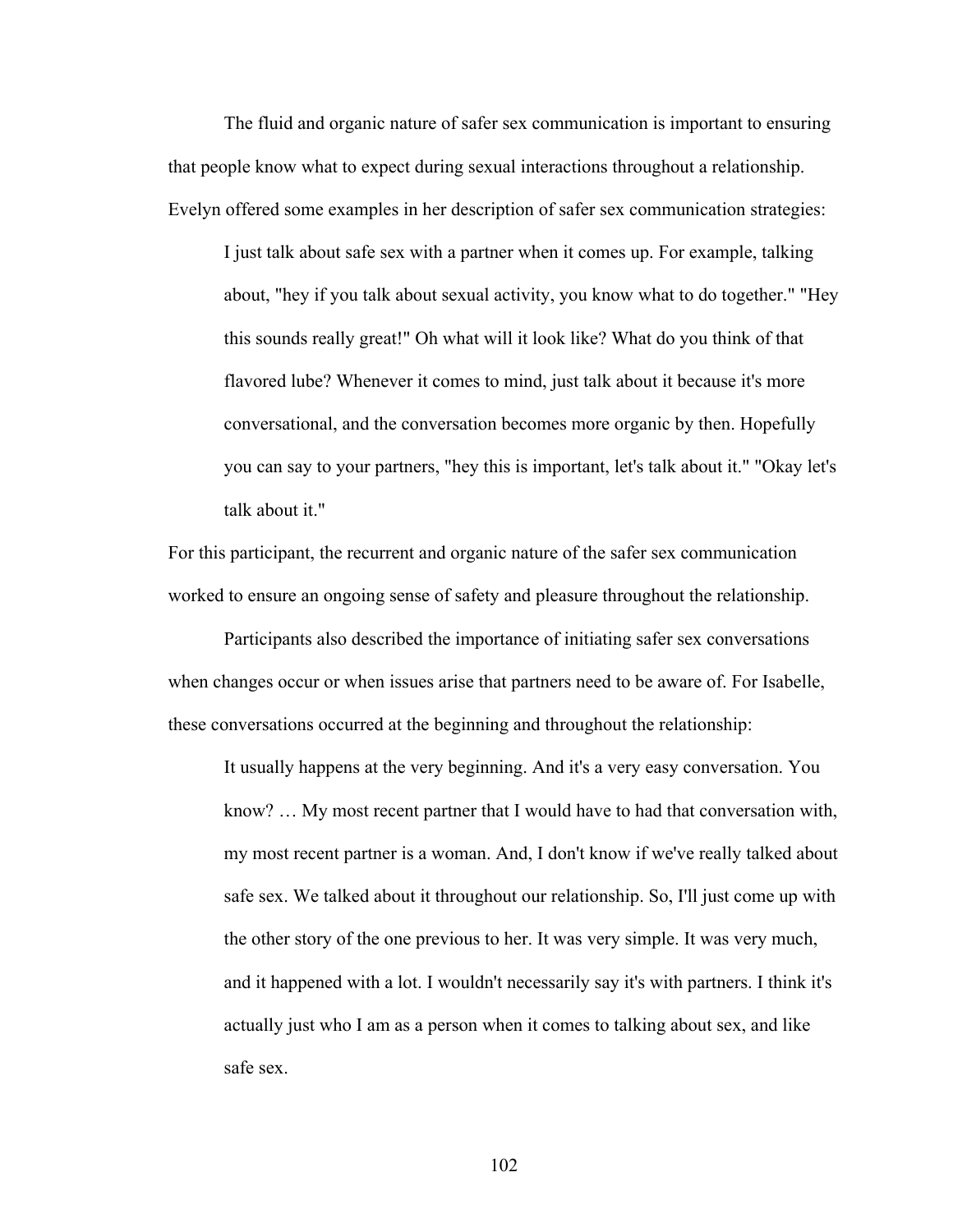Isabelle shared that she had a personal preference for communication in relationships in general and that safer sex communication is one type of communication that is important to her.

Liam reflected on the need to have safer sex communications when incidents arose that may impact the relationship because there can be repercussions from such incidents that may have happened that a partner should know about:

I've always been in a relationship where if that type of activity is going to be considered, I would exchange background information; "By the way, I have a vasectomy, so unless you use condoms for some other reason, there might not be a need," kind of discussion. But if that has been established, and the decisions are mutually agreed, I think that is the baseline and continues forward to the rest of the relationship, unless something changes, "hey, by the way, this happened," and whether it's something that might break trust or just a side event, I think then the discussion can be brought up again. But I think that kind of goes along with the trust idea, where if you've established a structure of a sexual relationship, I'd go by that established structure, and would expect that if that changes, that would be disclosed to me, as much as if that changed on my side, I would disclose that as well.

He had the expectation that partners would initiate a safer sex conversation when something might affect his safety and stated that he would initiate the conversation if he needed to as well.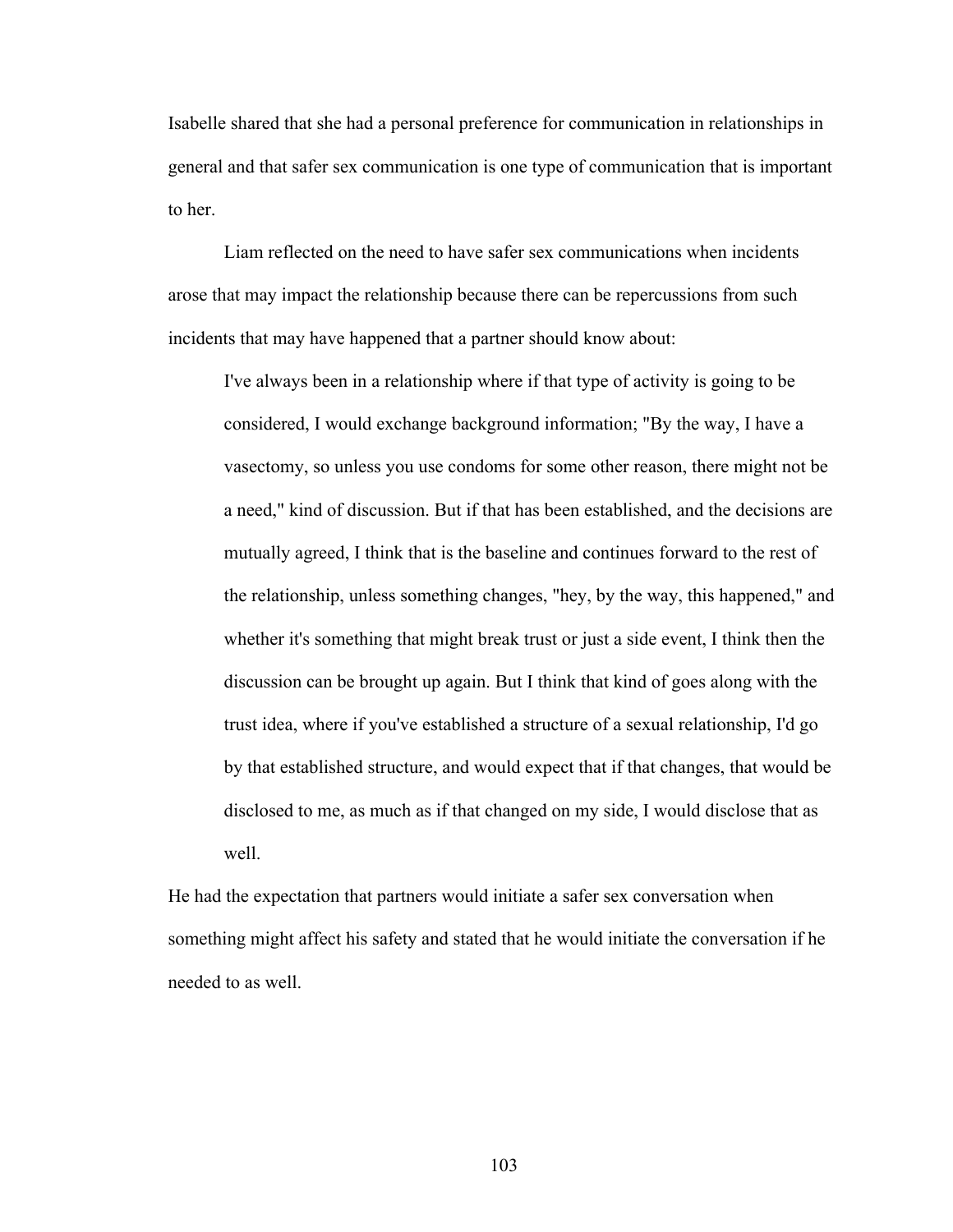As is true in life, people learn from making mistakes, and Abigail explained that she learned about the importance of ongoing safer sex communication through sharing a story about a time when she and her partners had a lapse in this type of conversation:

Well we talk about it, but we also don't really talk about it I guess because we talked about it a little bit at the beginning of my girlfriend and I's relationship because we were new and having to figure out boundaries and stuff like that. But as time's gone on and I haven't had any other partners and she's only had her wife as another partner, we haven't talked about it as much, and we didn't talk about it again until her wife slept with someone else. And then we have a serious discussion again about it, but I mean if the topic ever comes up, we just kind of talk about.

As highlighted in several of the narratives, early and frequent safer sex communication is important to ensuring comfort and safety.

A third strategy for effective communication that was repeated throughout the narratives is engaging in direct, plain communication. Participants stated that these conversations were easy to have and that they generally took a direct approach to engaging in them. When asked about having safe sex conversation, Charlotte stated that she prefers they occur early and that they are easy to have:

I personally find it pretty easy. I talk about sex a lot. I'm pretty open about it, so I'm pretty comfortable advocating for what I want… So, for me, it's fairly easy, and once you get more practiced at asking those questions and stuff, it's not been a super big deal. Just straightforward ... I don't have time to waste beating around the bush here. Like, hey, if we're going to do this, here are the ground rules. You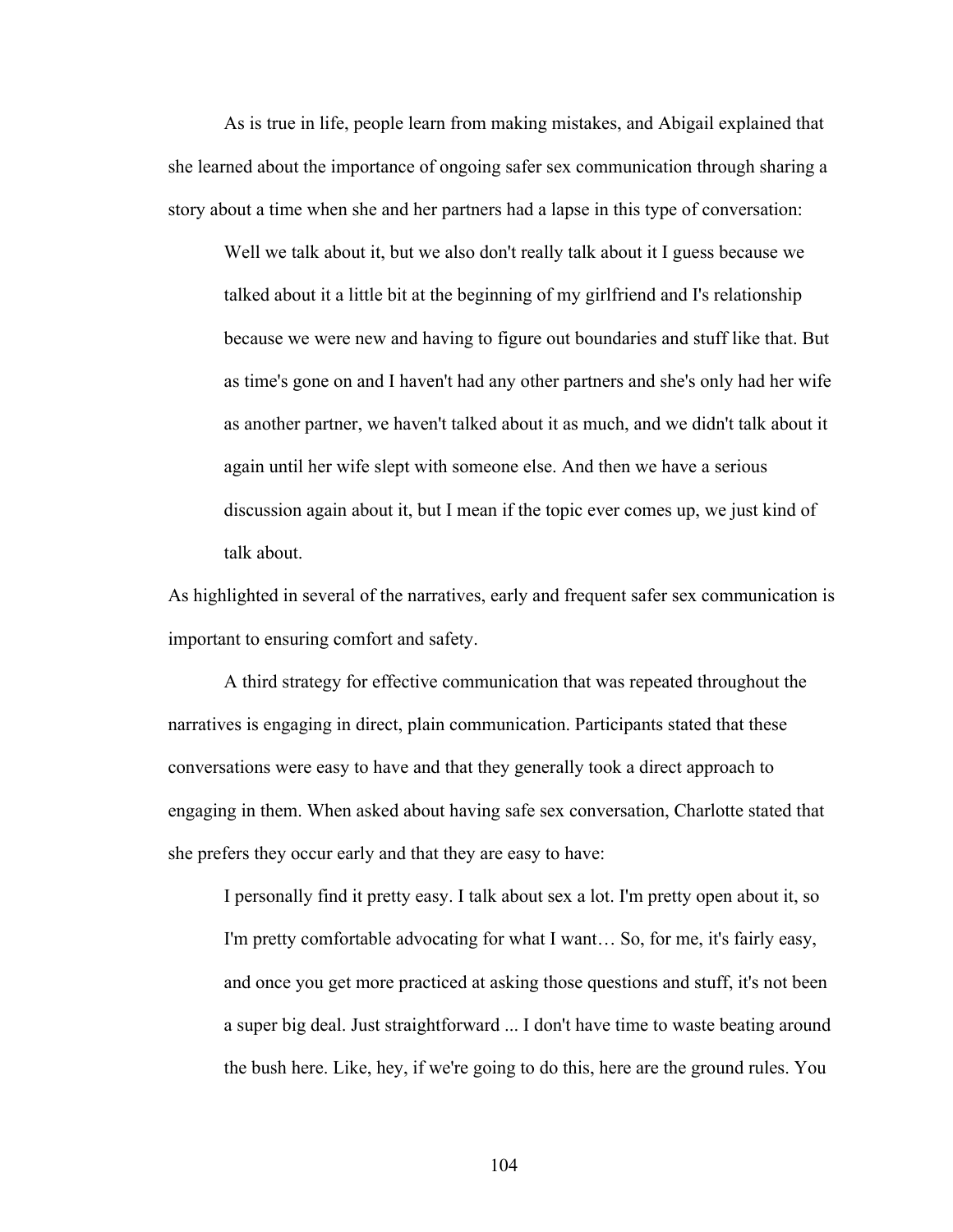have to get tested, you have to use a condom. I just lay it all out there. That is before anything even happens, because it's not like I'm waiting until the moment. I think sooner is better. Like, hey, these are going to be my requirements. If you're interested in getting physical, I'm going to need these things from you.

She explained that having direct conversations early in the relationship allowed for her to advocate for herself and to make sure that the partner is able and willing to meet her safe sex requirements.

Emma also discussed the need in poly relationships for early and direct communication:

Everything in this type of relationship is said head on… Okay, if you're going to have sex with more than person, you're talking about having sex with more than one person. So… [the] first conversation you really have to say is if you're gonna have sex with two guys, you're gonna be having sex with another guy, how do you feel about that? It's much better than springing it on them. You know? The easiest way is direct. "I'm not gonna have sex until we all go, as a date, to get our blood work and we will see if we are compatible to have sex that way." … You just do it at the front. It's easier to start that way and back off than it is not to even start that conversation … and I've never had a guy say no. Ever.

She explained that direct and early conversations are better and easier in order to avoid negative consequences. Moreover, she added that these conversations were positive experiences.

For participants, direct safer sex conversations are important in building a sense of safety because they are used to check-in with partners and ensure that everyone feels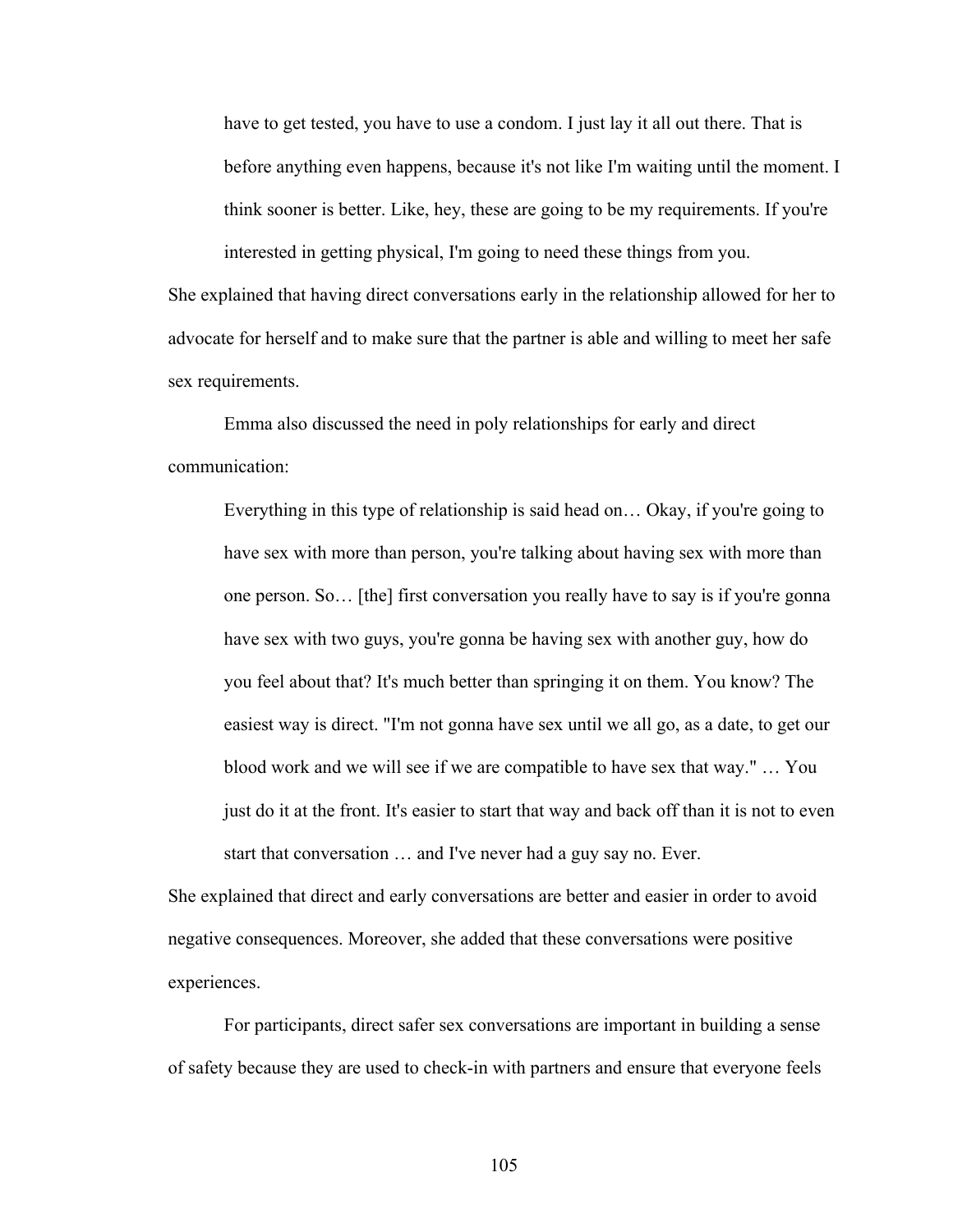comfortable, especially when multiple partners are involved. Ava offered examples of how these conversations occur:

For the conversation before things are started, usually "Hey are you up for this right now? Or do you want to do this later this evening?" And then we'll say, "Yeah sure." Or, "No maybe not tonight." Checking in during is, "Is this feeling okay? Do you want me to do something different, do you want to try this, do you want to try that?" Et cetera. And then also talking afterwards is important as well … just saying, "How was [everything]? Is there anything we can do differently next time?" Because it's always confusing and complicated especially if I'm with both partners… I'm very into verbal feedback at all times. So, if my partner's getting quiet, I'll stop, and I'll say, "How are things?" I want feedback. I want to know how I'm doing, if I'm doing anything right or wrong. And I have no problems stopping things in the middle.

The participants emphasized the importance of direct communication for safe sex throughout relationships, from establishing relationships to setting expectation for sexual activity and even when engaging in a sexual act.

Lastly, participants expected their partners to "act like adults" and engage in open communication with honesty and emotional maturity. Amelia paired the importance of direct communication and acting like "an adult" with ensuring the safety of the partners:

So, for me, I'll just say whatever. I don't have to keep anything hidden. So if it was someone that was gonna be new, I would just be really ... everything would be up front, if it's new or old. I'd say, "Look, this is an issue that we have to address. We're adults and we need to be safe. So, okay, when was your last STI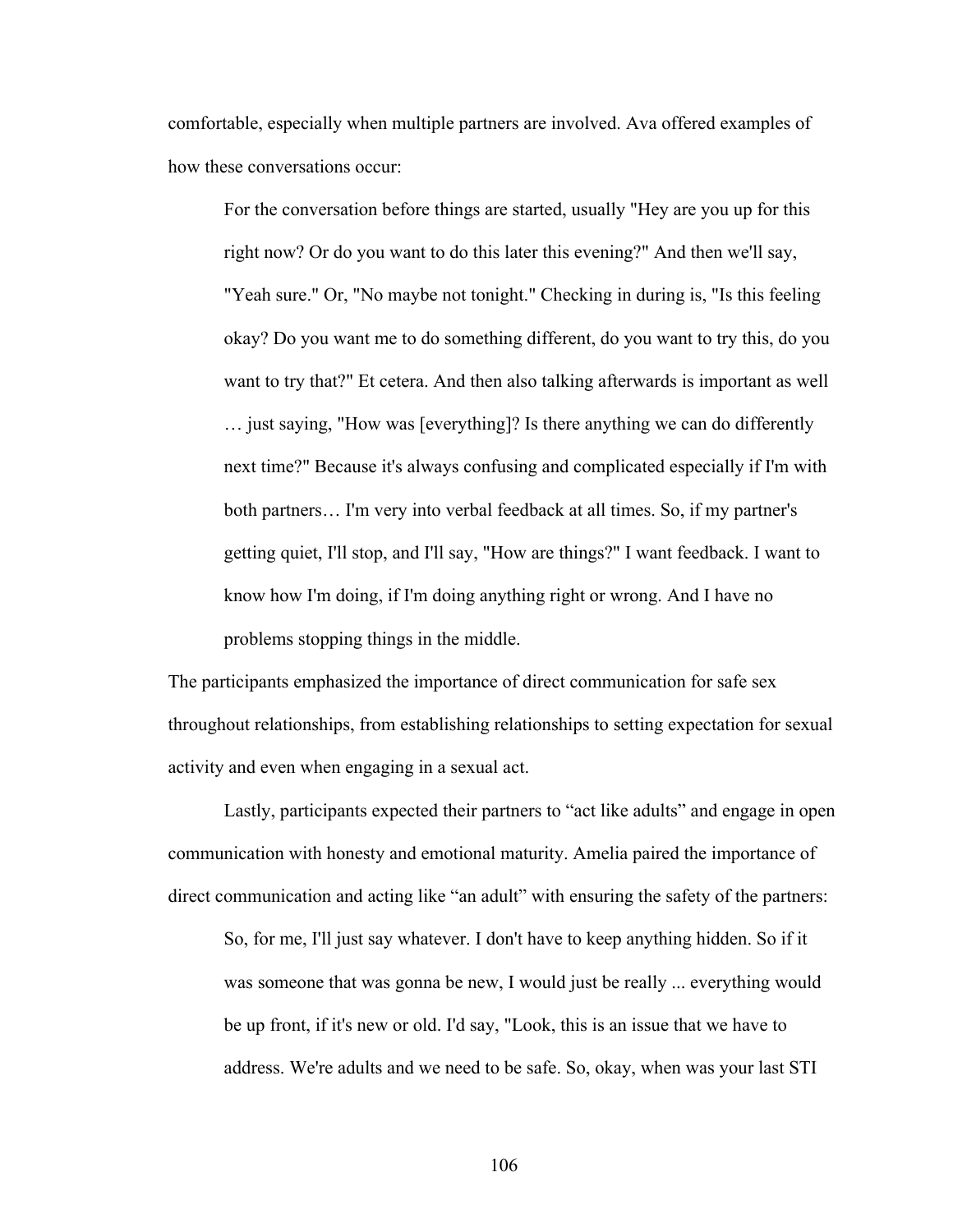panel? Have you ever had one? If you haven't had a panel within the last six months, you need to go in again before I can have sex with you. This is the agreement I have with my wife," or whatever.

Abigail also emphasized the expectation that all partners would act with maturity: We just kind of talk about it I guess...I'm almost 30 and both of [my partners] are almost 40 ... She would probably kill me if she heard me say that. They are in their mid-thirties, on the higher end of mid-thirties and so ... We're too old to just kind of not talk about things I guess ... I mean people avoid talking about things at any age, but we're kind of just like, we don't have time to just not talk about something if it's an issue or if it's a topic where we need to discuss.

As Amelia and Abigail described, all of the strategies of effective safer sex communication ultimately stem from the need to be honest and have emotional maturity. Engaging in honest, direct communication that occurs at the beginning of relationships as well as throughout relationships works to establish and maintain a sense of safety when engaging in sexual activities.

**Content of safer sex communication to maximize safety.** By sharing stories and examples of how they engaged in safer sex discussions, participants stressed the importance of the content of the communication. In discussing the content of safer sex communications, three themes emerged: 1) safety ground rules, 2) disclosure of details that impact safety, and 3) addressing the effects of miscommunication.

A primary purpose of engaging in safer sex communication was to clearly establish safety ground rules. Isabelle shared her typical safer sex rule setting conversation: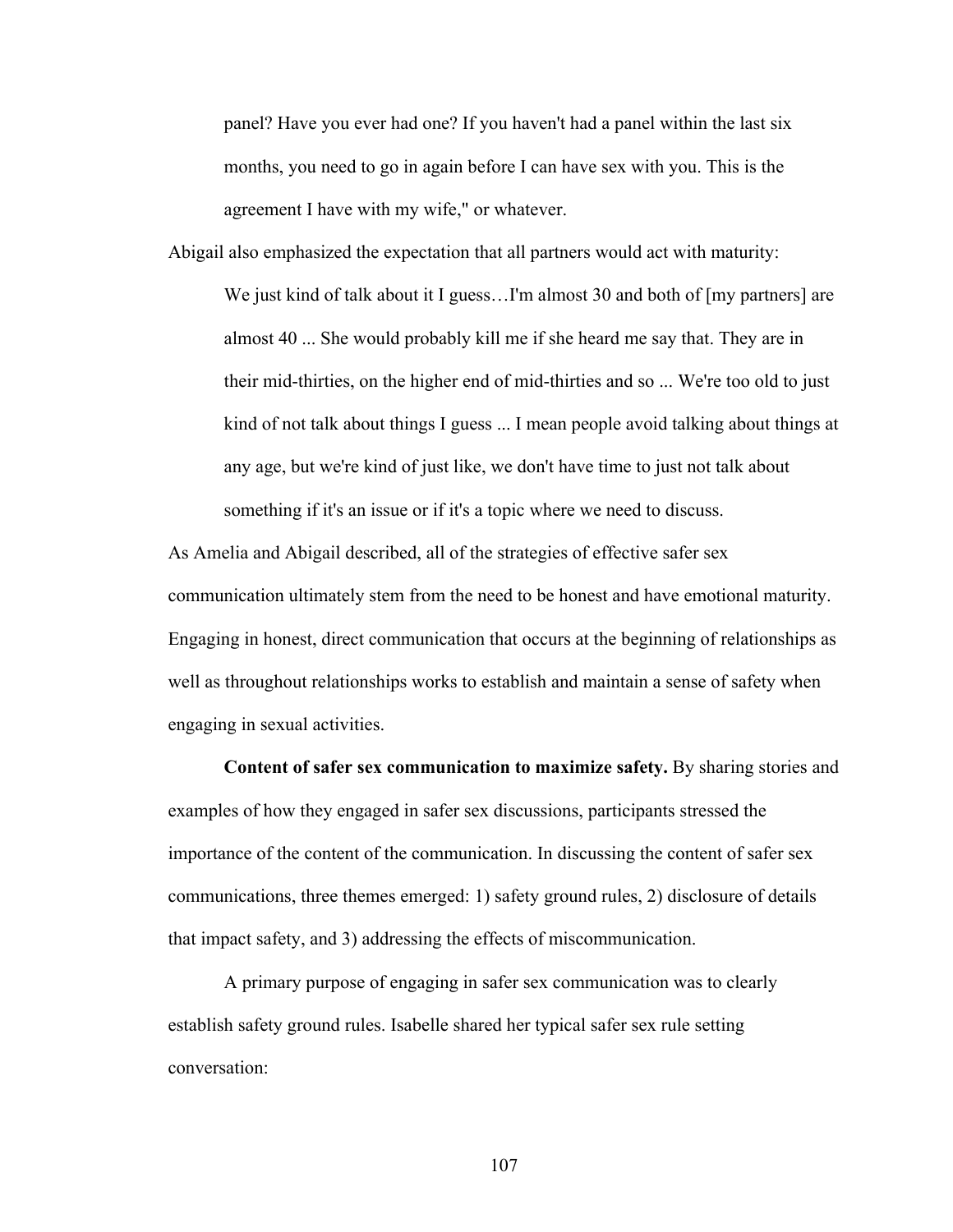If we're starting to talk and it's like, hey, let's meet up and … if there is the intention to have sex, and if it's the first time, then the conversation happens of like … "when was the last time you were tested? A year ago? … How would you feel … if you went to get tested and then … let me know what's going on?" And then I tell them when the last time I was tested, and if they felt uncomfortable about my timeline, same thing for me. I tell them, there has to be condoms, we have to use condoms even if you get tested. And then I also say, I have an IUD... so I have birth control... And from there, some are like … they have .. questions … they [want] to know my sexual history… But, it's a very simple question. And it usually happens before our first sexual experience. And it kind of just, assuming there's no change to the relationship, it stays the same until there's a change to the relationship, and then we have another conversation.

In her safer sex conversations, she and her partners discuss their various expectations regarding safer sex, however, these discussions are question driven, so there is likely some variation in these discussions. The effectiveness of this question driven conversation may need further investigation.

Avery shared her typical safer sex conversations:

"What is a boundary for you?" So, like I know Luke would say, "Unprotected oral sex is a boundary for me. That's not going to happen." So I would say boundaries would be, "You need to use certain kinds of barriers," "Certain kinds of sex are off limits, because maybe I find them too risky," or things like that…And I think a lot of boundary setting and safe sex kind of go hand in hand.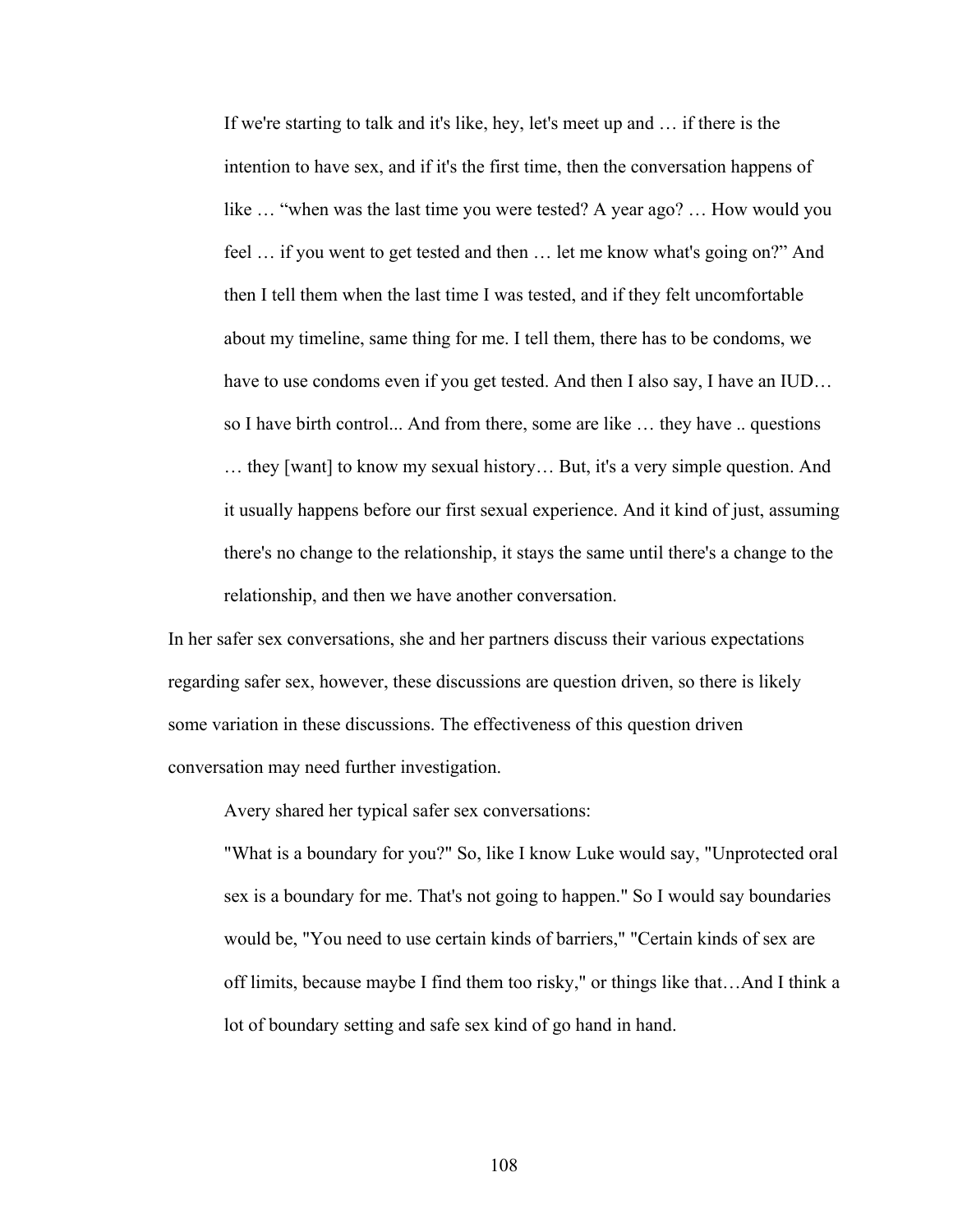In addition to ground rules related to the specifics of safer sex, Avery presented the unique complexity of ground rules that apply to sexually engaging with partners who are trans or gender queer:

And a lot of that had to do with, a fair number of my partners are trans or gender queer, and so there's just different boundaries and discussions of "What is off limits for you? What do you like? What do you not like? What type of words do you like to use?" Even thinking about the fact that I have sex with lots of trans men and there are certain terms that are uncomfortable, like both Luke and my DC partner do not like using the word vagina at all; they only refer to it as their cunt. So, it's those types of things, where it's like that is very particular and it's going to change that sexual dynamic.

Safer sex conversations included terms and labels that make the partner feel comfortable and safe in the sexual experience.

Beyond sexual safety expectations, there are other practical concerns that can impact safer sex. Noah shared an example of a very practical concern:

We had to actually discuss what she was comfortable with using. It's like, "Hey, do I need to do anything special?" She said, "I have a latex allergy." "Okay." Well, at the beginning of the date we determined that because I said, "I need to pick some up." She said, "Okay, well, I have this allergy, so." So yeah, that's basically how the conversation went.

Through the process of discussing ground rules, the opportunity to address non-sexual, yet very important concerns like allergies were able to arise. In addition to sexual safety, setting ground rules also involved broader concerns, like relationship requirements.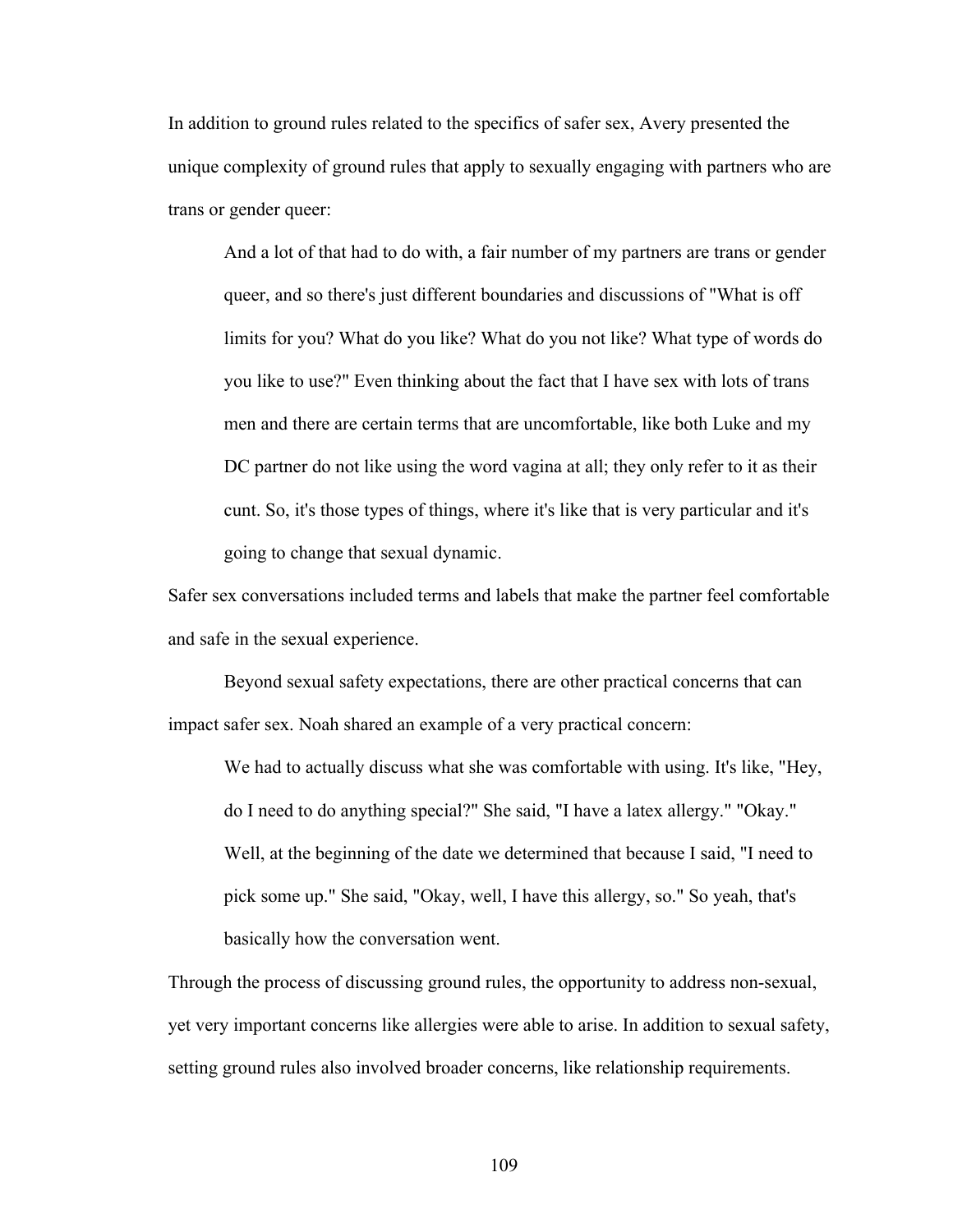Olivia explained how relationship expectations were included as part of safer sex expectations:

It comes up in the first date. The partners I have now are ones that I spent time with talking online for a week or two before we actually met in person, so conversations like that came up but essentially it would be ... It would come up in the ground rules of let's talk about you being poly. What are the requirements of you being poly? And that's when it would come up. Because that's usually something when looking for poly partners as well, what are requirements like. Like I don't want to sleep with your wife, is that part of the deal? You know, that kind of thing.

Safer sex communication is an important opportunity to establish safety rules and learn a partner's expectations. Through these conversations, trust and comfort are built as partners start bonding and this helps create a foundation of safety.

Another important component of the content of safer sex communication is disclosure of health status and other incidents and situations that may be risks to the safety of partners. Isabelle very bluntly stated her expectations regarding disclosure of partners' engagement in unprotected sex:

I just need to know what is going to [happen], what am I being exposed to? Because, if there is a STI scare, I want to know where it came from… I'm not going to pass a judgment on anybody that is like, oh, you caught chlamydia or whatever. How dare you not practice safe sex? I just want to know if it was me fucking up or if it was somebody else fucking up, and then deal with it there. Not everyone has the same expectations.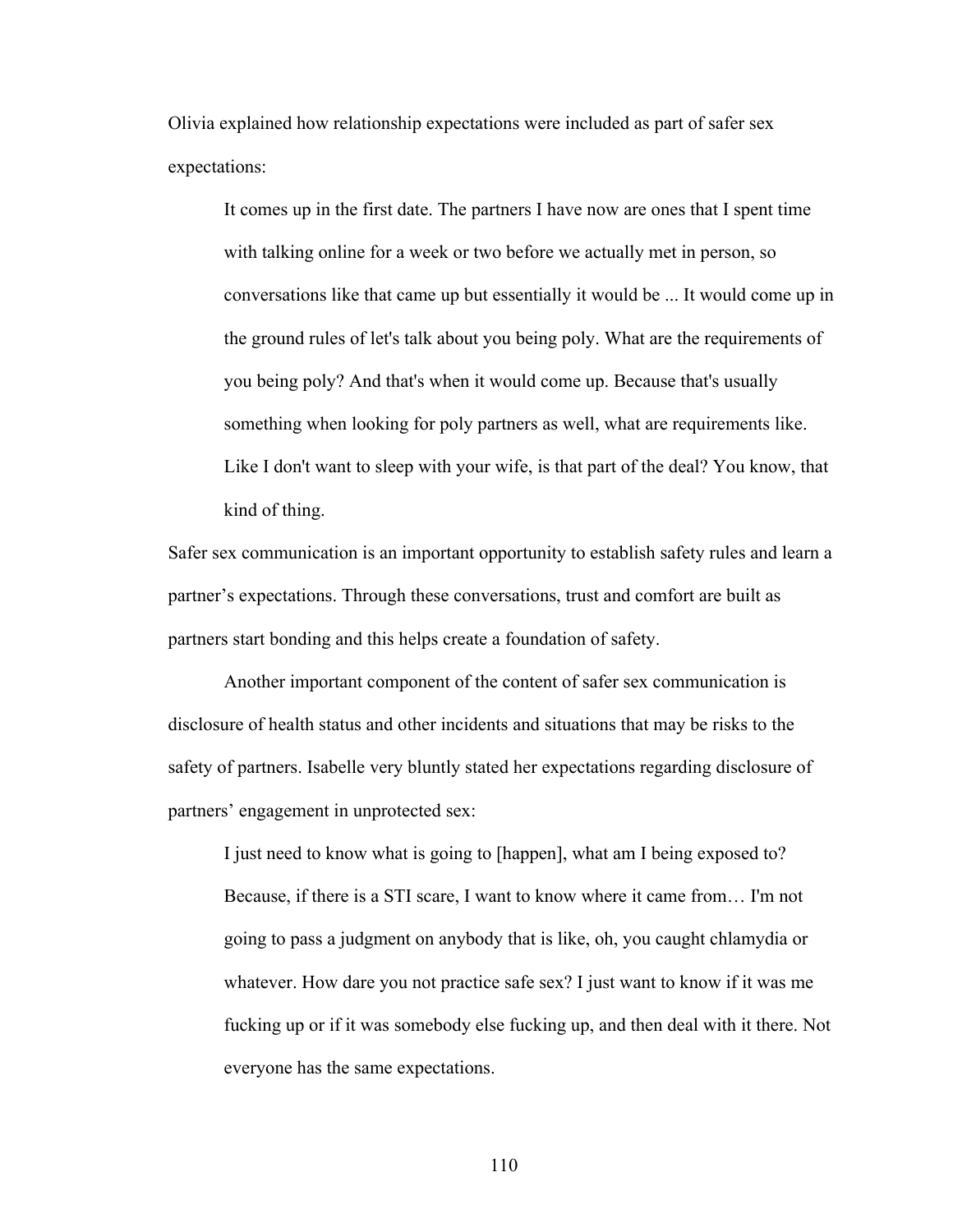Her expectations for disclosure of STI risks are communicated directly, but she recognized that people may have different expectations. Logan demonstrated those different expectations. For Logan, disclosure of STI risk was a complex discussion:

Well, I suppose my first concern would be knowing if they are fully aware and read up and know the relevant information [about STIs]... and I've had relationships, where that's the case or it's not the case and I have to explain, "This is what HPV is and this is what HSV is and this is how it works." If it happened to be as a partner, a potential partner who's not informed on the subject to say, "This is what you need to know about it and here's where you can read more about it." I just wanted to be sure that they have the factual information and the awareness to make whatever judgments and decisions they want to make for themselves. Provided that's in place, I would want to know, "Do you have any cause for concern?" If so, "What is it? What's your cause for concern? What the history or what's the situation?" If I have any cause for concern, I'll share it regardless. [They're] welcomed to ask me whatever they'd like to know about, I'm an open book. I guess there's a certain principle involved, which is it's not a taboo subject, it's okay to have these concerns, it's okay to talk about these concerns…Rather than reacting in any way that thwarts their need or their desire for clarity, or certainty, or safety and doesn't take it as an assault or affront in any kind of a way but that is a genuine concern to raise and to discuss.

Logan's example of a STI disclosure conversation included preparing for having to deal with STI misconceptions as well as creating a safe space for concerns to be brought up,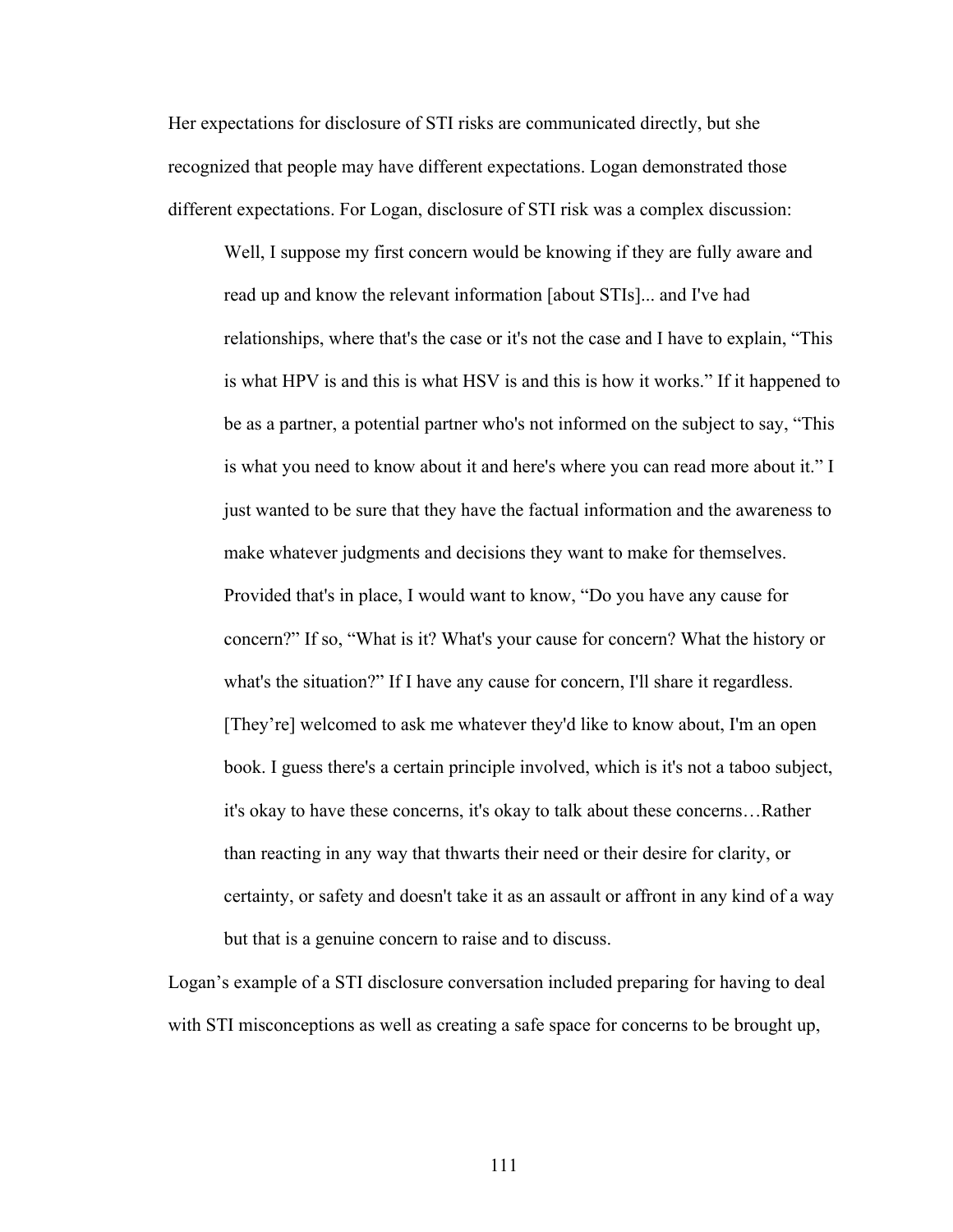validated, and resolved. This style of conversation would mirror aspects of safe sex discussed above that include the emotional wellbeing of partners in addition to health.

Safer sex discussions in poly relationships involve all the individuals with whom a partner might have sexual interactions. Isabelle was aware that she was at risk when her partners slept with other people and it was important for her to know about that activity:

That is my expectation [that my partners would be open and communicate about their feelings and experiences and things with safe sex]. I have found in recent experiences that's not everyone's expectations. I have two rules in my polyamorous relationships in terms of what I want to know. Everything else, you don't have to tell me shit. If you don't want to tell me anything else about your relationships, I'm happy. That's fine. There's two things I need to know. One of them is if the relationship is going to go something more than casual. If it's going to go into like, a partnership or like a romantic relationship. And the reason I want to know that is because of time. Like, if, like resources. So, it's like, oh hey, there's going to be another person involved in our lives more often. Like, this is a more, this is an important person. This is somebody who, you know, there will be some emotional and some time resources that will be taken from one relationship to another one…And the second thing is I need to know if you're going to be fluid bonded with somebody else. Because that's a safety thing. Cause, I'm consenting to this person, to this person in front of me, my partner. I am consenting to them entering my body. I'm not consenting to other person entering my body. So, I need to know who else is going to be involved in, you know, coming, no pun intended, coming into my body.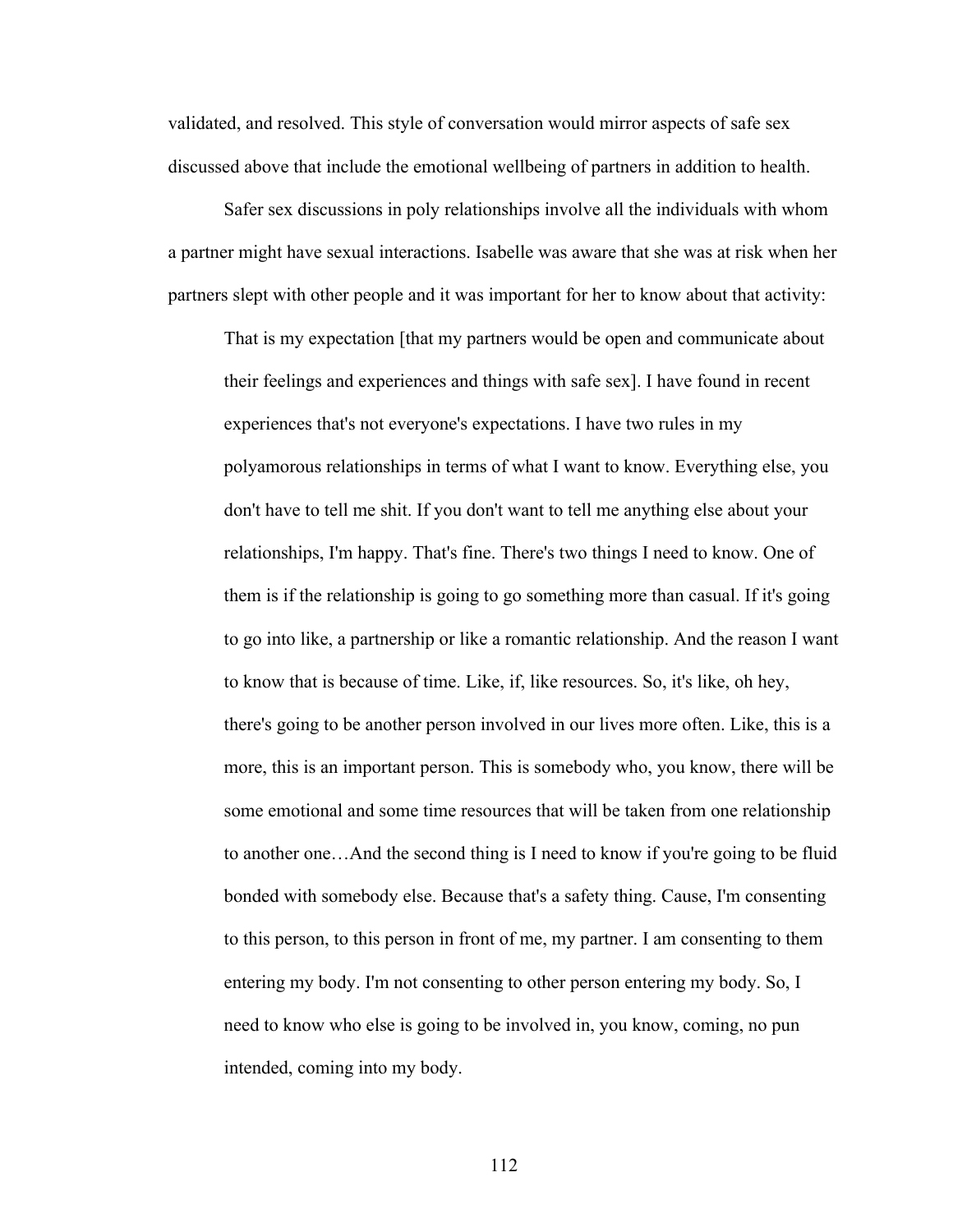Isabelle described the repercussions of having partners that sleep with multiple people in two significant ways. First, there are emotional and relationship consequences to adding a new partner to an existing relationship. The second concern is the additional risk of contracting and STI if the other individuals engage in risky sex. Thus, disclosure in safer sex communication is key because the decisions and behaviors of one individual have a ripple impact on all other individuals directly and indirectly involved with that individual.

Addressing the effects of miscommunication is another important part of the content of conversations about safer sex. This was exemplified through the stories of what happens when there is miscommunication. Emma explained the importance of effective, accurate communication in poly relationships:

Sometimes we work on what I need, and sometimes we work on what Boyfriend A needs, and sometimes we work on what Boyfriend B needs. But there is some kind of negotiations going on at all times because we want everybody happy, healthy, and communicating. Because the biggest thing is the communication, right? We need to communicate… I'll give you an example… We have date night on Tuesday… And there was a lack of communication, okay? A lot of lack of communication. And I got hurt in the process. Boyfriend B was expecting me to scream at him and I didn't scream. I talked to him normally, and he didn't know what to do. 'Cause I spoke to him normally and I didn't hit him. I'm like, "Why would I hit you?" I mean, that doesn't make any sense. So there's a lot of talking things out and relearning behavior that is considered normal. Which isn't normal. It's not healthy… so we talk a lot. And there's negotiations that happen all the time. And no, I didn't get sex on Tuesday, which I was pissed off at. They both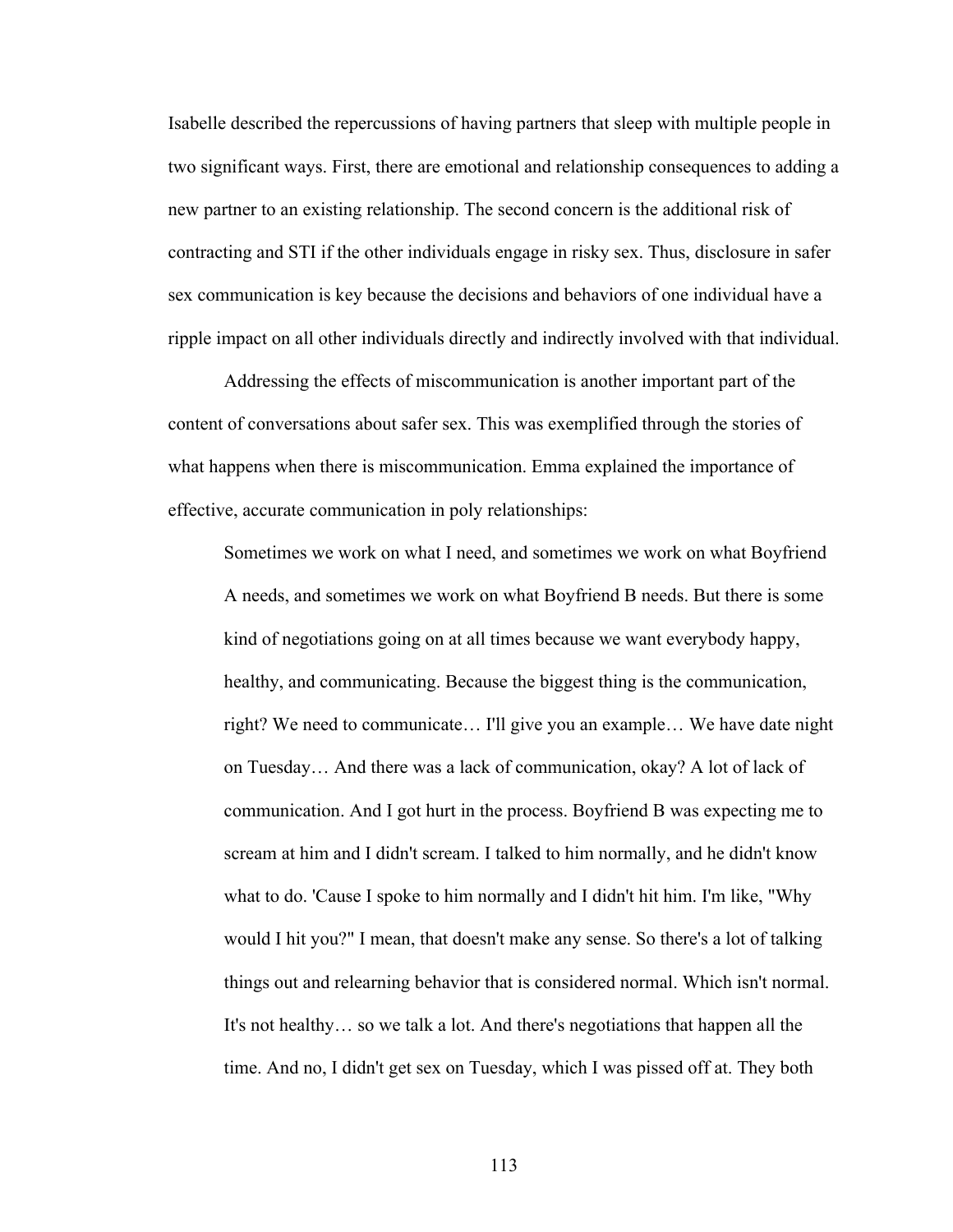work long hours. Both work very physical jobs. And so, that's where the porn movie does not come into play. You have this notion, even I have this notion that I have two boyfriends so I'm gonna get sex more, right? Doesn't that make sense. Twice the dick, I get twice the dick. But no, it doesn't work that way. I get twice that "I'm tired, honey. I just wanna sit down and watch TV."

This example illustrates how the repercussions of a single miscommunication were multilayered. Feelings were hurt, they did not have sexual intercourse and that upset Emma, and assumptions were made by partners about communication expectations and navigating past influences. Additionally, miscommunication can have a negative impact on a relationship, even if there is no physical damage. Isabelle shared an example of when a partner did not disclose an instance of engaging in unprotected sex:

It happened where one of my partners didn't disclose to me that they were having unprotected sex with somebody. I had to ask them, "are you doing this?" And they said "yes," and I'm just like, you were supposed to tell me beforehand… [this time] nothing happened. I didn't get any STIs or anything like that. But it was just the whole like, I wasn't consenting to this. You didn't tell me this. I needed to know this. And I told them… I literally only have two things that I need to know. That's it. And you literally didn't tell me one of them. What the fuck? … So that was a huge issue.

Amelia also shared an instance of miscommunication:

Well, [our safer sex expectations] really evolved, over time. We didn't have anything in writing when we first started and when she got a girlfriend, which was our bad. But after the fiasco that I referenced with the guy that I'm involved with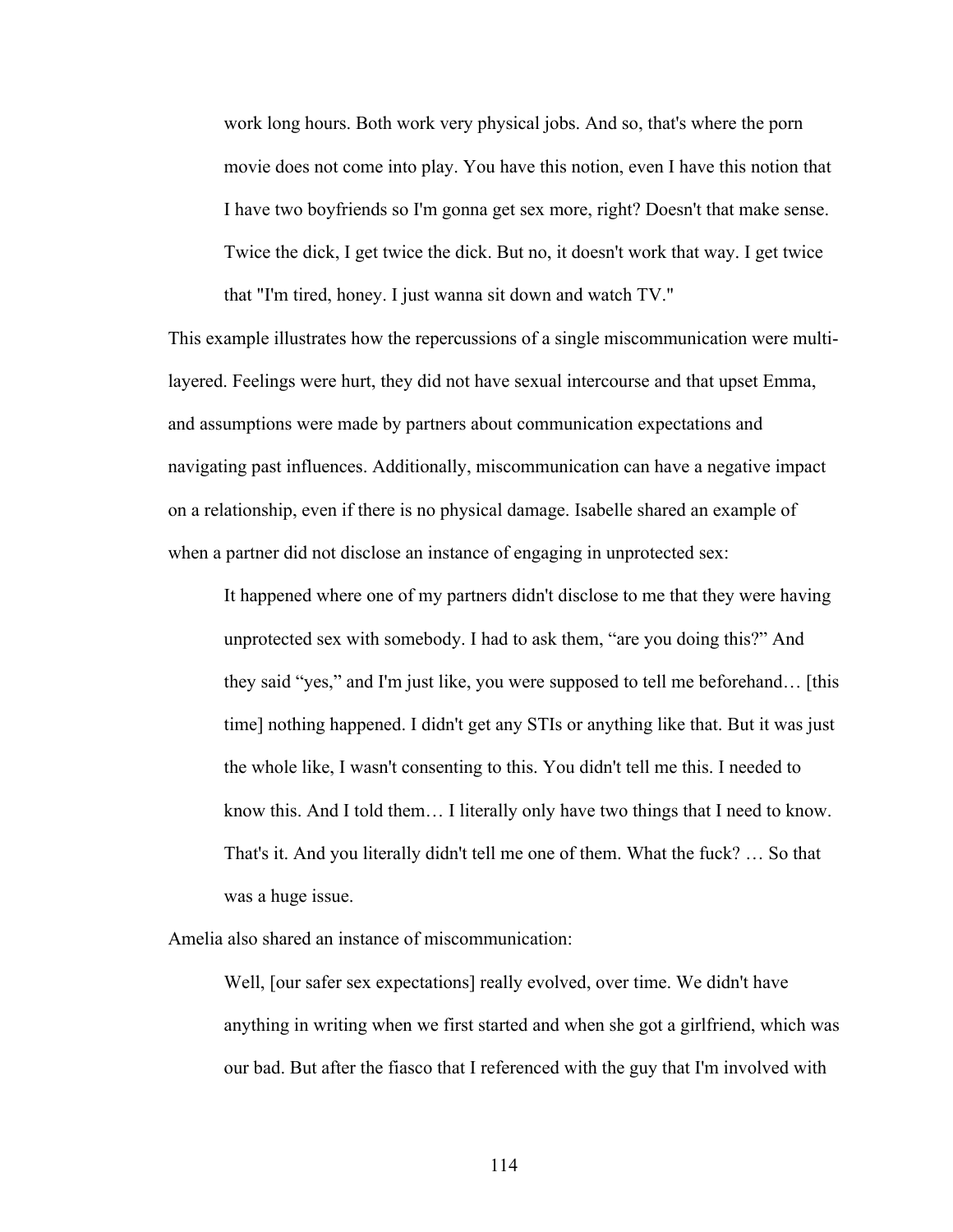on and off, we then sat down and made it clear, because there was miscommunication, in general, about that. The last communication we had had, it's been a little while, so we both remembered things differently. So, I'm like, "No, we need to have this in writing. We should have, already." So not too long ago… we finally put it in writing in a shared Google doc of all our agreements and said, "Okay, we need to really be clear and specific." Yeah, so that's when we actually had specific agreements, is in that document.

In this instance, there were hurt feelings, but it also led to them creating a written document to clearly state the safer sex and other relationship expectations. This miscommunication incident ultimately helped the partners develop a stronger understanding of relationship expectations and strengthen the relationships between the partners.

According to the ARRM, a key component that influences an individual's safer sex practices is high levels of communication skill. Participants' narratives demonstrated that they had high levels of comfort and ability in engaging in safer sex conversations. Several participants linked their communication preferences to their polyamorous identities and cultural expectations. Group norms, as explained in the ARRM, influence individuals' intentions to practice safer sex, and through the participants' narratives, poly group norms of open and direct communication contributed to participants' safer sex decisions.

In sum, in safer sex communication, the content of the conversations is an important aspect to make people feel and be safe in their relationships and sexual interactions. In these discussions, participants explained the importance of setting ground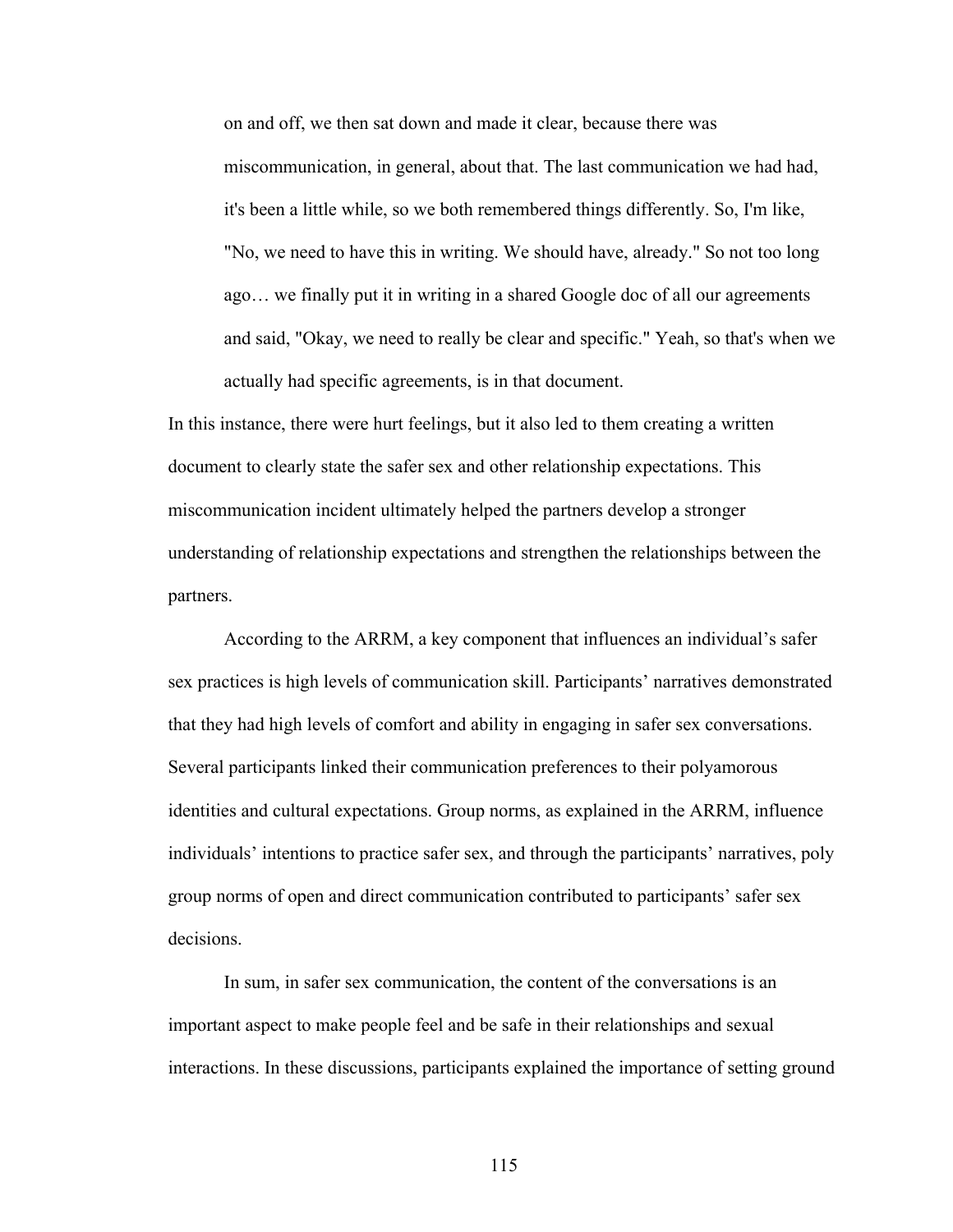rules with their expectations for the partners, the role that disclosure of risky sexual and STI status plays, and the importance of addressing miscommunication.

# **RQ4: How do participants understand the relationship between safer sex communication and relationship negotiation in polyamorous relationships?**

Relationship negotiation is inherently a part of poly relationships, as communication with multiple partners entails ongoing making and re-making of expectations through communication and consent. Participating in difficult relationship negotiation conversations about all or any aspect of the polyamorous relationship creates an interpersonal dynamic that facilitates conversation about safer sex practices in particular. All but two of the participants described relationship negotiation as an important cornerstone of poly relationships that serves to help negotiate relationships to increase overall relationship satisfaction.

When asked to describe the process of relationship negotiations, participants referred to conversations that participants had with partners that covered a variety of topics in an effort to ensure successful relationships. Their understanding of the function of the negotiation process centered on three themes: 1) to define relationships, 2) to manage multiple partnerships while maintaining relationship satisfaction, and 3) to negotiate issues that included safer sex conversations.

**Relationship negotiation to define relationships.** First, several participants explained that the negotiation process was important in defining relationship expectations so all partners were in agreement on the terms of the relationships. For Evelyn, relationship negotiation offered a path forward for relationships: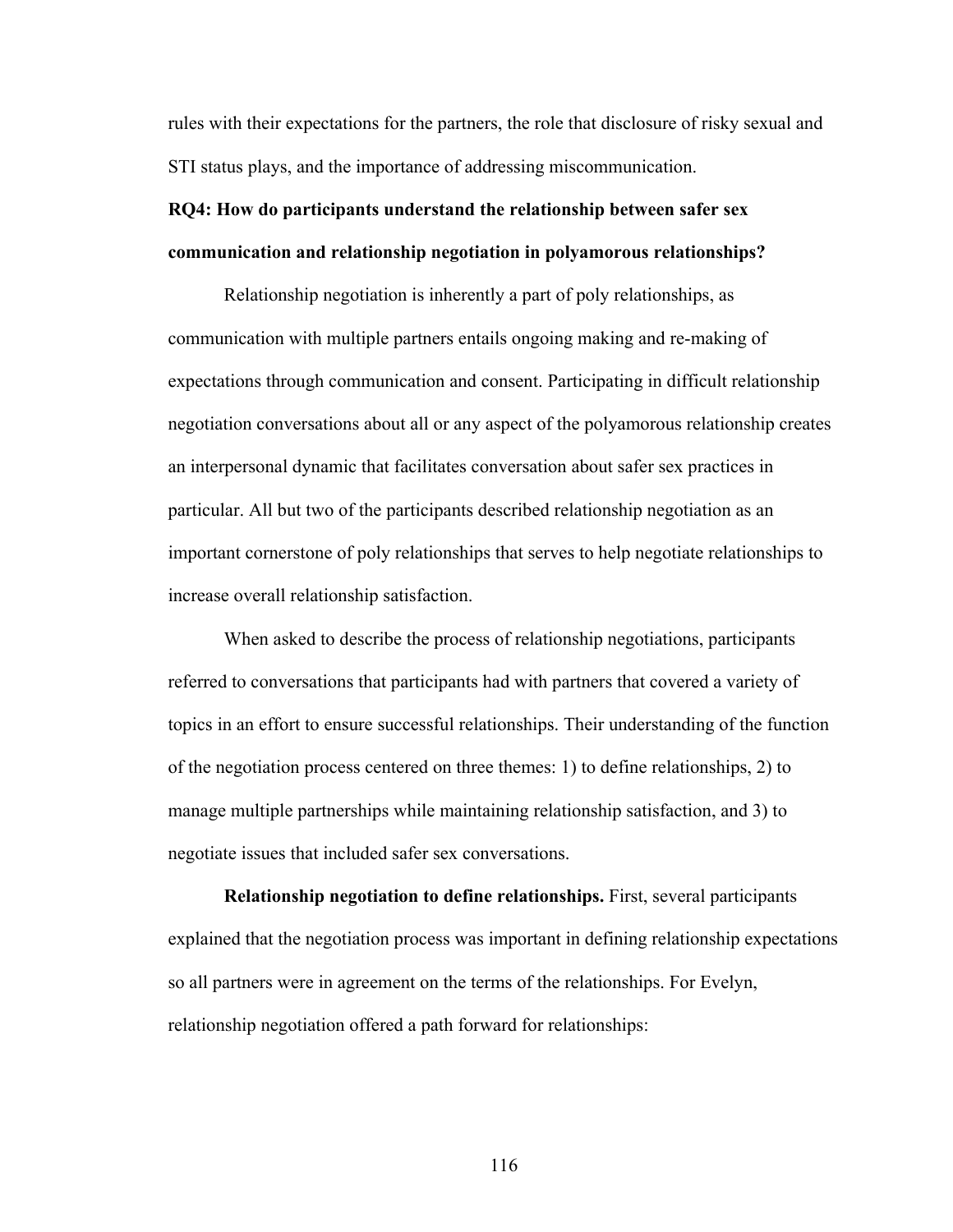For me the relationship negotiation process is really just deciding where you see the relationship with this person, and where you see it, where you would like to see it, and what it would look like and the kind of work it would take. Including sex, including emotional. I love to bring up the story that when my wife decided that we decided to go from friends to dating. What she said was, "I don't want to be platonic anymore." I crack up because it makes sense and it's such a genuine question, but it sounds silly when she asked me basically instead of "will you be my girlfriend?" She says "I don't want to be platonic anymore." It's like hey what do you see us as, where do you see us going? How do you think that will work? And just being able to talk and having an understanding amongst you, your partner, and or your metamours.

Emma described open conversation between partners as integral to poly relationships for ensuring that all partners shared a common understanding:

Usually it starts, you negotiate with each relationship. So what boyfriend A is willing to do, you negotiate that. Then you talk to boyfriend B and then you kinda do it all together and decide if that's what you want to do. I, for me, part of poly, I mean, I know that there's all sorts of people that have their relationships separate, like they're polyamorous but relationship A has nothing to do with relationship B which has nothing to with relationship C. I'm not that clever. I'm not that willing to be that close mouthed. So, I would rather them all know about each other.

These conversations started in pairs separately and then built up to a group conversation that was important for smoothing interactions between all partners.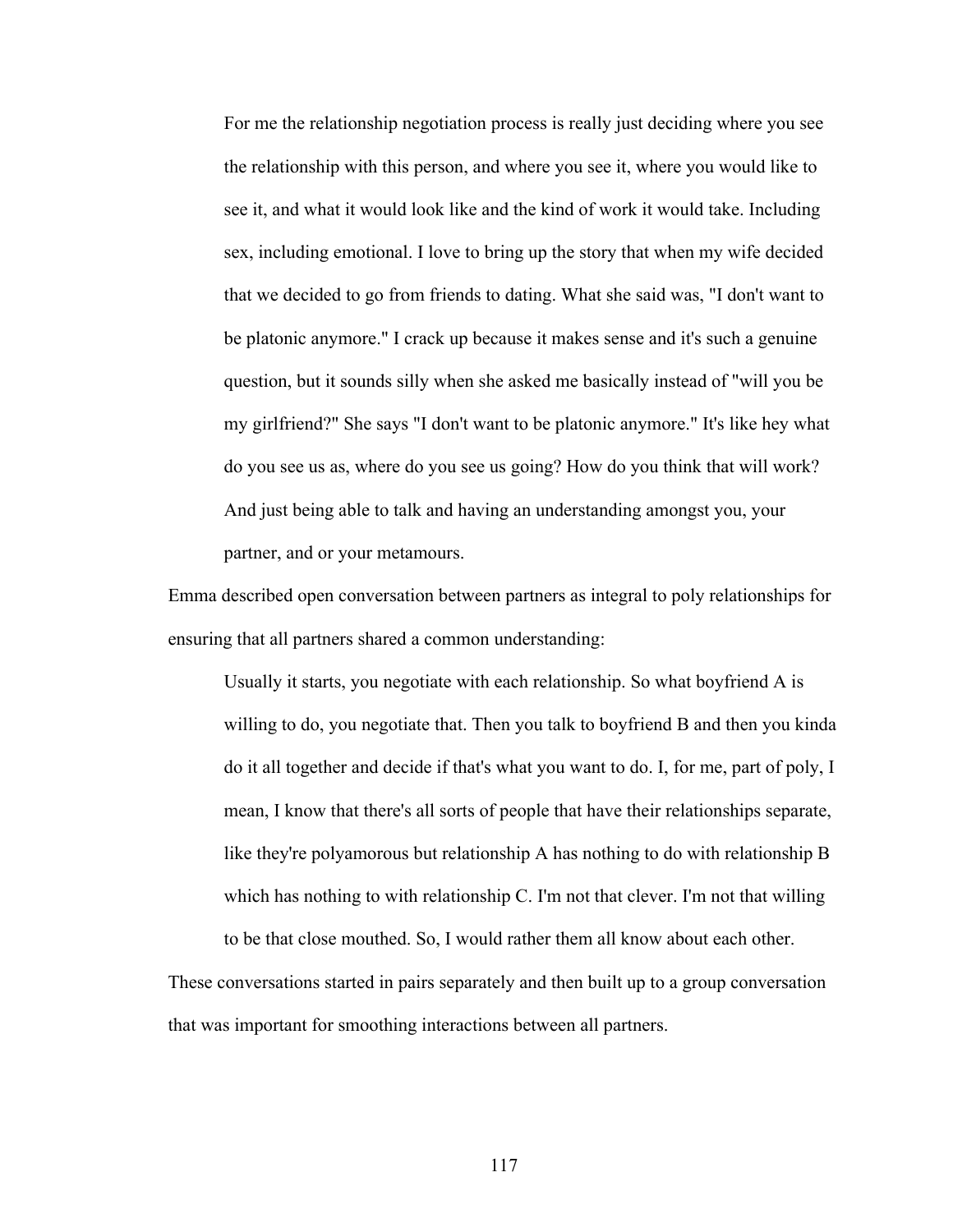Ava mirrored what Emma said, but added that these open conversations were key to ensuring that all partners were happy in the relationship:

Primary for me, is making sure that my partner and my metamour are emotionally good in the relationship, and making sure that we are not having any underlying issues with jealousy, or feeling neglected… it's easier to misconstrue something, and it's easier to feel like the odd one out, and I want to make sure that she doesn't ever feel that way... Just as a way to reassure her because I don't want her to feel like she's the secondary person in the relationship at all. When she moves in… We're probably going to end up negotiating some things a little bit differently, but it's been working out so far… I want to make sure everybody's still on the same page, and that everything's still fine. Or if something changes, then I definitely want to have a conversation with both of them.

Relationship negotiations were important to Ava to make sure that her partners were emotionally good in the relationship. When aspects of the relationship changed, Ava indicated that relationship negotiation conversations would reoccur to navigate the changes in the relationship.

Avery explained that even though these discussions can be difficult, they ultimately work to make her happy in relationships:

I find it really tedious, but I think that honestly is the best forms of communication, because whenever there's some form of relationship negotiation, it needs to be a space where I feel like I can say everything, they feel like they can say everything, we're both feeling like we're being heard, and we're both getting something within some level of that compromise. So I feel like it takes a long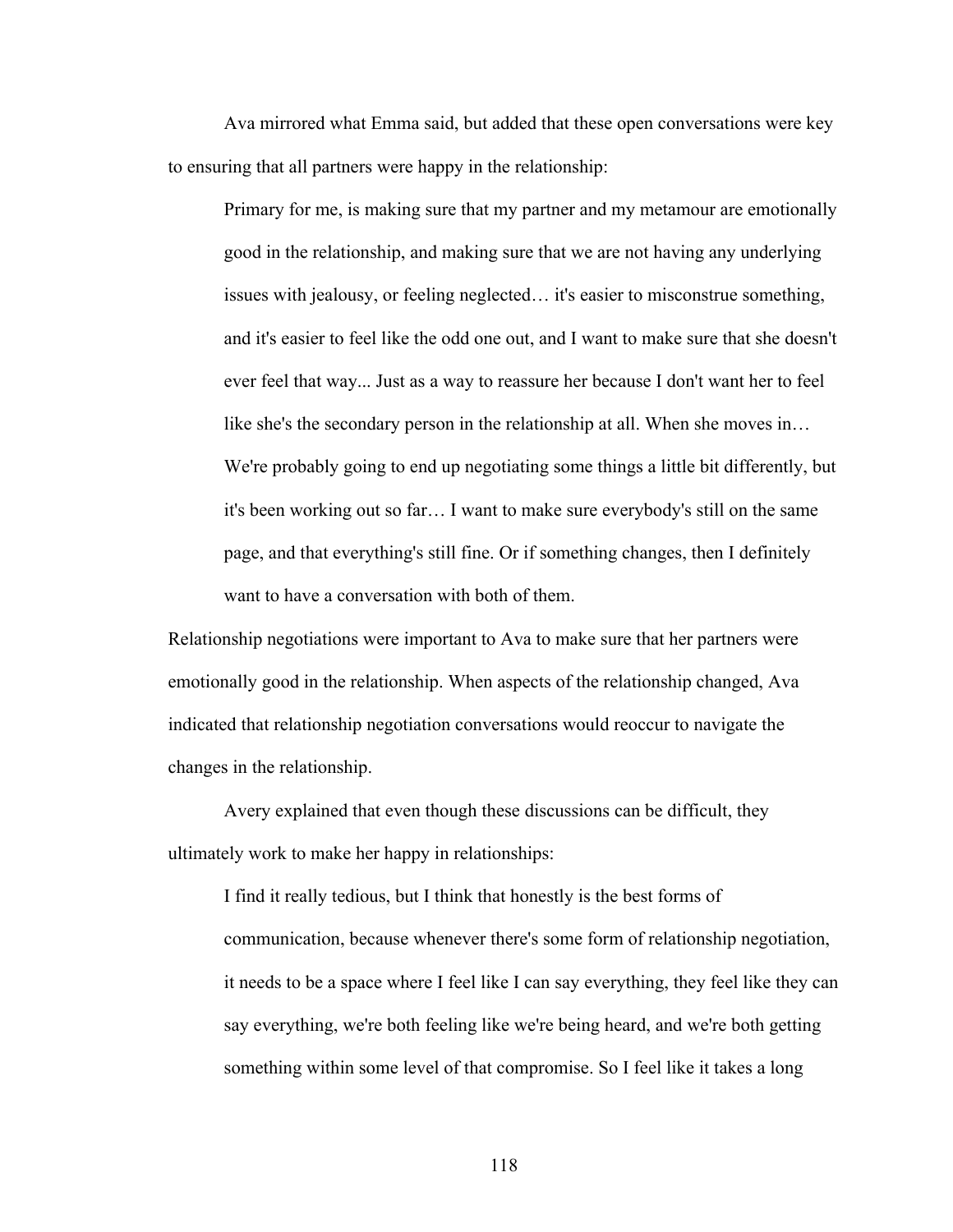time, sometimes, which can be a little agitating. But it's something that I've enjoyed so much more than my monogamous relationships, because you have to talk through a lot of relationship negotiations, like poly is inherently built on those conversations. In monogamous relationships, you can avoid and deflect from things for a long time. I mean, I've dated partners, monogamously, who would stop using condoms, and I remember it would take me weeks or months to be like, "Hey, could you not do that?", versus I feel so much more empowered to kind of call people out on that stuff, or even call them in and be like, "These rules don't work for me. The way this is set up doesn't work for me. Can we renegotiate what that looks like?" So, I don't know, I just feel like it's a lot of long tedious conversations with lots of like, "I hear what you're saying, and what I think you're saying is this."

Relationship negotiation seems to be crucial for the maintenance and success of polyamorous relations. Avery placed this in contrast to monogamous relationships. Because relationship negotiations were missing from her monogamous relationships, she felt more empowered to ensure her happiness in poly relationships. Participating in difficult relationship negotiation conversations was important for facilitating successful relationships.

The importance of negotiation to define the relationship was learned by Liam, who reflected on the lack of those conversations in his past poly relationship:

I think that the relationship negotiation, in retrospect, probably could've been handled better and been more clarified, for sure. What I discovered is an interest from two friends ... They were friends, they were like best friends, and I felt an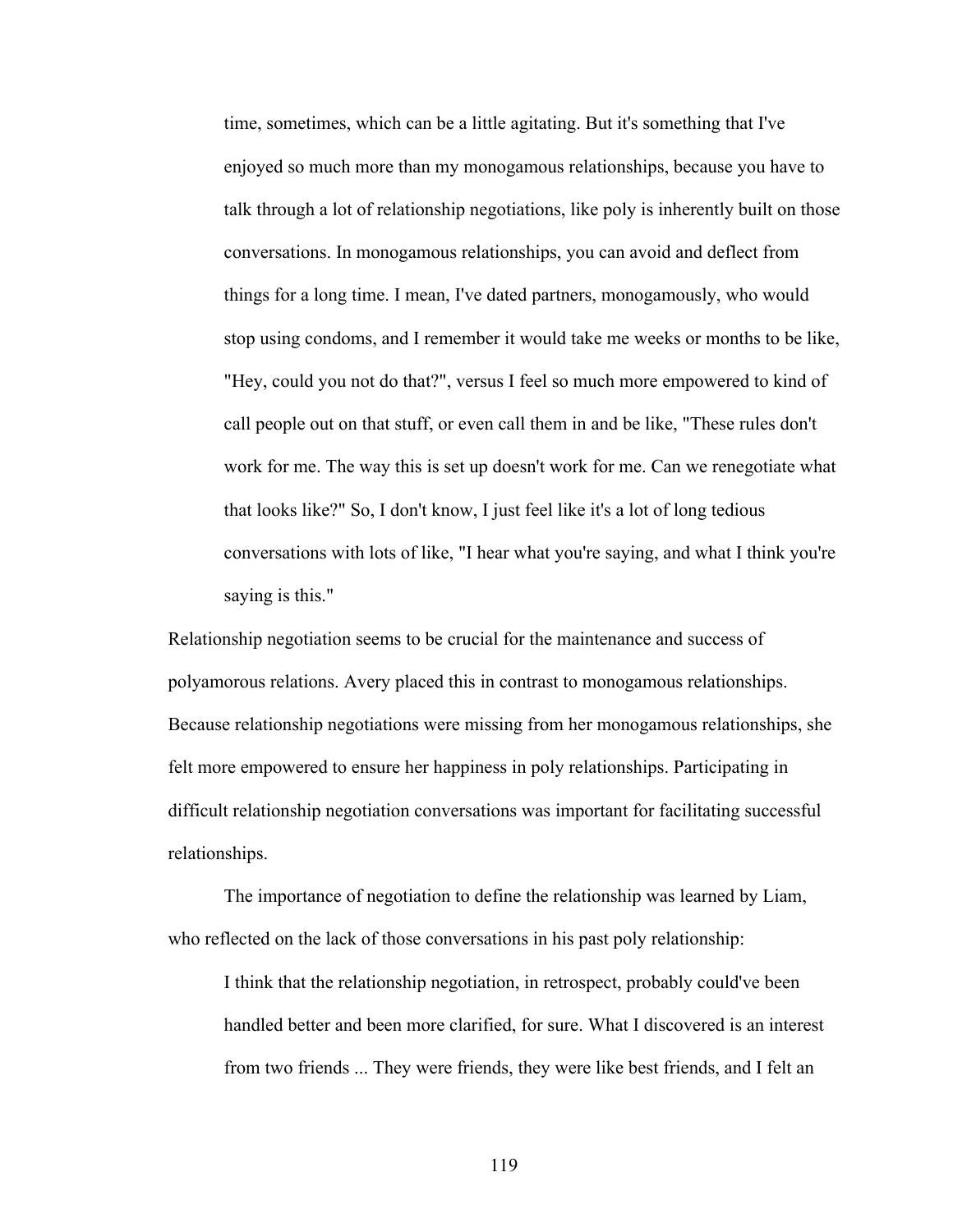interest coming from them. And in my previous experience, in that situation, one person would indicate an interest and the other one would not, because they were friends. So it's one or the other, usually. But they both continued to express interest, and not individually… And so I started feeling romantic feelings for them both simultaneously, which was unexpected and new… One thing that was [part of the relationship negotiation was] expressed to me by one individual was that it was very important for her to be seen as their own individual, and that was expressed to me very clearly and very adamantly, and so I began to create very specific language and communications for one versus the other, and maintain that separateness.

As the relationship grew organically, there was not an obvious time to engage in relationship negotiation, which meant that Liam navigated the relationships through trial and error. He worked to take partner concerns into consideration and addressed them, but discussing concerns after they became issues made them more difficult to handle. Through that experience, he learned that having relationship negotiation conversations was an important thing to do to improve that chance that the relationships would be successful.

**Manage multiple partnerships while maintaining relationship satisfaction.** In poly relationships, relationship negotiation is important in order to manage the perspectives of the various partners because they bring their own needs and expectations to the relationship, and the decisions made between people further impact the web of relationships that includes additional partners. Abigail described this complexity: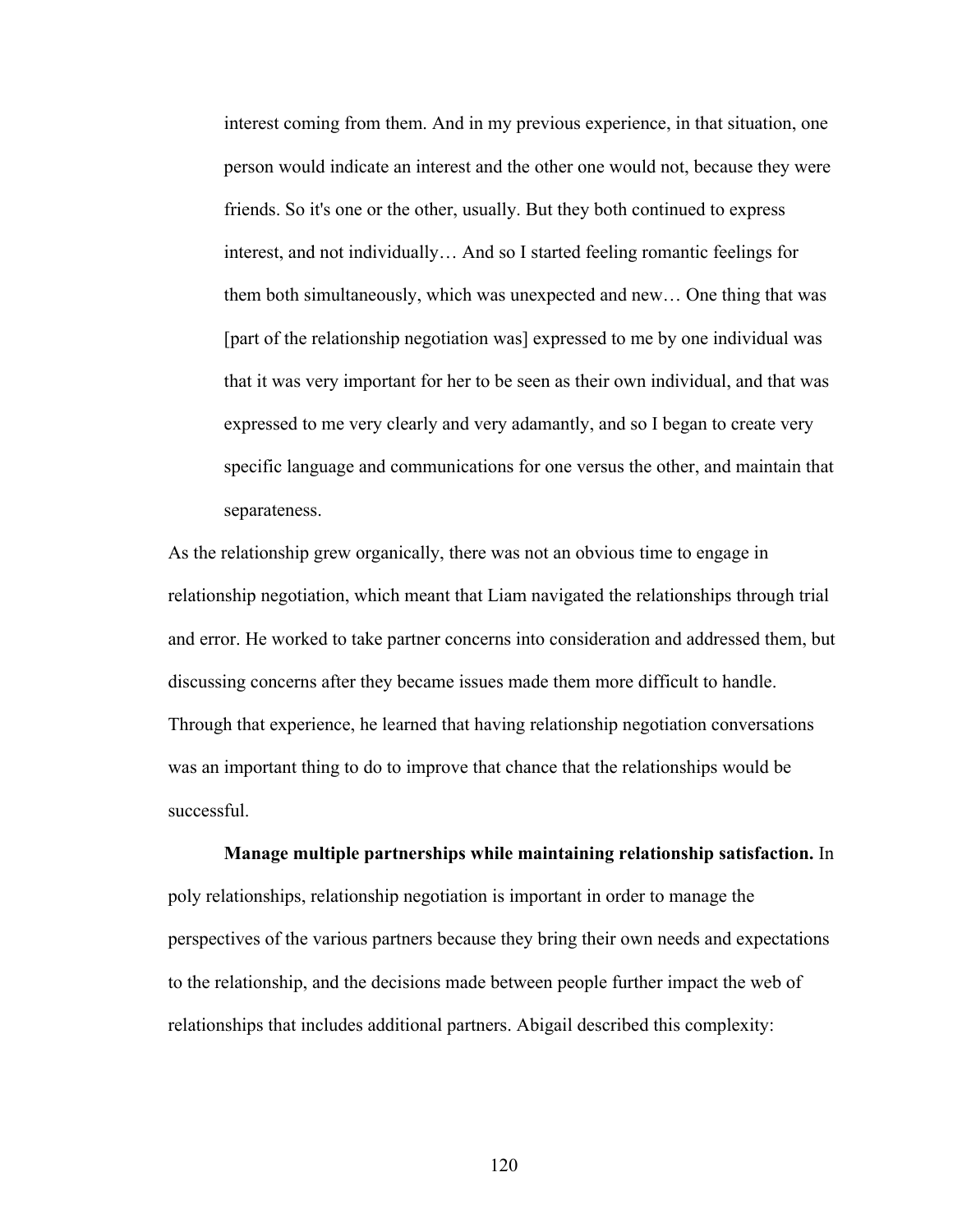Well, especially with a polyamorous relationship, if you are in a relationship with somebody and then they are potentially in a relationship with another person… things can spider web out depending on how many partners each of you has and then how many partners that person has and so on and so forth…So for my relationship it's in two sections. So there's negotiation that my girlfriend and I have with each other that doesn't involve her wife and then there's negotiation that happens with all three of us. So with my girlfriend and I, we kind of just casually talking about things… She doesn't put things off but it's more relaxed, like okay, we'll talk about it when we need to talk about it. Her wife on the other hand is very Type A, very anxious all the time and so if something needs to be discussed, it's discussed at that moment. And I think when the three of us talk it's a lot more detail oriented because that's how her wife is and so she wants to know how things are going to work, exactly how they're going to work, which I value. I do like having a very clear idea of where things are going to go. It's just that things that concern her wife aren't necessarily things that my girlfriend and I would've thought about, which I think is helpful because it does help bring another dimension into the discussion… So yeah, it's kind of a two-step process. There are things that my girlfriend and I just talk about and there are things that all three of us need to talk about and I know that it works the same with her and her wife. There are things that she and her wife talk about that I am not a part of because that's their relationship and then there are things that one of them might say, okay well she needs to be brought in on this.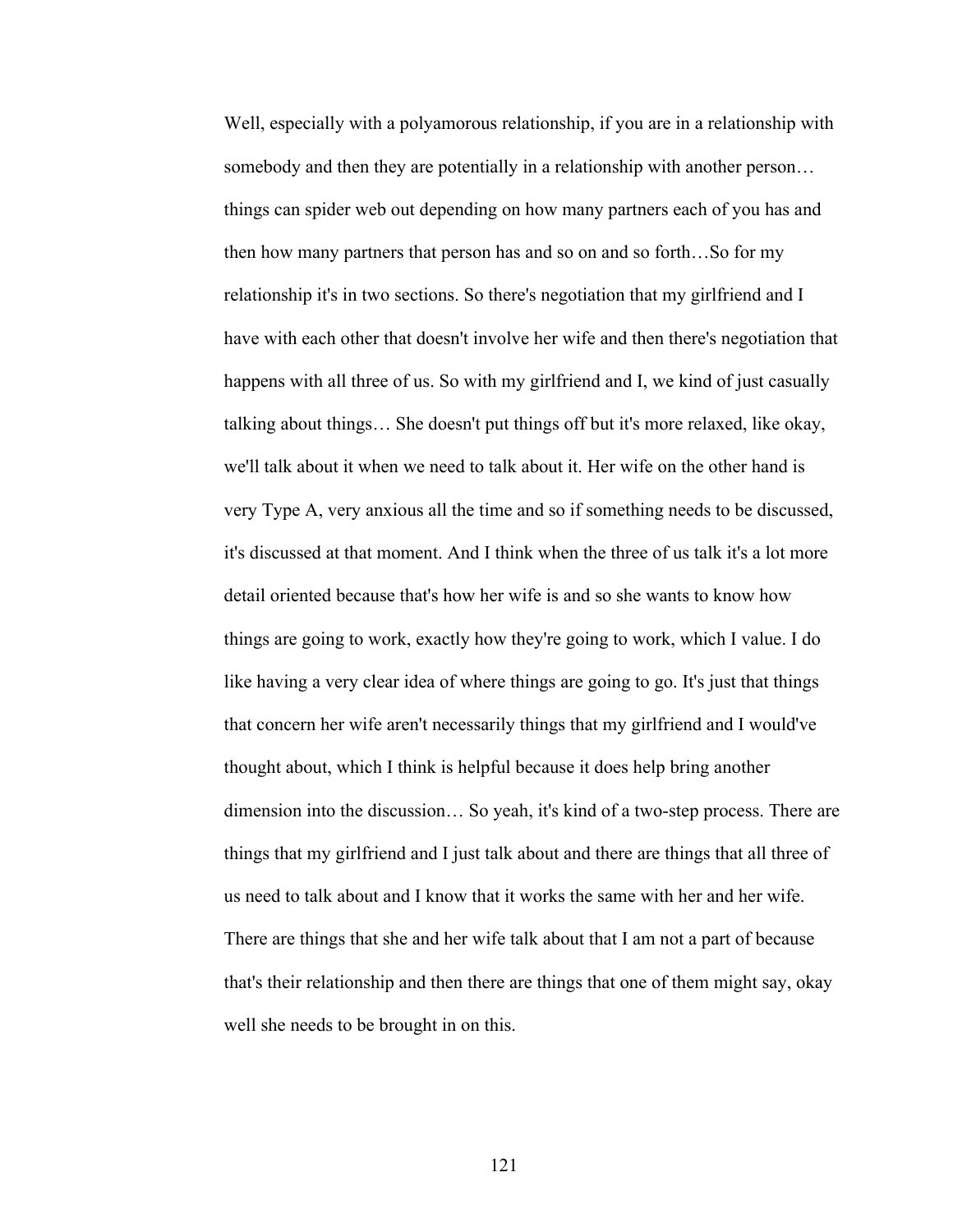The layers and complexity of communication in poly relationship was presented well in this example. Relationship negotiations happened between each person and the group as a whole. In addition to the combination of people involved, personality and personal communication styles also played a role in the overall communications. Abigail appreciated that having multiple perspectives ultimately improved communication in the relationships because each individual brought their own perspective to the conversations.

Additionally, there was a hierarchy in negotiations regarding whose concerns were addressed when multiple partners were involved. Primary partners and spouses tended to get priority in negotiations. Amelia clearly stated that the primary relationship comes before all other relationships:

For us and our dynamics, we're primary, and that's the priority. Our relationship is above anyone else. If something's negatively affecting our relationship it has to be addressed, and maybe that relationship needs to be stopped. There needs to be much discussion, because we're the priority, our relationship is, for us, at least… And so, if that's already established, then you have to with the new person, make sure that they're on board, because they have to not only see whatever agreements, know whatever agreements you have with your primary, like with my wife and I, but they have to agree to uphold those. Now, they not may not be specifically a part of that agreement with all those details. It's not applying to them, per se, but by being in a relationship with me, including the safe sex part, they're agreeing to uphold whatever it is, directly or indirectly, that I have agreed with my wife, because we are the primary relationship.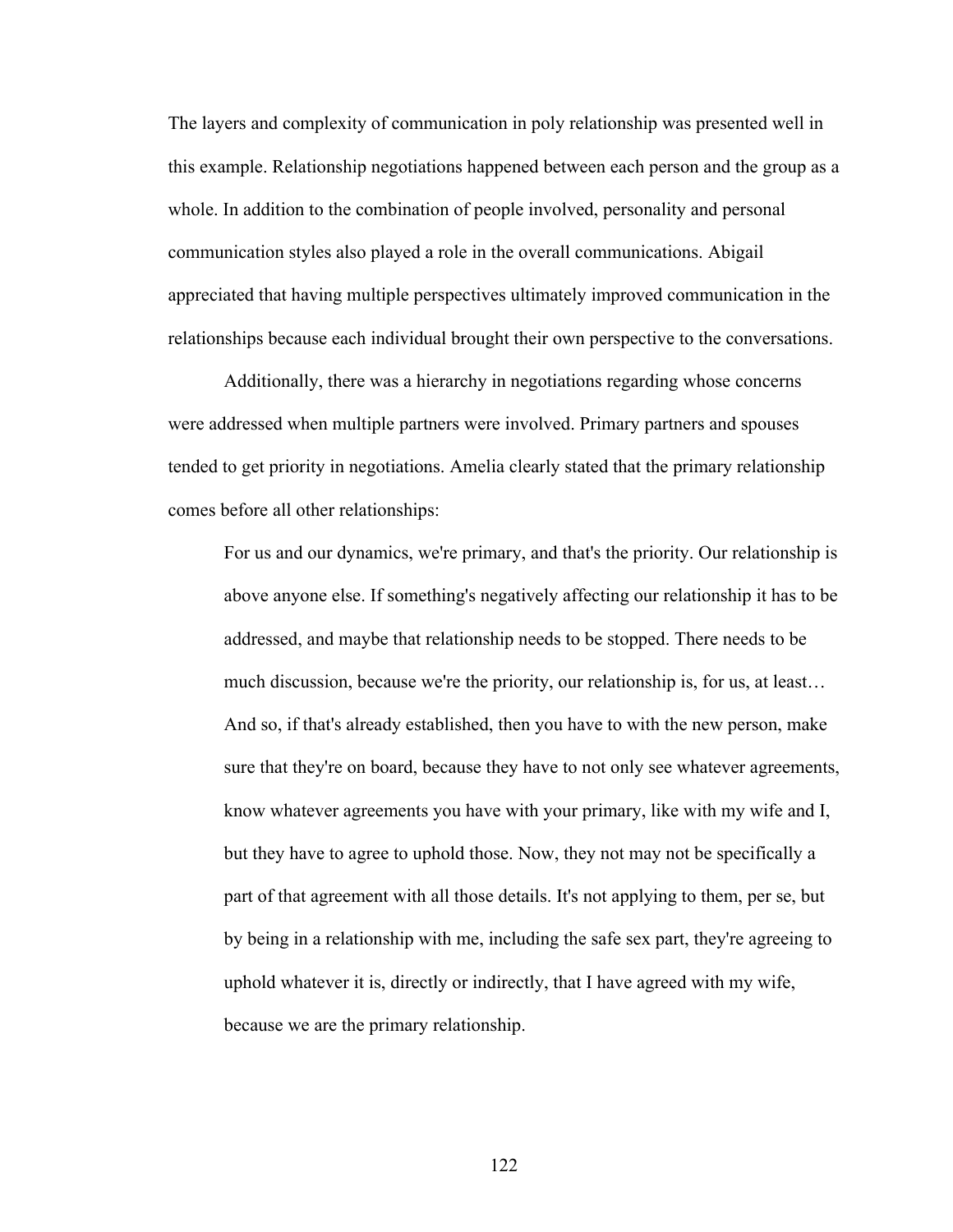Noah shared the relationship negotiation process from the perspective of his wife's and his primary relationship unit:

Yeah, [my wife and I] had that talk a long time ago about what was a good idea and what wasn't [when adding new partners]. It has, usually, in the past been, "Hey, I'm interested in someone. Do you mind if we go out?" Because we, originally, had a thing of we had to give each other approval of the partners, so there wasn't a whole lot of, like, I meet somebody and then decide to do that. It's more, "I'm interested in this person, can I ask them out?" kind of thing, so… we just basically put that on the table… It's just, basically, "Hey, this is what I have in mind. Are you cool with this, or what?" We try to be pretty laid back about it. I try to make it a point to make sure she's okay with who I'm seeing and how that progresses every so often, just to make sure she's still the in the same place. I want her to be comfortable about it... We have veto status. I've only ever said once to her that I didn't want her sleeping with a certain person, and she respected that. And she told me the same about somebody.

In this structure, Noah and his wife do not share partners, but even though the relationships are separate from the primary couple, they have veto power over each other's relationships outside the marriage. Additionally, they checked-in with each other about the extramarital relationships to ensure that the primary relationship was still strong.

Charlotte and her wife had parallel expectations of the primary relationship and extramarital partners: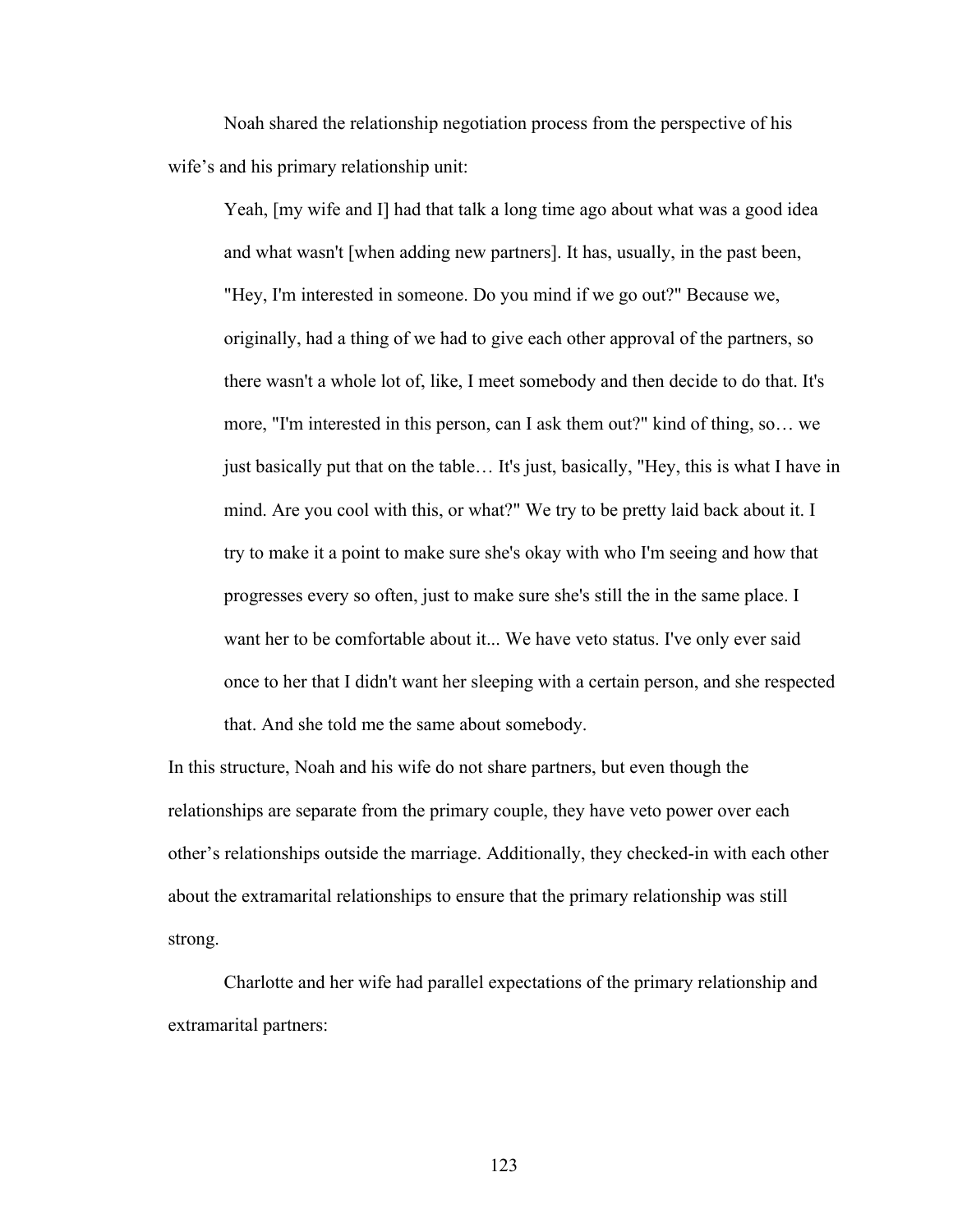We'd been dating for a while, we'd been married for a bit, and then we decided to open things up, so now all of a sudden we're having to negotiate safe sex both with each other, but also what I do with other people, so we were having discussions around that, because he's like, "Oh yeah, I'm totally fine with you going out. That doesn't bother me at all, but I need to know that you're doing these things to protect both of us." So we had talks around that, which was interesting, because I'd never had talk about like, oh, safe sex practices, but not with you, like with other people, so that's kind of an interesting conversation… and we're like, "Okay, this is very important. We gotta do this the right way if we're going to do this."

Charlotte and her wife were comfortable with dating aspects of additional relationships, which meant that their expectations in relationship negotiations were less strict. They were more concerned with the safer sex aspects of additional relationships, so they wanted more negotiations regarding that topic in particular.

**Negotiate relationship issues and safer sex conversations.** Safer sex communication was considered by participants a part of relationship negotiations. Poly people negotiated relationship expectations as well as safe sex practices, and these negotiations often occurred together. These negotiations are important for ensuring satisfaction with the relationships, because as Avery described, negotiations cultivate a sense of trust:

I think within the poly community, definitely, because there's so many people at play, kind of like what I was talking about earlier, like knowing that there's a larger web of people. Like I know some of Becca's partners, just because they're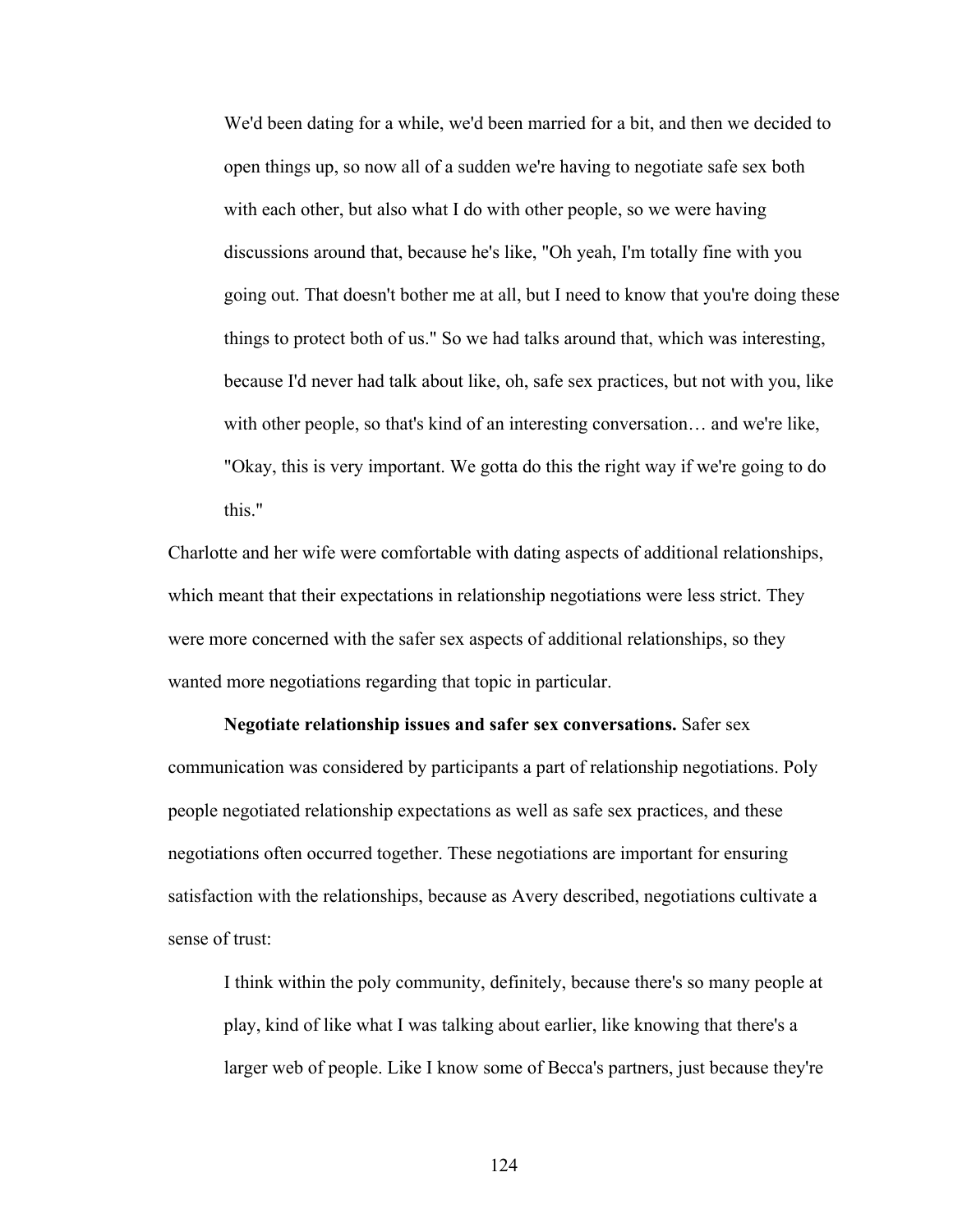more serious, and we just talk about those things, but I don't know a lot of them, so there has to be some kind of relationship negotiation, where poly, for me, is based on trust and communication. If we can't trust you, and we can't openly communicate about something, this is not a healthy multiple person relationship. So if there's no sense of feeling comfortable to talk about safe sex, and feeling like there is space to do that, then it doesn't really meet my relationship negotiation needs.

Charlotte had similar expectations. She gave an example of the interplay between safer sex communication and relationship negotiation:

Some people would get really weird about it. They're like, "Oh, how could you ..." Like I thought they were gross or something. I think that's a big problem with stigma around STIs, because by asking people like, "Hey, so I'll get tested, and I expect you to get tested or whatever before anything happens." And they would get defensive. Like, "Oh, do I look like someone who would have an STI" It's like, well anyone can. It's nothing against you personally... they're like, "Oh, how could you think I'm not clean?" I'm like, "I don't know. I don't know you. I literally matched with you like 20 minutes ago." But that was part of the if this is going to be a thing, then these things need to happen. It was a huge part of the relationship negotiation.

Safer sex decisions were an integral of relationship negotiation because those decisions impacted the type of relationship that Charlotte would have with potential partners, or whether there would even be a relationship. Olivia also shared a description of the integration of relationship negotiation and safer sex communication: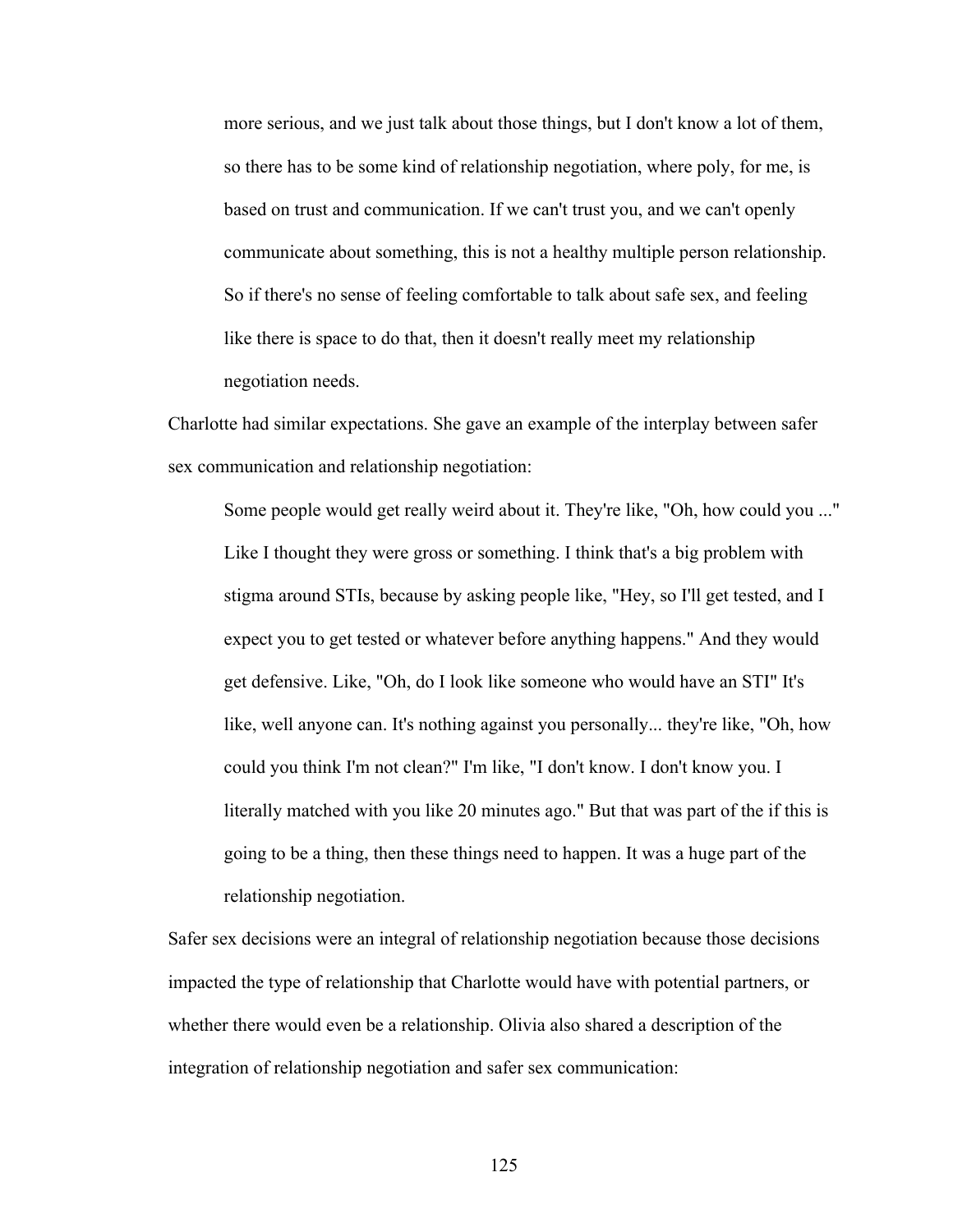So during the negotiation… I have my minimum requirements for safety. Other people may have additional requirements for safety. If they during the negotiation process try to bypass my minimum requirements and try to say, "But what if we were in this situation," at that point I know there's a possibility that they could betray my trust and I won't go further. If they go, "Well, you know, if things happen, stuff falls off," no, if you're going to start discussing it like that I already know you're somebody I'm not going to trust. But if they're like, "No, I totally meet your minimum requirements. I'm totally cool with that. That makes sense," great. But, yeah, that's definitely part of it. If we don't get down to the brass tacks of it during that initial conversation it will come up before we actually do anything.

Through the communication about safer sex expectations with partners, Olivia made relationship decisions. In these examples, safer sex communication is integrated with relationship negotiation. There may be instances when relationship negotiations are separate from safer sex communication, but these two types of discussions appeared to occur together over the course of relationships with the purpose of maximizing the chances for successful relationships.

Two participants, however, did not think that relationship negotiation was important. For Logan, the establishment and evolvement of relationships follows intangible philosophical principles. Silas also explained that negotiations are not important, but offered a different understanding of the establishment and evolvement of relationships: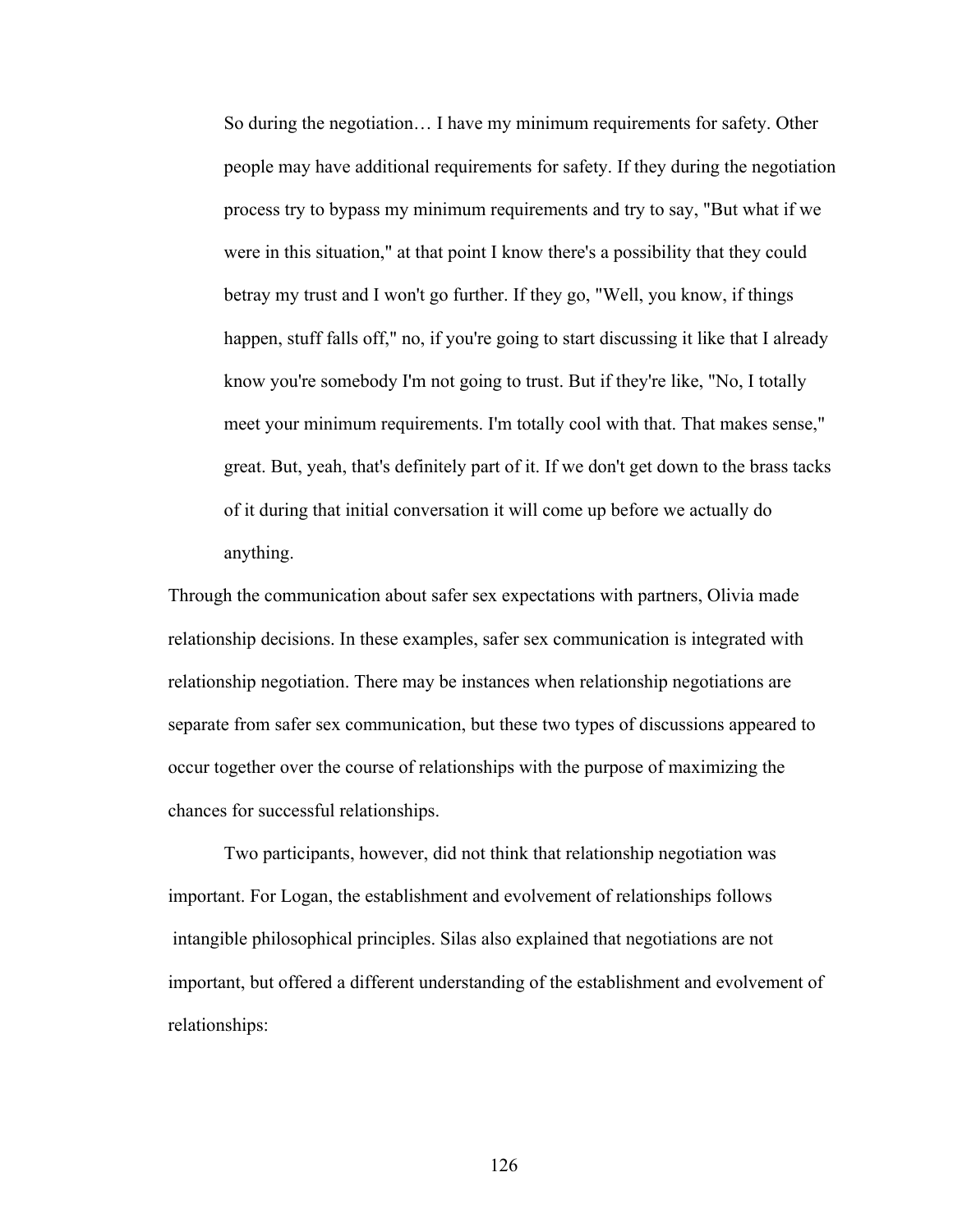I didn't quite realize I was so rigid about this, but… there's not much of a negotiation. It's sort of [we do it or we don't]… I mean, we do it, meaning we have safe sex with condoms, or we don't have sex… So, there's not like, oh, well maybe we'll do XY. No. It's not gonna be.

In sum, conversations about safer sex and relationship negotiation were intertwined as both are communicative acts that serve as tools that participants used to try to make their relationships as safe and successful as possible. To conclude, in this chapter I presented the main findings of this research. In the following chapter, I discuss the implications of these findings and how they relate to relevant theory and literature on this topic.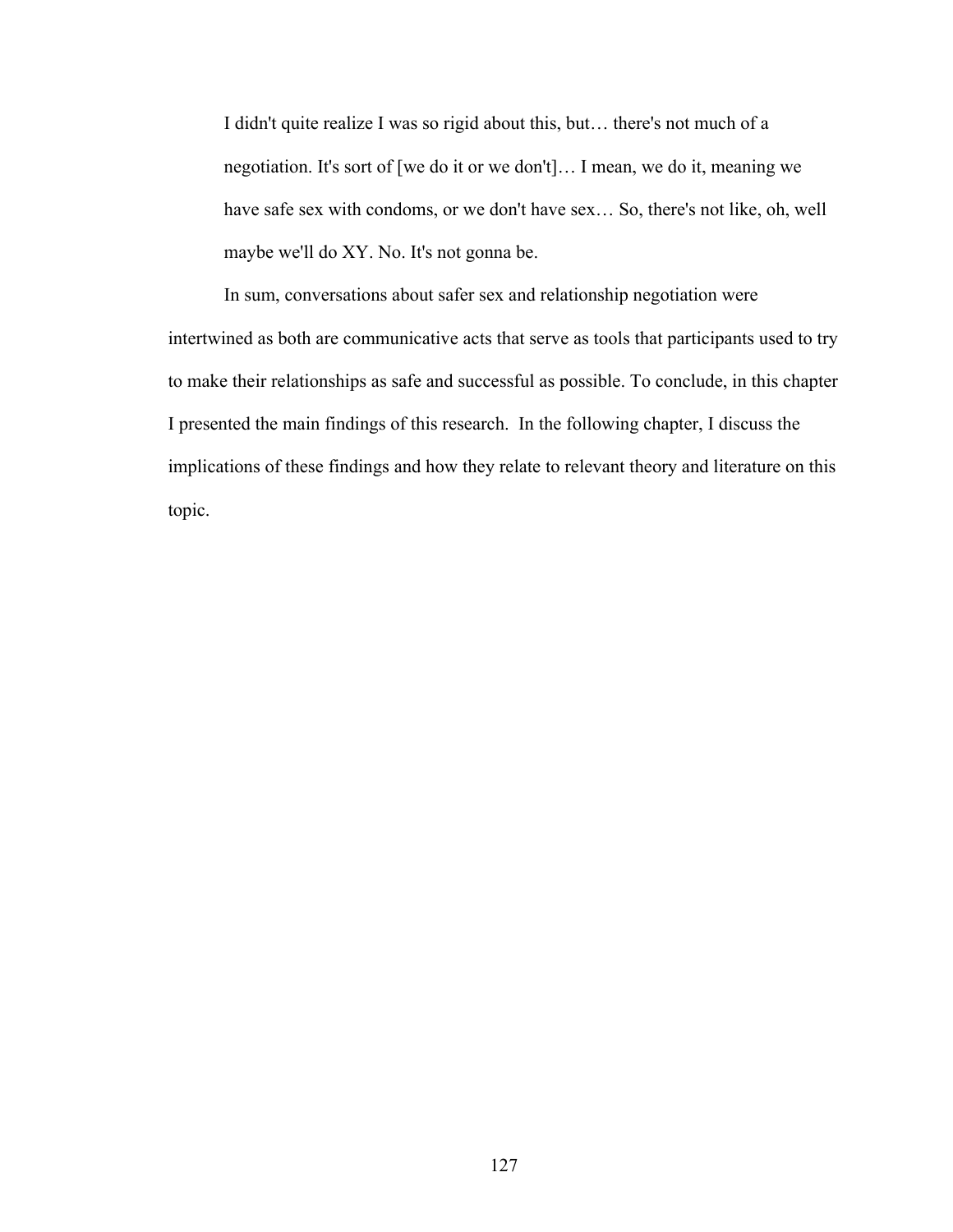### **Chapter 5**

### **Discussion and Conclusions**

In this chapter, I summarize the findings of this study to discuss their significance for research on safer sex communication and polyamory and the implications for practical interventions in public health education. The chapter ends with the identification of the limitations of the project and recommendations for future research.

#### **Summary of the Findings**

In response to the first research question regarding participants' sexual risk profiles, the data analyses reveal that participants reported low actual risk as well as low perceived risk. The actual risk profile was consistent with participants' perceptions that they were not very risky sexually. These findings may suggest that participants are protecting themselves while engaging in sexual activity. However, risk scores and selfassessments were complicated by the participants' perceptions of the limitations of the safer sex questionnaire and the contradictions participants reported between engaging in risky behaviors but not considering themselves to be risky. There may be some selection bias because the type of individual that is willing to participate in a research project about safer sex practices is likely someone who feels comfortable and confident in discussing and practicing safer sex.

In effect, participants offered critiques of the limitations of the standardized survey used to assess their sexual risk. First, they noted the timeframe that the HIV questionnaire used, the most recent month, to assess risk was potentially problematic because it measures a limited amount of time and participants may have a different risk profile if they were to reflect on a longer time period. Second, participants noted that the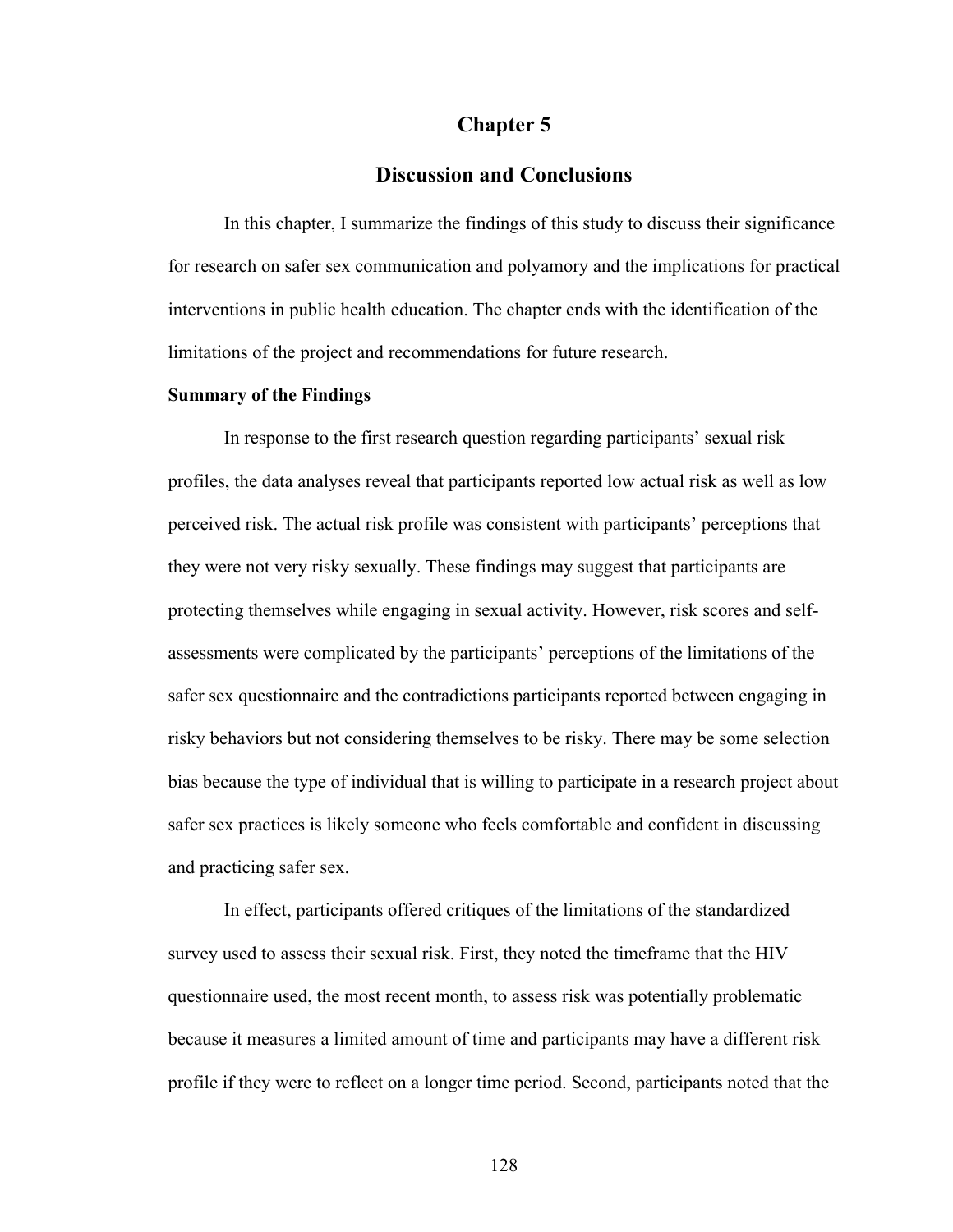focus on condoms seemed to be cis male focused and participants who did not have sex that involved penises noted that the framing of the questionnaire did not fit their sexual experiences. However, when the participants were asked whether the questionnaires fit their understanding of safer sex, all participants reported that they did think it fit. Third, participants criticized the questionnaire because of the limited scope of sexual practices They noted that the discussions among polyamorous partner have a considerably larger scope to include more practices than was included in the questionnaire. When asked what the questionnaire was missing, participants listed additional aspects that they thought would improve the accuracy of the safer sex questions. These aspects included the use of dental dams, latex gloves, and issues of communication and consent.

Participants generally reported that they considered themselves to be not at all risky or only a little risky. They reported that the reason why they were not risky was because they followed a safer sex plan. These plans included a variety of safer sex practices that were seen to have different goals and levels of success in protecting against STIs. Some participants discussed vasectomy being an important part of safer sex because it prevents pregnancy and therefore condoms are not needed. In this case, there was not a focus on the risks of contracting a STI. Other plans included trust and other emotions involved in relationships where once they reach an emotional threshold, then condoms were no longer needed. These plans show that while participants might have safety in mind, the effectiveness of their plans might be less than ideal. The meanings attached to the safer sex plans may indicate that there is a need for more education regarding the effectiveness and nuances of various safer sex practices.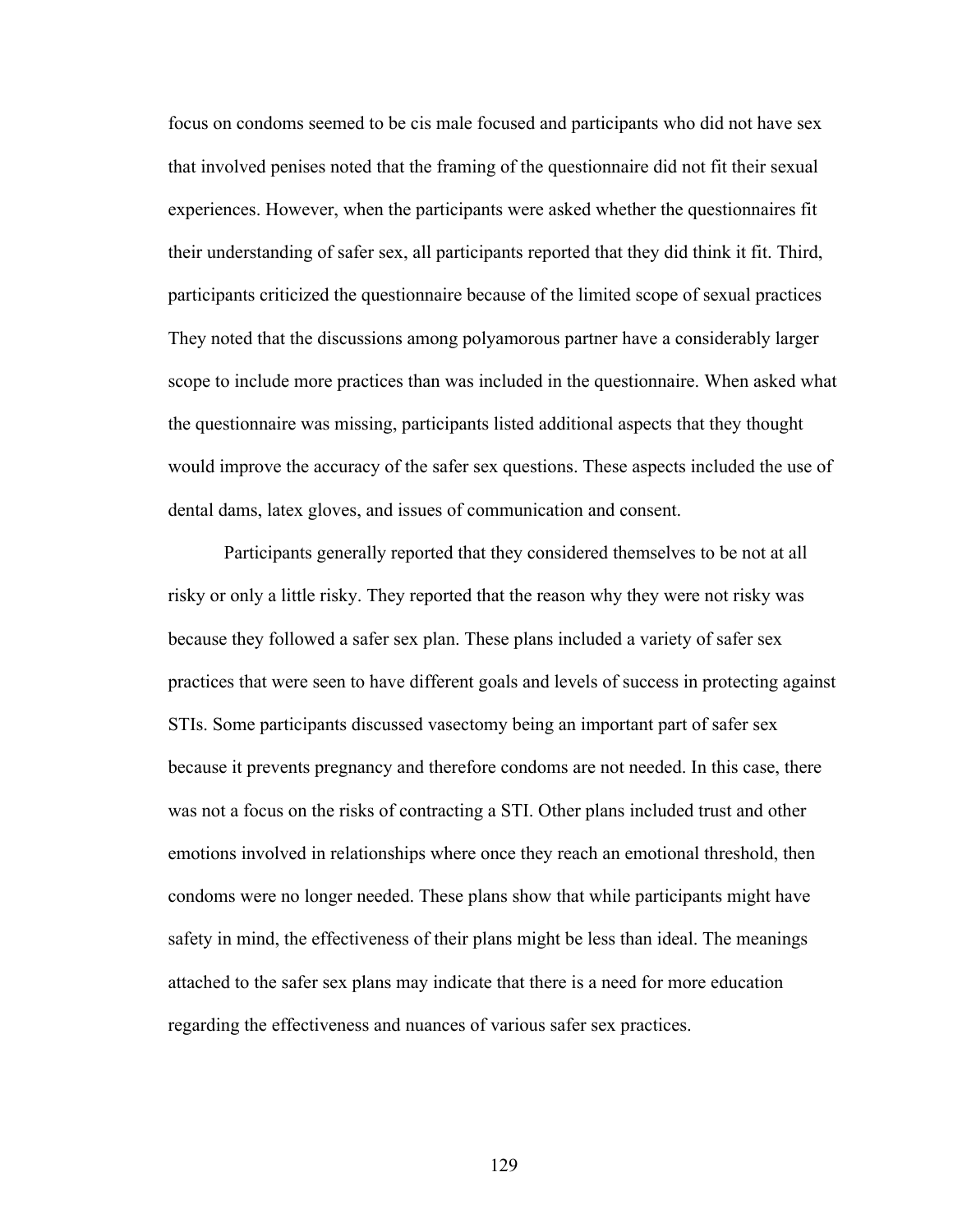Furthermore, several participants stated that their perceptions that non-

polyamorous individuals and external entities assume they are risky. This was expressed with a tone of defensiveness in the discussions of external perceptions. The defensiveness seemed to be directed against judgments or bias that participants faced because of their choice to have polyamorous relationships and once that judgement was presented, participants seem to end any further considerations about safer sex practices or risks.

In response to the second research question regarding the salient themes in participants' narratives about safer sex experience, the analysis of narratives about safer sex identified three salient themes in the participants stories: the complexities of safer sex practices, setting boundaries as a way to implement safer sex practices, and the importance of trust as the litmus test for what safer sex practices to use.

First, participants described using a variety of safer sex practices, starting with condom use and then branching into other areas like birth control, vasectomy, and emotional safety. However, these physical tools were part of a range of practices that included emotional safety, communication, and trust as interrelated safety practices. For participants, communication, transparency, and trust were important components of safer sex; with some participants describing these as almost more important than using condoms or getting tested.

Second, when addressing safer sex practices, interviewees discussed the practice of setting boundaries for what types of safer sex practices were important for different types of sexual activity and partners. These boundaries included personal boundaries that they wanted a partner to adhere to and then boundaries that a partner had that they had to adhere to. There was an interplay between boundaries set by the participants and the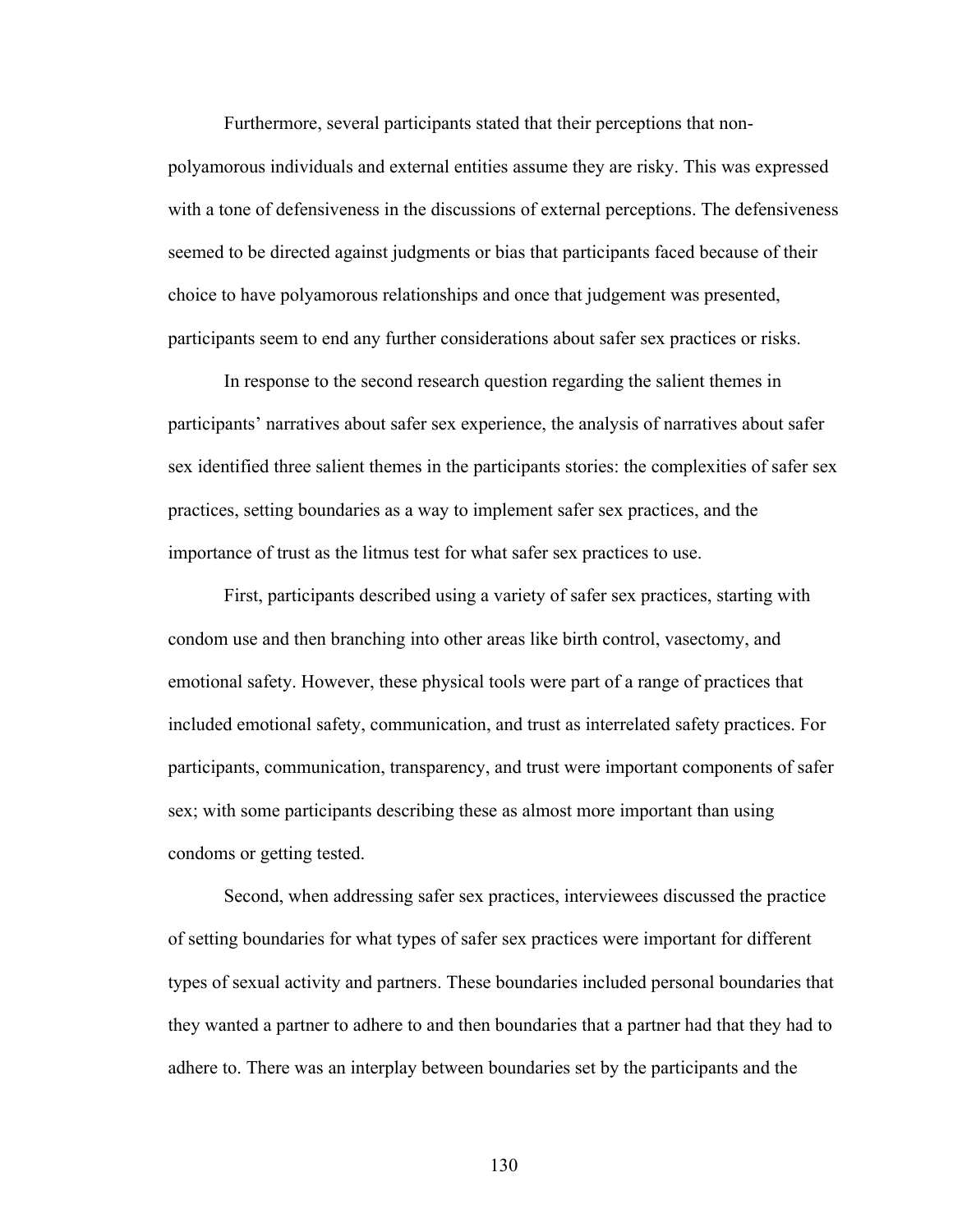boundaries set by their partners, as well as the potential for misalignment between each individual's boundaries. Participants discussed the need to navigate when their personal boundaries and the partner's boundaries did not align.

This involved negotiations about what safer sex practices were reasonable and included aspects of pleasure. If a safer sex act is not pleasurable, then it seemed not worth doing that particular sexual act at all. This process of negotiation was easier to accomplish and it was easier to enforce personal safer sex boundaries when there was a cultural expectation to engage in this process, a cultural expectation that other people who identified as poly held. Conversely, when a partner lacked their own personal boundaries or did not expect to have a discussion about safer sex boundaries, it was harder to enforce personal safer sex boundaries. Self efficacy may play an important role in ensuring that people feel comfortable enough to have this safer sex boundary conversation regardless of the expectations of a partner as this conversation seemed crucial to participants' safer sex behaviors.

Third, trust was key to safer sex decisions. Participants discussed the importance of trust in determining whether a relationship progressed to include any sexual activity as well as what safer sex practices were used. Trust, according to the interviewees, is something that builds over time as partners get to know each other through building the relationship and spending time together. Even though trust was used as a primary consideration when making safer sex decisions, participants seemed to recognize the inherent flaw that comes with putting so much weight on trust in these decisions, there is risk that comes in trusting others. Trust might be betrayed or a partner might lie and an individual might not know that their health was put at risk or that they made risky sexual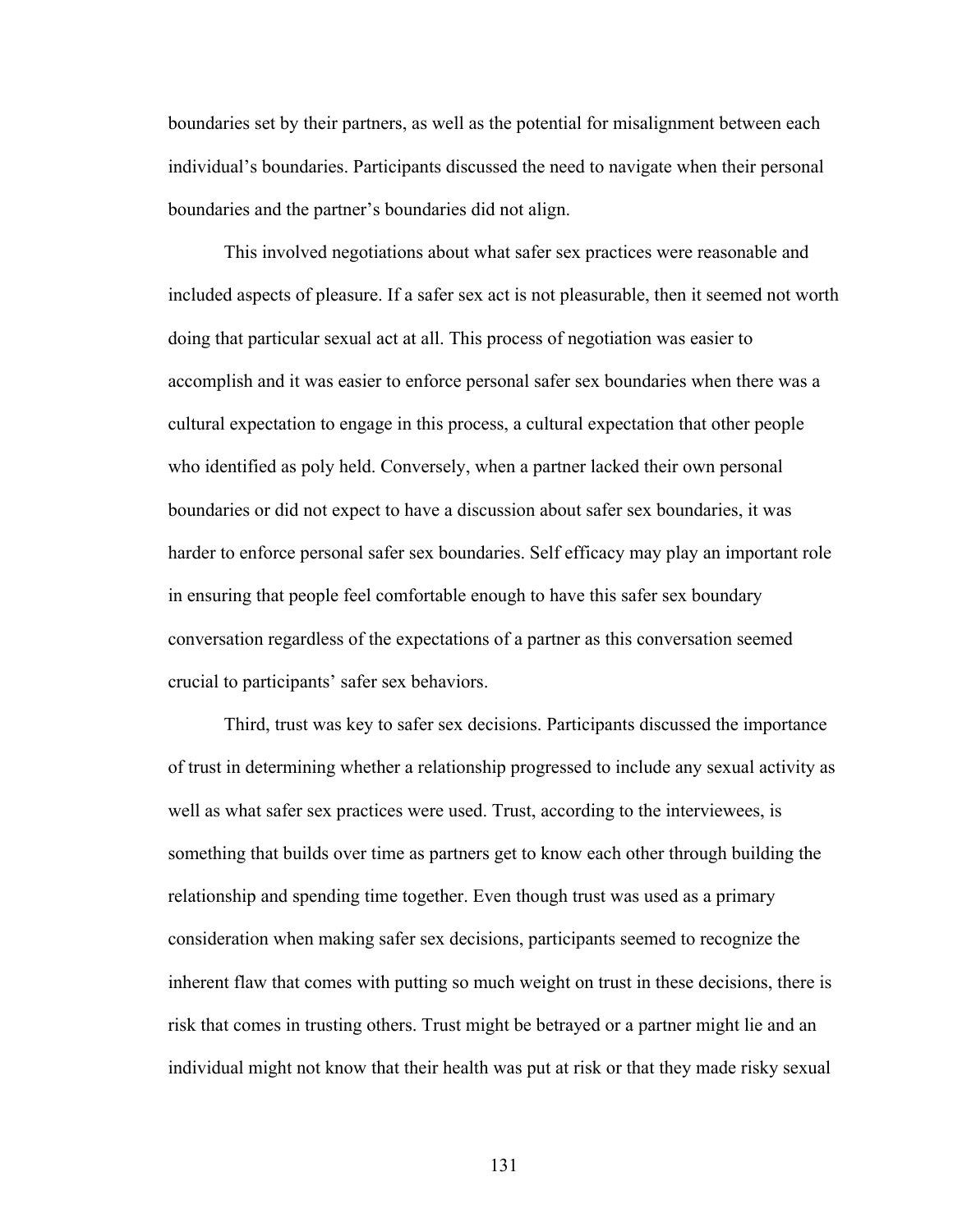decisions. This relationship between trust and safer sex decisions only becomes more complicated when multiple partners are involved because the safer sex decisions that are made between partners are impacted by the safer sex decisions made by other partners and people may not have all of the information needed to make the safest decisions in the moment.

In response to the third research question regarding how participants describe the importance of safer sex communication in polyamorous relationship, the findings show that participants described communication as an important component of polyamorous relationships generally and safer sex specifically. When they discussed safer sex communication to maximize safety, there were two important aspects, communication strategies and content.

Both the format and content of the communication was noted by participants. Generally, safer sex communication occurred at the beginning of the relationship and before the relationship progressed to include sexual activity. It also occurred throughout the relationship both to check-in on the relationship as well as in response to an incident. Safer sex discussions were described as weaved into getting to know the other person and was mixed in with defining the relationship. Then as the relationship progressed, participants described participating in conversations when there was an indication that there was a need for further discussion. The indications included events like the potential to invite a new partner into the relationship dynamic, but also included emotional prompts like feeling insecure in the relationship or upset with a partner. Discussions of safer sex seemed to be interwoven into regular conversations that people had with partners and not necessarily separate specific safer sex conversations. This pattern of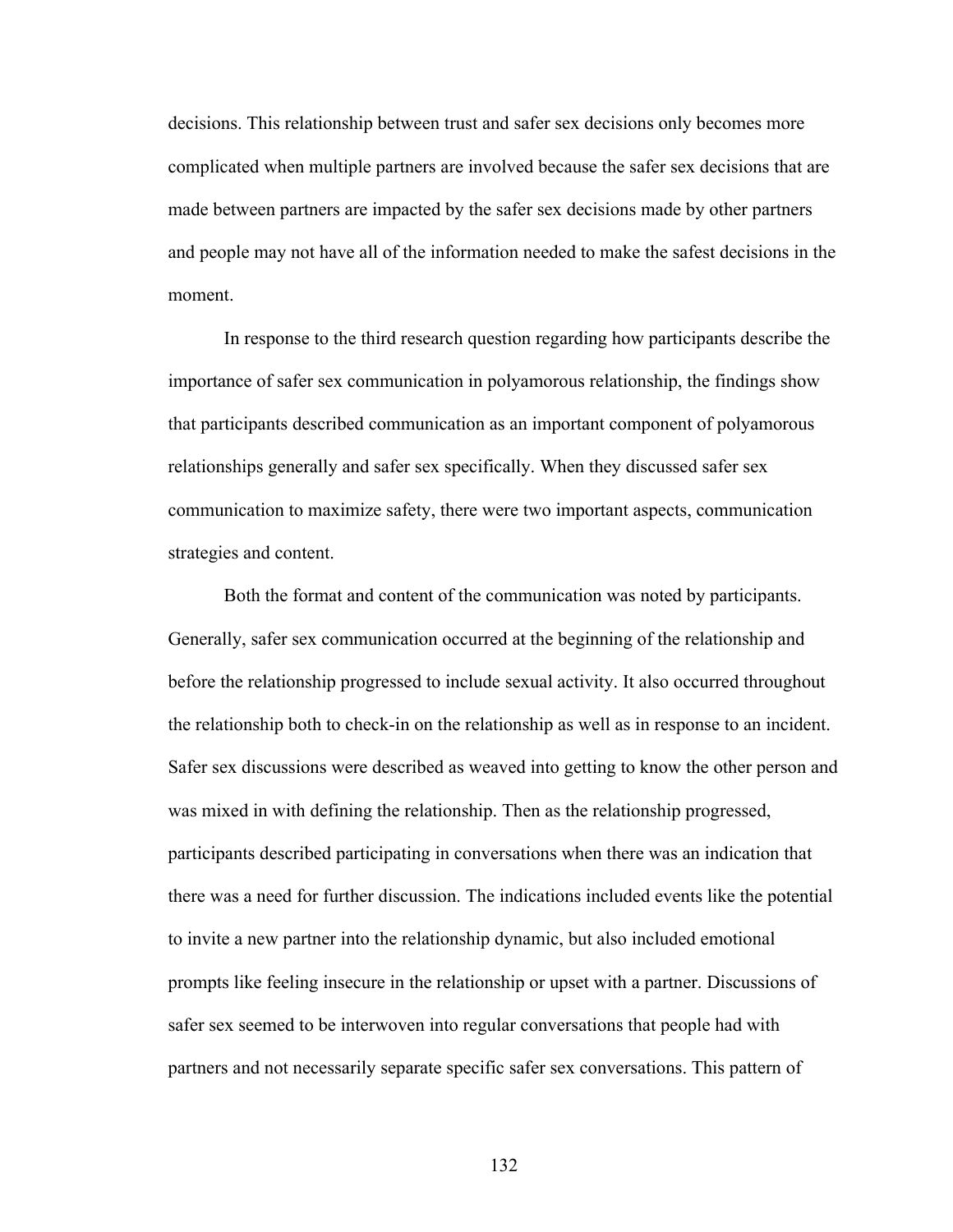conversation deserves more scrutiny because while it may be beneficial to the health of participants to have constant ongoing presence of safer sex expectations in conversation; however, because safer sex topics are integrated with other topics, participants may think that they discussed safer sex concerns when they actually were not explicitly covered.

Several participants described their expectation to engage in safer sex conversations as the idea that people in these relationships are adults and are expected act like adults. It seems that participants were attributing discussing safer sex and relationship expectations to be an indication of maturity. To be a mature and responsible adult (and potentially a trustworthy adult) people should be able and willing to discuss safer sex and relationship topics. Additionally, acting like an adult seemed to be a desirable characteristic as participants seemed to consider themselves mature and responsible. Acting like an adult and maturity are both very subjective concepts and therefore may not be an actual indication of whether engaging in sexual activity with an individual is actually safe. Also, discussing safer sex and actually practicing safer sex may not always coincide, so there may be a false sense of security in having safer sex conversations that mark someone as acting like an adult, when potentially they are not actually practicing safer sex. This concept of acting like an adult also deserves further research as it may potentially be useful to health professionals developing safer sex promotional programs as a way to be uphold a desirable characteristic.

In the safer sex conversations, participants explained that these discussions included establishing the rules of sexual activity and sexual safety across relationships with multiple partners. The multitude of safer sex practices that participants discussed using, like testing or birth control and vasectomy, are part of these safer sex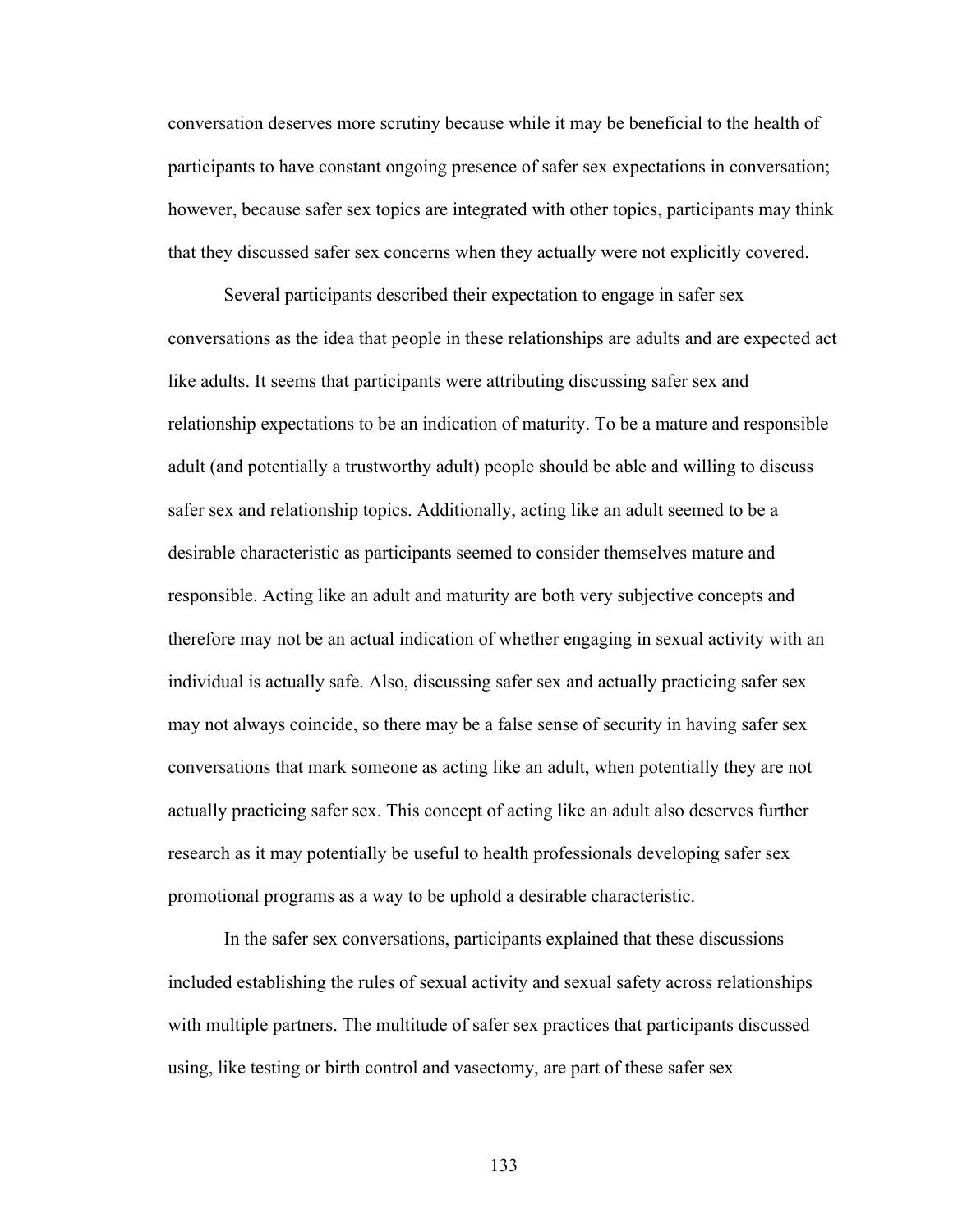conversations. Participants shared that these conversations were very direct and clearly listed the ways that they are protecting themselves and explaining to their partners what is expected from them. Through these conversations, participants described a sense of creating a bond in the relationship. This bond is initiated through the opportunity to disclose STI status and then develops as partners have the opportunity to adhere to each other's expectations. A particular challenge of these conversations is that miscommunication can occur that negatively impacts the utility of the conversations and puts people at risk.

This study highlights the interchange between communication and safer sex experiences as described by participants. For example, participants' abilities to discuss safer sex boundaries and navigate multiple partners in relationships relies heavily on successful communication between partners. Additionally, integral aspects of safer sex like trust and the importance of trust between partners with different sexual histories, experiences, and expectations is developed through the communication between partners. The components of successful safer sex communication described by participants that include early and frequent communication, direct communication, and communicating "like an adult" were also aspects of successful communication in building trust, establishing safer sex boundaries, and navigating the interplay between physical, emotional, and communicative aspects of safer sex. This study demonstrates that the implementation of communication and the necessity of engaging in communication multiple times with various levels of success ultimately improves not only the ability of participants to engage in safer sex communication but also increases the likelihood that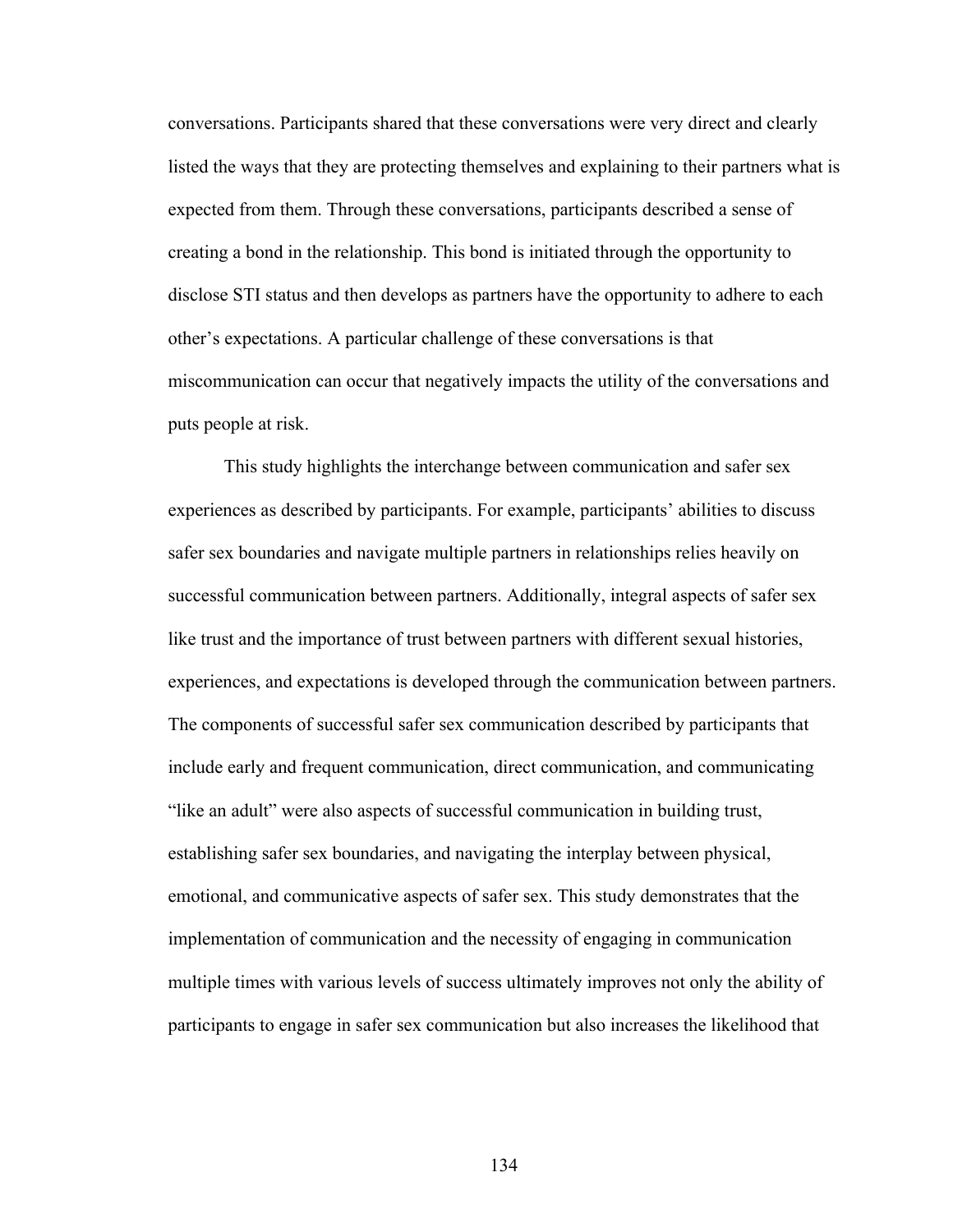safer sex communication they do engage in actually produces safer sex behaviors and successful relationships.

Individuals who identify as polyamorous, approach communication knowing that they are coming from a non-normative relationship style and the vocabulary participants use situates them in their relationships as well as in their non-normative polyamorous relationship experiences. Communication is an explicit tool that participants use to ensure successful relationships and to have safer sex. Poly people establish a personal and individual understanding of relationships and sexual activity and have a conscious awareness that communication helps them navigate relationship structures and experiences that are not modeled and that must be negotiated through communication to be successful. The simplicity and centrality of communication in polyamorous relationships demonstrates the importance of communication throughout safer sex understandings and experiences.

This study offers the opportunity to explore in-depth how communication is central to the ARRM and to critique the ARRM in that it oversimplifies the role of communication in the stages. The ARRM incorporates communication as an individual's ability or inability to discuss sexual matters in a constructive problem-solving manner that impacts a sexual partners' participation in the reduction of high-risk behavior (Catania et al., 1990). In this description, the impact of communication throughout the stages in the ARRM is missing. While it is important that individuals have some level of skill related to communication, this skill is informed by the other psychosocial factors explicated in the model, like knowledge of risky behaviors and sexually transmitted infections, self efficacy, and perceived susceptibility. Additionally, there is a reciprocal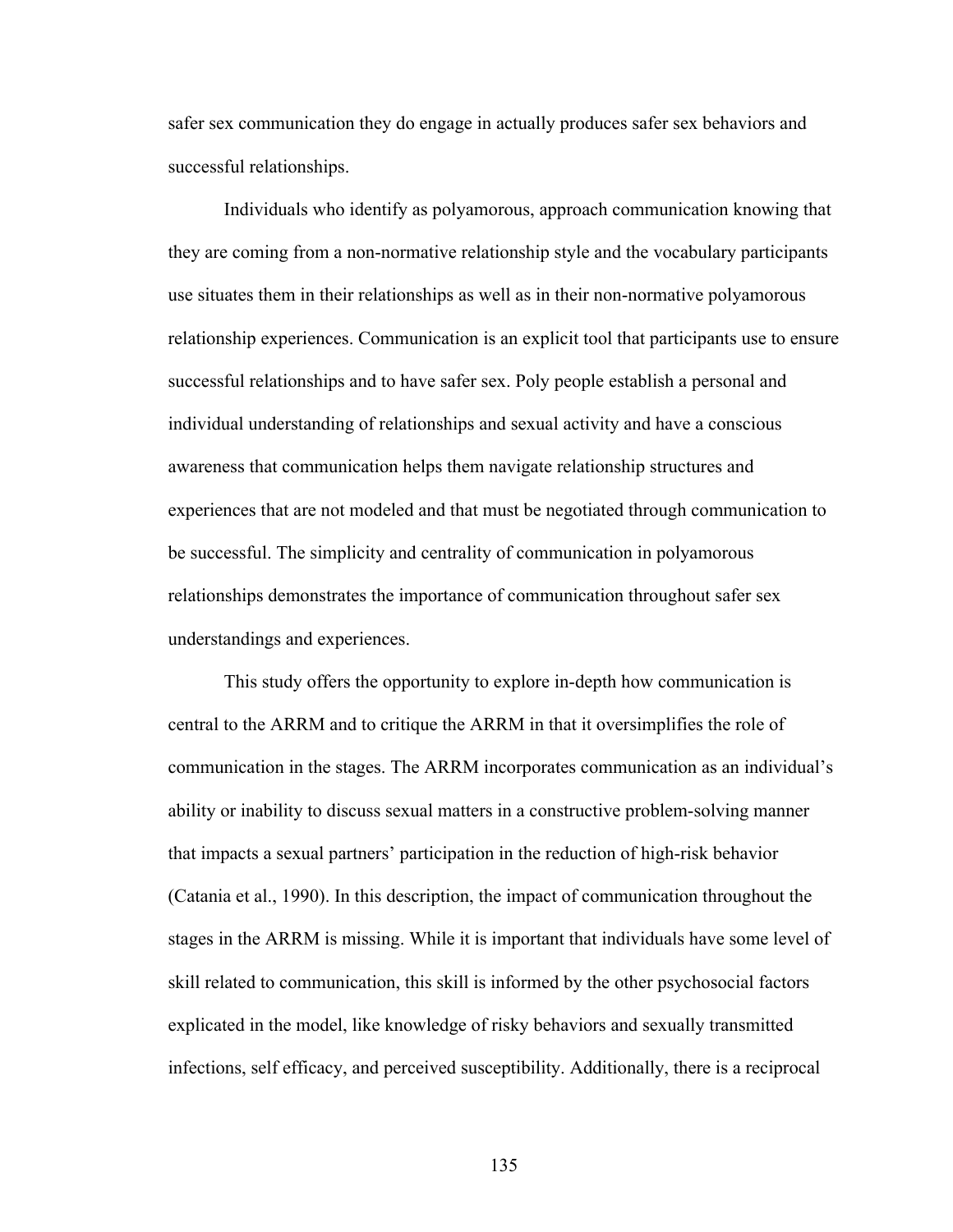nature between communication and psychological factors; as individuals increase their communication skills there may also be an increase in the impact of the other psychosocial aspects like information seeking, self-advocacy, and acting solutions, among others. Communication is an overarching aspect that is a central component that facilitates the three stages and people's decision making and behaviors.

In terms of the fourth research question regarding the relationship between safer sex and relationship negotiation in polyamorous relationships, this research found that relationship negotiation was a communication strategy that participants engaged in with new partners and established partners to ensure successful relationships. Relationship negotiation was a construct elaborated in the following ways: to define relationships, to manage multiple partnerships while maintaining relationship satisfaction, and to negotiate issues that included safer sex conversations.

Firstly, defining the relationship between two partners was an important aspect of relationship negotiation as well as the willingness, comfort, and process of adding new partners. Secondly, because polyamory often involves multiple partners, relationship negotiation was important for navigating various partners. Relationship negotiation occurred between two partners and in group discussions, especially when decisions impact multiple partners. General relationship topics were part of relationship negotiation and they included safer sex conversations. Thirdly, polyamorous people interviewed said that they negotiated relationship expectations as well as safe sex practices, and these negotiations often occurred together. These negotiations are important for ensuring that all partners were happy in the relationships and negotiations cultivated a sense of trust and intimacy between partners. Participants described relationship negotiation as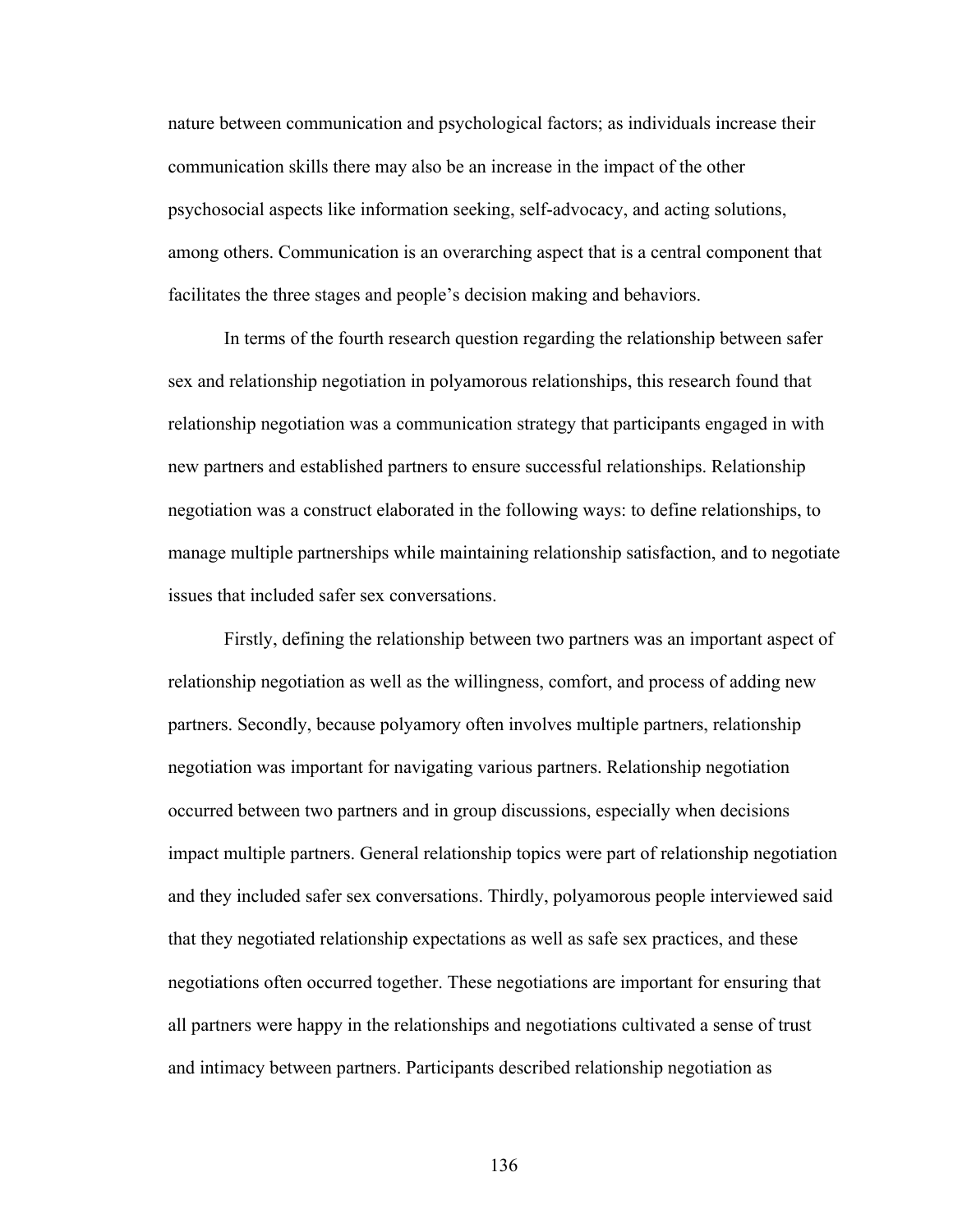communication that was unique to their polyamorous relationships and not something that occurred in their monogamous relationships.

### **Significance of the Research**

This section will relate the most significant findings from this study to relevant areas of research in the scholarly literature on safer sex, sex communication, and polyamory. Consistencies with previous research will be discussed as well as instances when this research suggest challenges and extensions of previous research.

**Risk profiles of polyamorous individuals.** This research focused on a small sample of people who identified as polyamorous and did not include a sample of monogamous people, therefore we are unable to make direct comparisons between these two groups. However, the low risk scores reported by participants in this study are consistent with the findings from Lehmiller's (2015) investigation of behaviors such as condom use, STI testing, and cheating behaviors between individuals who identity as CNM and monogamous. Individuals who identify as CNM reported safer behaviors than people that considered themselves monogamous. The finding that polyamorous people in this study report being at a lower risk for contracting STIs is inconsistent with the recommendation from the CDC (2016), The American College of Obstetricians and Gynecologists (2017a, 2017b), Mayo Clinic Staff (2016), and Office of Women's Health (2015), who report that engaging in sexual activity with more than one partner as a risk factor to contracting STIs. There may be a pattern showing that polyamorous people and other people who identify as CNM are safer than monogamous people; however, more research is needed to determine to explore the risk behaviors differences between monogamous and polyamorous people.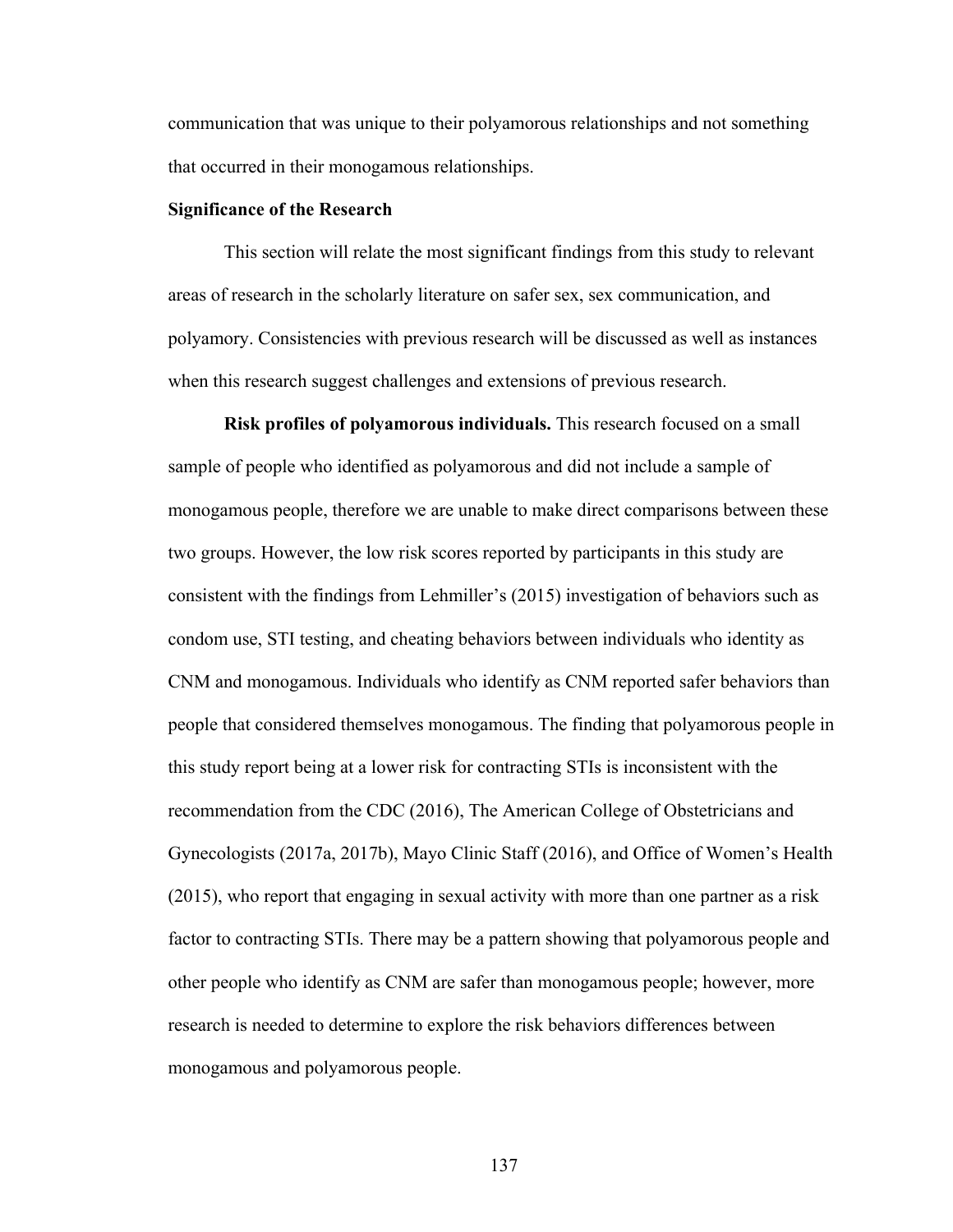Traditionally, a large percentage of sexual risk reduction campaigns for adults have focused on three facets: (a) use a latex condom, (b) reduce number of sexual partners, and (c) have sexual intercourse only in monogamous relationships (Swan  $\&$ Thompson, 2016). However, this research indicates that there is potentially a need to expand the focus of safer sex campaigns to include relationships that include multiple partners. The low actual risk and perceived risk in the group under study suggests that delimitations for sexual health and safer sex expand into additional aspects of emotional and social interaction that may protect individuals. More research is needed to understand what factors are influencing the low risk reported in this research that can then be applied to safer sex campaigns as well as to other relationship styles.

In addition to reporting lower actual risk, participants also reported low perceived sexual risk, so their perceptions matched their reported risk. This was not surprising as the reason that participants gave for their perception was that they engage in safer sex practices. While participants perceived themselves to be at low risk, they also shared stories where other people or society saw them as risky. These stories about others perceiving it to be risky to be in polyamorous relationships echoes the arguments made by Southern (2017), who found that societal and medical professional perceptions of the riskiness of polyamorous relationships may be biased because of the non-normative style of the relationships.

This lower risk of the sample in this research suggests that safer sex practitioners and researchers challenge the societal biases that they may subconsciously engaging when working with polyamorous people and research should explore what protective factors polyamorous people are engaging in that may be useful for safer sex promotion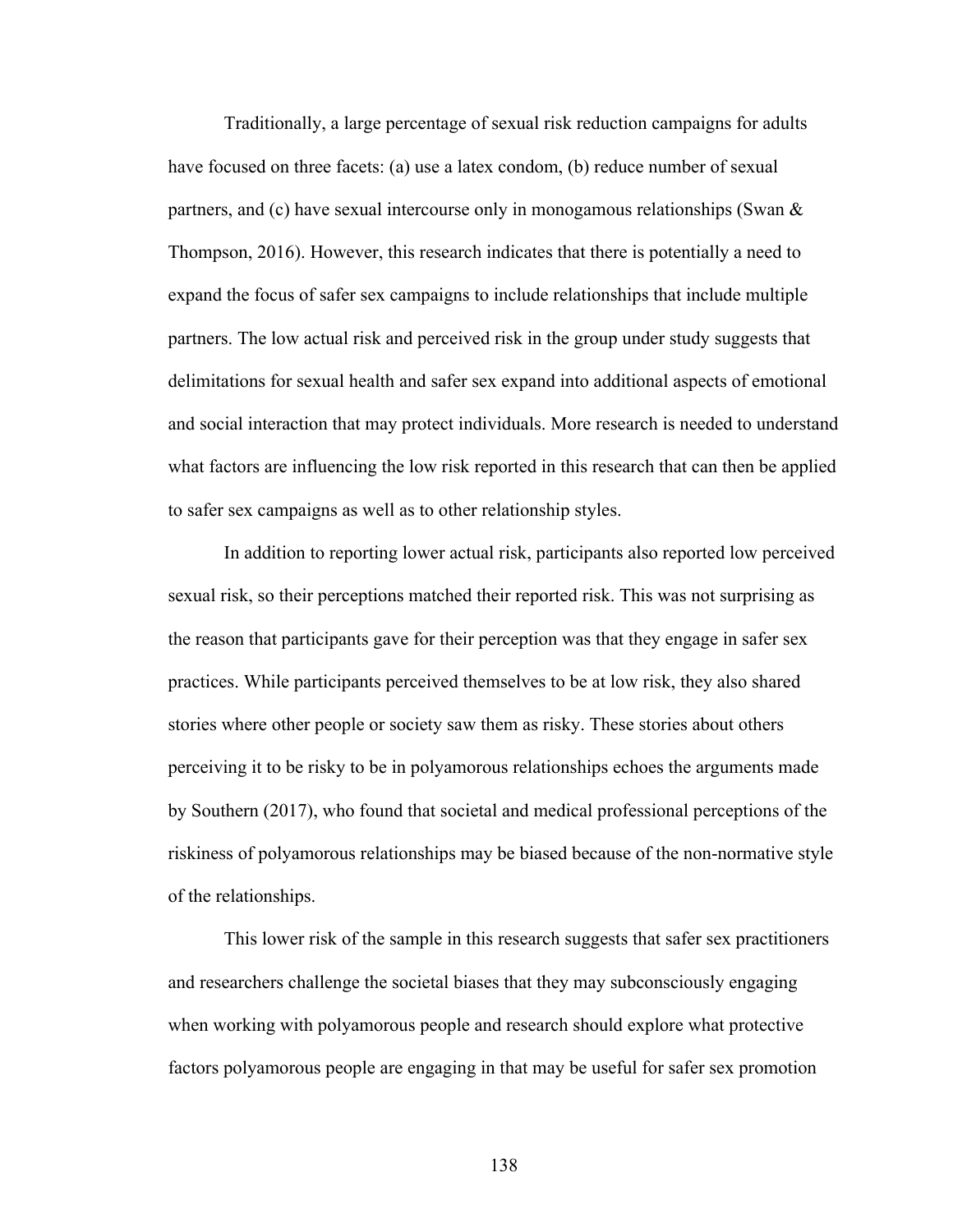more broadly. Research should explore whether aspects of polyamorous relationships might counter the practical challenges of safer sex behaviors in monogamous relationships.

Participants had many critiques of the survey used to assess their sexual risk. The discussions of safer sex practices used by the participants were considerably more inclusive of practices included in the questionnaire. Additionally, when asked what the questionnaire was missing, participants listed additional aspects that they thought would improve the accuracy of the safer sex questions to include things that reflected their actual relationships and sexual activity.

The ARRM places perceptions and behaviors in a reciprocal relationship to each other, where the less risky people perceived themselves to be, the less likely they are to change their high-risk behaviors (Catania et al., 1990). This study would support this relationship as the justification for low perceptions of sexual risk given by participants was specifically the safer sex practices that they employ. The component that is lacking in this relationship is accuracy in assessment of efficacy and susceptibility. Participants considered themselves to be protecting themselves through safer sex practices, but these practices were nuanced and varied from protecting from STIs to protecting from unwanted pregnancy to protecting their emotional well-being. Additionally, some participants placed the risks of pregnancy or risks to emotional well-being as more salient to them than protecting from STIs, so they considered themselves to be engaging in safer sex practices, but these practices may not actually be protecting them from STIs.

The findings from this research support the reciprocal relationship between perceptions and behaviors, but this relationship is likely moderated by accuracy in the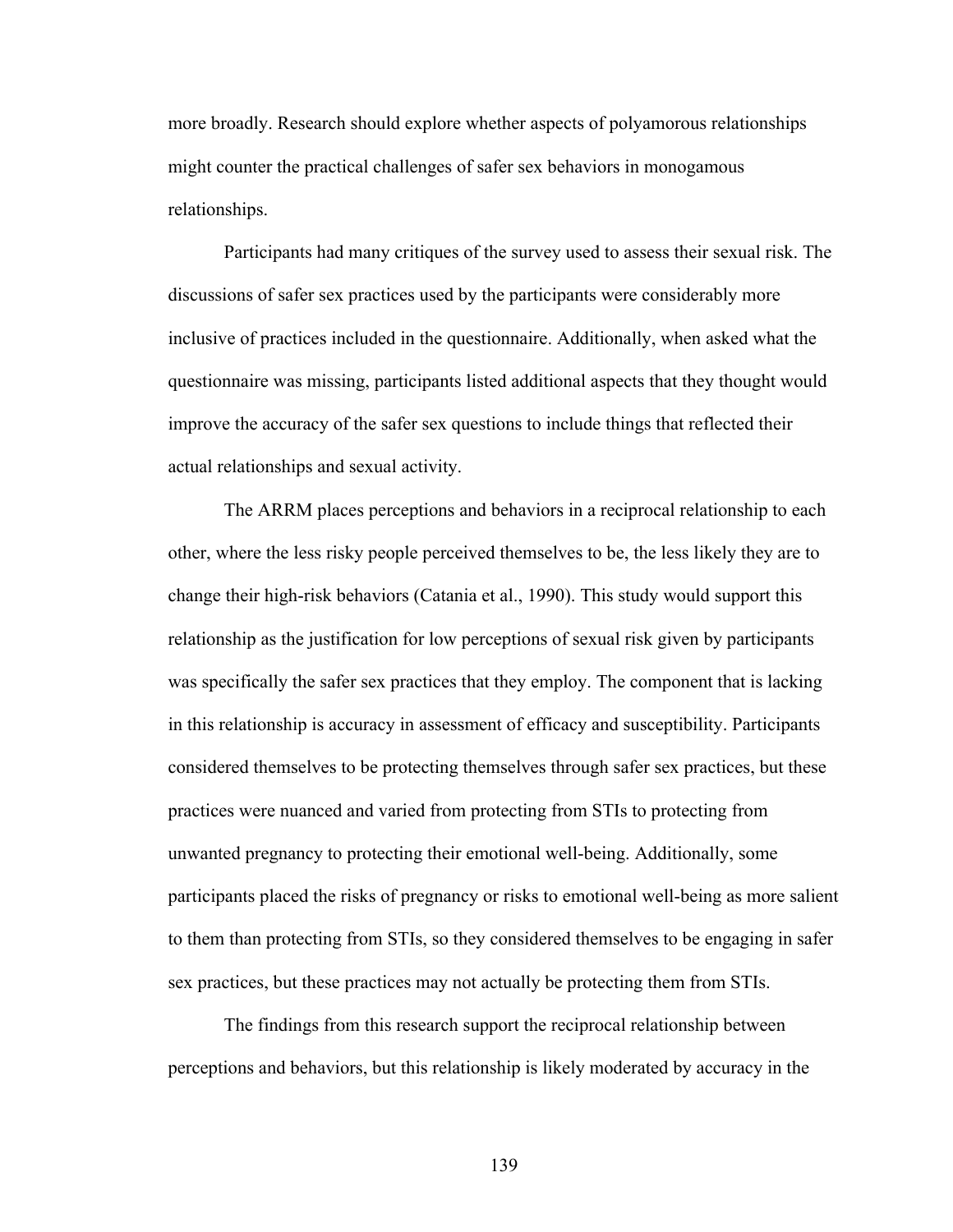perceptions. Future research should explore these relationships and the ARRM may need to expand to include the influence of accurate assessment on perceptions and behaviors.

**Safer sex narratives.** All participants discussed condom use and getting tested for STIs when they were asked about safer sex practices they use. After these basics were referenced, all but one participant gave a variety of different practices that they use to protect themselves. The safer sex behaviors mentioned by participants were consistent with the recommendations from The American College of Obstetricians and Gynecologists (2017a, 2017b), Mayo Clinic Staff (2016), and Office of Women's Health (2015) that protective factors include getting vaccinated, using condoms, getting tested for STIs, and communication. The participants did adhere to other recommendations like being monogamous, limiting number of sex partners, and, in some instances, did not even discuss some of the other recommendations like not abusing alcohol or drugs (The American College of Obstetricians and Gynecologists, 2017a; The American College of Obstetricians and Gynecologists, 2017b; Mayo Clinic Staff, 2016; Office of Women's Health, 2015). Of these protective factors, the one that was discussed the most was communication and the role that communication plays in establishing safer sex expectations.

However, in addition to using condoms and getting tested, participants expanded the inventory of safer sex practices beyond that to include physical and emotional safety as well as the challenges of safer sex. About half of the participants seemed to consider protecting against pregnancy as equally if not more important than protecting against STIs (e.g. you can treat infections, but children are not a treatable issue). Because of the focus on preventing pregnancy as a priority, participants discussed vasectomy and birth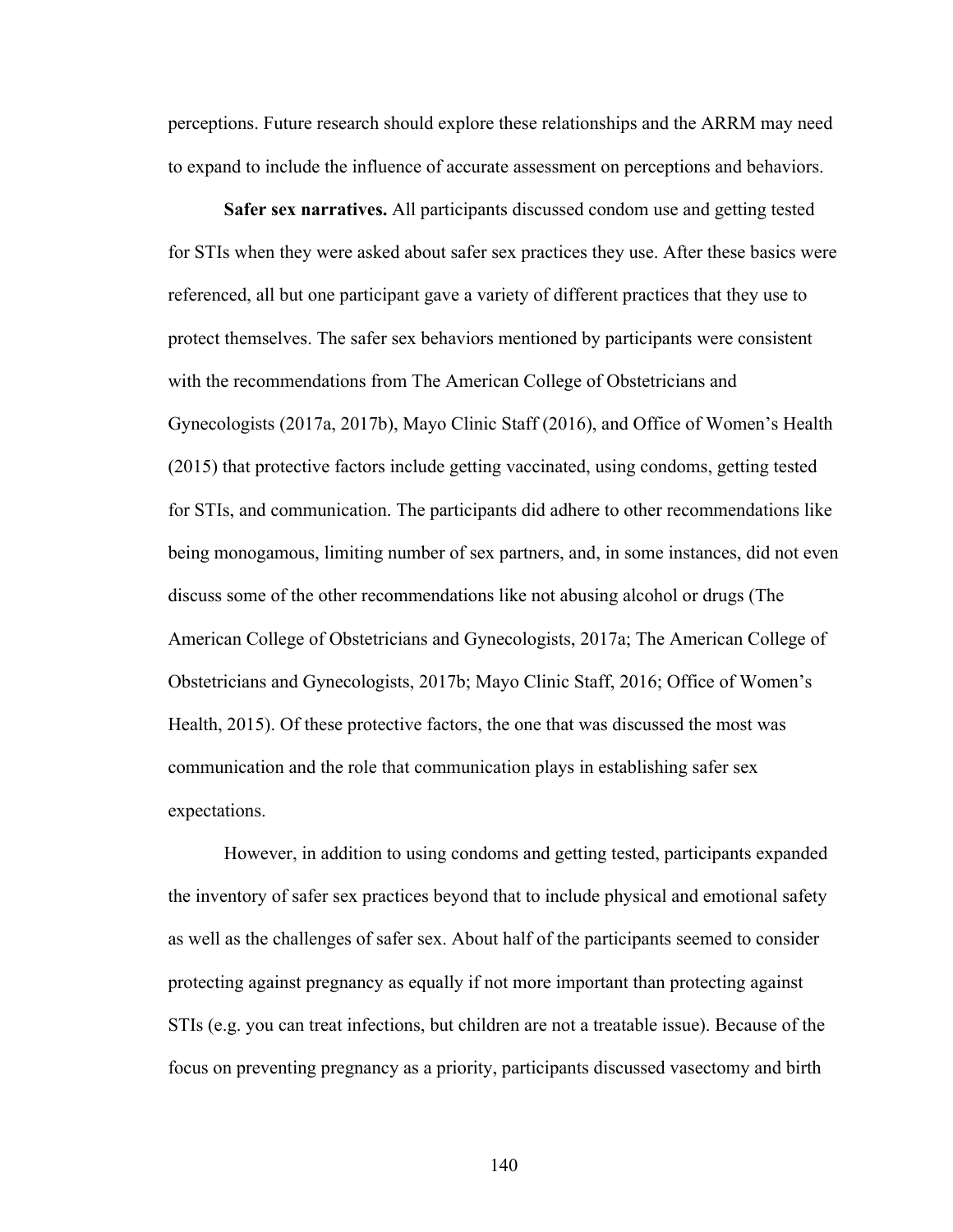control as the first step in protecting themselves and then if those are in use, there is not a need for condoms. This emphasis on protecting from unwanted pregnancy was consistent with a study conducted by Flood (2003) where the focus on protecting from unwanted pregnancy was handled through oral contraception rather than condom use.

Participants in this study considered themselves to be acting in a safer sex manner even though they were not as safe as they could be. Participants did understand that not using condoms meant that they were at risk for contracting STIs but considered other practices like trust and communication as sufficient for protecting themselves. This finding suggests that health campaigns that endeavor to increase safer sex behaviors should broaden their focus from STIs only to include protecting from unwanted pregnancy and perhaps should include reporting the effectiveness of various types of protective actions for protecting against STIs and unwanted pregnancy.

When participants discussed practicing safer sex, several of them emphasized having a set of safer sex boundaries. Participants considered themselves to be practicing safer sex because they had set specific expectations that they adhered to and expected partners to adhere to as well. While the formal recommendations for practicing safer sex do not include setting boundaries as a way to protect oneself, Tevendale et al. (2009) found goal setting and decision-making skills predicted a higher percentage of condom use in males. Boundary setting as discussed in this research may be similar to Tevendale et al.'s (2009) concept of goal setting and therefore, there may be a protective aspect to setting boundaries for safer sex behaviors. More research is needed on the process and outcomes of setting safer sex boundaries, however, before any conclusions regarding their relationship to safer sex practices can be made. In addition to setting the boundaries,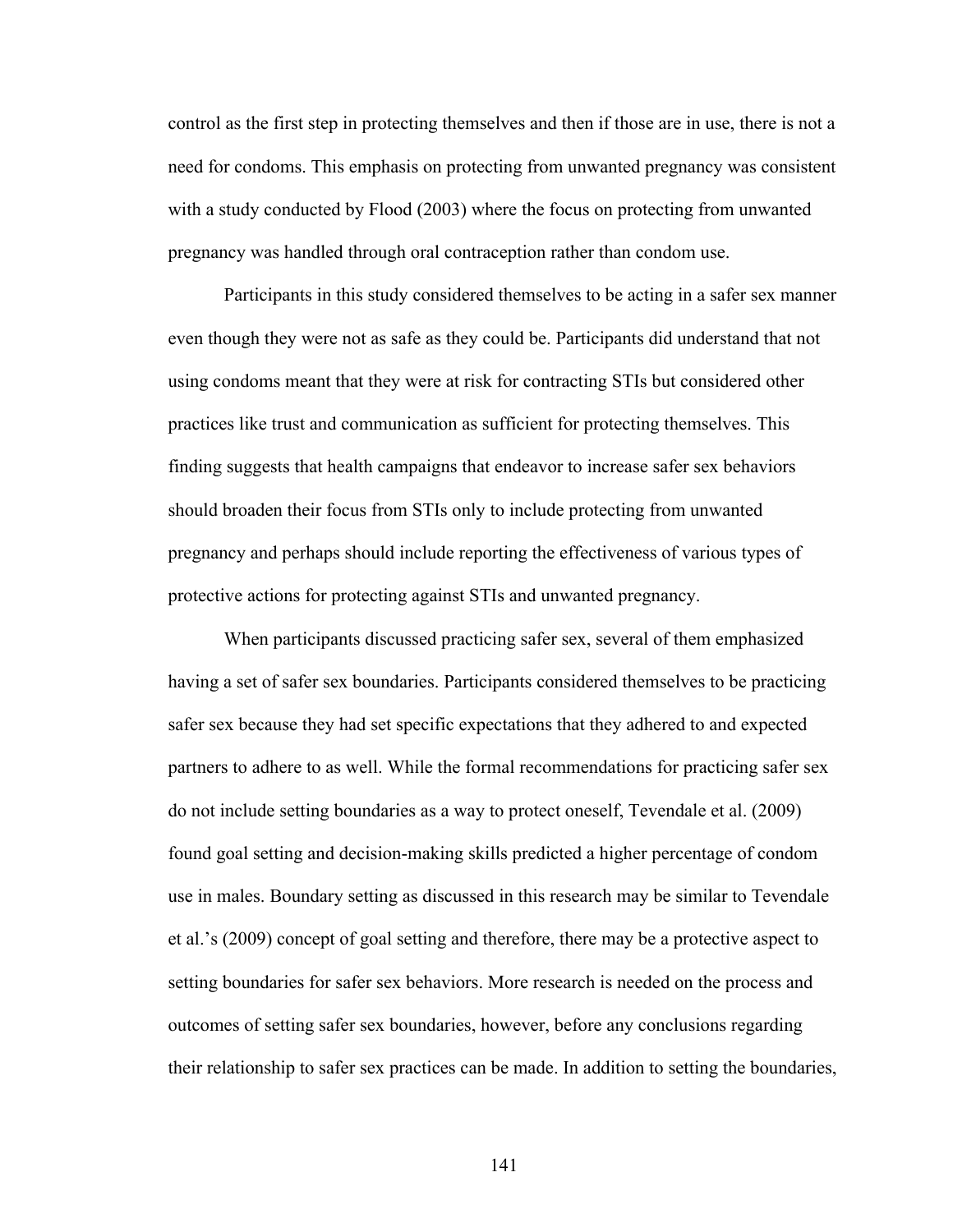participants communicated those boundaries to partners. Communicating about safer sex has been found in the literature to be related to more condom use (Crepaz & Marks, 2003; Lam et al.,2004), so there is a protective component to engaging in safer sex communication. More research is needed to see whether people who engage in safer sex practices other than condom use receive the same protective outcomes when communicating about those safer sex behaviors.

Trust emerged as a theme in every participant's narrative when asked about safer sex. They view trust as a sentiment that builds over time and is an important consideration in relationships as well as sexual activity. This finding was consistent with Goldenberg et al., (2015) who described trust in intimate relationships as a dynamic concept and trust being built over time. Also, trust being equated with the belief that a partner would never intentionally do anything to harm their partner, such as transmitting an STI or HIV (Goldenberg et al., 2015) was consistent with how participants indicated that trust is an important part in deciding what safer sex practices they engage in with partners during sexual interactions. Trust in polyamorous relationships is complex because it involves multiple people with their own history, experience, and trust expectations, but these complexities may lead to stronger feelings of trust, intimacy, and satisfaction with their partners compared to people in monogamous relationships as found by Sequin et al. (2017).

The relationship between safer sex and trust is complex because as people trust their intimate partner, they report less embarrassment discussing and using condoms (Pilkington et al., 1994), but also felt that engaging in safer sex communication (like sexual history or asking for condom use) was a breach of trust and could damage an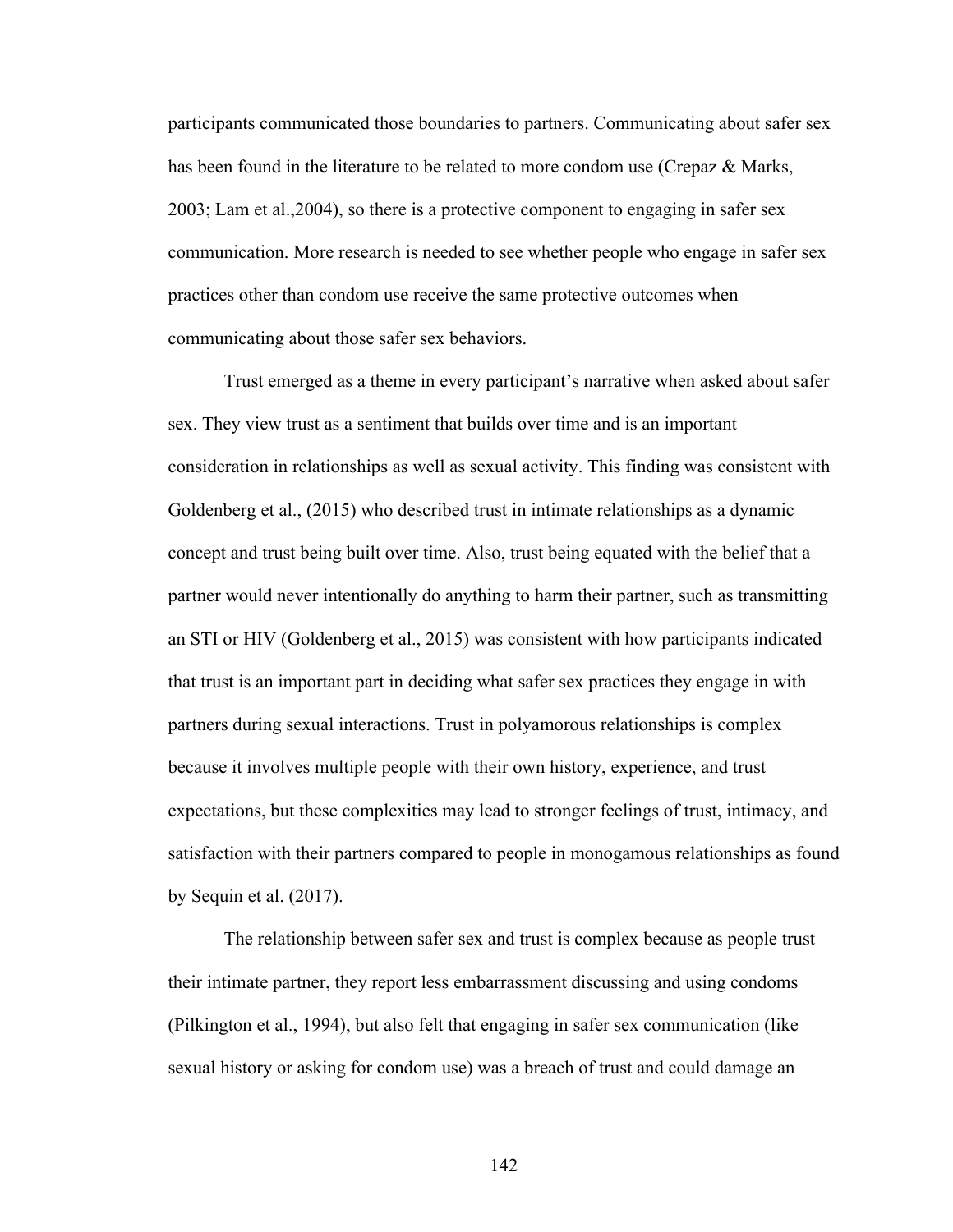intimate relationship (Gavin, 2000; Madiba & Ngwenya, 2017; Reddy, 2004). This apparent contradiction was also seen in the findings of this study as participants recognized that trust is inherently risky and they felt that trust was needed in order to progress a relationship to sexual activity, but they also understood that potential partners might not fully disclose information that may place them at risk of contracting an STI.

Trust as an emotional factor in participants' safer sex decisions was consistent with the emotional aspects of sexual relationships as described by Rosenthal et al. (1998) who discussed the meaning of love as stable and how the concept of condom use is not consistent with love as stable, such that if a person loves someone, then a condom is not needed, and by bringing up condom use, introduces some challenge to the status of the relationship as stable. Considerations for the emotional aspects of sexual relationships, like trust, passion, love, and romance, challenge safer sex researchers and practitioners to push the envelope of the "ideal" safer sex situation and explore how these emotions complicate the reality of these interactions and thus impact people's health decisions and safer sex behaviors.

The findings of this research also aligned with aspects of the ARRM, such as knowledge and perceptions influencing safer sex behaviors (Catania et al., 1990). Psychosocial aspects highlighted in the ARRM, like social networks and norms and communication influencing individuals' labeling and committing to safer sexual behaviors were echoed in participants' stories of how they make safer sex decisions. However, the ARRM does not currently address the role of emotions in sexual decision making. The findings from this study suggest that the ARRM needs to consider how emotions as a psychosocial aspect influence sexual decision making, both in how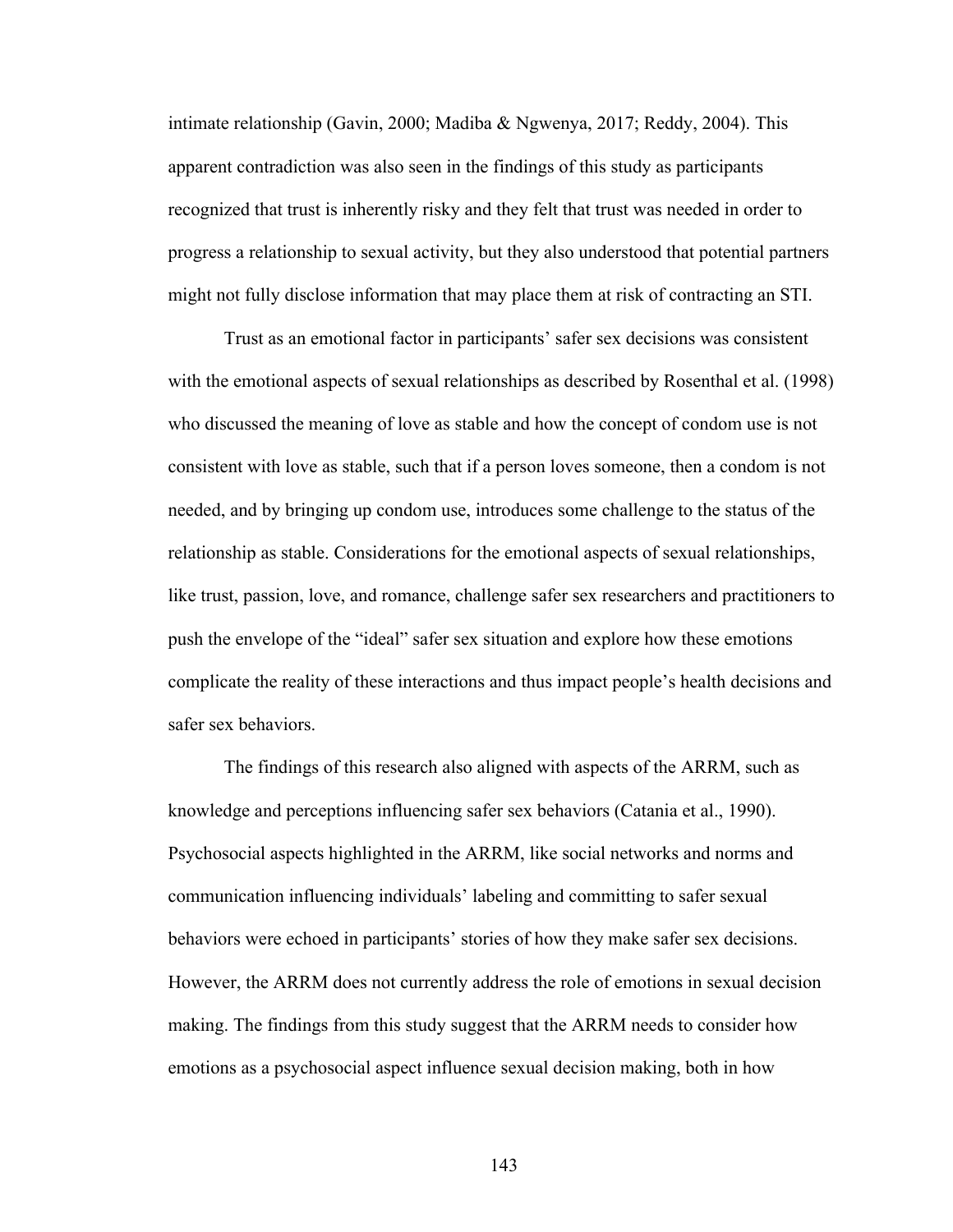emotions might support safer sex behaviors or derail effort to engage in safer sex behaviors.

**Importance of communication in safer sex behaviors.** Participants described communication as an important component of polyamorous relationships generally and safer sex specifically. The fluid and organic nature of safer sex communication was important to ensure partners know what to expect in new sexual interactions and to ensure an ongoing sense of safety and pleasure throughout sexual interactions. As highlighted in several of the narratives, early and frequent safer sex communication is important to comfort and safety. As participants reported, their conversations with partners covered a variety of topics and while condoms were often included, safer sex discussions were not limited to condoms. The fact that safer sex conversations included a variety of topics means that research on safer sex communication that primarily focuses on condom use because of the belief that the only protective communication is communication that leads to condom use behavior (Troth & Peterson, 2000) may be too limited and may be seen by some people as irrelevant to their reality. The safer sex communication used by participants included aspects that previous researchers have considered important, such as asking a potential partner about STI testing results or HIV status (Kosenko, 2011; Lear, 1995), the intention to wear condoms during sexual acts (Noar et al., 2006) and self-efficacy in terms of safer sex behaviors (French & Holland, 2013).

Safer sex communication was also described by participants to be tailored to fit the situations and partners. Safer sex researchers have also found that safer sex communication varies by situations. For example, there are differences between the safer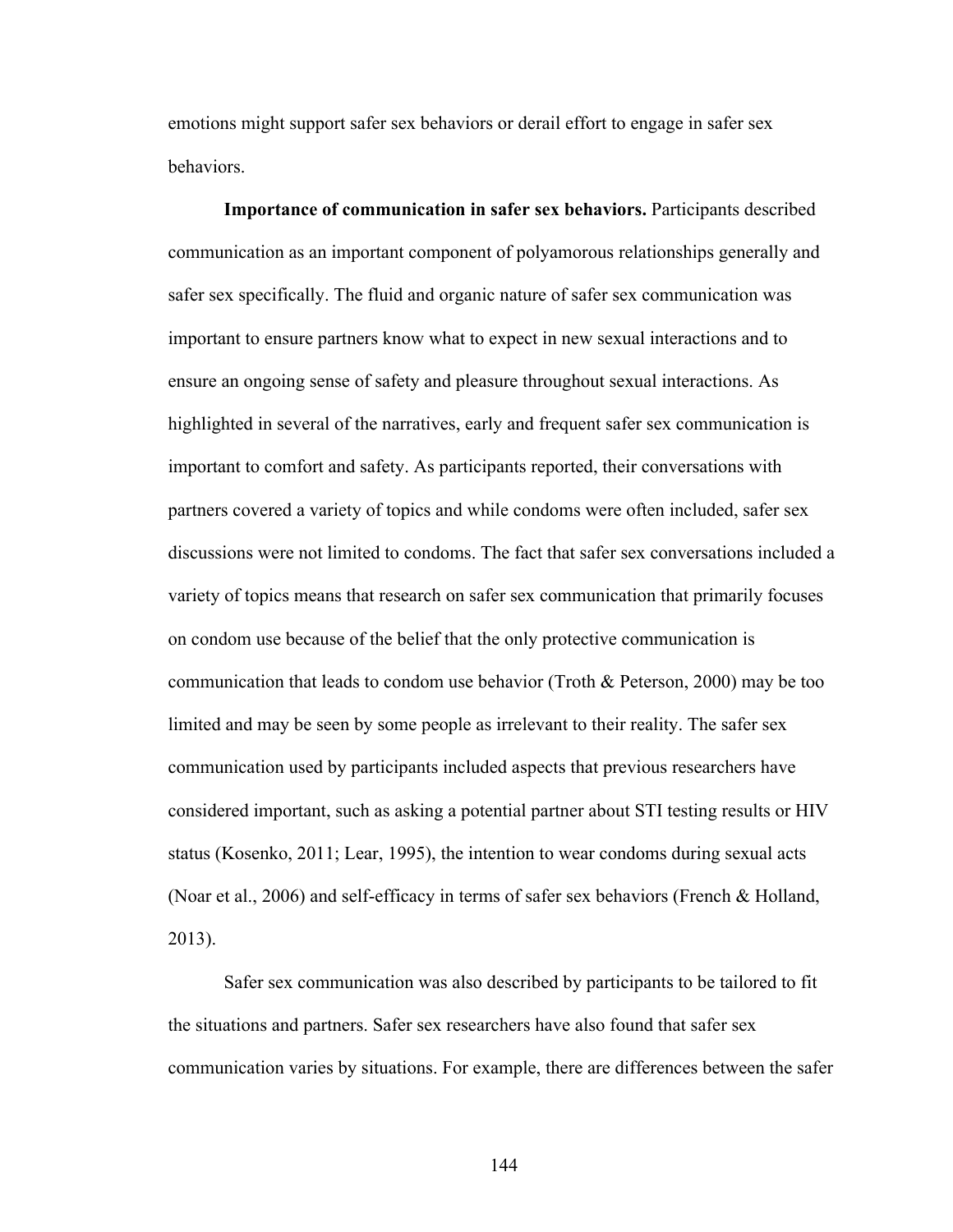sex communication preferences and safer sex expectations in heterosexual versus homosexual couples (Holmberg & Blair, 2009). Participants in this study discussed safer sex communication in a broad sense, so it would be interesting for future research to see whether there are differences between safer sex communication in polyamorous people when they engage in sexual activity with same gender and different gender partners and whether these differences lead to differences in safer sex behaviors.

Additionally, participants in this research offered examples of their safer sex communication and expectations developing over time, which is consistent with findings from Troth and Peterson (2000) who found that sexual experience, sex education histories, and personalities influenced the willingness of individuals to engage in safer sex communication and behaviors. Because safer sex communication varies across situations and is influenced by various factors, more research would be beneficial to understanding how safer sex communication changes in polyamorous relationships and why polyamorous people in this research report such comfort engaging in this type of communication.

According to the interviews, it was important for safer sex communications to occur at the beginning of relationships, as well as throughout the relationship, particularly when there is an incident that partners need to be aware of. The participants emphasized the importance of direct communication for safe sex throughout relationships, from establishing relationships to setting expectation for sexual activity and even when engaging in a sexual act. This finding was consistent with research by Buysse and Ickes (1999) that found that safer sex communication changes overtime, especially between new partners and people in established relationships. This finding was not consistent with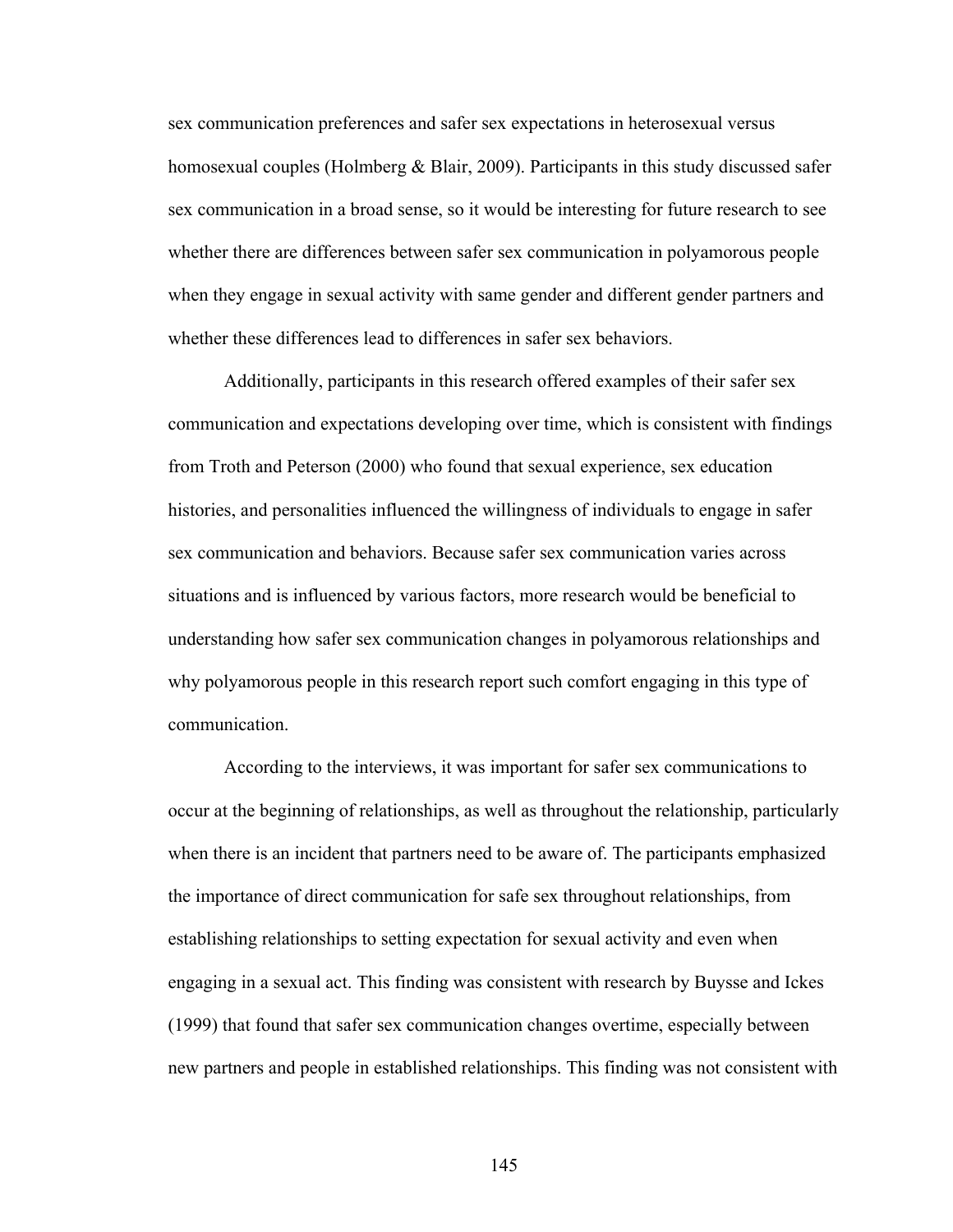a study by Reynolds-Tylus et al. (2015) that found that safer sex conversations would not occur until after a casual relationship turned into a committed relationship. The participants in this research study clearly indicated that safer sex conversations were important before an initial sexual encounter, but these conversations would continue throughout the relationship.

Additionally, Reynolds-Tylus et al. (2015) found in their research that there were limited opportunities to have safer sex conversations in casual relationships, whereas in committed relationships there were more opportunities for these types of conversations. The participants in this research described ensuring that safer sex conversations occurred before sexual activity was initiated. This difference warrants more research as there may be an expectation in polyamorous relationships to have safer sex conversations that might be protective, but that expectation may not present for monogamous or casual relationships, but it might be beneficial for people in these styles of relationships to adopt similar safer sex conversations. There is also a need for more research to examine safer sex conversations and decisions over time from initial sexual encounters, to casual relationships, to established relationships as well as in a variety of relationship models.

The importance of clear, direct safer sex conversations was important in building a sense of safety and intimacy between partners. Safer sex communication is layered and being open to unknown aspects of communication was important to creating a sense of safety in the relationship. This finding of safer sex creating more intimacy was consistent with research that found that safer sex communication was a protective factor to reduce the risk of contracting STIs by increasing condom use, but it was also positively linked to closer and more intimate sexual relationships (Cobb, 1997; Sevelius, 2009). Engaging in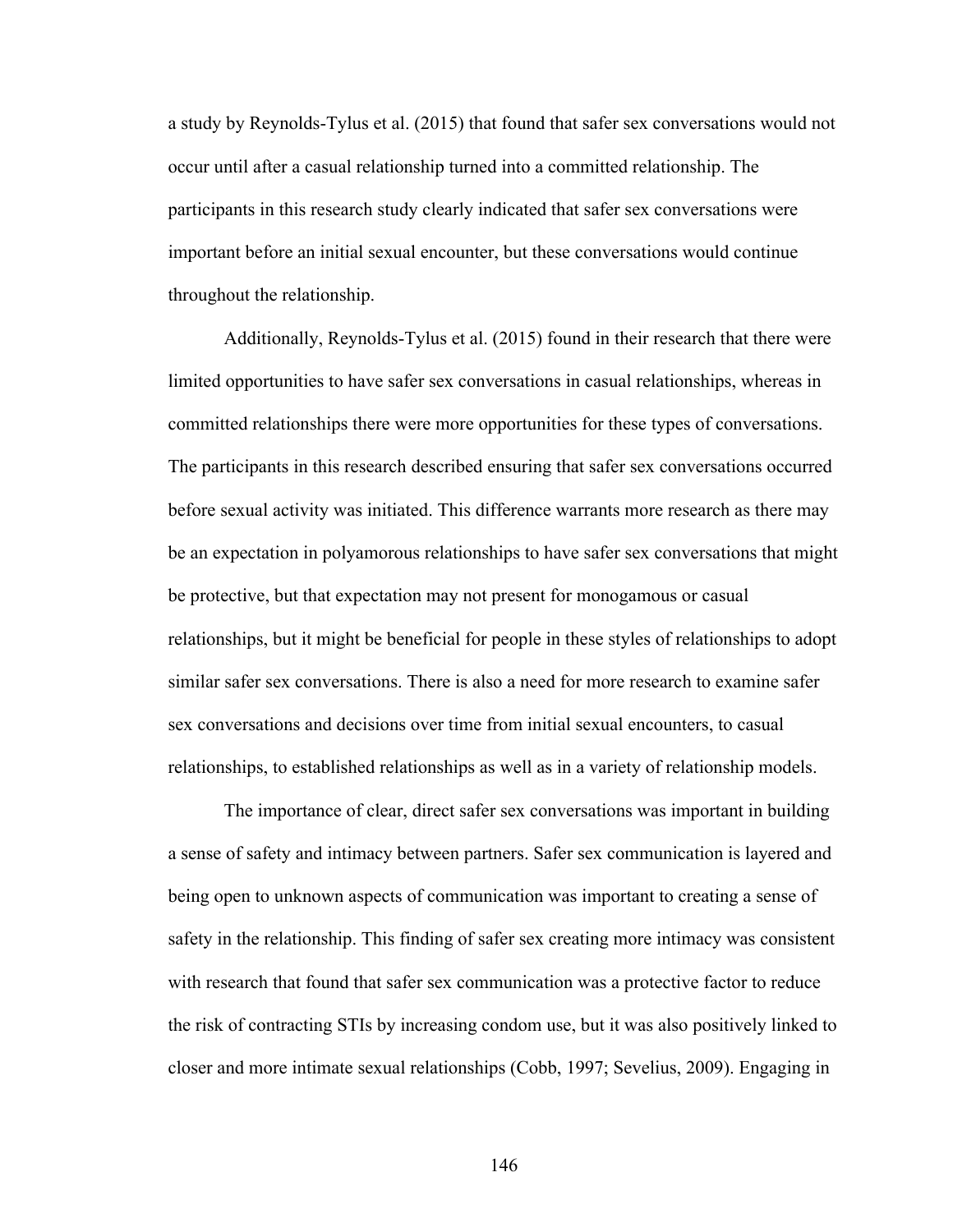safer sex conversations may lead to more intimacy because such conversations may lead to discussions of other topics that are important to sexual health as well as other aspects of the relationship (Reynolds-Tylus et al., 2015). There may be additional benefits to this increase in feelings of intimacy because as Dennis (2006) found, the more intimacy increased, the more people cared for the wellbeing of their partners. The relationship between safer sex conversations and intimacy between partners deserves additional research to better understand the long-term benefits of safer sex communication as well as the more intangible benefits beyond increasing the likelihood of wearing a condom during sexual activity.

The ARRM emphasizes the role of effective communication about sexual issues in setting commitment to change and in taking action to engage in safer sex practices. Catania et al. (1990) emphasized the protective nature of a communication process that occurs in a constructive problem-solving manner. Participants in this study shared stories that highlighted the importance of communication in their polyamorous relationships, and in some instances directly contrasted the communication that occurs in polyamorous relationships as being better than that which occurs in traditional monogamous relationships. More research is needed to explore the ARRM in different relationship styles to consider how psychosocial aspects that might be unique to different relationship styles may influence the safer sex decisions made by individuals in those relationships.

**Safer sex communication and relationship negotiation.** Relationship negotiations were conversations that participants had with partners that covered a variety of topics in an effort to ensure successful relationships. The negotiation process was important in defining relationship expectations and to ensure that all partners have a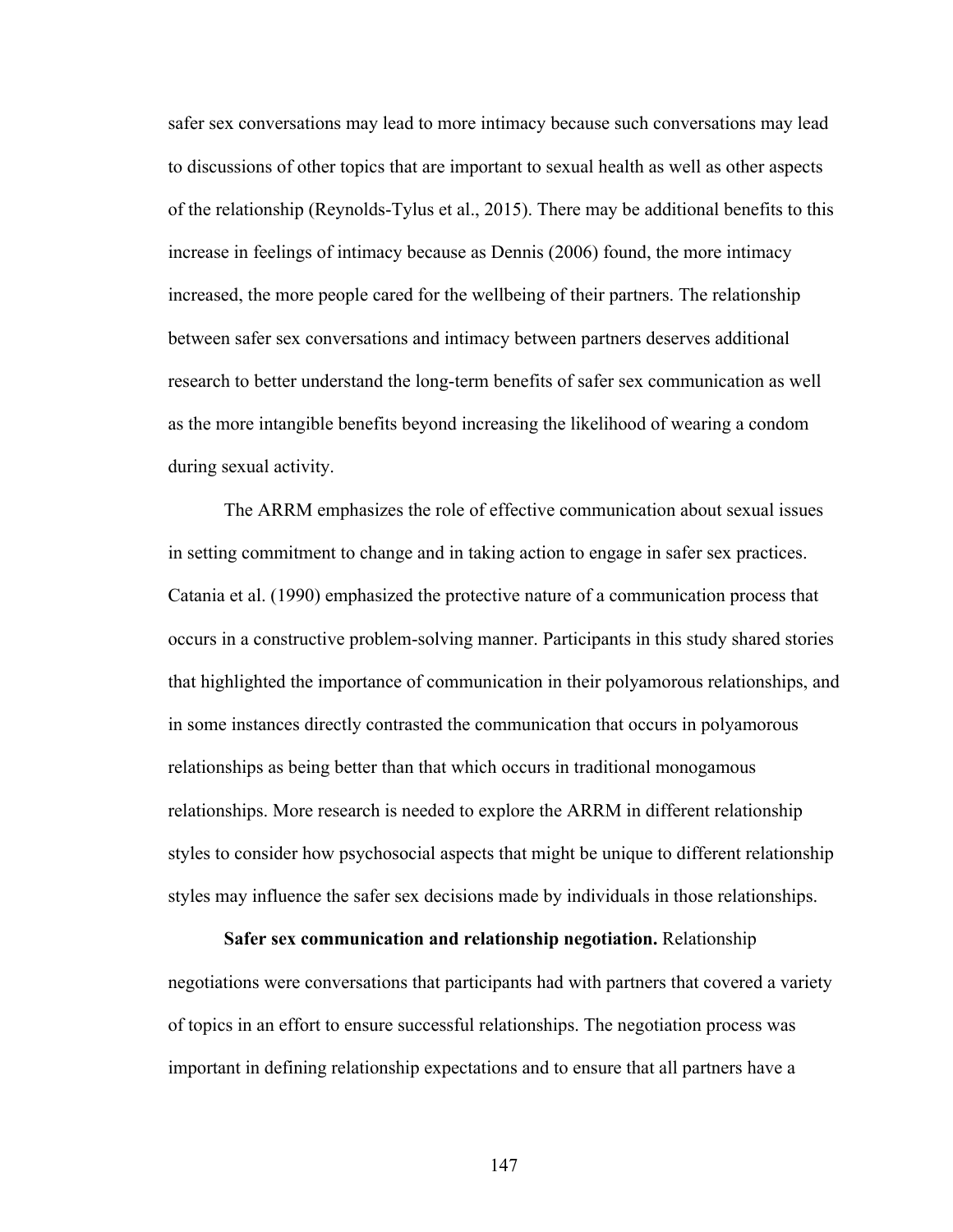common understanding with each other. Safe sex communication was considered by participants to be a part of relationship negotiations. Their descriptions of relationship negotiations were consistent with Dako-Gyeke (2013), who described relationship negotiation as involving the exchange of information between partners and navigating partner responses to requests. Relationship negotiation was inherently part of polyamorous relationships for the majority of participants and the expectation that partners would engage in this type of communication was not part of their monogamous relationship experiences. In polyamorous relationships, it's important to include the perspectives of the various partners in relationship conversations because people bring their own needs and expectations to the relationship and the decisions made between people impact the web of relationships that includes additional partners. This means that relationship negotiations happened between each person and the group as a whole. For example, a unique context for relationship negotiation in polyamorous relationships was the hierarchy in negotiations regarding whose concerns were addressed when multiple partners were involved, where primary partners and spouses tended to get priority in negotiations. There is currently no literature on relationship negotiation in polyamorous people that explores the unique experiences that polyamorous people experience. Additionally, current research on safer sex negotiations focuses on the interactions of two people, so the interplay of negotiations between levels of relationships cannot be extrapolated. More research is needed to understand more about the relationship negotiation process in polyamorous relationships as well as the similarities and differences between polyamorous relationships and other relationship styles.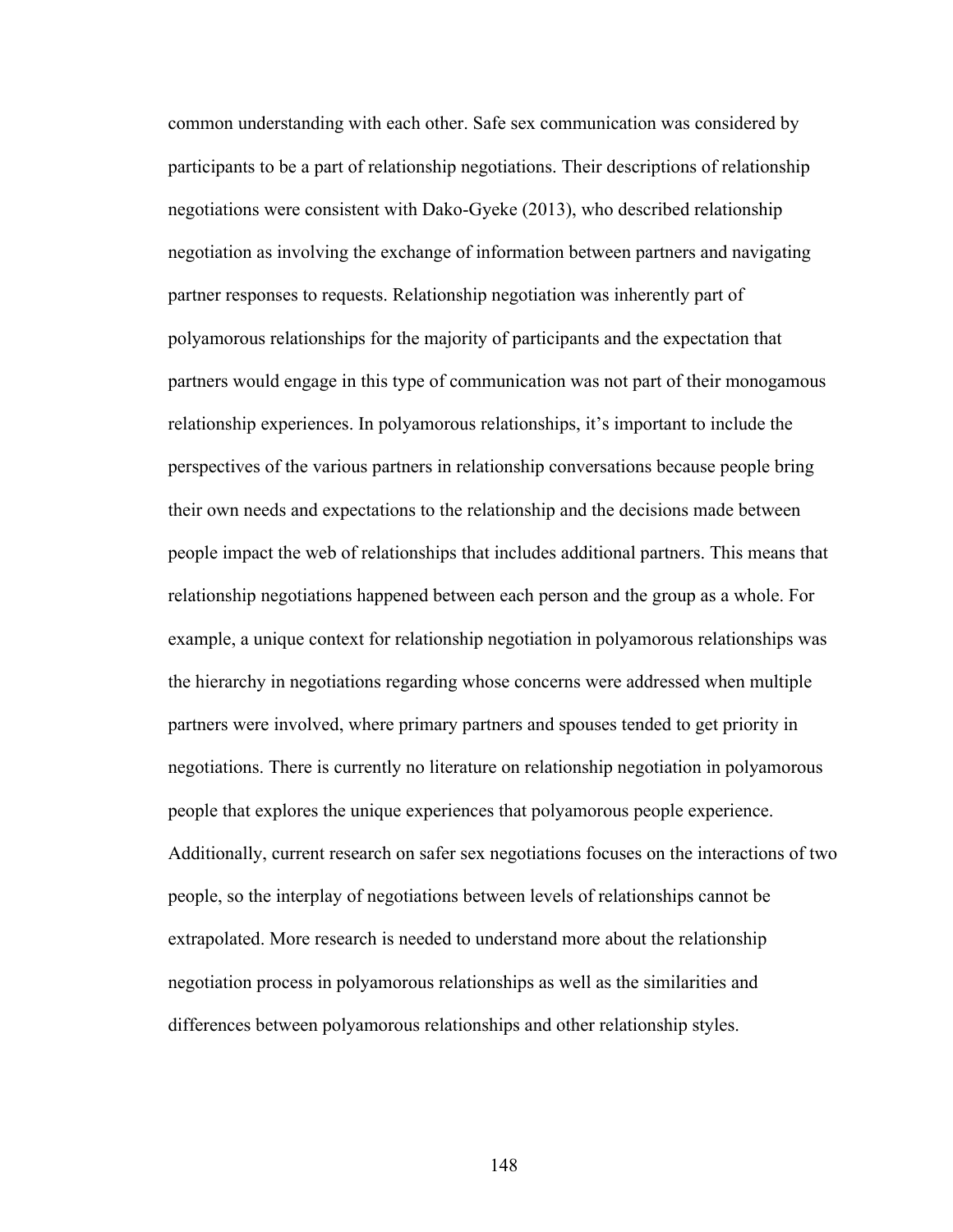In addition to the combination of people involved, personality and personal communication styles also played a role in relationship negotiations. These conversations tended to be direct and expectations were explicitly communicated to partners. The style of communication was both consistent and inconsistent with aspects of research by Lam et al. (2004). This research was consistent with the finding by Lam and colleagues (2004) that people generally used direct-verbal communication when negotiating condom use. However, Lam et al. (2004) also found that people used other communication strategies like indirect and non-verbal strategies, which participants in this research did not describe as their process for negotiations. There may be some bias in the research regarding this preference for direct communication as people who feel more comfortable discussing safer sex are probably more likely to agree to be in this research. Therefore, more research is needed to understand that nuances of relationship negotiation in polyamorous relationships and how they may be consistent or inconsistent with other relationship and safer sex negotiation experiences.

Research on safer sex communication has found that saying anything is better than saying nothing (Reel & Thompson, 2004) and the most effective way to communicate safer sex is through consistent, stable, direct requests (Hall, 2016). Participants described their negotiation processes as direct and occurring through-out the relationship, so this may indicate that polyamorous people who engage in this style of negotiation have protective aspects to the process. More research is needed before any specific conclusions regarding the protective nature of relationship negotiations can be made, but research on safer sex communication leading to safer sex (Lam et al., 2004;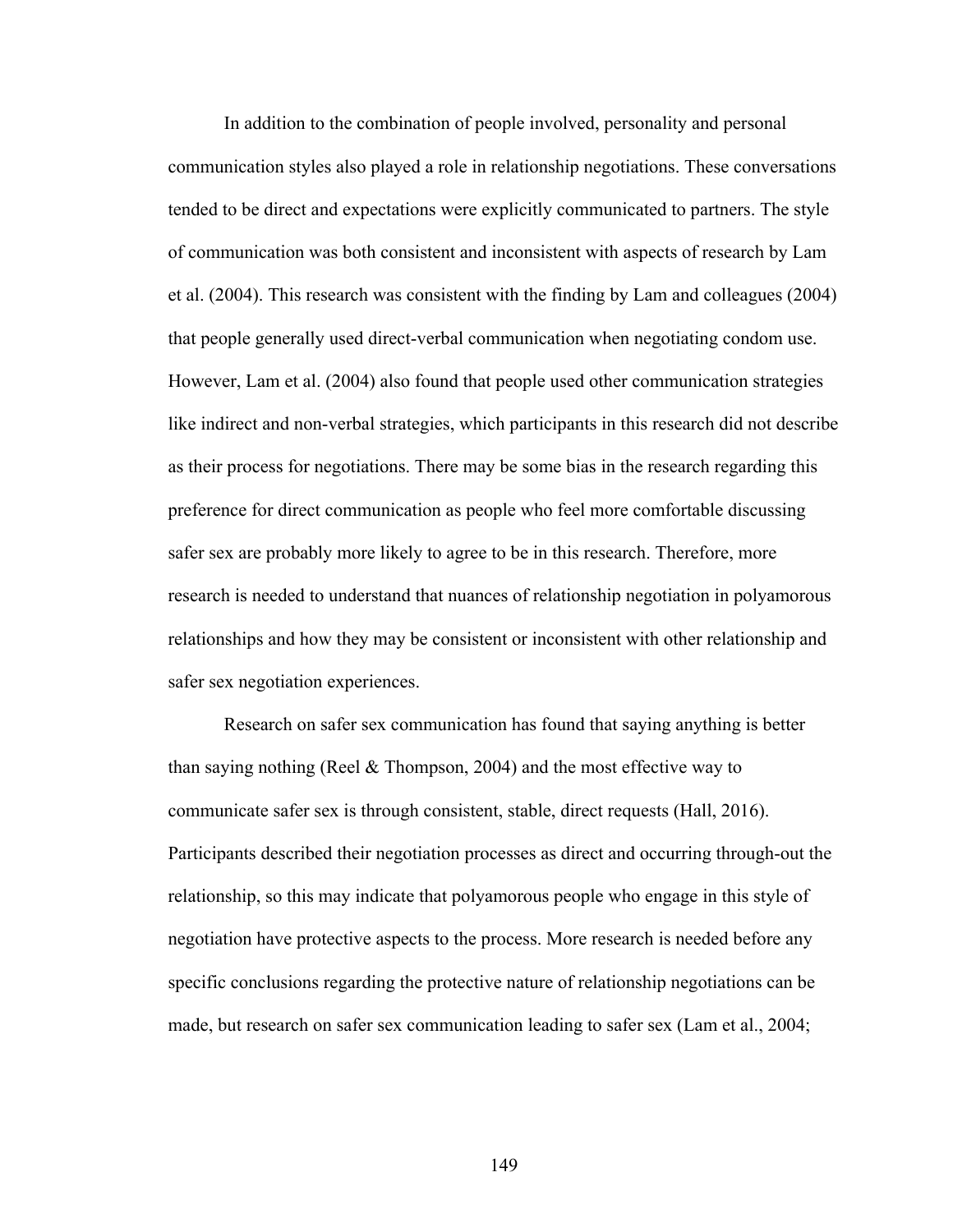Noar et al. 2006; Tschann et al., 2010) suggests that there may be a relationship between communication and safer sex behaviors here as well.

While the majority of participants described similar relationship negotiations (as described above), it is important to note two participants who gave very different understandings of relationship negotiation. One participant described a fatalistic approach to life where negotiations do not have a role to play in relationships because discussions are not needed. This participant described the establishment and evolution of relationships as adhering to underlying philosophical principles and the individuals involved seemingly do not play an active role in determining their role in the relationship. More research would be needed to understand how common this style of perspective on relationships is and how this life view influences safer sex decisions. Another view on relationship negotiations was that they are not important and instead no negotiation is involved at all, either potential partners agree to the terms set forth by the individual or there is no further involvement. This description of safer sex communication is inconsistent with research that safer sex negotiation involves persuasion or convincing a partner to wear a condom (Reynolds-Tylus et al., 2015; Rinaldi-Miles et al., 2014). This description of relationship negotiation mirrored the experiences of trans men in a study by Sevelius (2009):when engaging in sex work, the trans men had very rigid safer sex expectations, but that when they were with their romantic partners, they often engaged in sex without condoms to differentiate their experiences the meanings in the sexual activity. This hard line when it comes to initiating sexual activity with a potential partner may be the most safe because the highest standards for safety are required for any involvement, but more research is needed to determine how common this approach is by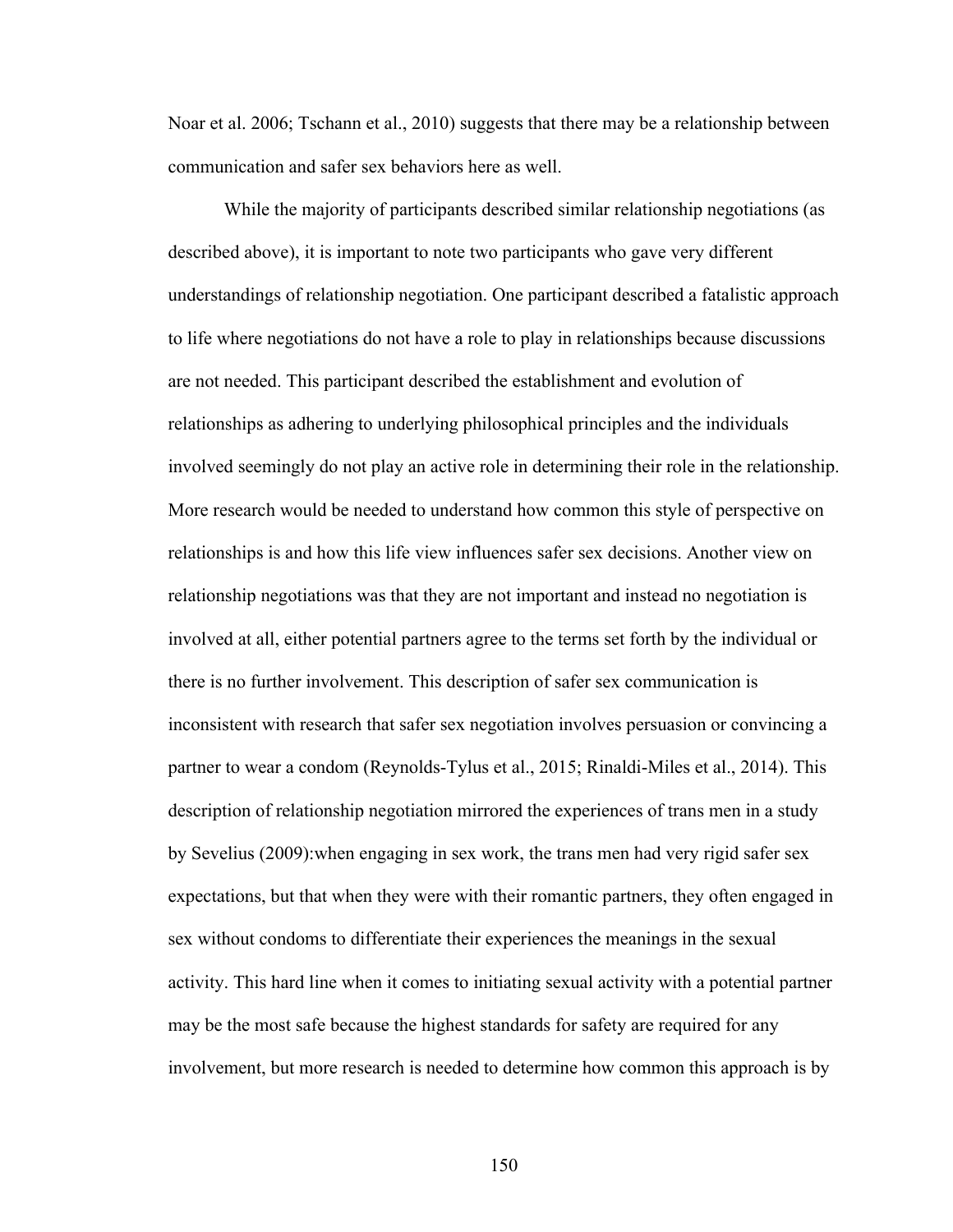other individuals, in what contexts, and in what instances would that hard line potentially soften to the point where an individual may begin to engage in less safe sexual activity.

The ARRM contextualizes the commitment to change as complex due to the various risk levels of different sexual acts as well as the need to make safer sex decisions across different sociosexual contexts like relationship style, length of relationship (Catania et al., 1990). The stories shared by participants in this study highlight these complexities and the process that participants often use to navigate these complexities is relationship negotiation. Additionally, the ARRM emphasizes the importance of an individual's ability to communicate verbally about sexual issues in order to effectively engage one's partner in consistent safer sex behaviors (Catania et al., 1990). Polyamory offers a unique community within which to explore the role of communication in safer sex decision making because of the relationship negotiation process described by many participants as a fundamental component of their polyamorous relationships. Also, while this study would support the ARRM's description of the importance of sociosexual contexts in safer sex decisions, the relationship negotiation process described by participants would push the theory to consider the group decision making process rather than an individual decision-making process that is informed by others. Participants described their safer sex decision-making process as a group effort negotiation often across partners not involved in the immediate sexual activity, rather than a decision they make for themselves based on concerns and desired expressed by partners.

### **Implications**

The findings of this study suggest a range of implications for research and practical applications in health communication that include the following: expanding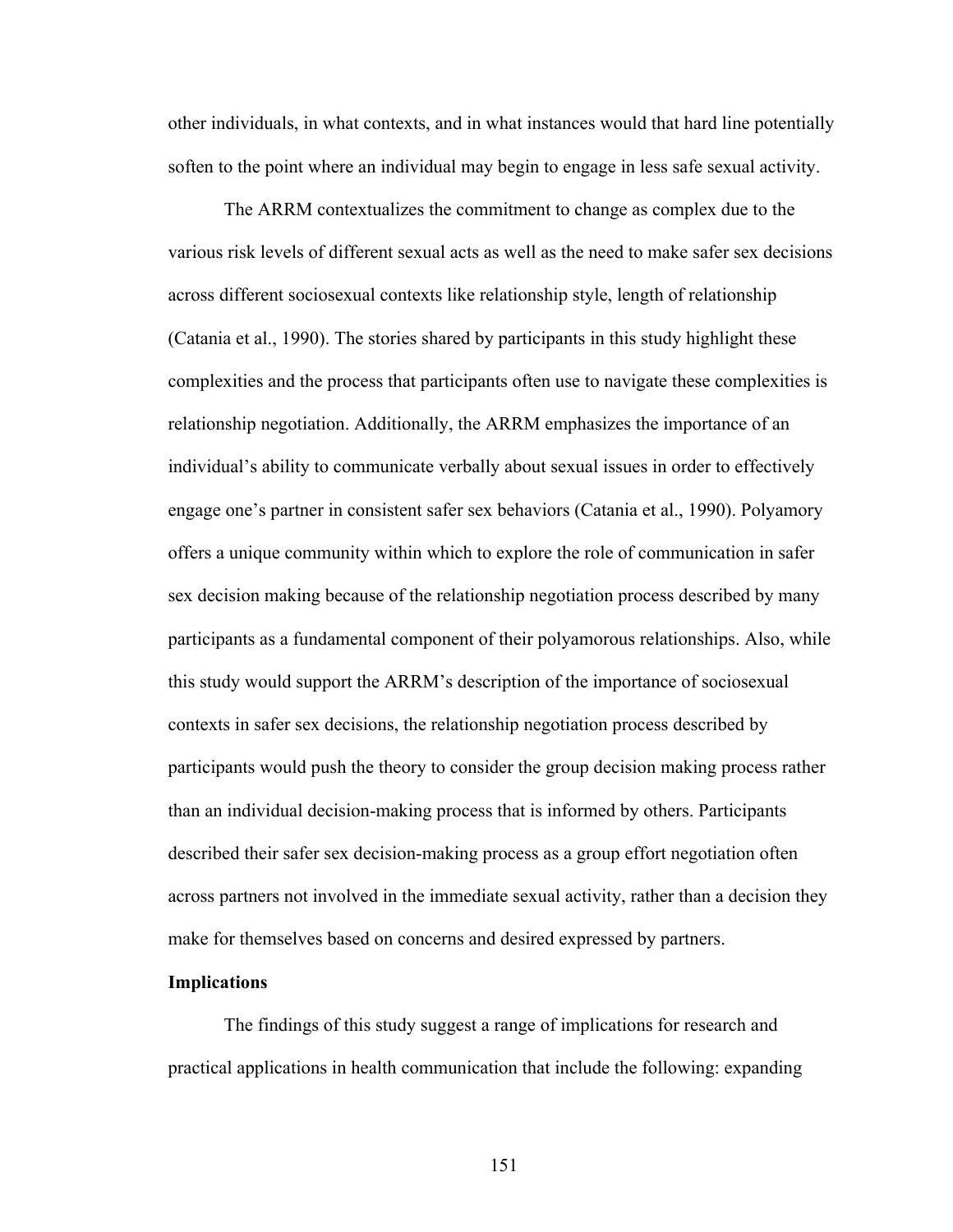measurement instrument to include psychosocial and emotional components of safer sex, practical challenges to safer sex decisions, practice non-judgmental care, incorporating communication is safer sex interventions, and including various audiences as the target for interventions.

First, there is a need to expand the standard questions asked to people in surveys, measurement instruments, and interview protocols about their sexual behaviors to move beyond the biologically based dimension to include the psychosocial and emotional components of safer sex decisions. Also, when working to measure and reduce the risk behaviors, focusing on the positive aspects of safer sex, like fulfilling sexual interactions and building trust, may resonate more strongly with patients than focusing strictly on the STI protection aspect of safer sex.

Second, it is important to take into consideration practical challenges to safer sex behaviors like phases of relationships, relationship dynamics, number of partners, types of sexual acts, as these different experiences and contexts can ultimately influence how people behave and what types of safer sex decisions they make.

Third, it is imperative that safer sex health educators and practitioners do not judge patients when they disclose their sexual behaviors. This disclosure can be sensitive, and judgment from a medical professional can negatively impact the patients' honesty and, ultimately, the accurate assessment of their health behaviors.

Fourth, when educating individuals about safer sex, health educators and practitioners should consider not only explanations of how to be safe, but also how to communicate about sex and safer sex with a partner. Safer sex communication interventions should encompass a variety of safer sex practices that include but are not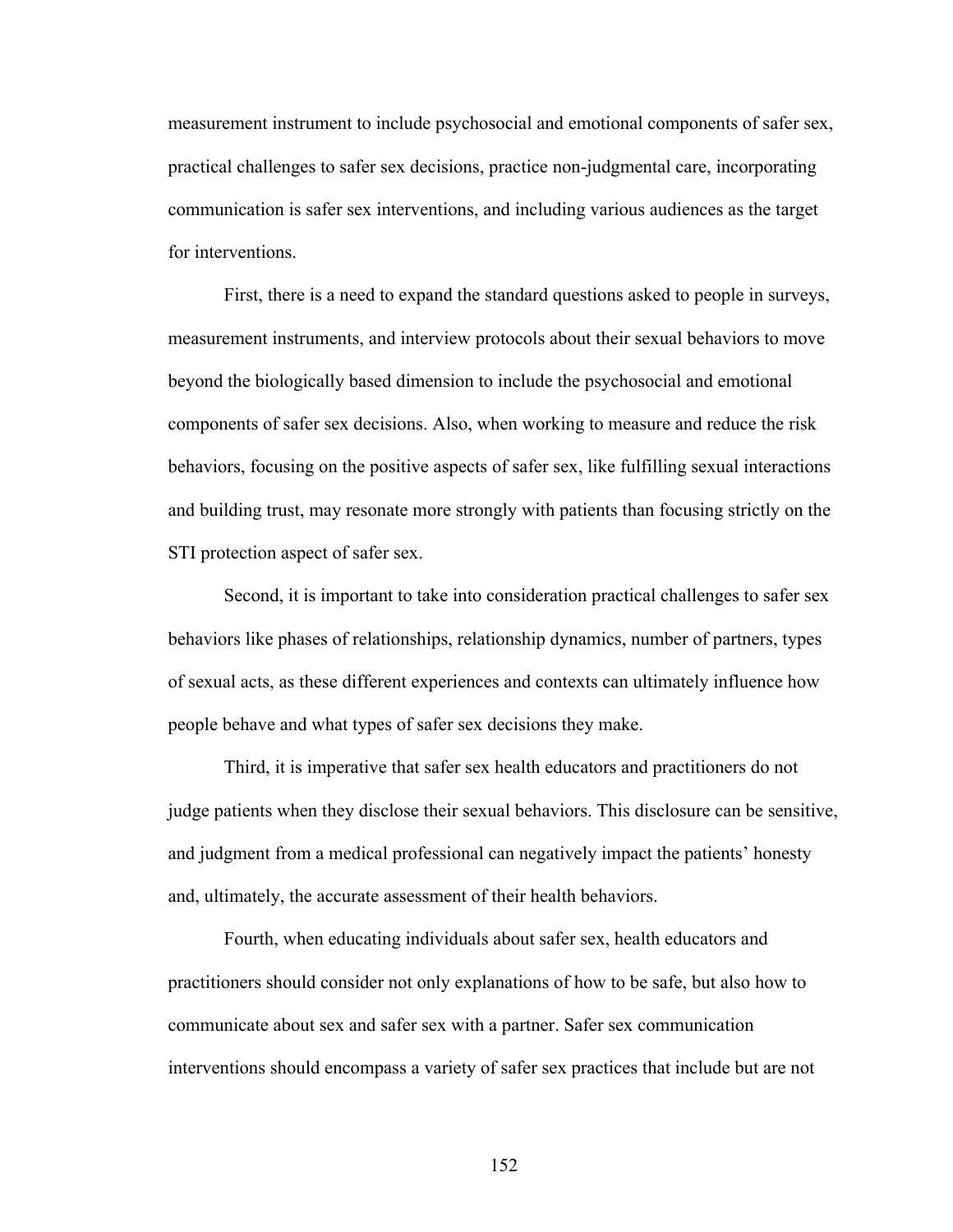limited to condom use, pregnancy prevention, and safety during a variety of sexual acts, for example, kink or other less common sexual acts. These conversations should also include a wider repertoire of terminology so that people can have a better understanding that safer sex is related to a multitude of behaviors. This type of conversation should aim to teach individuals how to set reasonable expectations for positive behaviors as well as realistic expectations for when partners are engaging in riskier behaviors.

Fifth, while many sex education programs in the US target teenagers or young adults, safer sex interventions should consider targeting adults of all ages so that considerations such as safer sex in long-term relationships and marriage as well as safer sex into older adulthood can be included. In safer sex education, there is a need for health educators to fight myths and misconceptions to empower all people to have the skills, knowledge, and self-efficacy they need in order to practice safer sex and advocate for their safety in a way that is cognizant of their position in life and the dynamics of the relationships that adults and older adults engage in.

Therefore, there is a need for health educators to train people in health communication to address issues such as deciding on one's personal safer sex expectations and then how to communicate those expectations to potential partners and how to negotiate these expectations in instances where partners are not on board with the safer sex practices proposed by an individual. Training in safer sex communication might be particularly important because people are often unable to model other successful safer sex communications because of lack of exposure to such communication interactions. Therefore, having the opportunity to engage in safer sex communication in a low-stake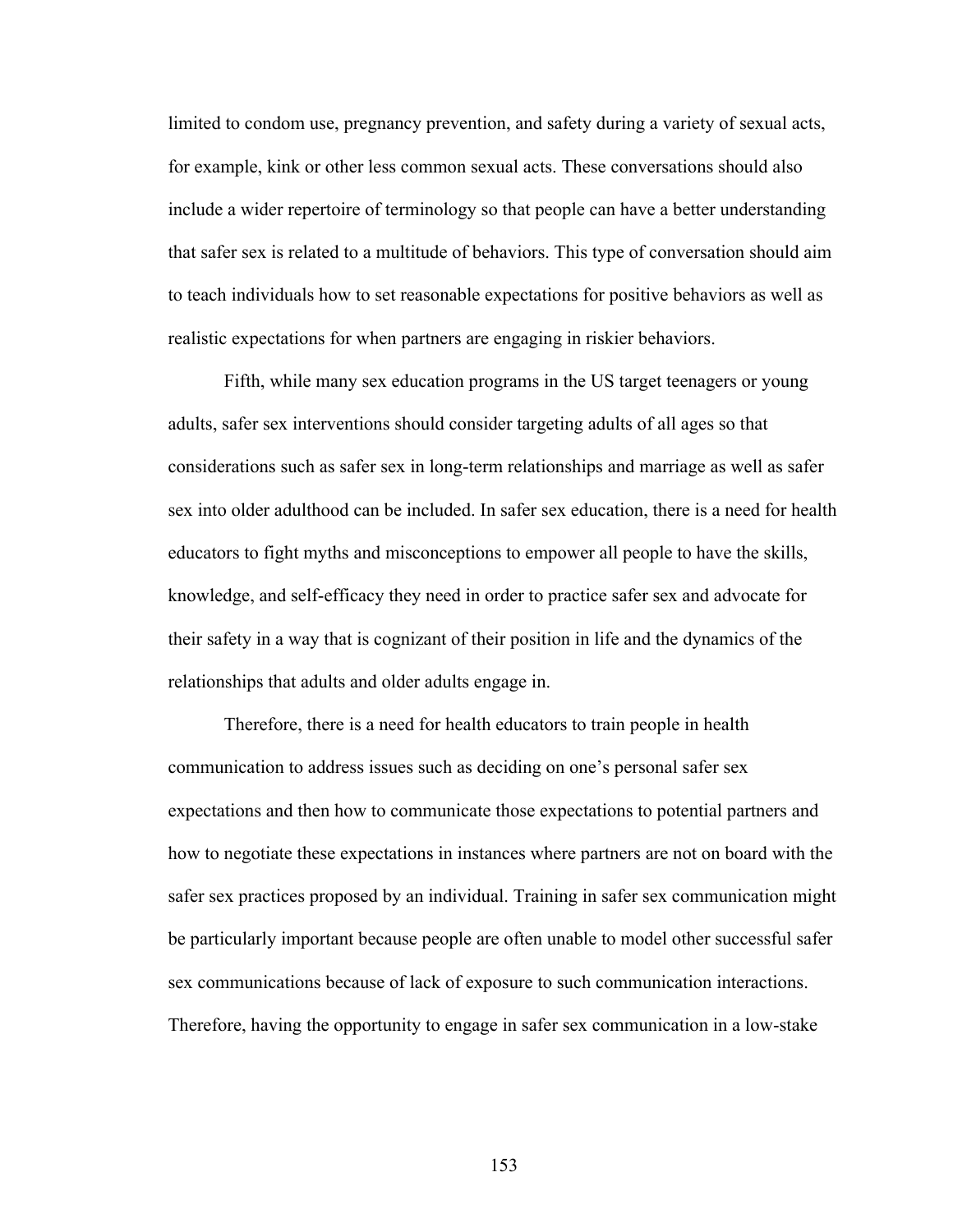training opportunity can help develop the skills and efficacy that people might need to ultimately be effective in negotiating safer sex with a partner.

Ultimately, safer sex health educators and practitioners need to incorporate the discussion of lived experiences and practical life challenges that impede a person's ability to engage in safer sex practices. This means challenging heteronormative and monogamous social expectations so that individuals can develop skills that they need to actually engage and advocate for safer sex in their relationships.

#### **Limitations**

This study used a small sample and the scope of this project was limited to narrow and specifically exploring how individuals who identify as polyamorous understand and communicate about safer sex, which limits generalizability. Approaching the interviews with questions that explored the topic of safer sex more broadly to include probing questions regarding the emotional and relationship aspects of safer sex might have added to the quality of the findings from the study.

Additionally, there may be bias in this sample because the selection of participants, recruited through snow ball sampling, may potentially consist of only people who are open to talking about safer sex and therefore, are more likely to engage in safer sex communication in their everyday life, which may obscure a range of behaviors and practices that occur within the polyamorous communities. The experiences of those who feel great discomfort with discussing sex in general may not be represented in this study. Even with these limitations, this study opens the door for exploration into the nuances and complexity of safer sex behaviors and communication.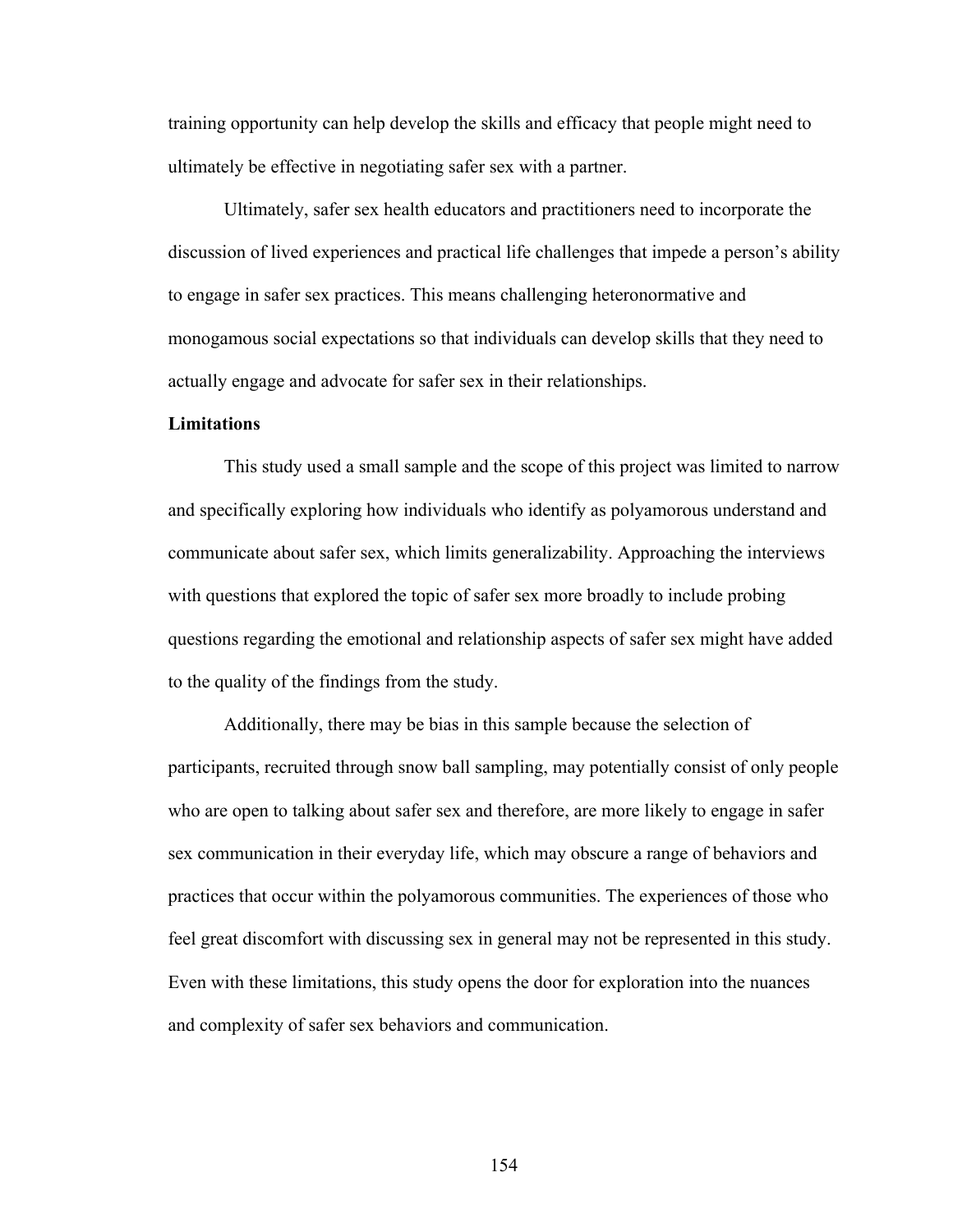## **Future Research**

Future research should include how to design assessment instruments and interventions that incorporate an expanded view of safer sex practices. While condom use is one of the safest ways to protect oneself, there are many instances where condom use might not be the most realistic way for an individual to be safe. Therefore, including practices such as communication strategies surrounding expectations, trust, negotiation, and setting boundaries in research inquiries might bring new insights into how to encourage people to engage in safer sex practices. While these concepts might be more difficult to measure than condom use, it is important to include them in research so that safer sex research can endeavor to address the health crisis of the increase in STI rates. Balancing the goal of generalizability of positivist scientific approaches with addressing unique individual and sub-groups realities can be difficult. However, adding an emic, more nuanced understanding of individual experience may facilitate health interventions that are more relevant to people in everyday life.

Additionally, future research should include the intersection of safer sex with identity, gender, sexual orientation, and sexual subcultures including polyamory as well as pan, transgender, and other forms of expressing one's sexuality. Future research should consider how communication about safer sex changes overtime, including over the course of romantic relationships as well as through the lifespan, and how these factors ultimately impact safer sex decisions. More research is needed to understand the web of relationships that people who are polyamorous experience and the ways that the behaviors and decisions of one individual can ripple through of web of relationships. Further research should also explore the differences and similarities between relationship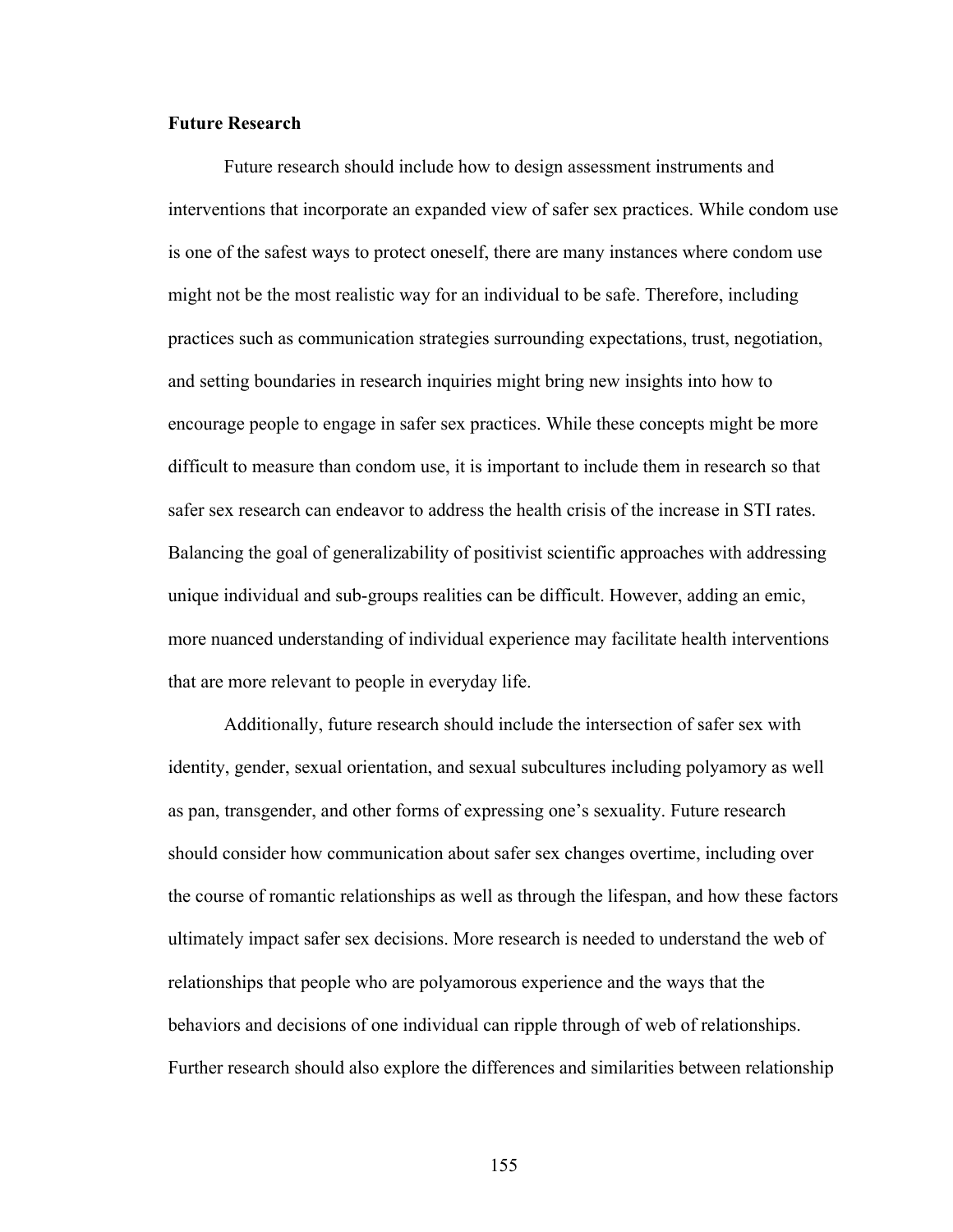negotiation communication that occurs in polyamorous relationships and the types of relationship communication that occurs in other relationship models.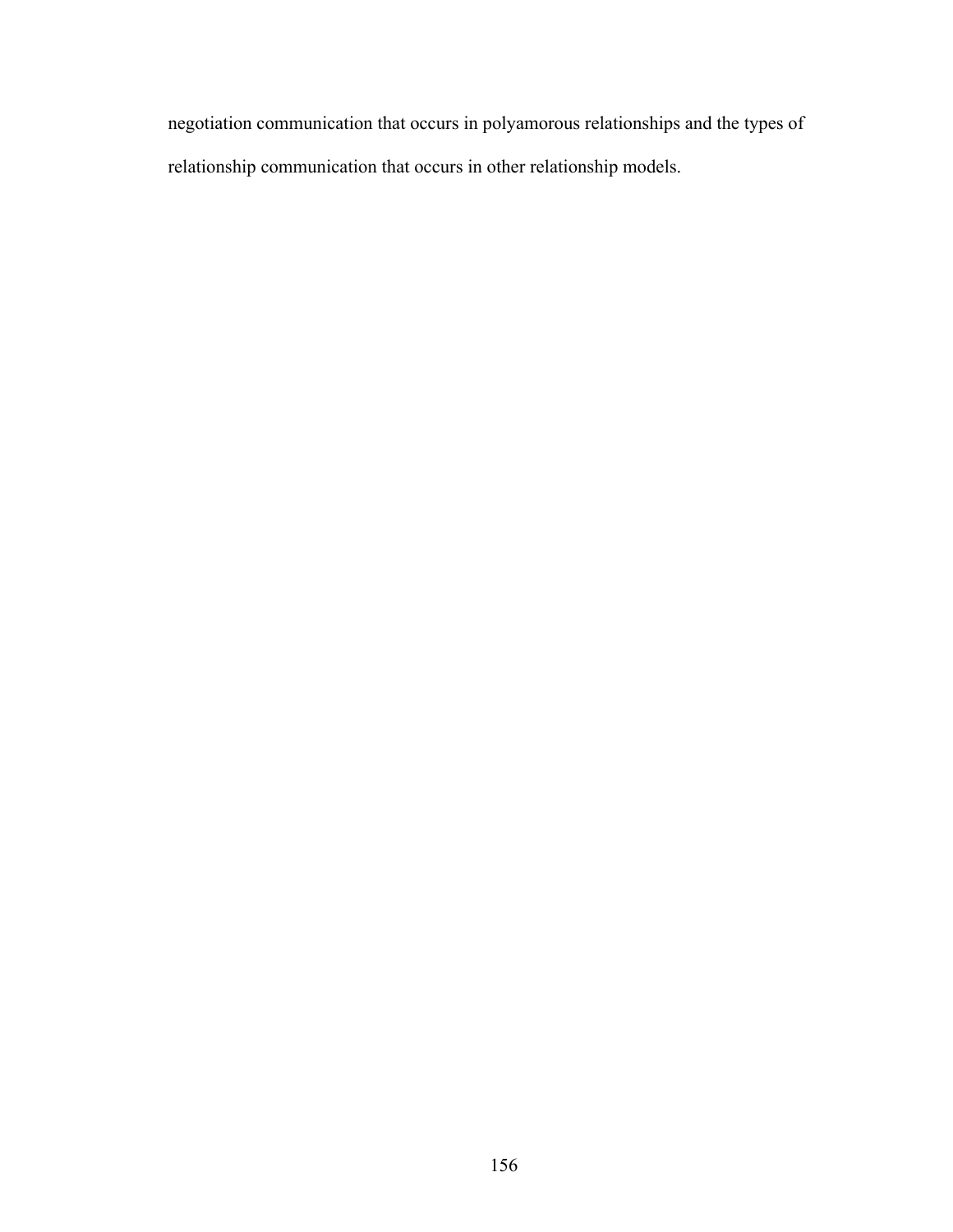# **Appendix A**

# **Detailed Demographics**

Table 5

*Detailed Demographics*

| Category                    | Frequency      |  |  |  |  |
|-----------------------------|----------------|--|--|--|--|
| <b>Education Level</b>      |                |  |  |  |  |
| <b>Associate Degree</b>     | 1              |  |  |  |  |
| Some College                | $\overline{2}$ |  |  |  |  |
| Bachelor's Degree           | $\overline{2}$ |  |  |  |  |
| Some Post-Grad              | 3              |  |  |  |  |
| Master's Degree             | $\overline{4}$ |  |  |  |  |
| <b>Doctoral Degree</b>      | $\mathbf{1}$   |  |  |  |  |
| <b>Relationship Status</b>  |                |  |  |  |  |
| Single                      | 5              |  |  |  |  |
| Cohabitating                | 1              |  |  |  |  |
| Married                     | 5              |  |  |  |  |
| Separated                   | 1              |  |  |  |  |
| Divorced                    | $\mathbf{1}$   |  |  |  |  |
| Currently in a Relationship |                |  |  |  |  |
| Yes                         | 11             |  |  |  |  |
| No                          | 2              |  |  |  |  |
| Ever Contracted a STI       |                |  |  |  |  |
| Yes                         | 5              |  |  |  |  |
| No                          | 8              |  |  |  |  |

*Note*. Participants with multiple partners were not able to answer relationship questions

for all partners due to questions asking about a single partner.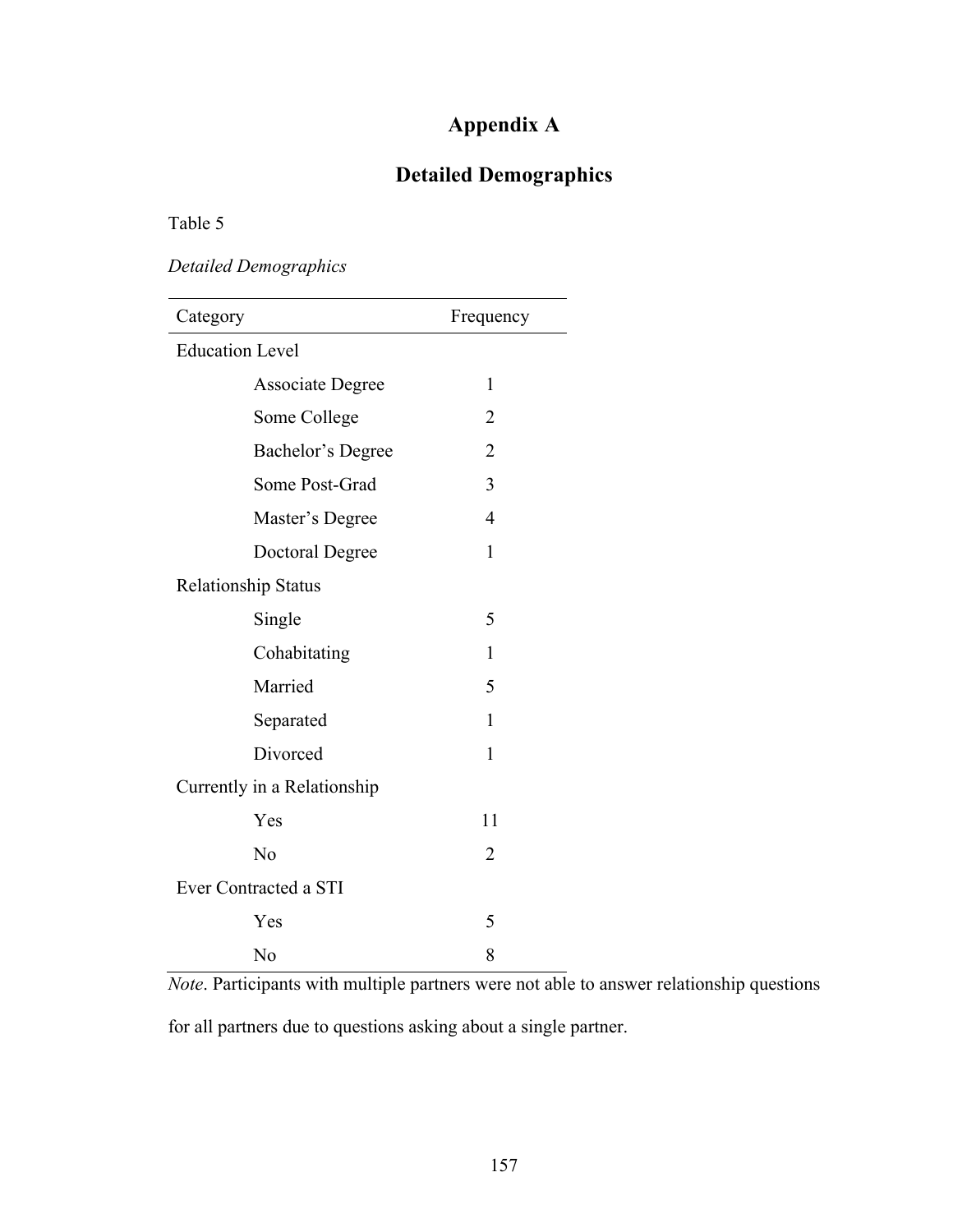## **Appendix B**

## **Interview Guide**

I am interested in safe sex and relationship negotiation (the conversations involved in starting and maintain relationships) in polyamory. Please know that you don't have to share anything that you don't want to and you can stop the conversation at any time. Please take effort to leave out people's names.

- 1. Tell me about your experience with polyamory.
- 2. What does sexually active mean to you?
- 3. How do you understand safe sex?
	- a. How do you practice safe sex?
	- b. How easy/difficult do you find it to practice safe sex?
	- c. Share a positive experience/negative experience you had with safe sex?
	- d. What contributed to this understanding? How did you develop this understanding?
	- e. Do you consider yourself to be risky sexually or at risk for STIs? Why?
	- f. What are the benefit to having safe sex? What are the disadvantages of having safe sex?
- 4. How does safe sex change over time?
- 5. How do you talk about safe sex with a partner? What types of communication do you use (e.g. verbal, non-verbal)?
- 6. Is safe sex a component of a relationship negotiation? How?
- 7. Describe the relationship negotiation process.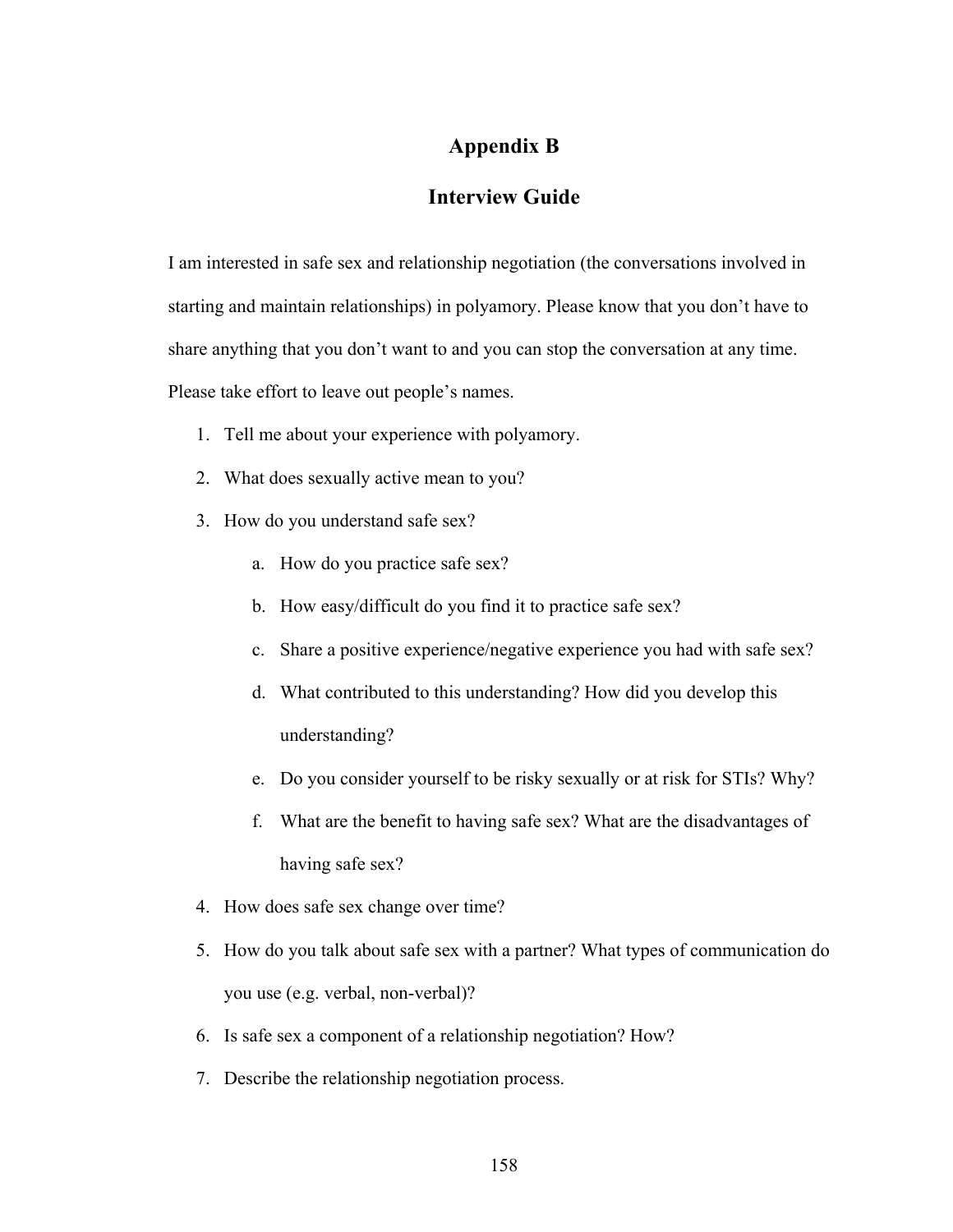- a. What does it involve?
- b. When does it occur?
- c. How often do you do it?
- d. What are the risks/benefits?
- e. How do relationship negotiations change over time?
- f. How do you decide what information about yourself/others to share and what to keep private? What are your privacy expectations, what is the disclosure process, what about privacy of other partners?
- 8. Think about a time when you had a relationship negotiation, what was it like?
	- a. How do you prepare, what are your expectations?
	- b. In what ways do other partners influence a relationship negotiation?

## Take Survey

- 9. What are your thoughts about the survey?
	- a. Do you feel that it aligned with your understanding of safe sex?
	- b. What was accurate?
	- c. What was missing?
- 10. Do you have any questions for me?

Thank you for sharing your story with me.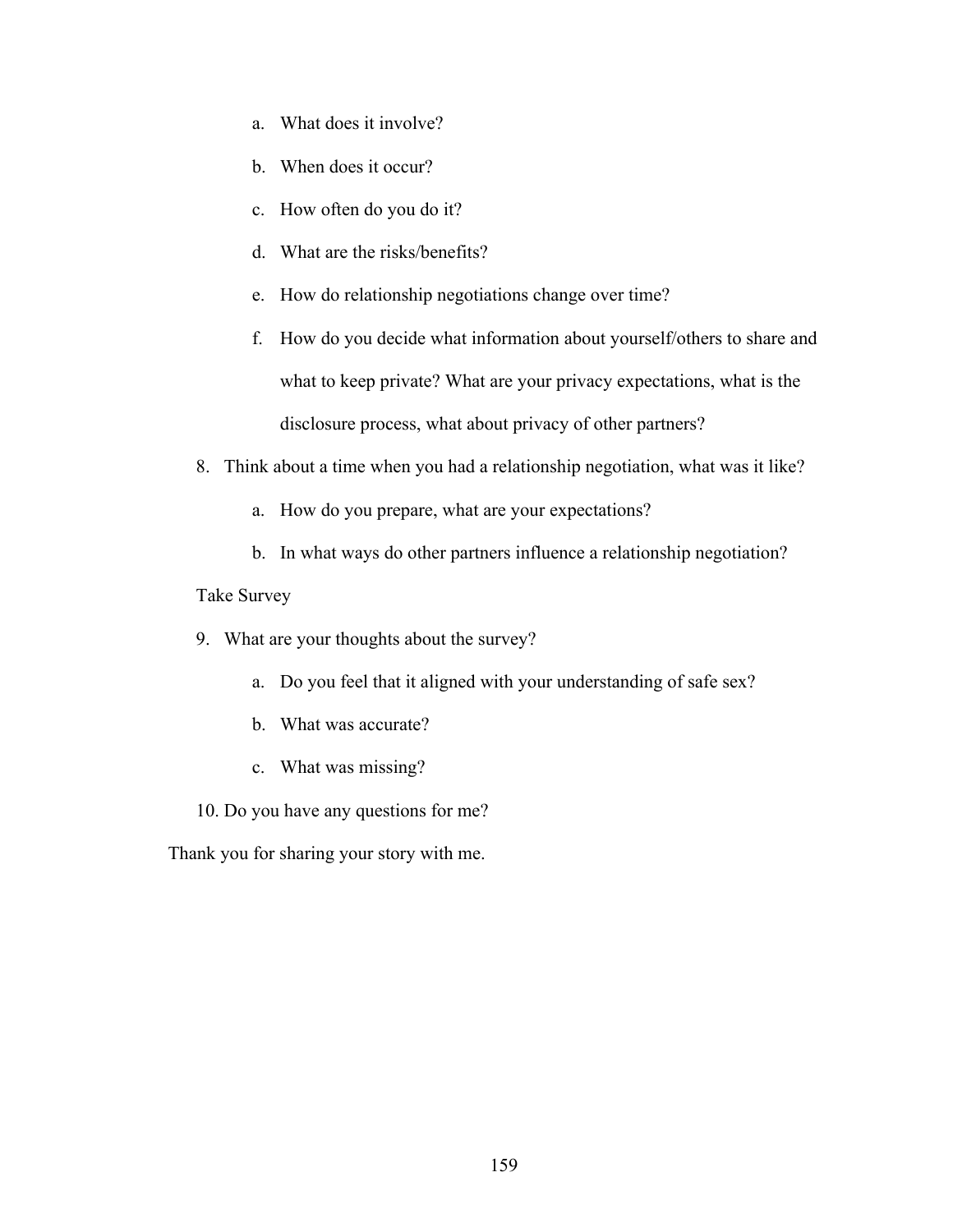## **Appendix C**

## **Safer Sex Survey**

## Demographic Questions

- 1. Age:
- 2. Gender:

3. Please indicate the ethnic/racial group to which you belong:

- \_\_\_\_\_Mexican American
- Mexican National
- Other Latin/Hispanic origin (please specify) \_\_\_\_\_\_\_\_\_\_\_\_\_\_\_\_\_\_\_\_\_\_\_\_\_\_\_\_\_\_\_\_\_\_\_
- \_\_\_\_\_White
- \_\_\_\_\_African American
- \_\_\_\_\_Asian American
- Native American
- $\Box$  Other (please specify)  $\Box$

4. What is your level of education?

- Less than High School
- High School or equivalent
- \_\_\_\_\_Some College
- \_\_\_\_\_Vocational School/Associate's Degree
- \_\_\_\_\_College Graduate (e.g. B.A., B.S.)
- Some Post-Graduate training
- 5. I am:
- \_\_\_\_\_Single (never married)
- Married
- Divorced
- \_\_\_\_\_Widow/Widower
- \_\_\_\_\_Separated
- Living with someone

## 6. I am living:

- \_\_\_\_\_ Alone
- With parent(s)
- \_\_\_\_\_ With other family
- \_\_\_\_\_ With friend(s)
- With roommate $(s)$
- $\overline{\phantom{a}}$  Other:  $\overline{\phantom{a}}$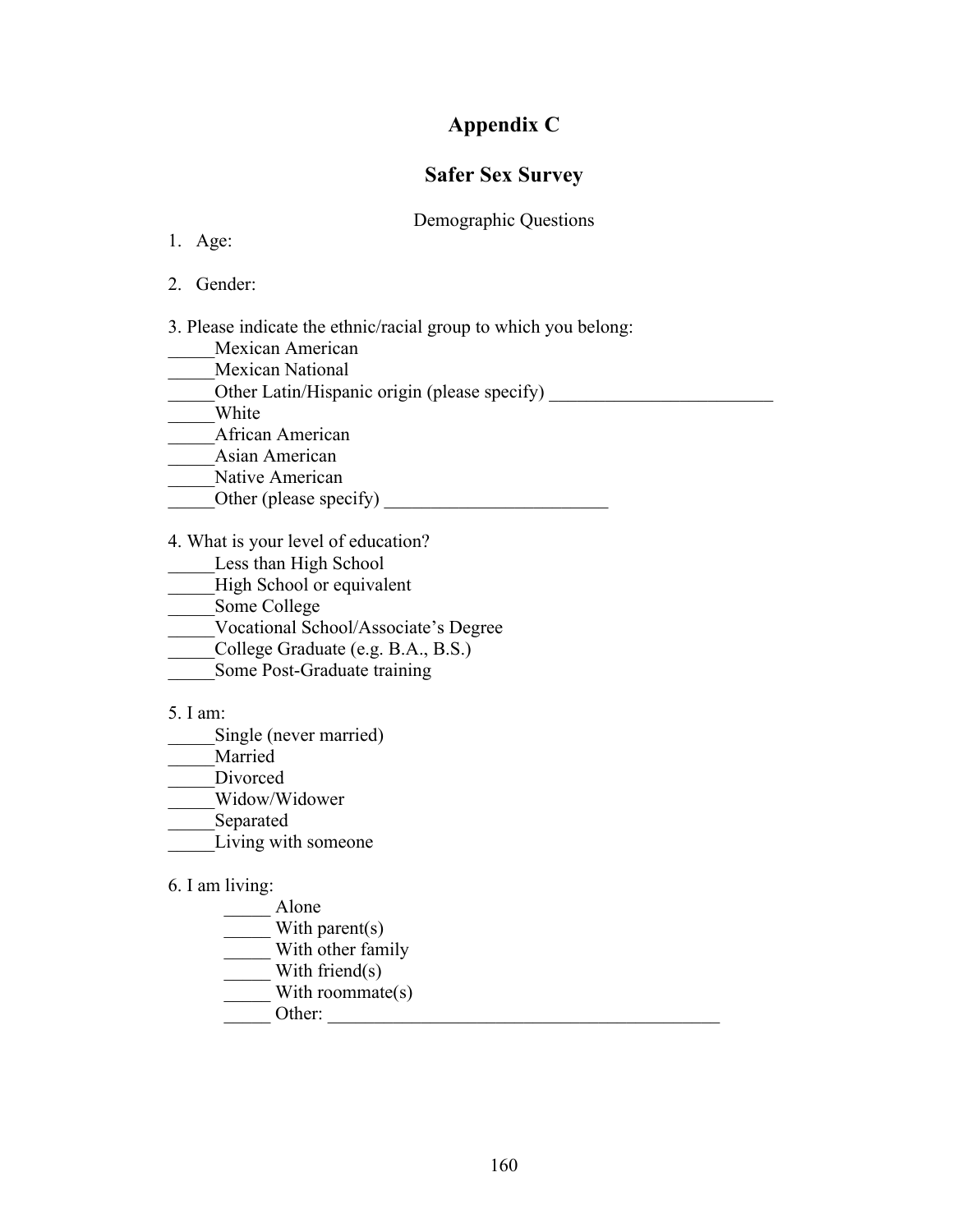*The following questions deal with relationships and sexual activity. For the purposes of this study, we define sexual activity as consensual anal, oral, or vaginal sex.*

7. Are you currently in a relationship? The Yes The No If yes, please specify the length of time you have been in your relationship: I have been dating someone for less than 6 months. I have been dating someone for more than 6 months but less than a year. I have been dating someone for over a year. I have been married for less than 6 months. I have been married for more than 6 months but less than a year. I have been married for over a year.

*We define sexual activity as consensual anal, oral, or vaginal sex.*

8. Are you currently sexually active?

\_\_\_\_\_Yes \_\_\_\_\_ No

9. How risky are you sexually?

Not at all  $\overline{\phantom{a}}$  A little \_\_\_\_\_ Some \_\_\_\_\_ A lot Very much so

*We define sexual activity as consensual anal, oral, or vaginal sex.*

10 How frequently are you sexually active?

I have never had sex. I have sex at least once a week. I have sex less than once a week. I have sex less than once a month. I have sex less than once every six months. I have sex less than once a year.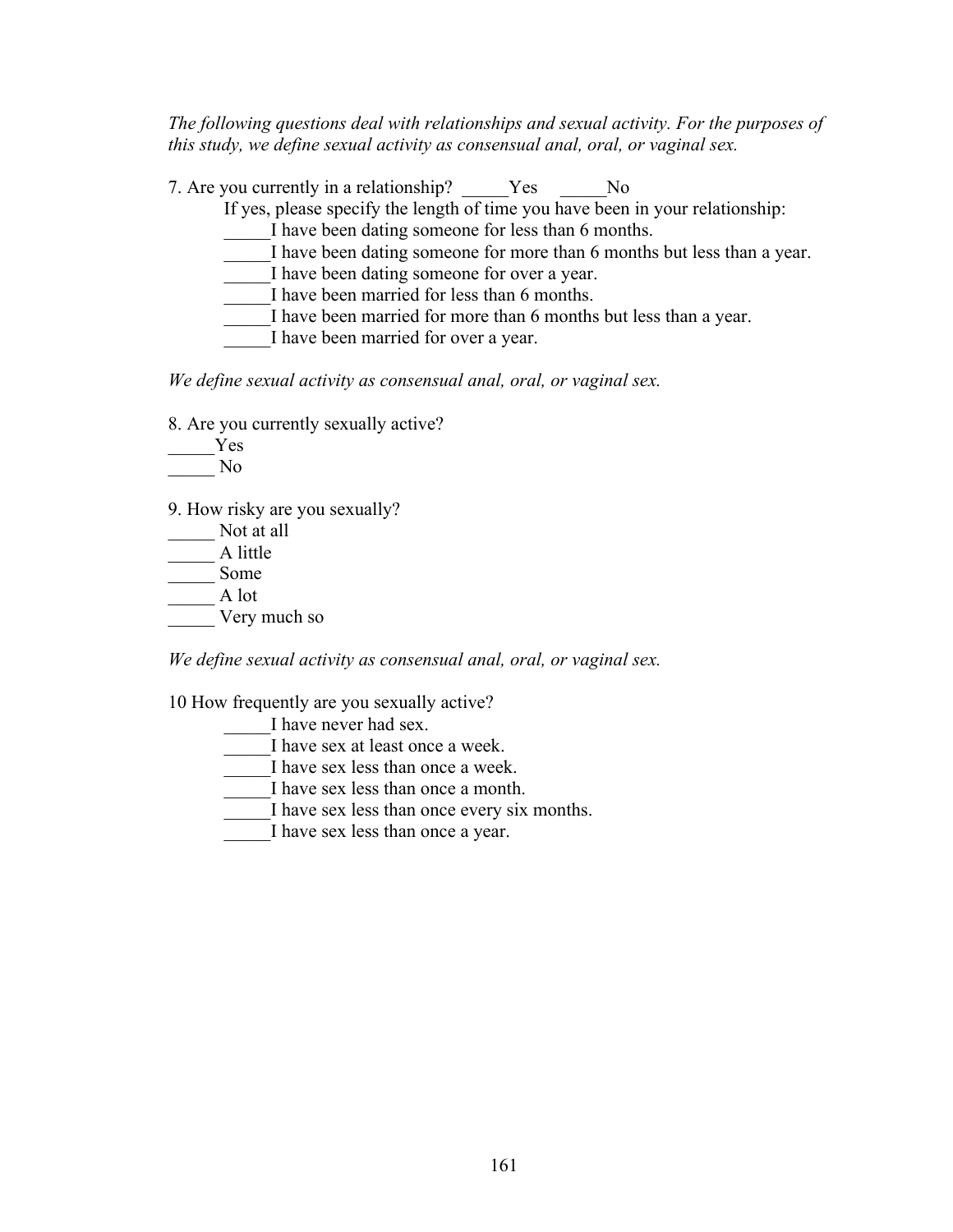11. Please rate how knowledgeable you are about the following:

| Chlamydia?  |                        |          |  |          |  |           |  |
|-------------|------------------------|----------|--|----------|--|-----------|--|
|             | Not at all             |          |  | Somewhat |  | Very Much |  |
| Syphilis?   |                        |          |  |          |  |           |  |
|             | Not at all             |          |  | Somewhat |  | Very Much |  |
| Gonorrhea?  |                        |          |  |          |  | 6         |  |
|             | Not at all             |          |  | Somewhat |  | Very Much |  |
| HIV/AIDS?   |                        |          |  |          |  |           |  |
|             | Not at all             | Somewhat |  |          |  | Very Much |  |
| Other STIs? |                        |          |  |          |  | 6         |  |
|             | Somewhat<br>Not at all |          |  |          |  | Very Much |  |

12. Have you ever contracted a sexually transmitted disease?

| Yes | N <sub>o</sub>                                                                                                                                                                                                                                                                                                                                                                                       |
|-----|------------------------------------------------------------------------------------------------------------------------------------------------------------------------------------------------------------------------------------------------------------------------------------------------------------------------------------------------------------------------------------------------------|
|     | I have never been tested for a sexually transmitted disease                                                                                                                                                                                                                                                                                                                                          |
|     | If yes, what sexually transmitted diseases have you contracted?                                                                                                                                                                                                                                                                                                                                      |
|     | I don't know/I don't remember                                                                                                                                                                                                                                                                                                                                                                        |
|     | Chlamydia                                                                                                                                                                                                                                                                                                                                                                                            |
|     | Gonorrhea                                                                                                                                                                                                                                                                                                                                                                                            |
|     | Hepatitis B                                                                                                                                                                                                                                                                                                                                                                                          |
|     | Herpes                                                                                                                                                                                                                                                                                                                                                                                               |
|     | <b>HIV/AIDS</b>                                                                                                                                                                                                                                                                                                                                                                                      |
|     | Human Papilloma Virus (HPV)/Genital Warts                                                                                                                                                                                                                                                                                                                                                            |
|     | Syphilis                                                                                                                                                                                                                                                                                                                                                                                             |
|     | Trichomoniasis                                                                                                                                                                                                                                                                                                                                                                                       |
|     | Other (please specify)                                                                                                                                                                                                                                                                                                                                                                               |
|     | 13 Have you ever used any contraceptive devices? Yes<br>No<br>If yes, which have you used? (please specify all you have used)<br>I don't know/I don't remember<br>Male condom<br>Female condom<br>Birth control pill (such Ortho Tri-Cyclen or Yasmin)<br>Birth control patch (such as Ortho Evra)<br>Injected birth control (such as Depo-Provera)<br>Other forms of contraception (please specify) |
|     | 14 At what age did you first have consensual sex?                                                                                                                                                                                                                                                                                                                                                    |

15 Have you ever had un-consensual sex? \_\_\_\_\_\_\_\_ Yes \_\_\_\_\_\_\_\_ No

Now we are going to ask you questions about your sexual orientation and how you identify. Please circle one of the following responses to each question: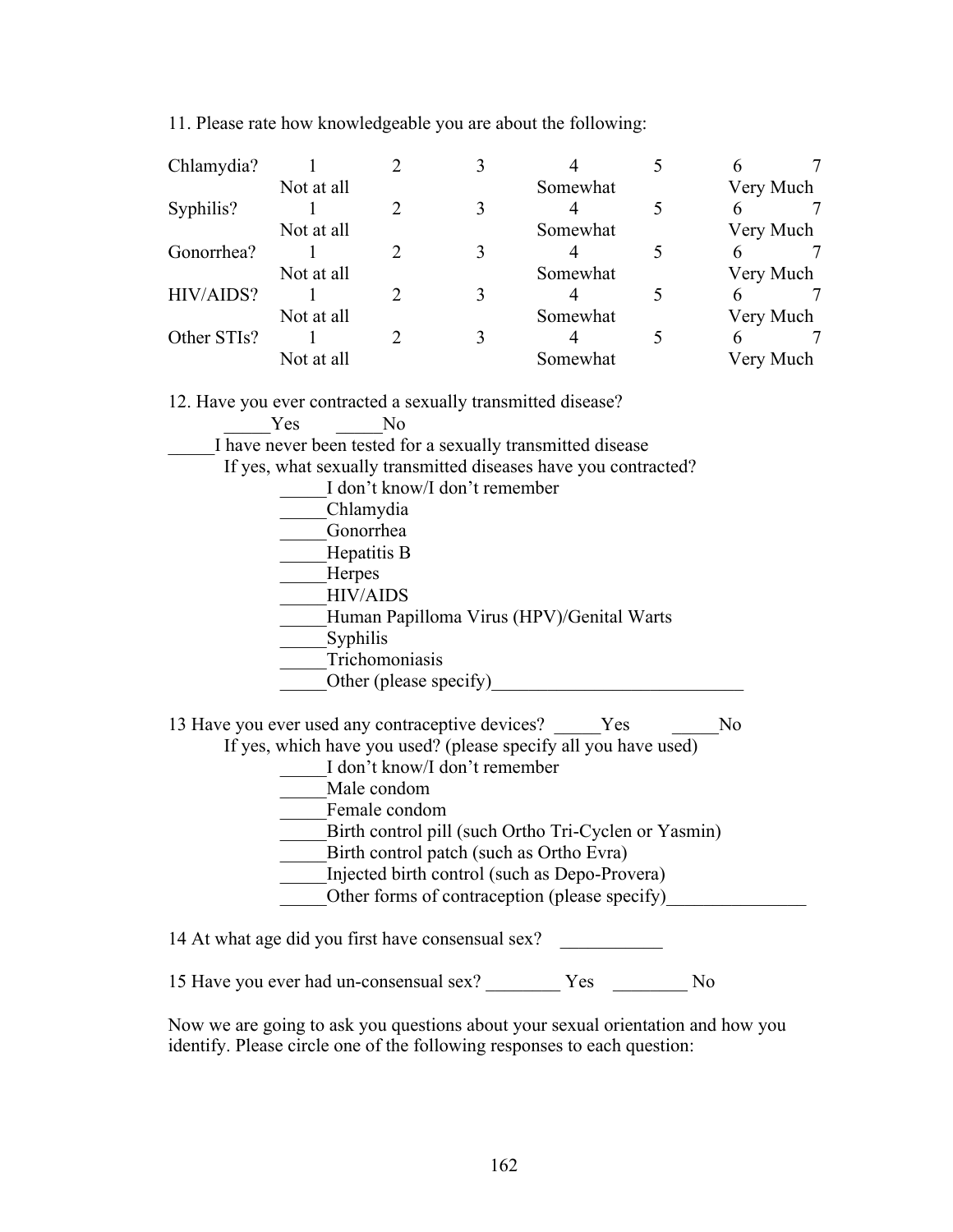16. To whom are you sexually attracted?

|      | Other sex   Other sex   Other sex |          | Both  | Same sex        | Same sex | I Same sex |
|------|-----------------------------------|----------|-------|-----------------|----------|------------|
| only | mostly                            | somewhat | sexes | somewhat mostly |          | only       |
|      |                                   | more     |       | more            |          |            |

17 How do you think of yourself?

| Heterosexu | Heterosexu Heterosexu |          | $Hetero/Gay$ $Gay/$ |             | Gav/   | Gay/   |
|------------|-----------------------|----------|---------------------|-------------|--------|--------|
| al only    | al mostly             | al       | -Lesbian            | Lesbian     | Lesbia | Lesbia |
|            |                       | somewhat | equally             | somewha   n |        |        |
|            |                       | more     |                     | t more      | mostly | only   |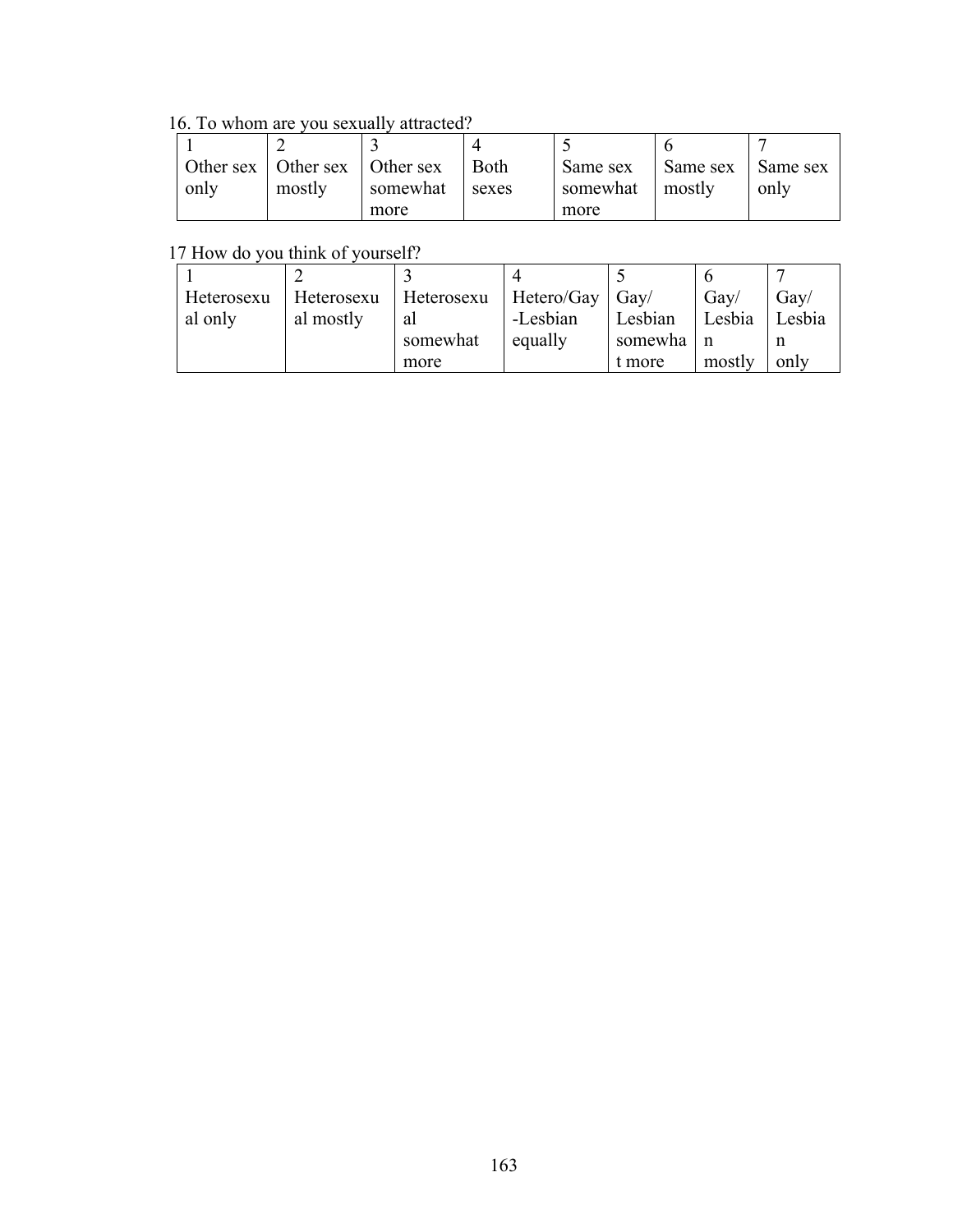- 18 Sexual Risk Subscale of the HIV Risk-Taking Behavior Scale
	- 1. How many people have you had sex with in the last month?
- 0. None
- 1. One person
- 2. Two people
- 3. 3-5 people
- 4. 6-10 people
- 5. More than 10 people
	- 2. How often have you used condoms when having sex with your regular partner(s) in the last month?
- 0. No regular partner/no penetrative sex
- 1. Every time
- 2. Often
- 3. Sometimes
- 4. Rarely
- 5. Never
	- 3. How often have you used condoms when you had sex with casual partners in the last month?
- 0. No casual partner/no penetrative sex
- 1. Every time
- 2. Often
- 3. Sometimes
- 4. Rarely
- 5. Never
	- 4. How often have you paid for sex in the last month?
- 0. Never
- 1. Once
- 2. Twice
- 3. 3-5 times
- 4. 6-10 times
- 5. More than 10 times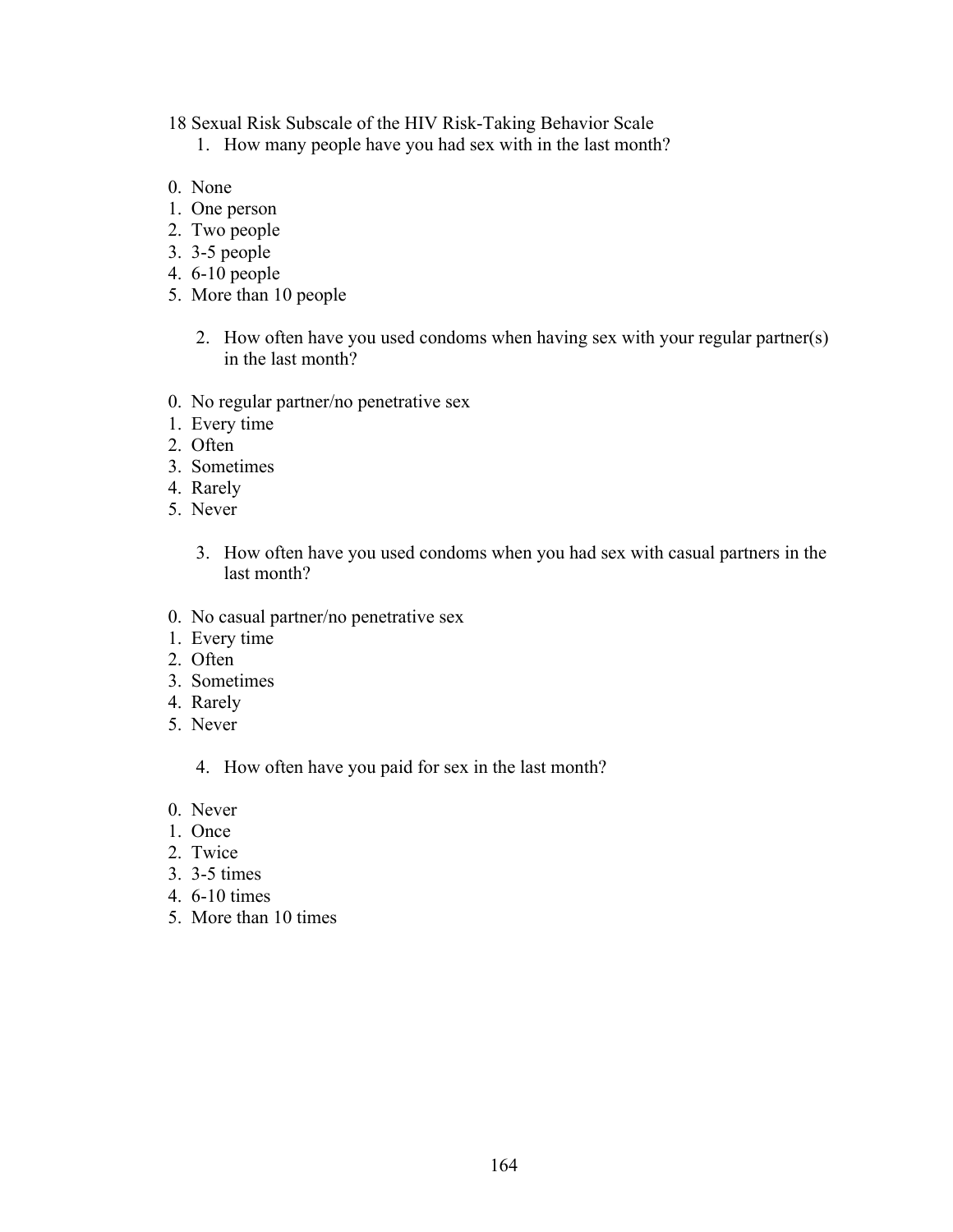- 5. How often have you used condoms when you paid for sex in the last month?
- 0. No paid sex
- 1. Every time
- 2. Often
- 3. Sometimes
- 4. Rarely
- 5. Never

6. How many times have you had anal sex in the last month?

- 0. Never
- 1. Once
- 2. Twice
- 3. 3-5 times
- 4. 6-10 times
- 5. More than 10 times
	- 7. How often have you used condoms when you have had anal sex during each of the following time periods?
- 0. No anal sex
- 1. Every time
- 2. Often
- 3. Sometimes
- 4. Rarely
- 5. Never

8. How many times have you had oral sex in the last month?

- 0. Never
- 1. Once
- 2. Twice
- 3. 3-5 times
- 4. 6-10 times
- 5. More than 10 times
	- 9. How often have you used condoms when you have had oral sex in the last month?
- 0. No oral sex
- 1. Every time
- 2. Often
- 3. Sometimes
- 4. Rarely
- 5. Never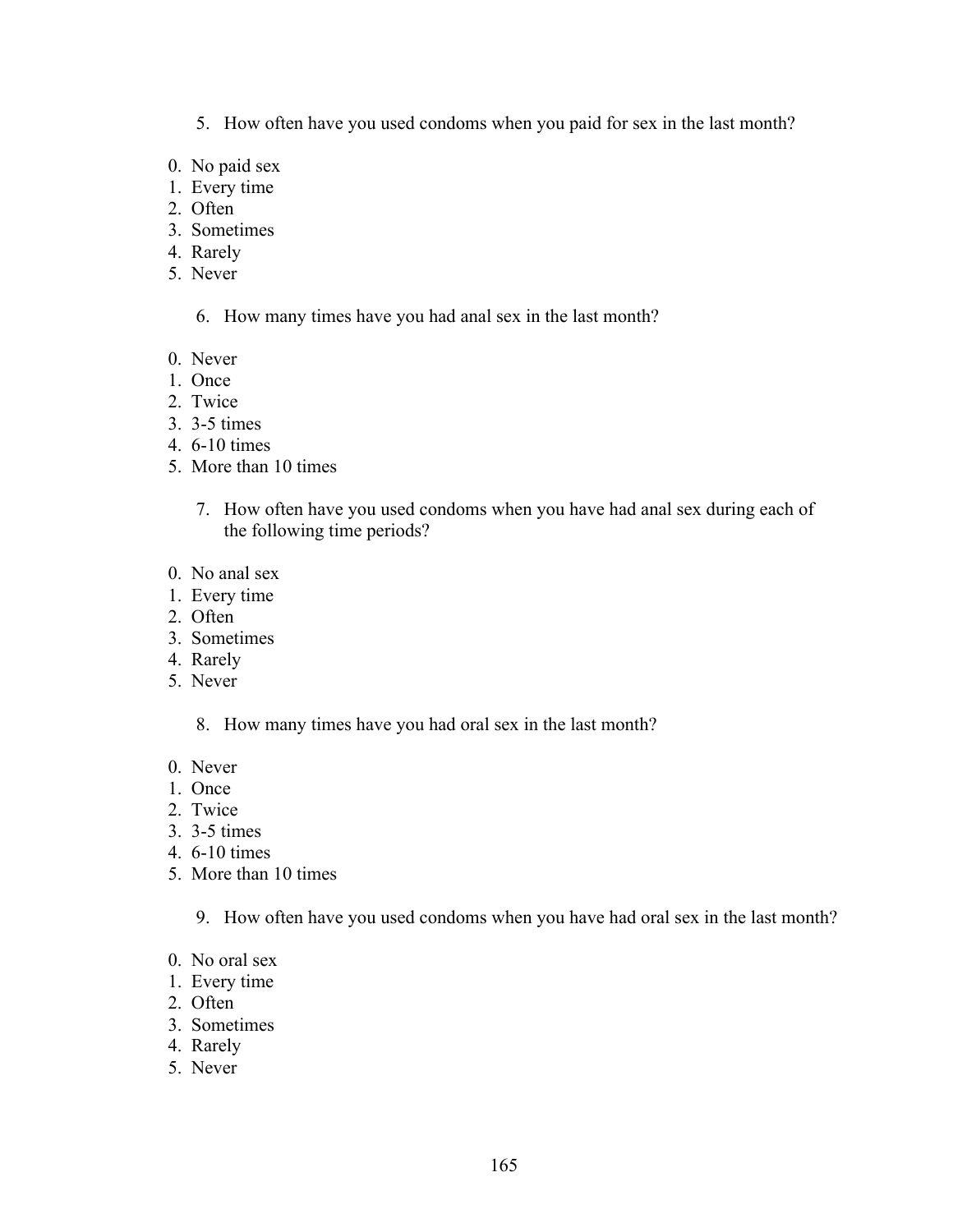## **References**

- Abad, N., Baack, B. N., O'Leary, A., Mizuno, Y., Herbst, J. H., & Lyles, C. M. (2015). A systematic review of HIV and STI behavior change interventions for female sex workers in the United States. *AIDS and Behavior*, *19*(9), 1701–1719.
- Abara, W. E., Hess, K. L., Fanfair, R. N., Bernstein, K. T., & Paz-Bailey, G. (2016). Syphilis trends among men who have sex with men in the United States and Western Europe: A systematic review of trend studies published between 2004 and 2015. *PLoS ONE*, *11*(7), 1–19.
- Allen, L. (2003). Power talk: Young peolple negotiating (hetero) sex. *Women's Studies International Forum*, *26*(3), 235–244. http://doi.org/10.1016/S0277- 5395(03)00053-0
- Althoff, M. D., Grayson, C. T., Witt, L., Holden, J., Reid, D., & Kissinger, P. (2015). A Meta-Analysis of the Efficacy of Behavioral Interventions to Reduce Risky Sexual Behavior and Decrease Sexually Transmitted Infections in Latinas Living in the United States. *Health Education & Behavior*, *42*(6), 709–718.
- American Sexual Health Association. (2019). Reduce your risk. Retrieved from http://www.ashasexualhealth.org/stdsstis/reduce-your-risk/
- Anapol, D. (2010). *Polyamory in the 21st century: Love and intimacy with multiple partners.* Lanham, MD: Rowman and Littlefield.
- Anderlini-D'Onofrio, S. (2004). *Plural loves: Designs for bi and poly living*. Binghamton, NY: Harrington Press.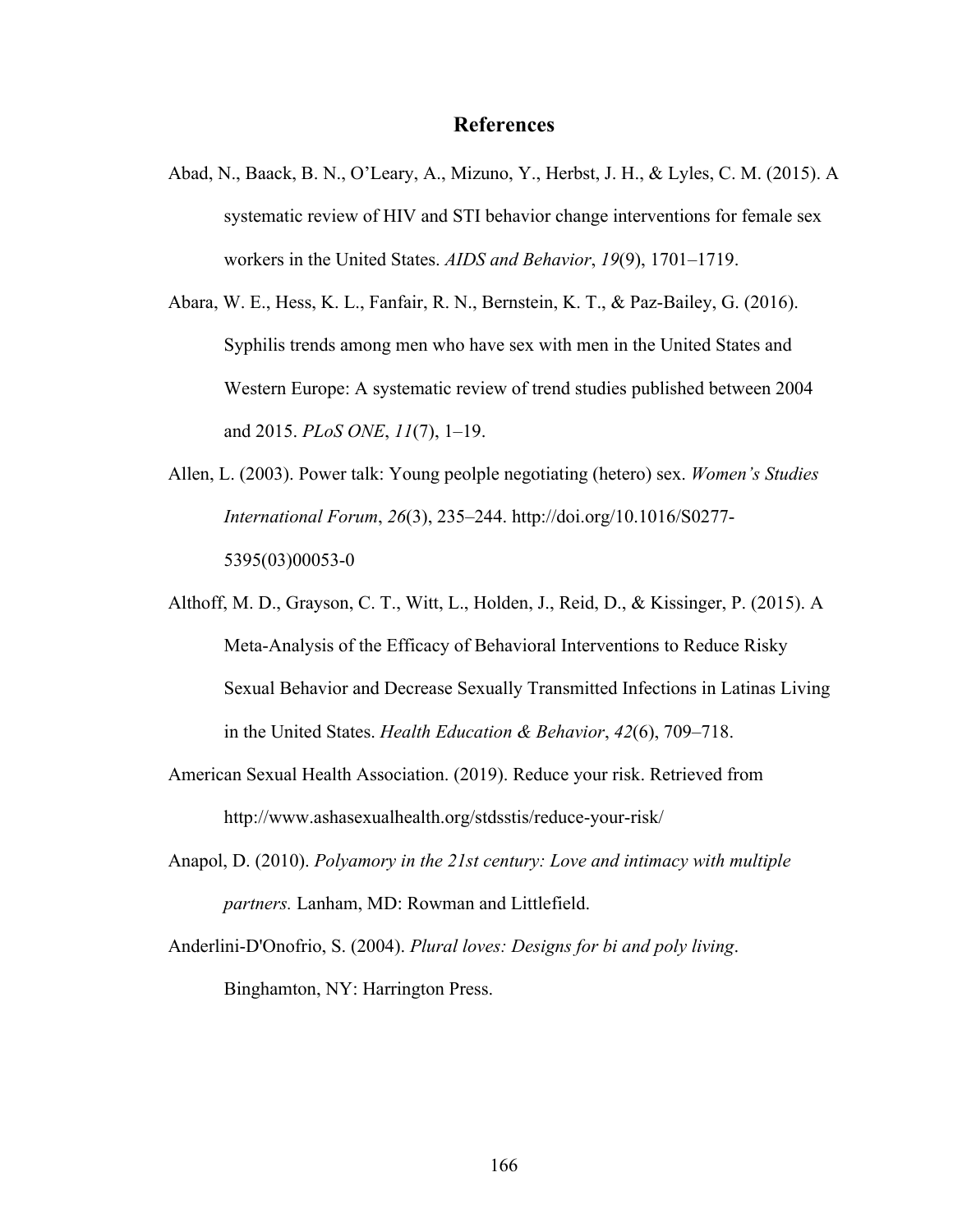- Atkinson, P., & Delamont, S. (2006). Editors' introduction: Narratives, lives, performances. In P. Atkinson, & S. Delamont (Eds.), *Narrative Methods, Volume 1 Narrative Perspectives* (pp. xix). London, England: Sage
- Balzarini, R. N., Campbell, L., Kohut, T., Holmes, B. M., Lehmiller, J. J., Harman, J. J., & Atkins, N. (2017). Perceptions of primary and secondary relationships in polyamory. *PLoS ONE*, *12*(5), 1–20. http://doi.org/10.1371/journal.pone.0177841
- Baral, S. D., Poteat, T., Strömdahl, S., Wirtz, A. L., Guadamuz, T. E., & Beyrer, C. (2013). Worldwide burden of HIV in transgender women: A systematic review and meta-analysis. *The Lancet Infectious Diseases*, *13*(3), 214–222.
- Block, J. (2009). And then we were poly. In R. Walker (Ed.), *One big happy family: 18 writers talk about polyamory, open adoption, mixed marriage, househusbandry, single motherhood, and other realities of truly modern love* (pp.  $1 - 16$ ). New York, NY: Riverhead Books.
- Bourne, A., & Robson, M. A. (2009) Perceiving risk and (re)constructing safety: The lived experience of having 'safe' sex. *Health, Risk & Society, 11*(3), 283-295. doi: 10.1080/13698570902906421
- Bowleg, L., Heckert, A. L., Brown, T. L., & Massie, J. S. (2015). Responsible men, blameworthy women: Black heterosexual men's discursive constructions of safer sex and masculinity. *Health Psychology, 34*(4), 314–327. Doi: http://dx.doi.org/10.1037/hea0000216
- Bowleg, L., Lucas, K. J., & Tschann, J. M. (2004). "The ball was always in his court": An exploratory analysis of relationship scripts, sexual scripts, and condom use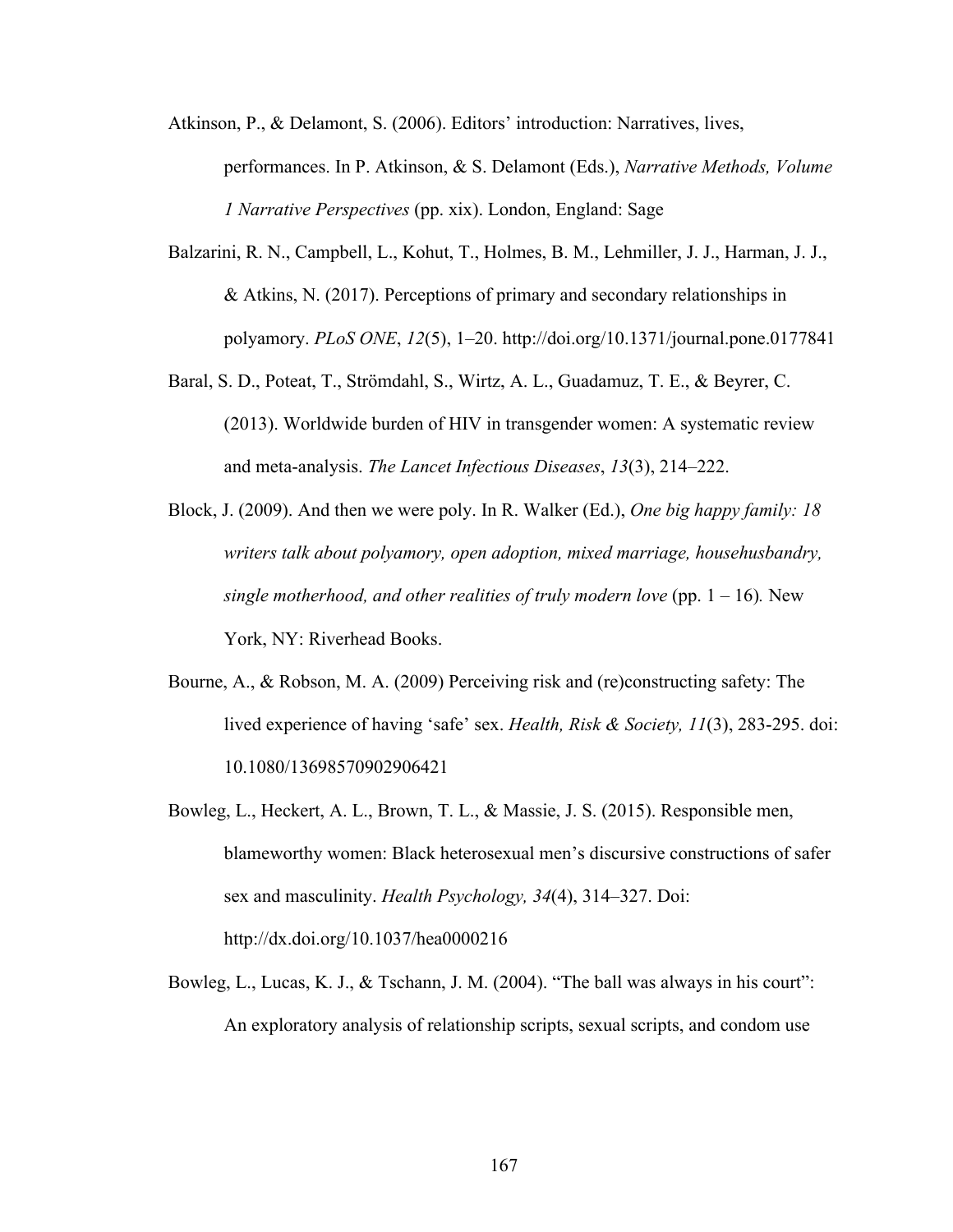among African American women. *Psychology of Women Quarterly*, *28*(1), 70–82. http://doi.org/10.1111/j.1471-6402.2004.00124.x

- Brecht, M. L., Stein, J., Evans, E., Murphy, D. A., & Longshore, D. (2009). Predictors of intention to change HIV sexual and injection risk behaviors among heterosexual methamphetamine-using offenders in drug treatment: A test of the AIDS risk reduction model. *Journal of Behavioral Health Services and Research*, *36*(2), 247–266. doi: 10.1007/s11414-007-9106-y
- Buysse, A., & Ickes, W. (1999). Communication patterns in laboratory discussions of safer sex between dating versus nondating partners. *The Journal of Sex Research*, *36*(2), 121–134.
- Catania, J. A., Kegeles, S. M., & Coates, T. J. (1990). Towards an understanding of risk behavior: An AIDS Risk Reduction Model (ARRM). *Health Education Quarterly*, *17*(1), 53–72. doi: 10.1177/109019819001700107
- Catania, J. A., Coates, T. J., & Kegeles, S. M. (1994). A test of the AIDS Risk Reduction Model: Psychosocial correlates of condom use in the AMEN cohort survey. *Health Psychology*, *13*(6), 548–555. doi: 10.1037/0278-6133.13.6.548
- Carter, J. A., McNair, L. D., Corbin, W. R., & Williams, M. (1999). Gender differences related to heterosexual condom use: The influence of negotiation styles. *Journal of Sex and Marital Therapy*, *25*(3), 217–225.

http://doi.org/10.1080/00926239908403996

Center for Disease Control and Prevention (CDC). (2017). Sexually Transmitted Disease Surveillance 2016. Retrieved from https://www.cdc.gov/std/stats15/default.htm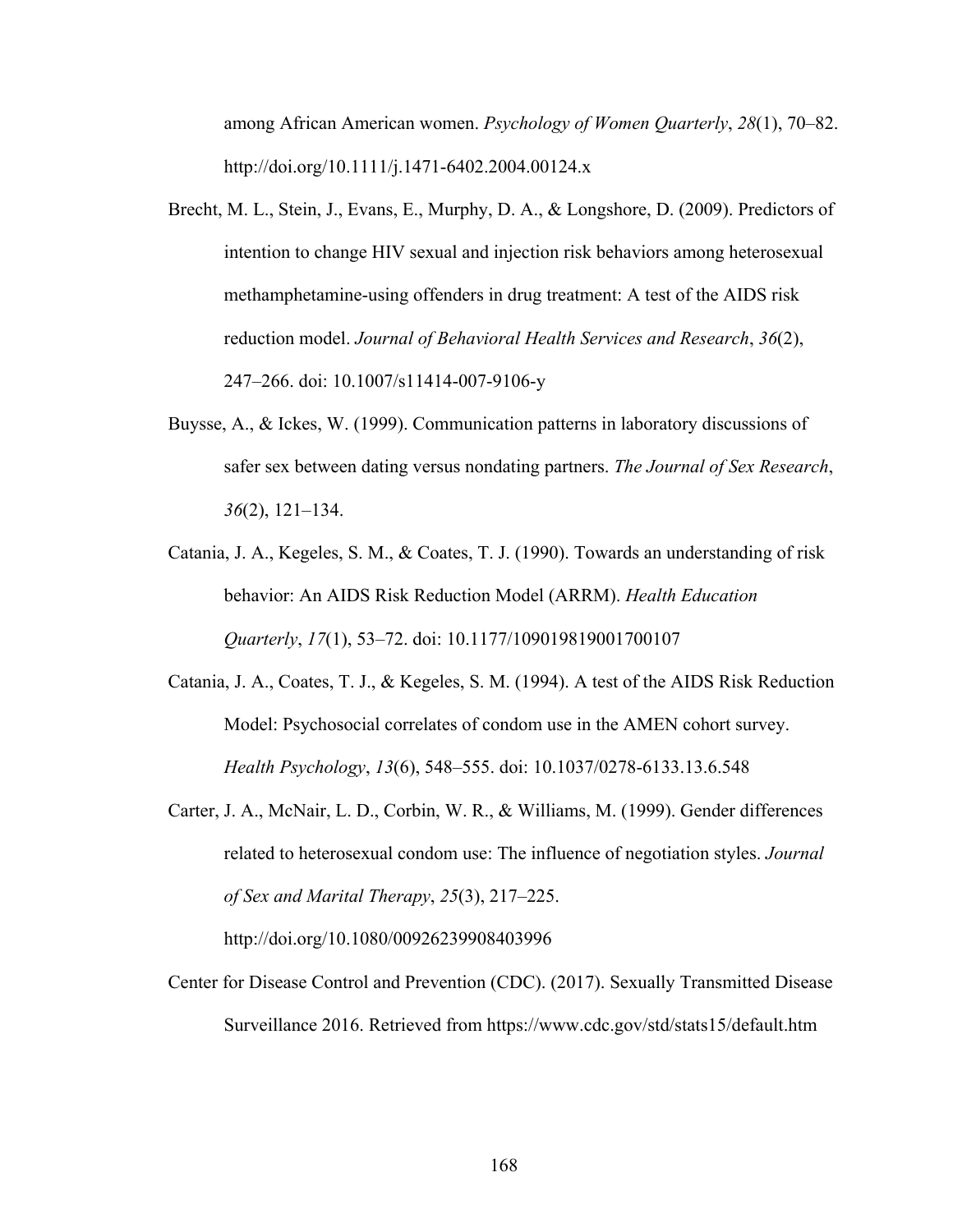- Centers for Disease Control and Prevention (CDC). (2016). Diagnoses of HIV Infections in the United States and Dependent Areas, 2015. *HIV Surveillance Report*, *27*, 1– 114.
- Champion, J. D., & Collins, J. L. (2012). Comparison of a theory-based (AIDS Risk Reduction Model) cognitive behavioral intervention versus enhanced counseling for abused ethnic minority adolescent women on infection with sexually transmitted infection: Results of a randomized controlled trial. *International Journal of Nursing Studies*, *49*(2), 138–150. doi: 10.1016/j.ijnurstu.2011.08.010

Charmaz, K. (2014). *Constructivist Grounded Theory.* Los Angeles, Sage.

- Chase, S. E. (2005). Narrative inquiry: Multiple lenses, approaches, voices. In Denzin, N. K. and Lincoln, Y. (eds.) *The Sage Handbook of Qualitative Research, 3rd edn*, pp 651–679. London: Sage.
- Chinman, M., Acosta, J., Ebener, P., Malone, P. S., & Slaughter, M. E. (2016). Can implementation support help community-based settings better deliver evidencebased sexual health promotion programs? A randomized trial of Getting To Outcomes®. *Implementation Science*, *11*, 1-16.
- Clandinin, D. J., & Connelly, F. M. (2000). Narrative Inquiry: Experience and Story in *Qualitative Research.* San Francisco, CA: Jossey-Bass.
- Clandinin, D. J., & Huber, J. (2010). Narrative inquiry. In P. Peterson, E. Baker, & B. McGaw (Eds.), *International Encyclopedia of Education (Third Edition),* (pp. 436-441). Oxford: Elsevier.
- Clandinin, D. L., & Rosiek, J. (2012). Mapping a landscape of narrative inquiry: Borderland spaces and tensions. In D. L. Clandinin (Ed.), *Handbook of Narrative*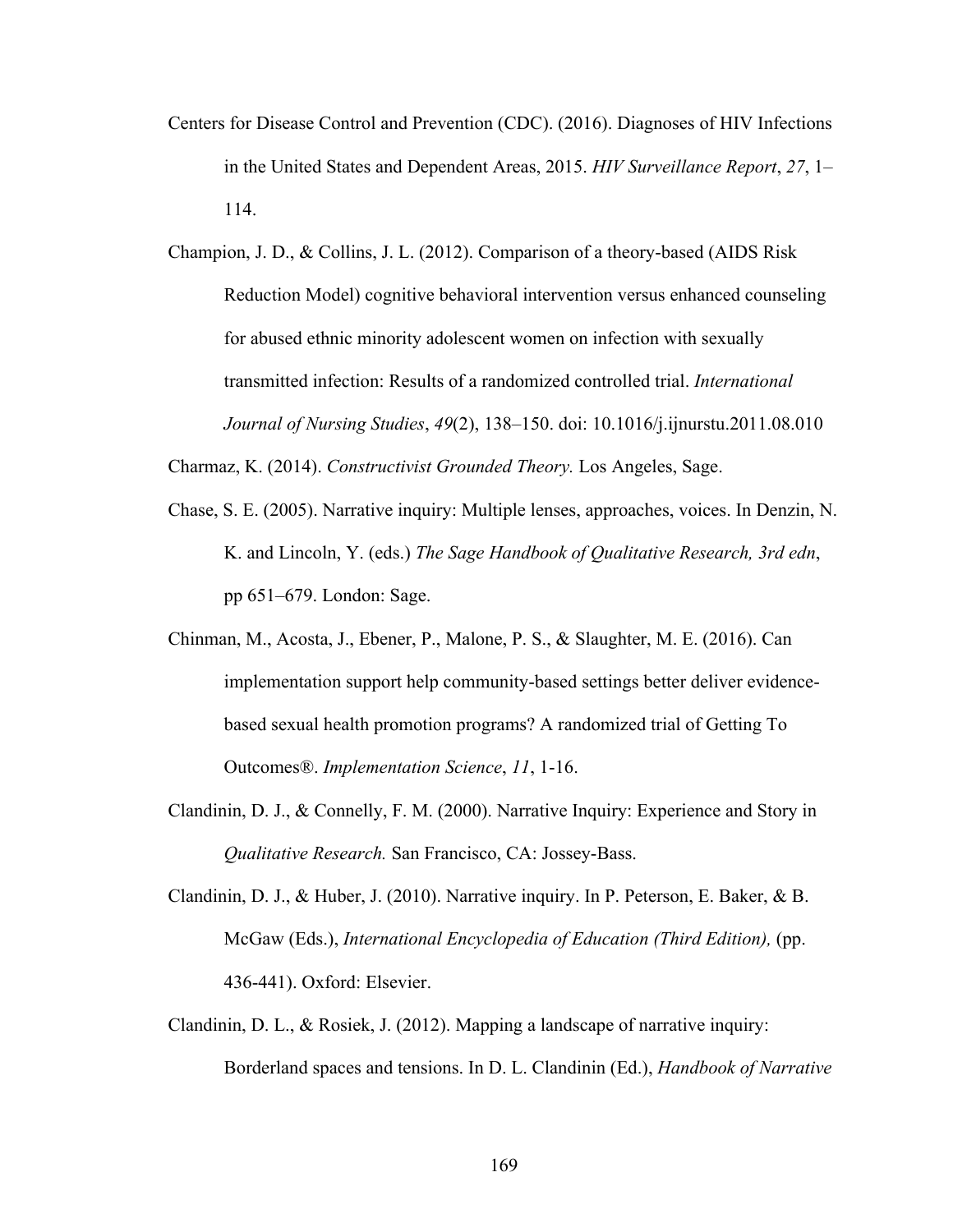*Inquiry: Mapping a Methodology* (pp. 35-76). Thousand Oaks: SAGE Publications, Inc.

- Cobb, B. (1997). Communication types and sexual protective practices of college women. *Public Health Nursing, 14*(5), 293-301.
- Collins, C. B., & Sapiano, T. N. (2016). Lessons learned from dissemination of evidencebased interventions for HIV prevention. *American Journal of Preventive Medicine*, *51*(4), S140–S147.
- Conley, T. D., Matsick, J. L., Moors, A. C., & Ziegler, A. (2017). Investigation of Consensually Nonmonogamous Relationships: Theories, Methods, and New Directions. *Perspectives on Psychological Science*, *12*(2), 205–232. http://doi.org/10.1177/1745691616667925
- Conley, T. D., Matsick, J. L., Moors, A. C., Ziegler, A., & Rubin, J. D. (2015). Reexamining the effectiveness of monogamy as an STI-preventive strategy. *Preventive Medicine 78*, 23–28. doi:

http://dx.doi.org/10.1016/j.ypmed.2015.06.006

- Conley, T. D., Ziegler, A., Moors, A. C., Matsick, J. L., & Valentine, B. (2013). A Critical Examination of Popular Assumptions About the Benefits and Outcomes of Monogamous Relationships. *Personality and Social Psychology Review*, *17*(2), 124–141. http://doi.org/10.1177/1088868312467087
- Crepaz, N., & Marks, G. (2003). Serostatus disclosure, sexual communication and safer sex in HIV-positive men. *AIDS Care*, *15*(3), 379–387. http://doi.org/10.1080/0954012031000105432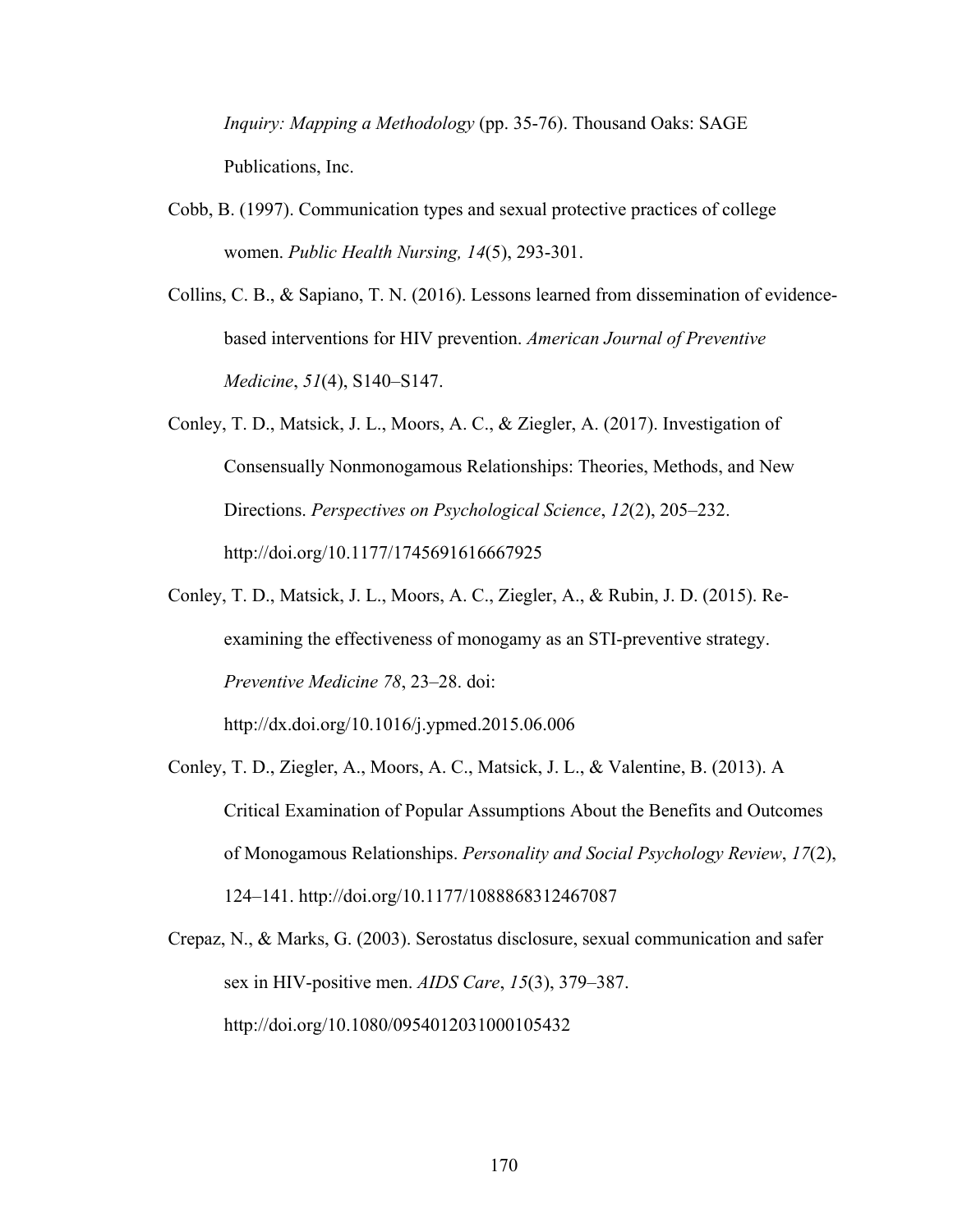- Creswell, J. W. (2014). Research Design: Qualitative, Quantitative, and Mixed Methods Approaches.
- Crosby, R. A., DiClemente, R. J., Wingood, G. M., Cobb, B. K., Harrington, K., Davies, S. L., … Oh, M. K. (2002). Condom use and correlates of African American adolescent females' infrequent communication with sex partners about preventing sexually transmitted diseases and pregnancy. *Health Education and Behavior*, *29*(2), 219–231. http://doi.org/10.1177/109019810202900207
- Darke, S., Hall, W., Heather, N., Ward, H., & Wodak, A. (1991). The reliability and validity of a scale to measure HIV risk-taking among intravenous drug users. *AIDS, 5*, 181-185. doi: 10.1097/00002030-199102000-00008
- Dako-Gyeke, P. (2013). "Safe sex talk:" Negotiating safe sex practices in heterosexual relationships. *Mediterranean Journal of Social Sciences*, *4*(2), 309–318. http://doi.org/10.5901/mjss.2013.v4n2p309
- Dennis, M. R. (2006). Compliance and intimacy: Young adults' attempts to motivate health-promoting behaviors by romantic partners. *Health Communication*, *19*(3), 259–267. http://doi.org/10.1207/s15327027hc1903\_8
- Division of STD Prevention. (2016). How you can prevent sexually transmitted disease. Retrieved from https://www.cdc.gov/std/prevention/default.htm
- Duncan, D., Prestage, G., & Grierson, J. (2015). Trust, commitment, love and sex: HIV, monogamy, and gay men. *Journal of Sex & Marital Therapy,* 41(4), 345-360. doi: 10.1080/0092623X.2014.915902
- Fereday, J., & Muir-Cochrane, E. (2006). Demonstrating rigor using thematic analysis: A hybrid approach of inductive and deductive coding and theme development.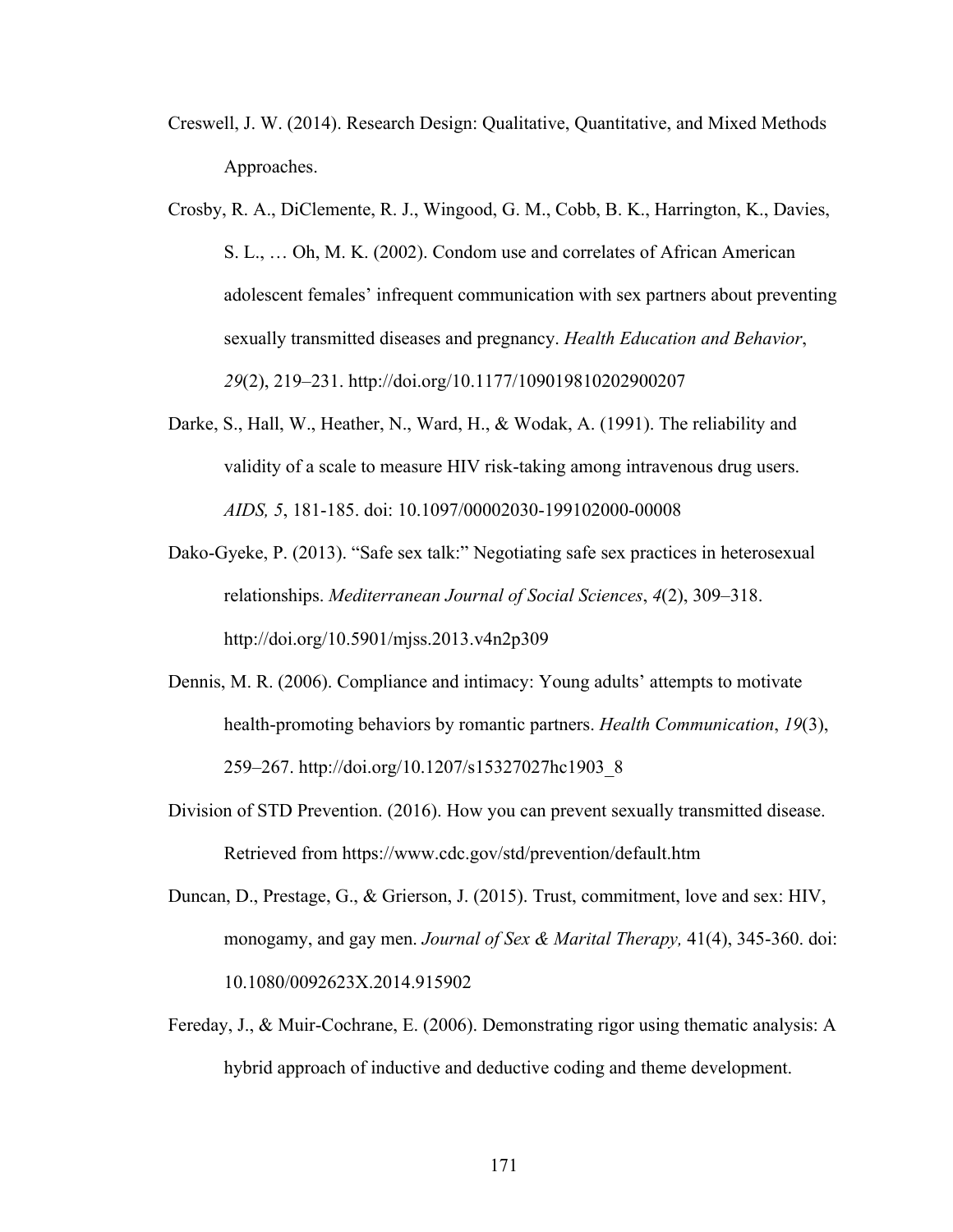*International Journal of Qualitative Methods, 5*(1), 80–92. https://doi.org/10.1177/160940690600500107

Ferrer, J. N. (2018). Beyond the non/monogamy system: Fluidity, hybridity, and transcendence in intimate relationships. *Psychology & Sexuality, 9*(1), 3-20. doi: 10.1080/19419899.2017.1400459

Flood, M. (2003) Lust, trust and latex: Why young heterosexual men do not use condoms. *Culture, Health & Sexuality, 5*(4), 353-369. doi: 10.1080/1369105011000028273

- Forbes, A. (2011). Recommendations from "Bringing gender home: Implementing gender-responsive HIV/AIDS Programming for U.S. women and girls." *Women's Health Issues*, *21*(Sup6), S227–S236.
- Forney, J. C., Miller, R. L., & The City Project Study Team. (2012). Risk and protective factors related to HIV-risk behavior: A comparison between HIV-positive and HIV-negative young men who have sex with men. *AIDS Care, 24*(5), 544-552, doi: 10.1080/09540121.2011.630341
- French, S. E., & Holland, K. J. (2013). Condom negotiation strategies as a mediator of the relationship between self-efficacy and condom use. *The Journal of Sex Research*, *50*(1), 48–59. http://doi.org/10.1080/00224499.2011.626907

Friedman, M. R., Wei, C., Klem, M. L., Silvestre, A. J., Markovic, N., & Stall, R. (2014). HIV infection and sexual risk among men who have sex with men and women (MSMW): A systematic review and meta-analysis. *PLoS ONE*, *9*(1).

Garcia, C. (2017). In defense of Latinx. *Composition Studies 45*(2). pp. 210–11.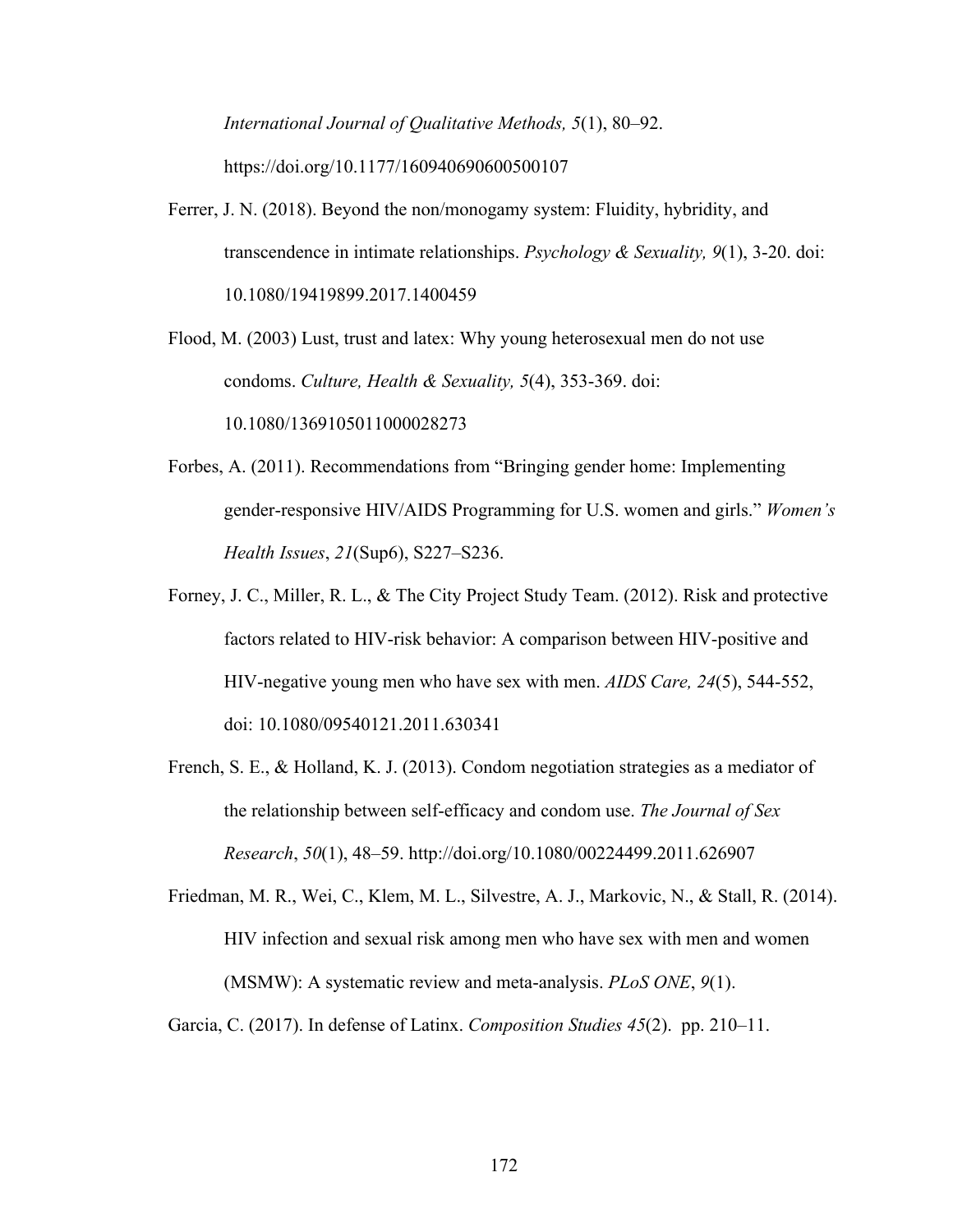- Gavin, J. (2000). Arousing suspicion and violating trust: The lived ideology of safe sex talk. *Culture, Health & Sexuality, 2*(2), 117-134. doi: 10.1080/136910500300750
- Gillis, J. R., Meyer-Bahlburg, H. F. L., Exner, T. M., & Ehrhardt, A. A. (1998). The predictive utility of an expanded AIDS Risk Reduction Model (ARRM) among adult gay and bisexual men. *Canadian Journal of Human Sexuality*, *7*(1), 31–49.
- Goldenberg, T., Finneran, C., Andes, K. L., & Stephenson, R. (2015). "Sometimes people let love conquer them": How love, intimacy, and trust in relationships between men who have sex with men influence perceptions of sexual risk and sexual decision-making. *Culture, Health & Sexuality, 17*(5), 607-622. doi: 10.1080/13691058.2014.979884
- Guba, E. G., & Lincoln, Y. S. (1994). Competing paradigms in qualitative research. In N. K. Denzin & Y. S. Lincoln (Eds.), Handbook of qualitative research (pp. 105- 117). Thousand Oaks, CA: Sage.
- Hall, J. A. (2016). Interpreting social-sexual communication: Relational framing theory and social-sexual communication, attraction, and intent. *Human Communication Research*, *42*(1), 138–164. http://doi.org/10.1111/hcre.12071
- Harper, G. W., Dolcini, M. M., Benhorin, S., Watson, S. E., & Boyer, C. B. (2014). The benefits of a friendship-based HIV/STI prevention intervention for African American youth. *Youth and Society*, *46*(5), 591–622. doi: 10.1177/0044118X12444210
- Herbst, J. H., Painter, T. M., Tomlinson, H. L., & Alvarez, M. E. (2014). Evidence-based HIV/STD prevention intervention for black men who have sex with men. *MMWR Supplements*, *63*(1), 21–7.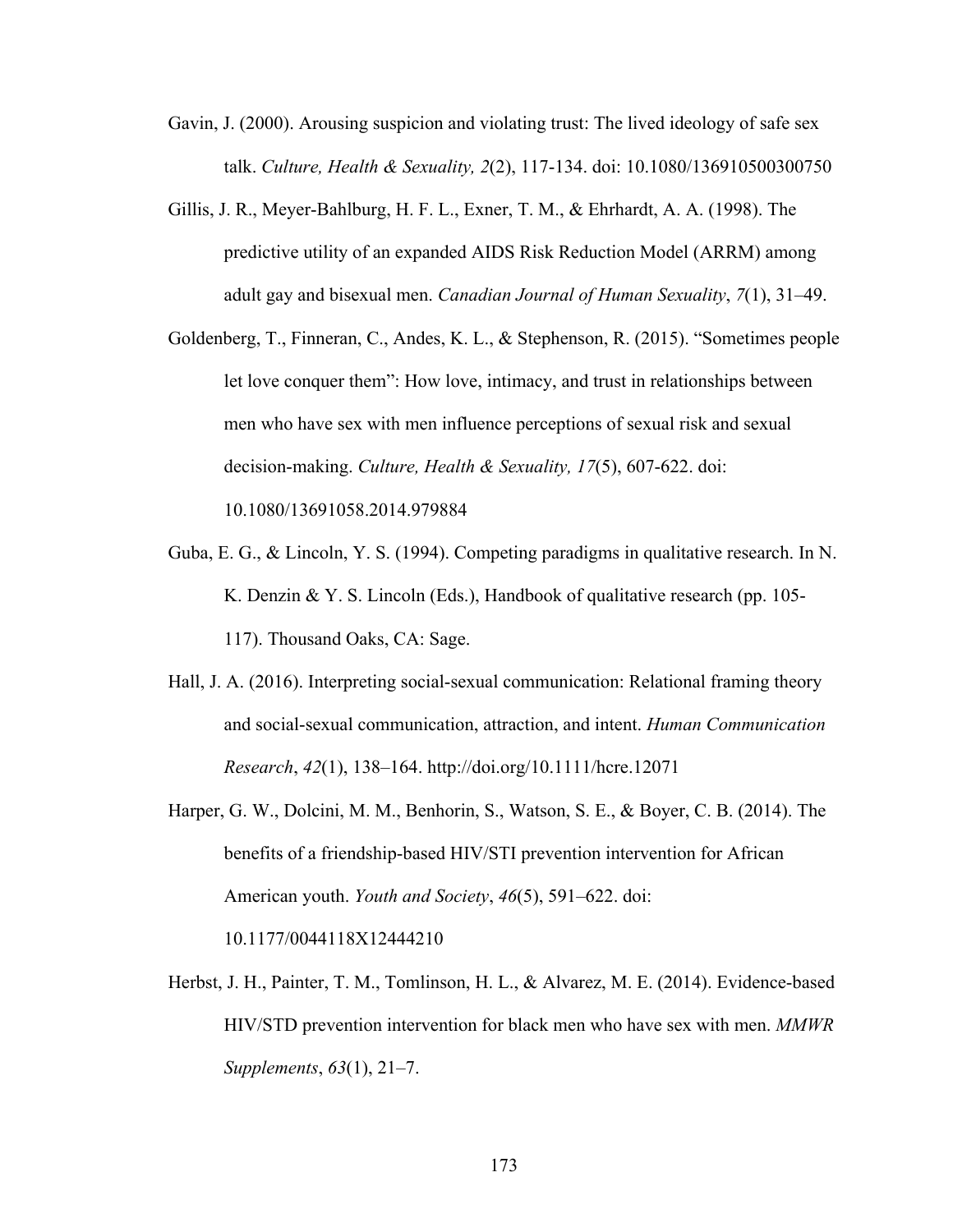- Hillier, L., Harrison, L., & Warr, D. (1998). "When you carry condoms all the boys think you want it": Negotiating competing discourses about safe sex. *Journal of Adolescence, 21*(1), 15-29. https://doi.org/10.1006/jado.1997.0126.
- Hogben, M., Collins, D., Hoots, B., & O'Connor, K. (2016). Partner services in sexually transmitted disease prevention programs. *Sexually Transmitted Diseases*, *43*(Sup 1), S53–S62.
- Holmberg, D., & Blair, K. L. (2009). Sexual desire, communication, satisfaction, and preferences of men and women in same-sex versus mixed-sex relationships. *Journal of Sex Research*, *46*(1), 57–66.

http://doi.org/10.1080/00224490802645294

- Huebner, D. M., & Perry, N. S. (2015). Do behavioral scientists really understand HIVrelated sexual risk behavior? A systematic review of longitudinal and experimental studies predicting sexual behavior. *Archives of Sexual Behavior*, *44*(7), 1915–1936. doi: 10.1007/s10508-015-0482-8
- Johnson, J. M. (2001). In-depth interviewing. In J. F. Gubrium, & J. A. Holstein (Eds.), *Handbook of Interview Research: Context & Method* (pp.103-120). Thousand Oaks: Sage.
- Kean, J. (2017). Relationship structure, relationship texture: Case studies in non/monogamies research. *Cultural Studies Review, 23*(1), 18-35. http://dx.doi.org/10.5130/csr.v23i1.4955
- Klesse, C. (2006). Polyamory and its "others": Contesting the terms of non-monogamy. *Sexualities*, *9*(5), 565–583. http://doi.org/10.1177/1363460706069986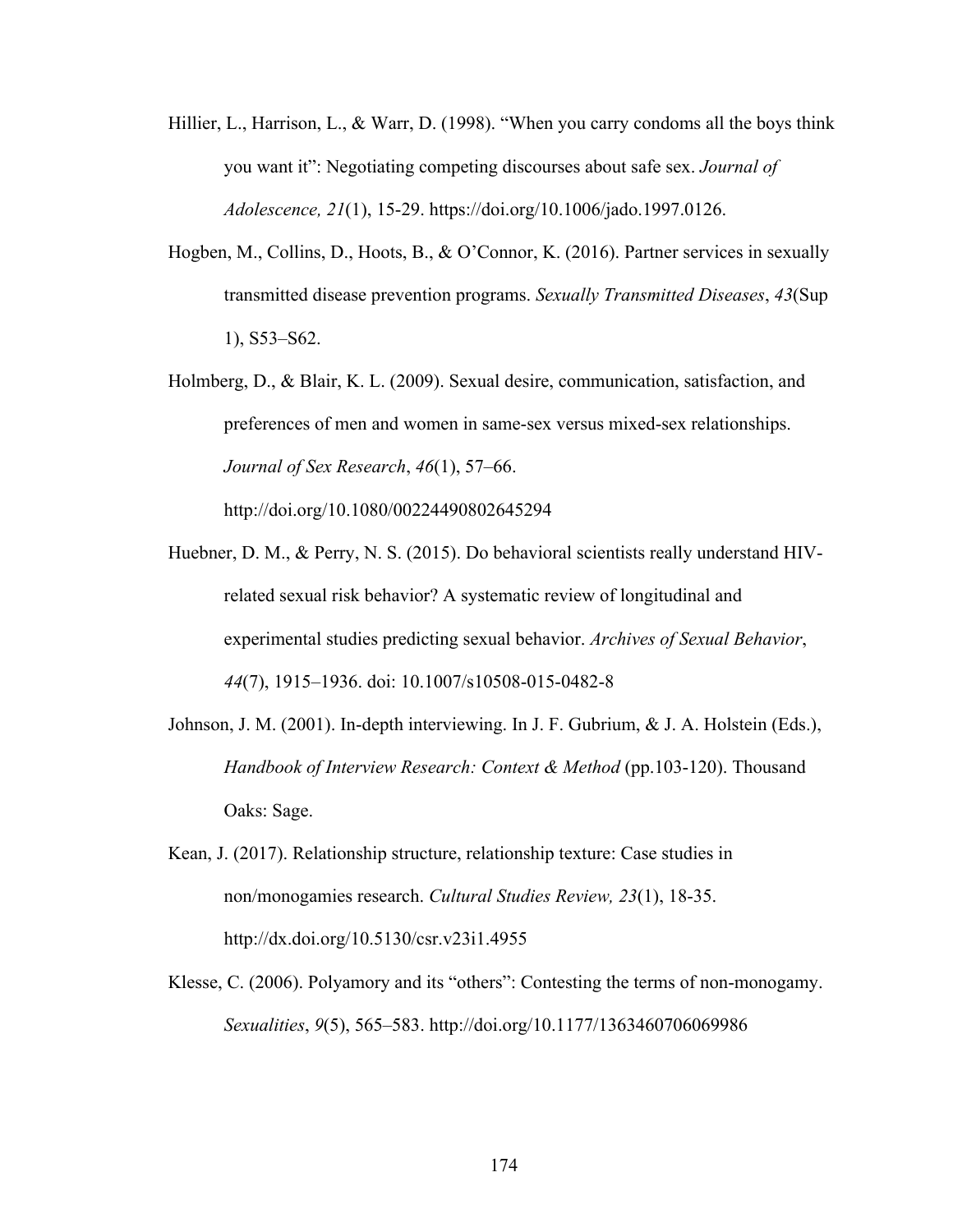- Klesse, C. (2014). Polyamory: Intimate practice, identity or sexual orientation? *Sexualities*, *17*(1–2), 81–99. http://doi.org/10.1177/1363460713511096
- Knight, K. R., Das, M., DeMicco, E., Raiford, J. L., Matheson, T., Shook, A., … Herbst, J. H. (2014). A roadmap for adapting an evidence-based HIV prevention intervention: Personal cognitive counseling (PCC) for episodic substance-using men who have sex with men. *Prevention Science*, *15*(3), 364–375.
- Kosenko, K. A. (2011). The safer sex communication of transgender adults: Processes and problems. *Journal of Communication*, *61*(3), 476–495. http://doi.org/10.1111/j.1460-2466.2011.01556.x
- Kyle, G. R. (1990). Whatever happened to passion? *The Journal of Sex Research*, *27*(4), 647–649.
- Labonte, R., & Robertson, A. (1996). Delivering the goods, showing our stuff: The case for a constructivist paradigm for health promotion research and practice. *Health Education Quarterly, 23*(4), 431–447.

https://doi.org/10.1177/109019819602300404

- Lal, S., Suto, M., & Ungar, M. (2012). Examining the potential of combining the methods of grounded theory and narrative inquiry: A comparative analysis. The Qualitative Report. 17(41), 1-22.
- Lanier, M. M., & Gates, S. (1996). An empirical assessment of the Aids Risk Reduction Model (ARRM) employing ordered probit analyses. *Journal of Criminal Justice*, *24*(6), 537–547. doi: 10.1016/S0047-2352(96)00038-4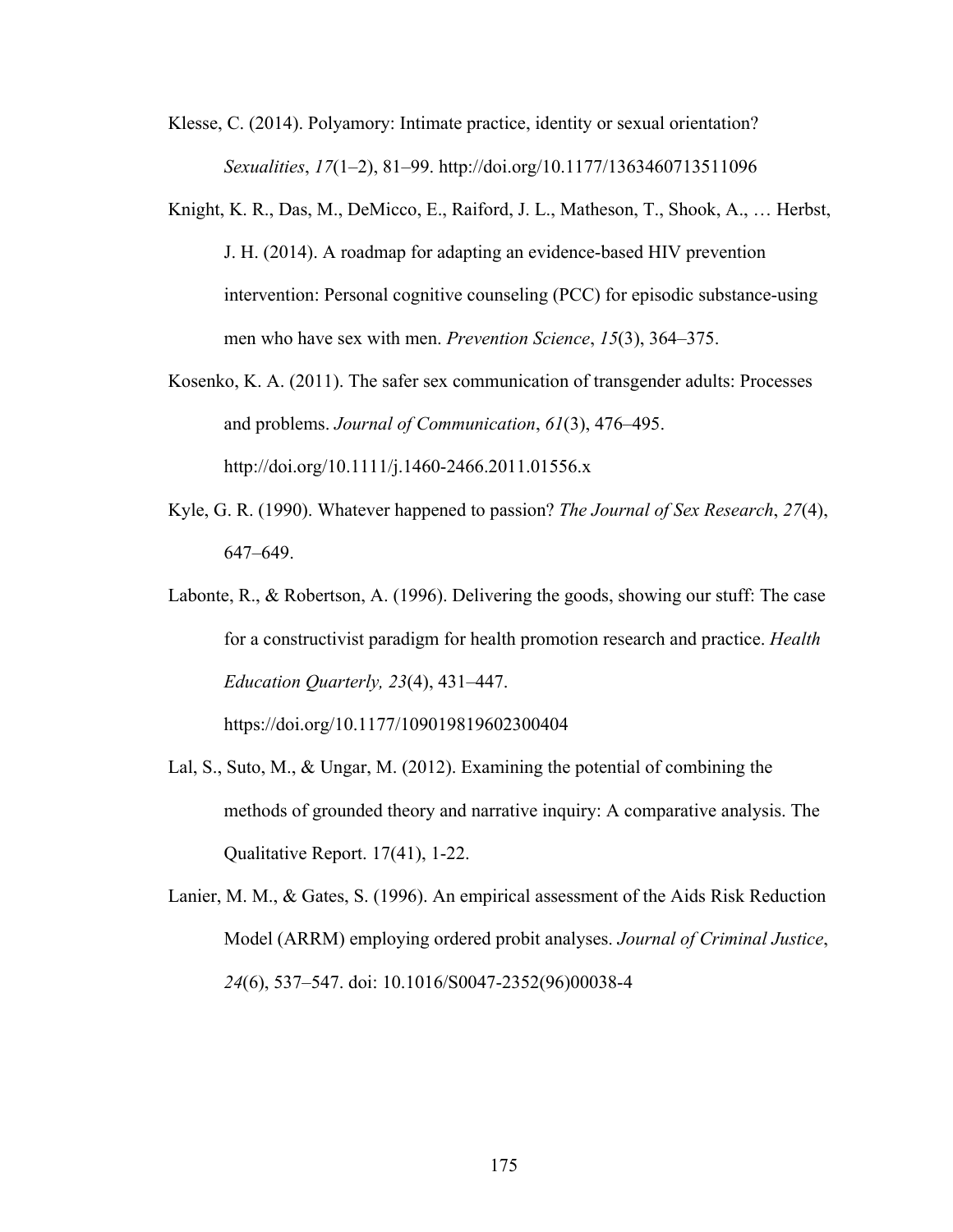- Lansky, A., Johnson, C., Oraka, E., Sionean, C., Joyce, M. P., Dinenno, E., & Crepaz, N. (2015). Estimating the number of heterosexual persons in the United States to calculate national rates of HIV infection. *PLoS ONE*, *10*(7), 1–13.
- Lam, A. G., Mak, A., Lindsay, P. D., & Russell, S. T. (2004). What really works? An exploratory study of condom negotiation strategies. *AIDS Education and Prevention*, *16*(2), 160–171. http://doi.org/10.1521/aeap.16.2.160.29396
- Lear, D. (1995). Sexual communication in the Age of AIDS: The construction of risk and trust among young adults. *Social Science & Medicine*, *41*(9), 1311–1323.
- Lehmiller, J. J. (2015). A Comparison of Sexual Health History and Practices among Monogamous and Consensually Nonmonogamous Sexual Partners. *Journal of Sexual Medicine*, *12*(10), 2022–2028. http://doi.org/10.1111/jsm.12987
- Lindlof, T., & Taylor, B. C. (2002). Qualitative Communication Research Methods. 2nd ed. Thousand Oaks: Sage.
- Lohmeier, J. H. (2018). Constructivist approach. In B. B. Frey (Ed.), *The SAGE Encyclopedia of Educational Research, Measurement, and Evaluation* (pp. 384- 386). Thousand Oaks: Sage.
- Longshore, D., Anglin, M. D., & Hsieh, S. (1997). Intended sex with fewer partners: An empirical test of the AIDS Risk Reduction Model among injection drug users. *Journal of Applied Social Psychology*, *27*(3), 187–208. doi: 10.1111/j.1559- 1816.1997.tb00628.x
- Lucchetti, A. E. (1999). Deception in disclosing one's sexual history: Safe‐sex avoidance or ignorance? *Communication Quarterly*, *47*(3), 300–314. http://doi.org/10.1080/01463379909385561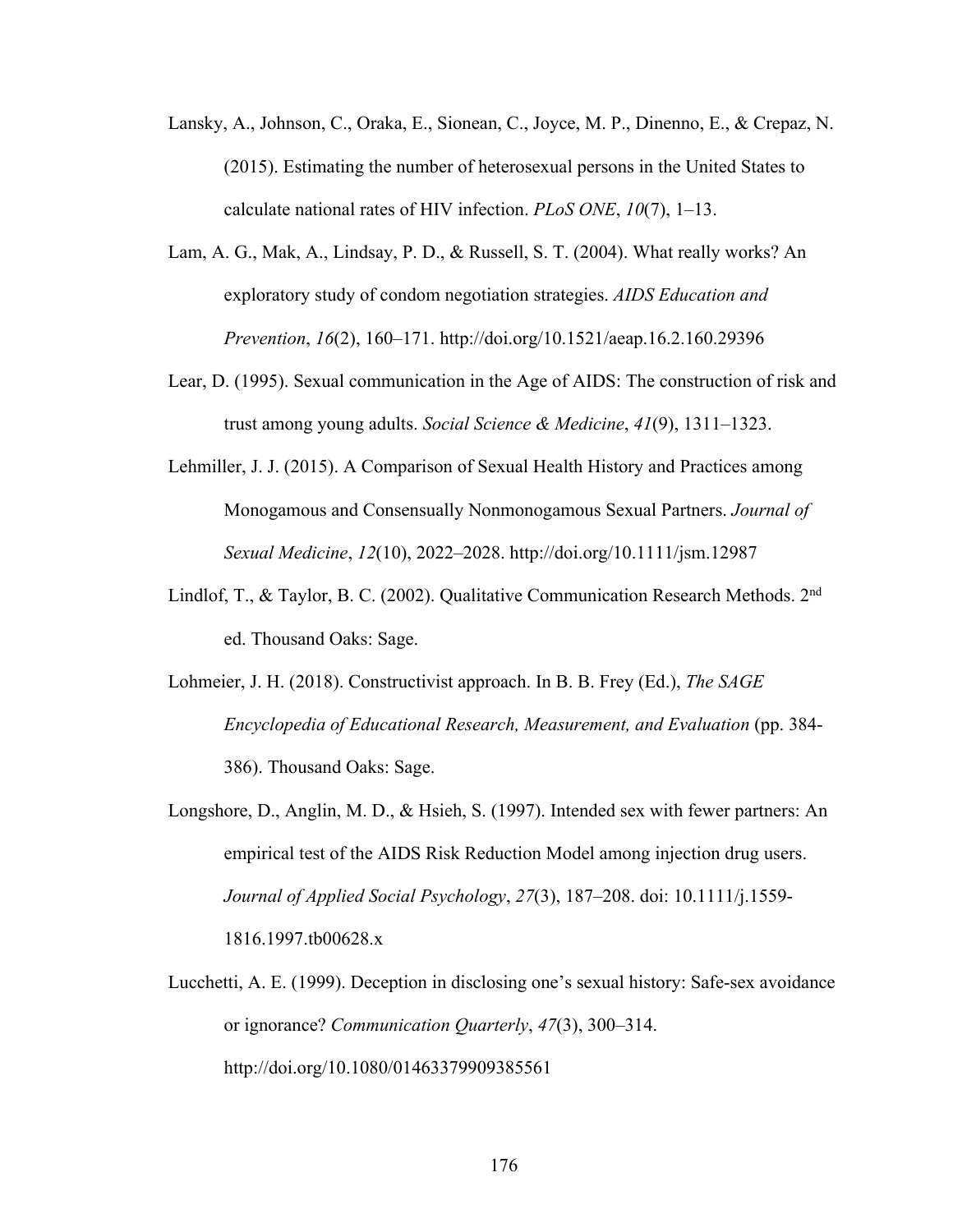- Luft, H., & Larson, E. (2017). Psychosocial correlates of safe sex communication between Latina women and their stable male partners: An integrative review. *AIDS Care*, *29*(5), 618–626.
- Machtinger, E. L., Wilson, T. C., Haberer, J. E., & Weiss, D. S. (2012). Psychological trauma and PTSD in HIV-positive women: A meta-analysis. *AIDS and Behavior*, *16*(8), 2091–2100.
- Madiba, S., & Ngwenya, N. (2017). Cultural practices, gender inequality and inconsistent condom use increase vulnerability to HIV infection: Narratives from married and cohabiting women in rural communities in Mpumalanga province, South Africa. *Global Health Action, 10*(sup2), 1341597. doi: 10.1080/16549716.2017.1341597
- Malekinejad, M., Parriott, A., Blodgett, J. C., Horvath, H., Shrestha, R. K., Hutchinson, A. B., … Kahn, J. G. (2017). Effectiveness of community-based condom distribution interventions to prevent HIV in the United States: A systematic review and meta-analysis. *PLoS ONE*, *12*(8), 1–19.
- Mandavilli, A. (2019, May 28). Half of H.I.V. patients are women. Most research subjects are men. *The New York Times,* pp. D1.
- Mason, J. (2002). *Qualitative Researching*. 2nd ed. London: Sage.
- Mayo Clinic Staff. (2016). Sexual health. Retrieved from https://www.mayoclinic.org/diseases-conditions/sexually-transmitted-diseasesstds/symptoms-causes/syc-20351240
- Meites, E., Gaydos, C. A., Hobbs, M. M., Kissinger, P., Nyirjesy, P., Schwebke, J. R., … Workowski, K. A. (2015). A Review of Evidence-Based Care of Symptomatic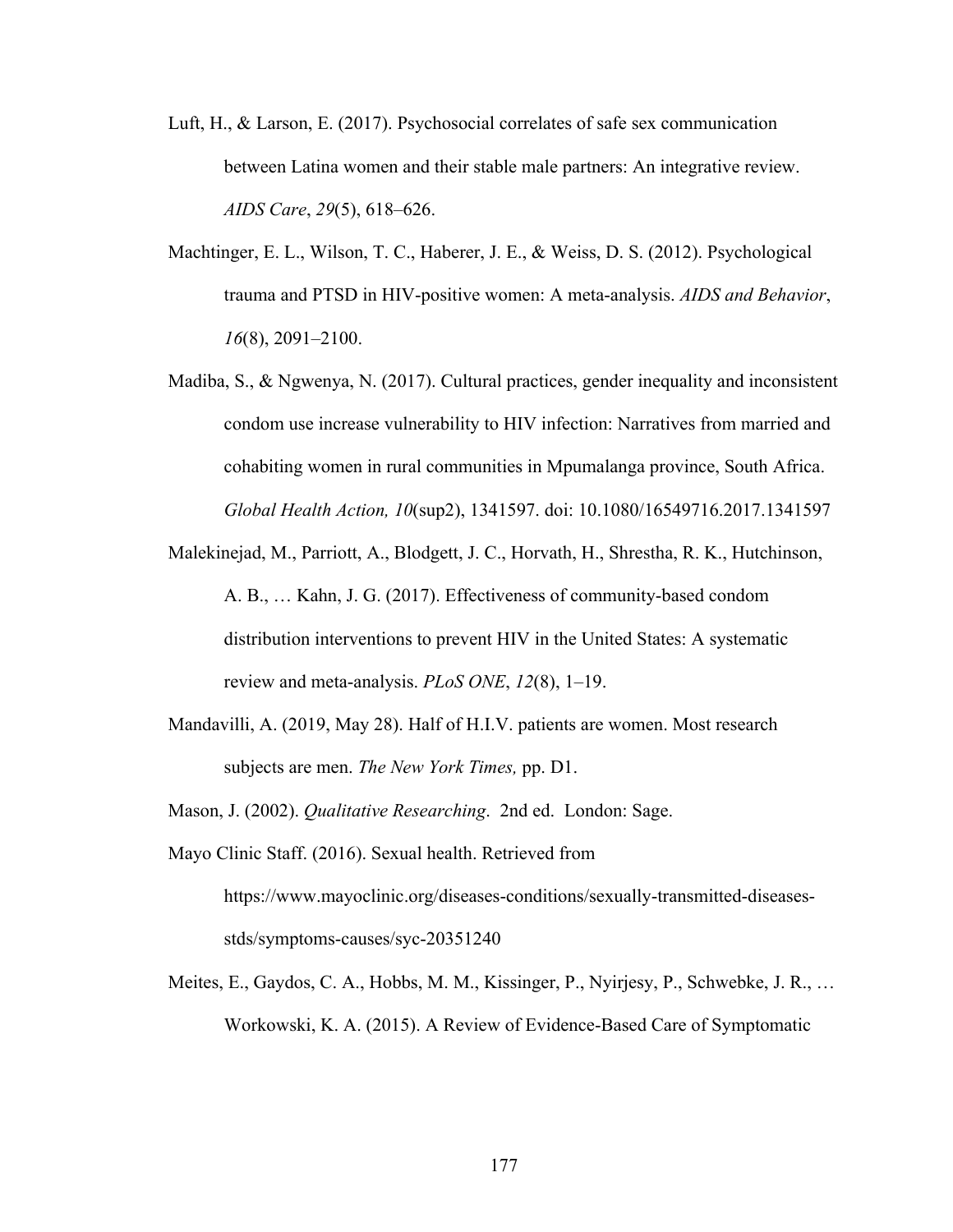Trichomoniasis and Asymptomatic Trichomonas vaginalis Infections. *Clinical Infectious Diseases*, *61*(October), S837–S848.

- Mitchell, M. E., Bartholomew, K., & Cobb, R. J. (2014). Need fulfillment in polyamorous relationships. *Journal of Sex Research*, *51*(3), 329–339. http://doi.org/10.1080/00224499.2012.742998
- Moeller, R. W., Halkitis, P. N., Pollock IV., J. A., Siconolfi, D. E., & Barton, S. (2013). When the emotions really started kicking in, which ended up being a problem: Sex, HIV, and emotions among young gay and bisexual men. *Journal of Homosexuality*, *60*(5), 773–795. doi: 10.1080/00918369.2013.773825
- Moors, A. C., Matsick, J. L., & Schechinger, H. A. (2017). Unique and shared relationship benefits of consensually non-monogamous and monogamous relationships: A review and insights for moving forward. *European Psychologist*, *22*(1), 55–71. http://doi.org/10.1027/1016-9040/a000278
- Munson, M. (1999) Safer sex and the polyamorous lesbian. *Journal of Lesbian Studies, 3* (1-2), 209-216. doi: 10.1300/J155v03n01\_24
- Noar, S., Carlyle, K., & Cole, C. (2006). Why communication is crucial: Meta-analysis of the relationship between safer sexual communication and condom use. *Journal of Health Communication*, *11*(4), 365–390.

Norton, W. E. (2012). An exploratory study to examine intentions to adopt an evidencebased HIV linkage-to-care intervention among state health department AIDS directors in the United States. *Implementation Science*, *7*(27), 1-8.

http://doi.org/10.1080/10810730600671862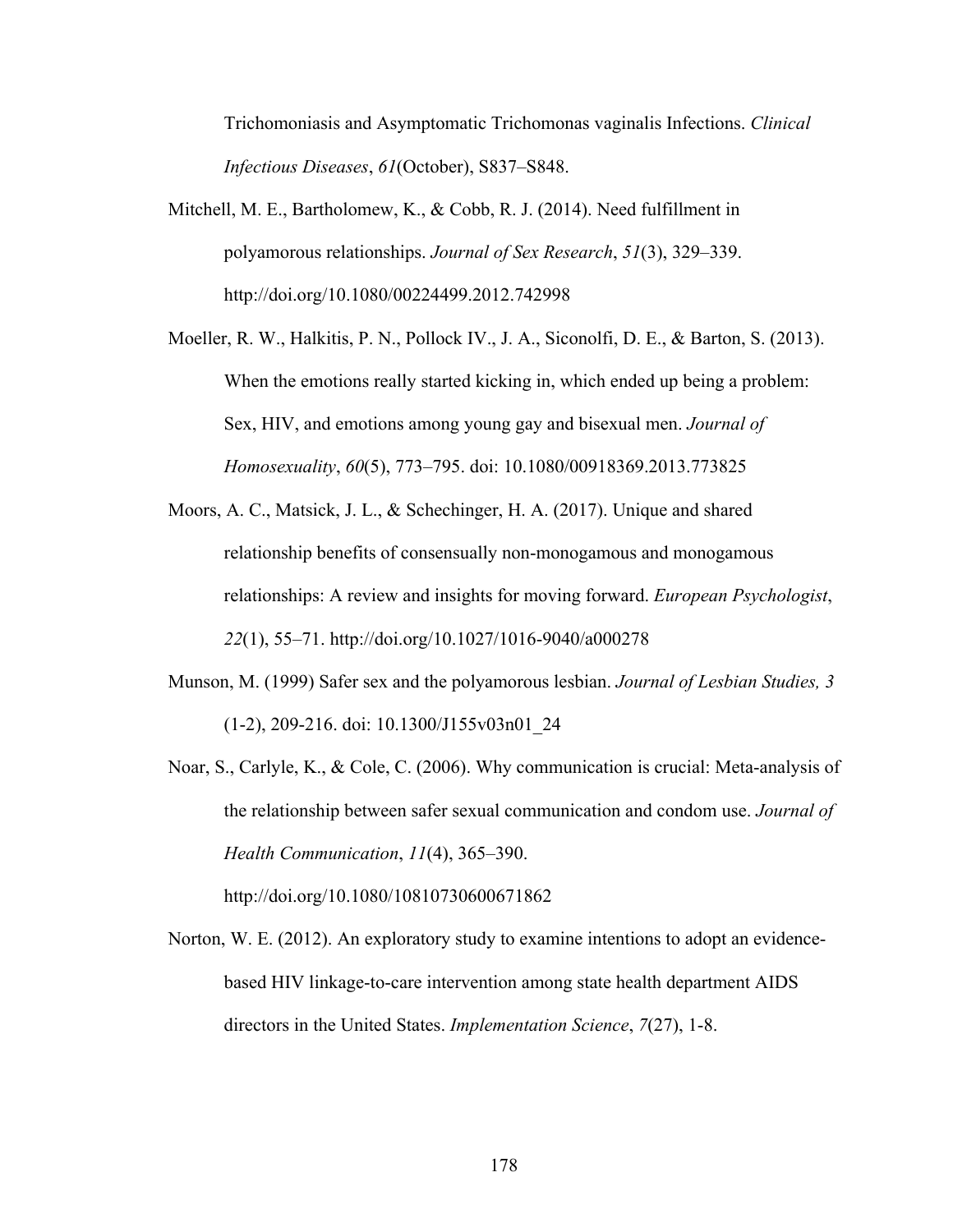- Nowell, L. S., Norris, J. M., White, D. E., & Moules, N. J. (2017). Thematic analysis: Striving to meet the trustworthiness criteria. *International Journal of Qualitative Methods, 16*, 1-13. https://doi.org/10.1177/1609406917733847
- Office of Women's Health. (2015). Sexually transmitted infections (STIs). Retrieved from https://www.womenshealth.gov/a-z-topics/sexually-transmitted-infections
- Pick, S., Givaudan, M., Sirkin, J., & Ortega, I. (2007). Communication as a protective factor: Evaluation of a life skills HIV/AIDS prevention program for Mexican elementary-school students. *AIDS Education and Prevention, 19*(5), 408-421. doi: 10.1521/aeap.2007.19.5.408
- Pilkington, C., Kern, W., & Indest, D. (1994). Is safer sex necessary with a "safe" partner? Condom use and romantic feelings. *The Journal of Sex Research, 31*(3), 203-210.
- Pinnegar, S., & Daynes, J. G. (2012). Locating narrative inquiry historically: Thematics in the Turn to narrative. In D. L. Clandinin (Ed.), *Handbook of Narrative Inquiry: Mapping a Methodology* (pp. 3-34). Thousand Oaks: SAGE Publications, Inc.
- Pitagora, D. (2016). The kink-poly confluence: relationship intersectionality in marginalized communities. *Sexual and Relationship Therapy*, *31*(3), 391–405. http://doi.org/10.1080/14681994.2016.1156081

Planned Parenthood. (2019). Safer sex. Retrieve from https://www.plannedparenthood.org/learn/stds-hiv-safer-sex/safer-sex

Pulerwitz, J., Amaro, H., De Jong, W., Gortmaker, S. L., & Rudd, R. (2002). Relationship power, condom use and HIV risk among women in the USA. *AIDS Care*, *14*(6), 789–800. http://doi.org/10.1080/0954012021000031868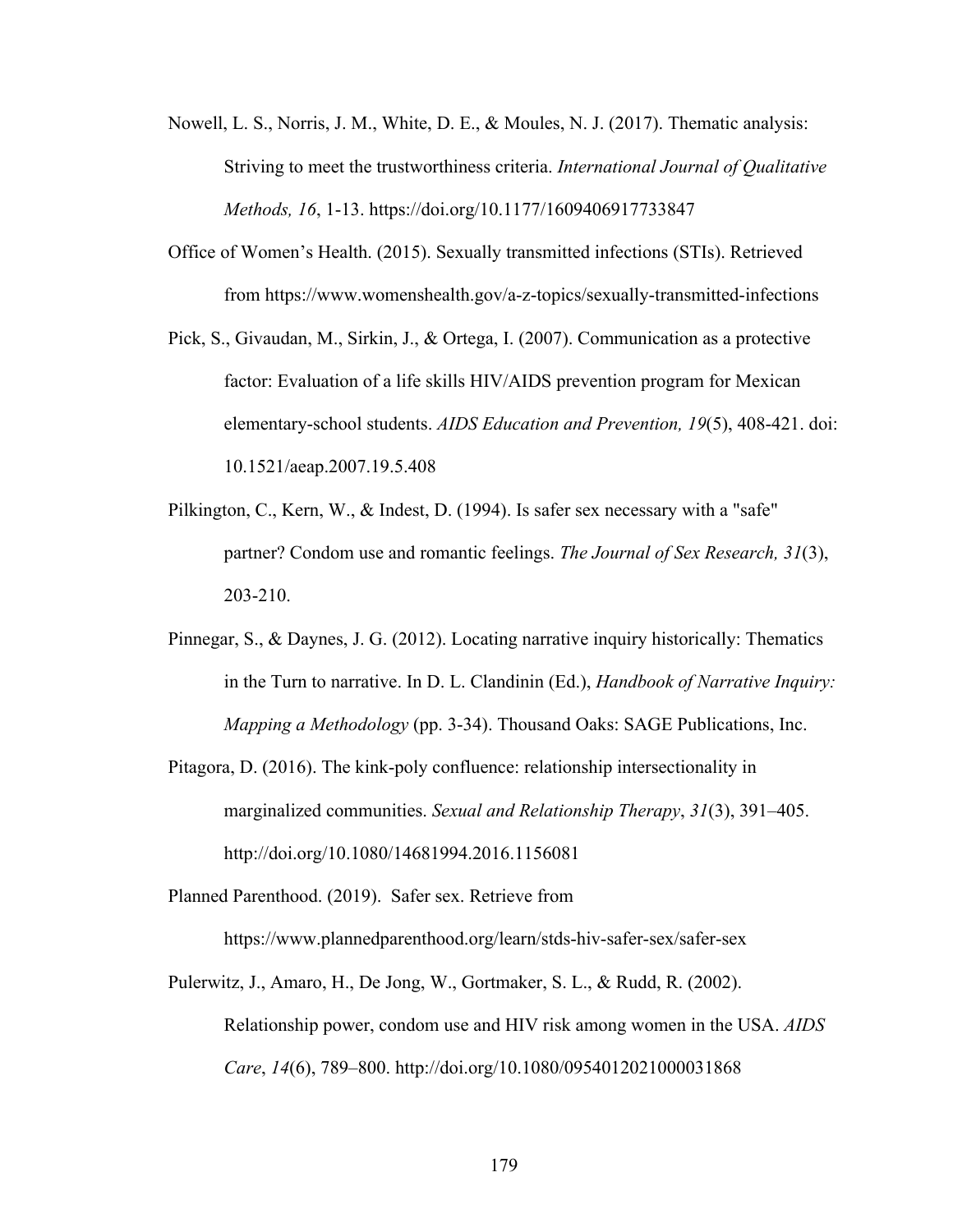- Ravenscroft, A. (2004). Polyamory: Roadmaps for the clueless and hopeful: an introduction on polyamory. Santa Fe, NM: Fenris Bros.
- Reddy, S. (2004). Safe sex or safe love? Competing discourses within the context of HIV/AIDS. *Alternation, 11*, 440-453.
- Reel, B., & Thompson, T. L. (2004). Is it a matter of politeness?: Face and the effectiveness of messages about condom use. *Southern Communication Journal*, *69*(2), 99–119. http://doi.org/10.1080/10417940409373283
- Reynolds-Tylus, T., Rinaldi-Miles, A., & Quick, B. L. (2015). Examining the principles of influence on safer sex communication during casual and committed sexual encounters. *Journal of Health Communication*, *20*(10), 1214–1223. http://doi.org/10.1080/10810730.2015.1018631

Riessman, C. K. (1995). *Narrative Analysis.* Newbury Park: Sage.

- Riley, T., & Hawe, P. (2005). Researching practice: The methodological case for narrative inquiry. *Health Education Research, 20*(2), 226–236. https://doi.org/10.1093/her/cyg122
- Rinaldi-Miles, A., Quick, B. L., & LaVoie, N. R. (2014). An examination of the principles of influence on condom use decision making during casual sex encounters. *Health Communication*, *29*(6), 531–541. http://doi.org/10.1080/10410236.2013.765295
- Ritchie, A., & Barker, M. (2006). "There aren"t words for what we do or how we feel so we have to make them up': Constructing polyamorous languages in a culture of compulsory monogamy. *Sexualities*, *9*(5), 584–601. http://doi.org/10.1177/1363460706069987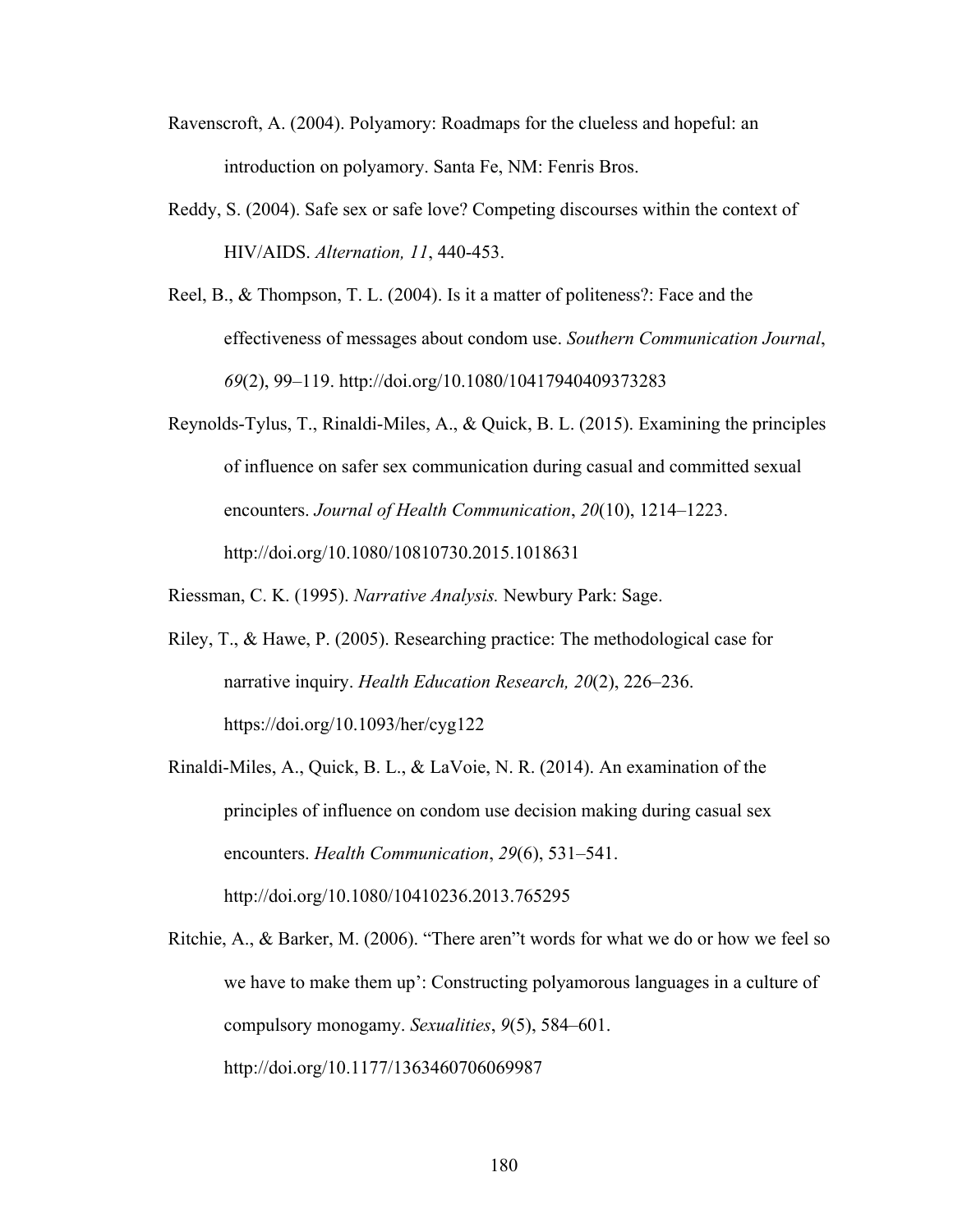- Rosenthal, D., Gifford, S., & Moore, S. (1998). Safe sex or safe love: Competing discourses? *AIDS Care*, *10*(1), 35–47. http://doi.org/10.1080/09540129850124569
- Rubel, A. N., & Bogaert, A. F. (2015). Consensual Nonmonogamy: Psychological Well-Being and Relationship Quality Correlates. *Journal of Sex Research*, *52*(9), 961– 982. http://doi.org/10.1080/00224499.2014.942722
- Salud, M. C., Marshak, H. H., Natto, Z. S., & Montgomery, S. (2014). Exploring HIVtesting intentions in young Asian/Pacific Islander (API) women as it relates to acculturation, theory of gender and power (TGP), and the AIDS Risk Reduction Model (ARRM). *AIDS Care*, *26*(5), 642–647. doi:

10.1080/09540121.2013.841836

- Séguin, L. J., Blais, M., Goyer, M. F., Adam, B. D., Lavoie, F., Rodrigue, C., & Magontier, C. (2017). Examining relationship quality across three types of relationship agreements. *Sexualities*, *20*(1–2), 86–104. http://doi.org/10.1177/1363460716649337
- Seidman, D. L., Weber, S., Timoney, M. T., Oza, K. K., Mullins, E., Cohan, D. L., & Wright, R. L. (2016). Use of HIV pre-exposure prophylaxis during the preconception, antepartum and postpartum periods at two United States medical centers. *American Journal of Obstetrics and Gynecology*, *215*(5), 632.e1-632.e7.
- Sevelius, J. (2009). "There's no pamphlet for the kind of sex I have": HIV-related risk factors and protective behaviors among transgender men who have sex with nontransgender men. Journal of the Association of Nurses in AIDS Care, 20(5), 398-410. https://doi.org/10.1016/j.jana.2009.06.001.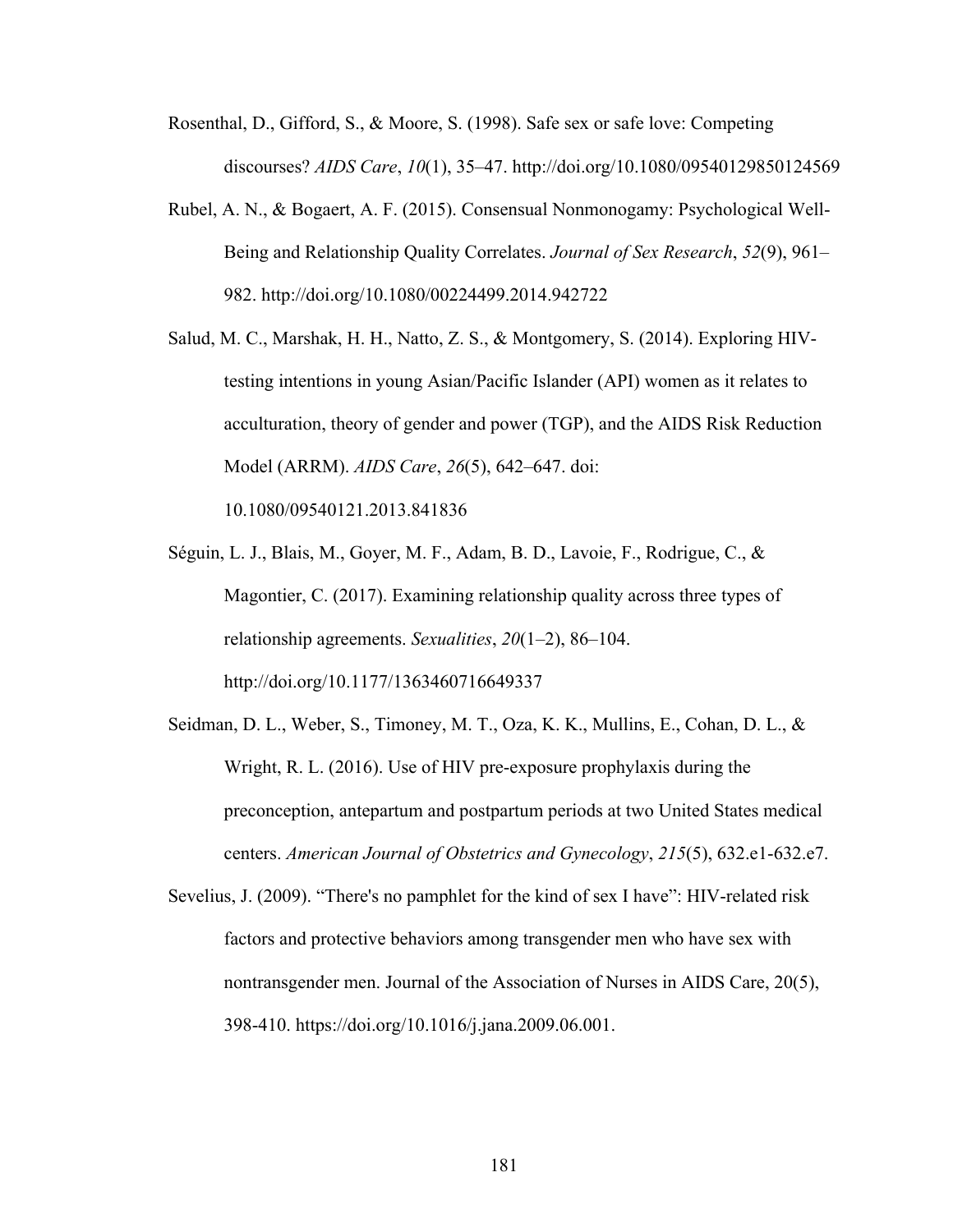- Sheff, E. (2010). *The polyamorists next door: Inside multiple-partner relationships and families*. Lanham, MD: Rowman & Littlefield Publishers, Inc.
- Sheff, E. (2016). *When someone you love is polyamorous : Understanding poly people and relationships*. Portland, OR: Thorntree Press.
- Shenton, A.K. (2004). Strategies for ensuring trustworthiness in qualitative research projects. *Education for Information, 22*, 63-75.

Soler, H., Quadagno, D., Sly, D. F., Riehman, K. S., Eberstein, I. W., & Harrison, D. F. (2000). Relationship dynamics, ethnicity and condom use among low-income women. *Family Planning Perspectives*, *32*(2), 82–88, 101. http://doi.org/10.2307/2648216

Southern, S. (2017). Reflections on Sexual Health: Fraught Intimacies and Ethical Choices. *Sexual Addiction and Compulsivity*, *24*(3), 129–139. http://doi.org/10.1080/10720162.2017.1363602

Sprecher, S., Harris, G., & Meyers, A. (2008). Perceptions of sources of sex education and targets of sex communication: Sociodemographic and cohort effects. *The Journal of Sex Research*, *45*(1), 17–26.

http://doi.org/10.1080/00224490701629522

- Suarez, T., & Miller, J. (2001). Negotiating risks in context : A perspective on unprotected anal intercourse and barebacking among men who have sex with men — Where do we go from here ? *Archives of Sexual Behavior*, *30*(3), 287–300. http://doi.org/10.1023/A:1002700130455
- Suarnianti, Martiana T, & Haskas Y. (2019). Analyzing the effect of organizational factors on reducing the disease transmission risk in nurses using an AIDS Risk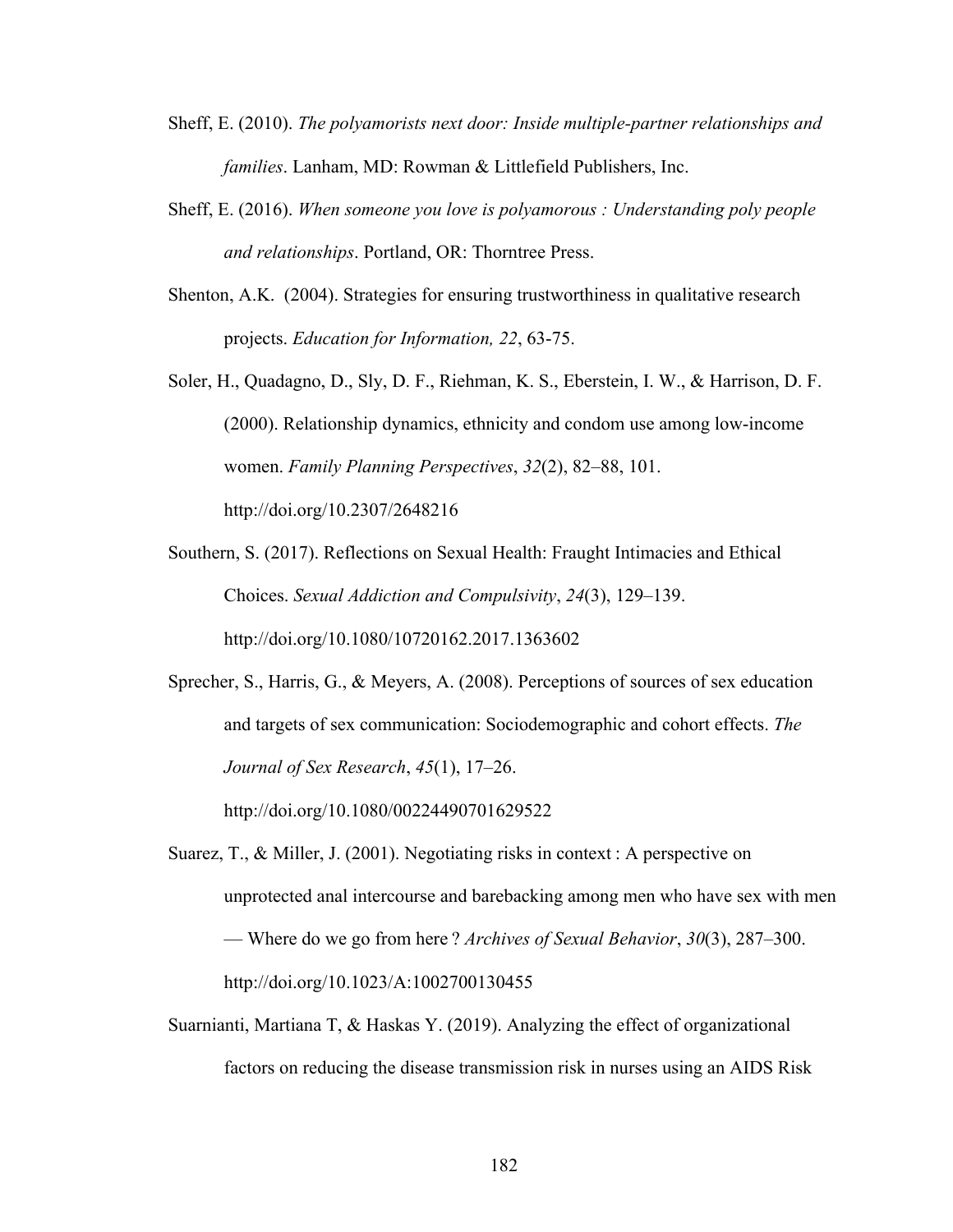Reduction Model. *Journal of Global Infectious Diseases*, *11*(3), 93–101. doi: 10.4103/jgid.jgid\_128\_18

- Swan, D. J., & Thompson, S. C. (2016) Monogamy, the protective fallacy: Sexual versus emotional exclusivity and the implication for sexual health risk. *The Journal of Sex Research, 53*(1), 64-73. doi: 10.1080/00224499.2014.1003771
- Taboada, A., Taggart, T., Holloway, I., Houpt, A., Gordon, R., Gere, D., … Lightfoot, A. F. (2016). A critical review of the characteristics of theater-based HIV prevention interventions for adolescents in school settings. *Health Promotion Practice*, *17*(4), 537–547.
- Tevendale, H.D., Lightfoot, M., & Slocum, S.L. (2009). Individual and environmental protective factors for risky sexual behavior among homeless youth: An exploration of gender differences. *AIDS and Behavior, 13*, 154–164. https://doi.org/10.1007/s10461-008-9395-z
- The American College of Obstetricians and Gynecologists. (2017a). How to prevent sexually transmitted infections (STIs). Retrieved from https://www.acog.org/Patients/FAQs/How-to-Prevent-Sexually-Transmitted-Infections-STIs
- The American College of Obstetricians and Gynecologists. (2017b). Sexual health. *Obstetrics & Gynecology, 130*(1), e42-e47.
- Troth, A., & Peterson, C. C. (2000). Factors predicting safe-sex talk and condom use in early sexual relationships. *Health Communication*, *12*(2), 195–218.
- Tschann, J. M., Flores, E., de Groat, C. L., Deardorff, J., & Wibbelsman, C. J. (2010). Condom negotiation strategies and actual condom use among Latino youth. *The*